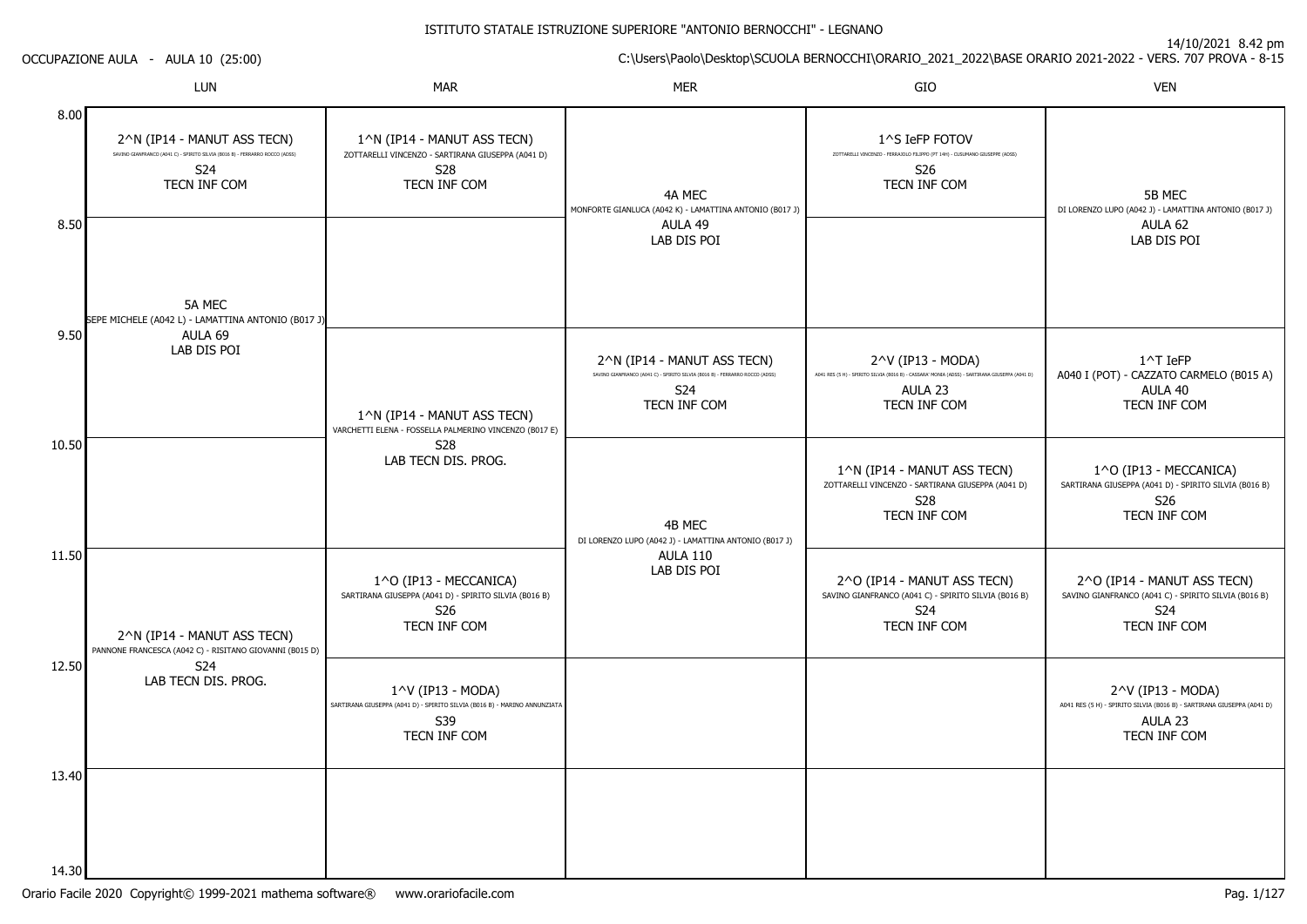| OCCUPAZIONE AULA - AULA 109 (32:00) |                                                                              |                                                                                                          | C:\Users\Paolo\Desktop\SCUOLA BERNOCCHI\ORARIO_2021_2022\BASE ORARIO 2021-2022 - VERS. 707 PROVA - 8-15 |                                                                                                                  |                                                       |  |
|-------------------------------------|------------------------------------------------------------------------------|----------------------------------------------------------------------------------------------------------|---------------------------------------------------------------------------------------------------------|------------------------------------------------------------------------------------------------------------------|-------------------------------------------------------|--|
|                                     | LUN                                                                          | <b>MAR</b>                                                                                               | MER                                                                                                     | GIO                                                                                                              | <b>VEN</b>                                            |  |
| 8.00                                | 3F INF<br>VARALLO SIMONA ANGELA VIRGINIA (A041 A) - CINELLI DANIELE (B016 A) | 3F INF                                                                                                   | 3F INF<br>PASTORI ANNAMARIA<br>RC O ATT ALT                                                             | 3F INF<br>GALASSO STEFANO - SPIRITO SILVIA (B016 B)                                                              | 3F INF                                                |  |
| 8.50                                | <b>LAB 47</b><br>LAB SISTEMI E RETI                                          | GIANNONE ALBA (A012 B)<br><b>ITALIANO</b>                                                                | 3F INF<br>LENTINI ROBERTA (AB24 F)<br><b>INGLESE</b>                                                    | LAB 53BIS<br>LAB INFORMATICA                                                                                     | MIGNOLLI LELIA (A026 D)<br>MATEMATICA (E COMPLEMENTI) |  |
| 9.50                                | 3F INF<br>SAVINO GIANFRANCO (A041 C)<br>TECN PROG SIS INF TEL                | 3F INF<br>SAVINO GIANFRANCO (A041 C) - SPIRITO SILVIA (B016 B)<br>LAB 53BIS<br>LAB TECN PROG SIS INF TEL | 3F INF<br>TROVATO GERARDO (A040 B) - FAILLA GASPARE (B015 C)                                            | 3F INF<br>CATIZONE GIOVANNI<br>PALAZZETTO **<br><b>LAB 46</b><br>LAB TELECOMUNICAZIONI<br><b>SCIENZE MOTORIE</b> | 3F INF<br><b>GALASSO STEFANO</b>                      |  |
| 10.50                               | 3F INF<br>MIGNOLLI LELIA (A026 D)<br>MATEMATICA (E COMPLEMENTI)              | 3F INF<br>SAVINO GIANFRANCO (A041 C)<br>TECN PROG SIS INF TEL                                            |                                                                                                         |                                                                                                                  | <b>INFORMATICA ITIS</b>                               |  |
| 11.50                               | 3F INF<br>GIANNONE ALBA (A012 B)<br><b>ITALIANO</b>                          | 3F INF<br>TROVATO GERARDO (A040 B)<br>TELECOMUNICAZIONI                                                  | 3F INF<br>GIANNONE ALBA (A012 B)<br><b>STORIA</b>                                                       | 3F INF<br>MIGNOLLI LELIA (A026 D)<br>MATEMATICA (E COMPLEMENTI)                                                  | 3F INF<br>GIANNONE ALBA (A012 B)<br><b>ITALIANO</b>   |  |
| 12.50                               | 3F INF<br>LENTINI ROBERTA (AB24 F)<br><b>INGLESE</b>                         | 3F INF<br><b>GALASSO STEFANO</b><br><b>INFORMATICA ITIS</b>                                              | 3F INF<br>VARALLO SIMONA ANGELA VIRGINIA (A041 A)<br>SISTEMI E RETI                                     | 3F INF<br>VARALLO SIMONA ANGELA VIRGINIA (A041 A)<br>SISTEMI E RETI                                              | 3F INF<br>GIANNONE ALBA (A012 B)<br><b>STORIA</b>     |  |
| 13.40<br>14.30                      |                                                                              |                                                                                                          | 3F INF<br>GALASSO STEFANO - SPIRITO SILVIA (B016 B)<br>LAB 53BIS<br>LAB INFORMATICA                     |                                                                                                                  | 3F INF<br>LENTINI ROBERTA (AB24 F)<br><b>INGLESE</b>  |  |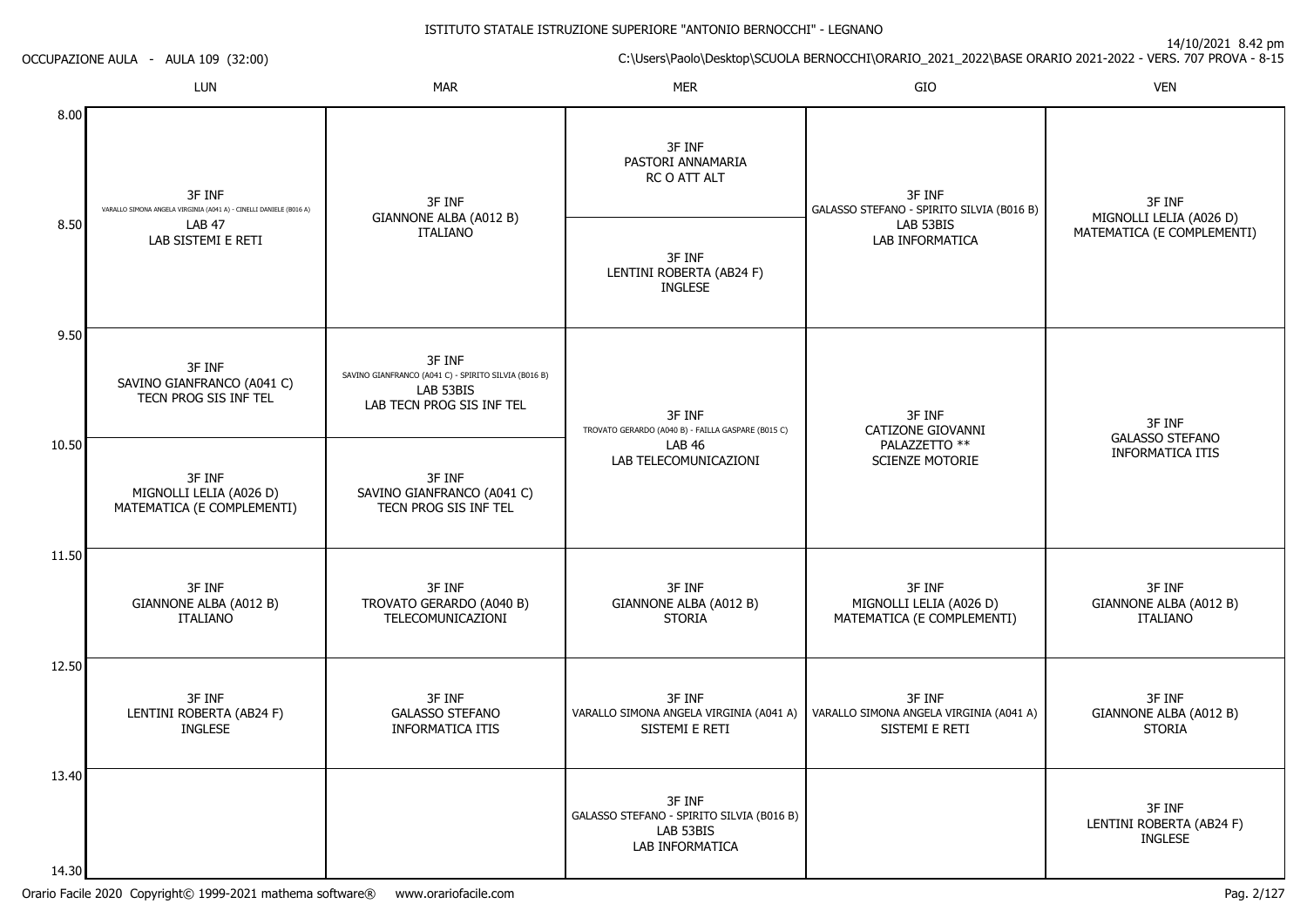|       | OCCUPAZIONE AULA - AULA 110 (32:00)                                                         |                                                                | $\perp$ 1/ $\perp$ 0/ $\perp$ 0.14 $\perp$ 0.11<br>C:\Users\Paolo\Desktop\SCUOLA BERNOCCHI\ORARIO_2021_2022\BASE ORARIO 2021-2022 - VERS. 707 PROVA - 8-15 |                                                                                         |                                                                                         |  |  |
|-------|---------------------------------------------------------------------------------------------|----------------------------------------------------------------|------------------------------------------------------------------------------------------------------------------------------------------------------------|-----------------------------------------------------------------------------------------|-----------------------------------------------------------------------------------------|--|--|
|       | LUN                                                                                         | <b>MAR</b>                                                     | <b>MER</b>                                                                                                                                                 | GIO                                                                                     | <b>VEN</b>                                                                              |  |  |
| 8.00  | 4B MEC                                                                                      | 4B MEC                                                         | 4B MEC<br>GENTILE CONCETTA (A042 I) - FALLETTA SALVATORE (B017 I)                                                                                          | 4B MEC                                                                                  | 4B MEC<br>D'ANGELO ROSA (A026 A)<br>MATEMATICA (E COMPLEMENTI)                          |  |  |
| 8.50  | D'ANGELO ROSA (A026 A) - MAZZAGATTI ANTONINO (ADSS)<br>MATEMATICA (E COMPLEMENTI)           | TISA MARIA RITA BIAGIA<br><b>ITALIANO</b>                      | <b>TORNERIA ITIS</b><br>LAB TEC MECC                                                                                                                       | MONFORTE GIANLUCA (A042 K) - MAZZAGATTI ANTONINO (ADSS)<br>MECCANICA (E MACCHINE)       | 4B MEC<br>QUARATIELLO GABRIELLA (AB24 A) - MAZZAGATTI ANTONINO (ADSS)<br><b>INGLESE</b> |  |  |
| 9.50  |                                                                                             |                                                                |                                                                                                                                                            |                                                                                         |                                                                                         |  |  |
|       | 4B MEC<br>MONFORTE GIANLUCA (A042 K) - MAZZAGATTI ANTONINO (ADSS)<br>MECCANICA (E MACCHINE) | 4B MEC<br>D'ANGELO ROSA (A026 A)<br>MATEMATICA (E COMPLEMENTI) | 4B MEC<br>QUARATIELLO GABRIELLA (AB24 A)<br><b>INGLESE</b>                                                                                                 | 4B MEC<br>TISA MARIA RITA BIAGIA<br><b>STORIA</b>                                       | 4B MEC<br>DI LORENZO LUPO (A042 J) - MAZZAGATTI ANTONINO (ADSS)<br>DISEGNO POI (MECC)   |  |  |
| 10.50 |                                                                                             |                                                                |                                                                                                                                                            |                                                                                         |                                                                                         |  |  |
|       | 4B MEC<br>FERRAIOLI ALFONSO (A042 H) - MASCARA SILVIO<br>LAB 44<br>LAB SIST AUT MEC         | 4B MEC<br>QUARATIELLO GABRIELLA (AB24 A)<br><b>INGLESE</b>     | 4B MEC<br>DI LORENZO LUPO (A042 J) - LAMATTINA ANTONIO (B017 J)                                                                                            | 4B MEC<br>DI LORENZO LUPO (A042 J) - MAZZAGATTI ANTONINO (ADSS)<br>DISEGNO POI (MECC)   | 4B MEC<br>TISA MARIA RITA BIAGIA - MAZZAGATTI ANTONINO (ADSS)<br><b>STORIA</b>          |  |  |
| 11.50 | 4B MEC<br>GENTILE CONCETTA (A042 I) - FALLETTA SALVATORE (B017 I)                           | 4B MEC<br>CRIBIU' TATIANA (A048 A)                             | AULA 10<br>LAB DIS POI                                                                                                                                     | 4B MEC<br>GENTILE CONCETTA (A042 I) - MAZZAGATTI ANTONINO (ADSS)<br>TECN MECC PROC PROD | 4B MEC<br>TISA MARIA RITA BIAGIA<br><b>ITALIANO</b>                                     |  |  |
| 12.50 | LAB. TECNOLOGICO<br>LAB TEC MECC                                                            | PALAZZETTO **<br><b>SCIENZE MOTORIE</b>                        | 4B MEC<br>MONFORTE GIANLUCA (A042 K) - MAZZAGATTI ANTONINO (ADSS)<br>MECCANICA (E MACCHINE)                                                                | 4B MEC<br>FERRAIOLI ALFONSO (A042 H) - MASCARA SILVIO                                   | 4B MEC<br>RC<br>RC O ATT ALT                                                            |  |  |
| 13.40 | 4B MEC<br>TISA MARIA RITA BIAGIA<br><b>ITALIANO</b>                                         |                                                                |                                                                                                                                                            | <b>LAB 44</b><br>LAB SIST AUT MEC                                                       |                                                                                         |  |  |
| 14.30 |                                                                                             |                                                                |                                                                                                                                                            |                                                                                         |                                                                                         |  |  |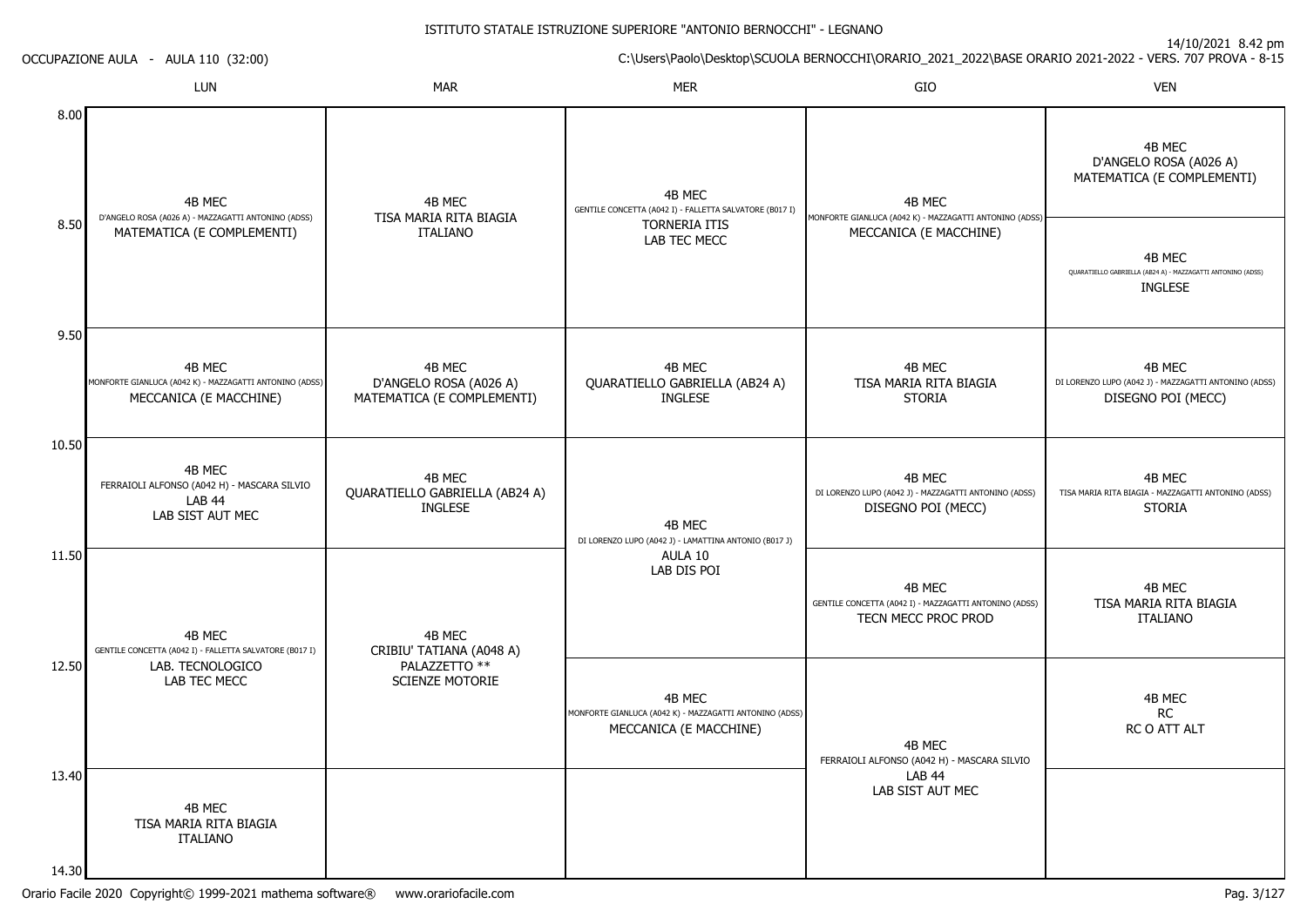|       | OCCUPAZIONE AULA - AULA 111 (27:00)                                                         | C:\Users\Paolo\Desktop\SCUOLA BERNOCCHI\ORARIO_2021_2022\BASE ORARIO 2021-2022 - VERS. 707 PROVA - 8-15 |                                                                              |                                                                                                   |                                                                             |  |
|-------|---------------------------------------------------------------------------------------------|---------------------------------------------------------------------------------------------------------|------------------------------------------------------------------------------|---------------------------------------------------------------------------------------------------|-----------------------------------------------------------------------------|--|
|       | LUN                                                                                         | <b>MAR</b>                                                                                              | <b>MER</b>                                                                   | GIO                                                                                               | <b>VEN</b>                                                                  |  |
| 8.00  |                                                                                             |                                                                                                         |                                                                              |                                                                                                   |                                                                             |  |
| 8.50  | 1 LA<br>TAVOLARIO FELICE - VASSALLI NADINE                                                  | 1 LA<br>D'ANGELO ROSA (A026 A) - VASSALLI NADINE<br>MATEMATICA                                          | 1 LA<br>A020 A (14H + 6H P.T. DELL'ACQUA) - VASSALLI NADINE<br><b>FISICA</b> | 1 LA<br>A020 A (14H + 6H P.T. DELL'ACQUA)<br><b>FISICA</b>                                        | 1 LA<br>DE BLASI ANDREA (A050) - VASSALLI NADINE<br><b>SCIENZE NATURALI</b> |  |
| 9.50  | LAB DIS CALINI<br>DIS E ST ARTE                                                             | 1 LA<br><b>CURATOLO VITO</b><br>RC O ATT ALT                                                            | 1 LA<br>GALLINA MARIA - VASSALLI NADINE<br><b>INGLESE</b>                    | 1 LA<br>PATELLARO ROBERTA (A012 C)<br><b>ITALIANO</b>                                             | 1 LA<br>D'ANGELO ROSA (A026 A) - VASSALLI NADINE<br>MATEMATICA              |  |
| 10.50 | 1 <sub>L</sub><br>DE BLASI ANDREA (A050) - VASSALLI NADINE<br>LAB SCI CALINI<br>LAB SCIENZE | 1 LA<br>GALLINA MARIA - VASSALLI NADINE<br><b>INGLESE</b>                                               | 1LA<br>PATELLARO ROBERTA (A012 C) - VASSALLI NADINE                          | 1 LA<br>VALENTI EMANUELE (A040 D) - VASSALLI NADINE<br>LAB INF CALINI<br><b>INFORMATICA LICEO</b> | 1 LA<br>D'ANGELO ROSA (A026 A)<br>MATEMATICA                                |  |
| 11.50 | 1 LA<br>PATELLARO ROBERTA (A012 C)<br>STO/GEO                                               | 1 LA<br>PATELLARO ROBERTA (A012 C) - VASSALLI NADINE<br>STO/GEO                                         | <b>ITALIANO</b>                                                              | 1 LA<br>VALENTI EMANUELE (A040 D)<br>LAB INF CALINI<br>INFORMATICA LICEO                          | 1 LA<br>GAGLIARDI ANTONIO (A048 C)                                          |  |
| 12.50 | 1 LA<br>PATELLARO ROBERTA (A012 C)<br>ITALIANO                                              | 1 LA<br>A020 A (14H + 6H P.T. DELL'ACQUA)<br>LAB FISICA<br><b>LAB FISICA</b>                            | 1 LA<br>D'ANGELO ROSA (A026 A)<br><b>MATEMATICA</b>                          | 1 LA<br><b>GALLINA MARIA</b><br><b>INGLESE</b>                                                    | PALESTRA ITIS 1<br><b>SCIENZE MOTORIE</b>                                   |  |
| 13.40 |                                                                                             |                                                                                                         | 1 <sub>LA</sub><br>DE BLASI ANDREA (A050)<br>SCIENZE NATURALI                | 1 LA<br>D'ANGELO ROSA (A026 A)<br><b>MATEMATICA</b>                                               |                                                                             |  |
| 14.30 |                                                                                             |                                                                                                         |                                                                              |                                                                                                   |                                                                             |  |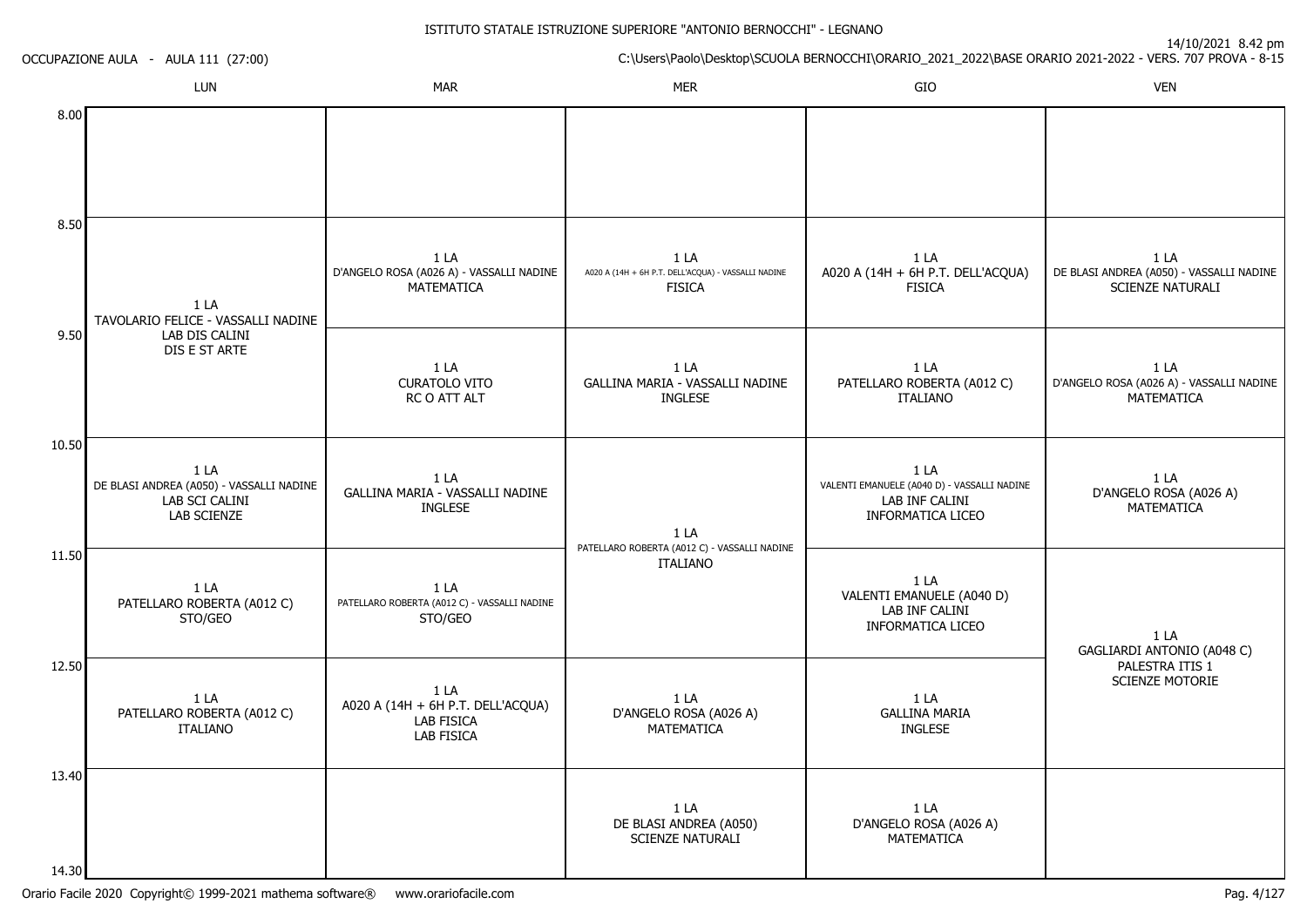|       | OCCUPAZIONE AULA - AULA 112 (30:00)               |                                            | $17/10/2021$ 0.72 pm<br>C:\Users\Paolo\Desktop\SCUOLA BERNOCCHI\ORARIO_2021_2022\BASE ORARIO 2021-2022 - VERS. 707 PROVA - 8-15 |                                                                          |                                                   |  |
|-------|---------------------------------------------------|--------------------------------------------|---------------------------------------------------------------------------------------------------------------------------------|--------------------------------------------------------------------------|---------------------------------------------------|--|
|       | LUN                                               | <b>MAR</b>                                 | <b>MER</b>                                                                                                                      | GIO                                                                      | <b>VEN</b>                                        |  |
| 8.00  |                                                   |                                            |                                                                                                                                 |                                                                          |                                                   |  |
| 8.50  |                                                   |                                            |                                                                                                                                 |                                                                          | 1 LQ                                              |  |
|       | 1 LQ<br>OCCELLI LAURA ELVIRA                      | 1 LQ<br>LOMBARDO LETIZIA                   | 1 LQ<br>DIPALMA GIORGIO                                                                                                         | 1 LQ<br>LOMBARDO LETIZIA                                                 | <b>OCCELLI LAURA ELVIRA</b><br>MATEMATICA         |  |
| 9.50  | MATEMATICA                                        | SCIENZE NATURALI                           | <b>ITALIANO</b>                                                                                                                 | SCIENZE NATURALI                                                         | 1 LQ<br>DIPALMA GIORGIO<br><b>ITALIANO</b>        |  |
| 10.50 | 1 LQ<br>RUSSO CIRO (A048 RES 8 H + 4 H P.T. ELLI) | 1 LQ<br>OCCELLI LAURA ELVIRA<br>MATEMATICA | 1 LQ<br>LOMBARDO LETIZIA<br>LAB SCI CALINI<br>LAB SCIENZE                                                                       | 1 LQ<br><b>GREPPI ANNA</b><br><b>INGLESE</b>                             | 1 LQ<br>VARCHETTI ELENA                           |  |
| 11.50 | PALESTRA ITIS 2<br>SCIENZE MOTORIE                | 1 LQ<br>RATTI GLORIA (A019)<br>STO/GEO     | 1 LQ<br>RATTI GLORIA (A019)<br><b>FILOSOFIA</b>                                                                                 | 1 LQ<br><b>OCCELLI LAURA ELVIRA</b><br>MATEMATICA                        | LAB DIS CALINI<br>DIS E ST ARTE                   |  |
| 12.50 | 1 LQ<br><b>GUIDUCCI GIUSEPPE</b>                  | 1 LQ<br><b>GREPPI ANNA</b>                 | 1 LQ<br>RATTI GLORIA (A019)                                                                                                     |                                                                          | 1 LQ<br><b>CURATOLO VITO</b>                      |  |
| 13.40 | <b>FISICA</b>                                     | <b>INGLESE</b>                             | STO/GEO                                                                                                                         | 1 LQ<br>VALENTI EMANUELE (A040 D)<br>LAB INF CALINI<br>INFORMATICA LICEO | RC O ATT ALT                                      |  |
| 14.30 | 1 LQ<br>RATTI GLORIA (A019)<br>STO/GEO            | 1 LQ<br>DIPALMA GIORGIO<br><b>ITALIANO</b> | 1 LQ<br>OCCELLI LAURA ELVIRA<br>MATEMATICA                                                                                      |                                                                          | 1 LQ<br><b>GUIDUCCI GIUSEPPE</b><br><b>FISICA</b> |  |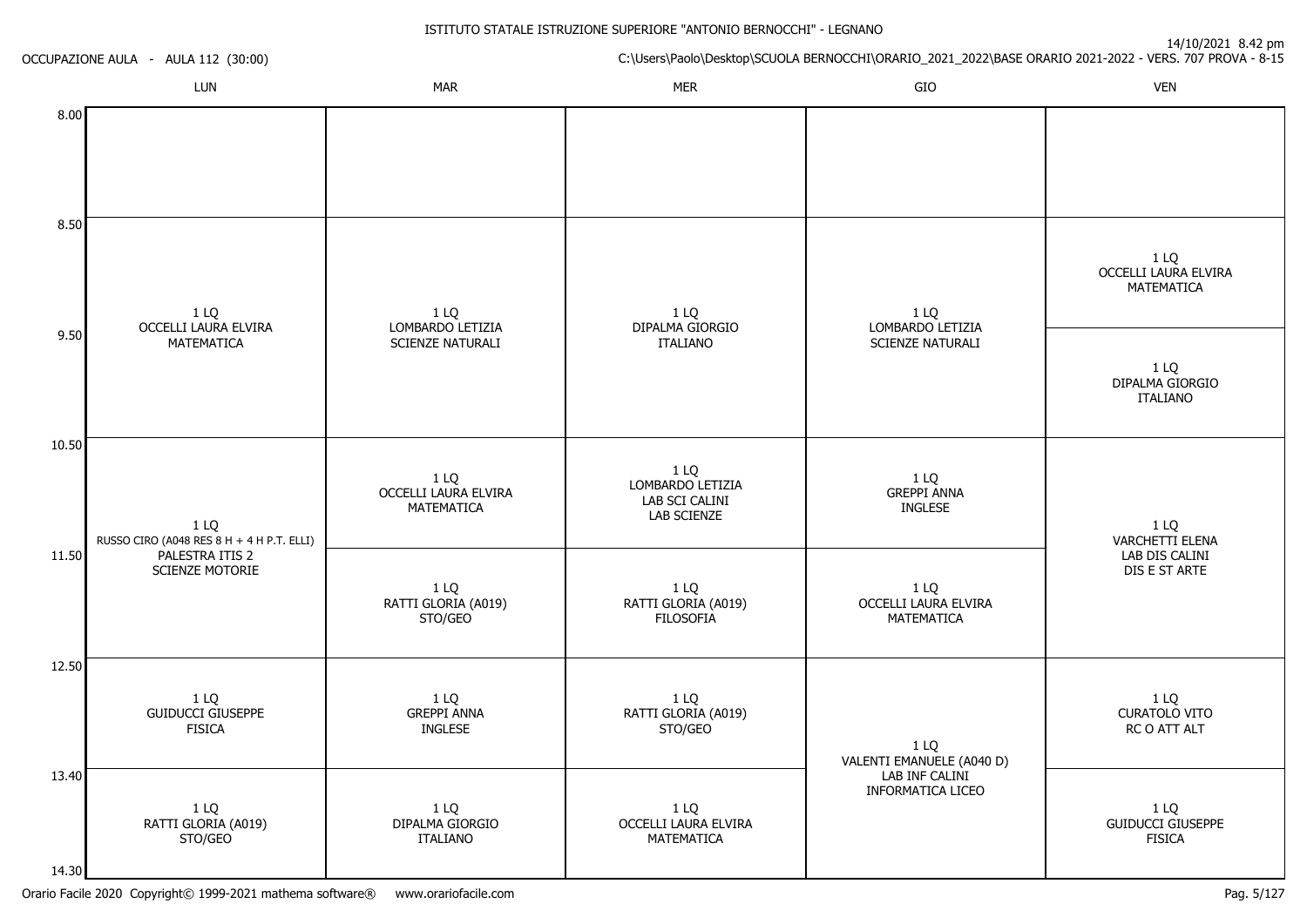|                | OCCUPAZIONE AULA - AULA 113 (27:00)                          |                                                                                | 14/10/2021 0.42 pm<br>C:\Users\Paolo\Desktop\SCUOLA BERNOCCHI\ORARIO_2021_2022\BASE ORARIO 2021-2022 - VERS. 707 PROVA - 8-15 |                                                                      |                                                                      |  |  |
|----------------|--------------------------------------------------------------|--------------------------------------------------------------------------------|-------------------------------------------------------------------------------------------------------------------------------|----------------------------------------------------------------------|----------------------------------------------------------------------|--|--|
|                | LUN                                                          | <b>MAR</b>                                                                     | <b>MER</b>                                                                                                                    | GIO                                                                  | <b>VEN</b>                                                           |  |  |
| 8.00           |                                                              |                                                                                |                                                                                                                               |                                                                      |                                                                      |  |  |
| 8.50           | 1 <sub>LB</sub><br><b>BIRTOLO MARIA</b><br>MATEMATICA        | 1 <sub>LB</sub><br><b>BIRTOLO MARIA</b><br>MATEMATICA                          | 1 <sub>LB</sub><br>PATELLARO ROBERTA (A012 C)<br><b>ITALIANO</b>                                                              | 1 <sub>LB</sub><br>DE BLASI ANDREA (A050)<br><b>SCIENZE NATURALI</b> | 1 <sub>LB</sub><br>LENTINI MARIA STEFANIA (AB24 B)<br><b>INGLESE</b> |  |  |
| 9.50           | 1 <sub>LB</sub><br><b>GUIDUCCI GIUSEPPE</b><br><b>FISICA</b> | 1 <sub>LB</sub><br>ELLI CRISTINA                                               | $1$ LB<br>LENTINI MARIA STEFANIA (AB24 B)<br>INGLESE                                                                          | $1$ LB<br>LENTINI MARIA STEFANIA (AB24 B)<br><b>INGLESE</b>          | 1 <sub>LB</sub><br><b>GUIDUCCI GIUSEPPE</b><br><b>FISICA</b>         |  |  |
| 10.50          | 1 <sub>LB</sub><br>VALENTI EMANUELE (A040 D)                 | PALESTRA ITIS 1<br><b>SCIENZE MOTORIE</b>                                      | 1 <sub>LB</sub><br><b>BIRTOLO MARIA</b>                                                                                       | 1 <sub>LB</sub>                                                      | 1 <sub>LB</sub><br>PATELLARO ROBERTA (A012 C)<br>STO/GEO             |  |  |
| 11.50          | LAB INF CALINI<br><b>INFORMATICA LICEO</b>                   | 1 <sub>LB</sub><br><b>GUIDUCCI GIUSEPPE</b><br>LAB FISICA<br><b>LAB FISICA</b> | MATEMATICA                                                                                                                    | PATELLARO ROBERTA (A012 C)<br>ITALIANO                               | $1$ LB<br><b>BIRTOLO MARIA</b><br>MATEMATICA                         |  |  |
| 12.50          | 1 <sub>LB</sub><br>PASTORI ANNAMARIA<br>RC O ATT ALT         | 1 <sub>LB</sub><br>PATELLARO ROBERTA (A012 C)<br>STO/GEO                       | 1 <sub>LB</sub><br>DE BLASI ANDREA (A050)<br>LAB SCI CALINI<br>LAB SCIENZE                                                    | 1 <sub>LB</sub><br>TAVOLARIO FELICE                                  | 1 <sub>LB</sub><br>DE BLASI ANDREA (A050)<br>SCIENZE NATURALI        |  |  |
| 13.40<br>14.30 |                                                              | 1 <sub>LB</sub><br>PATELLARO ROBERTA (A012 C)<br><b>ITALIANO</b>               |                                                                                                                               | LAB DIS CALINI<br>DIS E ST ARTE                                      |                                                                      |  |  |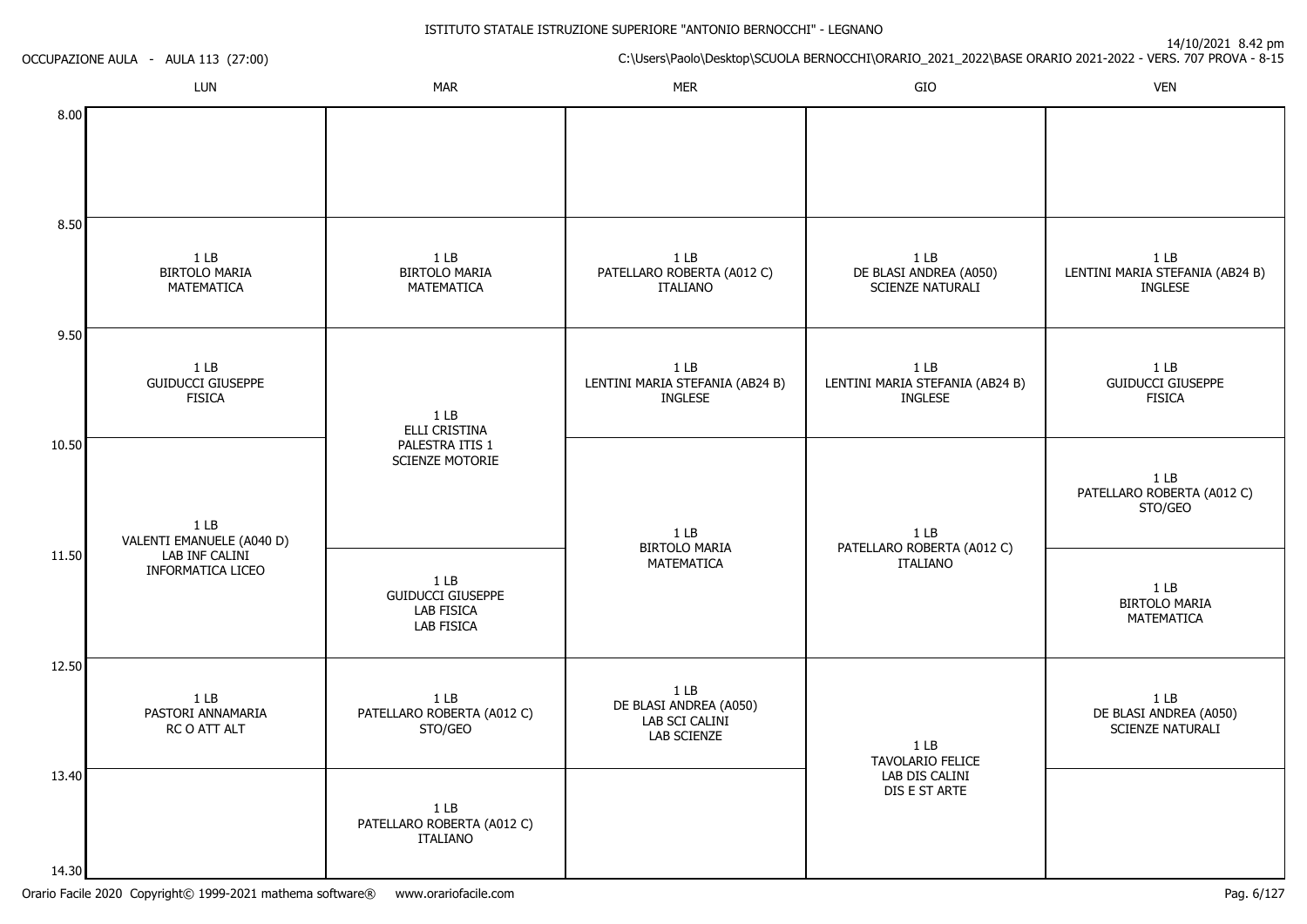14/10/2021 8.42 pm

C:\Users\Paolo\Desktop\SCUOLA BERNOCCHI\ORARIO\_2021\_2022\BASE ORARIO 2021-2022 - VERS. 707 PROVA - 8-15 OCCUPAZIONE AULA - AULA 114 (27:00)LUNN MAR MAR MER SIO O VEN 8.008.509.5010.5011.5012.5013.4014.302 LA MONTRONE MARIAITALIANO2 LA A020 A (14H + 6H P.T. DELL'ACQUA)**FISICA** 2 LA DE BLASI ANDREA (A050)SCIENZE NATURALI2 LA GALLINA MARIAINGLESE2 LA MONTRONE MARIASTORIA $2 I A$  GALLINA MARIAINGLESE2 LA D'ANGELO ROSA (A026 A)**MATFMATICA** 2 LA DE BLASI ANDREA (A050)SCIENZE NATURALI $2 I A$  MONTRONE MARIAITALIANO2 LA GALLINA MARIAINGLESE $2 I A$  MONTRONE MARIASTORIA2 LA MONTRONE MARIAITALIANO2 LA GAGLIARDI ANTONIO (A048 C)PALESTRA ITIS 2 SCIENZE MOTORIE2 LA D'ANGELO ROSA (A026 A)**MATEMATICA** 2 LA CURATOLO VITO RC O ATT ALT2 LA DE BLASI ANDREA (A050)LAB SCI CALINI LAB SCIENZE2 LA VARCHETTI ELENA LAB DIS CALINI DIS E ST ARTE2 LA A020 A (14H + 6H P.T. DELL'ACQUA)LAB FISICA LAB FISICA $2 I A$  VALENTI EMANUELE (A040 D)LAB INF CALINI INFORMATICA LICEO2 LA DE BLASI ANDREA (A050)SCIENZE NATURALI2 LA MONTRONE MARIA**STORIA** 2 LA D'ANGELO ROSA (A026 A)MATEMATICA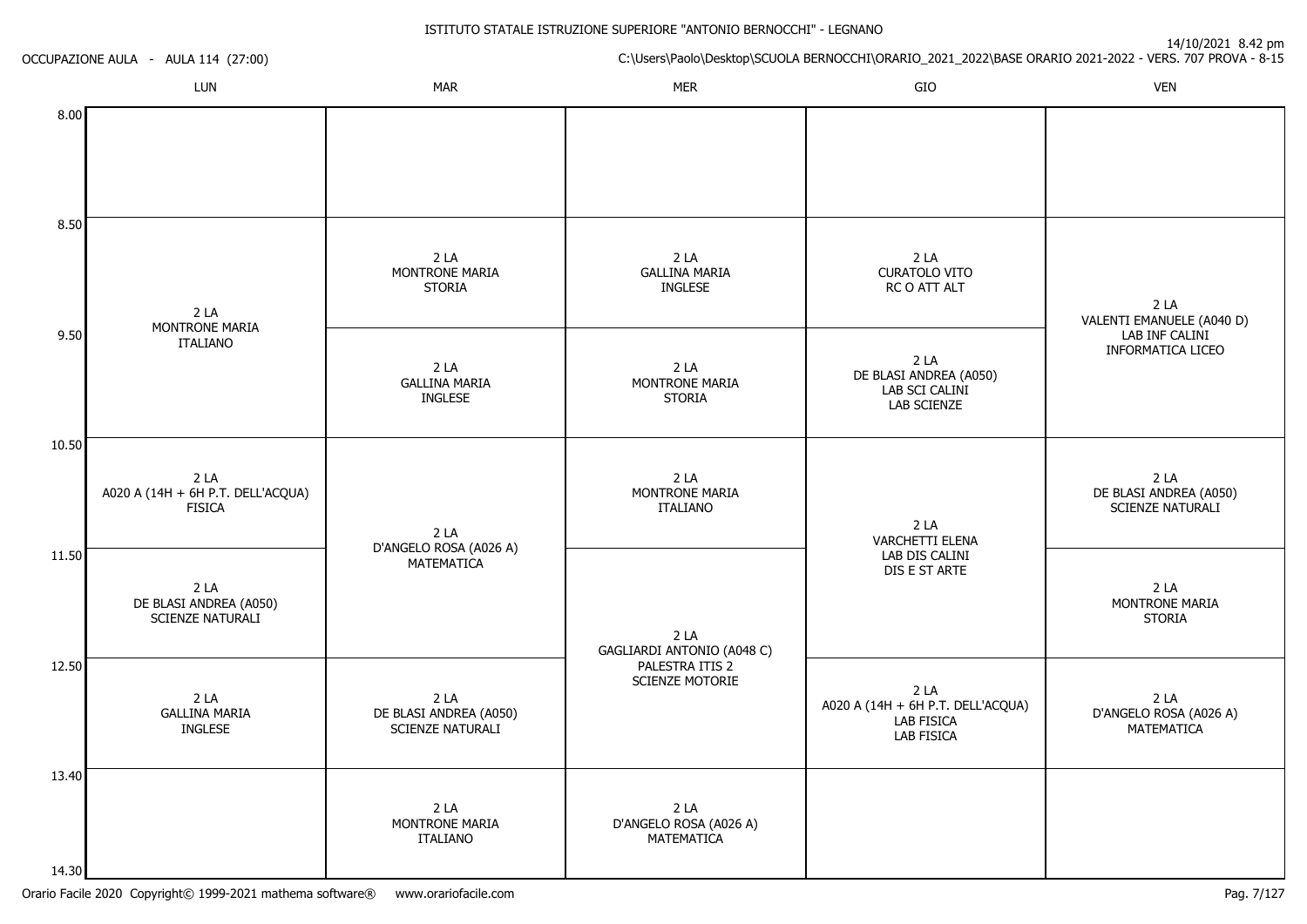| OCCUPAZIONE AULA - AULA 115 (27:00) |                                                              |                                                                                         | $\frac{1}{2}$ if $\frac{1}{2}$ $\frac{1}{2}$ $\frac{1}{2}$ $\frac{1}{2}$ $\frac{1}{2}$ $\frac{1}{2}$ $\frac{1}{2}$ $\frac{1}{2}$ $\frac{1}{2}$ $\frac{1}{2}$ $\frac{1}{2}$ $\frac{1}{2}$<br>C:\Users\Paolo\Desktop\SCUOLA BERNOCCHI\ORARIO_2021_2022\BASE ORARIO 2021-2022 - VERS. 707 PROVA - 8-15 |                                                             |                                                                   |  |
|-------------------------------------|--------------------------------------------------------------|-----------------------------------------------------------------------------------------|-----------------------------------------------------------------------------------------------------------------------------------------------------------------------------------------------------------------------------------------------------------------------------------------------------|-------------------------------------------------------------|-------------------------------------------------------------------|--|
|                                     | LUN                                                          | <b>MAR</b>                                                                              | <b>MER</b>                                                                                                                                                                                                                                                                                          | GIO                                                         | <b>VEN</b>                                                        |  |
| 8.00                                |                                                              |                                                                                         |                                                                                                                                                                                                                                                                                                     |                                                             |                                                                   |  |
| 8.50                                |                                                              |                                                                                         |                                                                                                                                                                                                                                                                                                     |                                                             |                                                                   |  |
|                                     | 2 LC<br>D'AZZO GIUSEPPE (A050 A)<br><b>SCIENZE NATURALI</b>  | 2 LC<br>LENTINI MARIA STEFANIA (AB24 B)<br><b>INGLESE</b>                               | 2 LC                                                                                                                                                                                                                                                                                                | 2 LC<br>PASTORI ANNAMARIA<br>RC O ATT ALT                   | 2 LC<br>D'ANGELO ROSA (A026 A)<br>MATEMATICA                      |  |
| 9.50                                | 2 LC<br>D'ANGELO ROSA (A026 A)<br>MATEMATICA                 | 2 LC<br>D'AZZO GIUSEPPE (A050 A)<br>SCIENZE NATURALI                                    | D'ANGELO ROSA (A026 A)<br>MATEMATICA                                                                                                                                                                                                                                                                | 2 LC<br>DIPALMA GIORGIO<br><b>STORIA</b>                    | 2 LC<br>D'AZZO GIUSEPPE (A050 A)<br>LAB SCI CALINI<br>LAB SCIENZE |  |
| 10.50                               |                                                              |                                                                                         |                                                                                                                                                                                                                                                                                                     |                                                             |                                                                   |  |
|                                     | 2 LC<br>LIBRICI PIETRO - ALTAVILLA ELENA                     | 2 LC                                                                                    | 2 LC<br>DI LELLA SILVIO (A040 H)<br>DIPALMA GIORGIO<br>LAB INF CALINI<br><b>ITALIANO</b><br><b>INFORMATICA LICEO</b>                                                                                                                                                                                | 2 LC<br>DIPALMA GIORGIO<br><b>ITALIANO</b>                  | 2 LC<br>DIPALMA GIORGIO<br><b>ITALIANO</b>                        |  |
| 11.50                               | LAB DIS CALINI<br>DIS E ST ARTE                              |                                                                                         |                                                                                                                                                                                                                                                                                                     | 2 LC<br>LENTINI MARIA STEFANIA (AB24 B)<br>INGLESE          | 2 LC<br><b>GUIDUCCI GIUSEPPE</b><br><b>FISICA</b>                 |  |
| 12.50                               |                                                              |                                                                                         |                                                                                                                                                                                                                                                                                                     |                                                             |                                                                   |  |
|                                     | 2LC<br>LENTINI MARIA STEFANIA (AB24 B)<br>INGLESE            | 2 LC<br>RUSSO CIRO (A048 RES 8 H + 4 H P.T. ELLI)<br>PALESTRA ITIS 1<br>SCIENZE MOTORIE | 2 LC<br>DIPALMA GIORGIO<br><b>STORIA</b>                                                                                                                                                                                                                                                            | 2 LC<br>D'AZZO GIUSEPPE (A050 A)<br><b>SCIENZE NATURALI</b> | 2 LC<br>DIPALMA GIORGIO<br><b>STORIA</b>                          |  |
| 13.40                               | 2 LC<br><b>GUIDUCCI GIUSEPPE</b><br>LAB FISICA<br>LAB FISICA |                                                                                         |                                                                                                                                                                                                                                                                                                     |                                                             |                                                                   |  |
| 14.30                               |                                                              |                                                                                         |                                                                                                                                                                                                                                                                                                     |                                                             |                                                                   |  |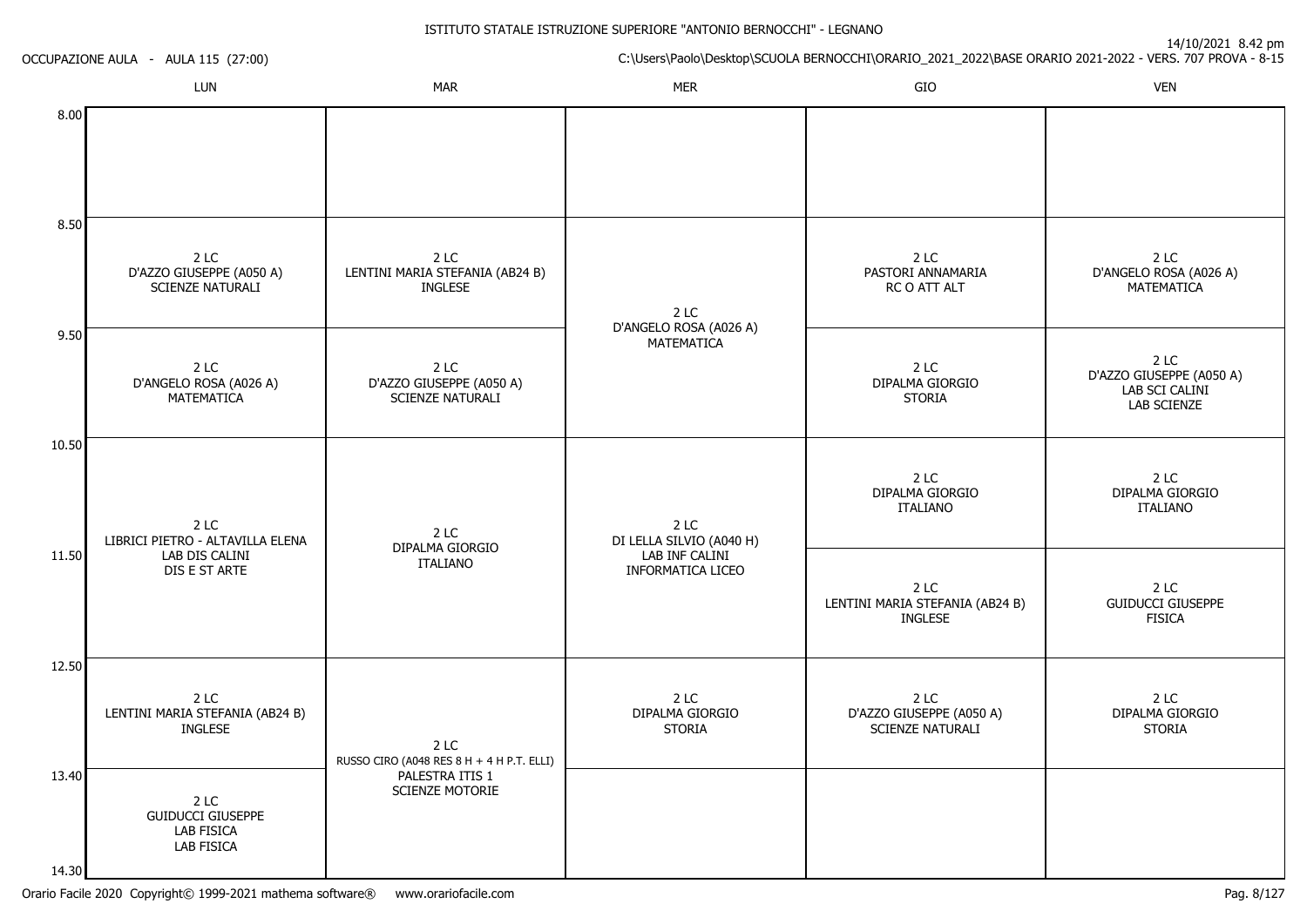| OCCUPAZIONE AULA - AULA 116 (27:00) |                                                                   | 14/10/2021 0.42 pm<br>C:\Users\Paolo\Desktop\SCUOLA BERNOCCHI\ORARIO_2021_2022\BASE ORARIO 2021-2022 - VERS. 707 PROVA - 8-15 |                                                                                |                                                                          |                                                      |  |
|-------------------------------------|-------------------------------------------------------------------|-------------------------------------------------------------------------------------------------------------------------------|--------------------------------------------------------------------------------|--------------------------------------------------------------------------|------------------------------------------------------|--|
|                                     | LUN                                                               | <b>MAR</b>                                                                                                                    | <b>MER</b>                                                                     | GIO                                                                      | <b>VEN</b>                                           |  |
| 8.00                                |                                                                   |                                                                                                                               |                                                                                |                                                                          |                                                      |  |
| 8.50                                |                                                                   |                                                                                                                               |                                                                                |                                                                          |                                                      |  |
|                                     | 2 <sub>LB</sub><br>PASTORI ANNAMARIA<br>RC O ATT ALT              | 2 <sub>LB</sub><br>DE SANTIS ROBERTA (A050 E)<br>LAB SCI CALINI<br>LAB SCIENZE                                                | 2 <sub>LB</sub><br><b>GUIDUCCI GIUSEPPE</b><br>LAB FISICA<br><b>LAB FISICA</b> | 2 <sub>LB</sub><br>DI LELLA SILVIO (A040 H)                              | 2LB<br>MONTRONE MARIA                                |  |
| 9.50                                | 2 <sub>LB</sub><br>DE SANTIS ROBERTA (A050 E)<br>SCIENZE NATURALI | 2 <sub>LB</sub><br><b>GUIDUCCI GIUSEPPE</b><br><b>FISICA</b>                                                                  | 2 <sub>LB</sub><br>DE SANTIS ROBERTA (A050 E)<br>SCIENZE NATURALI              | LAB INF CALINI<br>INFORMATICA LICEO                                      | <b>ITALIANO</b>                                      |  |
| 10.50                               |                                                                   |                                                                                                                               |                                                                                |                                                                          |                                                      |  |
|                                     | 2LB<br>ELLI CRISTINA                                              | 2 <sub>LB</sub><br>MONTRONE MARIA<br><b>ITALIANO</b>                                                                          | 2 <sub>LB</sub><br>LIBRICI PIETRO                                              | 2 <sub>LB</sub><br>OCCELLI LAURA ELVIRA<br>MATEMATICA                    | 2LB                                                  |  |
| 11.50                               | PALESTRA ITIS 1<br>SCIENZE MOTORIE                                | 2 <sub>LB</sub><br>OCCELLI LAURA ELVIRA<br>MATEMATICA                                                                         | LAB DIS CALINI<br>DIS E ST ARTE                                                | 2 <sub>LB</sub><br>MONTRONE MARIA<br><b>STORIA</b>                       | OCCELLI LAURA ELVIRA<br>MATEMATICA                   |  |
| 12.50                               |                                                                   |                                                                                                                               |                                                                                |                                                                          |                                                      |  |
|                                     | 2 <sub>LB</sub><br>LEGNANI VIVIANA<br>INGLESE                     | 2 <sub>LB</sub><br>MONTRONE MARIA<br><b>STORIA</b>                                                                            | 2 <sub>LB</sub><br>MONTRONE MARIA<br><b>STORIA</b>                             | 2 <sub>LB</sub><br>LEGNANI VIVIANA<br><b>INGLESE</b>                     | 2 <sub>LB</sub><br>LEGNANI VIVIANA<br><b>INGLESE</b> |  |
| 13.40                               |                                                                   |                                                                                                                               |                                                                                |                                                                          |                                                      |  |
|                                     |                                                                   |                                                                                                                               | 2 <sub>LB</sub><br>MONTRONE MARIA<br><b>ITALIANO</b>                           | 2 <sub>LB</sub><br>DE SANTIS ROBERTA (A050 E)<br><b>SCIENZE NATURALI</b> |                                                      |  |
| 14.30                               |                                                                   |                                                                                                                               |                                                                                |                                                                          |                                                      |  |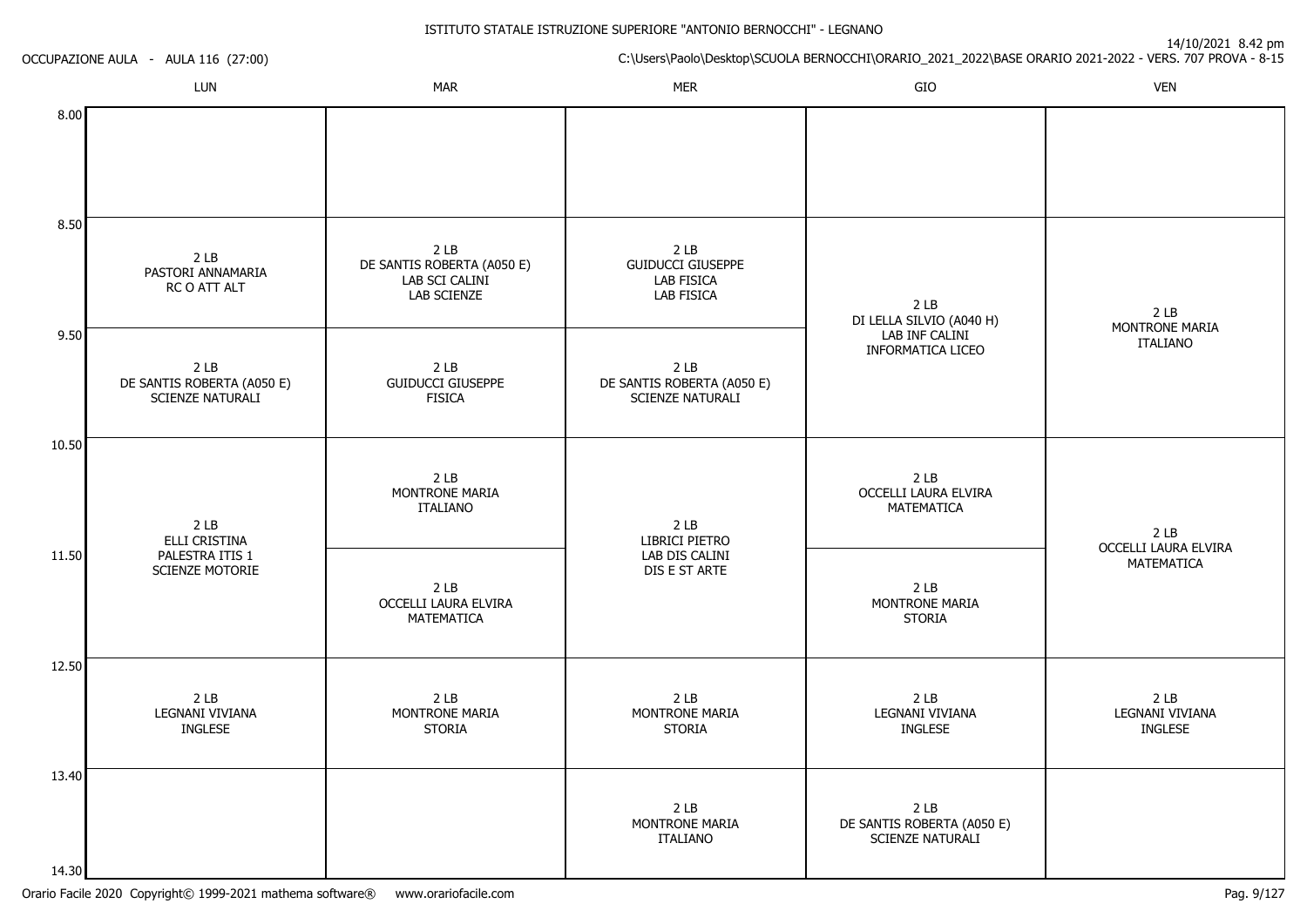14/10/2021 8.42 pm

C:\Users\Paolo\Desktop\SCUOLA BERNOCCHI\ORARIO\_2021\_2022\BASE ORARIO 2021-2022 - VERS. 707 PROVA - 8-15 OCCUPAZIONE AULA - AULA 117 (32:00)LUNN MAR MAR MER SIO O VEN 8.008.509.5010.5011.5012.5013.4014.305D TEL D'USCIO DIEGO (A012 I)ITALIANO5D TEL ALBE' ROBERTO SISTEMI E RETI5D TEL ALBANO ELISA TELECOMUNICAZIONI5D TEL MARTUCCIO INNOCENZOGEST.PROG.ORG.AZ5D TEL A026 RES (6 H P.T. TESTA) - DE MICELI LORENZO (A026 RES 3 H + 6 H P.T. TESTA)MATEMATICA5D TEL MARTUCCIO INNOCENZO - LAURICELLA FRANCESCOLAB 45 LAB TECN PROG SIS INF TEL5D TEL CATIZONE GIOVANNIPALAZZETTO \*\*\* SCIENZE MOTORIE5D TEL D'USCIO DIEGO (A012 I)STORIA5D TEL PASTORI ANNAMARIARC O ATT ALT5D TELBOFFA GIULIA INGLESE5D TEL ALBANO ELISA - LAURICELLA FRANCESCOLAB 45 LAB TELECOMUNICAZIONI5D TEL MARTUCCIO INNOCENZOGEST.PROG.ORG.AZ5D TEL MARTUCCIO INNOCENZO TECN PROG SIS INF TEL5D TEL ALBANO ELISA - LAURICELLA FRANCESCOLAB 45 LAB TELECOMUNICAZIONI5D TEL D'USCIO DIEGO (A012 I)ITALIANO5D TELBOFFA GIULIA INGLESE5D TEL MARTUCCIO INNOCENZOGEST.PROG.ORG.AZ5D TEL ALBANO ELISA TELECOMUNICAZIONI5D TEL MARTUCCIO INNOCENZO - LAURICELLA FRANCESCOLAB 45 LAB TECN PROG SIS INF TEL5D TEL ALBE' ROBERTO - RISITANO GIOVANNI (B015 D)LAB 47 LAB SISTEMI E RETI5D TEL ALBE' ROBERTO - RISITANO GIOVANNI (B015 D)LAB 47 LAB SISTEMI E RETI5D TEL BOFFA GIULIAINGLESE5D TEL A026 RES (6 H P.T. TESTA) - DE MICELI LORENZO (A026 RES 3 H + 6 H P.T. TESTA)MATEMATICA5D TEL A026 RES (6 H P.T. TESTA) - DE MICELI LORENZO (A026 RES 3 H + 6 H P.T. TESTA)MATEMATICA5D TEL D'USCIO DIEGO (A012 I)STORIA5D TEL D'USCIO DIEGO (A012 I)ITALIANO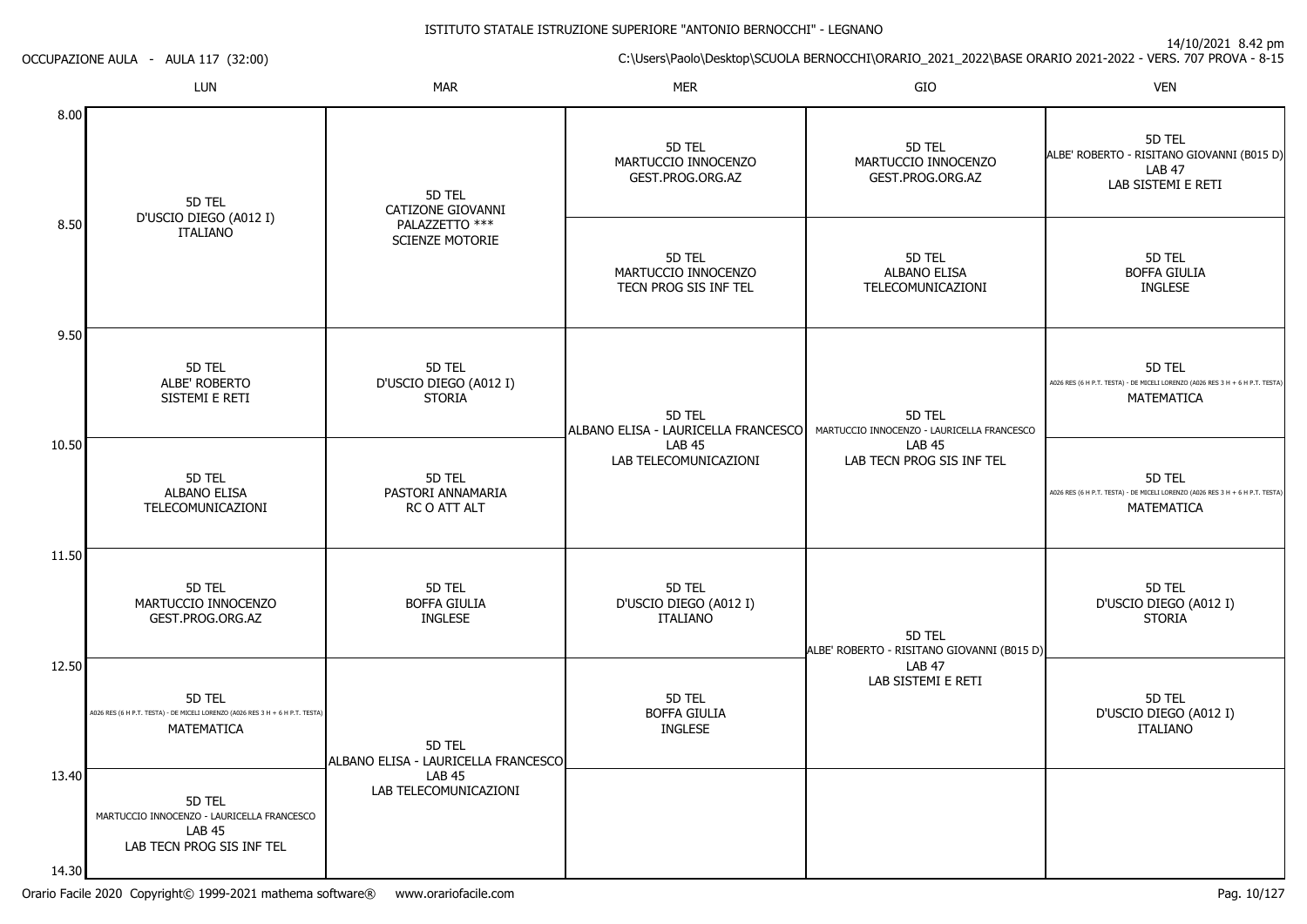14/10/2021 8.42 pm

C:\Users\Paolo\Desktop\SCUOLA BERNOCCHI\ORARIO\_2021\_2022\BASE ORARIO 2021-2022 - VERS. 707 PROVA - 8-15

OCCUPAZIONE AULA - AULA 118 (32:00)

|                | LUN                                                     | <b>MAR</b>                                                                                                                                                                             | <b>MER</b>                                                          | GIO                                                         | <b>VEN</b>                                                          |
|----------------|---------------------------------------------------------|----------------------------------------------------------------------------------------------------------------------------------------------------------------------------------------|---------------------------------------------------------------------|-------------------------------------------------------------|---------------------------------------------------------------------|
| 8.00           | 5^0 MECCANICA                                           | 5^O MECCANICA<br>RINALDI PIERO (A042 A) - GIRARDI ANGELO (B017 G)<br><b>FANELLI ROBERTA</b><br>LAB. INFORMATICA (EX SEGRETERIA IP)<br><b>ITALIANO E STORIA</b><br>LAB TECN GEST ED ORG | 5^O MECCANICA<br>CICCARELLO MARIA ANTONELLA<br><b>MATEMATICA</b>    | 5^0 MECCANICA<br>CICCARELLO MARIA ANTONELLA<br>MATEMATICA   | 5^0 MECCANICA<br>RAFFAELI CARLO                                     |
| 8.50           |                                                         |                                                                                                                                                                                        |                                                                     | 5^O MECCANICA<br>RINALDI PIERO (A042 A)<br>TECN GEST ED ORG | LAB CNC<br>LAB TECN ES                                              |
| 9.50           | 5^O MECCANICA<br>RAFFAELI CARLO                         | 5^0 MECCANICA<br>MAZZEO GIUSEPPE (A042 B) - GIRARDI ANGELO (B017 G)                                                                                                                    | 5^0 MECCANICA<br><b>FANELLI ROBERTA</b><br><b>ITALIANO E STORIA</b> | 5^O MECCANICA<br>MAZZEO GIUSEPPE (A042 B)                   | 5^0 MECCANICA<br>GIRARDI ANGELO (B017 G) - MIRRA CHRISTIAN (A042 F) |
| 10.50          | LAB CNC<br><b>LAB TECN ES</b>                           | LAB. INFORMATICA (EX SEGRETERIA IP)<br>LAB TECN APPL MAT PROC PROD                                                                                                                     | 5^O MECCANICA<br><b>SCIMMI MOIRA</b><br>RC O ATT ALT                | TECN APPL MAT PROC PROD                                     | LAB. INFORMATICA (EX SEGRETERIA IP)<br>LAB PROG E PROD              |
| 11.50          | 5^0 MECCANICA<br><b>GALLINA MARIA</b><br><b>INGLESE</b> | 5^0 MECCANICA<br><b>GALLINA MARIA</b><br><b>INGLESE</b>                                                                                                                                | 5^0 MECCANICA<br>MIRRA CHRISTIAN (A042 F)<br>PROG E PROD            | 5^O MECCANICA<br><b>GALLINA MARIA</b><br><b>INGLESE</b>     | 5^O MECCANICA                                                       |
| 12.50          | 5^0 MECCANICA<br>CACCIAPAGLIA ANTONELLA (A048 B)        | 5^O MECCANICA<br><b>FANELLI ROBERTA</b><br><b>ITALIANO E STORIA</b>                                                                                                                    | 5^O MECCANICA<br>MIRRA CHRISTIAN (A042 F)<br>PROG E PROD            | 5^O MECCANICA                                               | MAZZEO GIUSEPPE (A042 B)<br>TECN APPL MAT PROC PROD                 |
| 13.40<br>14.30 | PALAZZETTO *<br>SCIENZE MOTORIE                         |                                                                                                                                                                                        |                                                                     | <b>FANELLI ROBERTA</b><br>ITALIANO E STORIA                 |                                                                     |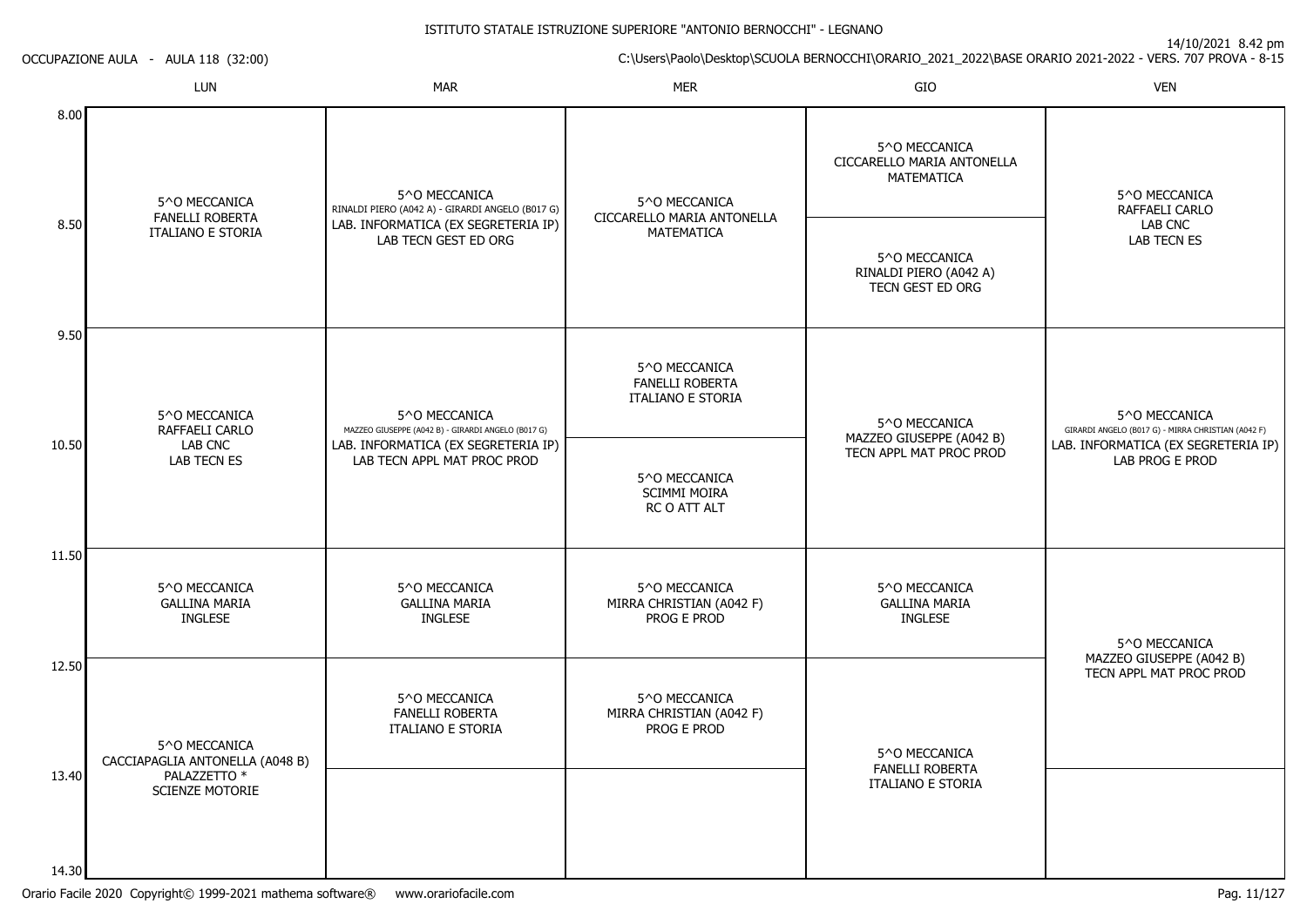| OCCUPAZIONE AULA - AULA 209 (30:00) |                                                          |                                                                   | C:\Users\Paolo\Desktop\SCUOLA BERNOCCHI\ORARIO_2021_2022\BASE ORARIO 2021-2022 - VERS. 707 PROVA - 8-15 |                                                            |                                                    |
|-------------------------------------|----------------------------------------------------------|-------------------------------------------------------------------|---------------------------------------------------------------------------------------------------------|------------------------------------------------------------|----------------------------------------------------|
|                                     | LUN                                                      | <b>MAR</b>                                                        | <b>MER</b>                                                                                              | GIO                                                        | <b>VEN</b>                                         |
| 8.00                                |                                                          |                                                                   |                                                                                                         |                                                            |                                                    |
| 8.50                                |                                                          |                                                                   |                                                                                                         |                                                            |                                                    |
|                                     | 5 LB<br><b>GALLO CASSARINO PIERO</b><br><b>FILOSOFIA</b> | 5LB<br>MARTUCCIO INNOCENZO<br>LAB INF CALINI<br>INFORMATICA LICEO | 5 LB<br>DE BLASI ANDREA (A050)                                                                          | 5LB<br>CASAROLI SIMONA<br><b>FISICA</b>                    | 5LB<br>PEDRINI DANIELA                             |
| 9.50                                | 5 LB<br>PEDRINI DANIELA<br><b>STORIA</b>                 | 5LB<br>LENTINI MARIA STEFANIA (AB24 B)<br><b>INGLESE</b>          | LAB SCI CALINI<br>LAB SCIENZE                                                                           | 5 LB<br>PEDRINI DANIELA<br><b>ITALIANO</b>                 | <b>ITALIANO</b>                                    |
| 10.50                               |                                                          |                                                                   |                                                                                                         |                                                            |                                                    |
|                                     | 5LB<br>CASAROLI SIMONA                                   | 5LB<br>CASAROLI SIMONA<br>MATEMATICA                              | 5 LB<br>LENTINI MARIA STEFANIA (AB24 B)<br><b>INGLESE</b>                                               | 5LB<br>ELLI CRISTINA<br>PALESTRA ITIS 2<br>SCIENZE MOTORIE | 5LB<br>MARTUCCIO INNOCENZO<br>INFORMATICA LICEO    |
| 11.50                               | MATEMATICA                                               | 5 LB<br>PEDRINI DANIELA<br><b>STORIA</b>                          | 5LB<br>PEDRINI DANIELA<br><b>ITALIANO</b>                                                               |                                                            | 5LB<br>CASAROLI SIMONA<br>LAB FISICA<br>LAB FISICA |
| 12.50                               |                                                          |                                                                   |                                                                                                         |                                                            |                                                    |
|                                     | 5LB<br>DE BLASI ANDREA (A050)<br><b>SCIENZE NATURALI</b> | 5LB<br><b>CURATOLO VITO</b><br>RC O ATT ALT                       | 5 LB<br>GALLO CASSARINO PIERO<br><b>FILOSOFIA</b>                                                       | 5LB<br>DE BLASI ANDREA (A050)<br>SCIENZE NATURALI          | 5 LB<br>LIBRICI PIETRO                             |
| 13.40                               |                                                          |                                                                   |                                                                                                         |                                                            | LAB DIS CALINI<br>DIS E ST ARTE                    |
|                                     | 5 LB<br>CASAROLI SIMONA<br>FISICA                        | 5 LB<br>DE BLASI ANDREA (A050)<br>SCIENZE NATURALI                | 5 LB<br>CASAROLI SIMONA<br>MATEMATICA                                                                   | 5 LB<br>LENTINI MARIA STEFANIA (AB24 B)<br><b>INGLESE</b>  |                                                    |
| 14.30                               |                                                          |                                                                   |                                                                                                         |                                                            |                                                    |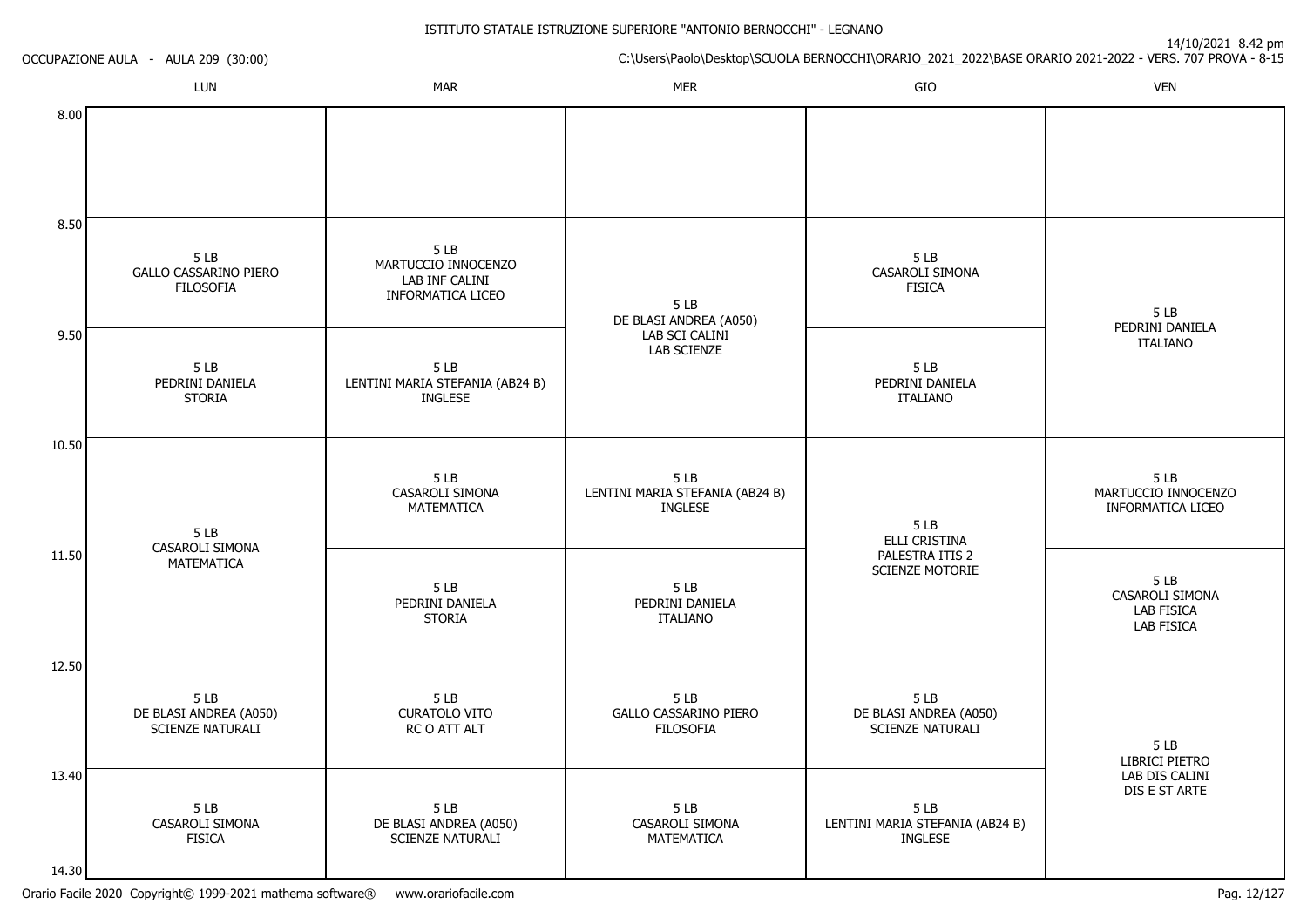| OCCUPAZIONE AULA - AULA 210 (30:00) |                                                         |                                                         |                                                         | 14/10/2021 8.42 pm<br>C:\Users\Paolo\Desktop\SCUOLA BERNOCCHI\ORARIO_2021_2022\BASE ORARIO 2021-2022 - VERS. 707 PROVA - 8-15 |                                            |
|-------------------------------------|---------------------------------------------------------|---------------------------------------------------------|---------------------------------------------------------|-------------------------------------------------------------------------------------------------------------------------------|--------------------------------------------|
|                                     | LUN                                                     | <b>MAR</b>                                              | <b>MER</b>                                              | GIO                                                                                                                           | <b>VEN</b>                                 |
| 8.00                                |                                                         |                                                         |                                                         |                                                                                                                               |                                            |
| 8.50                                |                                                         |                                                         |                                                         |                                                                                                                               |                                            |
|                                     | 4 LQ<br><b>VARCHETTI ELENA</b>                          | 4 LQ<br>RATTI GLORIA (A019)<br><b>FILOSOFIA</b>         | 4 LQ<br><b>GREPPI ANNA</b><br><b>INGLESE</b>            | 4 LQ<br><b>OLDRINI GABRIELLA</b>                                                                                              | 4 LQ<br>CARNEVALE ROSANNA (A027 A)         |
| 9.50                                | <b>LAB 11</b><br>DIS E ST ARTE                          | 4 LQ<br>RATTI GLORIA (A019)<br><b>STORIA</b>            | 4 LQ<br>RATTI GLORIA (A019)<br>FILOSOFIÀ                | <b>ITALIANO</b>                                                                                                               | MATEMATICA                                 |
| 10.50                               |                                                         |                                                         |                                                         |                                                                                                                               |                                            |
|                                     | 4 LQ<br>TAFEL MARCO PAOLO FRANCESCO<br>SCIENZE NATURALI | 4 LQ<br><b>CURATOLO VITO</b><br>RC O ATT ALT            | 4 LQ<br><b>OLDRINI GABRIELLA</b><br><b>ITALIANO</b>     | 4 LQ<br>CARNEVALE ROSANNA (A027 A)<br><b>FISICA</b>                                                                           | 4 LQ<br>PIZZI LAURA                        |
| 11.50                               |                                                         |                                                         |                                                         |                                                                                                                               | PALESTRA ITIS 2<br><b>SCIENZE MOTORIE</b>  |
|                                     | 4 LQ<br><b>GREPPI ANNA</b><br><b>INGLESE</b>            | 4 LQ<br>TAFEL MARCO PAOLO FRANCESCO<br>SCIENZE NATURALI | 4 LQ<br>CARNEVALE ROSANNA (A027 A)<br><b>FISICA</b>     | 4 LQ<br>TAFEL MARCO PAOLO FRANCESCO                                                                                           |                                            |
| 12.50                               | 4 LQ<br>CARNEVALE ROSANNA (A027 A)<br>MATEMATICA        | 4 LQ<br>CARNEVALE ROSANNA (A027 A)<br>MATEMATICA        | 4 LQ<br>TAFEL MARCO PAOLO FRANCESCO<br>SCIENZE NATURALI | LAB SCI CALINI<br>LAB SCIENZE                                                                                                 | 4 LQ<br>DI LELLA SILVIO (A040 H)           |
| 13.40                               |                                                         |                                                         |                                                         |                                                                                                                               | LAB INF CALINI<br><b>INFORMATICA LICEO</b> |
| 14.30                               | 4 LQ<br>CARNEVALE ROSANNA (A027 A)<br><b>FISICA</b>     | 4 LQ<br>OLDRINI GABRIELLA<br>ITALIANO                   | 4 LQ<br>CARNEVALE ROSANNA (A027 A)<br>MATEMATICA        | 4 LQ<br><b>GREPPI ANNA</b><br><b>INGLESE</b>                                                                                  |                                            |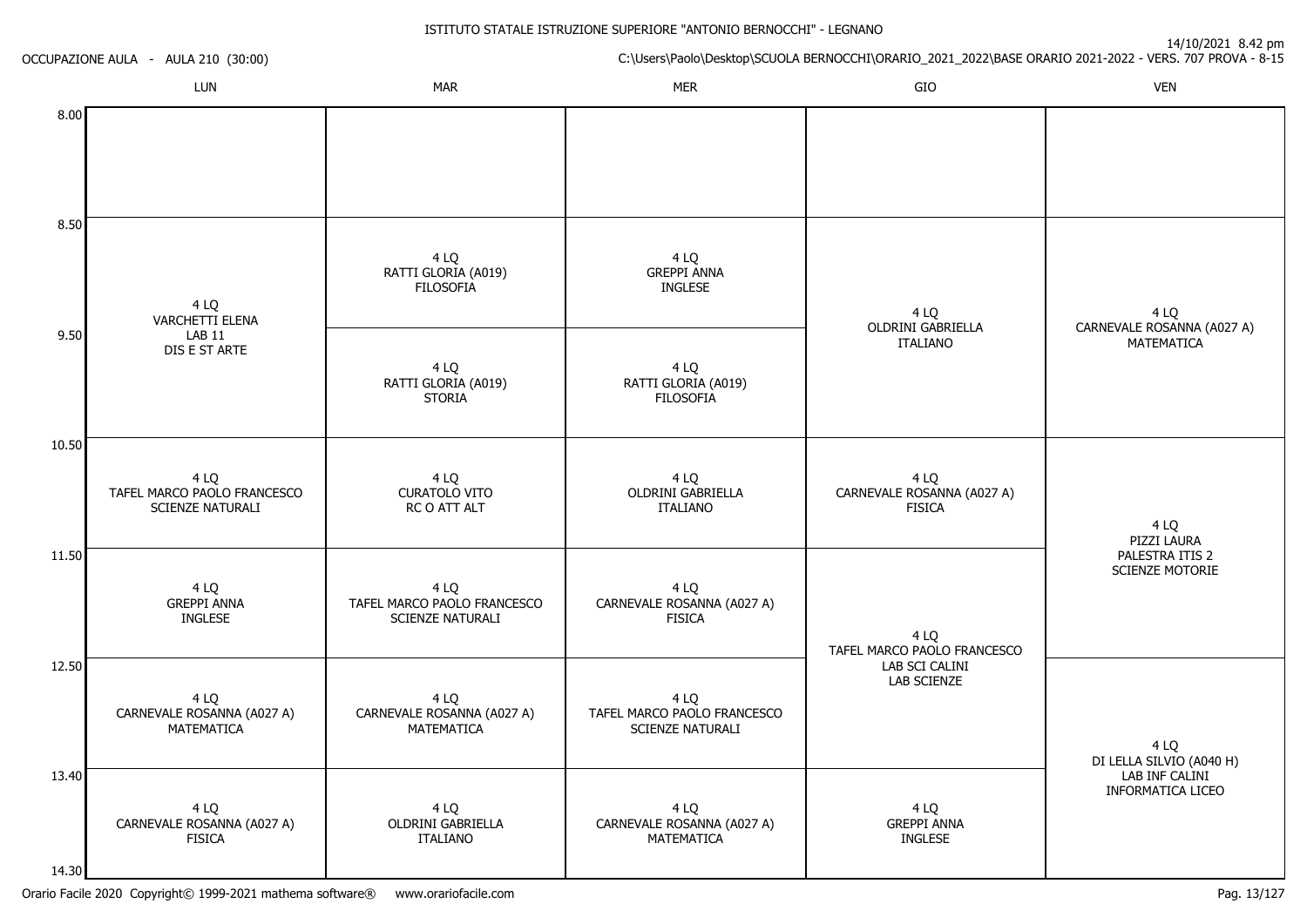| OCCUPAZIONE AULA - AULA 211 (30:00) |                                                             |                                                                      | 14/10/2021 8.42 pm<br>C:\Users\Paolo\Desktop\SCUOLA BERNOCCHI\ORARIO_2021_2022\BASE ORARIO 2021-2022 - VERS. 707 PROVA - 8-15 |                                                           |                                                                   |  |
|-------------------------------------|-------------------------------------------------------------|----------------------------------------------------------------------|-------------------------------------------------------------------------------------------------------------------------------|-----------------------------------------------------------|-------------------------------------------------------------------|--|
|                                     | LUN                                                         | <b>MAR</b>                                                           | <b>MER</b>                                                                                                                    | GIO                                                       | <b>VEN</b>                                                        |  |
| 8.00                                |                                                             |                                                                      |                                                                                                                               |                                                           |                                                                   |  |
| 8.50                                | 4 LB<br>LA BARBERA MARIA (A018 A)<br><b>FILOSOFIA</b>       | 4 LB                                                                 | 4 LB<br>VALENTI EMANUELE (A040 D)                                                                                             | 4 LB<br>OCCELLI LAURA ELVIRA<br>MATEMATICA                | 4 LB<br>LA BARBERA MARIA (A018 A)<br><b>FILOSOFIA</b>             |  |
| 9.50                                | 4 LB<br>D'AZZO GIUSEPPE (A050 A)<br><b>SCIENZE NATURALI</b> | PEDRINI DANIELA<br><b>ITALIANO</b>                                   | LAB INF CALINI<br><b>INFORMATICA LICEO</b>                                                                                    | 4 LB<br>SAVOIA GIOVANNA (A034 A)<br><b>CHIMICA</b>        | 4 LB<br>OCCELLI LAURA ELVIRA<br><b>MATEMATICA</b>                 |  |
| 10.50                               | 4 LB<br>PEDRINI DANIELA<br><b>ITALIANO</b>                  | 4 LB<br>DELL'ACQUA DARIO (A020 A)<br><b>LAB FISICA</b><br>LAB FISICA | 4LB                                                                                                                           | 4 LB<br>LENTINI MARIA STEFANIA (AB24 B)<br><b>INGLESE</b> | 4 LB<br>D'AZZO GIUSEPPE (A050 A)<br>LAB SCI CALINI<br>LAB SCIENZE |  |
| 11.50                               | 4 LB<br>LENTINI MARIA STEFANIA (AB24 B)<br><b>INGLESE</b>   | 4 LB<br>D'AZZO GIUSEPPE (A050 A)<br><b>SCIENZE NATURALI</b>          | OCCELLI LAURA ELVIRA<br>MATEMATICA                                                                                            | 4 LB<br>DELL'ACQUA DARIO (A020 A)<br><b>FISICA</b>        | 4 LB<br>PEDRINI DANIELA<br><b>STORIA</b>                          |  |
| 12.50                               | 4 LB<br><b>CURATOLO VITO</b><br>RC O ATT ALT                | 4 LB<br>LIBRICI PIETRO - ALTAVILLA ELENA                             | 4 LB<br>PEDRINI DANIELA<br><b>ITALIANO</b>                                                                                    | 4 LB<br>GAGLIARDI ANTONIO (A048 C)                        | 4 LB<br>LENTINI MARIA STEFANIA (AB24 B)<br>INGLESE                |  |
| 13.40<br>14.30                      | 4 LB<br>DELL'ACQUA DARIO (A020 A)<br><b>FISICA</b>          | LAB DIS CALINI<br>DIS E ST ARTE                                      | 4 LB<br>PEDRINI DANIELA<br><b>STORIA</b>                                                                                      | PALESTRA ITIS 2<br>SCIENZE MOTORIE                        | 4 LB<br>SAVOIA GIOVANNA (A034 A)<br>LAB CHIMICA<br>LAB CHIMICA    |  |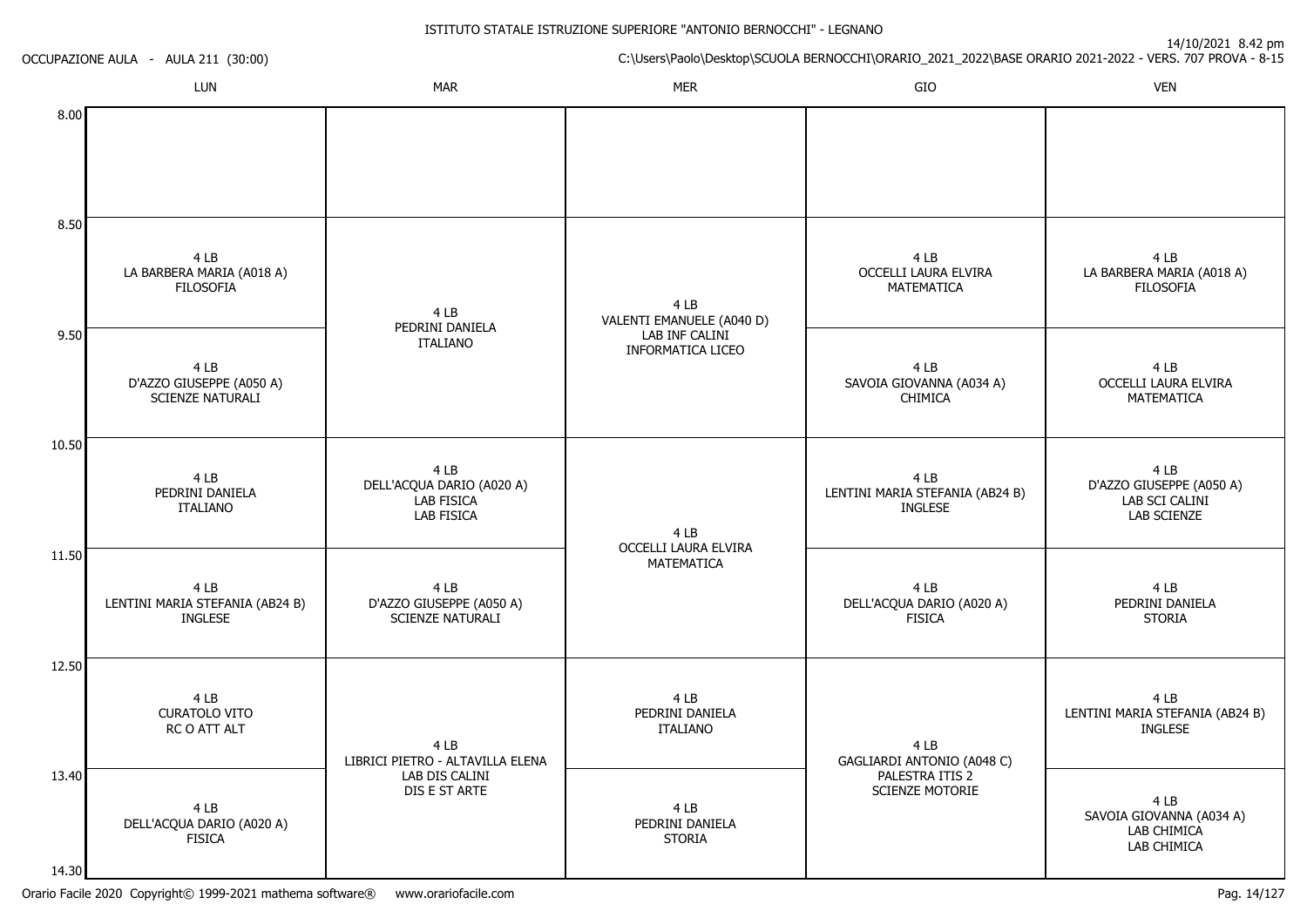|                | OCCUPAZIONE AULA - AULA 212 (30:00)        | 14/10/2021 0.42 pm<br>C:\Users\Paolo\Desktop\SCUOLA BERNOCCHI\ORARIO_2021_2022\BASE ORARIO 2021-2022 - VERS. 707 PROVA - 8-15 |                                                         |                                                    |                                                         |
|----------------|--------------------------------------------|-------------------------------------------------------------------------------------------------------------------------------|---------------------------------------------------------|----------------------------------------------------|---------------------------------------------------------|
|                | LUN                                        | <b>MAR</b>                                                                                                                    | <b>MER</b>                                              | GIO                                                | <b>VEN</b>                                              |
| 8.00           |                                            |                                                                                                                               |                                                         |                                                    |                                                         |
| 8.50           | 2 LQ<br><b>GREPPI ANNA</b><br>INGLESE      | 2 LQ                                                                                                                          | 2 LQ<br>MAIRANI LUCIA<br>LAB CHIMICA<br>LAB CHIMICA     | 2 LQ                                               |                                                         |
| 9.50           | 2 LQ<br><b>BIRTOLO MARIA</b><br>MATEMATICA | RUSSO CIRO (A048 RES 8 H + 4 H P.T. ELLI)<br>PALESTRA ITIS 2<br>SCIENZE MOTORIE                                               | 2 LQ<br><b>CURATOLO VITO</b><br>RC O ATT ALT            | VARCHETTI ELENA<br>LAB DIS CALINI<br>DIS E ST ARTE | 2 LQ<br>OLDRINI GABRIELLA<br><b>ITALIANO</b>            |
| 10.50          |                                            | 2LQ<br><b>GUIDUCCI GIUSEPPE</b><br><b>FISICA</b>                                                                              | 2LQ<br><b>GUIDUCCI GIUSEPPE</b><br><b>FISICA</b>        | 2LQ<br><b>BIRTOLO MARIA</b><br>MATEMATICA          | 2 LQ<br><b>BIRTOLO MARIA</b><br>MATEMATICA              |
| 11.50          | 2 LQ<br>RATTI GLORIA (A019)<br>STO/GEO     | 2 LQ<br>MAIRANI LUCIA<br><b>CHIMICA</b>                                                                                       | 2 LQ<br>OLDRINI GABRIELLA<br>ITALIANO                   | 2LQ<br><b>GREPPI ANNA</b><br><b>INGLESE</b>        | 2 LQ<br>TAFEL MARCO PAOLO FRANCESCO<br>SCIENZE NATURALI |
| 12.50          | 2 LQ<br>DI LELLA SILVIO (A040 H)           | 2 LQ<br><b>OLDRINI GABRIELLA</b><br><b>ITALIANO</b>                                                                           | 2LQ<br><b>BIRTOLO MARIA</b><br>MATEMATICA               | 2 LQ<br>RATTI GLORIA (A019)<br>STO/GEO             | 2 LQ<br>RATTI GLORIA (A019)<br><b>FILOSOFIA</b>         |
| 13.40<br>14.30 | LAB INF CALINI<br>INFORMATICA LICEO        | 2 LQ<br><b>GREPPI ANNA</b><br><b>INGLESE</b>                                                                                  | 2 LQ<br>TAFEL MARCO PAOLO FRANCESCO<br>SCIENZE NATURALI | 2 LQ<br>MAIRANI LUCIA<br>CHIMICA                   | 2 LQ<br>RATTI GLORIA (A019)<br>STO/GEO                  |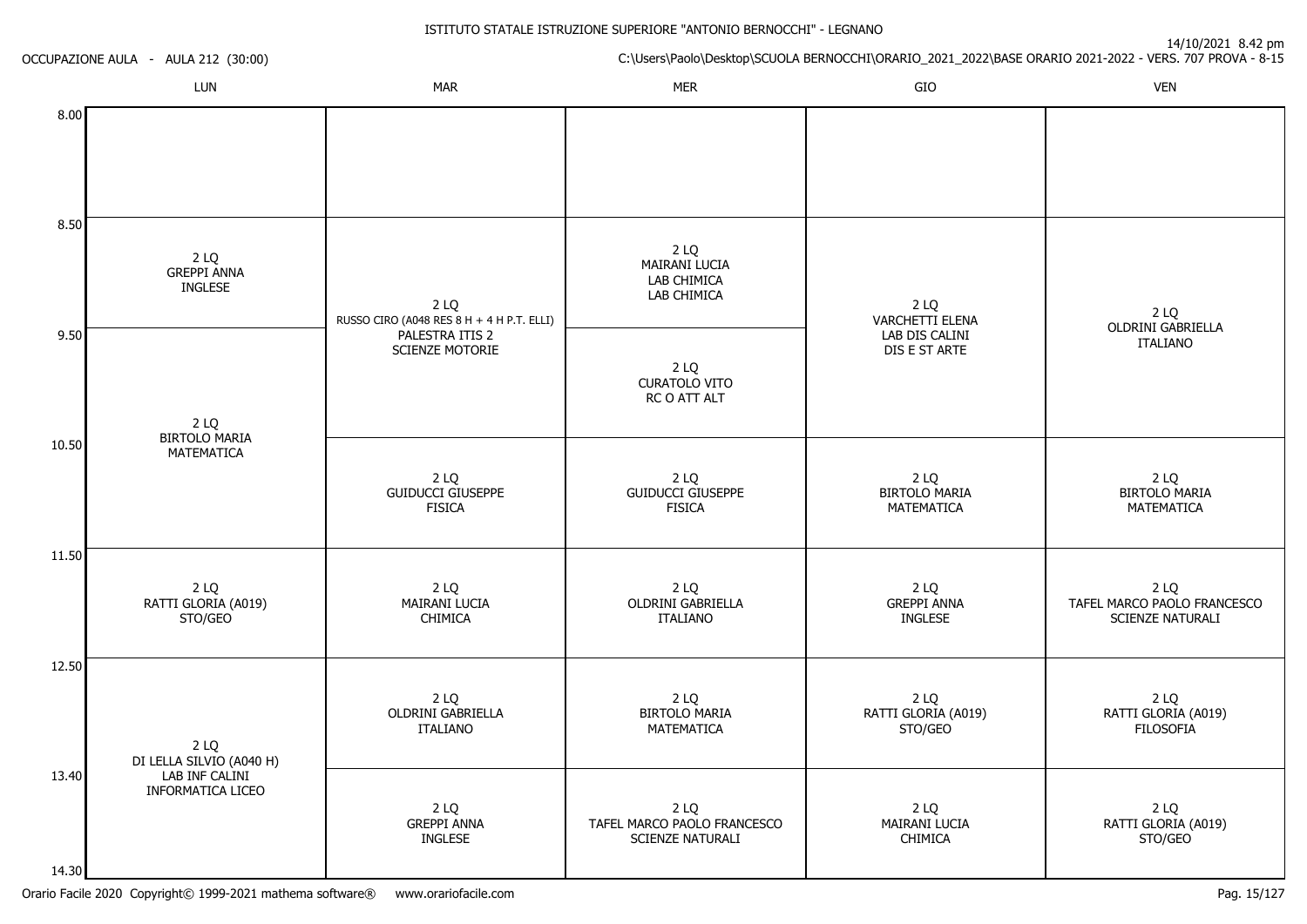| OCCUPAZIONE AULA - AULA 213 (30:00) |                                                    |                                                                                 | $\frac{1}{2}$ if $\frac{1}{2}$ is $\frac{1}{2}$ is $\frac{1}{2}$ is $\frac{1}{2}$ is $\frac{1}{2}$ is $\frac{1}{2}$ is $\frac{1}{2}$<br>C:\Users\Paolo\Desktop\SCUOLA BERNOCCHI\ORARIO_2021_2022\BASE ORARIO 2021-2022 - VERS. 707 PROVA - 8-15 |                                                                      |                                                                |  |
|-------------------------------------|----------------------------------------------------|---------------------------------------------------------------------------------|-------------------------------------------------------------------------------------------------------------------------------------------------------------------------------------------------------------------------------------------------|----------------------------------------------------------------------|----------------------------------------------------------------|--|
|                                     | LUN                                                | <b>MAR</b>                                                                      | <b>MER</b>                                                                                                                                                                                                                                      | GIO                                                                  | <b>VEN</b>                                                     |  |
| 8.00                                |                                                    |                                                                                 |                                                                                                                                                                                                                                                 |                                                                      |                                                                |  |
| 8.50                                |                                                    |                                                                                 |                                                                                                                                                                                                                                                 |                                                                      |                                                                |  |
|                                     | 3 LB<br>VALENTI EMANUELE (A040 D)                  | 3 <sub>LB</sub><br><b>MAIRANI LUCIA</b><br><b>CHIMICA</b>                       | 3 LB<br>OCCELLI LAURA ELVIRA<br>MATEMATICA                                                                                                                                                                                                      | 3 <sub>LB</sub><br>LEGNANI VIVIANA<br><b>INGLESE</b>                 | 3 <sub>LB</sub><br>LEGNANI VIVIANA<br><b>INGLESE</b>           |  |
| 9.50                                | LAB INF CALINI<br><b>INFORMATICA LICEO</b>         | 3 <sub>LB</sub><br>DELL'ACQUA DARIO (A020 A)<br>LAB FISICA<br><b>LAB FISICA</b> |                                                                                                                                                                                                                                                 | 3 <sub>LB</sub><br>OCCELLI LAURA ELVIRA<br>MATEMATICA                | 3 <sub>LB</sub><br>DELL'ACQUA DARIO (A020 A)<br><b>FISICA</b>  |  |
| 10.50                               |                                                    |                                                                                 |                                                                                                                                                                                                                                                 |                                                                      |                                                                |  |
|                                     | 3 LB<br>DELL'ACQUA DARIO (A020 A)<br><b>FISICA</b> | 3 LB<br>PEDRINI DANIELA<br><b>ITALIANO</b>                                      | 3LB<br>MAIRANI LUCIA<br><b>CHIMICA</b>                                                                                                                                                                                                          | 3 <sub>LB</sub><br>LOMBARDO LETIZIA<br>LAB SCI CALINI<br>LAB SCIENZE | 3 LB<br>LOMBARDO LETIZIA<br>SCIENZE NATURALI                   |  |
| 11.50                               |                                                    |                                                                                 |                                                                                                                                                                                                                                                 |                                                                      |                                                                |  |
|                                     | 3 LB<br>PEDRINI DANIELA<br><b>ITALIANO</b>         | 3 LB<br>LEGNANI VIVIANA<br><b>INGLESE</b>                                       | 3LB<br>GALLO CASSARINO PIERO<br><b>FILOSOFIA</b>                                                                                                                                                                                                | 3 LB<br>PEDRINI DANIELA<br><b>ITALIANO</b>                           | 3 LB<br><b>CURATOLO VITO</b><br>RC O ATT ALT                   |  |
| 12.50                               | 3 LB<br>LIBRICI PIETRO - ALTAVILLA ELENA           | 3 <sub>LB</sub><br>PEDRINI DANIELA<br><b>STORIA</b>                             | 3 LB<br>ELLI CRISTINA                                                                                                                                                                                                                           |                                                                      | 3 <sub>LB</sub><br>MAIRANI LUCIA<br>LAB CHIMICA<br>LAB CHIMICA |  |
| 13.40                               | LAB DIS CALINI<br>DIS E ST ARTE                    | 3 <sub>LB</sub><br>OCCELLI LAURA ELVIRA<br>MATEMATICA                           | PALESTRA ITIS 1<br>SCIENZE MOTORIE                                                                                                                                                                                                              | 3 LB<br><b>GALLO CASSARINO PIERO</b><br><b>FILOSOFIA</b>             | 3 <sub>LB</sub><br>PEDRINI DANIELA<br><b>STORIA</b>            |  |
| 14.30                               |                                                    |                                                                                 |                                                                                                                                                                                                                                                 |                                                                      |                                                                |  |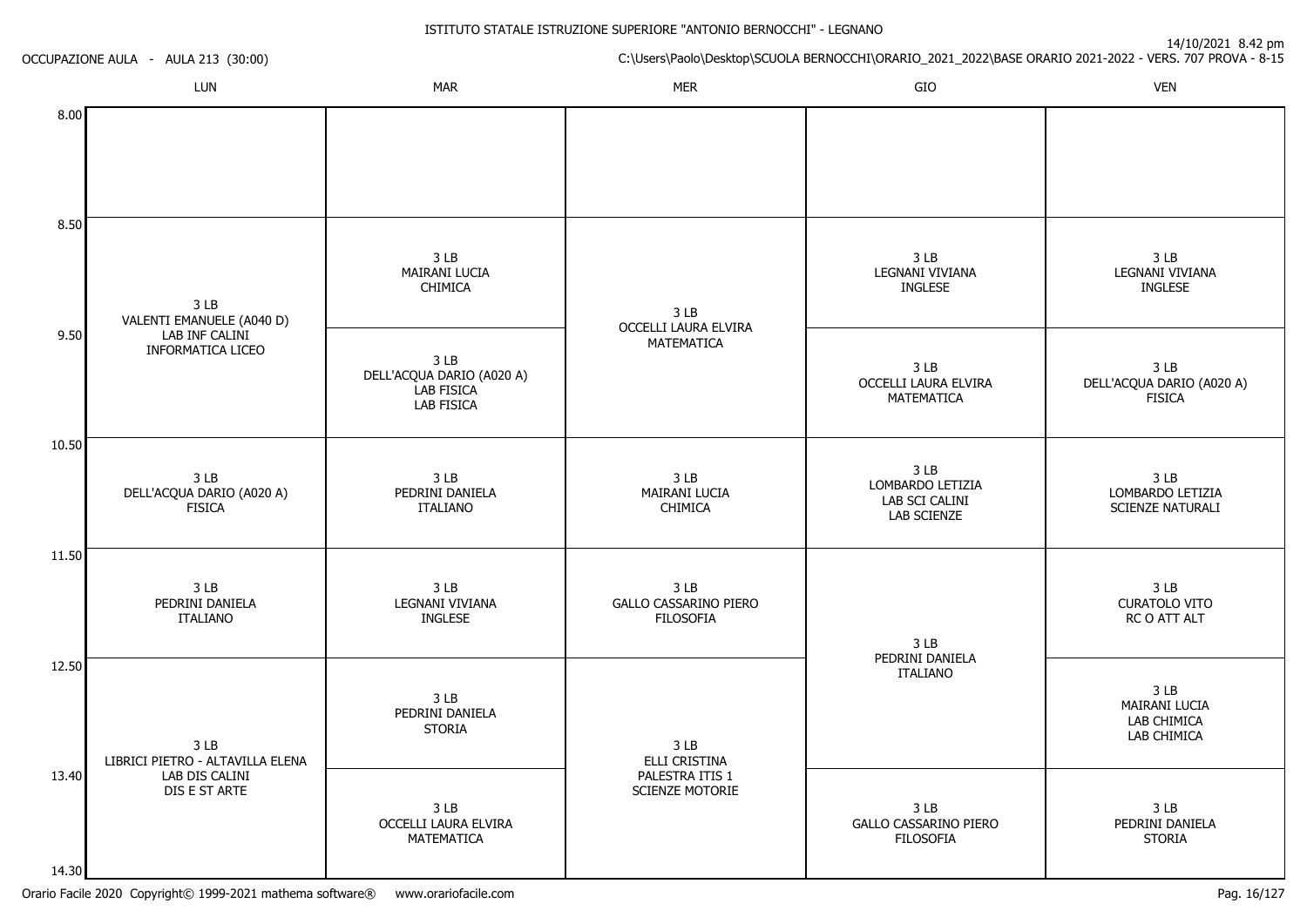| OCCUPAZIONE AULA - AULA 214 (30:00) |                                                                               | 14/10/2021 0.42 pm<br>C:\Users\Paolo\Desktop\SCUOLA BERNOCCHI\ORARIO_2021_2022\BASE ORARIO 2021-2022 - VERS. 707 PROVA - 8-15 |                                                                               |                                                         |                                                                                            |
|-------------------------------------|-------------------------------------------------------------------------------|-------------------------------------------------------------------------------------------------------------------------------|-------------------------------------------------------------------------------|---------------------------------------------------------|--------------------------------------------------------------------------------------------|
|                                     | LUN                                                                           | <b>MAR</b>                                                                                                                    | <b>MER</b>                                                                    | ${\sf GIO}$                                             | <b>VEN</b>                                                                                 |
| 8.00                                |                                                                               |                                                                                                                               |                                                                               |                                                         |                                                                                            |
| 8.50                                | 5LA<br>LEGNANI VIVIANA<br><b>INGLESE</b>                                      | 5LA<br>CASAROLI SIMONA - LEONARDI SEBASTIANO (ADSS)<br><b>FISICA</b>                                                          | 5LA<br><b>BINAGHI SIMONA</b><br><b>ITALIANO</b>                               | 5 LA<br>TAFEL MARCO PAOLO FRANCESCO<br>SCIENZE NATURALI | 5LA<br>BINAGHI SIMONA - LEONARDI SEBASTIANO (ADSS)<br><b>ITALIANO</b>                      |
| 9.50                                | 5LA<br>CASAROLI SIMONA<br>MATEMATICA                                          | 5LA<br>TAFEL MARCO PAOLO FRANCESCO - LEONARDI SEBASTIANO (ADSS)<br><b>SCIENZE NATURALI</b>                                    | 5LA<br>GALLO CASSARINO PIERO - LEONARDI SEBASTIANO (ADSS)<br><b>FILOSOFIA</b> | 5LA<br>CASAROLI SIMONA<br><b>FISICA</b>                 | 5LA<br>CASAROLI SIMONA - LEONARDI SEBASTIANO (ADSS)<br>LAB FISICA<br><b>LAB FISICA</b>     |
| 10.50                               | 5LA<br><b>BINAGHI SIMONA</b><br><b>STORIA</b>                                 | 5LA<br>DADDI PAOLA - LEONARDI SEBASTIANO (ADSS)<br>LAB DIS CALINI<br>DIS E ST ARTE                                            | 5LA<br>CASAROLI SIMONA - LEONARDI SEBASTIANO (ADSS)<br>MATEMATICA             | 5LA                                                     | 5LA<br>TAFEL MARCO PAOLO FRANCESCO - LEONARDI SEBASTIANO (ADSS)<br><b>SCIENZE NATURALI</b> |
| 11.50                               | 5LA<br>TAFEL MARCO PAOLO FRANCESCO                                            | 5LA<br><b>DADDI PAOLA</b><br>LAB DIS CALINI<br>DIS E ST ARTE                                                                  | 5LA<br>CASAROLI SIMONA<br>MATEMATICA                                          | <b>BINAGHI SIMONA</b><br><b>ITALIANO</b>                | 5LA<br>A040 C - LEONARDI SEBASTIANO (ADSS)<br>LAB INF CALINI<br><b>INFORMATICA LICEO</b>   |
| 12.50                               | LAB SCI CALINI<br><b>LAB SCIENZE</b><br>5 LA<br>CURATOLO VITO<br>RC O ATT ALT | 5LA<br>LEGNANI VIVIANA<br><b>INGLESE</b>                                                                                      | 5LA<br>BINAGHI SIMONA - LEONARDI SEBASTIANO (ADSS)<br><b>STORIA</b>           | 5 LA<br>PIZZI LAURA                                     | 5LA<br>CASAROLI SIMONA - LEONARDI SEBASTIANO (ADSS)<br>MATEMATICA                          |
| 13.40<br>14.30                      |                                                                               | 5 LA<br><b>GALLO CASSARINO PIERO</b><br><b>FILOSOFIA</b>                                                                      | 5LA<br>A040 C - LEONARDI SEBASTIANO (ADSS)<br>INFORMATICA LICEO               | PALAZZETTO *<br>SCIENZE MOTORIE                         | 5 LA<br>LEGNANI VIVIANA<br>INGLESE                                                         |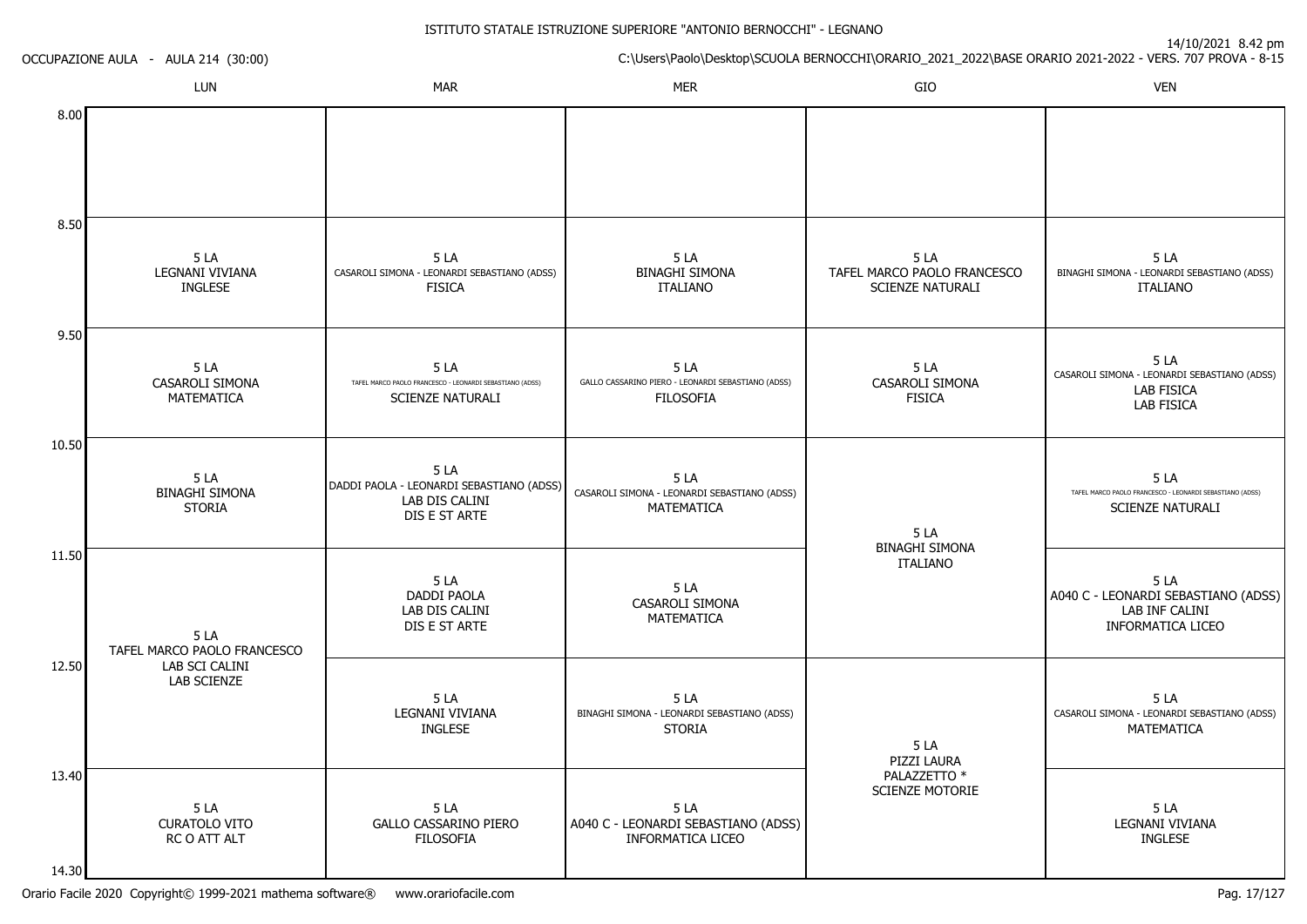| OCCUPAZIONE AULA - AULA 215 (30:00) |                                                       |                                                                   | $T$ וווען בד <sub>י</sub> ט בבטב<br>C:\Users\Paolo\Desktop\SCUOLA BERNOCCHI\ORARIO_2021_2022\BASE ORARIO 2021-2022 - VERS. 707 PROVA - 8-15 |                                                                     |                                                                                 |  |
|-------------------------------------|-------------------------------------------------------|-------------------------------------------------------------------|---------------------------------------------------------------------------------------------------------------------------------------------|---------------------------------------------------------------------|---------------------------------------------------------------------------------|--|
|                                     | LUN                                                   | <b>MAR</b>                                                        | <b>MER</b>                                                                                                                                  | GIO                                                                 | <b>VEN</b>                                                                      |  |
| 8.00                                |                                                       |                                                                   |                                                                                                                                             |                                                                     |                                                                                 |  |
| 8.50                                |                                                       |                                                                   |                                                                                                                                             |                                                                     |                                                                                 |  |
|                                     | 3LA<br>TOSCANO FRANCESCA<br><b>CHIMICA</b>            | 3LA<br><b>DADDI PAOLA</b>                                         | 3LA<br>LA BARBERA MARIA (A018 A)<br><b>FILOSOFIA</b>                                                                                        | 3LA                                                                 | 3 <sub>LA</sub><br>DELL'ACQUA DARIO (A020 A)<br><b>LAB FISICA</b><br>LAB FISICA |  |
| 9.50                                | 3 <sub>L</sub> A<br>LEGNANI VIVIANA<br><b>INGLESE</b> | LAB DIS CALINI<br>DIS E ST ARTE                                   | 3LA<br><b>BINAGHI SIMONA</b><br><b>ITALIANO</b>                                                                                             | <b>BIRTOLO MARIA</b><br>MATEMATICA                                  | 3LA                                                                             |  |
| 10.50                               |                                                       |                                                                   |                                                                                                                                             |                                                                     | <b>BINAGHI SIMONA</b><br><b>ITALIANO</b>                                        |  |
|                                     | 3LA<br><b>CURATOLO VITO</b><br>RC O ATT ALT           | 3 LA<br>D'AZZO GIUSEPPE (A050 A)<br>LAB SCI CALINI<br>LAB SCIENZE | 3LA<br><b>BINAGHI SIMONA</b><br><b>STORIA</b>                                                                                               | 3 <sub>LA</sub><br>PIZZI LAURA<br>PALAZZETTO ***<br>SCIENZE MOTORIE |                                                                                 |  |
| 11.50                               | 3LA<br>DELL'ACQUA DARIO (A020 A)<br><b>FISICA</b>     | 3 LA<br>LA BARBERA MARIA (A018 A)<br><b>FILOSOFIA</b>             | 3 LA<br>TOSCANO FRANCESCA<br>LAB CHIMICA<br>LAB CHIMICA                                                                                     |                                                                     | 3 LA<br>LEGNANI VIVIANA<br><b>INGLESE</b>                                       |  |
| 12.50                               |                                                       |                                                                   |                                                                                                                                             |                                                                     |                                                                                 |  |
|                                     | 3LA<br><b>BINAGHI SIMONA</b><br><b>ITALIANO</b>       | 3 LA<br>VALENTI EMANUELE (A040 D)                                 | 3LA<br>LEGNANI VIVIANA<br><b>INGLESE</b>                                                                                                    | 3 LA<br>DELL'ACQUA DARIO (A020 A)<br><b>FISICA</b>                  | 3LA<br><b>BIRTOLO MARIA</b><br>MATEMATICA                                       |  |
| 13.40                               | 3 LA<br><b>BINAGHI SIMONA</b><br><b>STORIA</b>        | LAB INF CALINI<br>INFORMATICA LICEO                               | 3 <sub>LA</sub><br><b>BIRTOLO MARIA</b><br>MATEMATICA                                                                                       | 3 <sub>LA</sub><br>D'AZZO GIUSEPPE (A050 A)<br>SCIENZE NATURALI     | 3 LA<br>TOSCANO FRANCESCA<br>CHIMICA                                            |  |
| 14.30                               |                                                       |                                                                   |                                                                                                                                             |                                                                     |                                                                                 |  |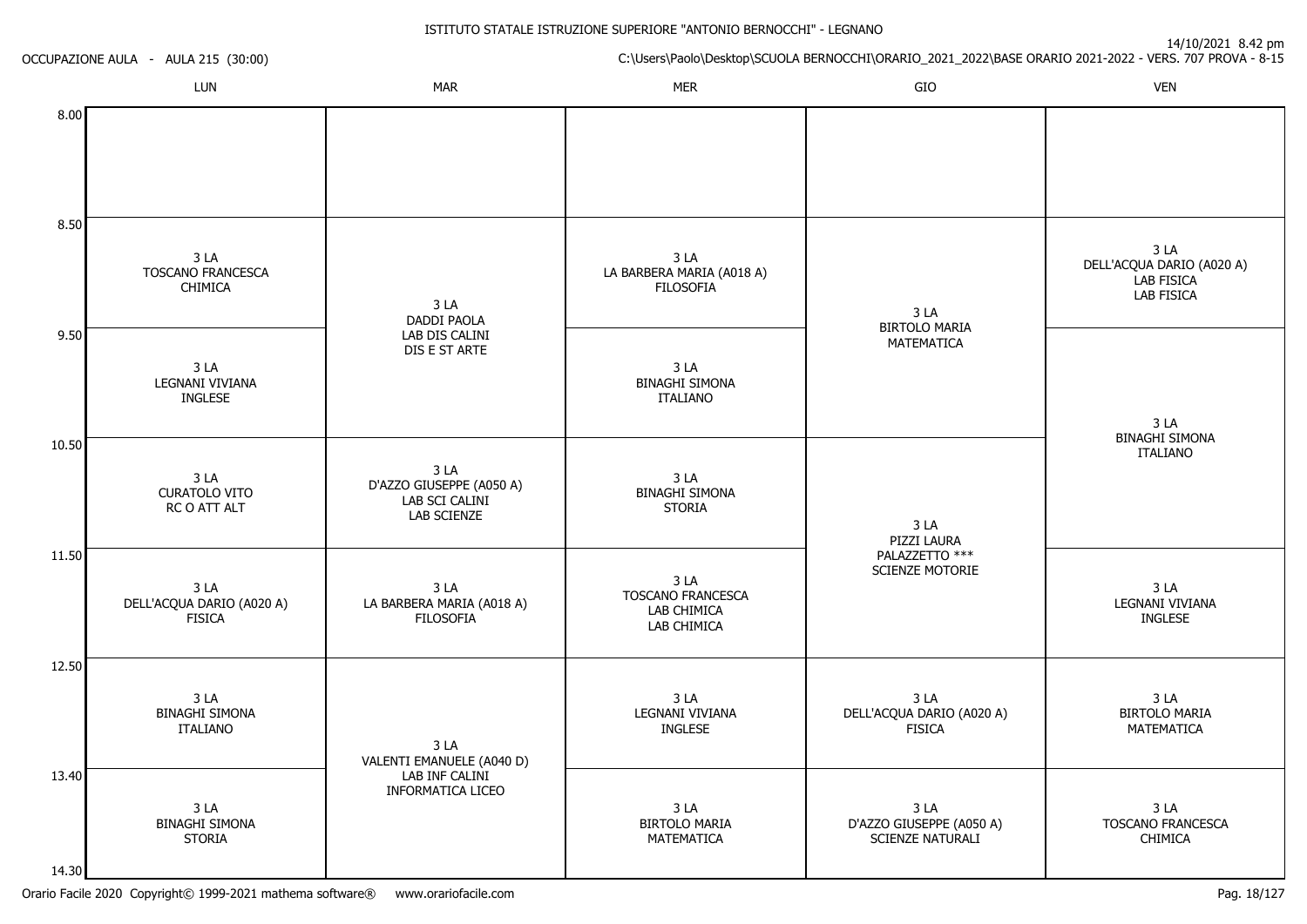| OCCUPAZIONE AULA - AULA 216 (30:00) |                                                                      | 14/10/2021 8.42 pm<br>C:\Users\Paolo\Desktop\SCUOLA BERNOCCHI\ORARIO_2021_2022\BASE ORARIO 2021-2022 - VERS. 707 PROVA - 8-15 |                                                  |                                                               |                                                    |
|-------------------------------------|----------------------------------------------------------------------|-------------------------------------------------------------------------------------------------------------------------------|--------------------------------------------------|---------------------------------------------------------------|----------------------------------------------------|
|                                     | LUN                                                                  | <b>MAR</b>                                                                                                                    | <b>MER</b>                                       | GIO                                                           | <b>VEN</b>                                         |
| 8.00                                |                                                                      |                                                                                                                               |                                                  |                                                               |                                                    |
| 8.50                                |                                                                      |                                                                                                                               |                                                  |                                                               |                                                    |
|                                     | 4 LA<br>CASAROLI SIMONA<br>MATEMATICA                                | 4 LA<br>TAFEL MARCO PAOLO FRANCESCO<br>SCIENZE NATURALI                                                                       | 4 LA<br>CASAROLI SIMONA                          | 4 LA<br><b>BINAGHI SIMONA</b>                                 | 4 LA<br>PIZZI LAURA                                |
| 9.50                                | 4 LA<br><b>BINAGHI SIMONA</b><br><b>STORIA</b>                       | 4 LA<br>CASAROLI SIMONA<br>MATEMATICA                                                                                         | MATEMATICA                                       | <b>ITALIANO</b>                                               | PALESTRA ITIS 2<br>SCIENZE MOTORIE                 |
| 10.50                               |                                                                      |                                                                                                                               |                                                  |                                                               |                                                    |
|                                     | 4 LA<br><b>TOSCANO FRANCESCA</b><br>LAB CHIMICA<br>LAB CHIMICA       | 4 LA<br>VALENTI EMANUELE (A040 D)<br>LAB INF CALINI<br>INFORMATICA LICEO                                                      | 4 LA<br><b>CURATOLO VITO</b><br>RC O ATT ALT     | 4 LA<br>TAFEL MARCO PAOLO FRANCESCO<br>SCIENZE NATURALI       | 4 LA<br>LEGNANI VIVIANA<br><b>INGLESE</b>          |
| 11.50                               | 4 LA<br>LEGNANI VIVIANA<br><b>INGLESE</b>                            |                                                                                                                               | 4 LA<br><b>BINAGHI SIMONA</b><br><b>ITALIANO</b> | 4 LA<br>LEGNANI VIVIANA<br><b>INGLESE</b>                     | 4 LA<br>DELL'ACQUA DARIO (A020 A)<br><b>FISICA</b> |
| 12.50                               |                                                                      |                                                                                                                               |                                                  |                                                               |                                                    |
|                                     | 4 LA<br>DELL'ACQUA DARIO (A020 A)<br><b>FISICA</b>                   | 4 LA<br><b>BINAGHI SIMONA</b><br><b>ITALIANO</b>                                                                              | 4 LA<br>DADDI PAOLA                              | 4 LA<br>GALLO CASSARINO PIERO<br><b>FILOSOFIA</b>             | 4 LA<br>TOSCANO FRANCESCA<br>CHIMICA               |
| 13.40<br>14.30                      | 4 LA<br>TAFEL MARCO PAOLO FRANCESCO<br>LAB SCI CALINI<br>LAB SCIENZE | 4 LA<br><b>BINAGHI SIMONA</b><br><b>STORIA</b>                                                                                | LAB DIS CALINI<br>DIS E ST ARTE                  | 4 LA<br>DELL'ACQUA DARIO (A020 A)<br>LAB FISICA<br>LAB FISICA | 4 LA<br>GALLO CASSARINO PIERO<br><b>FILOSOFIA</b>  |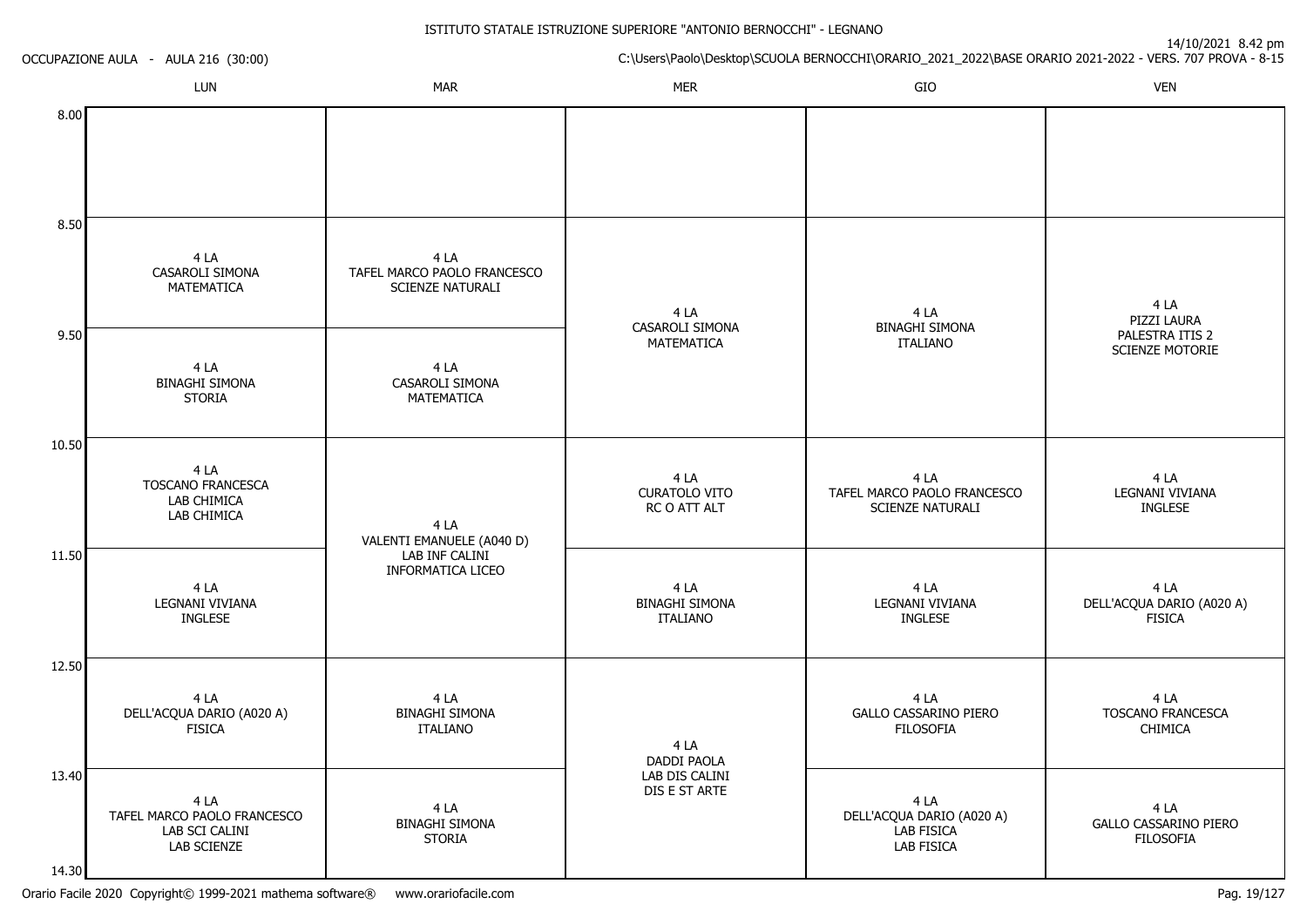| OCCUPAZIONE AULA - AULA 217 (30:00) |                                                             |                                                                       | $17/10/2021$ 0.72 pm<br>C:\Users\Paolo\Desktop\SCUOLA BERNOCCHI\ORARIO_2021_2022\BASE ORARIO 2021-2022 - VERS. 707 PROVA - 8-15 |                                                           |                                                                   |  |
|-------------------------------------|-------------------------------------------------------------|-----------------------------------------------------------------------|---------------------------------------------------------------------------------------------------------------------------------|-----------------------------------------------------------|-------------------------------------------------------------------|--|
|                                     | LUN                                                         | <b>MAR</b>                                                            | <b>MER</b>                                                                                                                      | GIO                                                       | <b>VEN</b>                                                        |  |
| 8.00                                |                                                             |                                                                       |                                                                                                                                 |                                                           |                                                                   |  |
| 8.50                                |                                                             |                                                                       |                                                                                                                                 |                                                           |                                                                   |  |
|                                     | 3 LC<br>CACCIAPAGLIA ANTONELLA (A048 B)                     | 3 LC<br>TOSCANO FRANCESCA<br>LAB CHIMICA<br>LAB CHIMICA               | 3 LC<br>LIBRICI PIETRO                                                                                                          | 3 LC<br><b>GALLO CASSARINO PIERO</b><br><b>FILOSOFIA</b>  | 3 LC<br>D'AZZO GIUSEPPE (A050 A)<br>LAB SCI CALINI<br>LAB SCIENZE |  |
| 9.50                                | PALESTRA ITIS 1<br><b>SCIENZE MOTORIE</b>                   | 3 LC                                                                  | LAB DIS CALINI<br>DIS E ST ARTE                                                                                                 | 3 LC<br>MONTRONE MARIA<br><b>ITALIANO</b>                 | 3 LC<br>LENTINI MARIA STEFANIA (AB24 B)<br><b>INGLESE</b>         |  |
| 10.50                               | 3 LC<br>LENTINI MARIA STEFANIA (AB24 B)<br><b>INGLESE</b>   | <b>BIRTOLO MARIA</b><br>MATEMATICA                                    | 3 LC<br><b>TOSCANO FRANCESCA</b><br><b>CHIMICA</b>                                                                              |                                                           | 3 LC<br>MONTRONE MARIA<br><b>ITALIANO</b>                         |  |
| 11.50                               |                                                             |                                                                       |                                                                                                                                 |                                                           |                                                                   |  |
|                                     | 3 LC<br>D'AZZO GIUSEPPE (A050 A)<br><b>SCIENZE NATURALI</b> | 3 LC<br>MONTRONE MARIA<br><b>ITALIANO</b>                             | 3 LC<br>A020 A (14H + 6H P.T. DELL'ACQUA)<br><b>FISICA</b>                                                                      | 3 LC<br>GALLO CASSARINO PIERO<br><b>STORIA</b>            | 3 LC<br>A020 A (14H + 6H P.T. DELL'ACQUA)<br><b>FISICA</b>        |  |
| 12.50                               |                                                             |                                                                       |                                                                                                                                 |                                                           |                                                                   |  |
|                                     | 3 LC<br><b>BIRTOLO MARIA</b><br>MATEMATICA                  | 3 LC<br><b>GALLO CASSARINO PIERO</b><br><b>FILOSOFIA</b>              | 3 LC<br>A040 F                                                                                                                  | 3 LC<br>LENTINI MARIA STEFANIA (AB24 B)<br><b>INGLESE</b> | 3 LC<br>GALLO CASSARINO PIERO<br><b>STORIA</b>                    |  |
| 13.40<br>14.30                      | 3 LC<br>PASTORI ANNAMARIA<br>RC O ATT ALT                   | 3 LC<br>A020 A (14H + 6H P.T. DELL'ACQUA)<br>LAB FISICA<br>LAB FISICA | LAB INF CALINI<br>INFORMATICA LICEO                                                                                             | 3 LC<br>TOSCANO FRANCESCA<br>CHIMICA                      | 3 LC<br><b>BIRTOLO MARIA</b><br>MATEMATICA                        |  |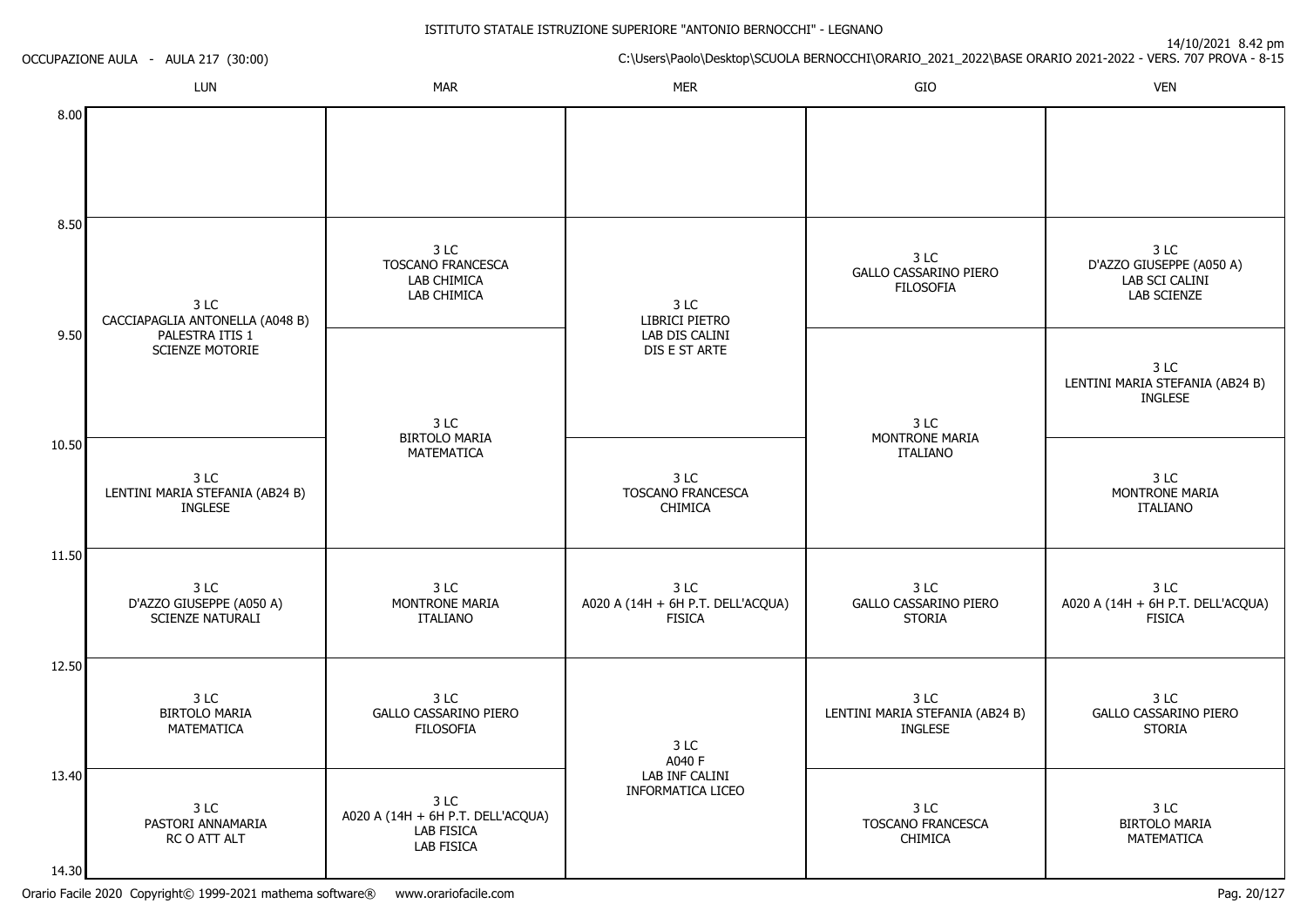| OCCUPAZIONE AULA - AULA 218 (30:00) |                                                          |                                                          | $\frac{1}{2}$ if $\frac{1}{2}$ is $\frac{1}{2}$ is $\frac{1}{2}$ is $\frac{1}{2}$ in $\frac{1}{2}$<br>C:\Users\Paolo\Desktop\SCUOLA BERNOCCHI\ORARIO_2021_2022\BASE ORARIO 2021-2022 - VERS. 707 PROVA - 8-15 |                                                               |                                                                  |  |
|-------------------------------------|----------------------------------------------------------|----------------------------------------------------------|---------------------------------------------------------------------------------------------------------------------------------------------------------------------------------------------------------------|---------------------------------------------------------------|------------------------------------------------------------------|--|
|                                     | LUN                                                      | <b>MAR</b>                                               | <b>MER</b>                                                                                                                                                                                                    | GIO                                                           | <b>VEN</b>                                                       |  |
| 8.00                                |                                                          |                                                          |                                                                                                                                                                                                               |                                                               |                                                                  |  |
| 8.50                                |                                                          |                                                          |                                                                                                                                                                                                               |                                                               |                                                                  |  |
|                                     | 5 LC<br>OLDRINI GABRIELLA<br><b>STORIA</b>               | 5 LC<br>OLDRINI GABRIELLA<br><b>ITALIANO</b>             | 5 LC<br>LOMBARDO LETIZIA<br>SCIENZE NATURALI                                                                                                                                                                  | 5 LC<br>CARNEVALE ROSANNA (A027 A)                            | 5LC<br><b>VARCHETTI ELENA</b><br>LAB DIS CALINI<br>DIS E ST ARTE |  |
| 9.50                                | 5 LC<br><b>GALLO CASSARINO PIERO</b><br><b>FILOSOFIA</b> |                                                          | 5 LC<br>OLDRINI GABRIELLA<br><b>ITALIANO</b>                                                                                                                                                                  | MATEMATICA                                                    |                                                                  |  |
| 10.50                               |                                                          |                                                          |                                                                                                                                                                                                               |                                                               |                                                                  |  |
|                                     | 5 LC<br>ALBE' ROBERTO<br>INFORMATICA LICEO               | 5 LC<br><b>GALLO CASSARINO PIERO</b><br><b>FILOSOFIA</b> | 5 LC<br>CARNEVALE ROSANNA (A027 A)<br><b>FISICA</b>                                                                                                                                                           | 5LC<br>LEGNANI VIVIANA<br><b>INGLESE</b>                      | 5 LC<br>ALBE' ROBERTO<br>LAB INF CALINI<br>INFORMATICA LICEO     |  |
| 11.50                               |                                                          |                                                          |                                                                                                                                                                                                               |                                                               |                                                                  |  |
|                                     | 5LC<br><b>CURATOLO VITO</b><br>RC O ATT ALT              | 5 LC<br>LOMBARDO LETIZIA                                 | 5 LC<br>LEGNANI VIVIANA<br><b>INGLESE</b>                                                                                                                                                                     | 5LC<br>CARNEVALE ROSANNA (A027 A)<br>LAB FISICA<br>LAB FISICA | 5 LC<br>CARNEVALE ROSANNA (A027 A)<br><b>FISICA</b>              |  |
| 12.50                               | 5 LC<br>OLDRINI GABRIELLA<br><b>ITALIANO</b>             | LAB SCI CALINI<br>LAB SCIENZE                            | 5 LC<br>CARNEVALE ROSANNA (A027 A)<br>MATEMATICA                                                                                                                                                              | 5 LC<br>RUSSO CIRO (A048 RES 8 H + 4 H P.T. ELLI)             | 5LC<br>LOMBARDO LETIZIA<br>SCIENZE NATURALI                      |  |
| 13.40                               | 5 LC<br>LOMBARDO LETIZIA<br><b>SCIENZE NATURALI</b>      | 5 LC<br>LEGNANI VIVIANA<br><b>INGLESE</b>                | 5 LC<br>OLDRINI GABRIELLA<br><b>STORIA</b>                                                                                                                                                                    | PALAZZETTO **<br>SCIENZE MOTORIE                              | 5LC<br>CARNEVALE ROSANNA (A027 A)<br>MATEMATICA                  |  |
| 14.30                               |                                                          |                                                          |                                                                                                                                                                                                               |                                                               |                                                                  |  |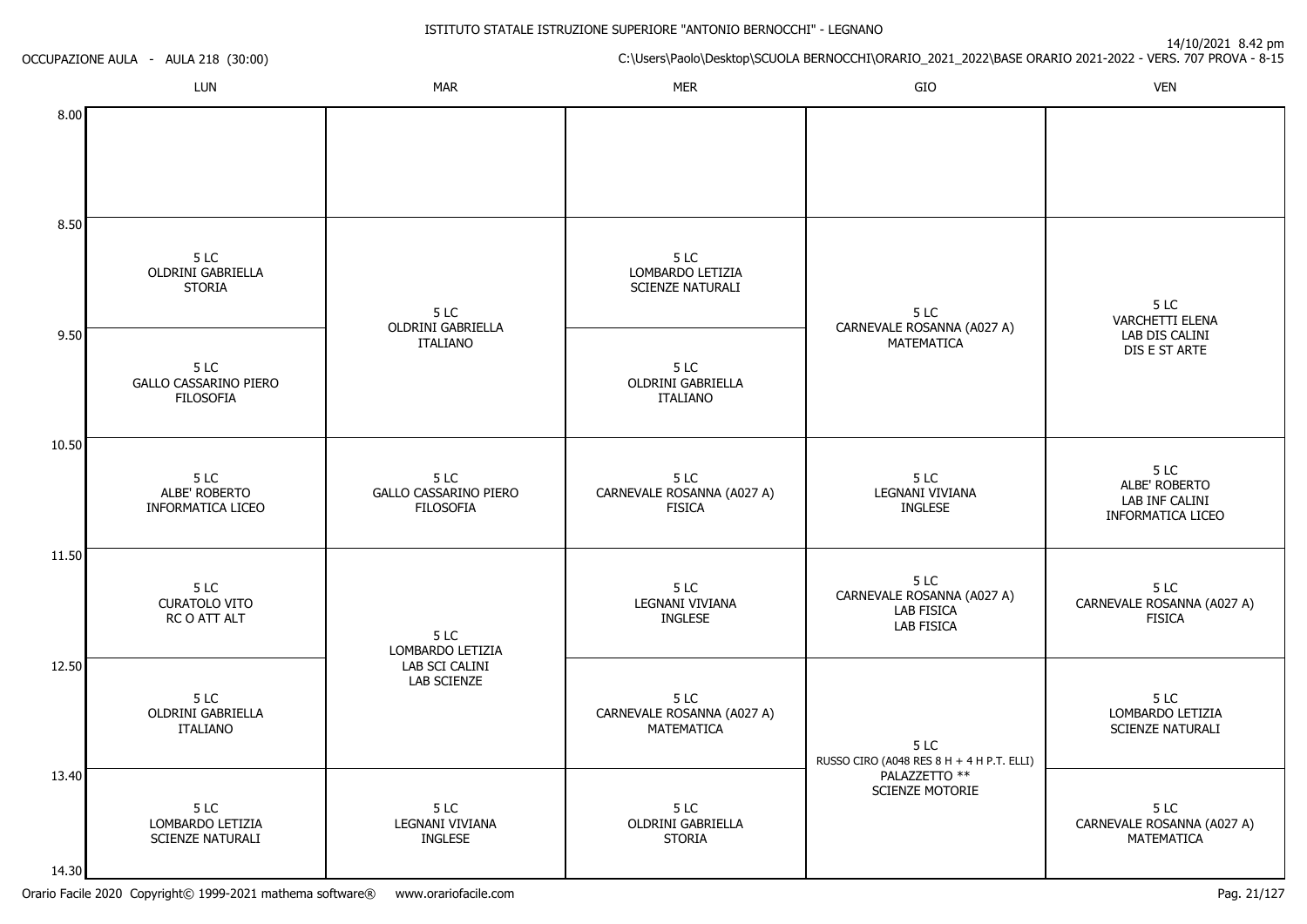14.30

|       | LUN                                                                                                            | <b>MAR</b>                                                                                                   | <b>MER</b>                                                                                                  | GIO                                                                                                                                                      | <b>VEN</b>                                                                                                             |
|-------|----------------------------------------------------------------------------------------------------------------|--------------------------------------------------------------------------------------------------------------|-------------------------------------------------------------------------------------------------------------|----------------------------------------------------------------------------------------------------------------------------------------------------------|------------------------------------------------------------------------------------------------------------------------|
| 8.00  | 2^V (IP13 - MODA)<br>ANASTASI GIUSEPPE<br>PALESTRA IPSIA<br><b>SCIENZE MOTORIE</b>                             | 2^V (IP13 - MODA)<br>GRECO ENZA (RIDUZIONE ORARIA) - CASSARA' MONIA (ADSS) - GRECO ENZA<br><b>MATEMATICA</b> | 2^V (IP13 - MODA)<br><b>CUCURACHI ILARIA</b><br>LM <sub>2</sub><br><b>LAB TECN ES</b>                       | 2^V (IP13 - MODA)<br><b>CURATOLO VITO</b><br>RC O ATT ALT                                                                                                | 2^V (IP13 - MODA)<br>SPINELLA GIUSI (A012 D) - CASSARA' MONIA (ADSS)                                                   |
| 8.50  |                                                                                                                |                                                                                                              |                                                                                                             | 2^V (IP13 - MODA)<br>CRESPI ELISABETTA - DE SANTIS ROBERTA (A050 E)<br>LAB SCI CALINI<br>LAB SCIENZE INTEGRATE                                           | <b>ITALIANO</b>                                                                                                        |
| 9.50  | 2^V (IP13 - MODA)<br>SPINELLA GIUSI (A012 D) - CASSARA' MONIA (ADSS)<br><b>STORIA</b>                          | 2^V (IP13 - MODA)<br>CUCURACHI ILARIA                                                                        | 2^V (IP13 - MODA)<br>CHIECHIO ILENIA (AB24 C) - CASSARA' MONIA (ADSS)<br><b>INGLESE</b>                     | $2^{\wedge}V$ (IP13 - MODA)<br>A041 RES (5 H) - SPIRITO SILVIA (B016 B) - CASSARA' MONIA (ADSS) - SARTIRANA GIUSEPPA (A041 D)<br>AULA 10<br>TECN INF COM | 2^V (IP13 - MODA)<br>TAVOLARIO FELICE - IANNI' LOREDANA                                                                |
| 10.50 | $2^{\wedge}$ V (IP13 - MODA)<br>DE SANTIS ROBERTA (A050 E) - CASSARA' MONIA (ADSS)<br><b>SCIENZE INTEGRATE</b> | LM 2<br><b>LAB TECN ES</b>                                                                                   | 2^V (IP13 - MODA)<br>CRESPI ELISABETTA - DE SANTIS ROBERTA (A050 E)<br>LAB CHIMICA<br>LAB SCIENZE INTEGRATE | $2^{\wedge}V$ (IP13 - MODA)<br>CHIECHIO ILENIA (AB24 C) - CASSARA' MONIA (ADSS)<br><b>INGLESE</b>                                                        | LAB CAD MODA CALINI<br>LAB TECN DIS. PROG.                                                                             |
| 11.50 | 2^V (IP13 - MODA)<br>GRECO ENZA (RIDUZIONE ORARIA) - CASSARA' MONIA (ADSS) - GRECO ENZA<br><b>MATEMATICA</b>   | 2^V (IP13 - MODA)<br>SPINELLA GIUSI (A012 D)<br><b>ITALIANO</b>                                              | 2^V (IP13 - MODA)<br>GRECO ENZA (RIDUZIONE ORARIA) - GRECO ENZA<br><b>MATEMATICA</b>                        | 2^V (IP13 - MODA)<br><b>TAVOLARIO FELICE</b><br>TECN DIS. PROG.                                                                                          | 2^V (IP13 - MODA)<br>PORFIDIA BIANCA<br>DIRITTO ED EC.                                                                 |
| 12.50 | 2^V (IP13 - MODA)<br>SPINELLA GIUSI (A012 D)<br><b>ITALIANO</b>                                                | 2^V (IP13 - MODA)<br>SPINELLA GIUSI (A012 D)<br><b>STORIA</b>                                                | 2^V (IP13 - MODA)<br>PORFIDIA BIANCA - CASSARA' MONIA (ADSS)<br>DIRITTO ED EC.                              | 2^V (IP13 - MODA)<br><b>CUCURACHI ILARIA</b><br>LM <sub>2</sub><br>LAB TECN ES                                                                           | 2^V (IP13 - MODA)<br>A041 RES (5 H) - SPIRITO SILVIA (B016 B) - SARTIRANA GIUSEPPA (A041 D)<br>AULA 10<br>TECN INF COM |
| 13.40 | $2^{\wedge}V$ (IP13 - MODA)<br>CHIECHIO ILENIA (AB24 C)<br><b>INGLESE</b>                                      |                                                                                                              |                                                                                                             |                                                                                                                                                          |                                                                                                                        |

OCCUPAZIONE AULA - AULA 23 (32:00)

14/10/2021 8.42 pm

C:\Users\Paolo\Desktop\SCUOLA BERNOCCHI\ORARIO\_2021\_2022\BASE ORARIO 2021-2022 - VERS. 707 PROVA - 8-15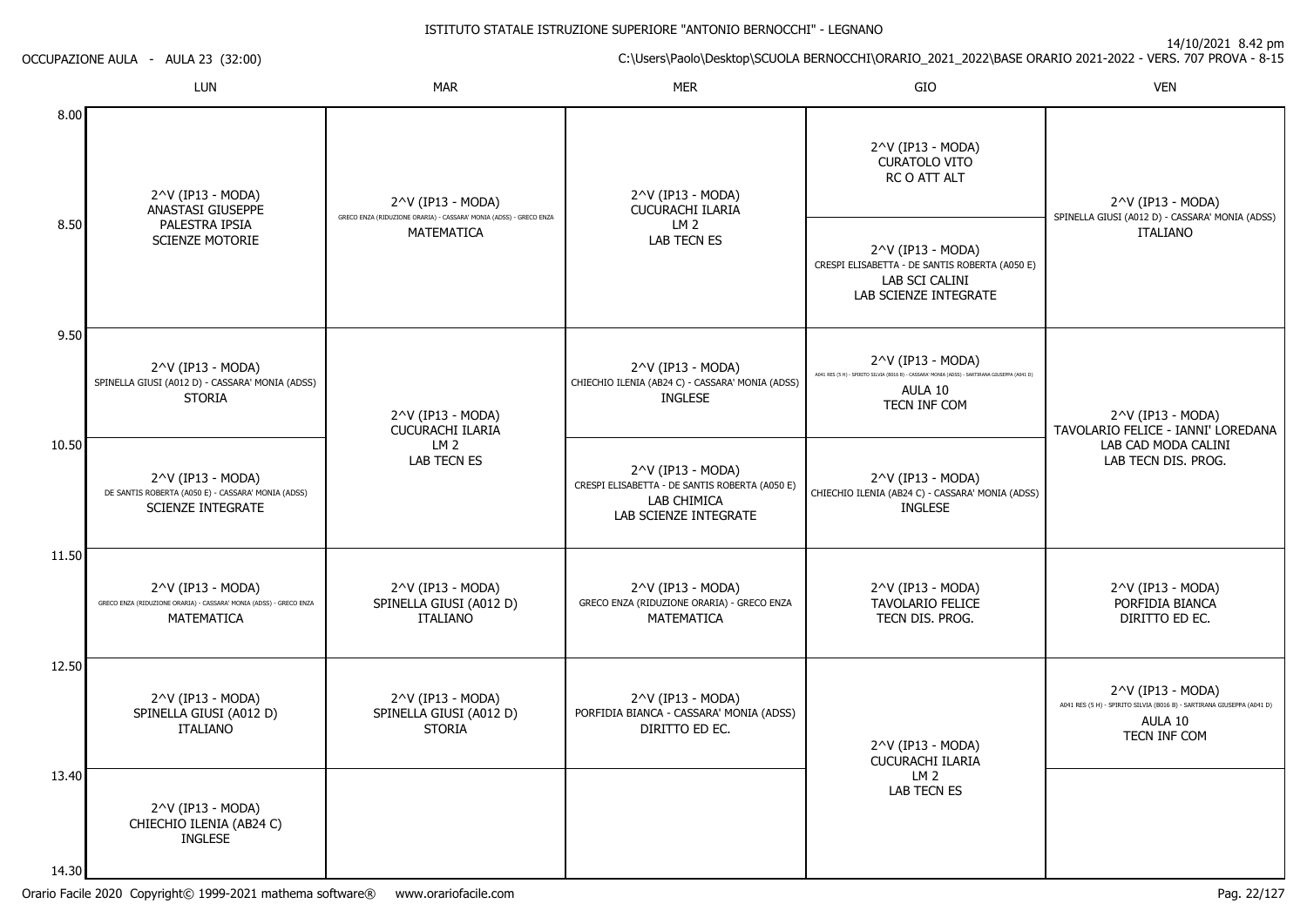OCCUPAZIONE AULA - AULA 27 (18:00)

|              | LUN                                                                                  | <b>MAR</b>                                | <b>MER</b>                                                                          | ${\sf GIO}$                                                                             | <b>VEN</b>                                                                                                   |
|--------------|--------------------------------------------------------------------------------------|-------------------------------------------|-------------------------------------------------------------------------------------|-----------------------------------------------------------------------------------------|--------------------------------------------------------------------------------------------------------------|
| 8.00<br>8.50 | 5HC<br>IANNI' LOREDANA - MASCIA FRANCESCO (A044 A)<br>AULA 64<br>LAB IDEAZ PROG MODA |                                           | 5HC                                                                                 |                                                                                         |                                                                                                              |
| 9.50         |                                                                                      |                                           | IANNI' LOREDANA - ANGELINO VINCENZA (A044 RES 15 H)<br>AULA 64<br>LAB TECN APPL MAT |                                                                                         |                                                                                                              |
| 10.50        | 5^V PROD<br>OLIVA CINZIA - SICA LAURA<br>S41<br>PROG TESS ABB COSTUME                |                                           |                                                                                     | 4^V PROD<br>OLIVA CINZIA - FORTUNATO GRAZIA (B018 B)<br>S9<br>LAB PROG TESS ABB COSTUME | 3^Z (IP13 - MODA)<br>LIBRICI PIETRO - BERTOLINA CHIARA - ALTAVILLA ELENA<br>S21<br>LAB PROG TESS ABB COSTUME |
| 11.50        | 3^V (IP13 - MODA)<br>OLIVA CINZIA - FORTUNATO GRAZIA (B018 B)                        | 5^V PROD<br>OLIVA CINZIA - DE ROSSI NADIA | 3^V (IP13 - MODA)<br>OLIVA CINZIA - FORTUNATO GRAZIA (B018 B)                       | 3^Z (IP13 - MODA)<br>LIBRICI PIETRO - BERTOLINA CHIARA - ALTAVILLA ELENA                |                                                                                                              |
| 12.50        | <b>S13</b><br>LAB PROG TESS ABB COSTUME                                              | S41<br>LAB PROG TESS ABB COSTUME          | S13<br>LAB PROG TESS ABB COSTUME                                                    | S21<br>LAB PROG TESS ABB COSTUME                                                        |                                                                                                              |
| 13.40        |                                                                                      |                                           |                                                                                     |                                                                                         |                                                                                                              |
| 14.30        |                                                                                      |                                           |                                                                                     |                                                                                         |                                                                                                              |

C:\Users\Paolo\Desktop\SCUOLA BERNOCCHI\ORARIO\_2021\_2022\BASE ORARIO 2021-2022 - VERS. 707 PROVA - 8-15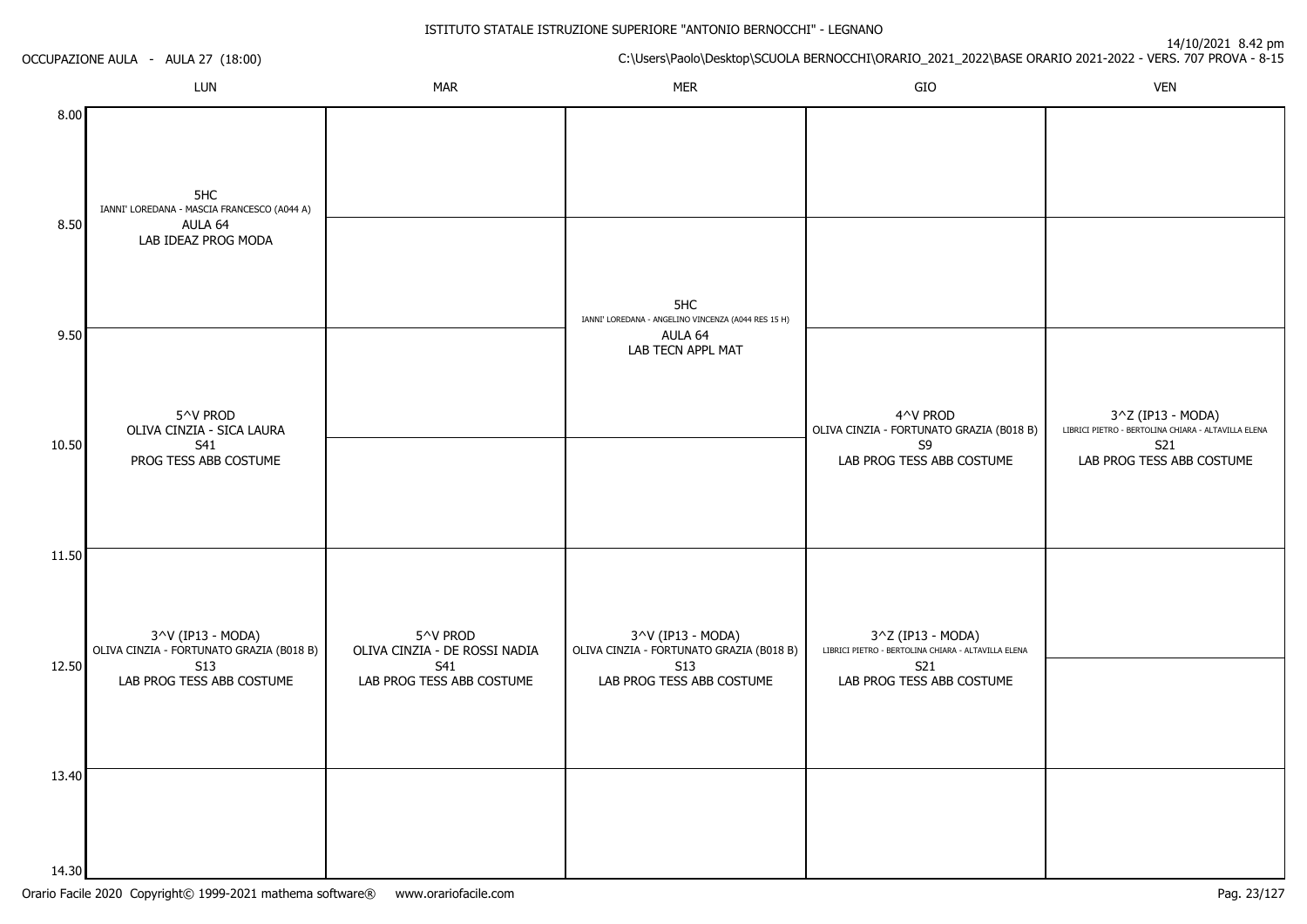| OCCUPAZIONE AULA - AULA 3 (0:00) |     |            |            | n4/10/2021_8.42_pm<br>C:\Users\Paolo\Desktop\SCUOLA BERNOCCHI\ORARIO_2021_2022\BASE ORARIO 2021-2022 - VERS. 707 PROVA - 8-15 |            |
|----------------------------------|-----|------------|------------|-------------------------------------------------------------------------------------------------------------------------------|------------|
|                                  | LUN | <b>MAR</b> | <b>MER</b> | GIO                                                                                                                           | <b>VEN</b> |
| 8.00                             |     |            |            |                                                                                                                               |            |
|                                  |     |            |            |                                                                                                                               |            |
|                                  |     |            |            |                                                                                                                               |            |
|                                  |     |            |            |                                                                                                                               |            |
| 8.50                             |     |            |            |                                                                                                                               |            |
|                                  |     |            |            |                                                                                                                               |            |
|                                  |     |            |            |                                                                                                                               |            |
|                                  |     |            |            |                                                                                                                               |            |
| 9.50                             |     |            |            |                                                                                                                               |            |
|                                  |     |            |            |                                                                                                                               |            |
|                                  |     |            |            |                                                                                                                               |            |
| 10.50                            |     |            |            |                                                                                                                               |            |
|                                  |     |            |            |                                                                                                                               |            |
|                                  |     |            |            |                                                                                                                               |            |
|                                  |     |            |            |                                                                                                                               |            |
| 11.50                            |     |            |            |                                                                                                                               |            |
|                                  |     |            |            |                                                                                                                               |            |
|                                  |     |            |            |                                                                                                                               |            |
|                                  |     |            |            |                                                                                                                               |            |
| 12.50                            |     |            |            |                                                                                                                               |            |
|                                  |     |            |            |                                                                                                                               |            |
|                                  |     |            |            |                                                                                                                               |            |
|                                  |     |            |            |                                                                                                                               |            |
| 13.40                            |     |            |            |                                                                                                                               |            |
|                                  |     |            |            |                                                                                                                               |            |
|                                  |     |            |            |                                                                                                                               |            |
| 14.30                            |     |            |            |                                                                                                                               |            |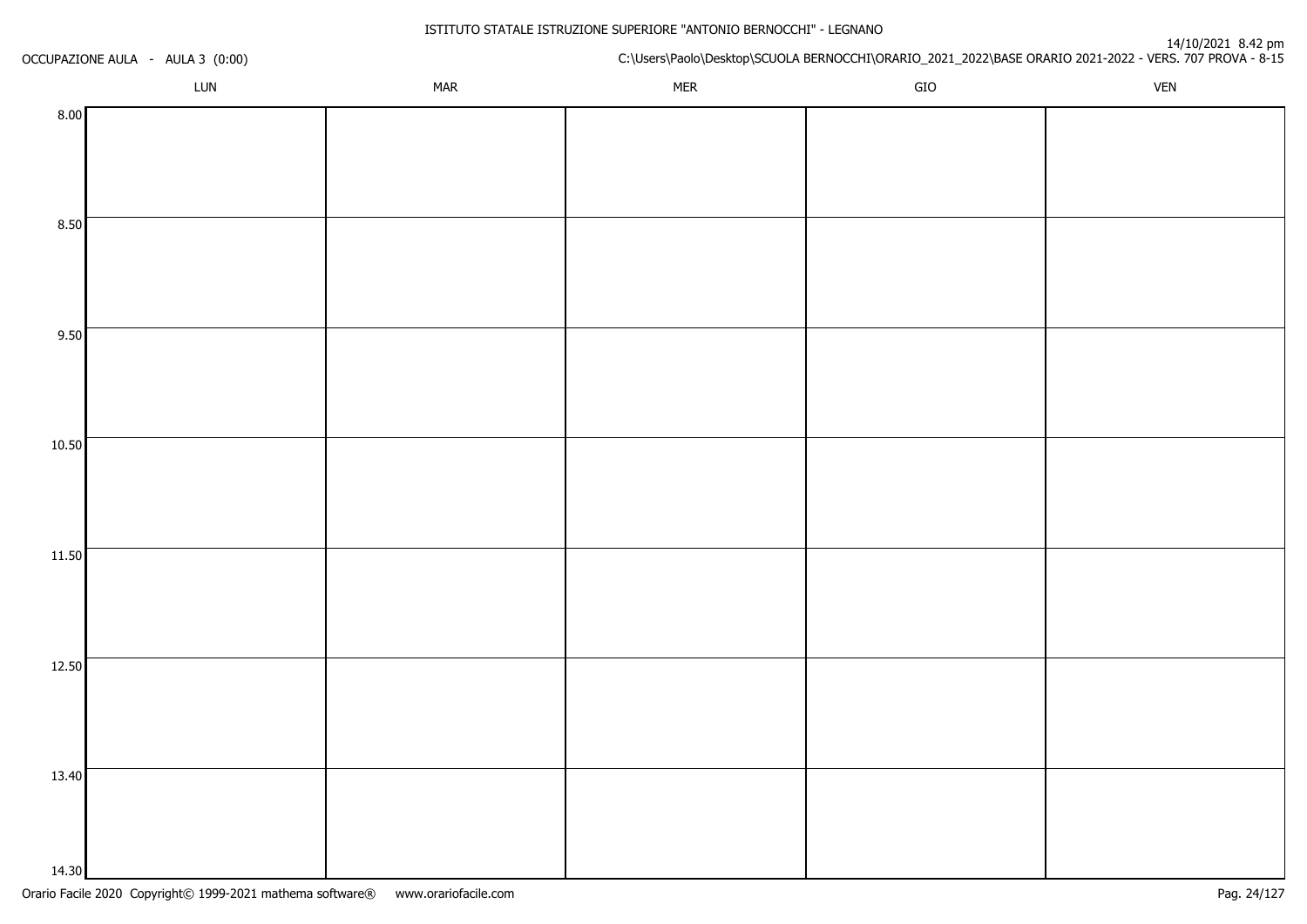14/10/2021 8.42 pm

C:\Users\Paolo\Desktop\SCUOLA BERNOCCHI\ORARIO\_2021\_2022\BASE ORARIO 2021-2022 - VERS. 707 PROVA - 8-15 OCCUPAZIONE AULA - AULA 4 (32:00)LUNN MAR MAR MER SIO O VEN 8.008.509.5010.5011.5012.5013.4014.303A MEC PIZZI LAURA PALAZZETTO \* SCIENZE MOTORIE3A MECMERI INO ANGEI O MECCANICA (E MACCHINE)3A MEC GENTILE CONCETTA (A042 I) - LAMATTINA ANTONIO (B017 J)LAB. TECNOLOGICOLAB TEC MECC3A MEC SEPE MICHELE (A042 L) DISEGNO POI (MECC)3A MEC D'AGOSTINO CHIARA (A012 L)ITALIANO3A MEC D'AGOSTINO CHIARA (A012 L)STORIA3A MEC AB24 RES (10 H) - GUACCIO LINDA (AB24 I 10 H + 7 H PT GREPPI)INGLESE3A MEC D'AGOSTINO CHIARA (A012 L)**STORIA** 3A MECRC RC O ATT ALT3A MECMERI INO ANGELO MECCANICA (E MACCHINE)3A MEC GENTILE CONCETTA (A042 I) - LAMATTINA ANTONIO (B017 J) TORNERIA ITIS LAB TEC MECC3A MEC D'AGOSTINO CHIARA (A012 L)ITALIANO3A MEC FERRAIOLI ALFONSO (A042 H) - MASCARA SILVIOLAB 44 LAB SIST AUT MEC3A MEC GENTILE CONCETTA (A042 I)TECN MECC PROC PROD3A MEC D'AMICO ANTONIETTA MATEMATICA (E COMPLEMENTI)3A MECMERI INO ANGELO MECCANICA (E MACCHINE)3A MEC AB24 RES (10 H) - GUACCIO LINDA (AB24 I 10 H + 7 H PT GREPPI)INGLESE3A MEC D'AMICO ANTONIETTA MATEMATICA (E COMPLEMENTI)3A MEC D'AGOSTINO CHIARA (A012 L)ITALIANO3A MEC FERRAIOLI ALFONSO (A042 H)SISTEMI AUTOM MEC3A MEC GENTILE CONCETTA (A042 I)TECN MECC PROC PROD3A MEC D'AMICO ANTONIETTA MATEMATICA (E COMPLEMENTI)3A MEC FERRAIOLI ALFONSO (A042 H) - MASCARA SILVIOLAB 44 LAB SIST AUT MEC3A MEC AB24 RES (10 H) - GUACCIO LINDA (AB24 I 10 H + 7 H PT GREPPI)INGLESE3A MEC SEPE MICHELE (A042 L) - MESSINA GIANFRANCESCO (B017 RES 12 H)LAB 44LAB DIS POI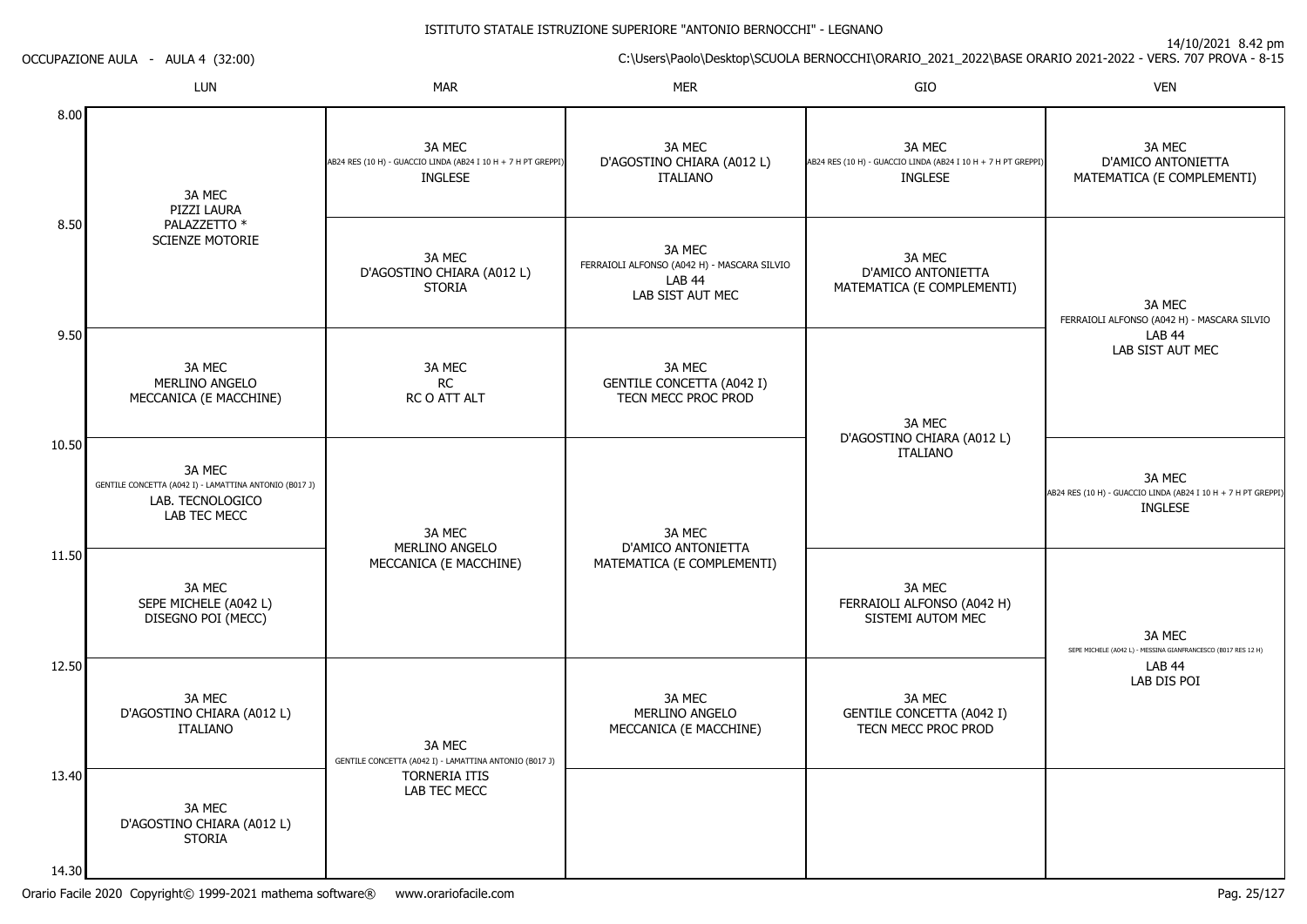C:\Users\Paolo\Desktop\SCUOLA BERNOCCHI\ORARIO\_2021\_2022\BASE ORARIO 2021-2022 - VERS. 707 PROVA - 8-15

|                | LUN                                                                                              | MAR                                                                                           | MER                                                                                           | GIO                                                                               | VEN                                                                                       |
|----------------|--------------------------------------------------------------------------------------------------|-----------------------------------------------------------------------------------------------|-----------------------------------------------------------------------------------------------|-----------------------------------------------------------------------------------|-------------------------------------------------------------------------------------------|
| 8.00           | $1^{\wedge}$ T IeFP<br>TAVOLARIO FELICE<br><b>TECN PROF</b>                                      | 1^T IeFP<br>DE SANTIS ROBERTA (A050 E) - CHIODINI BEATRICE (ADSS)<br><b>SCIENZE INTEGRATE</b> | 1^T IeFP<br>DE SANTIS ROBERTA (A050 E) - CHIODINI BEATRICE (ADSS)<br><b>SCIENZE INTEGRATE</b> | 1^T IeFP<br>A040 I (POT) - CHIODINI BEATRICE (ADSS)<br>TECN INF COM               | $1^{\wedge}$ T IeFP                                                                       |
| 8.50           | 1^T IeFP<br>VACCARELLA PAOLA<br>DIRITTO ED EC.                                                   | 1^T IeFP<br>SPINELLA GIUSI (A012 D) - CHIODINI BEATRICE (ADSS)<br><b>ITALIANO E STORIA</b>    | 1^T IeFP<br>CHIECHIO ILENIA (AB24 C) - CHIODINI BEATRICE (ADSS)<br><b>INGLESE</b>             | 1^T IeFP<br>CHIECHIO ILENIA (AB24 C) - CHIODINI BEATRICE (ADSS)<br><b>INGLESE</b> | GRECO ENZA (RIDUZIONE ORARIA) - GRECO ENZA<br>MATEMATICA                                  |
| 9.50           | $1^{\wedge}$ T IeFP<br>CUCURACHI ILARIA<br>LM <sub>1</sub><br><b>LAB TECN ES</b>                 | 1^T IeFP<br>TAVOLARIO FELICE - IANNI' LOREDANA<br>LAB CAD MODA CALINI<br>LAB TECN PROF        | 1^T IeFP<br>SPINELLA GIUSI (A012 D)<br><b>ITALIANO E STORIA</b>                               | 1^T IeFP<br><b>SCIMMI MOIRA</b><br>RC O ATT ALT                                   | $1^{\wedge}$ T IeFP<br>A040 I (POT) - CAZZATO CARMELO (B015 A)<br>AULA 10<br>TECN INF COM |
| 10.50          | $1^{\wedge}$ T IeFP<br>CUCURACHI ILARIA - CHIODINI BEATRICE (ADSS)<br>LM 1<br><b>LAB TECN ES</b> |                                                                                               | 1^T IeFP<br>VACCARELLA PAOLA<br>DIRITTO ED EC.                                                | 1^T IeFP<br>DE SANTIS ROBERTA (A050 E)<br><b>SCIENZE INTEGRATE</b>                | 1^T IeFP<br><b>CUCURACHI ILARIA</b>                                                       |
| 11.50          | 1^T IeFP<br>ANASTASI GIUSEPPE                                                                    | $1^{\wedge}$ T IeFP<br>CUCURACHI ILARIA                                                       | 1^T IeFP<br><b>CUCURACHI ILARIA</b>                                                           | 1^T IeFP<br>SPINELLA GIUSI (A012 D)                                               | LM <sub>1</sub><br>LAB TECN ES                                                            |
| 12.50          | PALESTRA IPSIA<br><b>SCIENZE MOTORIE</b>                                                         | LM <sub>1</sub><br><b>LAB TECN ES</b>                                                         | LM <sub>1</sub><br>LAB TECN ES                                                                | <b>ITALIANO E STORIA</b>                                                          | 1^T IeFP<br>TAVOLARIO FELICE - IANNI' LOREDANA                                            |
| 13.40          |                                                                                                  |                                                                                               | $1^{\wedge}$ T IeFP<br>GRECO ENZA (RIDUZIONE ORARIA) - GRECO ENZA<br>MATEMATICA               |                                                                                   | LM <sub>2</sub><br><b>LAB TECN PROF</b>                                                   |
| 14 30 <b>I</b> |                                                                                                  |                                                                                               |                                                                                               |                                                                                   |                                                                                           |

OCCUPAZIONE AULA - AULA 40 (32:00)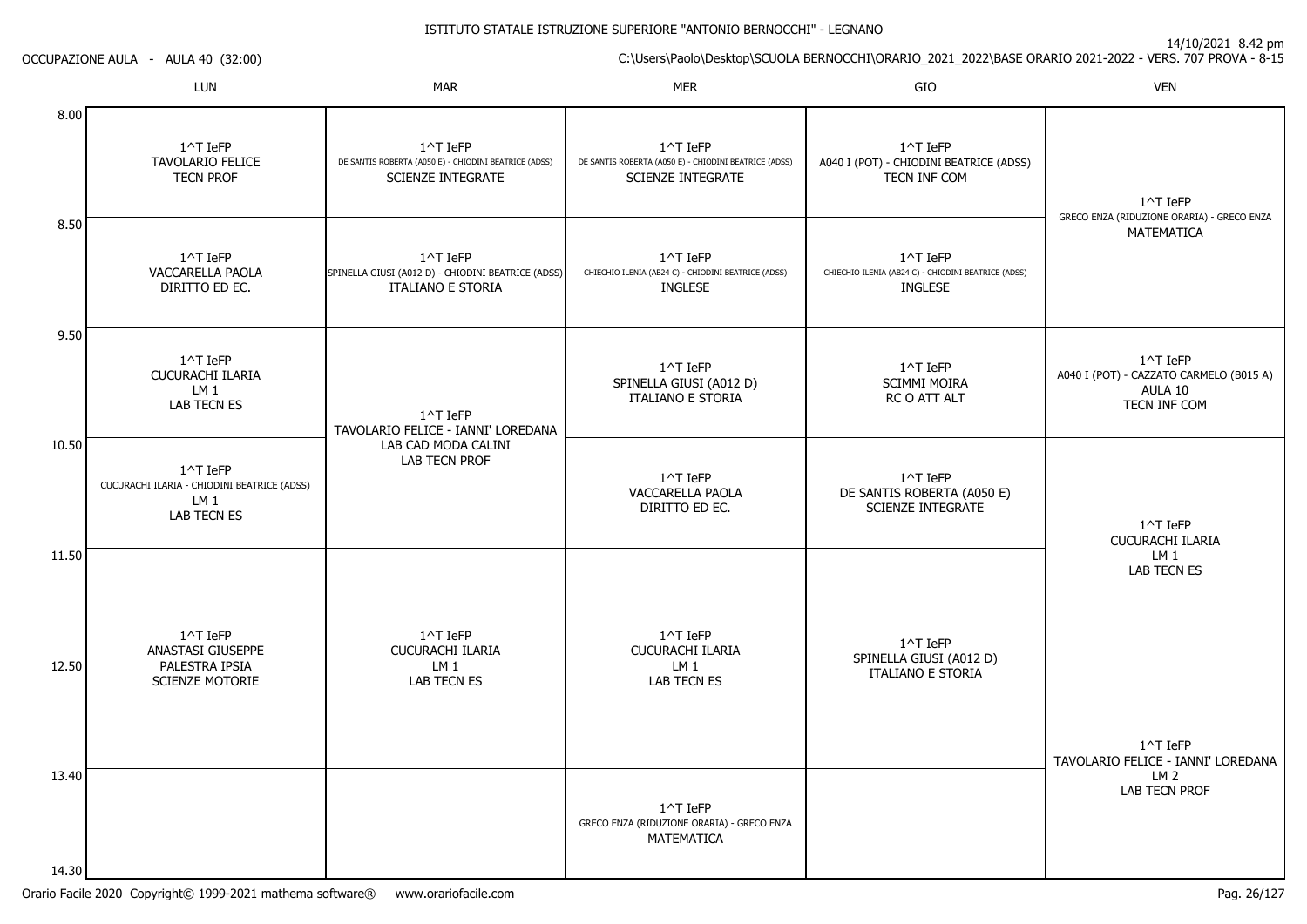14/10/2021 8.42 pm

C:\Users\Paolo\Desktop\SCUOLA BERNOCCHI\ORARIO\_2021\_2022\BASE ORARIO 2021-2022 - VERS. 707 PROVA - 8-15

OCCUPAZIONE AULA - AULA 42 (32:00)

|                | LUN                                                                                 | <b>MAR</b>                                                      | <b>MER</b>                                                                               | GIO                                                               | <b>VEN</b>                                                        |
|----------------|-------------------------------------------------------------------------------------|-----------------------------------------------------------------|------------------------------------------------------------------------------------------|-------------------------------------------------------------------|-------------------------------------------------------------------|
| 8.00           | 3C ELT - 3D TEL<br>ELLI CRISTINA<br>PALESTRA ITIS 2<br>SCIENZE MOTORIE              | 3C ELT - 3D TEL<br><b>BOFFA GIULIA</b><br>INGLESE               | 3C ELT<br>SILOCCHI PAOLO - BORRELLI PIERANGELO<br>LAB 52BIS<br>LAB TECN PROG SIS ELT ELN | 3C ELT - 3D TEL<br>VENTRA ALBA CHIARA (A012 A)<br><b>ITALIANO</b> | 3C ELT<br>SILOCCHI PAOLO<br>TECN PROG SIS ELT ELN                 |
| 8.50           |                                                                                     | 3C ELT<br>A040 C - RISITANO GIOVANNI (B015 D)                   |                                                                                          |                                                                   | 3C ELT<br>A040 C<br>SISTEMI AUTOM ELT                             |
| 9.50           | 3C ELT<br>BERTONI GIANLUCA - RISITANO GIOVANNI (B015 D)<br>LAB 51BIS<br>LAB ELT/ELN | LAB 52BIS<br>LAB SIST AUT ELT                                   | 3C ELT<br>CHERCHI ELVIRA (A026 I)<br>MATEMATICA (E COMPLEMENTI)                          | 3C ELT<br><b>BERTONI GIANLUCA</b><br>ELETTROTEC/ELETTRONICA       | 3C ELT<br>CHERCHI ELVIRA (A026 I)<br>MATEMATICA (E COMPLEMENTI)   |
| 10.50          |                                                                                     | 3C ELT - 3D TEL<br>RC<br>RC O ATT ALT                           |                                                                                          | 3C ELT<br><b>BERTONI GIANLUCA</b><br>ELETTROTEC/ELETTRONICA       | 3C ELT - 3D TEL<br><b>BOFFA GIULIA</b><br><b>INGLESE</b>          |
| 11.50          | 3C ELT                                                                              | 3C ELT<br><b>BERTONI GIANLUCA</b><br>ELETTROTEC/ELETTRONICA     | 3C ELT<br>BERTONI GIANLUCA - RISITANO GIOVANNI (B015 D)                                  | 3C ELT<br>A040 C<br>SISTEMI AUTOM ELT                             | 3C ELT - 3D TEL<br>VENTRA ALBA CHIARA (A012 A)<br><b>ITALIANO</b> |
| 12.50          | SILOCCHI PAOLO<br>TECN PROG SIS ELT ELN                                             | 3C ELT - 3D TEL<br>VENTRA ALBA CHIARA (A012 A)<br><b>STORIA</b> | LAB 51BIS<br>LAB ELT/ELN                                                                 | 3C ELT<br>CHERCHI ELVIRA (A026 I)<br>MATEMATICA (E COMPLEMENTI)   | 3C ELT - 3D TEL<br>VENTRA ALBA CHIARA (A012 A)<br><b>STORIA</b>   |
| 13.40<br>14.30 | 3C ELT - 3D TEL<br>VENTRA ALBA CHIARA (A012 A)<br><b>ITALIANO</b>                   |                                                                 |                                                                                          | 3C ELT - 3D TEL<br><b>BOFFA GIULIA</b><br><b>INGLESE</b>          |                                                                   |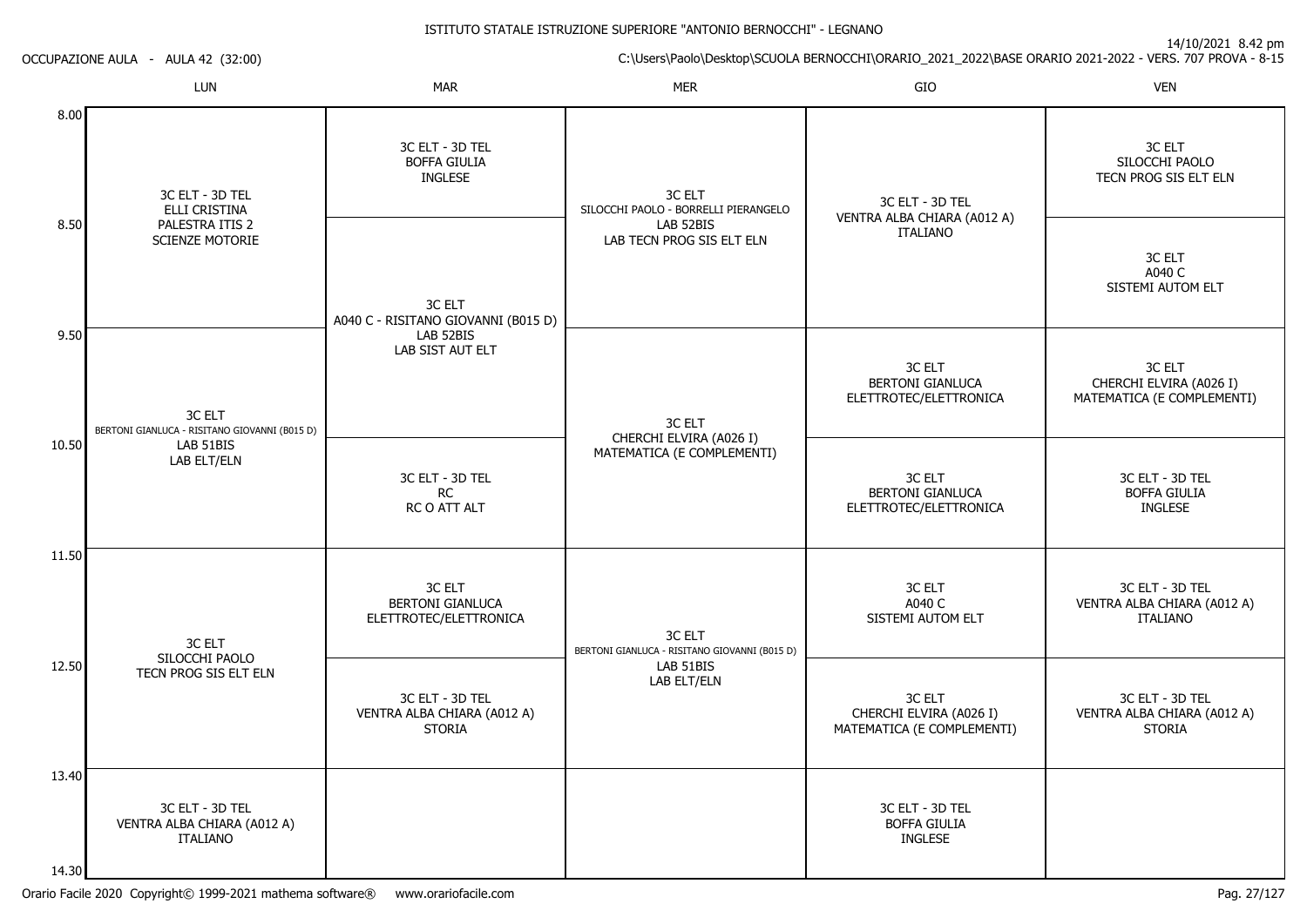14/10/2021 8.42 pm

ISTITUTO STATALE ISTRUZIONE SUPERIORE "ANTONIO BERNOCCHI" - LEGNANOC:\Users\Paolo\Desktop\SCUOLA BERNOCCHI\ORARIO\_2021\_2022\BASE ORARIO 2021-2022 - VERS. 707 PROVA - 8-15 OCCUPAZIONE AULA - AULA 43 (20:00)LUNN MAR MAR MER SIO O VEN 8.008.509.5010.5011.5012.5013.404F INF GALASSO STEFANO INFORMATICA ITIS4F INF VARALLO SIMONA ANGELA VIRGINIA (A041 A)SISTEMI E RETI4F INF MIGNOLLI LELIA (A026 D) MATEMATICA (E COMPLEMENTI)4F INF COLOMBO STEFANO (A041 B)TECN PROG SIS INF TEL4F INF VARALLO SIMONA ANGELA VIRGINIA (A041 A) - CINELLI DANIELE (B016 A)LAB 47 LAB SISTEMI E RETI4F INF TROVATO GERARDO (A040 B)TELECOMUNICAZIONI4F INF MIGNOLLI LELIA (A026 D) MATEMATICA (E COMPLEMENTI)4F INF GALASSO STEFANO INFORMATICA ITIS4F INF GALASSO STEFANO - CONTARDI CARLOLAB 53BIS LAB INFORMATICA4F INF COLOMBO STEFANO (A041 B) - CINELLI DANIELE (B016 A)LAB 53BIS LAB TECN PROG SIS INF TEL4F INF TROVATO GERARDO (A040 B) - FAILLA GASPARE (B015 C)LAB 46 LAB TELECOMUNICAZIONI4F INF VARALLO SIMONA ANGELA VIRGINIA (A041 A)SISTEMI E RETI4F INF MIGNOLLI LELIA (A026 D) MATEMATICA (E COMPLEMENTI)4F INF GALASSO STEFANO - CONTARDI CARLOLAB 53BISLAB INFORMATICA

14.30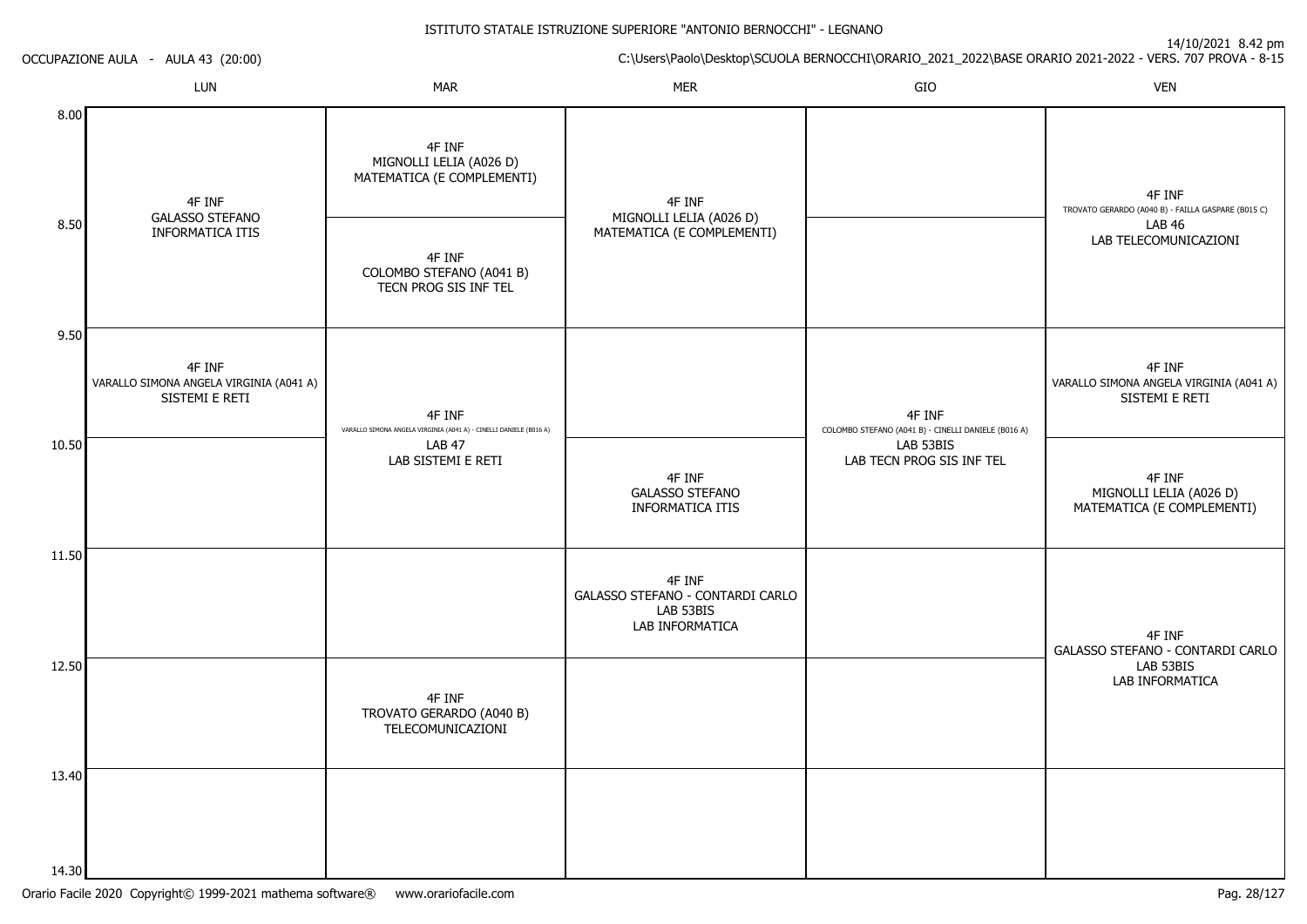ISTITUTO STATALE ISTRUZIONE SUPERIORE "ANTONIO BERNOCCHI" - LEGNANOC:\Users\Paolo\Desktop\SCUOLA BERNOCCHI\ORARIO\_2021\_2022\BASE ORARIO 2021-2022 - VERS. 707 PROVA - 8-15 14/10/2021 8.42 pmOCCUPAZIONE AULA - AULA 48 (20:00)LUNN MAR MAR MER SIO O VEN 8.008.509.5010.5011.5012.5013.403D TEL SARTIRANA GIUSEPPA (A041 D)INFORMATICA ITIS3D TEL MARTUCCIO INNOCENZO TELECOMUNICAZIONI3D TEL TROVATO GERARDO (A040 B) - LAURICELLA FRANCESCOLAB 45 LAB TECN PROG SIS INF TEL3D TEL ALBE' ROBERTO SISTEMI E RETI3D TEL MARTUCCIO INNOCENZO TELECOMUNICAZIONI3D TEL ANDRESCIANI DANIELE (A026 H) MATEMATICA (E COMPLEMENTI)3D TEL ALBE' ROBERTO - FAILLA GASPARE (B015 C)LAB 47 LAB SISTEMI E RETI3D TEL MARTUCCIO INNOCENZO TELECOMUNICAZIONI3D TEL MARTUCCIO INNOCENZO TELECOMUNICAZIONI3D TEL SPIRITO SILVIA (B016 B) - SARTIRANA GIUSEPPA (A041 D)LAB 47 LAB INFORMATICA3D TEL ANDRESCIANI DANIELE (A026 H) MATEMATICA (E COMPLEMENTI)3D TEL MARTUCCIO INNOCENZO - FAILLA GASPARE (B015 C) LAB 45 LAB TELECOMUNICAZIONI3D TEL ANDRESCIANI DANIELE (A026 H) MATEMATICA (E COMPLEMENTI)3D TEL ALBE' ROBERTO SISTEMI E RETI3D TEL TROVATO GERARDO (A040 B)TECN PROG SIS INF TEL

14.30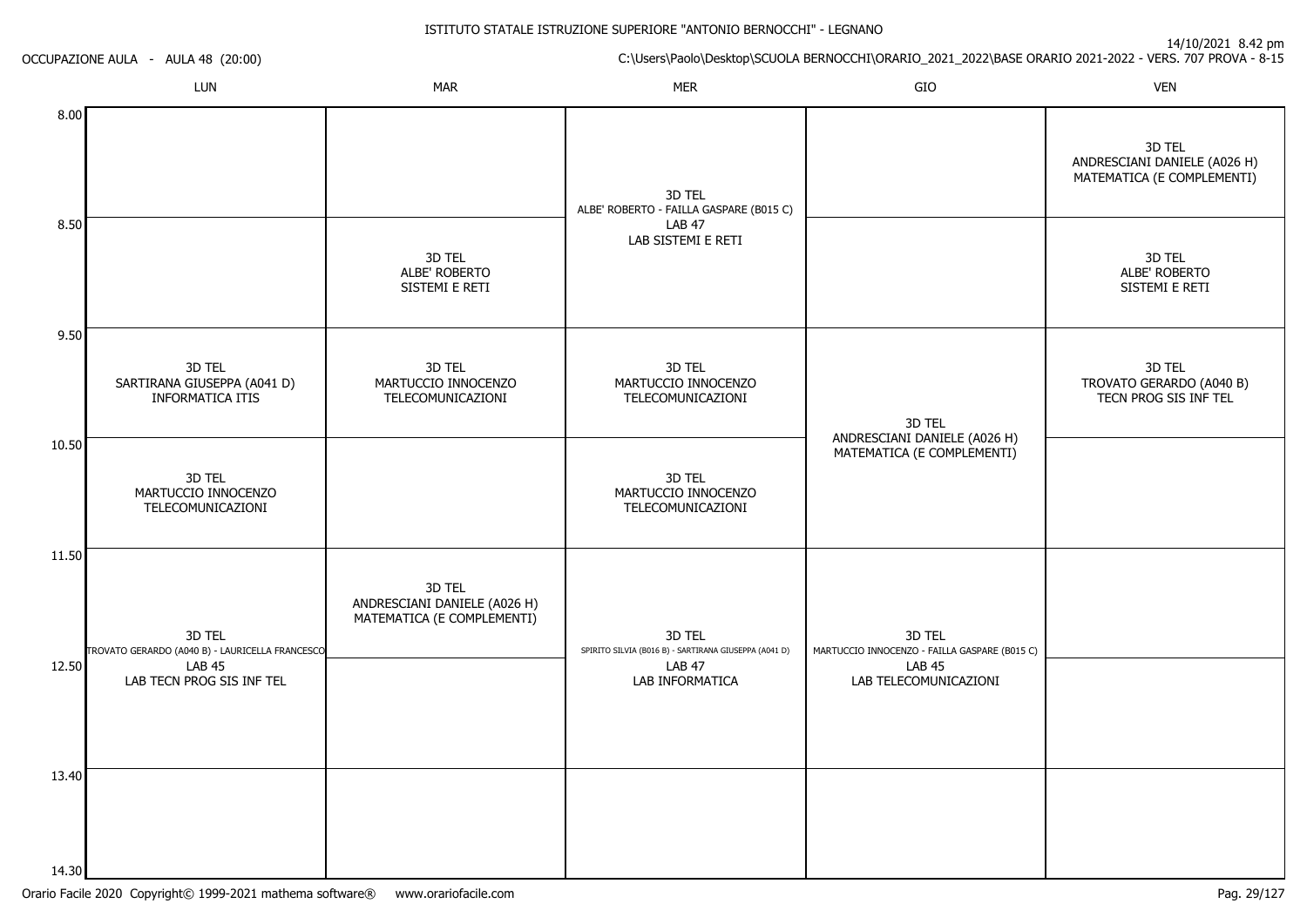| OCCUPAZIONE AULA - AULA 49 (32:00) |                                                                                           | $14/10/2021$ 0.42 pm<br>C:\Users\Paolo\Desktop\SCUOLA BERNOCCHI\ORARIO_2021_2022\BASE ORARIO 2021-2022 - VERS. 707 PROVA - 8-15 |                                                                                           |                                                                                           |                                                            |  |
|------------------------------------|-------------------------------------------------------------------------------------------|---------------------------------------------------------------------------------------------------------------------------------|-------------------------------------------------------------------------------------------|-------------------------------------------------------------------------------------------|------------------------------------------------------------|--|
|                                    | LUN                                                                                       | <b>MAR</b>                                                                                                                      | <b>MER</b>                                                                                | GIO                                                                                       | <b>VEN</b>                                                 |  |
| 8.00                               | 4A MEC<br>AB24 RES (10 H) - GUACCIO LINDA (AB24 I 10 H + 7 H PT GREPPI)<br><b>INGLESE</b> | 4A MEC<br>D'AMICO ANTONIETTA                                                                                                    | 4A MEC<br>MONFORTE GIANLUCA (A042 K) - LAMATTINA ANTONIO (B017 J)                         | 4A MEC<br>D'AMICO ANTONIETTA<br>MATEMATICA (E COMPLEMENTI)                                | 4A MEC<br>D'AGOSTINO CHIARA (A012L)<br><b>ITALIANO</b>     |  |
| 8.50                               | 4A MEC<br>DI LORENZO LUPO (A042 J) - MASCARA SILVIO                                       | MATEMATICA (E COMPLEMENTI)                                                                                                      | AULA 10<br>LAB DIS POI                                                                    | 4A MEC<br>AB24 RES (10 H) - GUACCIO LINDA (AB24 I 10 H + 7 H PT GREPPI)<br><b>INGLESE</b> | 4A MEC<br>D'AGOSTINO CHIARA (A012L)<br><b>STORIA</b>       |  |
| 9.50                               | <b>LAB 44</b><br>LAB SIST AUT MEC                                                         | 4A MEC                                                                                                                          | 4A MEC<br>MERLINO ANGELO<br>MECCANICA (E MACCHINE)                                        | 4A MEC<br>MERLINO ANGELO                                                                  | 4A MEC<br>MERLINO ANGELO - FALLETTA SALVATORE (B017 I)     |  |
| 10.50                              | 4A MEC<br>D'AMICO ANTONIETTA<br>MATEMATICA (E COMPLEMENTI)                                | D'AGOSTINO CHIARA (A012L)<br><b>ITALIANO</b>                                                                                    | 4A MEC<br>MERLINO ANGELO<br>TECN MECC PROC PROD                                           | MECCANICA (E MACCHINE)                                                                    | TORNERIA ITIS<br>LAB TEC MECC                              |  |
| 11.50                              | 4A MEC<br>MERLINO ANGELO<br>MECCANICA (E MACCHINE)                                        | 4A MEC<br>GAGLIARDI ANTONIO (A048 C)<br>PALAZZETTO *<br><b>SCIENZE MOTORIE</b>                                                  | 4A MEC<br>D'AGOSTINO CHIARA (A012L)<br><b>ITALIANO</b>                                    | 4A MEC<br>DI LORENZO LUPO (A042 J) - MASCARA SILVIO<br><b>LAB 44</b><br>LAB SIST AUT MEC  | 4A MEC<br>RC<br>RC O ATT ALT                               |  |
| 12.50                              | 4A MEC<br>MONFORTE GIANLUCA (A042 K)<br>DISEGNO POI (MECC)                                |                                                                                                                                 | 4A MEC<br>D'AGOSTINO CHIARA (A012L)<br><b>STORIA</b>                                      | 4A MEC<br>MERLINO ANGELO - FALLETTA SALVATORE (B017 I)                                    | 4A MEC<br>MONFORTE GIANLUCA (A042 K)<br>DISEGNO POI (MECC) |  |
| 13.40<br>14.30                     |                                                                                           |                                                                                                                                 | 4A MEC<br>AB24 RES (10 H) - GUACCIO LINDA (AB24 I 10 H + 7 H PT GREPPI)<br><b>INGLESE</b> | LAB. TECNOLOGICO<br>LAB TEC MECC                                                          |                                                            |  |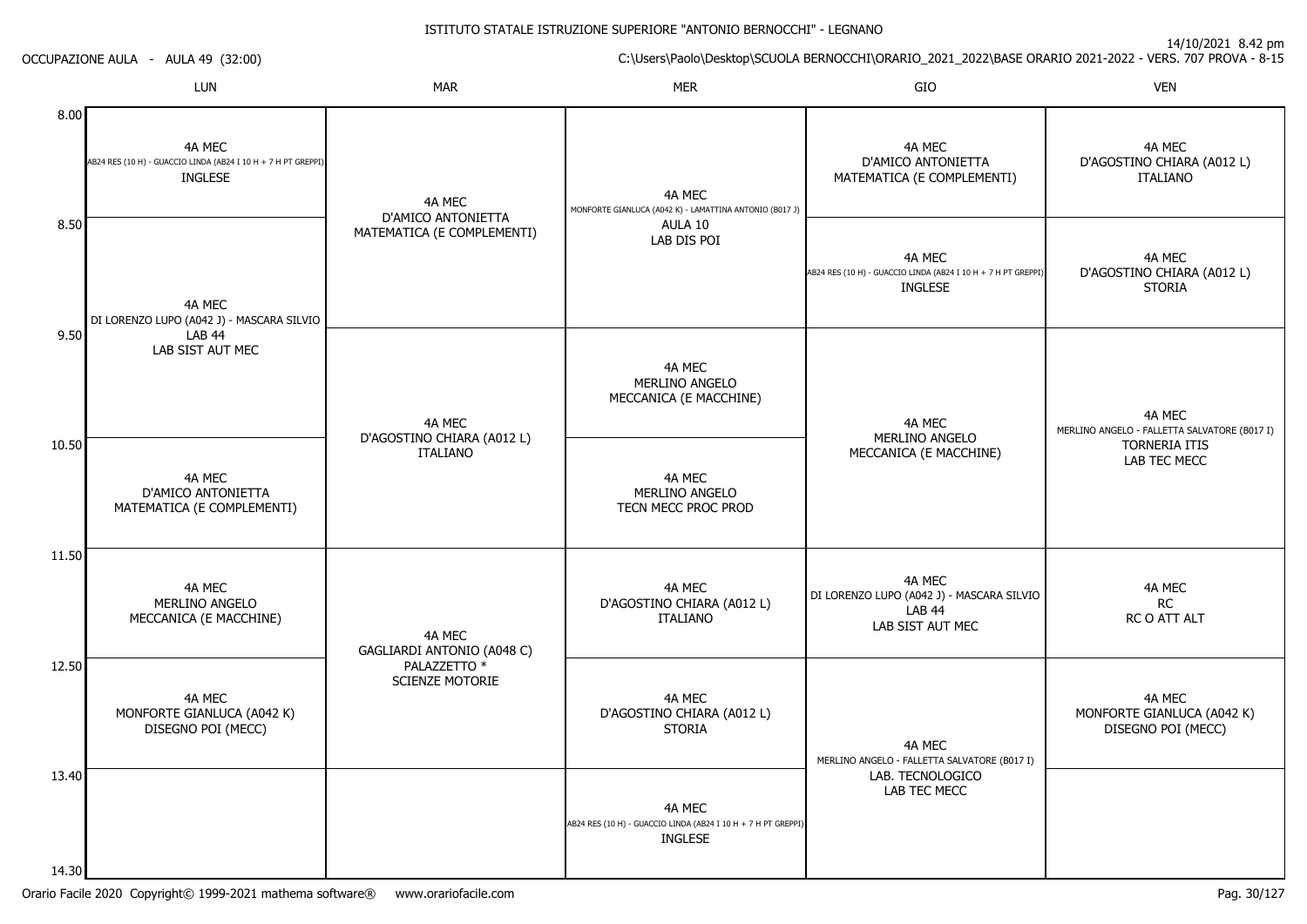14/10/2021 8.42 pm

C:\Users\Paolo\Desktop\SCUOLA BERNOCCHI\ORARIO\_2021\_2022\BASE ORARIO 2021-2022 - VERS. 707 PROVA - 8-15 LUNN MAR MAR MER SIO O VEN 8.008.509.5010.5011.5012.5013.401C ELT/ELNRC RC O ATT ALT1C ELT/ELN SCIURBA DANILA (A012 H)ITALIANO1C ELT/ELN CARRATU' VERONICA (A034 B POT) - CRESPI ELISABETTALAB CHIMICA LAB CHIMICA1C ELT/ELN VACCARELLA PAOLA - FERRARRO ROCCO (ADSS)DIRITTO ED EC.1C ELT/ELN BOFFA GIULIA - MAZZAGATTI ANTONINO (ADSS) SCIURBA DANILA (A012 H) - FERRARRO ROCCO (ADSS)INGLESE1C ELT/ELN TESTA LILIANA (P.T. 12H)**MATEMATICA** 1C ELT/ELN D'AZZO GIUSEPPE (A050 A)**GEOGRAFIA** 1C ELT/ELN A040 C - MAZZAGATTI ANTONINO (ADSS)TECN INFORMATICHE1C ELT/ELN BOFFA GIULIA - MAZZAGATTI ANTONINO (ADSS)INGLESE1C ELT/ELN GRASSO ANTONIA - MAZZAGATTI ANTONINO (ADSS)FISICA1C ELT/ELN SCIURBA DANILA (A012 H)ITALIANO1C ELT/ELNITALIANO1C ELT/ELN VACCARELLA PAOLADIRITTO ED EC.1C ELT/ELN D'AZZO GIUSEPPE (A050 A)SCIENZE TERRA/BIO1C ELT/ELN SCIURBA DANILA (A012 H)STORIA1C ELT/ELN TESTA LILIANA (P.T. 12H)**MATEMATICA** 1C ELT/ELN GIANNINI BASILIO - MAZZAGATTI ANTONINO (ADSS)TECN RAP GRAF1C ELT/ELN RONSISVALLE PIETRA ANGELA - A040 CLAB 66 LAB TECN INF1C ELT/ELN ZOTTARELLI VINCENZO - GRASSO ANTONIALAB FISICA LAB FISICA1C ELT/ELN ZAMMITO GIUSEPPE PALESTRA ITIS 1 SCIENZE MOTORIE1C ELT/ELN TESTA LILIANA (P.T. 12H)**MATEMATICA** 1C ELT/ELN CARRATU' VERONICA (A034 B POT)CHIMICA1C ELT/ELN D'AZZO GIUSEPPE (A050 A)SCIENZE TERRA/BIO1C ELT/ELN GIANNINI BASILIO - B017 H (AVOLIO EMANUELA)LAB 11 LAB TECN RAP GRAF1C ELT/ELN GIANNINI BASILIOLAB 11 TECN RAP GRAF1C ELT/ELN SCIURBA DANILA (A012 H) - FERRARRO ROCCO (ADSS)STORIA1C ELT/ELN GRASSO ANTONIA - FERRARRO ROCCO (ADSS)**FISICA** 1C ELT/ELN SCIURBA DANILA (A012 H)ITALIANO1C ELT/ELN TESTA LILIANA (P.T. 12H)**MATFMATICA** 1C ELT/ELN BOFFA GIULIA - MAZZAGATTI ANTONINO (ADSS)INGLESE1C ELT/ELN CARRATU' VERONICA (A034 B POT) - MAZZAGATTI ANTONINO (ADSS)CHIMICA

14.30

OCCUPAZIONE AULA - AULA 50 (33:00)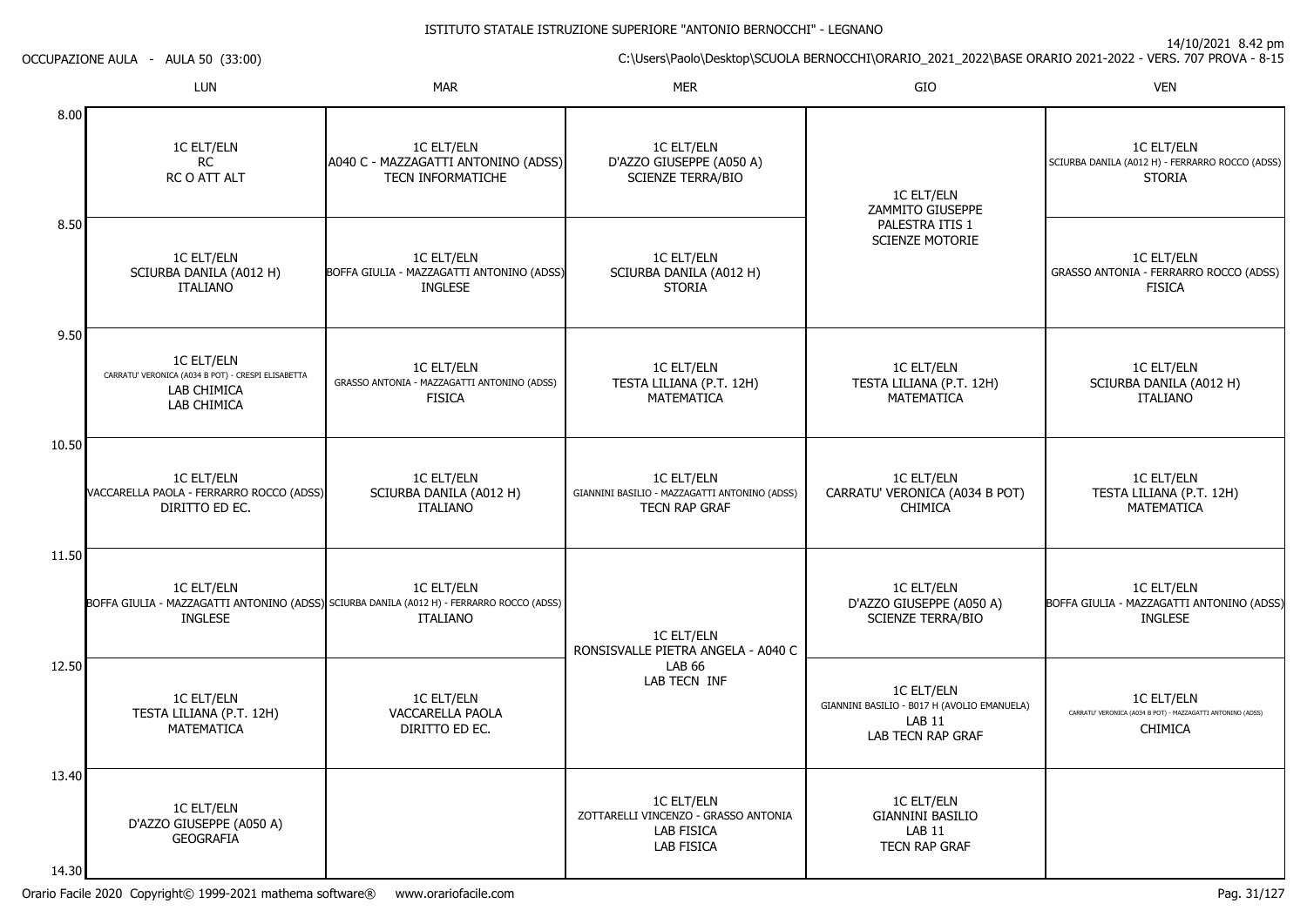| OCCUPAZIONE AULA - AULA 52 (32:00) |                                                                                              | C:\Users\Paolo\Desktop\SCUOLA BERNOCCHI\ORARIO_2021_2022\BASE ORARIO 2021-2022 - VERS. 707 PROVA - 8-15 |                                                                                                                               |                                                                                                  |                                                                                                         |  |
|------------------------------------|----------------------------------------------------------------------------------------------|---------------------------------------------------------------------------------------------------------|-------------------------------------------------------------------------------------------------------------------------------|--------------------------------------------------------------------------------------------------|---------------------------------------------------------------------------------------------------------|--|
|                                    | <b>LUN</b>                                                                                   | <b>MAR</b>                                                                                              | <b>MER</b>                                                                                                                    | GIO                                                                                              | <b>VEN</b>                                                                                              |  |
| 8.00                               | 2E INF/TEL<br>PASTORI ANNAMARIA<br>RC O ATT ALT                                              | 2E INF/TEL<br>NUGNES GIORGIO (A012 J)<br><b>ITALIANO</b>                                                | 2E INF/TEL<br>A050 D (POT) - MUTO FABIANO (ADSS)<br><b>SCIENZE TERRA/BIO</b>                                                  | 2E INF/TEL<br>CERMINARA FABIO (A040 A) - MUTO FABIANO (ADSS)<br>LAB 51BIS<br><b>SCI TEC APPL</b> | 2E INF/TEL<br>PORFIDIA BIANCA<br>DIRITTO ED EC.                                                         |  |
| 8.50                               | 2E INF/TEL<br>PORFIDIA BIANCA - MUTO FABIANO (ADSS)<br>DIRITTO ED EC.                        | 2E INF/TEL<br>NUGNES GIORGIO (A012 J)<br><b>STORIA</b>                                                  | 2E INF/TEL<br>PASSARO LUCIA (AB24 D) - MUTO FABIANO (ADSS)<br><b>INGLESE</b>                                                  | 2E INF/TEL<br>CERMINARA FABIO (A040 A)<br>LAB 51BIS<br><b>SCI TEC APPL</b>                       | 2E INF/TEL<br>SAVOIA GIOVANNA (A034 A) - CRESPI ELISABETTA<br>LAB CHIMICA<br>LAB CHIMICA                |  |
| 9.50                               | 2E INF/TEL<br>GALLICCHIO MARIKA (A026 B)<br><b>MATEMATICA</b>                                | 2E INF/TEL<br>PASSARO LUCIA (AB24 D) - MUTO FABIANO (ADSS)<br><b>INGLESE</b>                            | 2E INF/TEL                                                                                                                    | 2E INF/TEL<br>DADDI PAOLA - MUTO FABIANO (ADSS)<br><b>TECN RAP GRAF</b>                          | 2E INF/TEL<br><b>DADDI PAOLA</b><br><b>LAB 11</b><br><b>TECN RAP GRAF</b>                               |  |
| 10.50                              | 2E INF/TEL<br>ZOTTARELLI VINCENZO - GRASSO ANTONIA<br><b>LAB FISICA</b><br><b>LAB FISICA</b> | 2E INF/TEL<br>GRASSO ANTONIA - MUTO FABIANO (ADSS)<br><b>FISICA</b>                                     | NUGNES GIORGIO (A012 J)<br><b>ITALIANO</b>                                                                                    | 2E INF/TEL<br>NUGNES GIORGIO (A012 J)<br><b>ITALIANO</b>                                         | 2E INF/TEL<br>DADDI PAOLA - MESSINA GIANFRANCESCO (B017 RES 12 H)<br><b>LAB 11</b><br>LAB TECN RAP GRAF |  |
| 11.50                              | 2E INF/TEL<br>PASSARO LUCIA (AB24 D)<br><b>INGLESE</b>                                       | 2E INF/TEL<br>SAVOIA GIOVANNA (A034 A) - MUTO FABIANO (ADSS)<br><b>CHIMICA</b>                          | 2E INF/TEL<br>CERMINARA FABIO (A040 A)<br><b>SCI TEC APPL</b>                                                                 | 2E INF/TEL<br><b>GRASSO ANTONIA</b><br><b>FISICA</b>                                             | 2E INF/TEL<br>GALLICCHIO MARIKA (A026 B) - MUTO FABIANO (ADSS)<br>MATEMATICA                            |  |
| 12.50                              | 2E INF/TEL<br>CRIBIU' TATIANA (A048 A)                                                       | 2E INF/TEL<br>MATEMATICA                                                                                | 2E INF/TEL<br>GALLICCHIO MARIKA (A026 B) - MUTO FABIANO (ADSS) GALLICCHIO MARIKA (A026 B) - MUTO FABIANO (ADSS)<br>MATEMATICA | 2E INF/TEL<br>SAVOIA GIOVANNA (A034 A)<br><b>CHIMICA</b>                                         | 2E INF/TEL<br>A050 D (POT) - MUTO FABIANO (ADSS)<br><b>SCIENZE TERRA/BIO</b>                            |  |
| 13.40                              | PALESTRA ITIS 1<br>SCIENZE MOTORIE                                                           |                                                                                                         |                                                                                                                               |                                                                                                  | 2E INF/TEL<br>NUGNES GIORGIO (A012 J)<br><b>STORIA</b>                                                  |  |
| 14.30                              |                                                                                              |                                                                                                         |                                                                                                                               |                                                                                                  |                                                                                                         |  |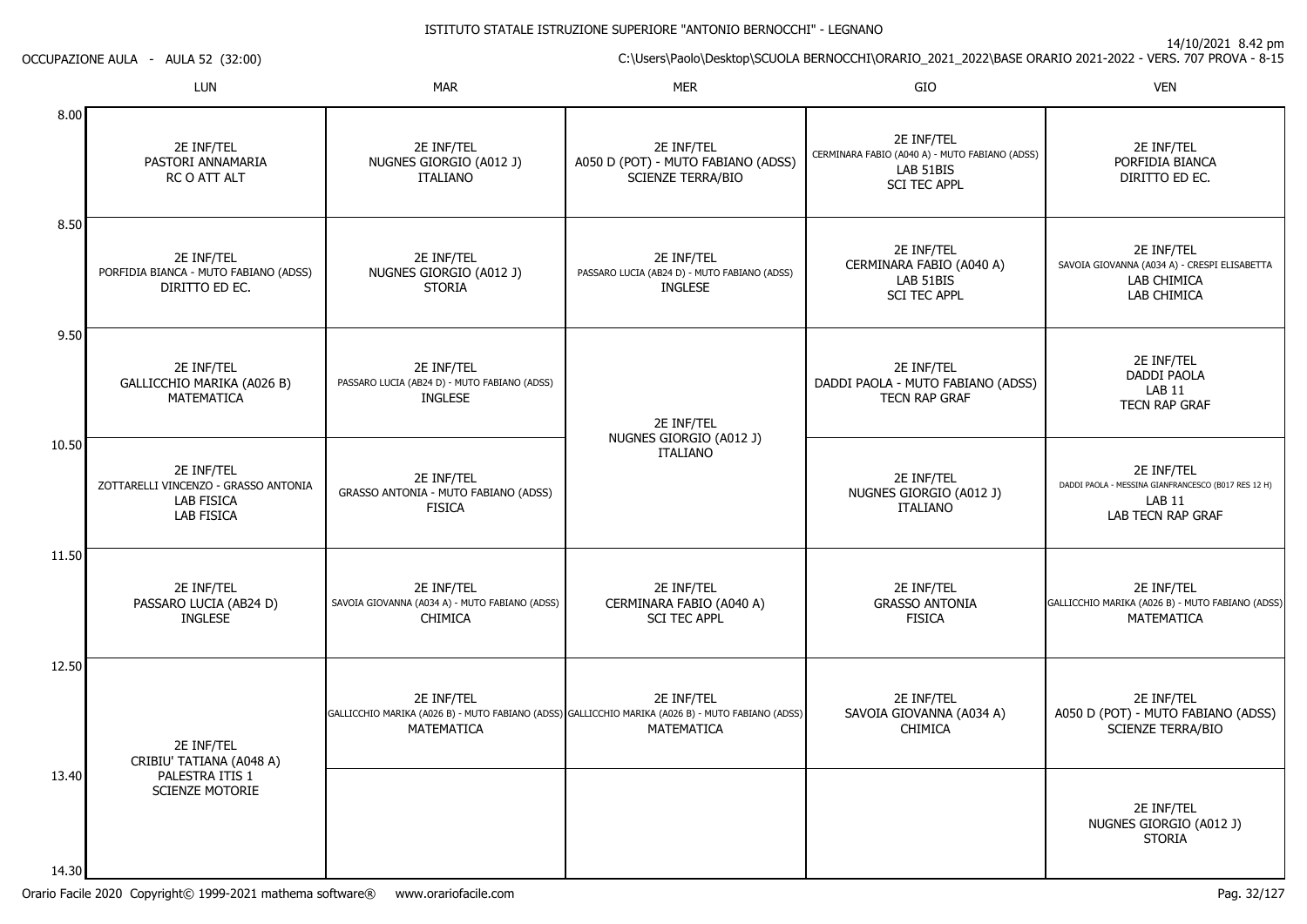14/10/2021 8.42 pm

C:\Users\Paolo\Desktop\SCUOLA BERNOCCHI\ORARIO\_2021\_2022\BASE ORARIO 2021-2022 - VERS. 707 PROVA - 8-15 LUN

| OCCUPAZIONE AULA |  | AULA 53 (33:00) |  |  |
|------------------|--|-----------------|--|--|
|------------------|--|-----------------|--|--|

|                | LUN                                                                                   | <b>MAR</b>                                                | <b>MER</b>                                                                                            | GIO                                                                                      | <b>VEN</b>                                                 |
|----------------|---------------------------------------------------------------------------------------|-----------------------------------------------------------|-------------------------------------------------------------------------------------------------------|------------------------------------------------------------------------------------------|------------------------------------------------------------|
| 8.00           | 1E INF/TEL<br>CAVALIERE ROSA (A050 C)<br><b>SCIENZE TERRA/BIO</b>                     | 1E INF/TEL                                                | 1E INF/TEL<br>PIZZI LAURA                                                                             | 1E INF/TEL<br>GALLICCHIO MARIKA (A026 B)<br>MATEMATICA                                   | 1E INF/TEL<br><b>GRASSO ANTONIA</b><br><b>FISICA</b>       |
| 8.50           | 1E INF/TEL<br>PASSARO LUCIA (AB24 D)<br><b>INGLESE</b>                                | SCIURBA DANILA (A012 H)<br><b>ITALIANO</b>                | PALESTRA ITIS 2<br><b>SCIENZE MOTORIE</b>                                                             | 1E INF/TEL<br><b>DADDI PAOLA</b><br>TECN RAP GRAF                                        | 1E INF/TEL<br>SCIURBA DANILA (A012 H)<br><b>ITALIANO</b>   |
| 9.50           | 1E INF/TEL<br>PORFIDIA BIANCA<br>DIRITTO ED EC.                                       | 1E INF/TEL<br>PORFIDIA BIANCA<br>DIRITTO ED EC.           | 1E INF/TEL<br><b>DADDI PAOLA</b><br>LAB <sub>11</sub><br><b>TECN RAP GRAF</b>                         | 1E INF/TEL<br>RONSISVALLE PIETRA ANGELA - A040 C<br>LAB 66<br>LAB TECN INF               | 1E INF/TEL<br>SAVOIA GIOVANNA (A034 A)<br><b>CHIMICA</b>   |
| 10.50          | 1E INF/TEL<br>GALLICCHIO MARIKA (A026 B)<br><b>MATEMATICA</b>                         | 1E INF/TEL<br>PASSARO LUCIA (AB24 D)<br><b>INGLESE</b>    | 1E INF/TEL<br>DADDI PAOLA - B017 H (AVOLIO EMANUELA)<br>LAB <sub>11</sub><br><b>LAB TECN RAP GRAF</b> |                                                                                          | 1E INF/TEL<br>GALLICCHIO MARIKA (A026 B)<br>MATEMATICA     |
| 11.50          | 1E INF/TEL<br>PASTORI ANNAMARIA<br>RC O ATT ALT                                       | 1E INF/TEL<br><b>GRASSO ANTONIA</b><br><b>FISICA</b>      | 1E INF/TEL<br>SCIURBA DANILA (A012 H)<br><b>STORIA</b>                                                | 1E INF/TEL<br>SAVOIA GIOVANNA (A034 A) - CRESPI ELISABETTA<br>LAB CHIMICA<br>LAB CHIMICA | 1E INF/TEL<br>CAVALIERE ROSA (A050 C)<br>SCIENZE TERRA/BIO |
| 12.50          | 1E INF/TEL<br>ZOTTARELLI VINCENZO - GRASSO ANTONIA<br><b>LAB FISICA</b><br>LAB FISICA | 1E INF/TEL<br>SAVOIA GIOVANNA (A034 A)<br><b>CHIMICA</b>  | 1E INF/TEL<br>SCIURBA DANILA (A012 H)<br><b>ITALIANO</b>                                              | 1E INF/TEL<br>SCIURBA DANILA (A012 H)<br><b>STORIA</b>                                   | 1E INF/TEL<br>PASSARO LUCIA (AB24 D)<br><b>INGLESE</b>     |
| 13.40<br>14.30 |                                                                                       | 1E INF/TEL<br>CAVALIERE ROSA (A050 C)<br><b>GEOGRAFIA</b> | 1E INF/TEL<br>GALLICCHIO MARIKA (A026 B)<br>MATEMATICA                                                |                                                                                          | <b>1E INF/TEL</b><br>A040 C<br><b>TECN INFORMATICHE</b>    |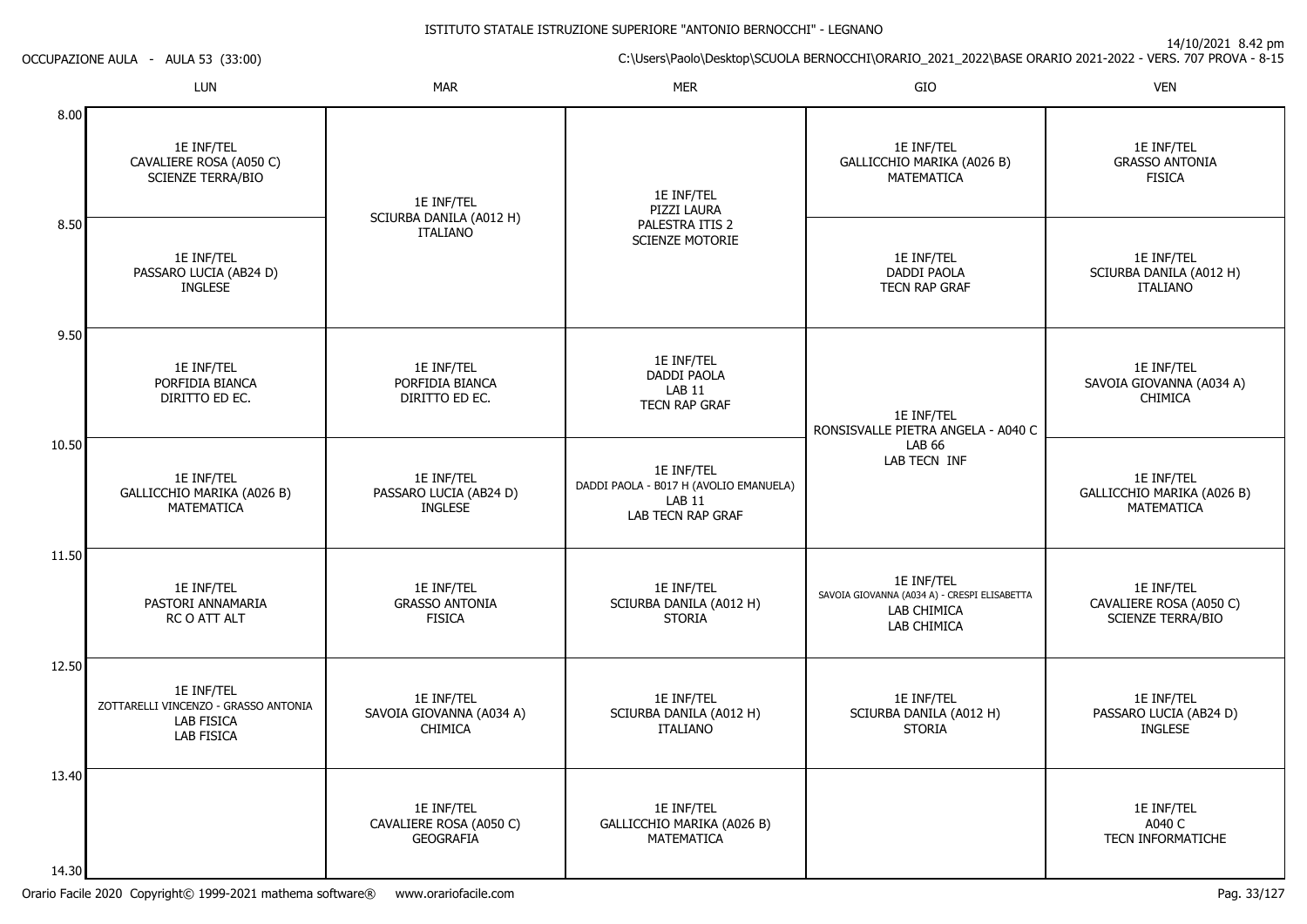14/10/2021 8.42 pm

C:\Users\Paolo\Desktop\SCUOLA BERNOCCHI\ORARIO\_2021\_2022\BASE ORARIO 2021-2022 - VERS. 707 PROVA - 8-15

LUNN MAR MAR MER SIO O VEN 8.008.509.5010.5011.5012.5013.4014.301D INF/TELA040 C TECN INFORMATICHE1D INF/TEL ZOTTARELLI VINCENZO - A020 A (14H + 6H P.T. DELL'ACQUA)LAB FISICA LAB FISICA1D INF/TEL CAVALIERE ROSA (A050 C)SCIENZE TERRA/BIO1D INF/TEL ANDRESCIANI DANIELE (A026 H)MATEMATICA1D INF/TEL LOMBARDO GIUSEPPINA**STORIA** 1D INF/TEL GIANNINI BASILIO TECN RAP GRAF1D INF/TEL SAVOIA GIOVANNA (A034 A)CHIMICA1D INF/TEL ANDRESCIANI DANIELE (A026 H)MATEMATICA1D INF/TEL PASSARO LUCIA (AB24 D)INGLESE1D INF/TEL VACCARELLA PAOLADIRITTO ED EC.1D INF/TEL RONSISVALLE PIETRA ANGELA - A040 CLAB 66 LAB TECN INF1D INF/TEL CAVALIERE ROSA (A050 C)SCIENZE TERRA/BIO1D INF/TEL LOMBARDO GIUSEPPINAITALIANO1D INF/TEL A020 A (14H + 6H P.T. DELL'ACQUA)FISICA1D INF/TEL PASTORI ANNAMARIARC O ATT ALT1D INF/TEL SAVOIA GIOVANNA (A034 A) - CRESPI ELISABETTALAB CHIMICA LAB CHIMICA1D INF/TEL ANDRESCIANI DANIELE (A026 H)MATEMATICA1D INF/TEL GIANNINI BASILIO - B017 H (AVOLIO EMANUELA)LAB 11 LAB TECN RAP GRAF1D INF/TEL GIANNINI BASILIOLAB 11 TECN RAP GRAF1D INF/TEL PASSARO LUCIA (AB24 D)INGLESE1D INF/TEL SAVOIA GIOVANNA (A034 A)**CHIMICA** 1D INF/TEL LOMBARDO GIUSEPPINASTORIA1D INF/TEL LOMBARDO GIUSEPPINAITALIANO1D INF/TEL A020 A (14H + 6H P.T. DELL'ACQUA)**FISICA** 1D INF/TEL VACCARELLA PAOLADIRITTO ED EC.1D INF/TEL ANDRESCIANI DANIELE (A026 H)MATEMATICA1D INF/TEL LOMBARDO GIUSEPPINAITALIANO1D INF/TEL ZAMMITO GIUSEPPE PALESTRA ITIS 1 SCIENZE MOTORIE1D INF/TEL PASSARO LUCIA (AB24 D)INGLESE1D INF/TEL CAVALIERE ROSA (A050 C)**GEOGRAFIA** 

OCCUPAZIONE AULA - AULA 54 (33:00)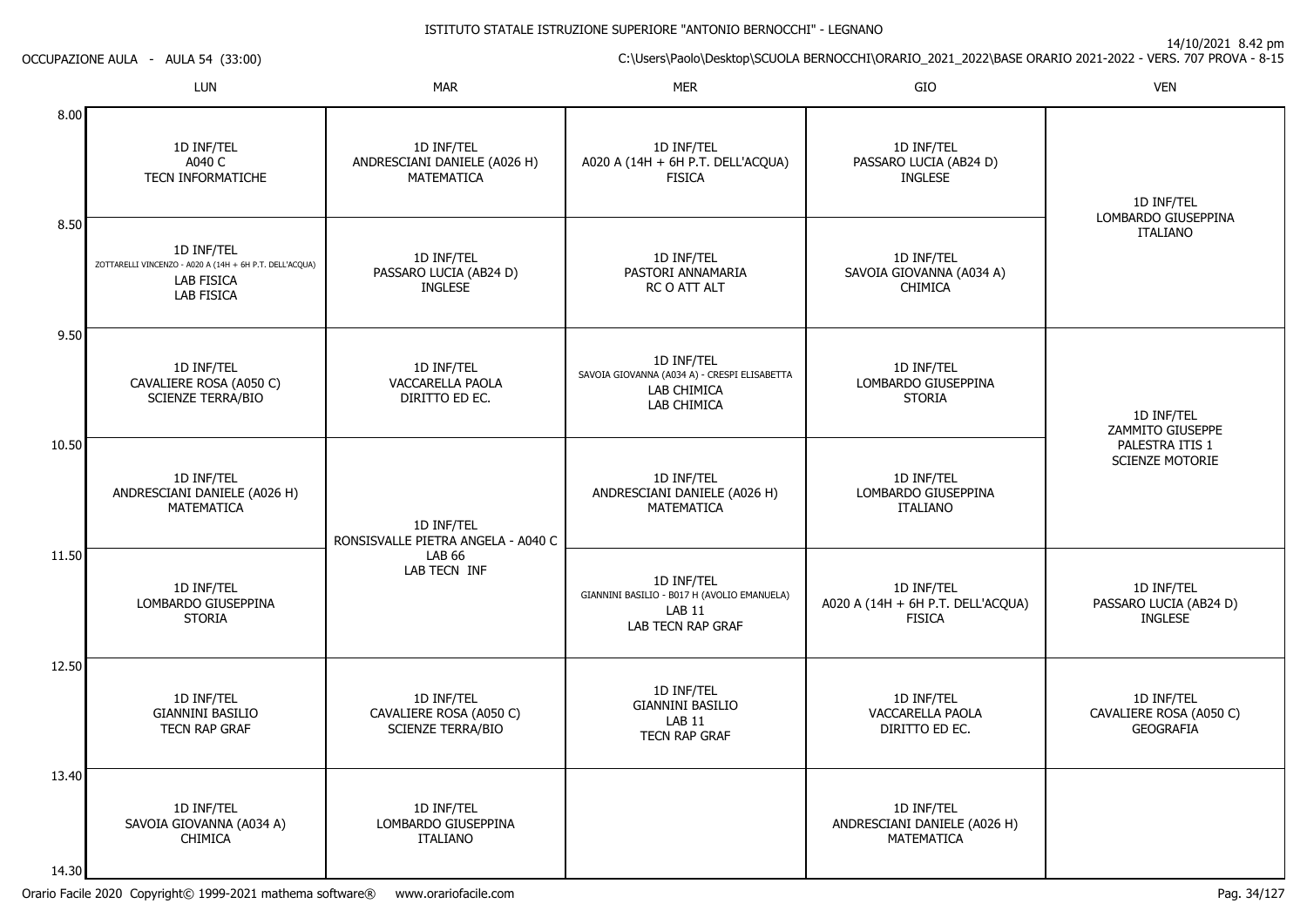14/10/2021 8.42 pm

C:\Users\Paolo\Desktop\SCUOLA BERNOCCHI\ORARIO\_2021\_2022\BASE ORARIO 2021-2022 - VERS. 707 PROVA - 8-15

N MAR MAR MER SIO O VEN 8.008.509.5010.5011.5012.5013.4014.301F INF/TEL VARCHETTI ELENA TECN RAP GRAF1F INF/TEL RONSISVALLE PIETRA ANGELA - A040 CLAB 66 LAB TECN INF1F INF/TEL CARRATU' VERONICA (A034 B POT)CHIMICA1F INF/TEL IOSSA SERENA (A012 K)ITALIANO1F INF/TEL IOSSA SERENA (A012 K)STORIA1F INF/TEL CRISTIANO FRANCESCO (A026 C)MATEMATICA1F INF/TEL QUARATIELLO GABRIELLA (AB24 A)INGLESE1F INF/TEL A050 D (POT) SCIENZE TERRA/BIO1F INF/TEL A050 D (POT) GEOGRAFIA1F INF/TEL VACCARELLA PAOLADIRITTO ED EC.1F INF/TEL PASTORI ANNAMARIARC O ATT ALT1F INF/TEL VARCHETTI ELENA - MESSINA GIANFRANCESCO (B017 RES 12 H)LAB 11 LAB TECN RAP GRAF1F INF/TEL VARCHETTI ELENALAB 11 TECN RAP GRAF1F INF/TEL CRIBIU' TATIANA (A048 A)PALESTRA ITIS 1 SCIENZE MOTORIE1F INF/TEL CRISTIANO FRANCESCO (A026 C)MATEMATICA1F INF/TEL A020 A (14H + 6H P.T. DELL'ACQUA)**FISICA** 1F INF/TEL QUARATIELLO GABRIELLA (AB24 A)INGLESE1F INF/TEL IOSSA SERENA (A012 K)ITALIANO1F INF/TEL A050 D (POT) SCIENZE TERRA/BIO1F INF/TEL CRISTIANO FRANCESCO (A026 C)MATEMATICA1F INF/TEL A020 A (14H + 6H P.T. DELL'ACQUA)FISICA1F INF/TEL VACCARELLA PAOLADIRITTO ED EC.1F INF/TEL IOSSA SERENA (A012 K)**STORIA** 1F INF/TEL CARRATU' VERONICA (A034 B POT) - CRESPI ELISABETTALAB CHIMICA LAB CHIMICA1F INF/TEL QUARATIELLO GABRIELLA (AB24 A)INGLESE1F INF/TEL IOSSA SERENA (A012 K)ITALIANO1F INF/TEL CRISTIANO FRANCESCO (A026 C)MATEMATICA1F INF/TELA040 C TECN INFORMATICHE1F INF/TEL CARRATU' VERONICA (A034 B POT)CHIMICA1F INF/TEL ZOTTARELLI VINCENZO - A020 A (14H + 6H P.T. DELL'ACQUA)LAB FISICALAB FISICA

OCCUPAZIONE AULA - AULA 55 (33:00)

LUN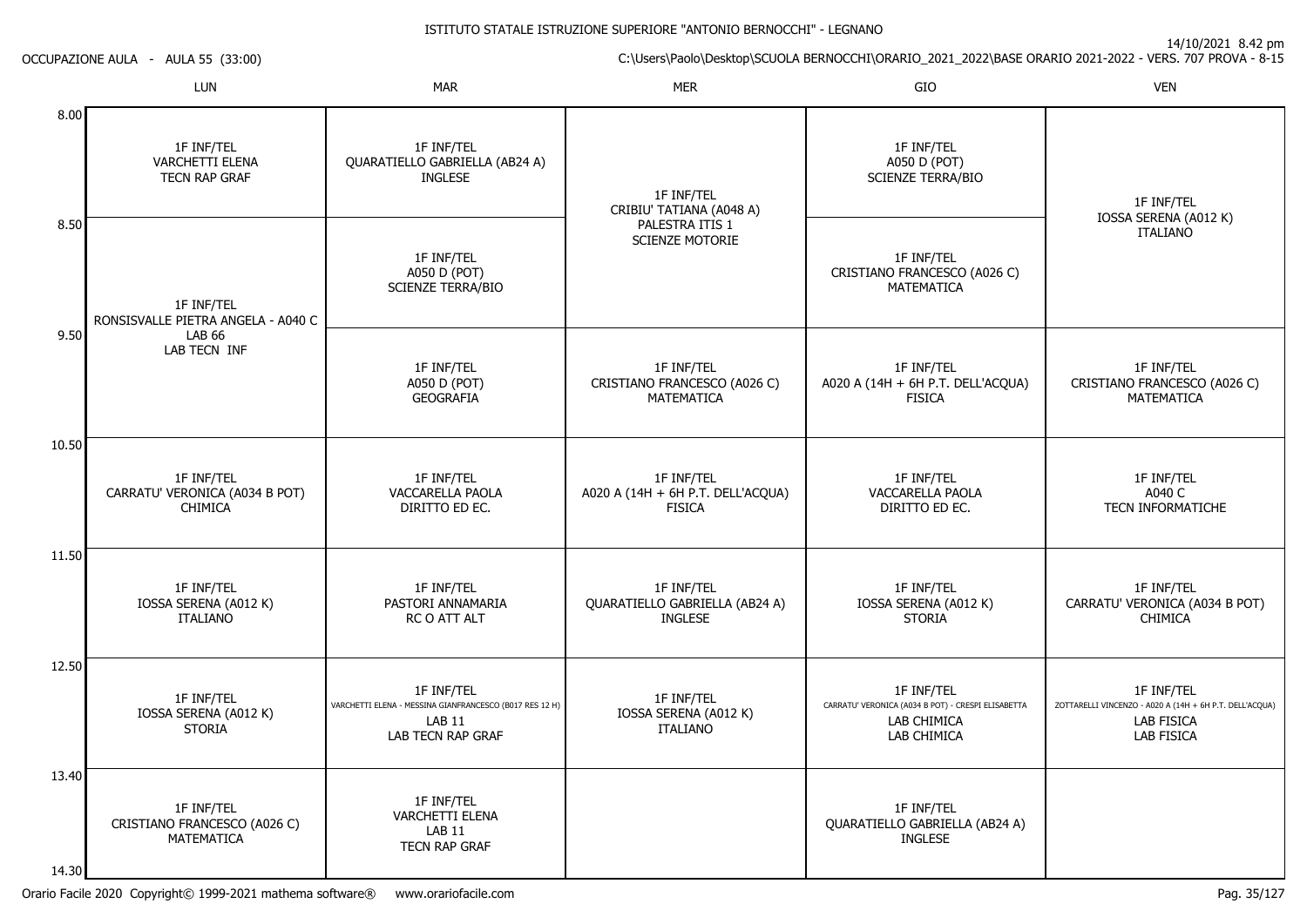14/10/2021 8.42 pm

C:\Users\Paolo\Desktop\SCUOLA BERNOCCHI\ORARIO\_2021\_2022\BASE ORARIO 2021-2022 - VERS. 707 PROVA - 8-15

OCCUPAZIONE AULA - AULA 56 (32:00)

|                | <b>LUN</b>                                                                               | <b>MAR</b>                                                                 | <b>MER</b>                                                         | GIO                                                                                                          | <b>VEN</b>                                                                                               |
|----------------|------------------------------------------------------------------------------------------|----------------------------------------------------------------------------|--------------------------------------------------------------------|--------------------------------------------------------------------------------------------------------------|----------------------------------------------------------------------------------------------------------|
| 8.00           | 2D INF/TEL<br>A020 A (14H + 6H P.T. DELL'ACQUA)<br><b>FISICA</b>                         | 2D INF/TEL<br>D'AZZO GIUSEPPE (A050 A)<br><b>SCIENZE TERRA/BIO</b>         | 2D INF/TEL<br>PASSARO LUCIA (AB24 D)<br><b>INGLESE</b>             | 2D INF/TEL<br>TESTA LILIANA (P.T. 12H)<br><b>MATEMATICA</b>                                                  | 2D INF/TEL<br>CATIZONE GIOVANNI<br>PALESTRA ITIS 1<br><b>SCIENZE MOTORIE</b>                             |
| 8.50           | 2D INF/TEL<br>CERMINARA FABIO (A040 A)<br><b>SCI TEC APPL</b>                            | 2D INF/TEL<br>A020 A (14H + 6H P.T. DELL'ACQUA)<br><b>FISICA</b>           | 2D INF/TEL<br>D'AZZO GIUSEPPE (A050 A)<br><b>SCIENZE TERRA/BIO</b> | 2D INF/TEL<br>PASSARO LUCIA (AB24 D)<br><b>INGLESE</b>                                                       |                                                                                                          |
| 9.50           | 2D INF/TEL<br>PASSARO LUCIA (AB24 D)<br><b>INGLESE</b>                                   | 2D INF/TEL<br>SAVOIA GIOVANNA (A034 A)<br><b>CHIMICA</b>                   | 2D INF/TEL<br>VACCARELLA PAOLA<br>DIRITTO ED EC.                   | 2D INF/TEL<br>GIANNINI BASILIO - MESSINA GIANFRANCESCO (B017 RES 12 H)<br><b>LAB 11</b><br>LAB TECN RAP GRAF | 2D INF/TEL<br>TESTA LILIANA (P.T. 12H)<br>MATEMATICA                                                     |
| 10.50          | 2D INF/TEL<br>LOMBARDO GIUSEPPINA<br><b>ITALIANO</b>                                     | 2D INF/TEL<br>CERMINARA FABIO (A040 A)<br>LAB 52BIS<br><b>SCI TEC APPL</b> | 2D INF/TEL<br>PASTORI ANNAMARIA<br>RC O ATT ALT                    | 2D INF/TEL<br><b>GIANNINI BASILIO</b><br>LAB <sub>11</sub><br><b>TECN RAP GRAF</b>                           | 2D INF/TEL                                                                                               |
| 11.50          | 2D INF/TEL<br>SAVOIA GIOVANNA (A034 A) - CRESPI ELISABETTA<br>LAB CHIMICA<br>LAB CHIMICA |                                                                            | 2D INF/TEL<br>SAVOIA GIOVANNA (A034 A)<br><b>CHIMICA</b>           | 2D INF/TEL<br>VACCARELLA PAOLA<br>DIRITTO ED EC.                                                             | LOMBARDO GIUSEPPINA<br><b>ITALIANO</b>                                                                   |
| 12.50          | 2D INF/TEL<br>LOMBARDO GIUSEPPINA<br><b>STORIA</b>                                       | 2D INF/TEL<br>LOMBARDO GIUSEPPINA<br><b>ITALIANO</b>                       | 2D INF/TEL<br>TESTA LILIANA (P.T. 12H)<br><b>MATEMATICA</b>        | 2D INF/TEL<br>LOMBARDO GIUSEPPINA<br><b>STORIA</b>                                                           | 2D INF/TEL<br><b>GIANNINI BASILIO</b><br>TECN RAP GRAF                                                   |
| 13.40<br>14.30 | 2D INF/TEL<br>TESTA LILIANA (P.T. 12H)<br><b>MATEMATICA</b>                              |                                                                            |                                                                    |                                                                                                              | 2D INF/TEL<br>ZOTTARELLI VINCENZO - A020 A (14H + 6H P.T. DELL'ACQUA)<br><b>LAB FISICA</b><br>LAB FISICA |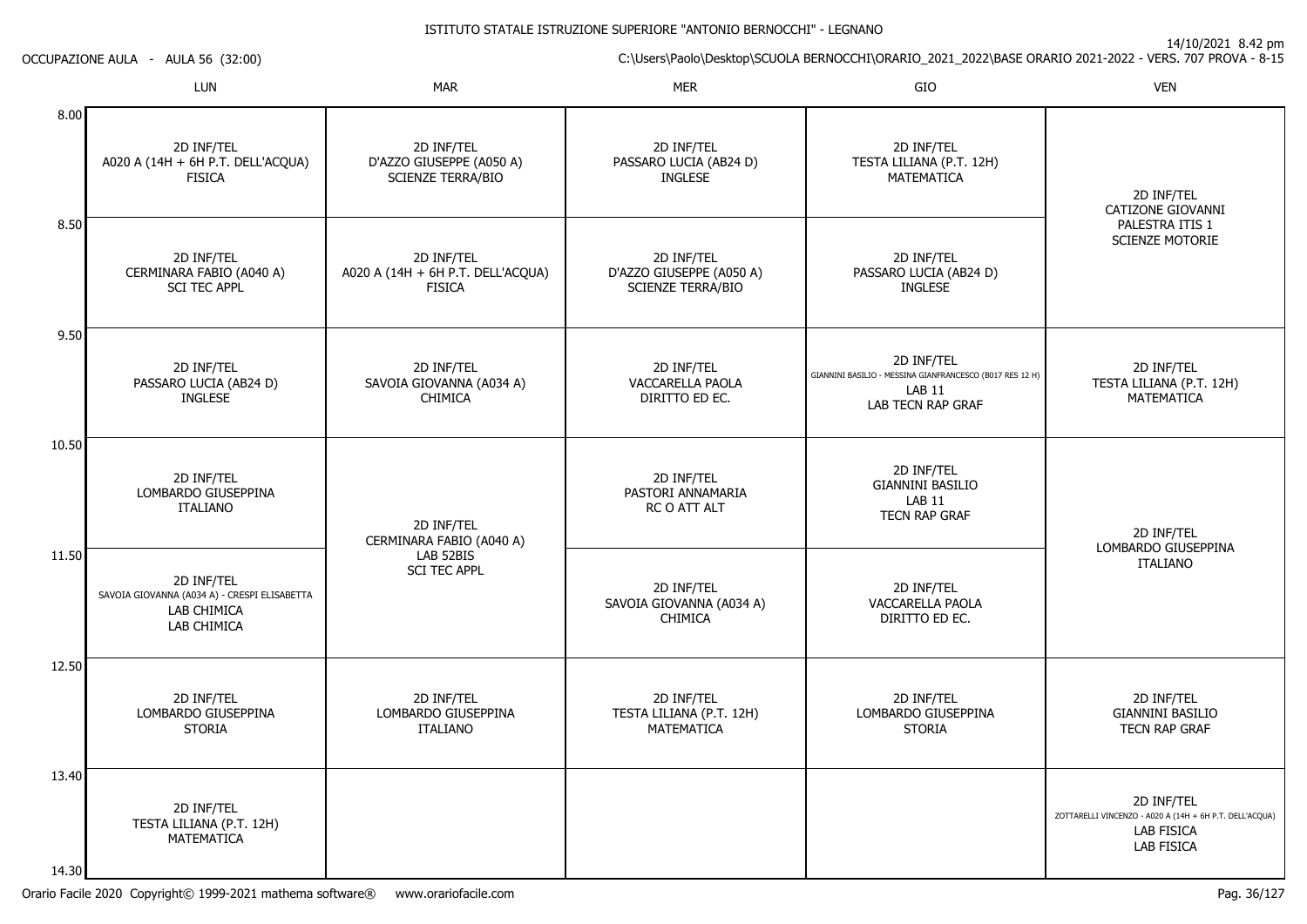# Orario Facile 2020 Copyright© 1999-2021 mathema software® www.orariofacile.com Pag. 37/127

OCCUPAZIONE AULA - AULA 57 (32:00)

|       | LUN                                                                  | <b>MAR</b>                                                           | <b>MER</b>                                                                       | GIO                                                         | <b>VEN</b>                                                                              |
|-------|----------------------------------------------------------------------|----------------------------------------------------------------------|----------------------------------------------------------------------------------|-------------------------------------------------------------|-----------------------------------------------------------------------------------------|
| 8.00  | 4D TEL<br>ANDRESCIANI DANIELE (A026 H)<br>MATEMATICA (E COMPLEMENTI) | 4D TEL<br>MARTUCCIO INNOCENZO<br>TECN PROG SIS INF TEL               | 4D TEL<br>ANDRESCIANI DANIELE (A026 H)                                           | 4D TEL - 4F INF<br>GAGLIARDI ANTONIO (A048 C)               | 4D TEL<br>MARTUCCIO INNOCENZO - LAURICELLA FRANCESCO                                    |
| 8.50  | 4D TEL<br>ALBE' ROBERTO<br>SISTEMI E RETI                            | 4D TEL<br>ALBANO ELISA<br>TELECOMUNICAZIONI                          | MATEMATICA (E COMPLEMENTI)                                                       | PALESTRA ITIS 2<br><b>SCIENZE MOTORIE</b>                   | <b>LAB 45</b><br>LAB TECN PROG SIS INF TEL                                              |
| 9.50  | 4D TEL<br><b>ALBANO ELISA</b><br>TELECOMUNICAZIONI                   | 4D TEL<br>ALBANO ELISA - LAURICELLA FRANCESCO                        | 4D TEL - 4F INF<br>PASSARO LUCIA (AB24 D)<br><b>INGLESE</b>                      | 4D TEL<br>ALBE' ROBERTO - FAILLA GASPARE (B015 C)           | 4D TEL<br>RONSISVALLE PIETRA ANGELA - A041 RES (5 H) - SAVINO GIANFRANCO (A041 C)       |
| 10.50 | 4D TEL - 4F INF<br>D'USCIO DIEGO (A012 I)                            | <b>LAB 45</b><br>LAB TELECOMUNICAZIONI                               | 4D TEL<br>A041 RES (5 H) - SAVINO GIANFRANCO (A041 C)<br><b>INFORMATICA ITIS</b> | <b>LAB 47</b><br>LAB SISTEMI E RETI                         | <b>LAB 47</b><br>LAB INFORMATICA                                                        |
| 11.50 | <b>ITALIANO</b>                                                      | 4D TEL - 4F INF<br>D'USCIO DIEGO (A012 I)<br><b>STORIA</b>           | 4D TEL<br><b>ALBANO ELISA</b><br>TELECOMUNICAZIONI                               | 4D TEL - 4F INF<br>PASSARO LUCIA (AB24 D)<br><b>INGLESE</b> | 4D TEL<br>ALBE' ROBERTO<br>SISTEMI E RETI                                               |
| 12.50 | 4D TEL - 4F INF<br>PASSARO LUCIA (AB24 D)<br><b>INGLESE</b>          | 4D TEL<br>ANDRESCIANI DANIELE (A026 H)<br>MATEMATICA (E COMPLEMENTI) | 4D TEL - 4F INF<br>D'USCIO DIEGO (A012 I)<br><b>ITALIANO</b>                     | 4D TEL - 4F INF<br>D'USCIO DIEGO (A012 I)<br><b>STORIA</b>  | 4D TEL<br>ALBANO ELISA - LAURICELLA FRANCESCO<br><b>LAB 45</b><br>LAB TELECOMUNICAZIONI |
| 13.40 |                                                                      | 4D TEL - 4F INF<br>PASTORI ANNAMARIA<br>RC O ATT ALT                 |                                                                                  | 4D TEL - 4F INF<br>D'USCIO DIEGO (A012 I)<br>ITALIANO       |                                                                                         |
| 14.30 |                                                                      |                                                                      |                                                                                  |                                                             |                                                                                         |

14/10/2021 8.42 pm

C:\Users\Paolo\Desktop\SCUOLA BERNOCCHI\ORARIO\_2021\_2022\BASE ORARIO 2021-2022 - VERS. 707 PROVA - 8-15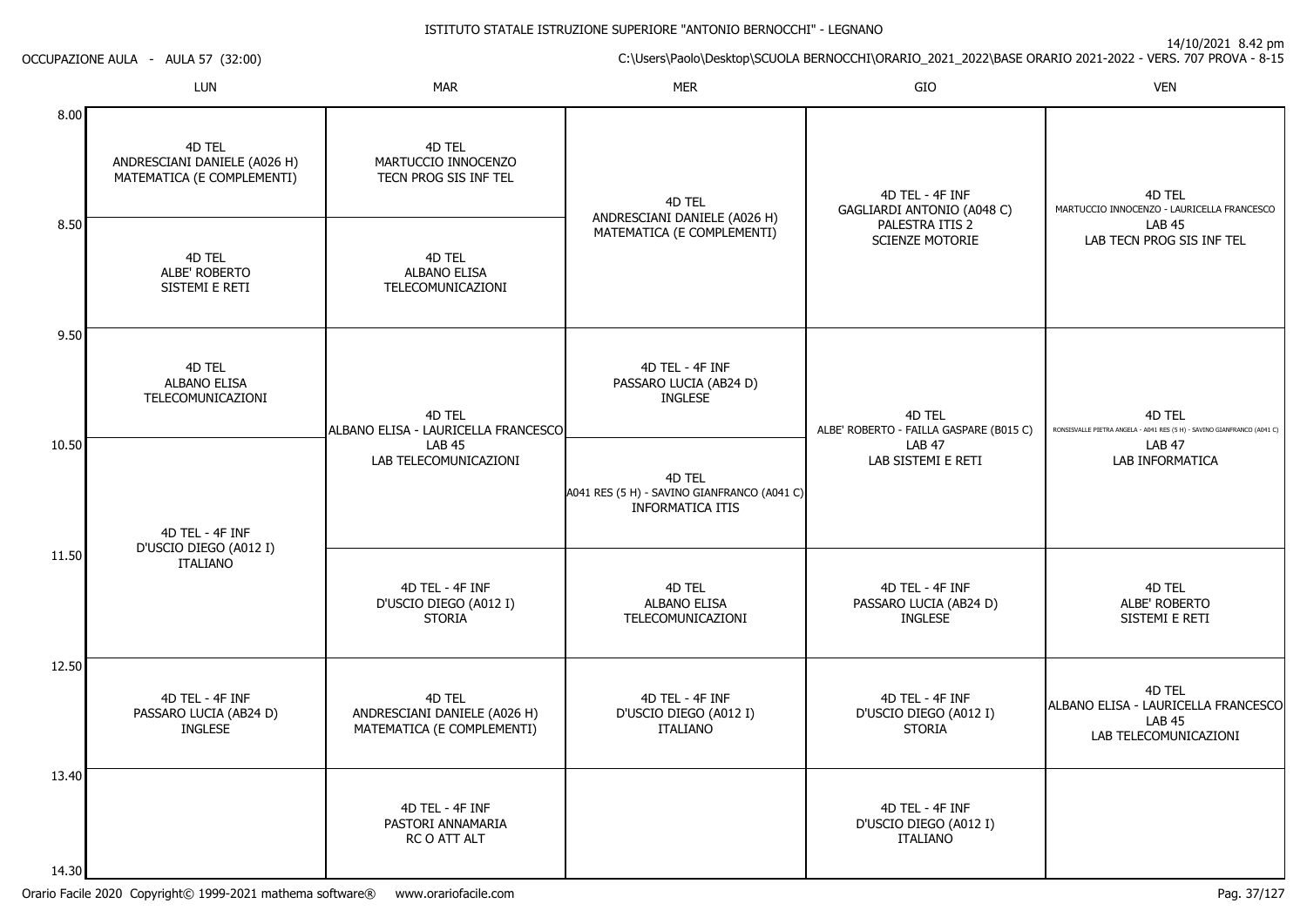14/10/2021 8.42 pm

C:\Users\Paolo\Desktop\SCUOLA BERNOCCHI\ORARIO\_2021\_2022\BASE ORARIO 2021-2022 - VERS. 707 PROVA - 8-15 OCCUPAZIONE AULA - AULA 58 (32:00)

|                             | LUN                                                              | <b>MAR</b>                                                         | <b>MER</b>                                                        | GIO                                                                | <b>VEN</b>                                          |
|-----------------------------|------------------------------------------------------------------|--------------------------------------------------------------------|-------------------------------------------------------------------|--------------------------------------------------------------------|-----------------------------------------------------|
| 8.00                        | 3E TEL                                                           | 3E TEL                                                             | 3E TEL<br>LENTINI ROBERTA (AB24 F)<br><b>INGLESE</b>              | 3E TEL<br>PASTORI ANNAMARIA<br>RC O ATT ALT                        | 3E TEL<br>D'USCIO DIEGO (A012 I)<br><b>STORIA</b>   |
| 8.50                        | GALLICCHIO MARIKA (A026 B)<br>MATEMATICA (E COMPLEMENTI)         | D'USCIO DIEGO (A012 I)<br><b>ITALIANO</b>                          | 3E TEL<br><b>ALBANO ELISA</b><br>TELECOMUNICAZIONI                | 3E TEL<br>GALLICCHIO MARIKA (A026 B)<br>MATEMATICA (E COMPLEMENTI) | 3E TEL<br>D'USCIO DIEGO (A012 I)<br><b>ITALIANO</b> |
| 9.50                        | 3E TEL<br>LENTINI ROBERTA (AB24 F)<br><b>INGLESE</b>             | 3E TEL<br>ALBE' ROBERTO<br>SISTEMI E RETI                          | 3E TEL<br>RONSISVALLE PIETRA ANGELA - SARTIRANA GIUSEPPA (A041 D) | 3E TEL<br><b>ALBANO ELISA</b><br>TELECOMUNICAZIONI                 | 3E TEL<br><b>ALBANO ELISA</b><br>TELECOMUNICAZIONI  |
| 10.50                       | 3E TEL<br>SARTIRANA GIUSEPPA (A041 D)<br><b>INFORMATICA ITIS</b> | 3E TEL<br>D'USCIO DIEGO (A012 I)<br><b>STORIA</b>                  | <b>LAB 47</b><br>LAB INFORMATICA                                  | 3E TEL<br>GAGLIARDI ANTONIO (A048 C)                               | 3E TEL<br>ALBANO ELISA - LAURICELLA FRANCESCO       |
| 11.50                       | 3E TEL<br><b>ALBANO ELISA</b><br>TELECOMUNICAZIONI               | 3E TEL<br>GALLICCHIO MARIKA (A026 B)<br>MATEMATICA (E COMPLEMENTI) | 3E TEL<br>TROVATO GERARDO (A040 B) - LAURICELLA FRANCESCO         | PALAZZETTO <sup>*</sup><br><b>SCIENZE MOTORIE</b>                  | <b>LAB 45</b><br>LAB TELECOMUNICAZIONI              |
| 12.50                       | 3E TEL<br>ALBE' ROBERTO - FAILLA GASPARE (B015 C)                | 3E TEL<br>LENTINI ROBERTA (AB24 F)<br><b>INGLESE</b>               | <b>LAB 45</b><br>LAB TECN PROG SIS INF TEL                        | 3E TEL<br>TROVATO GERARDO (A040 B)<br>TECN PROG SIS INF TEL        | 3E TEL<br>ALBE' ROBERTO<br>SISTEMI E RETI           |
| 13.40<br>14.30 <sup>1</sup> | <b>LAB 47</b><br>LAB SISTEMI E RETI                              |                                                                    | 3E TEL<br>D'USCIO DIEGO (A012 I)<br><b>ITALIANO</b>               |                                                                    |                                                     |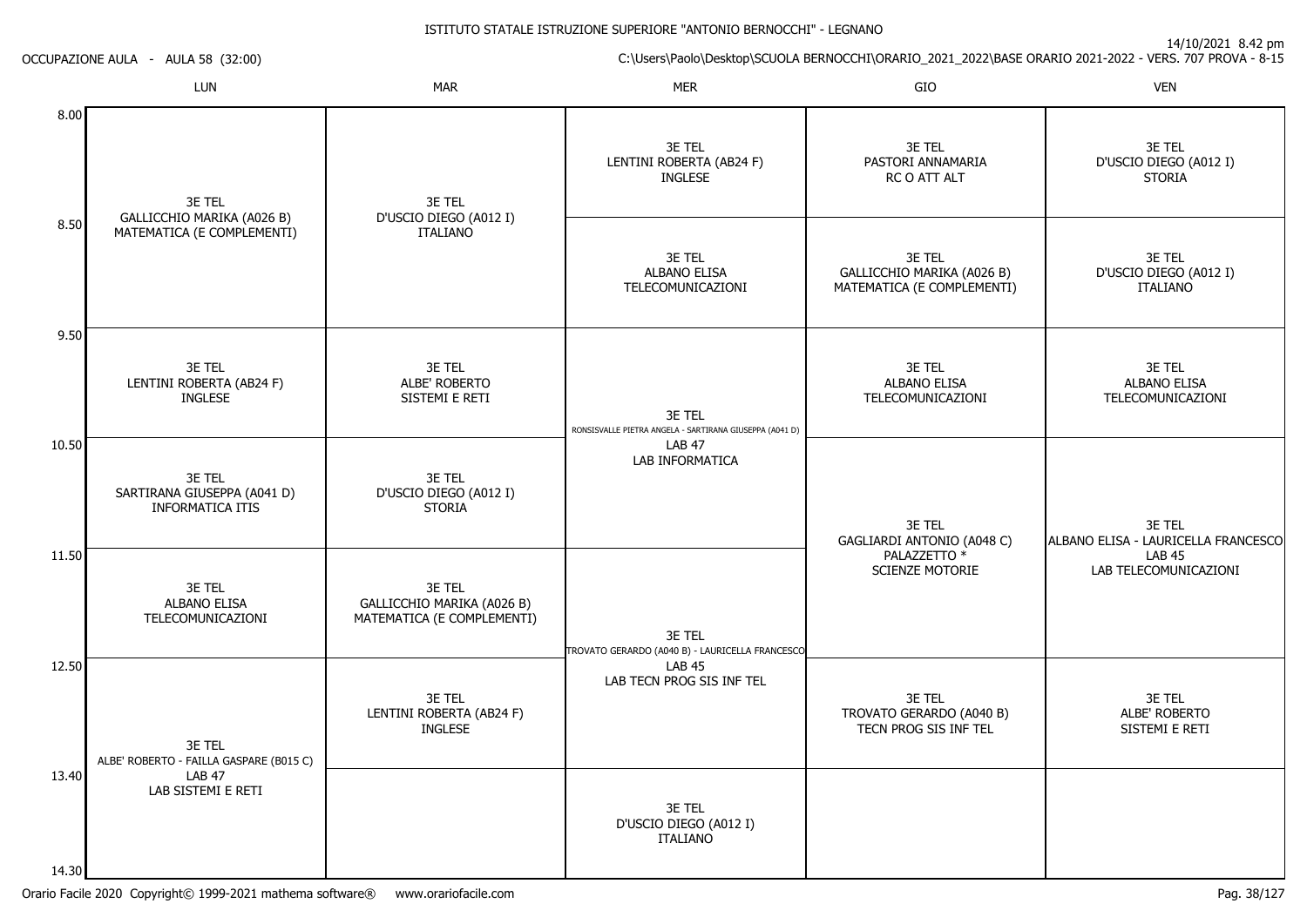C:\Users\Paolo\Desktop\SCUOLA BERNOCCHI\ORARIO\_2021\_2022\BASE ORARIO 2021-2022 - VERS. 707 PROVA - 8-15

|                | <b>LUN</b>                                                                                           | <b>MAR</b>                                                                | <b>MER</b>                                                                                           | GIO                                                                                           | <b>VEN</b>                                                                                           |
|----------------|------------------------------------------------------------------------------------------------------|---------------------------------------------------------------------------|------------------------------------------------------------------------------------------------------|-----------------------------------------------------------------------------------------------|------------------------------------------------------------------------------------------------------|
| 8.00           | 1A MEC<br>SARTIRANA GIUSEPPA (A041 D)<br>TECN INFORMATICHE                                           | 1A MEC<br><b>GRASSO ANTONIA</b><br><b>FISICA</b>                          | 1A MEC<br><b>RC</b><br>RC O ATT ALT                                                                  | 1A MEC<br><b>GIANNINI BASILIO</b><br><b>LAB 11</b><br>TECN RAP GRAF                           | 1A MEC<br>AB24 RES (7 H P.T. GREPPI) - GUACCIO LINDA (AB24 I 10 H + 7 H PT GREPPI)<br><b>INGLESE</b> |
| 8.50           | 1A MEC<br>MORELLO CARMELA MARIA SOCCORSA (A012 G)                                                    | 1A MEC<br>RONSISVALLE PIETRA ANGELA - SARTIRANA GIUSEPPA (A041 D)         | 1A MEC<br>DE SANTIS ROBERTA (A050 E)<br><b>GEOGRAFIA</b>                                             | 1A MEC<br>GIANNINI BASILIO - LAMATTINA ANTONIO (B017 J)<br><b>LAB 11</b><br>LAB TECN RAP GRAF | 1A MEC<br>MORELLO CARMELA MARIA SOCCORSA (A012 G)<br><b>STORIA</b>                                   |
| 9.50           | <b>ITALIANO</b>                                                                                      | <b>LAB 66</b><br>LAB TECN INF                                             | 1A MEC<br>MORELLO CARMELA MARIA SOCCORSA (A012 G)<br><b>STORIA</b>                                   | 1A MEC<br>D'AMICO ANTONIETTA                                                                  | 1A MEC<br><b>MAIRANI LUCIA</b><br>CHIMICA                                                            |
| 10.50          | 1A MEC<br>AB24 RES (7 H P.T. GREPPI) - GUACCIO LINDA (AB24 I 10 H + 7 H PT GREPPI)<br><b>INGLESE</b> | 1A MEC<br>MAIRANI LUCIA - CRESPI ELISABETTA<br>LAB CHIMICA<br>LAB CHIMICA | 1A MEC<br>ZOTTARELLI VINCENZO - GRASSO ANTONIA<br>LAB FISICA<br><b>LAB FISICA</b>                    | MATEMATICA                                                                                    | 1A MEC<br>D'AMICO ANTONIETTA<br><b>MATEMATICA</b>                                                    |
| 11.50          | 1A MEC<br><b>GRASSO ANTONIA</b><br><b>FISICA</b>                                                     | 1A MEC<br>PORFIDIA BIANCA<br>DIRITTO ED EC.                               | 1A MEC<br>MAIRANI LUCIA<br><b>CHIMICA</b>                                                            | 1A MEC<br>DE SANTIS ROBERTA (A050 E)<br><b>SCIENZE TERRA/BIO</b>                              | 1A MEC<br>DE SANTIS ROBERTA (A050 E)<br><b>SCIENZE TERRA/BIO</b>                                     |
| 12.50          | 1A MEC<br><b>D'AMICO ANTONIETTA</b><br><b>MATEMATICA</b>                                             | 1A MEC<br>MORELLO CARMELA MARIA SOCCORSA (A012 G)<br><b>ITALIANO</b>      | 1A MEC<br>AB24 RES (7 H P.T. GREPPI) - GUACCIO LINDA (AB24 I 10 H + 7 H PT GREPPI)<br><b>INGLESE</b> | 1A MEC<br>CRIBIU' TATIANA (A048 A)                                                            | 1A MEC<br>MORELLO CARMELA MARIA SOCCORSA (A012 G)<br><b>ITALIANO</b>                                 |
| 13.40<br>14.30 |                                                                                                      |                                                                           | 1A MEC<br>PORFIDIA BIANCA<br>DIRITTO ED EC.                                                          | PALESTRA ITIS 1<br><b>SCIENZE MOTORIE</b>                                                     | 1A MEC<br><b>GIANNINI BASILIO</b><br><b>TECN RAP GRAF</b>                                            |

## OCCUPAZIONE AULA - AULA 59 (33:00)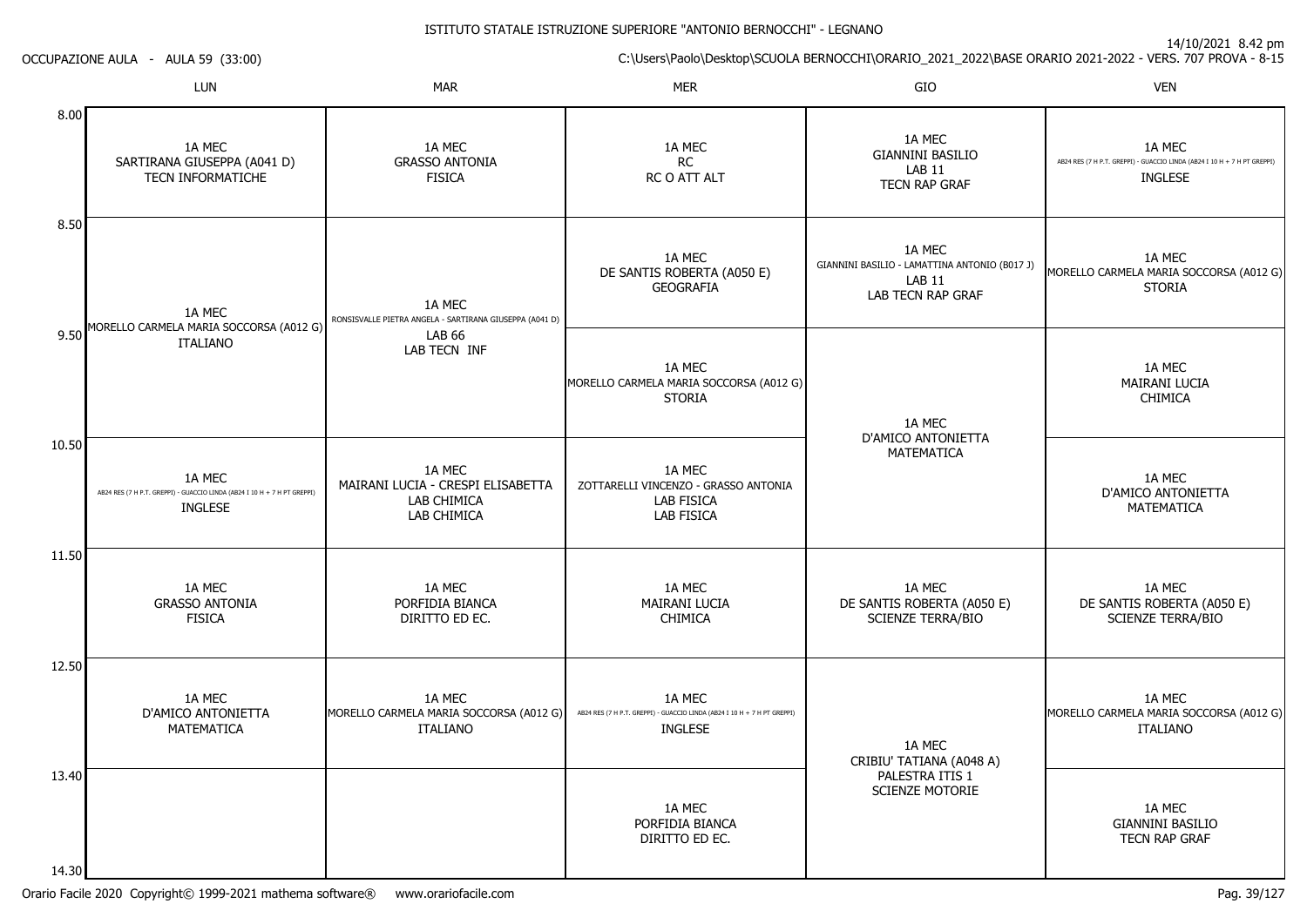14/10/2021 8.42 pm

C:\Users\Paolo\Desktop\SCUOLA BERNOCCHI\ORARIO\_2021\_2022\BASE ORARIO 2021-2022 - VERS. 707 PROVA - 8-15 OCCUPAZIONE AULA - AULA 60 (33:00)LUNN MAR MAR MER SIO O VEN 8.008.509.5010.5011.5012.5013.4014.301B MEC DE SANTIS ROBERTA (A050 E) - NASTASI (ADSS)GEOGRAFIA1B MEC DE SANTIS ROBERTA (A050 E) - NASTASI (ADSS)SCIENZE TERRA/BIO1B MEC VERSIENTI LUIGI (A026 E) - NASTASI (ADSS)MATEMATICA1B MEC GUIDUCCI GIUSEPPE - NASTASI (ADSS)FISICA1B MEC MAIRANI LUCIA - NASTASI (ADSS)**CHIMICA** 1B MEC DADDI PAOLALAB 11 TECN RAP GRAF1B MEC DADDI PAOLA - LAMATTINA ANTONIO (B017 J)LAB 11 LAB TECN RAP GRAF1B MEC PIZZI LAURA PALESTRA ITIS 1 SCIENZE MOTORIE1B MEC QUARATIELLO GABRIELLA (AB24 A) - SILIPIGNI BELLARDINAINGLESE1B MEC TISA MARIA RITA BIAGIA - NASTASI (ADSS)ITALIANO1B MEC PORFIDIA BIANCA - NASTASI (ADSS)DIRITTO ED EC.1B MEC MAIRANI LUCIA - CRESPI ELISABETTALAB CHIMICA LAB CHIMICA1B MECRC RC O ATT ALT1B MEC VERSIENTI LUIGI (A026 E) - SILIPIGNI BELLARDINAMATEMATICA1B MEC TISA MARIA RITA BIAGIA - NASTASI (ADSS) - SILIPIGNI BELLARDINASTORIA1B MEC DADDI PAOLA - NASTASI (ADSS)TECN RAP GRAF1B MEC TISA MARIA RITA BIAGIA - NASTASI (ADSS)ITALIANO1B MEC SARTIRANA GIUSEPPA (A041 D) - NASTASI (ADSS)TECN INFORMATICHE1B MEC GUIDUCCI GIUSEPPE - NASTASI (ADSS)FISICA1B MEC QUARATIELLO GABRIELLA (AB24 A) - NASTASI (ADSS)INGLESE1B MEC VERSIENTI LUIGI (A026 E) - NASTASI (ADSS)MATEMATICA1B MEC TISA MARIA RITA BIAGIAITALIANO1B MEC RONSISVALLE PIETRA ANGELA - SARTIRANA GIUSEPPA (A041 D)LAB 66 LAB TECN INF1B MEC QUARATIELLO GABRIELLA (AB24 A) - SILIPIGNI BELLARDINAINGLESE1B MEC PORFIDIA BIANCA - SILIPIGNI BELLARDINADIRITTO ED EC.1B MEC VERSIENTI LUIGI (A026 E) - SILIPIGNI BELLARDINAMATEMATICA1B MEC ZOTTARELLI VINCENZO - GUIDUCCI GIUSEPPELAB FISICA LAB FISICA1B MEC MAIRANI LUCIA - NASTASI (ADSS)CHIMICA1B MEC TISA MARIA RITA BIAGIA - NASTASI (ADSS)STORIA1B MEC DE SANTIS ROBERTA (A050 E) - NASTASI (ADSS)SCIENZE TERRA/BIO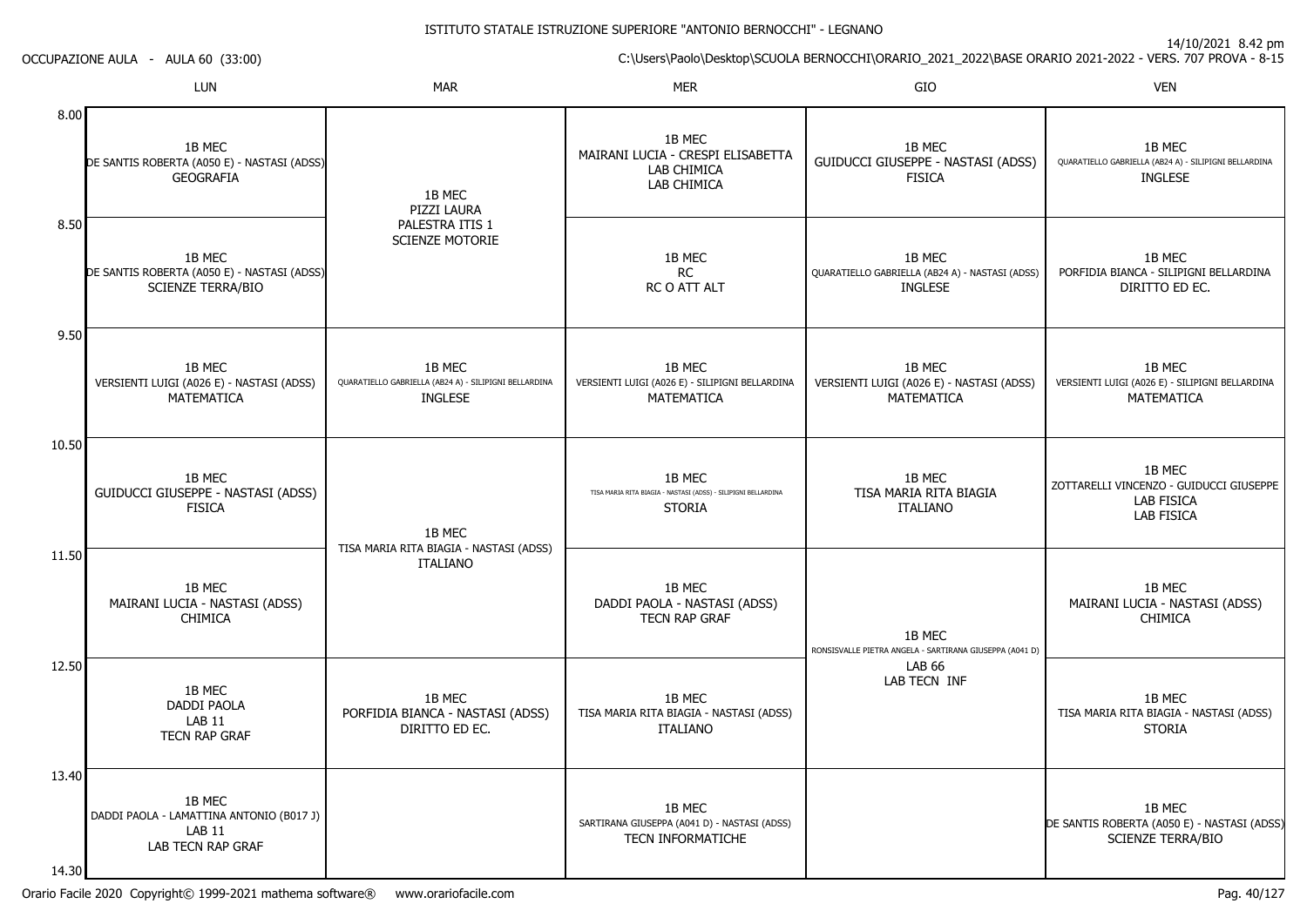|                | ITALIANO                                                      | 3G INF<br><b>VECCHI EMANUELE ALBERTO</b>                        | <b>TELECOMUNICAZIONI</b>                                                                                                            | 3G INF<br>LOMBARDO GIUSEPPINA                                   | 3G INF<br>CHERCHI ELVIRA (A026 I)                            |
|----------------|---------------------------------------------------------------|-----------------------------------------------------------------|-------------------------------------------------------------------------------------------------------------------------------------|-----------------------------------------------------------------|--------------------------------------------------------------|
| 8.50           | 3G INF<br>SAVINO GIANFRANCO (A041 C)<br>TECN PROG SIS INF TEL | <b>INFORMATICA ITIS</b>                                         | 3G INF<br>LOMBARDO GIUSEPPINA<br><b>ITALIANO</b>                                                                                    | <b>ITALIANO</b>                                                 | MATEMATICA (E COMPLEMENTI)                                   |
| 9.50           | 3G INF<br>LOMBARDO GIUSEPPINA<br><b>STORIA</b>                | 3G INF<br>TROVATO GERARDO (A040 B) - FAILLA GASPARE (B015 C)    | 3G INF<br>LOMBARDO GIUSEPPINA<br><b>STORIA</b>                                                                                      | 3G INF<br>RC<br>RC O ATT ALT                                    | 3G INF<br>VECCHI EMANUELE ALBERTO - CINELLI DANIELE (B016 A) |
| 10.50          | 3G INF<br>LENTINI ROBERTA (AB24 F)<br><b>INGLESE</b>          | <b>LAB 46</b><br>LAB TELECOMUNICAZIONI                          | 3G INF<br>COLOMBO STEFANO (A041 B)<br>SISTEMI E RETI                                                                                | 3G INF<br>SAVINO GIANFRANCO (A041 C)<br>TECN PROG SIS INF TEL   | LAB 53BIS<br>LAB INFORMATICA                                 |
| 11.50          | 3G INF<br>COLOMBO STEFANO (A041 B)<br>SISTEMI E RETI          | 3G INF<br>LENTINI ROBERTA (AB24 F)<br>INGLESE                   | 3G INF<br>SAVINO GIANFRANCO (A041 C) - CINELLI DANIELE (B016 A)<br>LAB. INFORMATICA (EX SEGRETERIA IP)<br>LAB TECN PROG SIS INF TEL | 3G INF<br>LENTINI ROBERTA (AB24 F)<br><b>INGLESE</b>            | 3G INF<br>COLOMBO STEFANO (A041 B) - B016 RES (2 H)          |
| 12.50          | 3G INF<br>RUSSO CIRO (A048 RES 8 H + 4 H P.T. ELLI)           | 3G INF<br>CHERCHI ELVIRA (A026 I)<br>MATEMATICA (E COMPLEMENTI) | 3G INF<br>VECCHI EMANUELE ALBERTO - CINELLI DANIELE (B016 A)<br>LAB 53BIS<br><b>LAB INFORMATICA</b>                                 | 3G INF<br><b>VECCHI EMANUELE ALBERTO</b><br>INFORMATICA ITIS    | <b>LAB 47</b><br>LAB SISTEMI E RETI                          |
| 13.40<br>14.30 | PALESTRA ITIS 2<br><b>SCIENZE MOTORIE</b>                     |                                                                 |                                                                                                                                     | 3G INF<br>CHERCHI ELVIRA (A026 I)<br>MATEMATICA (E COMPLEMENTI) |                                                              |

3G INFTROVATO GERARDO (A040 B)

ISTITUTO STATALE ISTRUZIONE SUPERIORE "ANTONIO BERNOCCHI" - LEGNANO

N MAR MAR MER SIO

OCCUPAZIONE AULA - AULA 61 (32:00)

LUN

3G INFLOMBARDO GIUSEPPINA

8.00

14/10/2021 8.42 pm

C:\Users\Paolo\Desktop\SCUOLA BERNOCCHI\ORARIO\_2021\_2022\BASE ORARIO 2021-2022 - VERS. 707 PROVA - 8-15

O VEN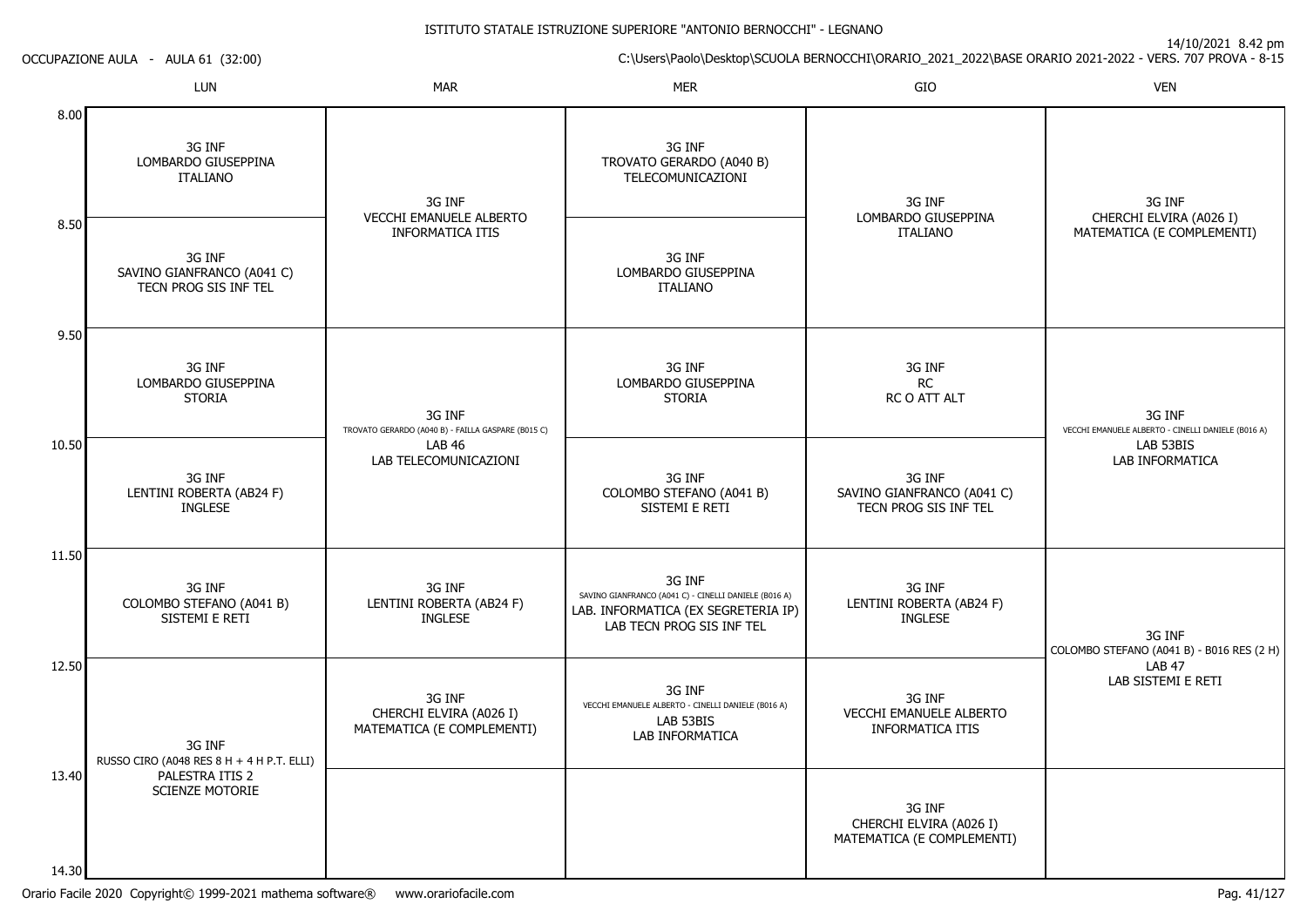14/10/2021 8.42 pm

C:\Users\Paolo\Desktop\SCUOLA BERNOCCHI\ORARIO\_2021\_2022\BASE ORARIO 2021-2022 - VERS. 707 PROVA - 8-15

OCCUPAZIONE AULA - AULA 62 (32:00)

|                | LUN                                                        | <b>MAR</b>                                                         | <b>MER</b>                                                                                  | GIO                                                                  | <b>VEN</b>                                                           |
|----------------|------------------------------------------------------------|--------------------------------------------------------------------|---------------------------------------------------------------------------------------------|----------------------------------------------------------------------|----------------------------------------------------------------------|
| 8.00           | 5B MEC<br>VERSIENTI LUIGI (A026 E)<br>MATEMATICA           | 5B MEC<br>DI LORENZO LUPO (A042 J)<br>DISEGNO POI (MECC)           | 5B MEC<br>DI LORENZO LUPO (A042 J)<br>DISEGNO POI (MECC)                                    | 5B MEC<br>ELLI CRISTINA                                              | 5B MEC<br>DI LORENZO LUPO (A042 J) - LAMATTINA ANTONIO (B017 J)      |
| 8.50           | 5B MEC                                                     | 5B MEC<br><b>RC</b><br>RC O ATT ALT                                | 5B MEC<br><b>BOFFA GIULIA</b><br><b>INGLESE</b>                                             | PALAZZETTO **<br><b>SCIENZE MOTORIE</b>                              | AULA 10<br>LAB DIS POI                                               |
| 9.50           | <b>GENTILE CONCETTA (A042 I)</b><br>MECCANICA (E MACCHINE) | 5B MEC<br>MONFORTE GIANLUCA (A042 K)<br>TECN MECC PROC PROD        | 5B MEC<br>DI LORENZO LUPO (A042 J) - LAMATTINA ANTONIO (B017 J)<br>LAB DIS POI              | 5B MEC<br><b>GENTILE CONCETTA (A042 I)</b><br>MECCANICA (E MACCHINE) | 5B MEC<br>MORELLO CARMELA MARIA SOCCORSA (A012 G)<br><b>ITALIANO</b> |
| 10.50          | 5B MEC<br><b>BOFFA GIULIA</b><br><b>INGLESE</b>            | 5B MEC<br>MORELLO CARMELA MARIA SOCCORSA (A012 G)                  | 5B MEC<br>MONFORTE GIANLUCA (A042 K) - FALLETTA SALVATORE (B017 I)                          | 5B MEC<br>VERSIENTI LUIGI (A026 E)<br><b>MATEMATICA</b>              | 5B MEC<br>VERSIENTI LUIGI (A026 E)<br>MATEMATICA                     |
| 11.50          | 5B MEC<br>DI LORENZO LUPO (A042 J) - MASCARA SILVIO        | <b>ITALIANO</b>                                                    | LAB CNC<br>LAB TEC MECC                                                                     | 5B MEC<br><b>BOFFA GIULIA</b><br><b>INGLESE</b>                      | 5B MEC<br>MORELLO CARMELA MARIA SOCCORSA (A012 G)<br><b>STORIA</b>   |
| 12.50          | LAB MECCATRONICA<br>LAB SIST AUT MEC                       | 5B MEC<br>MONFORTE GIANLUCA (A042 K) - FALLETTA SALVATORE (B017 I) | 5B MEC<br>DI LORENZO LUPO (A042 J) - MASCARA SILVIO<br>LAB MECCATRONICA<br>LAB SIST AUT MEC | 5B MEC<br>MORELLO CARMELA MARIA SOCCORSA (A012 G)<br><b>ITALIANO</b> | 5B MEC<br><b>GENTILE CONCETTA (A042 I)</b><br>MECCANICA (E MACCHINE) |
| 13.40<br>14.30 |                                                            | LAB. TECNOLOGICO<br>LAB TEC MECC                                   |                                                                                             | 5B MEC<br>MORELLO CARMELA MARIA SOCCORSA (A012 G)<br><b>STORIA</b>   |                                                                      |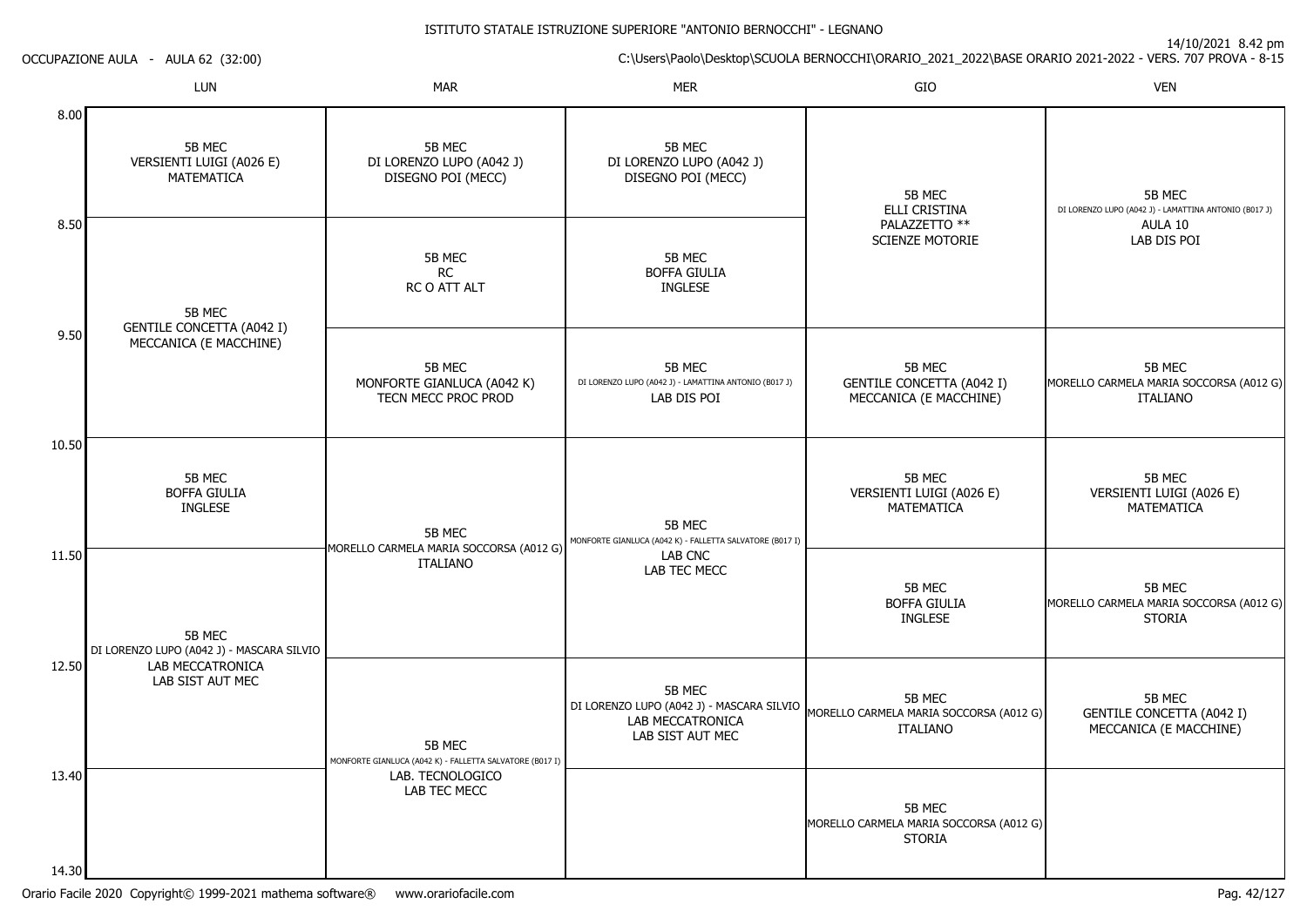14/10/2021 8.42 pm

C:\Users\Paolo\Desktop\SCUOLA BERNOCCHI\ORARIO\_2021\_2022\BASE ORARIO 2021-2022 - VERS. 707 PROVA - 8-15

|  | <b>OCCUPAZIONE AULA</b> |  | AULA 63 (32:00) |  |
|--|-------------------------|--|-----------------|--|
|--|-------------------------|--|-----------------|--|

|                | LUN                                                                             | <b>MAR</b>                                               | <b>MER</b>                                                      | GIO                                                             | <b>VEN</b>                                                                                 |
|----------------|---------------------------------------------------------------------------------|----------------------------------------------------------|-----------------------------------------------------------------|-----------------------------------------------------------------|--------------------------------------------------------------------------------------------|
| 8.00           | 4C ELT<br>SILOCCHI PAOLO - BORRELLI PIERANGELO<br>LAB 52BIS<br>LAB SIST AUT ELT | 4C ELT                                                   | 4C ELT<br>CHERCHI ELVIRA (A026 I)<br>MATEMATICA (E COMPLEMENTI) | 4C ELT<br>BERTONI GIANLUCA - BORRELLI PIERANGELO                | 4C ELT<br><b>BERTONI GIANLUCA</b><br>TECN PROG SIS ELT ELN                                 |
| 8.50           |                                                                                 | SILOCCHI PAOLO<br>SISTEMI AUTOM ELT                      | 4C ELT                                                          | LAB 52BIS<br>LAB TECN PROG SIS ELT ELN                          | 4C ELT<br>BERTONI GIANLUCA - BORRELLI PIERANGELO<br>LAB 52BIS<br>LAB TECN PROG SIS ELT ELN |
| 9.50           | 4C ELT                                                                          | 4C ELT<br><b>BOFFA GIULIA</b><br><b>INGLESE</b>          | VENTRA ALBA CHIARA (A012 A)<br><b>ITALIANO</b>                  | 4C ELT<br>VENTRA ALBA CHIARA (A012 A)<br><b>ITALIANO</b>        | 4C ELT<br>SILOCCHI PAOLO<br>SISTEMI AUTOM ELT                                              |
| 10.50          | ZAMMITO GIUSEPPE<br>PALAZZETTO *<br><b>SCIENZE MOTORIE</b>                      | 4C ELT                                                   | 4C ELT<br><b>BERTONI GIANLUCA</b><br>TECN PROG SIS ELT ELN      | 4C ELT<br><b>RC</b><br>RC O ATT ALT                             | 4C ELT<br>CERMINARA FABIO (A040 A) - BORRELLI PIERANGELO                                   |
| 11.50          | 4C ELT<br>VENTRA ALBA CHIARA (A012 A)<br><b>ITALIANO</b>                        | CHERCHI ELVIRA (A026 I)<br>MATEMATICA (E COMPLEMENTI)    | 4C ELT<br><b>BOFFA GIULIA</b><br><b>INGLESE</b>                 | 4C ELT<br>CHERCHI ELVIRA (A026 I)<br>MATEMATICA (E COMPLEMENTI) | LAB 51BIS<br>LAB ELT/ELN                                                                   |
| 12.50          | 4C ELT<br>VENTRA ALBA CHIARA (A012 A)<br><b>STORIA</b>                          | 4C ELT<br>CERMINARA FABIO (A040 A) - BORRELLI PIERANGELO | 4C ELT<br>CERMINARA FABIO (A040 A)<br>ELETTROTEC/ELETTRONICA    | 4C ELT<br>CERMINARA FABIO (A040 A)<br>ELETTROTEC/ELETTRONICA    | 4C ELT<br><b>BOFFA GIULIA</b><br><b>INGLESE</b>                                            |
| 13.40<br>14.30 |                                                                                 | LAB 51BIS<br>LAB ELT/ELN                                 |                                                                 | 4C ELT<br>VENTRA ALBA CHIARA (A012 A)<br><b>STORIA</b>          |                                                                                            |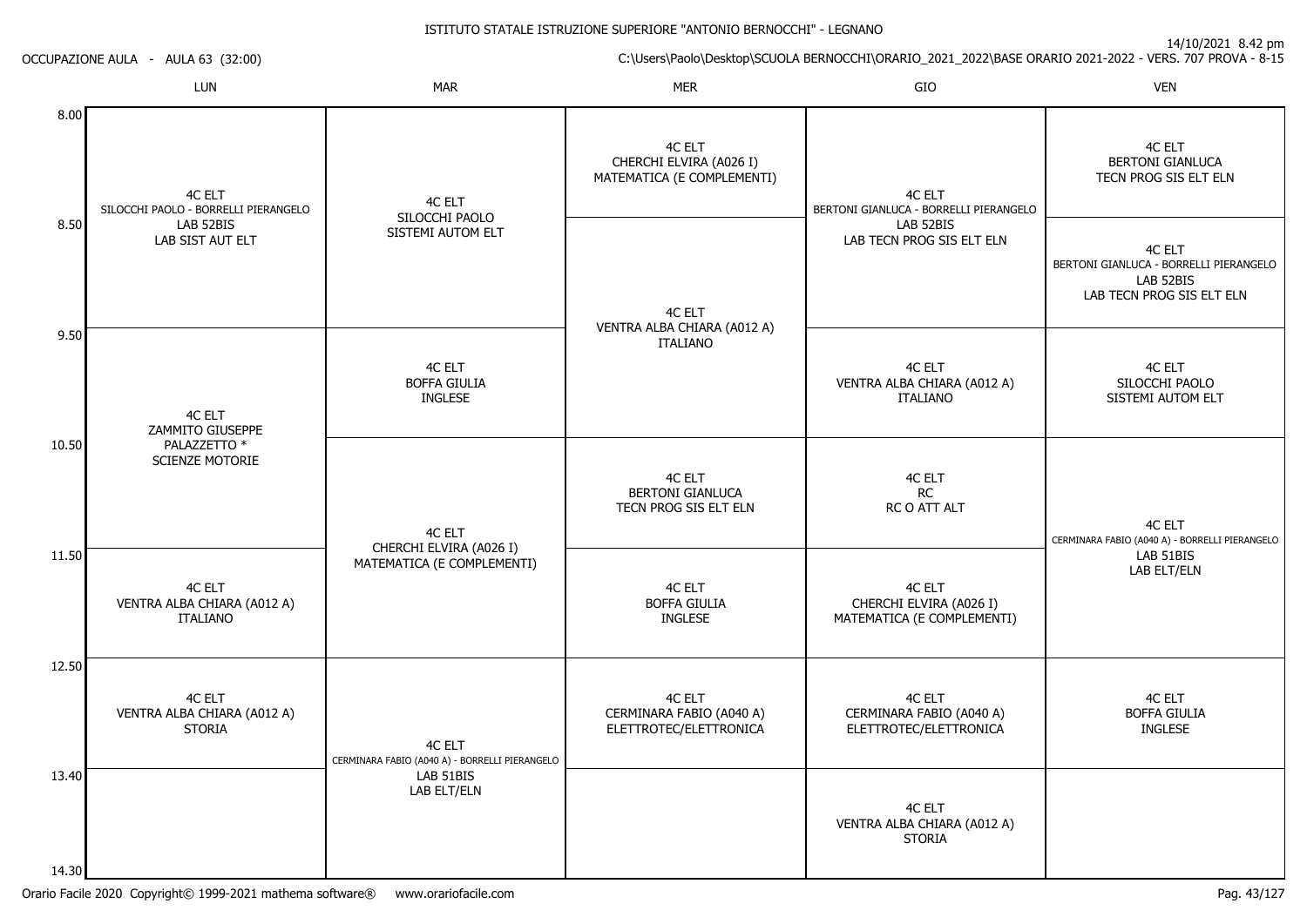|              | OCCUPAZIONE AULA - AULA 64 (20:00)                                                                 |                                                                                                  |                                                            |                                                                                                        | C:\Users\Paolo\Desktop\SCUOLA BERNOCCHI\ORARIO_2021_2022\BASE ORARIO 2021-2022 - VERS. 707 PROVA - 8-15 |
|--------------|----------------------------------------------------------------------------------------------------|--------------------------------------------------------------------------------------------------|------------------------------------------------------------|--------------------------------------------------------------------------------------------------------|---------------------------------------------------------------------------------------------------------|
|              | LUN                                                                                                | <b>MAR</b>                                                                                       | <b>MER</b>                                                 | GIO                                                                                                    | <b>VEN</b>                                                                                              |
| 8.00<br>8.50 | 5HC<br>IANNI' LOREDANA - MASCIA FRANCESCO (A044 A)<br>AULA 27<br>LAB IDEAZ PROG MODA               | 5HC<br>IANNI' LOREDANA - MASCIA FRANCESCO (A044 A)<br>LAB CAD MODA CALINI<br>LAB IDEAZ PROG MODA | 5HC<br>IANNI' LOREDANA - ANGELINO VINCENZA (A044 RES 15 H) | 5HC<br>IANNI' LOREDANA - ANGELINO VINCENZA (A044 RES 15 H)<br>LAB CAD MODA CALINI<br>LAB TECN APPL MAT |                                                                                                         |
| 9.50         |                                                                                                    | 5HC<br>ANGELINO VINCENZA (A044 RES 15 H)<br>TECN APPL MAT PROC PROD                              | AULA 27<br>LAB TECN APPL MAT                               | 5HC<br>IANNI' LOREDANA - MASCIA FRANCESCO (A044 A)                                                     |                                                                                                         |
| 10.50        | 5HC<br>A026 RES (6 H P.T. TESTA) - DE MICELI LORENZO (A026 RES 3 H + 6 H P.T. TESTA)<br>MATEMATICA | 5HC<br>PORFIDIA BIANCA<br>ECONOMIA MARKETING                                                     | 5HC<br>SAVOIA GIOVANNA (A034 A)<br>CHIMICA APPL MODA       | LAB CAD MODA CALINI<br>LAB IDEAZ PROG MODA                                                             | 5HC<br>PORFIDIA BIANCA<br>ECONOMIA MARKETING                                                            |
| 11.50        | 5HC<br>A026 RES (6 H P.T. TESTA) - DE MICELI LORENZO (A026 RES 3 H + 6 H P.T. TESTA)<br>MATEMATICA |                                                                                                  | 5HC<br>PORFIDIA BIANCA<br>ECONOMIA MARKETING               |                                                                                                        | 5HC<br>A026 RES (6 H P.T. TESTA) - DE MICELI LORENZO (A026 RES 3 H + 6 H P.T. TESTA)<br>MATEMATICA      |
| 12.50        | 5HC<br>SAVOIA GIOVANNA (A034 A)<br>CHIMICA APPL MODA                                               |                                                                                                  |                                                            |                                                                                                        | 5HC<br>SAVOIA GIOVANNA (A034 A)<br>CHIMICA APPL MODA                                                    |
| 13.40        |                                                                                                    |                                                                                                  |                                                            |                                                                                                        |                                                                                                         |
| 14.30        |                                                                                                    |                                                                                                  |                                                            |                                                                                                        |                                                                                                         |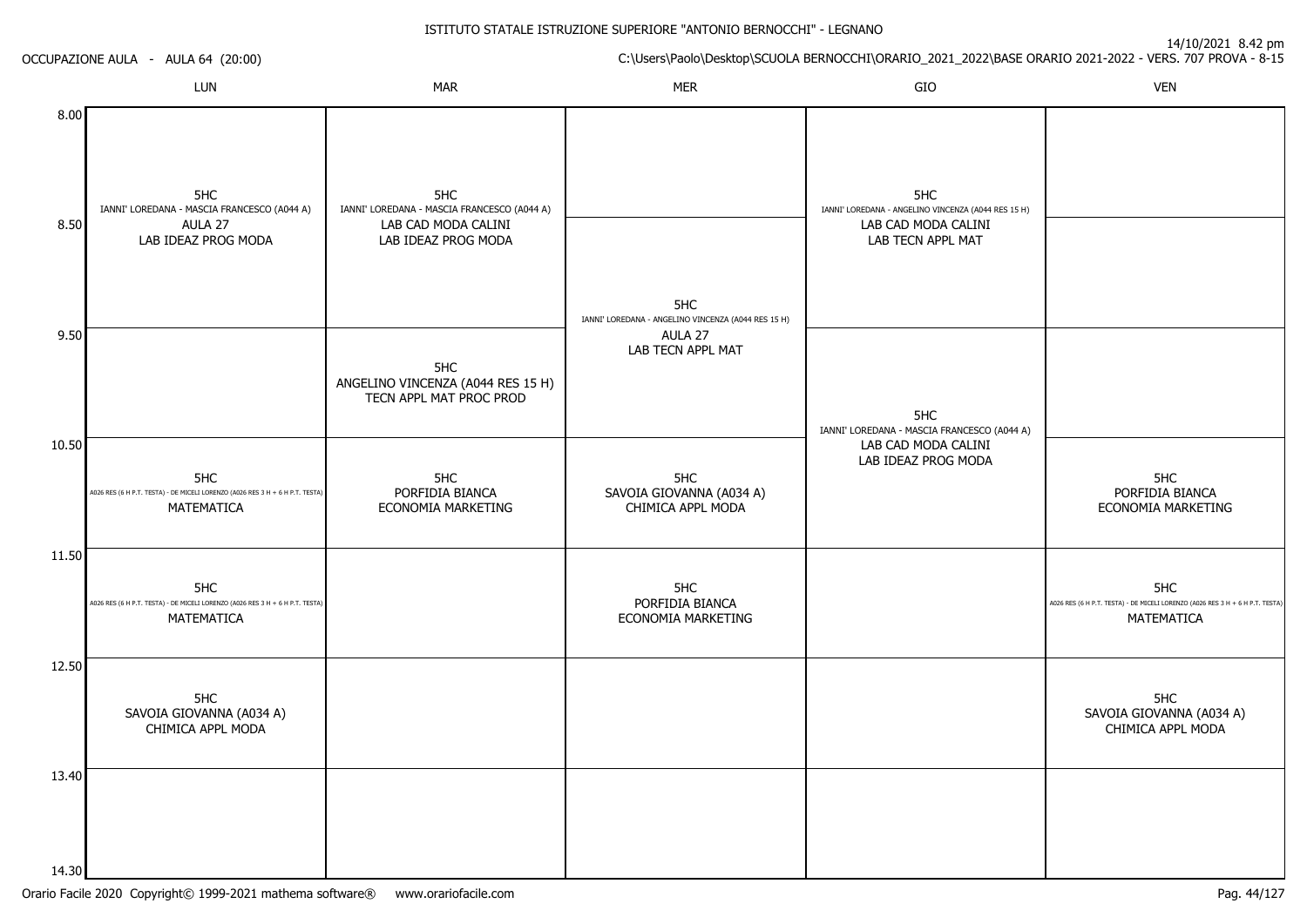| C:\Users\Paolo\Desktop\SCUOLA BERNOCCHI\ORARIO_2021_2022\BASE ORARIO 2021-2022 - VERS. 707 PROVA - 8-15 |  |  |
|---------------------------------------------------------------------------------------------------------|--|--|

OCCUPAZIONE AULA - AULA 67 (32:00)

|                         | LUN                                                                                                     | <b>MAR</b>                                                                  | Mer                                                                 | GIO                                                     | <b>VEN</b>                                                      |
|-------------------------|---------------------------------------------------------------------------------------------------------|-----------------------------------------------------------------------------|---------------------------------------------------------------------|---------------------------------------------------------|-----------------------------------------------------------------|
| 8.00                    | 4E INF<br>VECCHI EMANUELE ALBERTO - CONTARDI CARLO<br>LAB 53BIS<br>LAB INFORMATICA                      | 4E INF<br>VARALLO SIMONA ANGELA VIRGINIA (A041 A) - SPIRITO SILVIA (B016 B) | 4E INF<br>VARALLO SIMONA ANGELA VIRGINIA (A041 A)<br>SISTEMI E RETI | 4E INF<br>GIANNONE ALBA (A012 B)                        | 4E INF<br>VECCHI EMANUELE ALBERTO - CONTARDI CARLO              |
| 8.50                    | 4E INF<br>GIANNONE ALBA (A012 B)<br><b>ITALIANO</b>                                                     | <b>LAB 47</b><br>LAB SISTEMI E RETI                                         | 4E INF<br>VARALLO SIMONA ANGELA VIRGINIA (A041 A)<br>SISTEMI E RETI | <b>ITALIANO</b>                                         | LAB 53BIS<br>LAB INFORMATICA                                    |
| 9.50                    | 4E INF<br>GIANNONE ALBA (A012 B)<br><b>STORIA</b>                                                       | 4E INF<br>COLOMBO STEFANO (A041 B)<br>TECN PROG SIS INF TEL                 | 4E INF<br>LENTINI ROBERTA (AB24 F)<br><b>INGLESE</b>                | 4E INF<br>MIGNOLLI LELIA (A026 D)                       | 4E INF<br>MIGNOLLI LELIA (A026 D)<br>MATEMATICA (E COMPLEMENTI) |
| 10.50                   | 4E INF<br>CRIBIU' TATIANA (A048 A)<br>PALAZZETTO <sup>**</sup><br><b>SCIENZE MOTORIE</b>                | 4E INF<br>LENTINI ROBERTA (AB24 F)<br><b>INGLESE</b>                        | 4E INF<br><b>VECCHI EMANUELE ALBERTO</b><br><b>INFORMATICA ITIS</b> | MATEMATICA (E COMPLEMENTI)                              | 4E INF<br>GIANNONE ALBA (A012 B)<br><b>STORIA</b>               |
| 11.50                   |                                                                                                         | 4E INF<br>MIGNOLLI LELIA (A026 D)<br>MATEMATICA (E COMPLEMENTI)             |                                                                     | 4E INF<br>VECCHI EMANUELE ALBERTO<br>INFORMATICA ITIS   | 4E INF<br>TROVATO GERARDO (A040 B) - FAILLA GASPARE (B015 C)    |
| 12.50                   | 4E INF<br>COLOMBO STEFANO (A041 B) - CINELLI DANIELE (B016 A)<br>LAB 53BIS<br>LAB TECN PROG SIS INF TEL | 4E INF<br><b>RC</b><br>RC O ATT ALT                                         | 4E INF<br>GIANNONE ALBA (A012 B)<br><b>ITALIANO</b>                 | 4E INF<br>LENTINI ROBERTA (AB24 F)<br><b>INGLESE</b>    | <b>LAB 46</b><br>LAB TELECOMUNICAZIONI                          |
| 13.40<br>14.30 <b>L</b> |                                                                                                         |                                                                             |                                                                     | 4E INF<br>TROVATO GERARDO (A040 B)<br>TELECOMUNICAZIONI |                                                                 |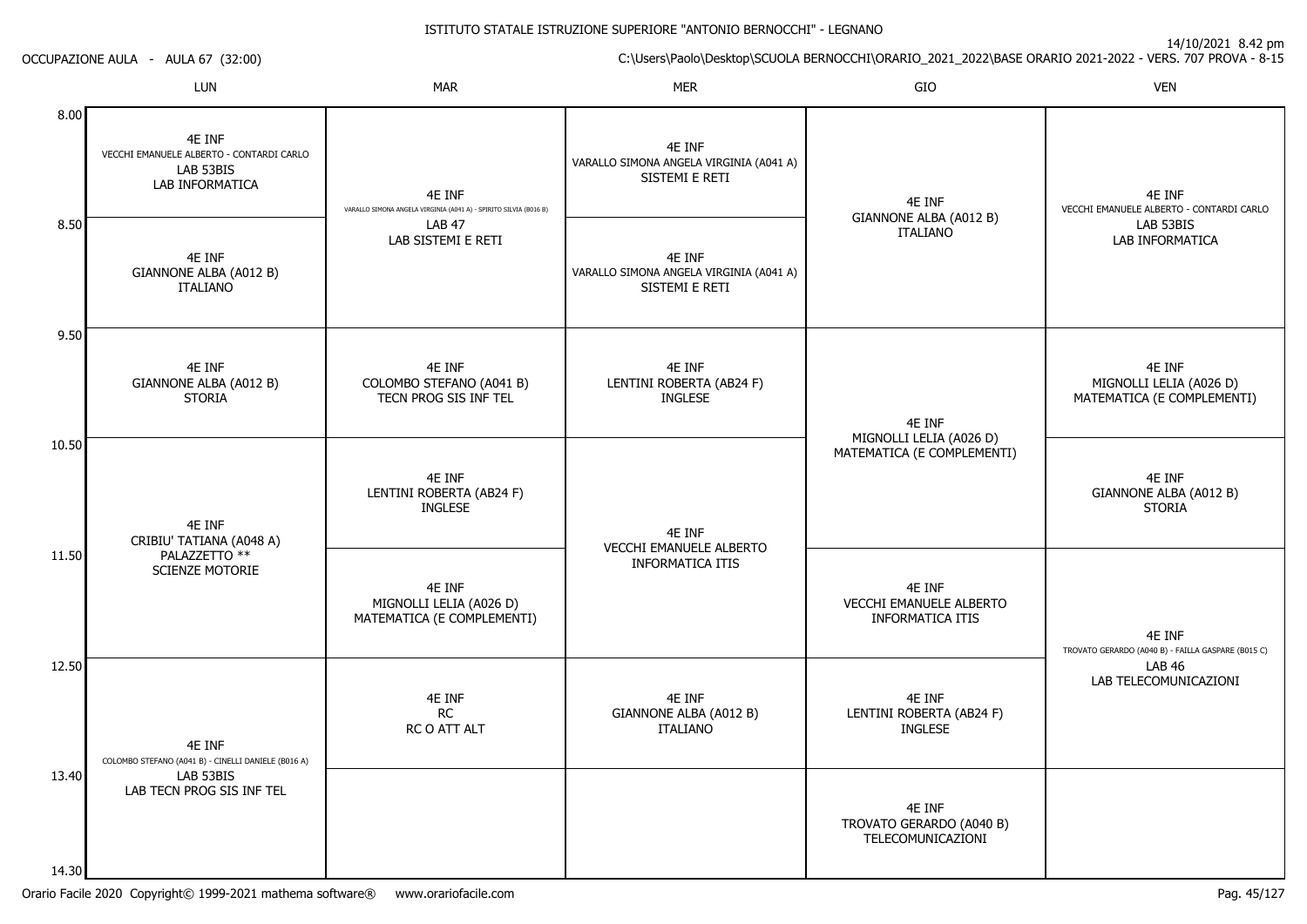C:\Users\Paolo\Desktop\SCUOLA BERNOCCHI\ORARIO\_2021\_2022\BASE ORARIO 2021-2022 - VERS. 707 PROVA - 8-15

|                    | <b>LUN</b>                                                                                          | <b>MAR</b>                                                                                                              | <b>MER</b>                                                  | GIO                                                                                   | <b>VEN</b>                                                           |
|--------------------|-----------------------------------------------------------------------------------------------------|-------------------------------------------------------------------------------------------------------------------------|-------------------------------------------------------------|---------------------------------------------------------------------------------------|----------------------------------------------------------------------|
| 8.00               | 2C ELT/ELN<br>SCIURBA DANILA (A012 H)<br><b>STORIA</b>                                              | 2C ELT/ELN<br>GIANNINI BASILIO - SILIPIGNI BELLARDINA<br>LAB <sub>11</sub><br><b>TECN RAP GRAF</b>                      | 2C ELT/ELN<br><b>BOFFA GIULIA</b><br>INGLESE                | 2C ELT/ELN<br>CARRATU' VERONICA (A034 B POT) - SILIPIGNI BELLARDINA<br><b>CHIMICA</b> | 2C ELT/ELN<br>TESTA LILIANA (P.T. 12H)<br>MATEMATICA                 |
| 8.50               | 2C ELT/ELN<br>CARRATU' VERONICA (A034 B POT)<br><b>CHIMICA</b>                                      | <b>2C ELT/ELN</b><br>GIANNINI BASILIO - MESSINA GIANFRANCESCO (B017 RES 12 H)<br>LAB <sub>11</sub><br>LAB TECN RAP GRAF | 2C ELT/ELN<br>TESTA LILIANA (P.T. 12H)<br><b>MATEMATICA</b> | 2C ELT/ELN<br>TESTA LILIANA (P.T. 12H) - SILIPIGNI BELLARDINA<br>MATEMATICA           | 2C ELT/ELN<br>SILOCCHI PAOLO<br><b>SCI TEC APPL</b>                  |
| 9.50               | <b>2C ELT/ELN</b><br>ZOTTARELLI VINCENZO - GRASSO ANTONIA<br><b>LAB FISICA</b><br><b>LAB FISICA</b> | 2C ELT/ELN<br>SILOCCHI PAOLO<br><b>SCI TEC APPL</b>                                                                     | 2C ELT/ELN<br><b>RC</b><br>RC O ATT ALT                     | 2C ELT/ELN<br>ZAMMITO GIUSEPPE                                                        | 2C ELT/ELN<br>VACCARELLA PAOLA<br>DIRITTO ED EC.                     |
| 10.50              | 2C ELT/ELN<br>GIANNINI BASILIO - SILIPIGNI BELLARDINA<br><b>TECN RAP GRAF</b>                       | <b>2C ELT/ELN</b><br>BOFFA GIULIA - SILIPIGNI BELLARDINA<br><b>INGLESE</b>                                              | 2C ELT/ELN<br>SCIURBA DANILA (A012 H)<br><b>ITALIANO</b>    | PALESTRA ITIS 1<br><b>SCIENZE MOTORIE</b>                                             | 2C ELT/ELN<br>GRASSO ANTONIA - SILIPIGNI BELLARDINA<br><b>FISICA</b> |
| 11.50              | 2C ELT/ELN<br>TESTA LILIANA (P.T. 12H) - SILIPIGNI BELLARDINA<br><b>MATEMATICA</b>                  | 2C ELT/ELN<br>VACCARELLA PAOLA - SILIPIGNI BELLARDINA<br>DIRITTO ED EC.                                                 | 2C ELT/ELN<br>SILOCCHI PAOLO<br><b>SCI TEC APPL</b>         | 2C ELT/ELN<br>SCIURBA DANILA (A012 H)<br><b>ITALIANO</b>                              | 2C ELT/ELN                                                           |
| 12.50              | 2C ELT/ELN<br>D'AZZO GIUSEPPE (A050 A) - SILIPIGNI BELLARDINA<br><b>SCIENZE TERRA/BIO</b>           | 2C ELT/ELN<br>D'AZZO GIUSEPPE (A050 A) - SILIPIGNI BELLARDINA<br><b>SCIENZE TERRA/BIO</b>                               | 2C ELT/ELN<br><b>GRASSO ANTONIA</b><br><b>FISICA</b>        | 2C ELT/ELN<br><b>BOFFA GIULIA</b><br><b>INGLESE</b>                                   | SCIURBA DANILA (A012 H) - SILIPIGNI BELLARDINA<br><b>ITALIANO</b>    |
| 13.40  <br>14 30 I |                                                                                                     | <b>2C ELT/ELN</b><br>CARRATU' VERONICA (A034 B POT) - CRESPI ELISABETTA<br>LAB CHIMICA<br>LAB CHIMICA                   |                                                             | 2C ELT/ELN<br>SCIURBA DANILA (A012 H)<br><b>STORIA</b>                                |                                                                      |

OCCUPAZIONE AULA - AULA 68 (32:00)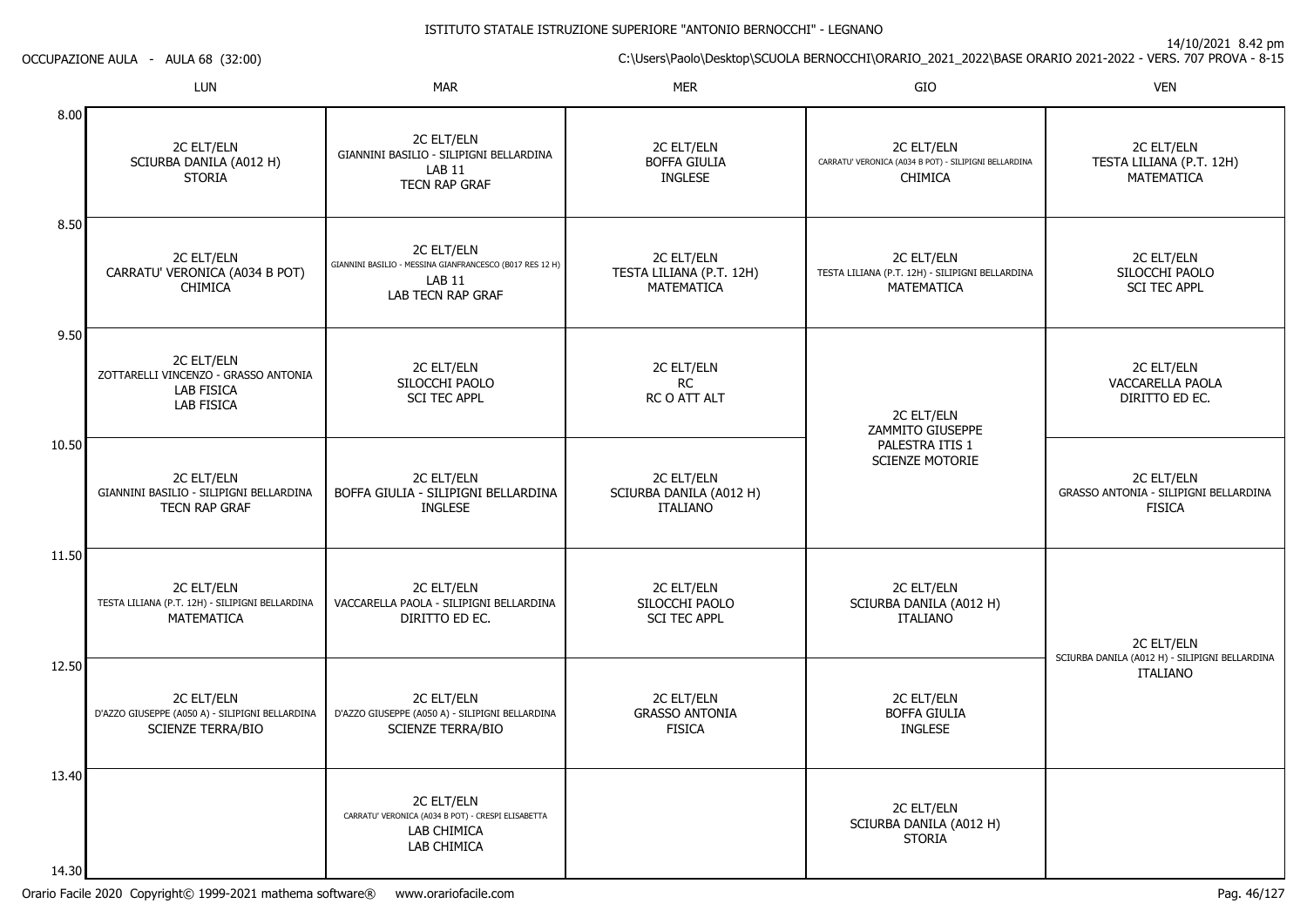14/10/2021 8.42 pm

C:\Users\Paolo\Desktop\SCUOLA BERNOCCHI\ORARIO\_2021\_2022\BASE ORARIO 2021-2022 - VERS. 707 PROVA - 8-15

OCCUPAZIONE AULA - AULA 69 (32:00)

|       | LUN                                                            | <b>MAR</b>                                             | <b>MER</b>                                                     | GIO                                                                         | <b>VEN</b>                                                                                    |
|-------|----------------------------------------------------------------|--------------------------------------------------------|----------------------------------------------------------------|-----------------------------------------------------------------------------|-----------------------------------------------------------------------------------------------|
| 8.00  | 5A MEC<br>FERRAIOLI ALFONSO (A042 H)<br>MECCANICA (E MACCHINE) | 5A MEC<br>D'AGOSTINO CHIARA (A012L)<br><b>STORIA</b>   | 5A MEC<br>QUARATIELLO GABRIELLA (AB24 A)<br><b>INGLESE</b>     | 5A MEC<br>PIZZI LAURA                                                       | 5A MEC<br>SEPE MICHELE (A042 L)<br>DISEGNO POI (MECC)                                         |
| 8.50  | 5A MEC<br>SEPE MICHELE (A042 L) - LAMATTINA ANTONIO (B017 J)   | 5A MEC<br>MERLINO ANGELO - FALLETTA SALVATORE (B017 I) | 5A MEC<br>D'AGOSTINO CHIARA (A012L)                            | PALAZZETTO *<br>SCIENZE MOTORIE                                             | 5A MEC<br>D'AMICO ANTONIETTA                                                                  |
| 9.50  | AULA 10<br>LAB DIS POI                                         | LAB. TECNOLOGICO<br>LAB TEC MECC                       | <b>ITALIANO</b>                                                | 5A MEC<br>QUARATIELLO GABRIELLA (AB24 A)<br><b>INGLESE</b>                  | MATEMATICA                                                                                    |
| 10.50 | 5A MEC<br>QUARATIELLO GABRIELLA (AB24 A)<br><b>INGLESE</b>     | 5A MEC                                                 | 5A MEC<br>FERRAIOLI ALFONSO (A042 H) - MASCARA SILVIO          | 5A MEC<br>SEPE MICHELE (A042 L)<br>DISEGNO POI (MECC)                       | 5A MEC<br>FERRAIOLI ALFONSO (A042 H) - MASCARA SILVIO<br>LAB MECCATRONICA<br>LAB SIST AUT MEC |
| 11.50 | 5A MEC<br>D'AMICO ANTONIETTA<br><b>MATEMATICA</b>              | FERRAIOLI ALFONSO (A042 H)<br>MECCANICA (E MACCHINE)   | LAB MECCATRONICA<br>LAB SIST AUT MEC                           | 5A MEC<br>SEPE MICHELE (A042 L) - LAMATTINA ANTONIO (B017 J)<br>LAB DIS POI | 5A MEC<br>MERLINO ANGELO - FALLETTA SALVATORE (B017 I)                                        |
| 12.50 | 5A MEC<br>MERLINO ANGELO<br>TECN MECC PROC PROD                | 5A MEC<br>D'AGOSTINO CHIARA (A012L)<br><b>ITALIANO</b> | 5A MEC<br>FERRAIOLI ALFONSO (A042 H)<br>MECCANICA (E MACCHINE) | 5A MEC<br>D'AGOSTINO CHIARA (A012L)<br><b>ITALIANO</b>                      | LAB CNC<br>LAB TEC MECC                                                                       |
| 13.40 |                                                                | 5A MEC<br><b>RC</b><br>RC O ATT ALT                    |                                                                | 5A MEC<br>D'AGOSTINO CHIARA (A012L)<br><b>STORIA</b>                        |                                                                                               |
| 14.30 |                                                                |                                                        |                                                                |                                                                             |                                                                                               |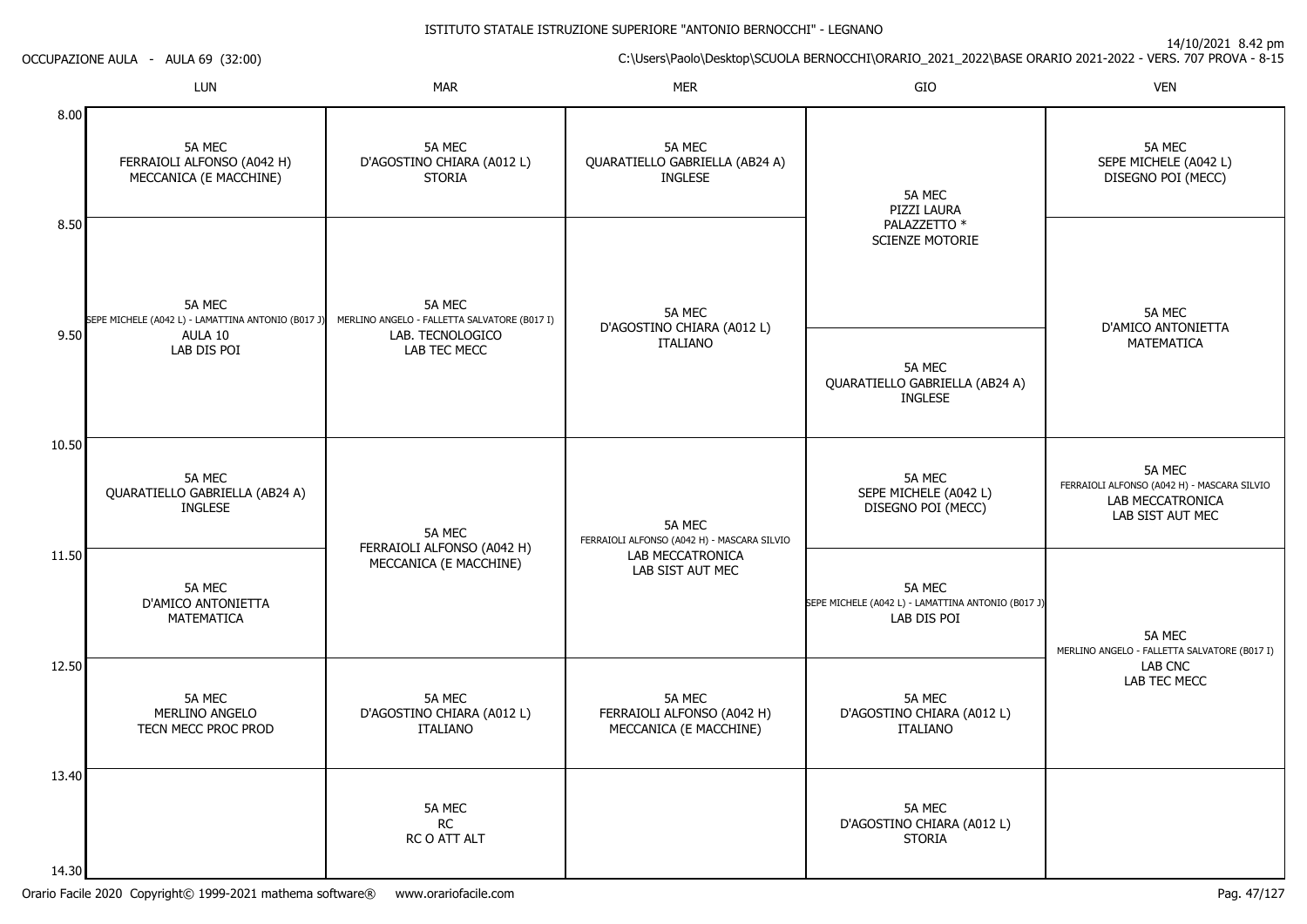|                | OCCUPAZIONE AULA - AULA 70 (32:00)                                                        | $\frac{1}{2}$ is $\frac{1}{2}$ is $\frac{1}{2}$ is the pine<br>C:\Users\Paolo\Desktop\SCUOLA BERNOCCHI\ORARIO_2021_2022\BASE ORARIO 2021-2022 - VERS. 707 PROVA - 8-15 |                                                                  |                                                                                                                                  |                                                                    |  |
|----------------|-------------------------------------------------------------------------------------------|------------------------------------------------------------------------------------------------------------------------------------------------------------------------|------------------------------------------------------------------|----------------------------------------------------------------------------------------------------------------------------------|--------------------------------------------------------------------|--|
|                | LUN                                                                                       | <b>MAR</b>                                                                                                                                                             | <b>MER</b>                                                       | GIO                                                                                                                              | <b>VEN</b>                                                         |  |
| 8.00           | 2A MEC<br>MORELLO CARMELA MARIA SOCCORSA (A012 G)<br><b>ITALIANO</b>                      | 2A MEC<br>MAIRANI LUCIA<br>CHIMICA                                                                                                                                     | 2A MEC                                                           | 2A MEC<br>CRISTIANO FRANCESCO (A026 C)<br>MATEMATICA                                                                             | 2A MEC<br>MORELLO CARMELA MARIA SOCCORSA (A012 G)<br><b>STORIA</b> |  |
| 8.50           | 2A MEC<br>AB24 RES (10 H) - GUACCIO LINDA (AB24 I 10 H + 7 H PT GREPPI)<br><b>INGLESE</b> | 2A MEC<br>ZOTTARELLI VINCENZO - GRASSO ANTONIA<br>LAB FISICA<br><b>LAB FISICA</b>                                                                                      | MORELLO CARMELA MARIA SOCCORSA (A012 G)<br><b>ITALIANO</b>       | 2A MEC<br>MORELLO CARMELA MARIA SOCCORSA (A012 G)<br>ITALIANO                                                                    | 2A MEC<br>SEPE MICHELE (A042 L)<br><b>SCI TEC APPL</b>             |  |
| 9.50           | 2A MEC<br><b>RC</b><br>RC O ATT ALT                                                       | 2A MEC<br><b>GIANNINI BASILIO</b><br><b>LAB 11</b><br><b>TECN RAP GRAF</b>                                                                                             | 2A MEC<br>CRIBIU' TATIANA (A048 A)                               | 2A MEC<br>VACCARELLA PAOLA<br>DIRITTO ED EC.                                                                                     | 2A MEC<br><b>GRASSO ANTONIA</b><br>FISICA                          |  |
| 10.50          | 2A MEC<br>SEPE MICHELE (A042 L)<br><b>SCI TEC APPL</b>                                    | 2A MEC<br>GIANNINI BASILIO - FALLETTA SALVATORE (B017 I)<br><b>LAB 11</b><br>LAB TECN RAP GRAF                                                                         | PALESTRA ITIS 1<br><b>SCIENZE MOTORIE</b>                        | 2A MEC<br><b>GRASSO ANTONIA</b><br><b>FISICA</b>                                                                                 | 2A MEC<br>CRISTIANO FRANCESCO (A026 C)<br>MATEMATICA               |  |
| 11.50          | 2A MEC<br>VACCARELLA PAOLA<br>DIRITTO ED EC.                                              | 2A MEC<br>CRISTIANO FRANCESCO (A026 C)<br>MATEMATICA                                                                                                                   | 2A MEC<br><b>INGLESE</b>                                         | 2A MEC<br>AB24 RES (10 H) - GUACCIO LINDA (AB24 I 10 H + 7 H PT GREPPI) MORELLO CARMELA MARIA SOCCORSA (A012 G)<br><b>STORIA</b> | 2A MEC<br><b>GIANNINI BASILIO</b><br>TECN RAP GRAF                 |  |
| 12.50          | 2A MEC<br>CRISTIANO FRANCESCO (A026 C)<br>MATEMATICA                                      | 2A MEC<br>AB24 RES (10 H) - GUACCIO LINDA (AB24 I 10 H + 7 H PT GREPPI)<br><b>INGLESE</b>                                                                              | 2A MEC<br>DE SANTIS ROBERTA (A050 E)<br><b>SCIENZE TERRA/BIO</b> | 2A MEC<br><b>MAIRANI LUCIA</b><br>CHIMICA                                                                                        | 2A MEC<br>DE SANTIS ROBERTA (A050 E)<br><b>SCIENZE TERRA/BIO</b>   |  |
| 13.40<br>14.30 | 2A MEC<br>MAIRANI LUCIA - CRESPI ELISABETTA<br>LAB CHIMICA<br>LAB CHIMICA                 |                                                                                                                                                                        | 2A MEC<br>SEPE MICHELE (A042 L)<br><b>SCI TEC APPL</b>           |                                                                                                                                  |                                                                    |  |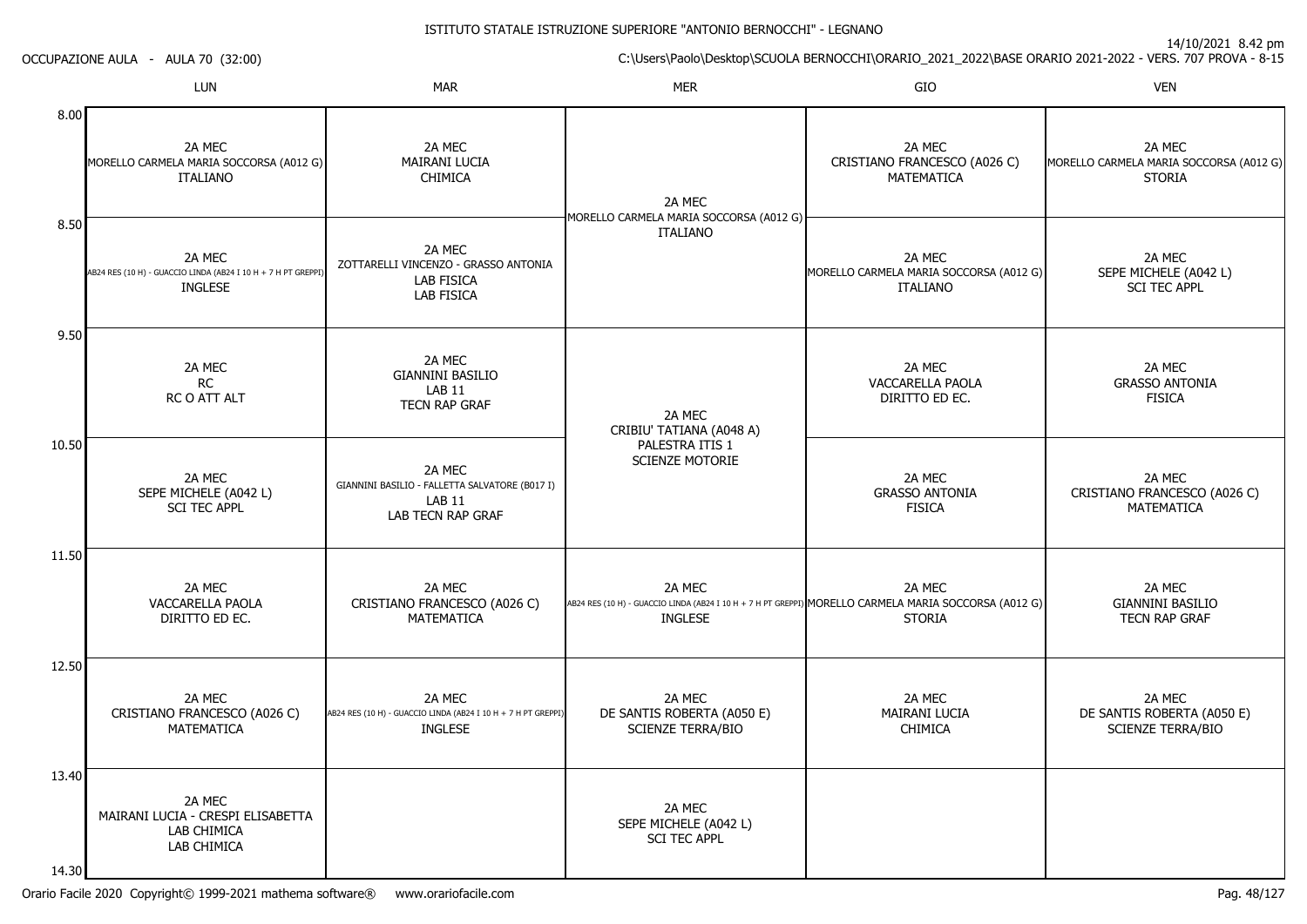14/10/2021 8.42 pm

C:\Users\Paolo\Desktop\SCUOLA BERNOCCHI\ORARIO\_2021\_2022\BASE ORARIO 2021-2022 - VERS. 707 PROVA - 8-15

OCCUPAZIONE AULA - AULA 71 (32:00)

|                | LUN                                                                                    | <b>MAR</b>                                                                                                       | <b>MER</b>                                                         | GIO                                                                    | <b>VEN</b>                                                         |
|----------------|----------------------------------------------------------------------------------------|------------------------------------------------------------------------------------------------------------------|--------------------------------------------------------------------|------------------------------------------------------------------------|--------------------------------------------------------------------|
| 8.00           | <b>5C ELT</b><br>CERMINARA FABIO (A040 A)<br>TECN PROG SIS ELT ELN                     | <b>5C ELT</b><br>CERMINARA FABIO (A040 A) - RISITANO GIOVANNI (B015 D)<br>LAB 52BIS<br>LAB TECN PROG SIS ELT ELN | 5C ELT - 5HC<br>VENTRA ALBA CHIARA (A012 A)<br><b>ITALIANO</b>     | 5C ELT                                                                 | 5C ELT - 5HC<br>LENTINI MARIA STEFANIA (AB24 B)<br>INGLESE         |
| 8.50           | <b>5C ELT</b><br>VERSIENTI LUIGI (A026 E)<br>MATEMATICA                                | <b>5C ELT</b><br>CERMINARA FABIO (A040 A)<br>TECN PROG SIS ELT ELN                                               | <b>5C ELT</b><br><b>BERTONI GIANLUCA</b><br>ELETTROTEC/ELETTRONICA | SILOCCHI PAOLO<br>SISTEMI AUTOM ELT                                    | 5C ELT - 5HC<br>VENTRA ALBA CHIARA (A012 A)                        |
| 9.50           | 5C ELT - 5HC<br>LENTINI MARIA STEFANIA (AB24 B)<br><b>INGLESE</b>                      | <b>5C ELT</b><br>BERTONI GIANLUCA - BORRELLI PIERANGELO                                                          | 5C ELT<br>SILOCCHI PAOLO - BORRELLI PIERANGELO                     | <b>5C ELT</b><br>CERMINARA FABIO (A040 A) - RISITANO GIOVANNI (B015 D) | <b>ITALIANO</b>                                                    |
| 10.50          | <b>5C ELT</b><br>SILOCCHI PAOLO - BORRELLI PIERANGELO<br>LAB 52BIS<br>LAB SIST AUT ELT | LAB 51BIS<br>LAB ELT/ELN                                                                                         | LAB 52BIS<br>LAB SIST AUT ELT                                      | LAB 52BIS<br>LAB TECN PROG SIS ELT ELN                                 | <b>5C ELT</b><br><b>BERTONI GIANLUCA</b><br>ELETTROTEC/ELETTRONICA |
| 11.50          | <b>5C ELT</b><br>BERTONI GIANLUCA - BORRELLI PIERANGELO                                | 5C ELT - 5HC<br>VENTRA ALBA CHIARA (A012 A)<br><b>STORIA</b>                                                     | 5C ELT<br>VERSIENTI LUIGI (A026 E)<br><b>MATEMATICA</b>            | 5C ELT - 5HC<br>VENTRA ALBA CHIARA (A012 A)<br><b>STORIA</b>           | <b>5C ELT</b><br>VERSIENTI LUIGI (A026 E)<br><b>MATEMATICA</b>     |
| 12.50          | LAB 51BIS<br>LAB ELT/ELN                                                               | 5C ELT - 5HC<br>ZAMMITO GIUSEPPE                                                                                 | 5C ELT - 5HC<br>LENTINI MARIA STEFANIA (AB24 B)<br><b>INGLESE</b>  | 5C ELT - 5HC<br>VENTRA ALBA CHIARA (A012 A)<br><b>ITALIANO</b>         | <b>5C ELT</b><br>CERMINARA FABIO (A040 A)<br>TECN PROG SIS ELT ELN |
| 13.40<br>14.30 |                                                                                        | PALESTRA ITIS 2<br><b>SCIENZE MOTORIE</b>                                                                        |                                                                    | 5C ELT - 5HC<br><b>RC</b><br>RC O ATT ALT                              |                                                                    |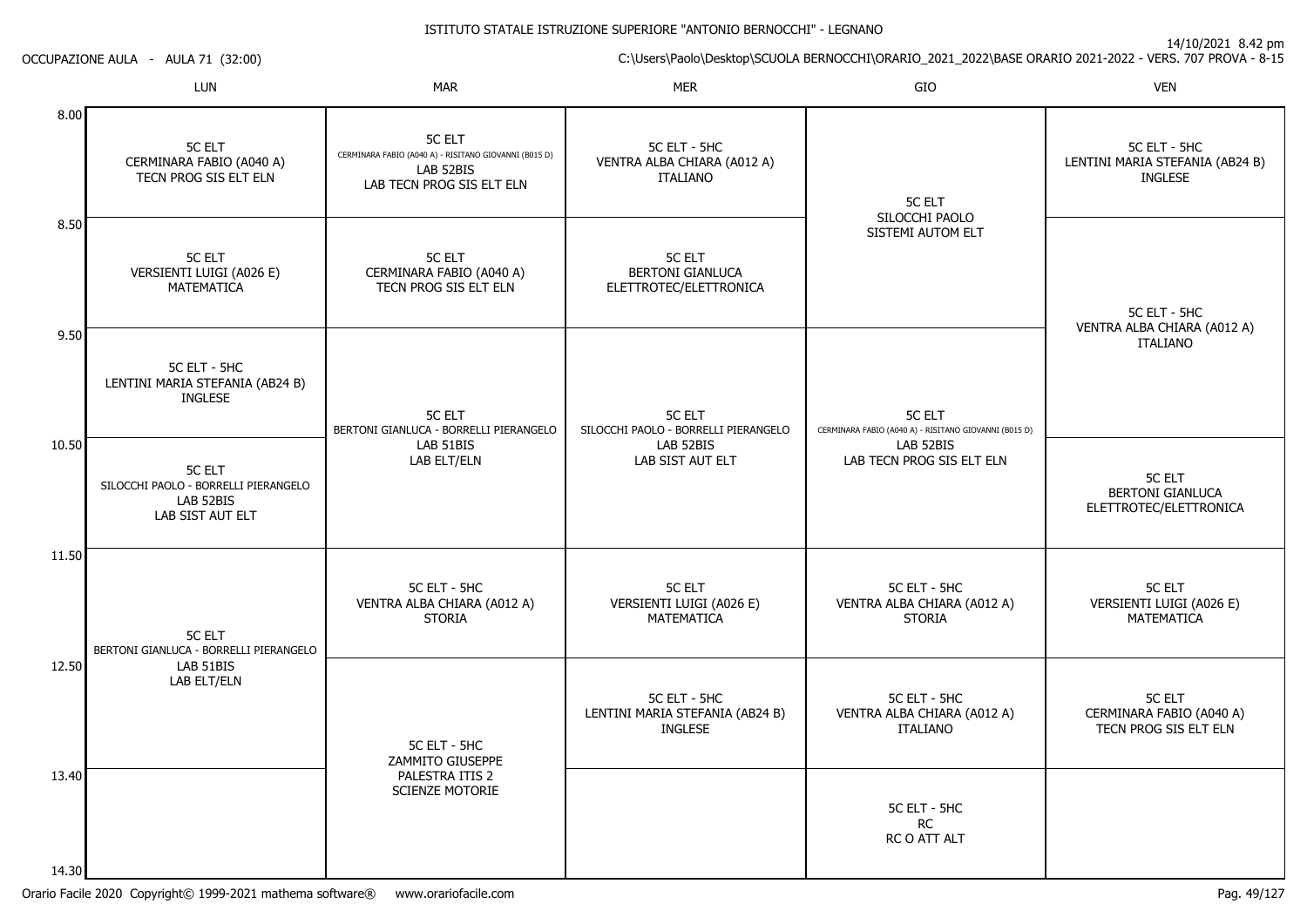14/10/2021 8.42 pm

C:\Users\Paolo\Desktop\SCUOLA BERNOCCHI\ORARIO\_2021\_2022\BASE ORARIO 2021-2022 - VERS. 707 PROVA - 8-15 OCCUPAZIONE AULA - AULA 72 (32:00)LUNN MAR MAR MER SIO O VEN 8.008.509.5010.5011.5012.5013.4014.303B MEC CRIBIU' TATIANA (A048 A)PALAZZETTO \*\* SCIENZE MOTORIE3B MEC FERRAIOLI ALFONSO (A042 H) - MUTO FABIANO (ADSS)SISTEMI AUTOM MEC3B MEC MONFORTE GIANLUCA (A042 K) - TARTAGLIONE DOMENICO (ADSS)TECN MECC PROC PROD3B MEC QUARATIELLO GABRIELLA (AB24 A) - TARTAGLIONE DOMENICO (ADSS)INGLESE3B MEC TISA MARIA RITA BIAGIA - TARTAGLIONE DOMENICO (ADSS)ITALIANO3B MEC VERSIENTI LUIGI (A026 E) - MUTO FABIANO (ADSS)MATEMATICA (E COMPLEMENTI)3B MEC DI LORENZO LUPO (A042 J) - MESSINA GIANFRANCESCO (B017 RES 12 H)LAB 44 LAB DIS POI3B MEC MONFORTE GIANLUCA (A042 K) - LAMATTINA ANTONIO (B017 J)LAB. TECNOLOGICOLAB TEC MECC3B MEC FERRAIOLI ALFONSO (A042 H) - MASCARA SILVIOLAB 44 LAB SIST AUT MEC3B MEC FERRAIOLI ALFONSO (A042 H) - MASCARA SILVIOLAB 44 LAB SIST AUT MEC3B MEC DI LORENZO LUPO (A042 J)DISEGNO POI (MECC)3B MEC TISA MARIA RITA BIAGIA - MUTO FABIANO (ADSS)ITALIANO3B MEC GENTILE CONCETTA (A042 I) MECCANICA (E MACCHINE)3B MEC TISA MARIA RITA BIAGIA - MUTO FABIANO (ADSS)STORIA3B MEC QUARATIELLO GABRIELLA (AB24 A)INGLESE3B MECRC RC O ATT ALT3B MEC GENTILE CONCETTA (A042 I) - MUTO FABIANO (ADSS)MECCANICA (E MACCHINE)3B MEC MONFORTE GIANLUCA (A042 K) - LAMATTINA ANTONIO (B017 J)TORNERIA ITIS LAB TEC MECC3B MEC QUARATIELLO GABRIELLA (AB24 A) - TARTAGLIONE DOMENICO (ADSS)INGLESE3B MEC TISA MARIA RITA BIAGIA - TARTAGLIONE DOMENICO (ADSS)STORIA3B MEC VERSIENTI LUIGI (A026 E) - TARTAGLIONE DOMENICO (ADSS)MATEMATICA (E COMPLEMENTI)3B MEC TISA MARIA RITA BIAGIA - TARTAGLIONE DOMENICO (ADSS)ITALIANO3B MEC GENTILE CONCETTA (A042 I) - TARTAGLIONE DOMENICO (ADSS)MECCANICA (E MACCHINE)3B MEC GENTILE CONCETTA (A042 I) - TARTAGLIONE DOMENICO (ADSS)MECCANICA (E MACCHINE)3B MEC MONFORTE GIANLUCA (A042 K) - TARTAGLIONE DOMENICO (ADSS)TECN MECC PROC PROD3B MEC VERSIENTI LUIGI (A026 E) - TARTAGLIONE DOMENICO (ADSS)MATEMATICA (E COMPLEMENTI)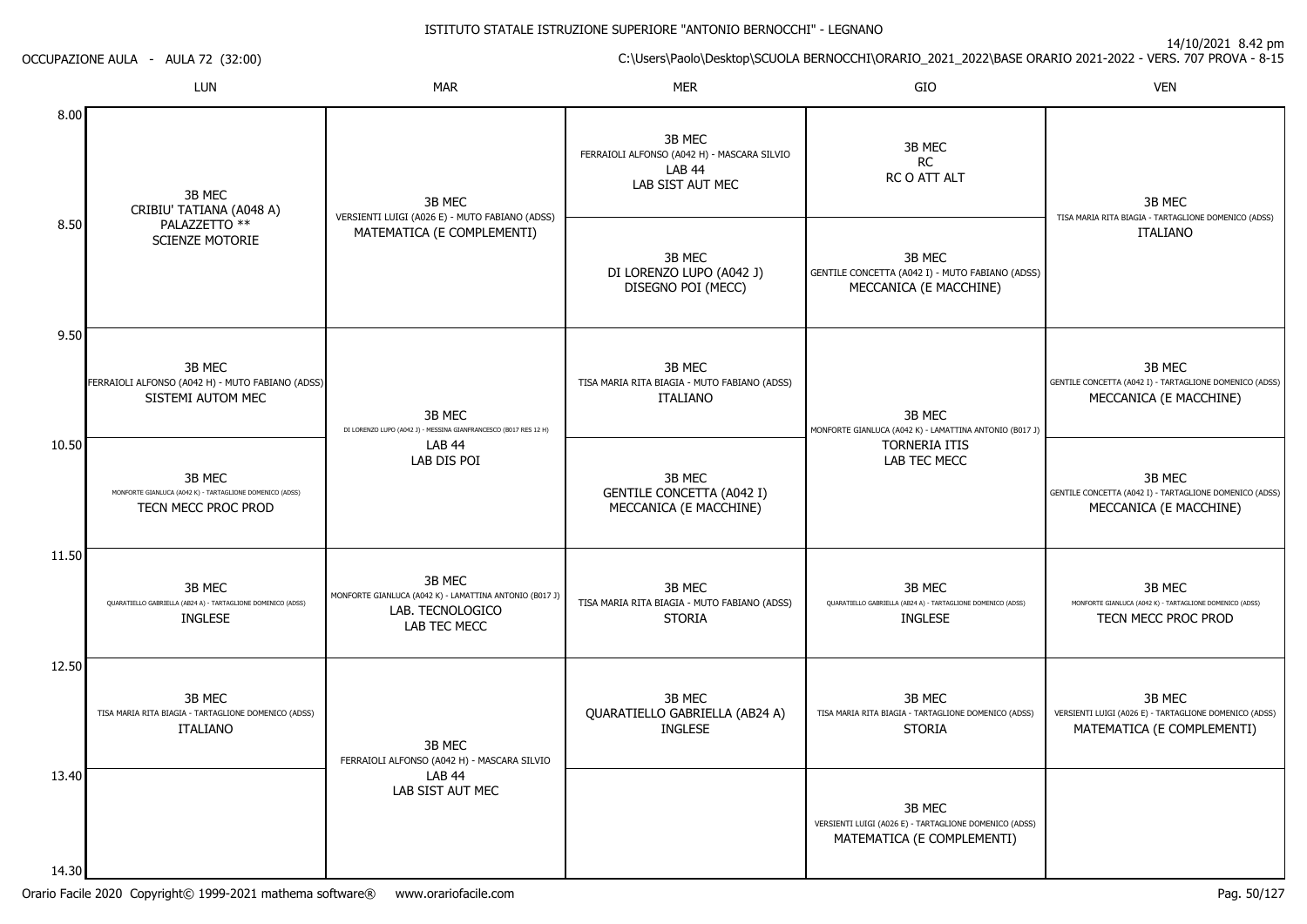14/10/2021 8.42 pm

C:\Users\Paolo\Desktop\SCUOLA BERNOCCHI\ORARIO\_2021\_2022\BASE ORARIO 2021-2022 - VERS. 707 PROVA - 8-15 OCCUPAZIONE AULA - AULA 73 (32:00)LUNN MAR MAR MER SIO O VEN 8.008.509.5010.5011.5012.5013.4014.302B MEC IANNUCCILLI MIRIAM (AB24 H POT)INGLESE2B MECRC RC O ATT ALT2B MEC VACCARELLA PAOLADIRITTO ED EC.2B MEC DADDI PAOLA - FALLETTA SALVATORE (B017 I)LAB 11 LAB TECN RAP GRAF2B MEC DADDI PAOLALAB 11 TECN RAP GRAF2B MEC MAIRANI LUCIA - CRESPI ELISABETTALAB CHIMICA LAB CHIMICA2B MEC IOSSA SERENA (A012 K)STORIA2B MEC TAFEL MARCO PAOLO FRANCESCOSCIENZE TERRA/BIO2B MEC GUIDUCCI GIUSEPPE**FISICA** 2B MEC VERSIENTI LUIGI (A026 E)MATEMATICA2B MEC PIZZI LAURA PALESTRA ITIS 2 SCIENZE MOTORIE2B MEC SEPE MICHELE (A042 L)SCI TEC APPL2B MEC IANNUCCILLI MIRIAM (AB24 H POT)INGLESE2B MEC VERSIENTI LUIGI (A026 E)MATEMATICA2B MEC ZOTTARELLI VINCENZO - GUIDUCCI GIUSEPPELAB FISICA LAB FISICA2B MEC IOSSA SERENA (A012 K)ITALIANO2B MEC IOSSA SERENA (A012 K)**STORIA** 2B MEC SEPE MICHELE (A042 L)SCI TEC APPL2B MEC DADDI PAOLA TECN RAP GRAF2B MEC SEPE MICHELE (A042 L)SCI TEC APPL 2B MEC TAFEL MARCO PAOLO FRANCESCOSCIENZE TERRA/BIO2B MEC IOSSA SERENA (A012 K)ITALIANO2B MEC MAIRANI LUCIA**CHIMICA** 2B MEC VERSIENTI LUIGI (A026 E)MATEMATICA2B MEC IANNUCCILLI MIRIAM (AB24 H POT)**INGLESE** 2B MEC VERSIENTI LUIGI (A026 E)MATEMATICA2B MEC MAIRANI LUCIACHIMICA2B MEC IOSSA SERENA (A012 K)ITALIANO2B MEC VACCARELLA PAOLADIRITTO ED EC.2B MEC GUIDUCCI GIUSEPPEFISICA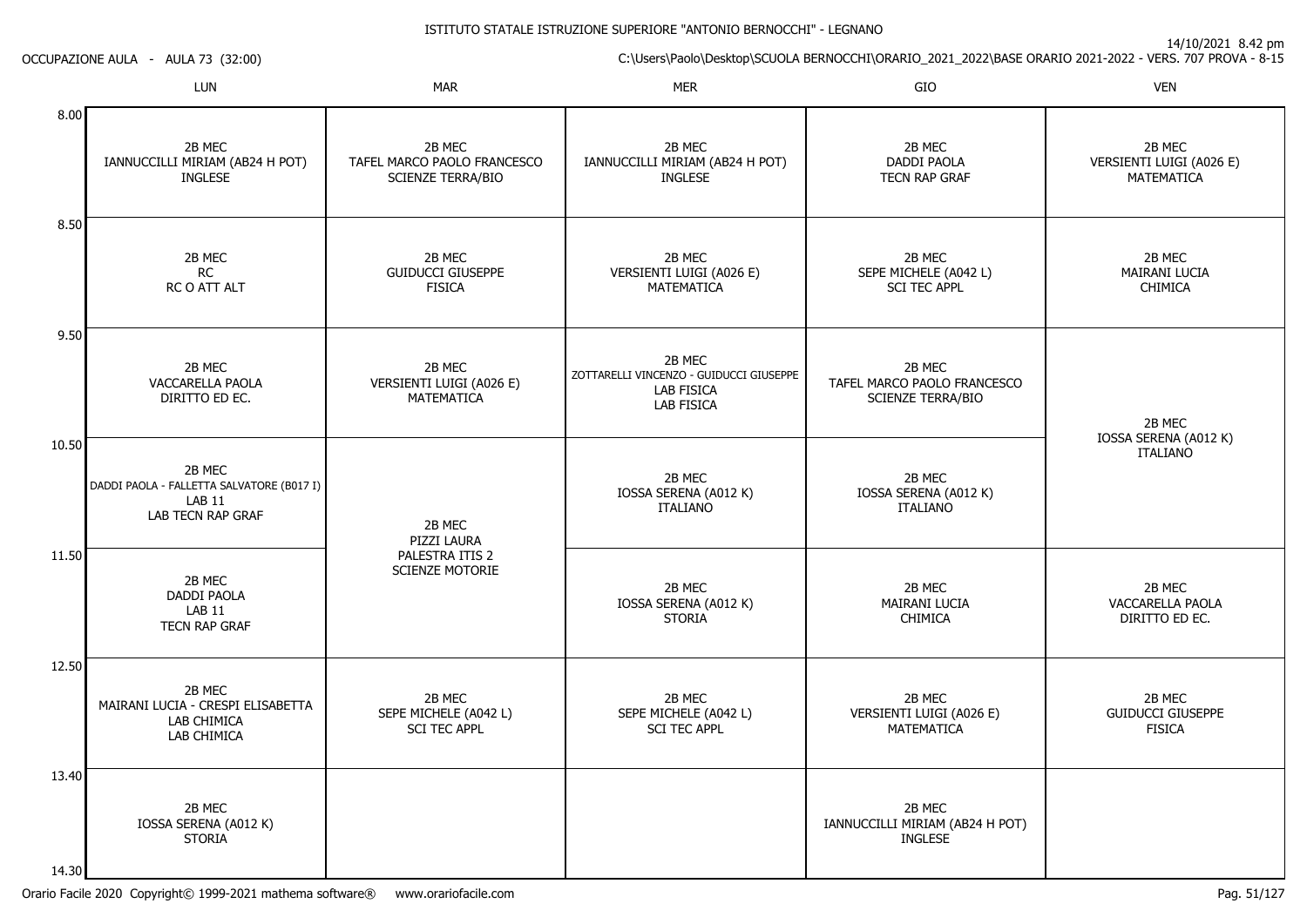|                | OCCUPAZIONE AULA - AULA R10 (32:00)                                                          |                                                                    |                                                                    |                                                                       | C:\Users\Paolo\Desktop\SCUOLA BERNOCCHI\ORARIO_2021_2022\BASE ORARIO 2021-2022 - VERS. 707 PROVA - 8-15 |
|----------------|----------------------------------------------------------------------------------------------|--------------------------------------------------------------------|--------------------------------------------------------------------|-----------------------------------------------------------------------|---------------------------------------------------------------------------------------------------------|
|                | <b>LUN</b>                                                                                   | <b>MAR</b>                                                         | <b>MER</b>                                                         | GIO                                                                   | <b>VEN</b>                                                                                              |
| 8.00           | 5E INF<br>GIANNONE ALBA (A012 B)<br><b>STORIA</b>                                            | 5E INF<br>ELLI CRISTINA                                            | 5E INF                                                             | 5E INF<br>SAVINO GIANFRANCO (A041 C) - CINELLI DANIELE (B016 A)       | 5E INF<br>VARALLO SIMONA ANGELA VIRGINIA (A041 A)<br><b>INFORMATICA ITIS</b>                            |
| 8.50           | 5E INF<br>COLOMBO STEFANO (A041 B) - CONTARDI CARLO                                          | PALAZZETTO **<br>SCIENZE MOTORIE                                   | GIANNONE ALBA (A012 B)<br><b>ITALIANO</b>                          | <b>LAB 47</b><br>LAB SISTEMI E RETI                                   | 5E INF<br>SAVINO GIANFRANCO (A041 C) - CINELLI DANIELE (B016 A)<br><b>LAB 47</b><br>LAB SISTEMI E RETI  |
| 9.50           | LAB 53BIS<br>LAB TECN PROG SIS INF TEL                                                       | 5E INF<br>LENTINI ROBERTA (AB24 F)<br><b>INGLESE</b>               | 5E INF<br>VARALLO SIMONA ANGELA VIRGINIA (A041 A) - CONTARDI CARLO | 5E INF<br>GIANNONE ALBA (A012 B)<br><b>ITALIANO</b>                   | 5E INF<br>GIANNONE ALBA (A012 B)<br><b>ITALIANO</b>                                                     |
| 10.50          | 5E INF<br>RONSISVALLE PIETRA ANGELA - VECCHI EMANUELE ALBERTO<br>LAB 53BIS<br>LAB GEST.PROG. | 5E INF                                                             | LAB 53BIS<br>LAB INFORMATICA                                       | 5E INF<br>VECCHI EMANUELE ALBERTO<br>GEST.PROG.ORG.AZ                 | 5E INF<br>COLOMBO STEFANO (A041 B)<br>TECN PROG SIS INF TEL                                             |
| 11.50          | 5E INF<br>LENTINI ROBERTA (AB24 F)<br><b>INGLESE</b>                                         | D'AMICO ANTONIETTA<br>MATEMATICA                                   | 5E INF<br>COLOMBO STEFANO (A041 B)<br>TECN PROG SIS INF TEL        | 5E INF<br>VARALLO SIMONA ANGELA VIRGINIA (A041 A)<br>INFORMATICA ITIS | 5E INF<br>VECCHI EMANUELE ALBERTO<br>GEST.PROG.ORG.AZ                                                   |
| 12.50          | 5E INF<br>SAVINO GIANFRANCO (A041 C)<br>SISTEMI E RETI                                       | 5E INF<br>VARALLO SIMONA ANGELA VIRGINIA (A041 A) - CONTARDI CARLO | 5E INF<br>D'AMICO ANTONIETTA<br>MATEMATICA                         | 5E INF<br>RC<br>RC O ATT ALT                                          | 5E INF<br>LENTINI ROBERTA (AB24 F)<br><b>INGLESE</b>                                                    |
| 13.40<br>14.30 |                                                                                              | LAB 53BIS<br>LAB INFORMATICA                                       |                                                                    |                                                                       | 5E INF<br>GIANNONE ALBA (A012 B)<br><b>STORIA</b>                                                       |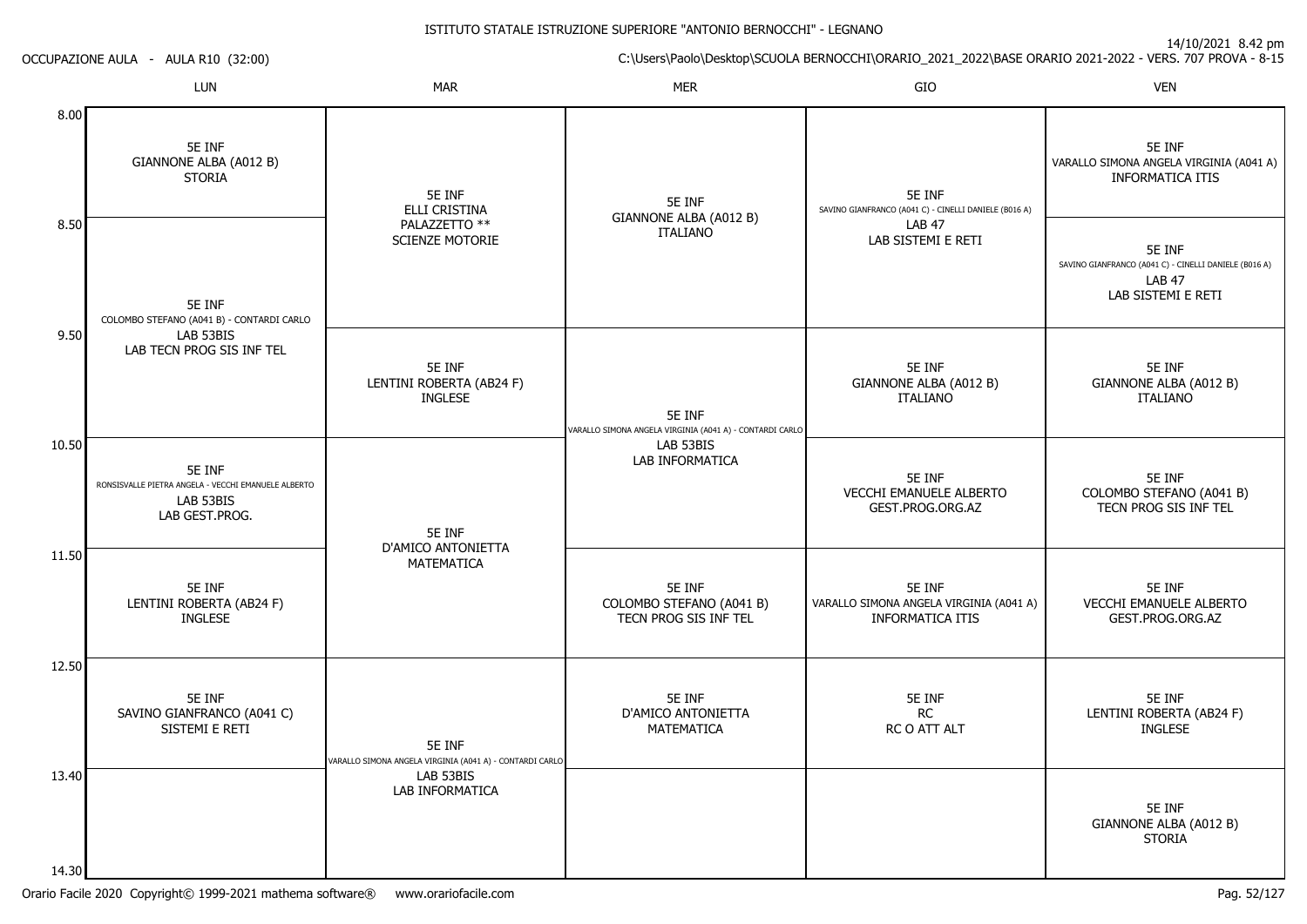|       | OCCUPAZIONE AULA - AULA R12 (32:00)                                                                    |                                                                 |                                                             | C:\Users\Paolo\Desktop\SCUOLA BERNOCCHI\ORARIO_2021_2022\BASE ORARIO 2021-2022 - VERS. 707 PROVA - 8-15 |                                                             |
|-------|--------------------------------------------------------------------------------------------------------|-----------------------------------------------------------------|-------------------------------------------------------------|---------------------------------------------------------------------------------------------------------|-------------------------------------------------------------|
|       | LUN                                                                                                    | <b>MAR</b>                                                      | <b>MER</b>                                                  | GIO                                                                                                     | <b>VEN</b>                                                  |
| 8.00  | 5F INF<br>PASSARO LUCIA (AB24 D)<br><b>INGLESE</b>                                                     | 5F INF<br>CRIBIU' TATIANA (A048 A)                              | 5F INF<br>GALASSO STEFANO - CONTARDI CARLO                  | 5F INF<br>DIPALMA GIORGIO<br><b>ITALIANO</b>                                                            | 5F INF                                                      |
| 8.50  | 5F INF<br><b>VECCHI EMANUELE ALBERTO</b><br>GEST.PROG.ORG.AZ                                           | PALAZZETTO *<br><b>SCIENZE MOTORIE</b>                          | LAB 53BIS<br>LAB INFORMATICA                                | 5F INF<br>DIPALMA GIORGIO<br><b>STORIA</b>                                                              | DIPALMA GIORGIO<br><b>ITALIANO</b>                          |
| 9.50  | 5F INF<br>DIPALMA GIORGIO<br><b>ITALIANO</b>                                                           | 5F INF<br>PASTORI ANNAMARIA<br>RC O ATT ALT                     | 5F INF<br>VECCHI EMANUELE ALBERTO<br>GEST.PROG.ORG.AZ       | 5F INF<br><b>GALASSO STEFANO</b><br><b>INFORMATICA ITIS</b>                                             | 5F INF<br>COLOMBO STEFANO (A041 B)<br>TECN PROG SIS INF TEL |
| 10.50 | 5F INF<br>SAVINO GIANFRANCO (A041 C) - CINELLI DANIELE (B016 A)<br><b>LAB 47</b><br>LAB SISTEMI E RETI | 5F INF<br>GALASSO STEFANO - CONTARDI CARLO                      | 5F INF<br>PASSARO LUCIA (AB24 D)<br><b>INGLESE</b>          | 5F INF<br><b>GALASSO STEFANO</b><br>INFORMATICA ITIS                                                    | 5F INF<br>PASSARO LUCIA (AB24 D)<br><b>INGLESE</b>          |
| 11.50 | 5F INF<br>RONSISVALLE PIETRA ANGELA - VECCHI EMANUELE ALBERTO<br>LAB 53BIS<br>LAB GEST.PROG.           | LAB 53BIS<br>LAB INFORMATICA                                    | 5F INF<br>DIPALMA GIORGIO<br><b>STORIA</b>                  | 5F INF<br>COLOMBO STEFANO (A041 B) - CONTARDI CARLO                                                     | 5F INF<br>MIGNOLLI LELIA (A026 D)<br>MATEMATICA             |
| 12.50 | 5F INF<br>MIGNOLLI LELIA (A026 D)<br>MATEMATICA                                                        | 5F INF<br>SAVINO GIANFRANCO (A041 C) - CINELLI DANIELE (B016 A) | 5F INF<br>COLOMBO STEFANO (A041 B)<br>TECN PROG SIS INF TEL | LAB 53BIS<br>LAB TECN PROG SIS INF TEL                                                                  | 5F INF<br>SAVINO GIANFRANCO (A041 C)<br>SISTEMI E RETI      |
| 13.40 |                                                                                                        | <b>LAB 47</b><br>LAB SISTEMI E RETI                             |                                                             | 5F INF<br>MIGNOLLI LELIA (A026 D)<br>MATEMATICA                                                         |                                                             |
| 14.30 |                                                                                                        |                                                                 |                                                             |                                                                                                         |                                                             |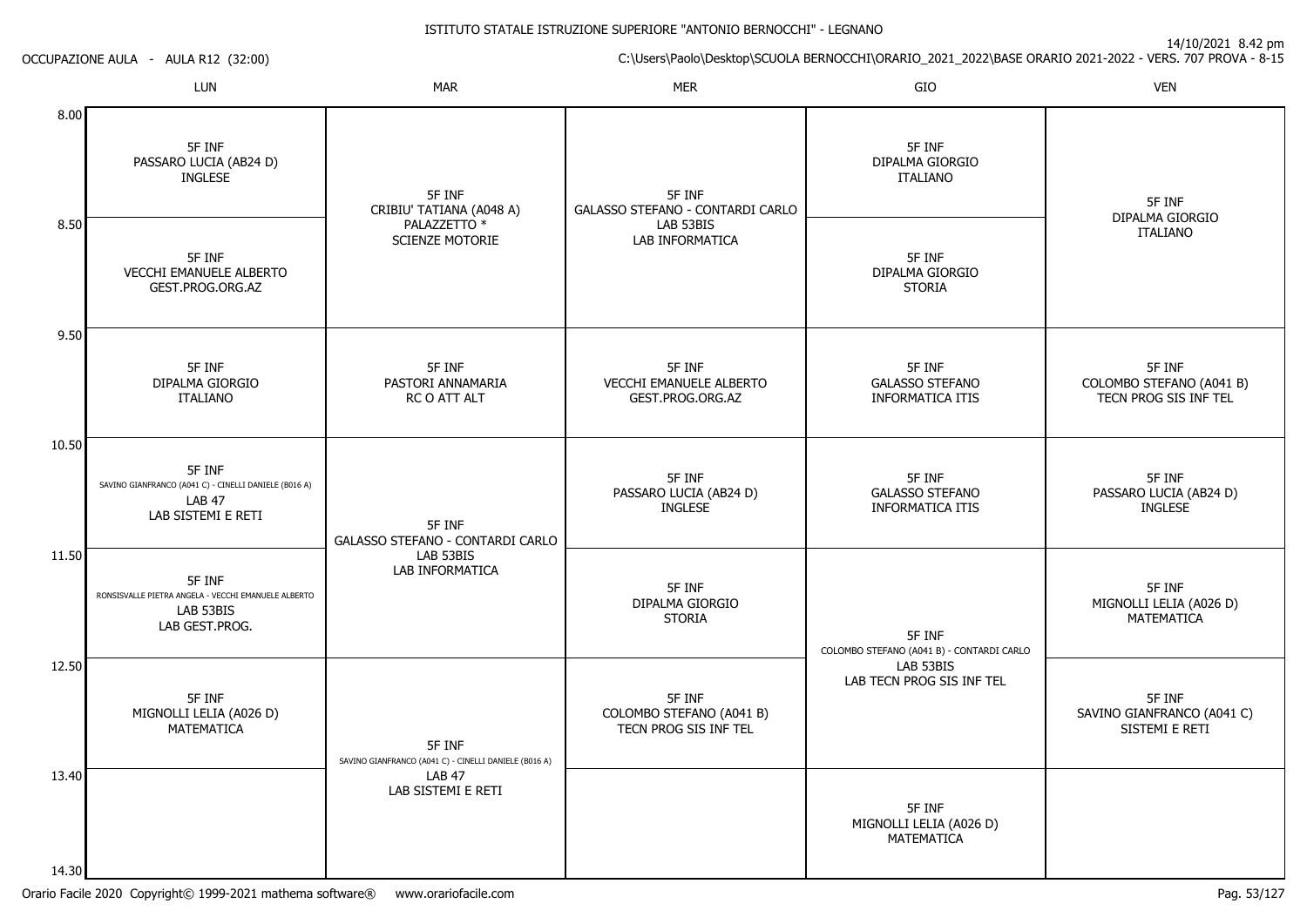14/10/2021 8.42 pm

C:\Users\Paolo\Desktop\SCUOLA BERNOCCHI\ORARIO\_2021\_2022\BASE ORARIO 2021-2022 - VERS. 707 PROVA - 8-15

OCCUPAZIONE AULA - AULA R13 (32:00)

|                | LUN                                                                           | <b>MAR</b>                                                                      | <b>MER</b>                                                                                                                                | GIO                                                                                                                                       | <b>VEN</b>                                                                                                                     |
|----------------|-------------------------------------------------------------------------------|---------------------------------------------------------------------------------|-------------------------------------------------------------------------------------------------------------------------------------------|-------------------------------------------------------------------------------------------------------------------------------------------|--------------------------------------------------------------------------------------------------------------------------------|
| 8.00           | 3^O (IP13 - MECCANICA)<br>MAZZEO GIUSEPPE (A042 B)<br>TECN APPL MAT PROC PROD | 3^O (IP13 - MECCANICA)<br>RAFFAELI CARLO                                        | 3^O (IP13 - MECCANICA)<br>ZAMMITO GIUSEPPE                                                                                                | 3^O (IP13 - MECCANICA)<br>FANELLI ROBERTA<br><b>ITALIANO E STORIA</b>                                                                     | 3^O (IP13 - MECCANICA)<br><b>FANELLI ROBERTA</b>                                                                               |
| 8.50           | 3^O (IP13 - MECCANICA)<br>IANNUCCILLI MIRIAM (AB24 H POT)<br><b>INGLESE</b>   | <b>TORNERIA ITIS</b><br>PALESTRA IPSIA<br>LAB TECN ES<br><b>SCIENZE MOTORIE</b> |                                                                                                                                           | 3^O (IP13 - MECCANICA)<br>FANELLI ROBERTA<br><b>ITALIANO E STORIA</b>                                                                     | <b>ITALIANO E STORIA</b>                                                                                                       |
| 9.50<br>10.50  | 3^O (IP13 - MECCANICA)<br>FANELLI ROBERTA<br><b>ITALIANO E STORIA</b>         | 3^O (IP13 - MECCANICA)<br>MIGNOLLI LELIA (A026 D)<br><b>MATEMATICA</b>          | 3^O (IP13 - MECCANICA)<br>PANNONE FRANCESCA (A042 C) - RAMUNDO MARCO (B017 B)<br>LAB. INFORMATICA (EX SEGRETERIA IP)<br>LAB TECN PROD ORG | 3^O (IP13 - MECCANICA)<br>PANNONE FRANCESCA (A042 C) - RAMUNDO MARCO (B017 B)<br>LAB. INFORMATICA (EX SEGRETERIA IP)<br>LAB TECN PROD ORG | 3^O (IP13 - MECCANICA)<br>MAZZEO GIUSEPPE (A042 B) - RAMUNDO MARCO (B017 B)<br>LAB. TECNOLOGICO<br>LAB TECN APPL MAT PROC PROD |
| 11.50          | 3^O (IP13 - MECCANICA)<br>MIGNOLLI LELIA (A026 D)<br><b>MATEMATICA</b>        | 3^O (IP13 - MECCANICA)<br>PANNONE FRANCESCA (A042 C) - RAMUNDO MARCO (B017 B)   | 3^O (IP13 - MECCANICA)<br><b>SCIMMI MOIRA</b><br>RC O ATT ALT                                                                             | 3^O (IP13 - MECCANICA)<br>RAFFAELI CARLO                                                                                                  | 3^O (IP13 - MECCANICA)<br>RAFFAELI CARLO                                                                                       |
| 12.50          | 3^O (IP13 - MECCANICA)<br>RAFFAELI CARLO                                      | LAB. INFORMATICA (EX SEGRETERIA IP)<br>LAB TECN PROD ORG                        | 3^O (IP13 - MECCANICA)<br>MAZZEO GIUSEPPE (A042 B) - RAMUNDO MARCO (B017 B)<br>LAB. TECNOLOGICO<br>LAB TECN APPL MAT PROC PROD            | <b>TORNERIA ITIS</b><br>LAB TECN ES                                                                                                       | <b>TORNERIA ITIS</b><br>LAB TECN ES                                                                                            |
| 13.40<br>14.30 | <b>TORNERIA ITIS</b><br>LAB TECN ES                                           |                                                                                 |                                                                                                                                           |                                                                                                                                           | 3^O (IP13 - MECCANICA)<br>IANNUCCILLI MIRIAM (AB24 H POT)<br><b>INGLESE</b>                                                    |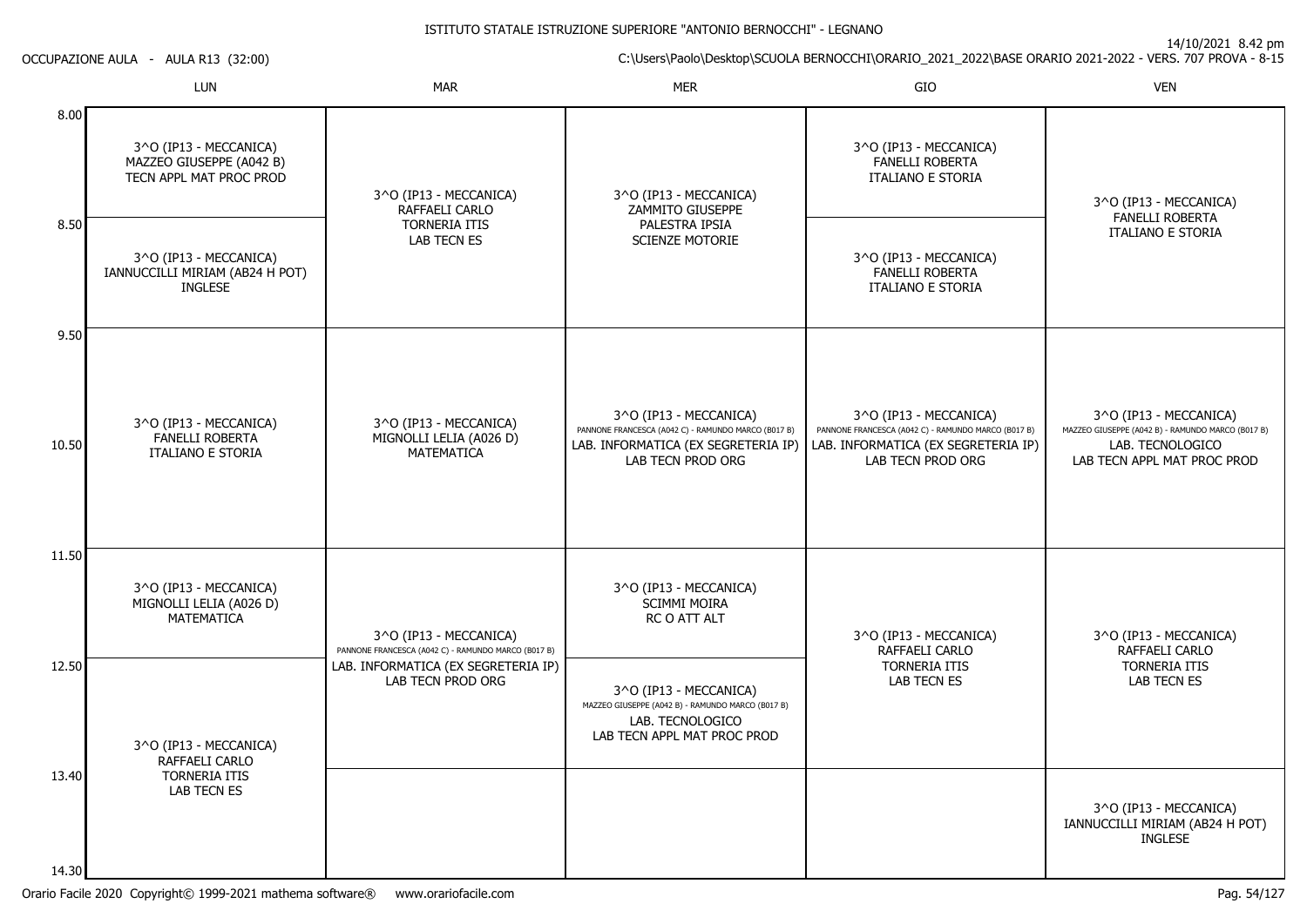| OCCUPAZIONE AULA - AULA R18/R14 (0:00) |     |            | rty to/2021-6.42-<br>C:\Users\Paolo\Desktop\SCUOLA BERNOCCHI\ORARIO_2021_2022\BASE ORARIO 2021-2022 - VERS. 707 PROVA - 8-15 |             |            |  |
|----------------------------------------|-----|------------|------------------------------------------------------------------------------------------------------------------------------|-------------|------------|--|
|                                        | LUN | <b>MAR</b> | <b>MER</b>                                                                                                                   | ${\sf GIO}$ | <b>VEN</b> |  |
| 8.00                                   |     |            |                                                                                                                              |             |            |  |
|                                        |     |            |                                                                                                                              |             |            |  |
|                                        |     |            |                                                                                                                              |             |            |  |
|                                        |     |            |                                                                                                                              |             |            |  |
| 8.50                                   |     |            |                                                                                                                              |             |            |  |
|                                        |     |            |                                                                                                                              |             |            |  |
|                                        |     |            |                                                                                                                              |             |            |  |
| 9.50                                   |     |            |                                                                                                                              |             |            |  |
|                                        |     |            |                                                                                                                              |             |            |  |
|                                        |     |            |                                                                                                                              |             |            |  |
|                                        |     |            |                                                                                                                              |             |            |  |
| 10.50                                  |     |            |                                                                                                                              |             |            |  |
|                                        |     |            |                                                                                                                              |             |            |  |
|                                        |     |            |                                                                                                                              |             |            |  |
|                                        |     |            |                                                                                                                              |             |            |  |
| 11.50                                  |     |            |                                                                                                                              |             |            |  |
|                                        |     |            |                                                                                                                              |             |            |  |
|                                        |     |            |                                                                                                                              |             |            |  |
| 12.50                                  |     |            |                                                                                                                              |             |            |  |
|                                        |     |            |                                                                                                                              |             |            |  |
|                                        |     |            |                                                                                                                              |             |            |  |
|                                        |     |            |                                                                                                                              |             |            |  |
| 13.40                                  |     |            |                                                                                                                              |             |            |  |
|                                        |     |            |                                                                                                                              |             |            |  |
|                                        |     |            |                                                                                                                              |             |            |  |
| 14.30                                  |     |            |                                                                                                                              |             |            |  |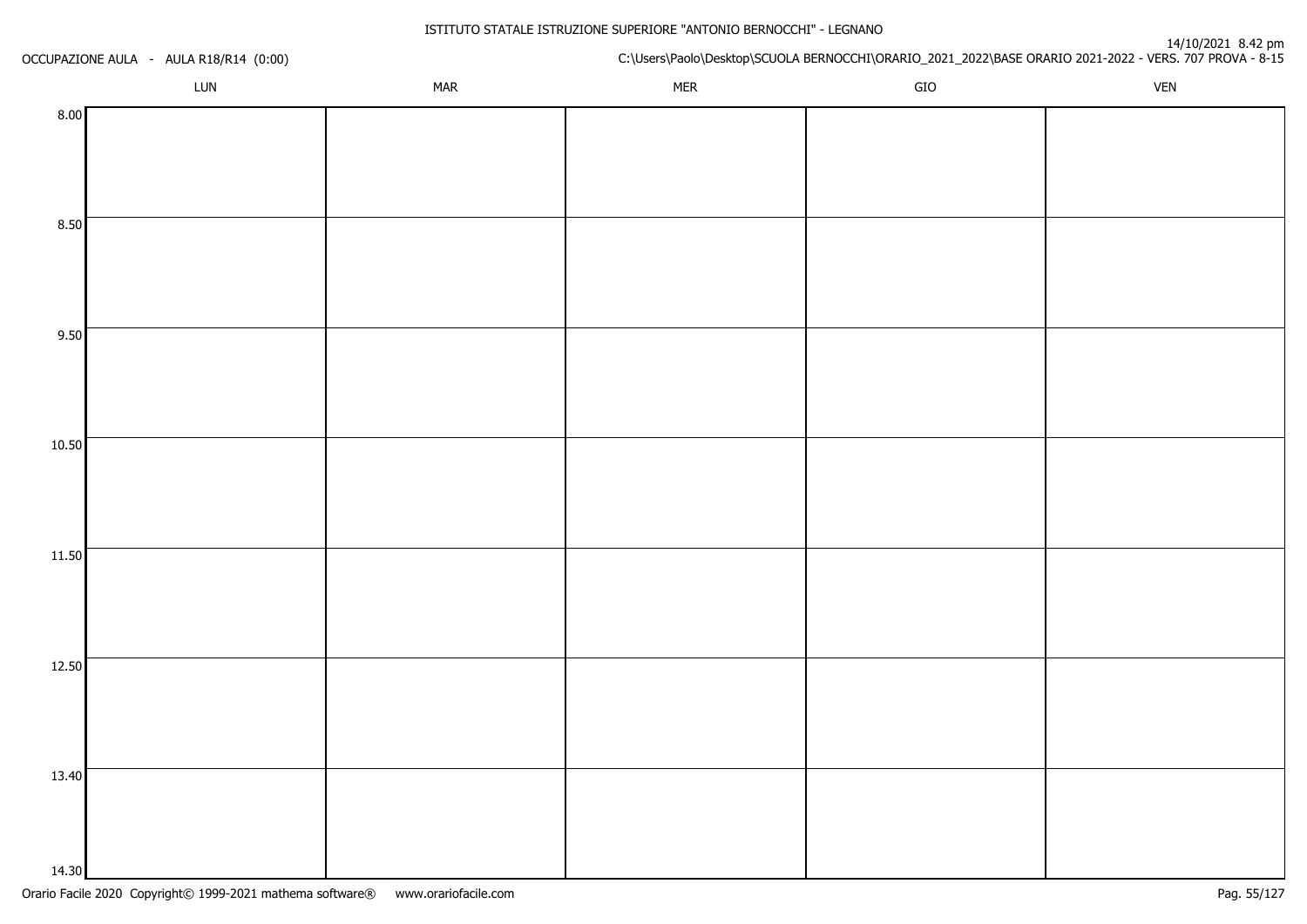|                | OCCUPAZIONE AULA - AULA R9 (32:00)                                                           |                                                                                                                                                  |                                                                                                                                          | C:\Users\Paolo\Desktop\SCUOLA BERNOCCHI\ORARIO_2021_2022\BASE ORARIO 2021-2022 - VERS. 707 PROVA - 8-15 |                                                                                                                              |
|----------------|----------------------------------------------------------------------------------------------|--------------------------------------------------------------------------------------------------------------------------------------------------|------------------------------------------------------------------------------------------------------------------------------------------|---------------------------------------------------------------------------------------------------------|------------------------------------------------------------------------------------------------------------------------------|
|                | <b>LUN</b>                                                                                   | <b>MAR</b>                                                                                                                                       | <b>MER</b>                                                                                                                               | GIO                                                                                                     | <b>VEN</b>                                                                                                                   |
| 8.00<br>8.50   | 4^O (IP13 - MECCANICA)<br>RAFFAELI CARLO - MARZORATI CHIARA (ADSS)<br>LAB CNC<br>LAB TECN ES | 4^O (IP13 - MECCANICA)<br><b>MATEMATICA</b>                                                                                                      | 4^O (IP13 - MECCANICA)<br>CALLEA PAOLA (A026 K) - MARZORATI CHIARA (ADSS) FANELLI ROBERTA - MARZORATI CHIARA (ADSS)<br>ITALIANO E STORIA | 4^O (IP13 - MECCANICA)<br>MIRRA CHRISTIAN (A042 F) - MARZORATI CHIARA (ADSS)<br>TECN GEST ED ORG        | 4^O (IP13 - MECCANICA)<br>RINALDI PIERO (A042 A) - RAMUNDO MARCO (B017 B)<br>LAB. TECNOLOGICO<br>LAB TECN APPL MAT PROC PROD |
| 9.50           | 4^O (IP13 - MECCANICA)<br>PANNONE FRANCESCA (A042 C) - RAMUNDO MARCO (B017 B)                | 4^O (IP13 - MECCANICA)<br>RAFFAELI CARLO - MARZORATI CHIARA (ADSS)                                                                               | 4^O (IP13 - MECCANICA)<br>RAFFAELI CARLO                                                                                                 | 4^O (IP13 - MECCANICA)<br>FANELLI ROBERTA - MARZORATI CHIARA (ADSS)                                     | 4^O (IP13 - MECCANICA)<br>FANELLI ROBERTA - MARZORATI CHIARA (ADSS)<br><b>ITALIANO E STORIA</b>                              |
|                | 10.50 LAB. INFORMATICA (EX SEGRETERIA IP)<br>LAB TECN PROD ORG                               | <b>TORNERIA ITIS</b><br>LAB TECN ES                                                                                                              | <b>TORNERIA ITIS</b><br>LAB TECN ES                                                                                                      | ITALIANO E STORIA                                                                                       | 4^O (IP13 - MECCANICA)<br>SCIMMI MOIRA - MARZORATI CHIARA (ADSS)<br>RC O ATT ALT                                             |
| 11.50          | 4^O (IP13 - MECCANICA)<br>TECN APPL MAT PROC PROD                                            | 4^O (IP13 - MECCANICA)<br>RINALDI PIERO (A042 A) - MARZORATI CHIARA (ADSS) FANELLI ROBERTA - MARZORATI CHIARA (ADSS)<br><b>ITALIANO E STORIA</b> | 4^O (IP13 - MECCANICA)<br>RINALDI PIERO (A042 A) - RAMUNDO MARCO (B017 B)<br>LAB. TECNOLOGICO<br>LAB TECN APPL MAT PROC PROD             | 4^O (IP13 - MECCANICA)<br>IANNUCCILLI MIRIAM (AB24 H POT) - MARZORATI CHIARA (ADSS)<br><b>INGLESE</b>   | 4^O (IP13 - MECCANICA)<br>PANNONE FRANCESCA (A042 C) - RAMUNDO MARCO (B017 B)                                                |
| 12.50          | 4^O (IP13 - MECCANICA)<br>ZAMMITO GIUSEPPE                                                   | 4^O (IP13 - MECCANICA)<br>IANNUCCILLI MIRIAM (AB24 H POT) - MARZORATI CHIARA (ADSS)<br><b>INGLESE</b>                                            | 4^O (IP13 - MECCANICA)<br>CALLEA PAOLA (A026 K)<br>MATEMATICA                                                                            | 4^O (IP13 - MECCANICA)<br>PANNONE FRANCESCA (A042 C) - RAMUNDO MARCO (B017 B)                           | LAB. INFORMATICA (EX SEGRETERIA IP)<br>LAB TECN PROD ORG                                                                     |
| 13.40<br>14.30 | PALAZZETTO **<br><b>SCIENZE MOTORIE</b>                                                      |                                                                                                                                                  |                                                                                                                                          | LAB. INFORMATICA (EX SEGRETERIA IP)<br>LAB TECN PROD ORG                                                |                                                                                                                              |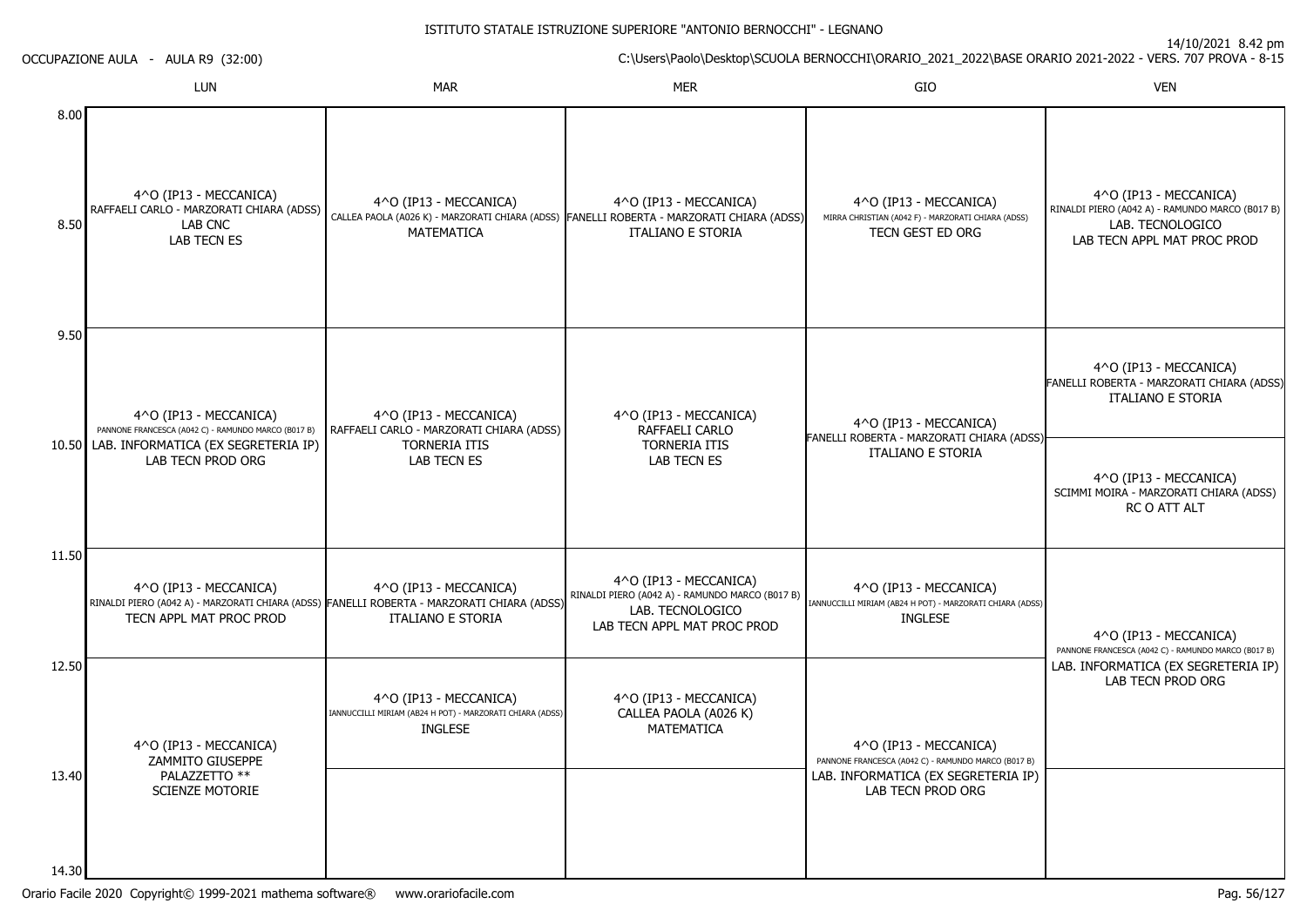14/10/2021 8.42 pm

C:\Users\Paolo\Desktop\SCUOLA BERNOCCHI\ORARIO\_2021\_2022\BASE ORARIO 2021-2022 - VERS. 707 PROVA - 8-15

OCCUPAZIONE AULA - C62 (31:00)

|                | LUN                                                                          | <b>MAR</b>                                                                        | <b>MER</b>                                                                | GIO                                                                              | <b>VEN</b>                                                                         |
|----------------|------------------------------------------------------------------------------|-----------------------------------------------------------------------------------|---------------------------------------------------------------------------|----------------------------------------------------------------------------------|------------------------------------------------------------------------------------|
| 8.00           | 1^N (IP14 - MANUT ASS TECN)                                                  | 2^N (IP14 - MANUT ASS TECN)<br>RUSSO ROSSANA<br>DIRITTO ED EC.                    | 1^N (IP14 - MANUT ASS TECN)<br>FOSSELLA PALMERINO VINCENZO (B017 E)       | 4^P (IP14 - MANUT ASS TECN)<br>CUSUMANO GIUSEPPE (B017 F) - VANONI ILARIA (ADSS) | 1^N (IP14 - MANUT ASS TECN)<br>CAVALIERE ROSA (A050 C)<br><b>SCIENZE INTEGRATE</b> |
| 8.50           | NUGNES GIORGIO (A012 J)<br><b>ITALIANO</b>                                   | 2^N (IP14 - MANUT ASS TECN)<br><b>SCIMMI MOIRA</b><br>RC O ATT ALT                | LAB. ENERGIE RINNOVABILI - IMPIANTI ELETTRICI 1<br>LAB TECN ES            | <b>TORNERIA 2</b><br><b>LAB TECN ES</b>                                          | 1^N (IP14 - MANUT ASS TECN)<br>RUSSO ROSSANA<br>DIRITTO ED EC.                     |
| 9.50           | 1^N (IP14 - MANUT ASS TECN)<br>CICCARELLO MARIA ANTONELLA                    | 2^N (IP14 - MANUT ASS TECN)<br>CICCARELLO MARIA ANTONELLA - FERRARRO ROCCO (ADSS) | 1^N (IP14 - MANUT ASS TECN)<br>VARCHETTI ELENA<br>TECN DIS PROG           | 4^P (IP14 - MANUT ASS TECN)<br>FIGURA CARMELO (A040 G) - PISONI MARCO FILIPPO    | 1^N (IP14 - MANUT ASS TECN)<br>FOSSELLA PALMERINO VINCENZO (B017 E)                |
| 10.50          | MATEMATICA                                                                   | <b>MATEMATICA</b>                                                                 | 1^N (IP14 - MANUT ASS TECN)<br>CICCARELLO MARIA ANTONELLA<br>MATEMATICA   | <b>IMPIANTI ELETTRICI 2</b><br>LAB TECN TEC INST MAN                             | <b>TORNERIA 2</b><br><b>LAB TECN ES</b>                                            |
| 11.50          | 1^N (IP14 - MANUT ASS TECN)<br>PIRRONELLO VALERIA (AB24 G)<br><b>INGLESE</b> | 2^N (IP14 - MANUT ASS TECN)<br>GIRARDI ANGELO (B017 G) - SICILIA ANGELO           | 1^N (IP14 - MANUT ASS TECN)<br>RUSSO ROSSANA<br>DIRITTO ED EC.            | 4^P (IP14 - MANUT ASS TECN)                                                      | 1^N (IP14 - MANUT ASS TECN)<br>NUGNES GIORGIO (A012 J)<br><b>ITALIANO</b>          |
| 12.50          | 1^N (IP14 - MANUT ASS TECN)<br>FOSSELLA PALMERINO VINCENZO (B017 E)          | <b>TORNERIA 2</b><br>LAB TECN ES                                                  | 1^N (IP14 - MANUT ASS TECN)<br>NUGNES GIORGIO (A012 J)<br><b>ITALIANO</b> | CRISTIANO FRANCESCO (A026 C) - VANONI ILARIA (ADSS)<br>MATEMATICA                | 1^N (IP14 - MANUT ASS TECN)<br>PIRRONELLO VALERIA (AB24 G)<br><b>INGLESE</b>       |
| 13.40<br>14.30 | <b>TORNERIA 2</b><br>LAB TECN ES                                             |                                                                                   |                                                                           |                                                                                  |                                                                                    |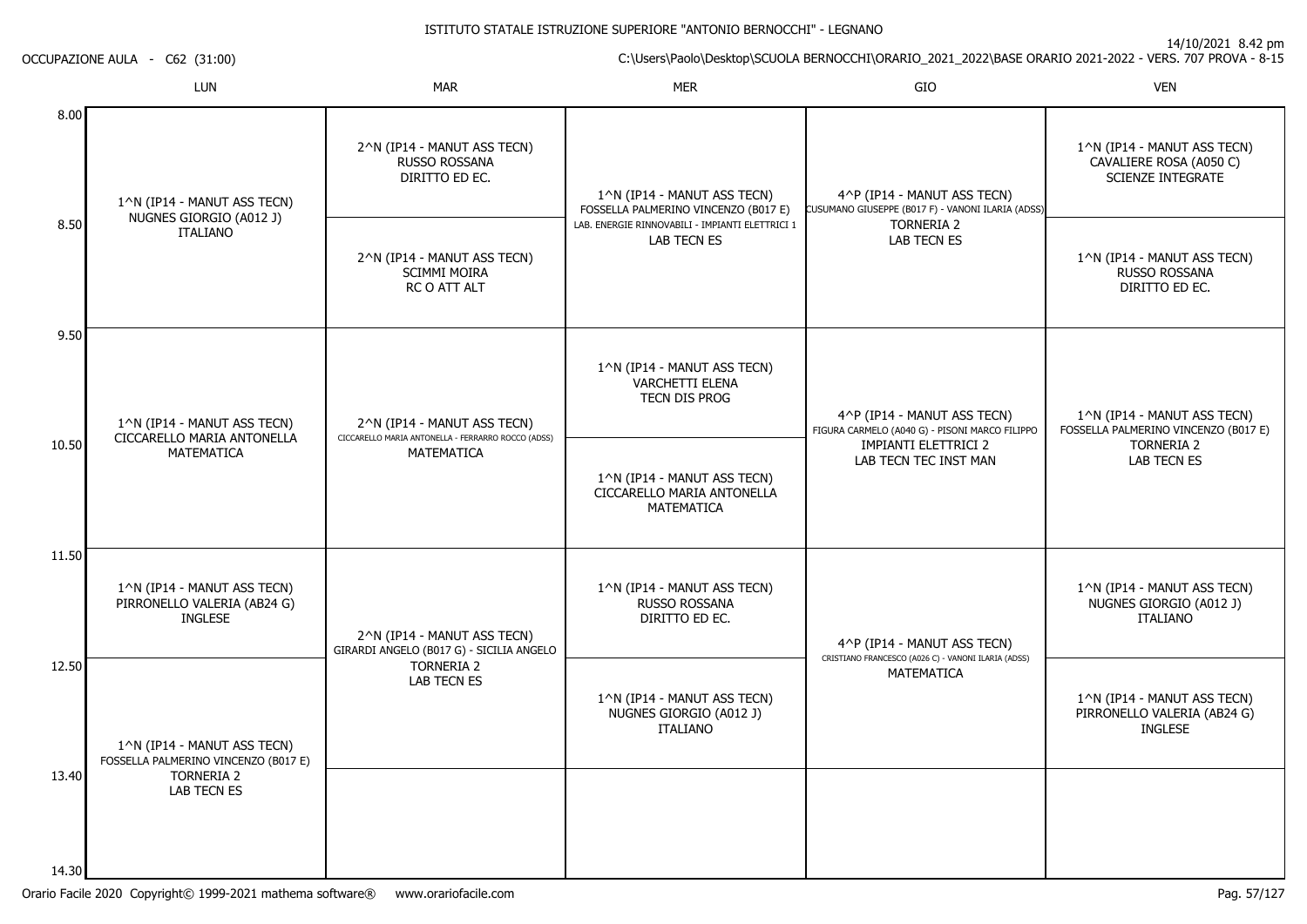14/10/2021 8.42 pm

C:\Users\Paolo\Desktop\SCUOLA BERNOCCHI\ORARIO\_2021\_2022\BASE ORARIO 2021-2022 - VERS. 707 PROVA - 8-15

LUNN MAR MAR MER SIO O VEN 8.008.509.5010.5011.5012.5013.401^S IeFP FOTOV GALLINA MARIAINGLESE1^S IeFP FOTOV RUSSO ROSSANA DIRITTO ED EC.1^S IeFP FOTOV PERGOLA ORESTE IMPIANTI ELETTRICI 1LAB TECN ES1^S IeFP FOTOV PERGOLA ORESTE - CUSUMANO GIUSEPPE (ADSS)IMPIANTI ELETTRICI 1LAB TECN ES1^S IeFP FOTOV GIOVINAZZO NICOLA (A026 G) - CUSUMANO GIUSEPPE (ADSS)**MATFMATICA** 1^S IeFP FOTOV FERRAJOLO FILIPPO (PT 14H) - CUSUMANO GIUSEPPE (ADSS)TECN INF COM1^S IeFP FOTOV A050 D (POT) - CUSUMANO GIUSEPPE (ADSS)**SCIENZE** 1^S IeFP FOTOV FIGURA CARMELO (A040 G) - RICCIARDI FRANCO (B015 B)IMPIANTI ELETTRICI 1LAB TECN PROF1^S IeFP FOTOV BELLO ANTONIO (A012 F) - CUSUMANO GIUSEPPE (ADSS)ITALIANO E STORIA1^S IeFP FOTOV PERGOLA ORESTE - CUSUMANO GIUSEPPE (ADSS)IMPIANTI ELETTRICI 1LAB TECN ES1^S IeFP FOTOV BELLO ANTONIO (A012 F)ITALIANO E STORIA1^S IeFP FOTOV RUSSO ROSSANA - CUSUMANO GIUSEPPE (ADSS)DIRITTO ED EC.1^S IeFP FOTOV A050 D (POT) - CUSUMANO GIUSEPPE (ADSS)**SCIENZE** 1^S IeFP FOTOV PERGOLA ORESTE IMPIANTI ELETTRICI 1LAB TECN ES1^S IeFP FOTOV FIGURA CARMELO (A040 G)TECN PROF1^S IeFP FOTOV CURATOLO VITO RC O ATT ALT1^S IeFP FOTOV PERGOLA ORESTE - CUSUMANO GIUSEPPE (ADSS)IMPIANTI ELETTRICI 1LAB TECN ES1^S IeFP FOTOV BELLO ANTONIO (A012 F) - CUSUMANO GIUSEPPE (ADSS)ITALIANO E STORIA1^S IeFP FOTOV GALLINA MARIA - CUSUMANO GIUSEPPE (ADSS)INGLESE1^S IeFP FOTOV FIGURA CARMELO (A040 G) - RICCIARDI FRANCO (B015 B)IMPIANTI ELETTRICI 1LAB TECN PROF

14.30

OCCUPAZIONE AULA - C63 (26:00)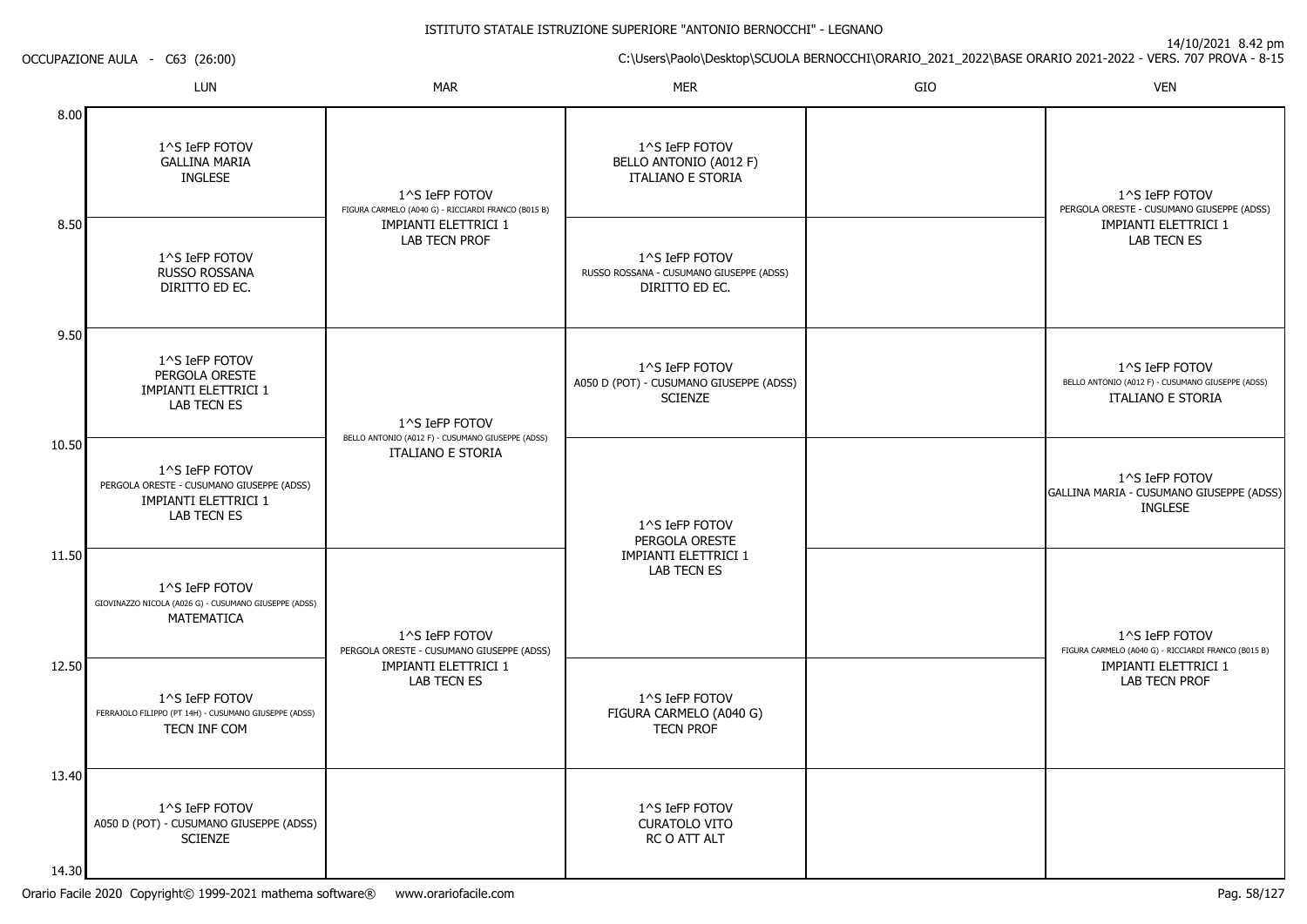14/10/2021 8.42 pm

C:\Users\Paolo\Desktop\SCUOLA BERNOCCHI\ORARIO\_2021\_2022\BASE ORARIO 2021-2022 - VERS. 707 PROVA - 8-15 OCCUPAZIONE AULA - C64 (32:00)

|                | LUN                                                  | <b>MAR</b>                                                                         | <b>MER</b>                                     | GIO                                                | <b>VEN</b>                                                     |
|----------------|------------------------------------------------------|------------------------------------------------------------------------------------|------------------------------------------------|----------------------------------------------------|----------------------------------------------------------------|
| 8.00           | 3^S IeFP                                             | 3^N (IP14 - MANUT ASS TECN)<br>A040 E - CAZZATO CARMELO (B015 A)<br>PERGOLA ORESTE | 3^S IeFP<br>PERGOLA ORESTE                     | 3^S IeFP<br>A040 E<br><b>TECN PROF</b>             | 3^S IeFP<br><b>GALLINA MARIA</b><br><b>INGLESE</b>             |
| 8.50           | IMPIANTI ELETTRICI 1<br>LAB TECN ES                  | LAB. ENERGIE RINNOVABILI<br>LAB TECN ELT ED APPL                                   | <b>IMPIANTI ELETTRICI 2</b><br>LAB TECN ES     | 3^S IeFP<br>A040 E<br>TECN INF COM                 | 3^S IeFP<br>BELLO ANTONIO (A012 F)<br><b>ITALIANO E STORIA</b> |
| 9.50           | 3^S IeFP<br>A040 E - RICCIARDI FRANCO (B015 B)       | 3^N (IP14 - MANUT ASS TECN)<br><b>SCIMMI MOIRA</b><br>RC O ATT ALT                 | 3^S IeFP<br>GIOVINAZZO NICOLA (A026 G)         | 3^S IeFP<br><b>GALLINA MARIA</b><br><b>INGLESE</b> | 3^S IeFP<br>PERGOLA ORESTE                                     |
| 10.50          | LAB. ENERGIE RINNOVABILI<br><b>LAB TECN PROF</b>     | 3^N (IP14 - MANUT ASS TECN)<br>TRIPODI VITTORIA<br><b>ITALIANO E STORIA</b>        | MATEMATICA                                     | $3^s$ S IeFP                                       | IMPIANTI ELETTRICI 1<br>LAB TECN ES                            |
| 11.50          | 3^S IeFP<br>A050 D (POT)<br><b>SCIENZE</b>           | 3^N (IP14 - MANUT ASS TECN)<br>RINALDI PIERO (A042 A)<br>TECN MECC E APPL          | 3^S IeFP<br>A040 E<br>TECN INF COM             | BELLO ANTONIO (A012 F)<br><b>ITALIANO E STORIA</b> | 3^S IeFP                                                       |
| 12.50          | 3^S IeFP<br>GIOVINAZZO NICOLA (A026 G)<br>MATEMATICA | 3^N (IP14 - MANUT ASS TECN)<br>PIRRONELLO VALERIA (AB24 G)<br><b>INGLESE</b>       | 3^S IeFP<br>A040 E - RICCIARDI FRANCO (B015 B) | 3^S IeFP<br>PERGOLA ORESTE                         | A040 E<br><b>TECN PROF</b>                                     |
| 13.40<br>14.30 |                                                      |                                                                                    | LAB. ENERGIE RINNOVABILI<br>LAB TECN PROF      | <b>IMPIANTI ELETTRICI 2</b><br>LAB TECN ES         |                                                                |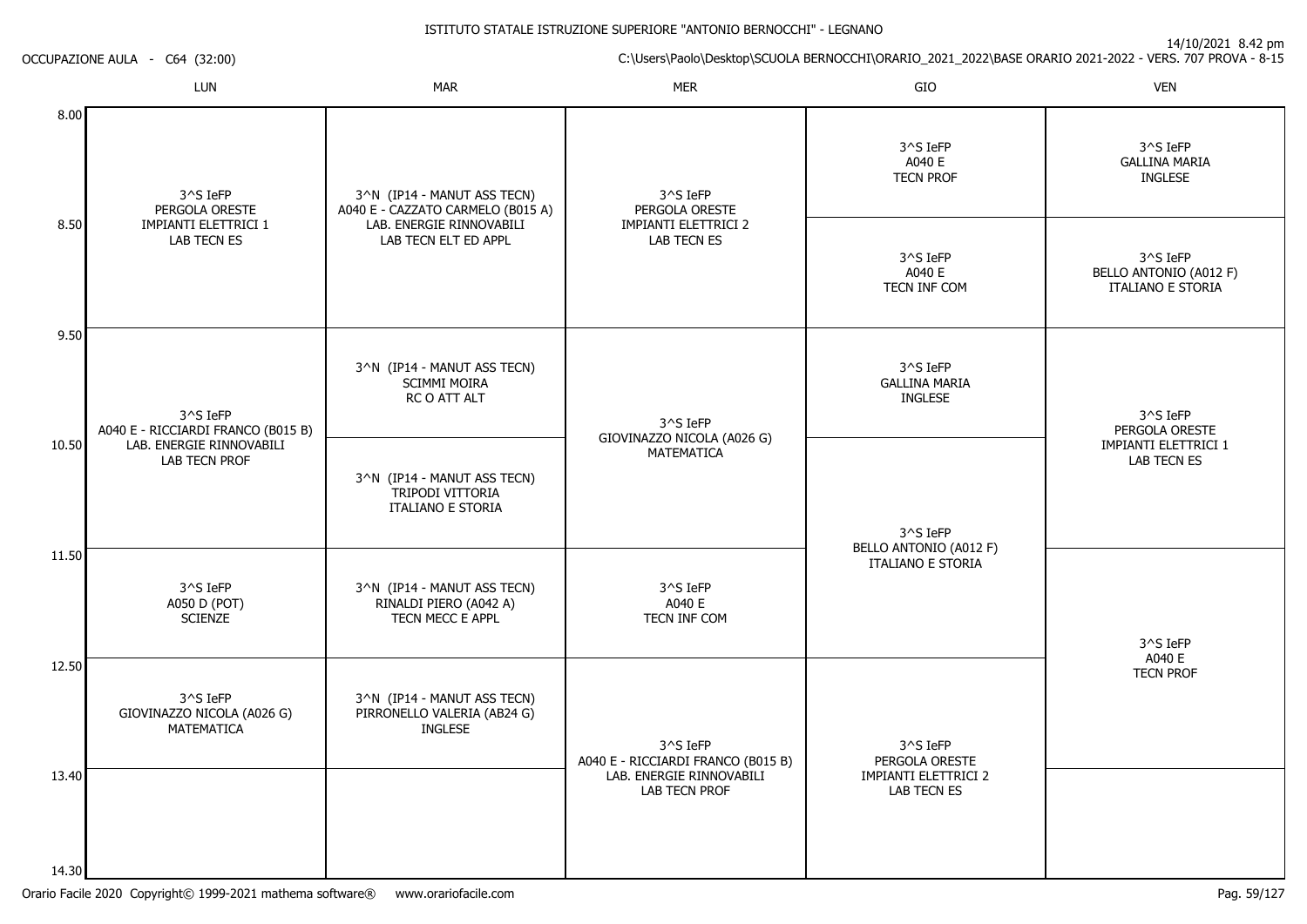14/10/2021 8.42 pm

C:\Users\Paolo\Desktop\SCUOLA BERNOCCHI\ORARIO\_2021\_2022\BASE ORARIO 2021-2022 - VERS. 707 PROVA - 8-15

OCCUPAZIONE AULA - C65 (33:00)

|       | <b>LUN</b>                                                                                      | <b>MAR</b>                                                                               | <b>MER</b>                                                                                      | GIO                                                                                                | <b>VEN</b>                                                                                             |
|-------|-------------------------------------------------------------------------------------------------|------------------------------------------------------------------------------------------|-------------------------------------------------------------------------------------------------|----------------------------------------------------------------------------------------------------|--------------------------------------------------------------------------------------------------------|
| 8.00  | 2^O (IP14 - MANUT ASS TECN)                                                                     | 2^O (IP14 - MANUT ASS TECN)<br>CICCARELLO MARIA ANTONELLA<br><b>MATEMATICA</b>           | 2^O (IP14 - MANUT ASS TECN)<br>B017 H (AVOLIO EMANUELA)                                         | 2^N (IP14 - MANUT ASS TECN)<br>NUGNES GIORGIO (A012 J)<br><b>STORIA</b>                            | 2^N (IP14 - MANUT ASS TECN)<br>NUGNES GIORGIO (A012 J)<br><b>STORIA</b>                                |
| 8.50  | <b>BIGAZZI ANNA</b><br><b>ITALIANO</b>                                                          | 2^O (IP14 - MANUT ASS TECN)<br>CICCARELLO MARIA ANTONELLA - SICILIA ANGELO<br>MATEMATICA | TORNERIA 2<br><b>LAB TECN ES</b>                                                                | 2^N (IP14 - MANUT ASS TECN)<br>NUGNES GIORGIO (A012 J) - SICILIA ANGELO<br><b>ITALIANO</b>         | 2^N (IP14 - MANUT ASS TECN)<br>NUGNES GIORGIO (A012 J) - SICILIA ANGELO<br><b>ITALIANO</b>             |
| 9.50  | 2^O (IP14 - MANUT ASS TECN)<br><b>SCIMMI MOIRA</b><br>RC O ATT ALT                              | 2^O (IP14 - MANUT ASS TECN)<br>B017 H (AVOLIO EMANUELA) - SICILIA ANGELO                 | 2^O (IP14 - MANUT ASS TECN)<br>CAVALIERE ROSA (A050 C) - SICILIA ANGELO<br>SCIENZE INTEGRATE    | 2^N (IP14 - MANUT ASS TECN)<br>RUSSO ROSSANA - SICILIA ANGELO<br>DIRITTO ED EC.                    | 2^N (IP14 - MANUT ASS TECN)<br>GALLINA MARIA - SICILIA ANGELO<br><b>INGLESE</b>                        |
| 10.50 | 2^O (IP14 - MANUT ASS TECN)<br>PIRRONELLO VALERIA (AB24 G)<br><b>INGLESE</b>                    | <b>TORNERIA 2</b><br>LAB TECN ES                                                         | 2^O (IP14 - MANUT ASS TECN)<br>PIRRONELLO VALERIA (AB24 G) - SICILIA ANGELO<br><b>INGLESE</b>   | 2^N (IP14 - MANUT ASS TECN)<br>CICCARELLO MARIA ANTONELLA - SICILIA ANGELO<br>MATEMATICA           | 2^N (IP14 - MANUT ASS TECN)<br>CICCARELLO MARIA ANTONELLA - FERRARRO ROCCO (ADSS)<br><b>MATEMATICA</b> |
| 11.50 | 2^O (IP14 - MANUT ASS TECN)<br>CICCARELLO MARIA ANTONELLA - SICILIA ANGELO<br><b>MATEMATICA</b> | 2^O (IP14 - MANUT ASS TECN)<br>BIGAZZI ANNA<br><b>ITALIANO</b>                           | 2^O (IP14 - MANUT ASS TECN)<br>CICCARELLO MARIA ANTONELLA - SICILIA ANGELO<br><b>MATEMATICA</b> | 2^N (IP14 - MANUT ASS TECN)<br>PANNONE FRANCESCA (A042 C) - FERRARRO ROCCO (ADSS)<br>TECN DIS PROG | 2^N (IP14 - MANUT ASS TECN)<br>GIRARDI ANGELO (B017 G) - FERRARRO ROCCO (ADSS)                         |
| 12.50 | 2^O (IP14 - MANUT ASS TECN)<br>B017 H (AVOLIO EMANUELA) - SICILIA ANGELO                        | 2^O (IP14 - MANUT ASS TECN)<br><b>BIGAZZI ANNA</b><br><b>STORIA</b>                      | 2^O (IP14 - MANUT ASS TECN)<br>BIGAZZI ANNA - SICILIA ANGELO<br><b>ITALIANO</b>                 | 2^N (IP14 - MANUT ASS TECN)<br>GIRARDI ANGELO (B017 G) - FERRARRO ROCCO (ADSS)                     | <b>TORNERIA 2</b><br><b>LAB TECN ES</b>                                                                |
| 14.30 | 13.40 LAB. ENERGIE RINNOVABILI - IMPIANTI ELETTRICI 1<br><b>LAB TECN ES</b>                     |                                                                                          | 2^O (IP14 - MANUT ASS TECN)<br>BIGAZZI ANNA - SICILIA ANGELO<br><b>STORIA</b>                   | LAB. ENERGIE RINNOVABILI - IMPIANTI ELETTRICI 1<br><b>LAB TECN ES</b>                              |                                                                                                        |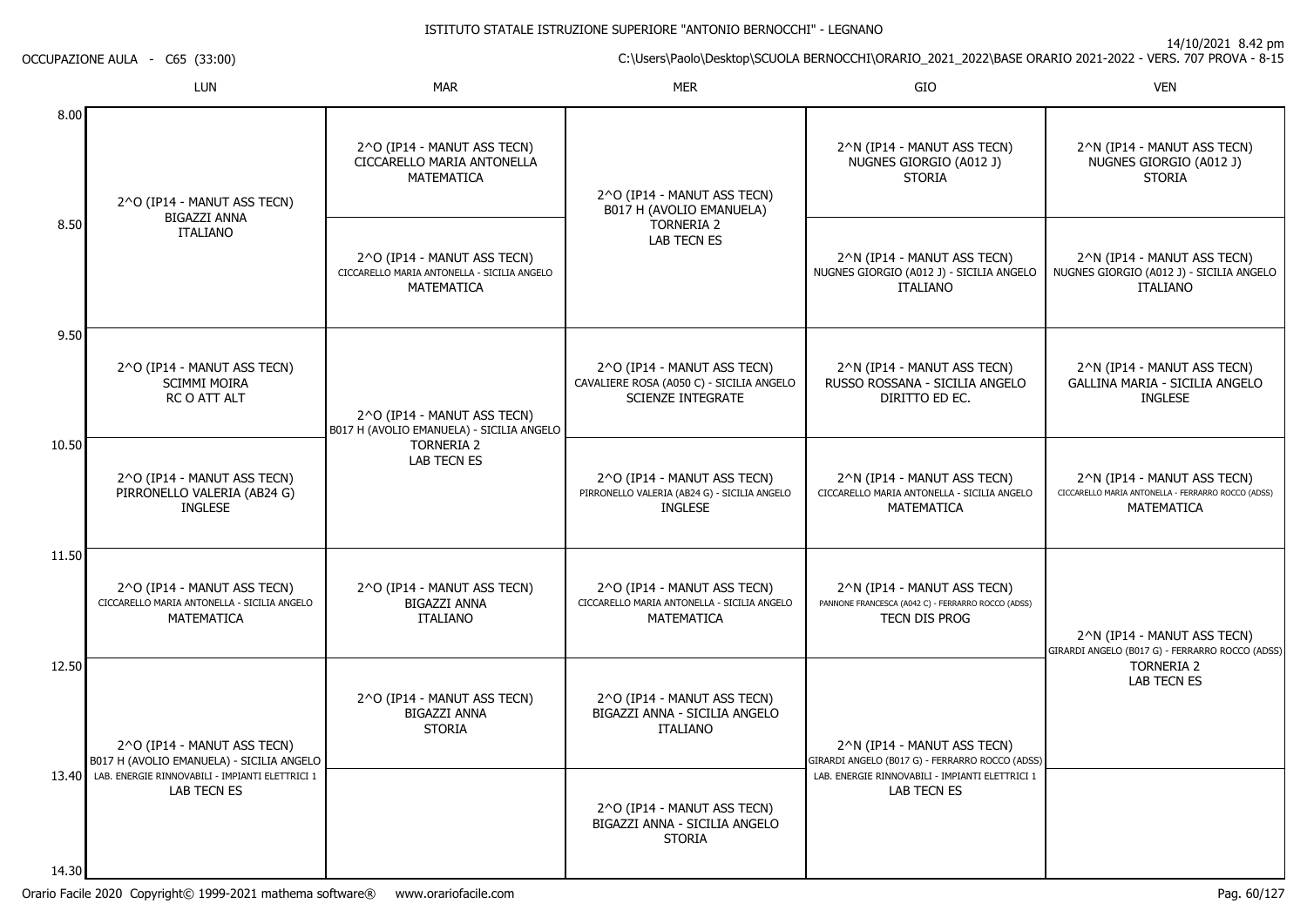14/10/2021 8.42 pm

C:\Users\Paolo\Desktop\SCUOLA BERNOCCHI\ORARIO\_2021\_2022\BASE ORARIO 2021-2022 - VERS. 707 PROVA - 8-15

LUNN MAR MAR MER SIO O VEN 8.008.509.5010.5011.5012.5013.404^S IeFP A040 F - VANONI ILARIA (ADSS)TECN PROF4^S IeFP GALLINA MARIA - VANONI ILARIA (ADSS)INGLESE4^S IeFP GIOVINAZZO NICOLA (A026 G) - VANONI ILARIA (ADSS)MATEMATICA4^S IeFP RUSSO ROSSANA - CORTESE SALVATOREDIRITTO ED EC.4^S IeFP RICCIARDI FRANCO (B015 B) - CORTESE SALVATOREIMPIANTI ELETTRICI 2LAB TECN ES4^S IeFP CURCI CARLO ANTONIO (A040 RES14 H) - PERGOLA ORESTEIMPIANTI ELETTRICI 2 LAB TECN TEC INST MAN4^S IeFP CATIZONE GIOVANNIPALAZZETTO \*\* SCIENZE MOTORIE4^S IeFP CATIZONE GIOVANNIPALAZZETTO \*\* SCIENZE MOTORIE4^S IeFP A040 F - CORTESE SALVATORETECN PROF4^S IeFP RUSSO ROSSANA - CORTESE SALVATOREDIRITTO ED EC.4^S IeFP BELLO ANTONIO (A012 F) - CORTESE SALVATOREITALIANO E STORIA4^S IeFP RICCIARDI FRANCO (B015 B) - CORTESE SALVATOREIMPIANTI ELETTRICI 2LAB TECN ES4^S IeFP CURCI CARLO ANTONIO (A040 RES14 H) - VANONI ILARIA (ADSS)TECN TEC INST MAN4^S IeFP RICCIARDI FRANCO (B015 B) - CORTESE SALVATOREIMPIANTI ELETTRICI 2LAB TECN ES4^S IeFP A040 F - RICCIARDI FRANCO (B015 B) - CORTESE SALVATORELAB. ENERGIE RINNOVABILILAB TECN PROF4^S IeFP CURATOLO VITO RC O ATT ALT4^S IeFP BELLO ANTONIO (A012 F) - CORTESE SALVATOREITALIANO E STORIA4^S IeFP BELLO ANTONIO (A012 F) - VANONI ILARIA (ADSS)ITALIANO E STORIA4^S IeFP GALLINA MARIA - VANONI ILARIA (ADSS)INGLESE4^S IeFP A040 F - RICCIARDI FRANCO (B015 B) - CORTESE SALVATORELAB. ENERGIE RINNOVABILILAB TECN PROF4^S IeFP A040 F - CORTESE SALVATORETECN PROF4^S IeFP GIOVINAZZO NICOLA (A026 G)MATEMATICA

14.30

OCCUPAZIONE AULA - C66 (32:00)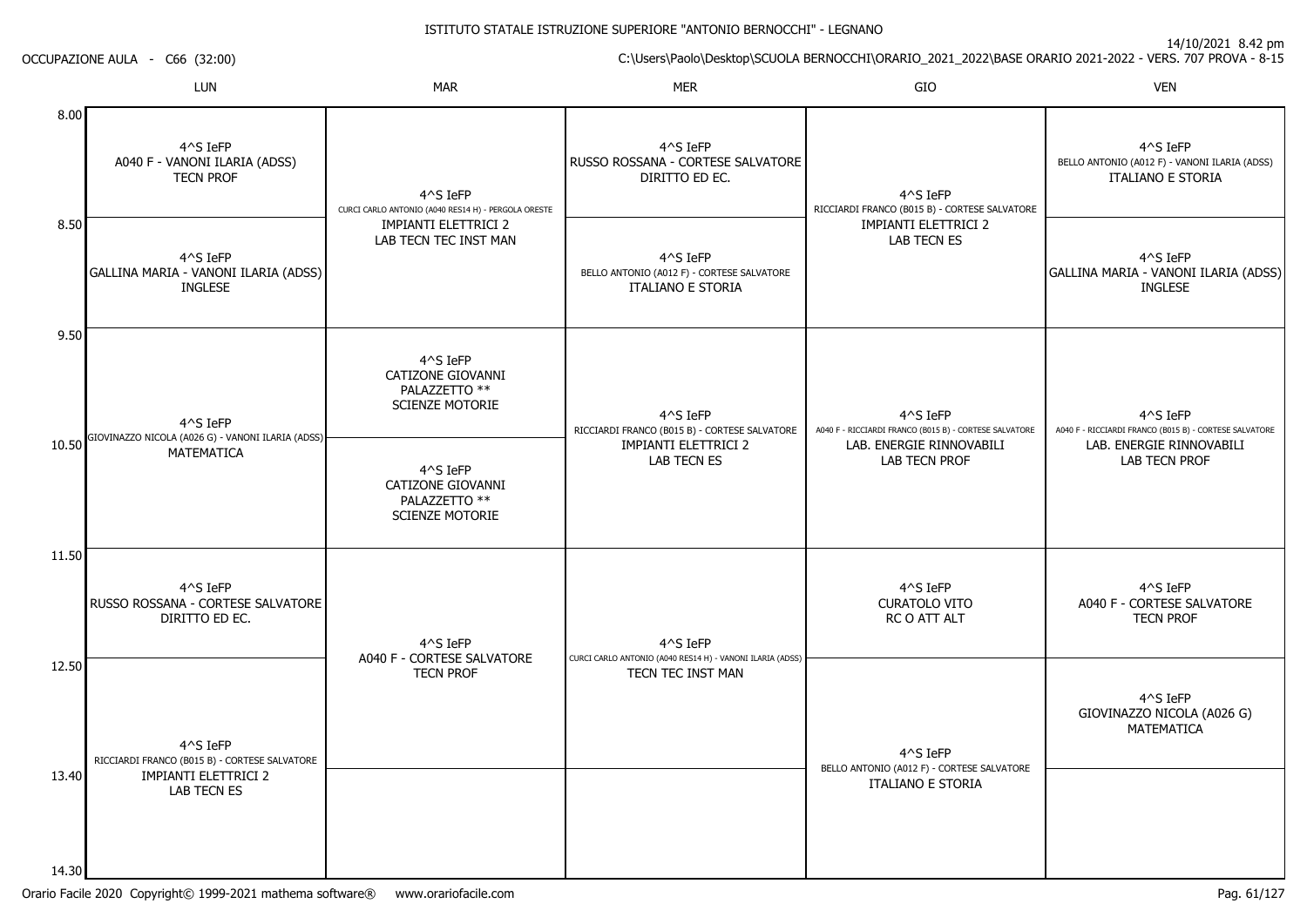14/10/2021 8.42 pm

C:\Users\Paolo\Desktop\SCUOLA BERNOCCHI\ORARIO\_2021\_2022\BASE ORARIO 2021-2022 - VERS. 707 PROVA - 8-15

OCCUPAZIONE AULA - C67 - LAB. TERMICO (32:00)

|                | <b>LUN</b>                                                                               | <b>MAR</b>                                                                          | <b>MER</b>                                                                                 | GIO                                                                  | <b>VEN</b>                                                                    |
|----------------|------------------------------------------------------------------------------------------|-------------------------------------------------------------------------------------|--------------------------------------------------------------------------------------------|----------------------------------------------------------------------|-------------------------------------------------------------------------------|
| 8.00           | 1^O (IP13 - MECCANICA)<br>LENTINI ROBERTA (AB24 F)<br><b>INGLESE</b>                     | 4^P (IP14 - MANUT ASS TECN)<br>CRISTIANO FRANCESCO (A026 C)<br><b>MATEMATICA</b>    | 1^O (IP13 - MECCANICA)<br>IOSSA SERENA (A012 K) - FUOCO CHIARA (ADSS)                      | 1^O (IP13 - MECCANICA)<br>A042 RES (3 H)<br>TECN DIS. PROG.          | 4^P (IP14 - MANUT ASS TECN)<br>CUSUMANO GIUSEPPE (B017 F)<br>LAB TECN ES      |
| 8.50           | 1^O (IP13 - MECCANICA)<br><b>SCIMMI MOIRA</b><br>RC O ATT ALT                            | 4^P (IP14 - MANUT ASS TECN)<br>FANELLI RITANNA (A012 M)<br><b>ITALIANO E STORIA</b> | <b>ITALIANO</b>                                                                            | 1^O (IP13 - MECCANICA)<br>IOSSA SERENA (A012 K)<br><b>ITALIANO</b>   | 4^P (IP14 - MANUT ASS TECN)<br>FIGURA CARMELO (A040 G)<br>TECN TEC INST MAN   |
| 9.50           | 1^O (IP13 - MECCANICA)<br>CHERCHI ELVIRA (A026 I)<br><b>MATEMATICA</b>                   | 4^P (IP14 - MANUT ASS TECN)<br>FANELLI RITANNA (A012 M)<br><b>ITALIANO E STORIA</b> | 1^0 (IP13 - MECCANICA)<br>CUSUMANO GIUSEPPE (B017 F) - FUOCO CHIARA (ADSS)                 | 1^O (IP13 - MECCANICA)<br>LENTINI ROBERTA (AB24 F)<br><b>INGLESE</b> | 4^P (IP14 - MANUT ASS TECN)<br>FIGURA CARMELO (A040 G) - PISONI MARCO FILIPPO |
| 10.50          | 1^O (IP13 - MECCANICA)<br>CUSUMANO GIUSEPPE (B017 F) - FUOCO CHIARA (ADSS)               | 4^P (IP14 - MANUT ASS TECN)<br><b>SCIMMI MOIRA</b><br>RC O ATT ALT                  | <b>TORNERIA 2</b><br>LAB TECN ES                                                           | 1^O (IP13 - MECCANICA)<br>PORFIDIA BIANCA<br>DIRITTO ED EC.          | <b>IMPIANTI ELETTRICI 2</b><br>LAB TECN TEC INST MAN                          |
| 11.50          | <b>TORNERIA 2</b><br><b>LAB TECN ES</b>                                                  | 4^P (IP14 - MANUT ASS TECN)<br>PIRRONELLO VALERIA (AB24 G)<br><b>INGLESE</b>        | 1^O (IP13 - MECCANICA)<br>LENTINI ROBERTA (AB24 F) - FUOCO CHIARA (ADSS)<br><b>INGLESE</b> | 1^O (IP13 - MECCANICA)<br>A021 RES (6 H)<br><b>GEOGRAFIA</b>         | 4^P (IP14 - MANUT ASS TECN)                                                   |
| 12.50          | 1^O (IP13 - MECCANICA)<br>A050 D (POT) - FUOCO CHIARA (ADSS)<br><b>SCIENZE INTEGRATE</b> | 4^P (IP14 - MANUT ASS TECN)<br>CUSUMANO GIUSEPPE (B017 F) - VANONI ILARIA (ADSS)    | 1^O (IP13 - MECCANICA)<br>CHERCHI ELVIRA (A026 I)<br><b>MATEMATICA</b>                     | 1^O (IP13 - MECCANICA)<br>CUSUMANO GIUSEPPE (B017 F)                 | FANELLI RITANNA (A012 M)<br><b>ITALIANO E STORIA</b>                          |
| 13.40<br>14.30 |                                                                                          | LAB. ENERGIE RINNOVABILI - IMPIANTI ELETTRICI 2<br>LAB TECN ES                      |                                                                                            | <b>TORNERIA 2</b><br>LAB TECN ES                                     |                                                                               |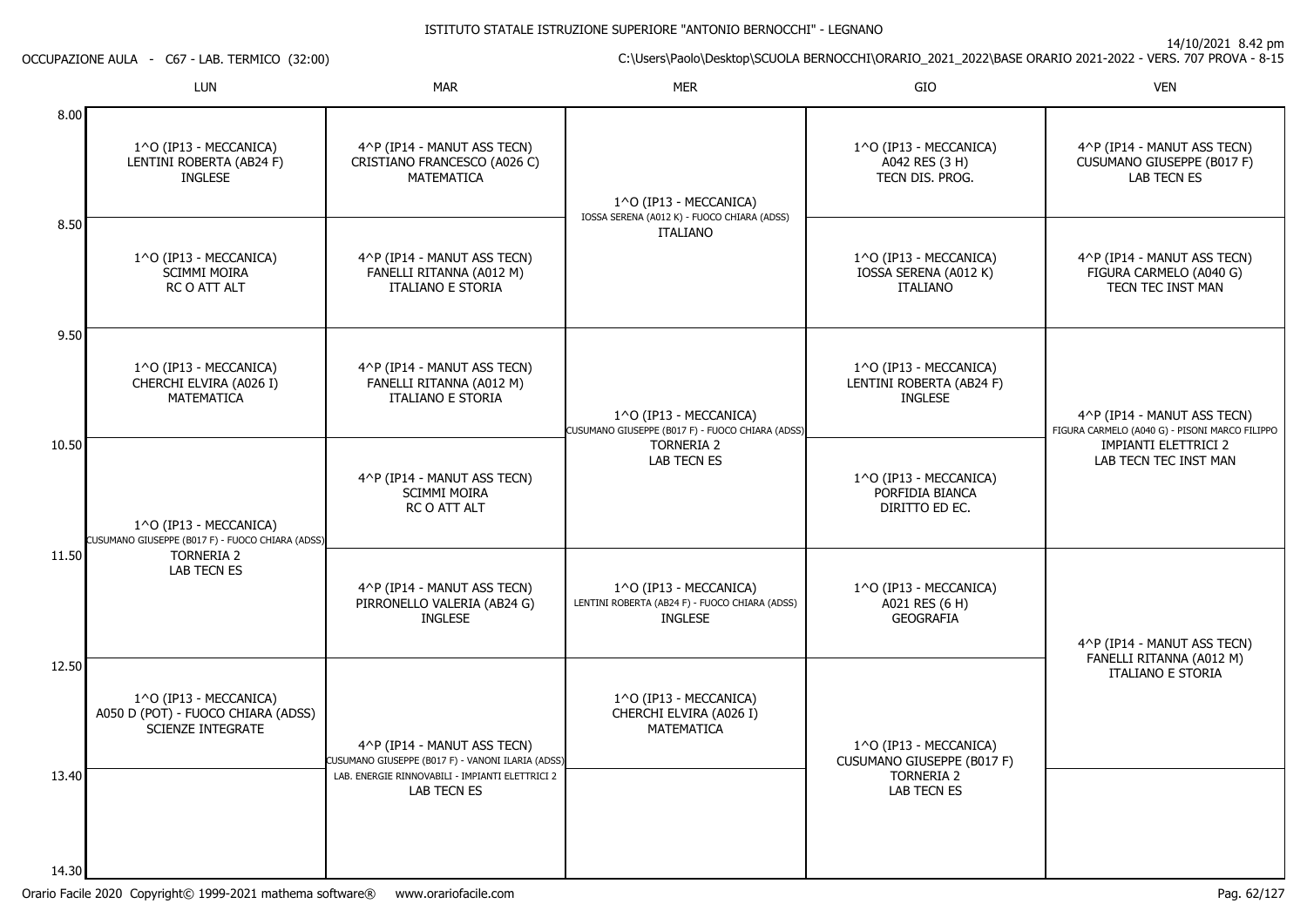14/10/2021 8.42 pm

C:\Users\Paolo\Desktop\SCUOLA BERNOCCHI\ORARIO\_2021\_2022\BASE ORARIO 2021-2022 - VERS. 707 PROVA - 8-15

OCCUPAZIONE AULA - C68 -TORNERIA 2 (32:00)

|                | LUN                                                                                             | <b>MAR</b>                                                                                                     | <b>MER</b>                                                                       | GIO                                                                                                                         | <b>VEN</b>                                                                                                                               |
|----------------|-------------------------------------------------------------------------------------------------|----------------------------------------------------------------------------------------------------------------|----------------------------------------------------------------------------------|-----------------------------------------------------------------------------------------------------------------------------|------------------------------------------------------------------------------------------------------------------------------------------|
| 8.00<br>8.50   | 5^N MAN. IMPIANTI<br>CAZZATO CARMELO (B015 A)<br>IMPIANTI ELETTRICI 2<br><b>LAB TECN ES</b>     | 4^N (IP14 - MANUT ASS TECN)<br>FOSSELLA PALMERINO VINCENZO (B017 E)<br><b>TORNERIA 2</b><br><b>LAB TECN ES</b> | 4^N (IP14 - MANUT ASS TECN)<br>TRIPODI VITTORIA<br><b>ITALIANO E STORIA</b>      | 5^N MAN. IMPIANTI<br>FIGURA CARMELO (A040 G) - CAZZATO CARMELO (B015 A)<br>LAB. ENERGIE RINNOVABILI<br>LAB TECN ELT ED APPL | 4^N (IP14 - MANUT ASS TECN)<br>FERRAJOLO FILIPPO (PT 14H) - PISONI MARCO FILIPPO<br><b>IMPIANTI ELETTRICI 2</b><br>LAB TECN TEC INST MAN |
| 9.50           | 5^N MAN. IMPIANTI<br>FERRAJOLO FILIPPO (PT 14H) - PISONI MARCO FILIPPO                          | 4^N (IP14 - MANUT ASS TECN)<br>A040 E<br>TECN ELT ED APPL                                                      | 4^N (IP14 - MANUT ASS TECN)<br>A040 E - CAZZATO CARMELO (B015 A)                 | 5^N MAN. IMPIANTI<br>FERRAJOLO FILIPPO (PT 14H) - PRESTIA GRAZIELLA (ADSS)<br>TECN TEC INST MAN                             | 4^N (IP14 - MANUT ASS TECN)<br>GIOVINAZZO NICOLA (A026 G)                                                                                |
| 10.50          | <b>IMPIANTI ELETTRICI 2</b><br>LAB TECN TEC INST MAN                                            | 4^N (IP14 - MANUT ASS TECN)<br>FAVIA NICOLA (A042 E)<br>TECN MECC E APPL                                       | LAB. ENERGIE RINNOVABILI<br>LAB TECN ELT ED APPL                                 | 5^N MAN. IMPIANTI<br>FAVIA NICOLA (A042 E) - B017 H (AVOLIO EMANUELA)                                                       | <b>MATEMATICA</b>                                                                                                                        |
| 11.50          | 5^N MAN. IMPIANTI<br>FERRAJOLO FILIPPO (PT 14H) - PRESTIA GRAZIELLA (ADSS)<br>TECN TEC INST MAN | 4^N (IP14 - MANUT ASS TECN)<br>TRIPODI VITTORIA<br><b>ITALIANO E STORIA</b>                                    | 4^N (IP14 - MANUT ASS TECN)<br>FERRAJOLO FILIPPO (PT 14H) - PISONI MARCO FILIPPO | <b>TORNERIA 2</b><br>LAB TECN MECC APPL                                                                                     | 4^N (IP14 - MANUT ASS TECN)<br>PIRRONELLO VALERIA (AB24 G)<br><b>INGLESE</b>                                                             |
| 12.50          | 5^N MAN. IMPIANTI<br>PIRRONELLO VALERIA (AB24 G) - PRESTIA GRAZIELLA (ADSS)<br><b>INGLESE</b>   | 4^N (IP14 - MANUT ASS TECN)<br>TRIPODI VITTORIA<br><b>ITALIANO E STORIA</b>                                    | <b>IMPIANTI ELETTRICI 2</b><br>LAB TECN TEC INST MAN                             | 5^N MAN. IMPIANTI                                                                                                           | 4^N (IP14 - MANUT ASS TECN)<br>FOSSELLA PALMERINO VINCENZO (B017 E)                                                                      |
| 13.40<br>14.30 |                                                                                                 |                                                                                                                |                                                                                  | TRIPODI VITTORIA - CASSARA' MONIA (ADSS)<br><b>ITALIANO E STORIA</b>                                                        | IMPIANTI ELETTRICI 2 - LAB. ENERGIE RINNOVABILI<br><b>LAB TECN ES</b>                                                                    |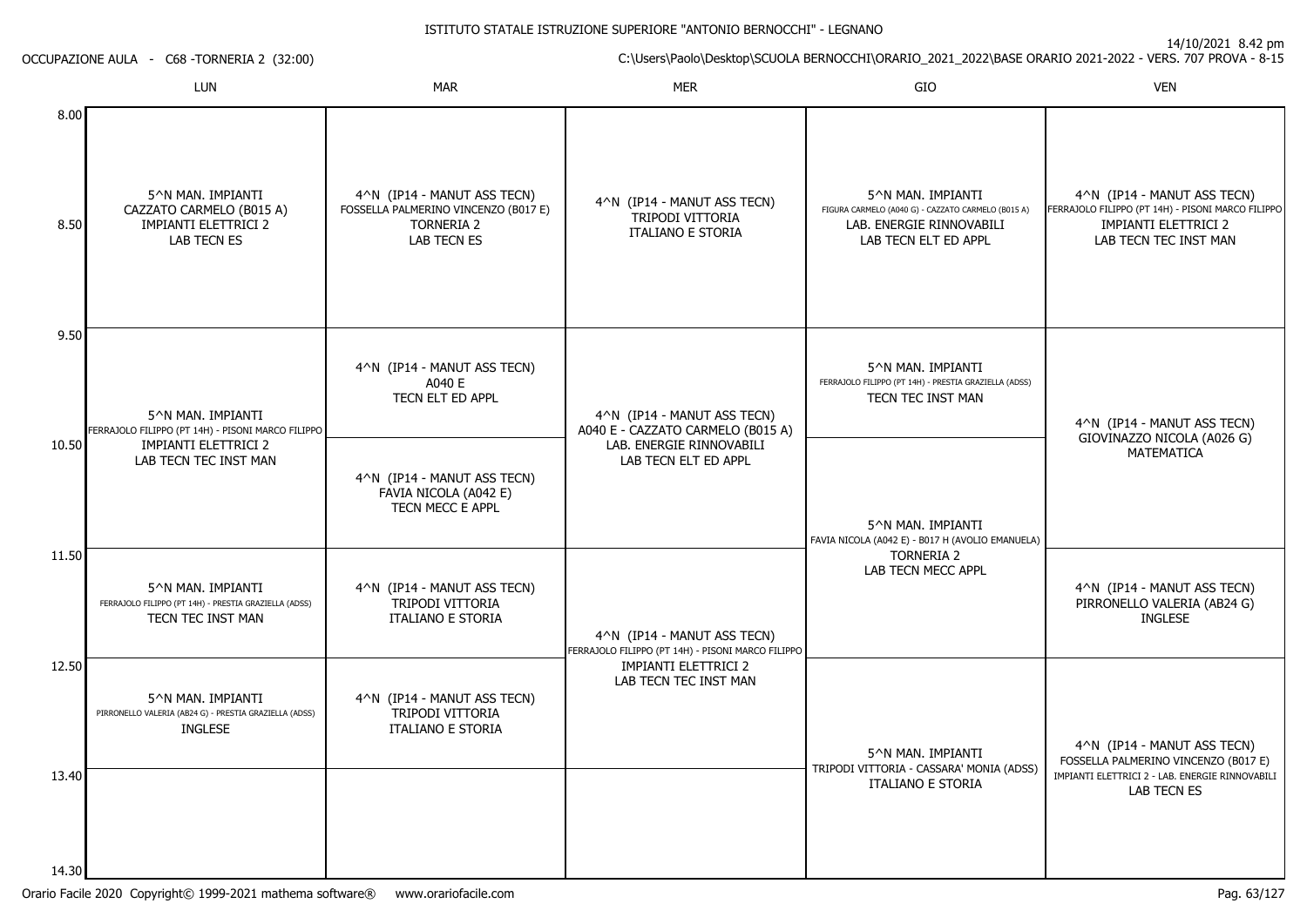| OCCUPAZIONE AULA - DISP (0:00) |     |            | n+10/2021 o.42<br>C:\Users\Paolo\Desktop\SCUOLA BERNOCCHI\ORARIO_2021_2022\BASE ORARIO 2021-2022 - VERS. 707 PROVA - 8-15 |             |             |  |
|--------------------------------|-----|------------|---------------------------------------------------------------------------------------------------------------------------|-------------|-------------|--|
|                                | LUN | <b>MAR</b> | <b>MER</b>                                                                                                                | ${\sf GIO}$ | ${\sf VEN}$ |  |
| 8.00                           |     |            |                                                                                                                           |             |             |  |
|                                |     |            |                                                                                                                           |             |             |  |
|                                |     |            |                                                                                                                           |             |             |  |
|                                |     |            |                                                                                                                           |             |             |  |
| 8.50                           |     |            |                                                                                                                           |             |             |  |
|                                |     |            |                                                                                                                           |             |             |  |
|                                |     |            |                                                                                                                           |             |             |  |
|                                |     |            |                                                                                                                           |             |             |  |
| 9.50                           |     |            |                                                                                                                           |             |             |  |
|                                |     |            |                                                                                                                           |             |             |  |
|                                |     |            |                                                                                                                           |             |             |  |
| 10.50                          |     |            |                                                                                                                           |             |             |  |
|                                |     |            |                                                                                                                           |             |             |  |
|                                |     |            |                                                                                                                           |             |             |  |
|                                |     |            |                                                                                                                           |             |             |  |
| 11.50                          |     |            |                                                                                                                           |             |             |  |
|                                |     |            |                                                                                                                           |             |             |  |
|                                |     |            |                                                                                                                           |             |             |  |
|                                |     |            |                                                                                                                           |             |             |  |
| 12.50                          |     |            |                                                                                                                           |             |             |  |
|                                |     |            |                                                                                                                           |             |             |  |
|                                |     |            |                                                                                                                           |             |             |  |
|                                |     |            |                                                                                                                           |             |             |  |
| 13.40                          |     |            |                                                                                                                           |             |             |  |
|                                |     |            |                                                                                                                           |             |             |  |
|                                |     |            |                                                                                                                           |             |             |  |
| 14.30                          |     |            |                                                                                                                           |             |             |  |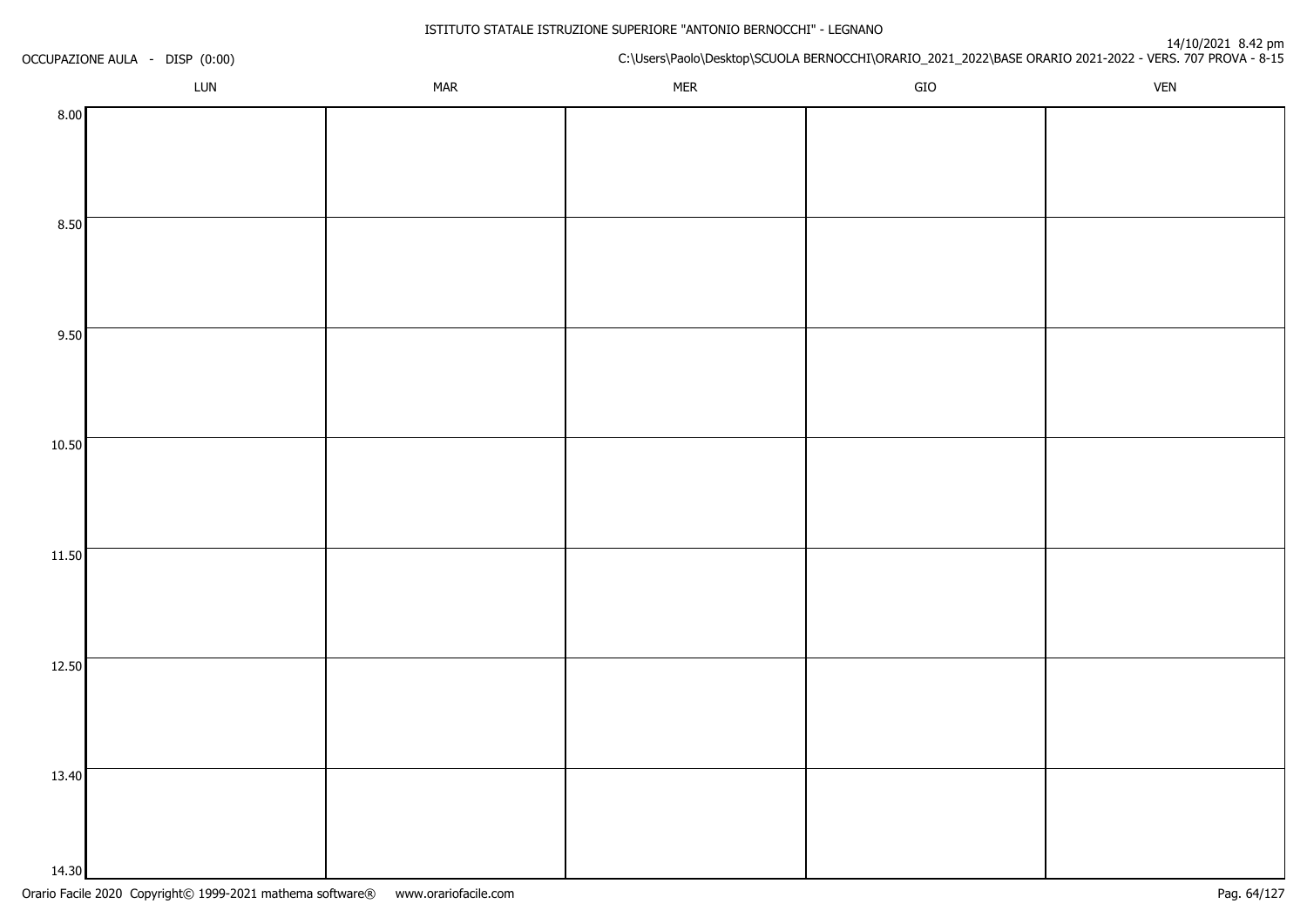| OCCUPAZIONE AULA - DISP. (0:00) |     |            | u+/10/2021 o.42<br>C:\Users\Paolo\Desktop\SCUOLA BERNOCCHI\ORARIO_2021_2022\BASE ORARIO 2021-2022 - VERS. 707 PROVA - 8-15 |             |            |  |
|---------------------------------|-----|------------|----------------------------------------------------------------------------------------------------------------------------|-------------|------------|--|
|                                 | LUN | <b>MAR</b> | <b>MER</b>                                                                                                                 | ${\sf GIO}$ | <b>VEN</b> |  |
| 8.00                            |     |            |                                                                                                                            |             |            |  |
|                                 |     |            |                                                                                                                            |             |            |  |
|                                 |     |            |                                                                                                                            |             |            |  |
|                                 |     |            |                                                                                                                            |             |            |  |
| 8.50                            |     |            |                                                                                                                            |             |            |  |
|                                 |     |            |                                                                                                                            |             |            |  |
|                                 |     |            |                                                                                                                            |             |            |  |
|                                 |     |            |                                                                                                                            |             |            |  |
| 9.50                            |     |            |                                                                                                                            |             |            |  |
|                                 |     |            |                                                                                                                            |             |            |  |
|                                 |     |            |                                                                                                                            |             |            |  |
| 10.50                           |     |            |                                                                                                                            |             |            |  |
|                                 |     |            |                                                                                                                            |             |            |  |
|                                 |     |            |                                                                                                                            |             |            |  |
|                                 |     |            |                                                                                                                            |             |            |  |
| 11.50                           |     |            |                                                                                                                            |             |            |  |
|                                 |     |            |                                                                                                                            |             |            |  |
|                                 |     |            |                                                                                                                            |             |            |  |
|                                 |     |            |                                                                                                                            |             |            |  |
| 12.50                           |     |            |                                                                                                                            |             |            |  |
|                                 |     |            |                                                                                                                            |             |            |  |
|                                 |     |            |                                                                                                                            |             |            |  |
|                                 |     |            |                                                                                                                            |             |            |  |
| 13.40                           |     |            |                                                                                                                            |             |            |  |
|                                 |     |            |                                                                                                                            |             |            |  |
|                                 |     |            |                                                                                                                            |             |            |  |
| 14.30                           |     |            |                                                                                                                            |             |            |  |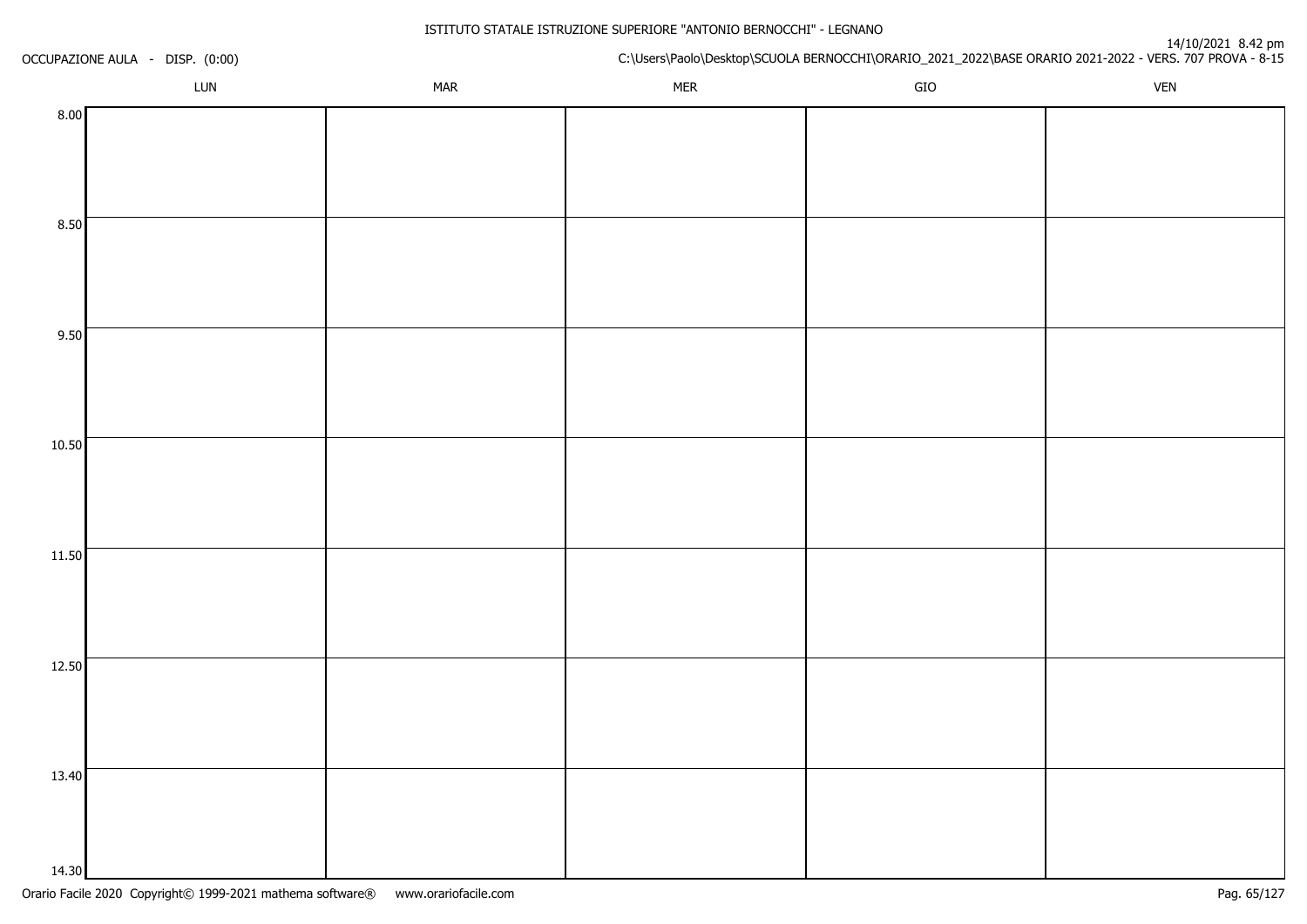# Orario Facile 2020 Copyright© 1999-2021 mathema software® www.orariofacile.com Pag. 66/127

14.30

OCCUPAZIONE AULA - IMPIANTI ELETTRICI 1 (22:00)

|              | LUN                                                                               | <b>MAR</b>                                                                                    | <b>MER</b>                                                                                                           | ${\sf GIO}$                                                                    | <b>VEN</b>                                                                        |
|--------------|-----------------------------------------------------------------------------------|-----------------------------------------------------------------------------------------------|----------------------------------------------------------------------------------------------------------------------|--------------------------------------------------------------------------------|-----------------------------------------------------------------------------------|
| 8.00<br>8.50 | 3^S IeFP<br>PERGOLA ORESTE<br>C64<br>LAB TECN ES                                  | 1^S IeFP FOTOV<br>FIGURA CARMELO (A040 G) - RICCIARDI FRANCO (B015 B)<br>C63<br>LAB TECN PROF | 1^N (IP14 - MANUT ASS TECN)<br>FOSSELLA PALMERINO VINCENZO (B017 E)<br>LAB. ENERGIE RINNOVABILI - C62<br>LAB TECN ES |                                                                                | 1^S IeFP FOTOV<br>PERGOLA ORESTE - CUSUMANO GIUSEPPE (ADSS)<br>C63<br>LAB TECN ES |
| 9.50         | 1^S IeFP FOTOV<br>PERGOLA ORESTE<br>C63<br>LAB TECN ES                            |                                                                                               |                                                                                                                      |                                                                                | 3^S IeFP<br>PERGOLA ORESTE                                                        |
| 10.50        | 1^S IeFP FOTOV<br>PERGOLA ORESTE - CUSUMANO GIUSEPPE (ADSS)<br>C63<br>LAB TECN ES |                                                                                               | 1^S IeFP FOTOV<br>PERGOLA ORESTE                                                                                     |                                                                                | C64<br><b>LAB TECN ES</b>                                                         |
| 11.50        |                                                                                   | 1^S IeFP FOTOV<br>PERGOLA ORESTE - CUSUMANO GIUSEPPE (ADSS)                                   | C63<br>LAB TECN ES                                                                                                   |                                                                                | 1^S IeFP FOTOV<br>FIGURA CARMELO (A040 G) - RICCIARDI FRANCO (B015 B)             |
| 12.50        | 2^O (IP14 - MANUT ASS TECN)<br>B017 H (AVOLIO EMANUELA) - SICILIA ANGELO          | C63<br><b>LAB TECN ES</b>                                                                     |                                                                                                                      | 2^N (IP14 - MANUT ASS TECN)<br>GIRARDI ANGELO (B017 G) - FERRARRO ROCCO (ADSS) | C63<br>LAB TECN PROF                                                              |
| 13.40        | LAB. ENERGIE RINNOVABILI - C65<br>LAB TECN ES                                     |                                                                                               |                                                                                                                      | LAB. ENERGIE RINNOVABILI - C65<br>LAB TECN ES                                  |                                                                                   |

C:\Users\Paolo\Desktop\SCUOLA BERNOCCHI\ORARIO\_2021\_2022\BASE ORARIO 2021-2022 - VERS. 707 PROVA - 8-15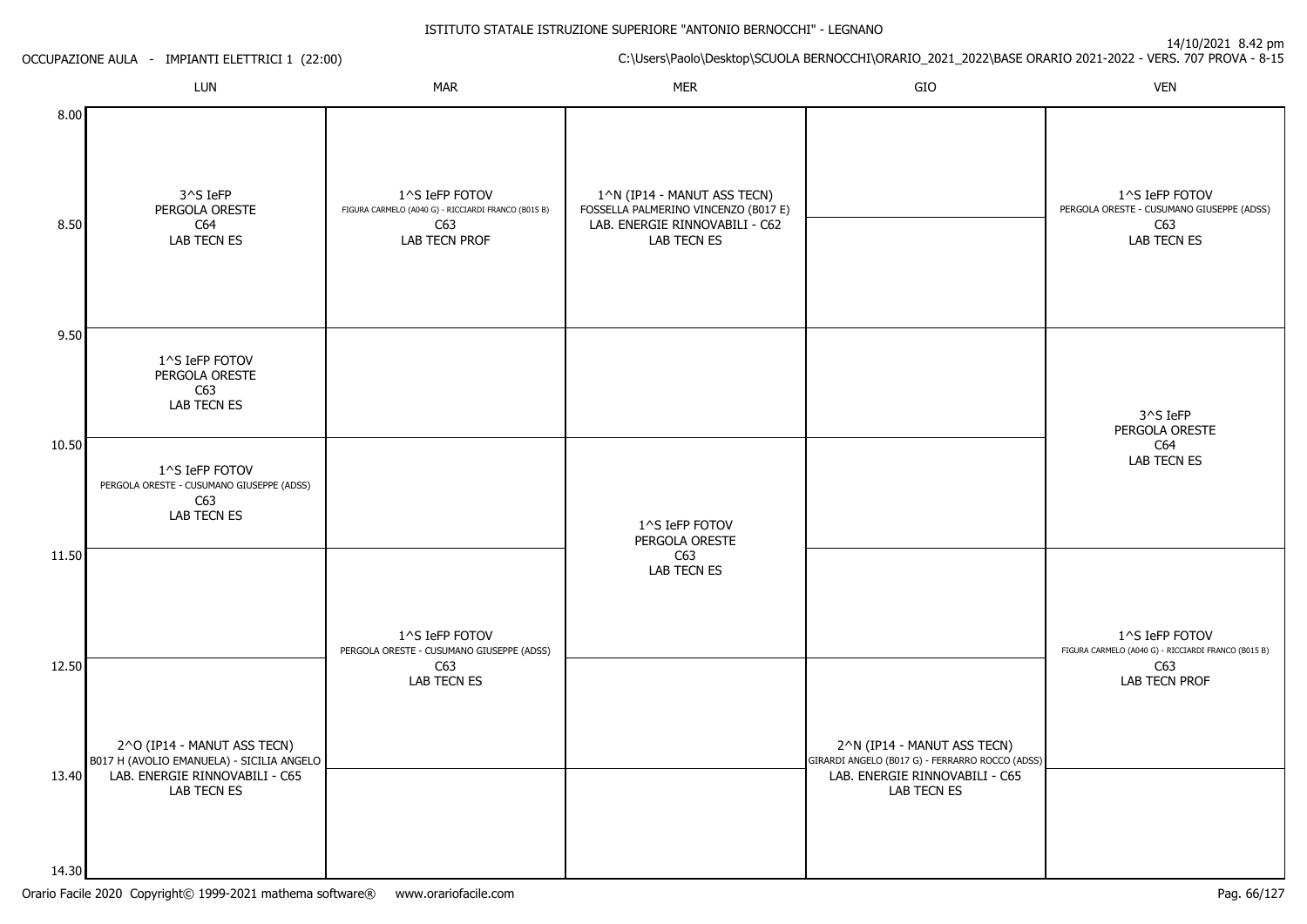| OCCUPAZIONE AULA - IMPIANTI ELETTRICI 2 (28:00) |                                                                                                                     |                                                                                                                                                                 | C:\Users\Paolo\Desktop\SCUOLA BERNOCCHI\ORARIO_2021_2022\BASE ORARIO 2021-2022 - VERS. 707 PROVA - 8-15 |                                                                                                               |                                                                                                                               |  |
|-------------------------------------------------|---------------------------------------------------------------------------------------------------------------------|-----------------------------------------------------------------------------------------------------------------------------------------------------------------|---------------------------------------------------------------------------------------------------------|---------------------------------------------------------------------------------------------------------------|-------------------------------------------------------------------------------------------------------------------------------|--|
|                                                 | LUN                                                                                                                 | MAR                                                                                                                                                             | <b>MER</b>                                                                                              | GIO                                                                                                           | <b>VEN</b>                                                                                                                    |  |
| 8.00<br>8.50                                    | 5^N MAN. IMPIANTI<br>CAZZATO CARMELO (B015 A)<br>C68 - TORNERIA 2<br>LAB TECN ES                                    | 4^S IeFP<br>CURCI CARLO ANTONIO (A040 RES14 H) - PERGOLA ORESTE<br>C66<br>LAB TECN TEC INST MAN                                                                 | 3^S IeFP<br>PERGOLA ORESTE<br>C64<br>LAB TECN ES                                                        | 4^S IeFP<br>RICCIARDI FRANCO (B015 B) - CORTESE SALVATORE<br>C66<br>LAB TECN ES                               | 4^N (IP14 - MANUT ASS TECN)<br>FERRAJOLO FILIPPO (PT 14H) - PISONI MARCO FILIPPO<br>C68 - TORNERIA 2<br>LAB TECN TEC INST MAN |  |
| 9.50                                            |                                                                                                                     |                                                                                                                                                                 |                                                                                                         |                                                                                                               |                                                                                                                               |  |
| 10.50                                           | 5^N MAN. IMPIANTI<br>FERRAJOLO FILIPPO (PT 14H) - PISONI MARCO FILIPPO<br>C68 - TORNERIA 2<br>LAB TECN TEC INST MAN |                                                                                                                                                                 | 4^S IeFP<br>RICCIARDI FRANCO (B015 B) - CORTESE SALVATORE<br>C66<br>LAB TECN ES                         | 4^P (IP14 - MANUT ASS TECN)<br>FIGURA CARMELO (A040 G) - PISONI MARCO FILIPPO<br>C62<br>LAB TECN TEC INST MAN | 4^P (IP14 - MANUT ASS TECN)<br>FIGURA CARMELO (A040 G) - PISONI MARCO FILIPPO<br>C67 - LAB. TERMICO<br>LAB TECN TEC INST MAN  |  |
| 11.50                                           |                                                                                                                     |                                                                                                                                                                 | 4^N (IP14 - MANUT ASS TECN)<br>FERRAJOLO FILIPPO (PT 14H) - PISONI MARCO FILIPPO                        |                                                                                                               |                                                                                                                               |  |
| 12.50                                           | 4^S IeFP                                                                                                            | 4^P (IP14 - MANUT ASS TECN)                                                                                                                                     | C68 - TORNERIA 2<br>LAB TECN TEC INST MAN                                                               | 3^S IeFP                                                                                                      | 4^N (IP14 - MANUT ASS TECN)                                                                                                   |  |
| 13.40                                           | C66<br>LAB TECN ES                                                                                                  | RICCIARDI FRANCO (B015 B) - CORTESE SALVATORE CUSUMANO GIUSEPPE (B017 F) - VANONI ILARIA (ADSS)<br>LAB. ENERGIE RINNOVABILI - C67 - LAB. TERMICO<br>LAB TECN ES |                                                                                                         | PERGOLA ORESTE<br>C64<br>LAB TECN ES                                                                          | FOSSELLA PALMERINO VINCENZO (B017 E)<br>LAB. ENERGIE RINNOVABILI - C68 - TORNERIA 2<br>LAB TECN ES                            |  |
| 14.30                                           |                                                                                                                     |                                                                                                                                                                 |                                                                                                         |                                                                                                               |                                                                                                                               |  |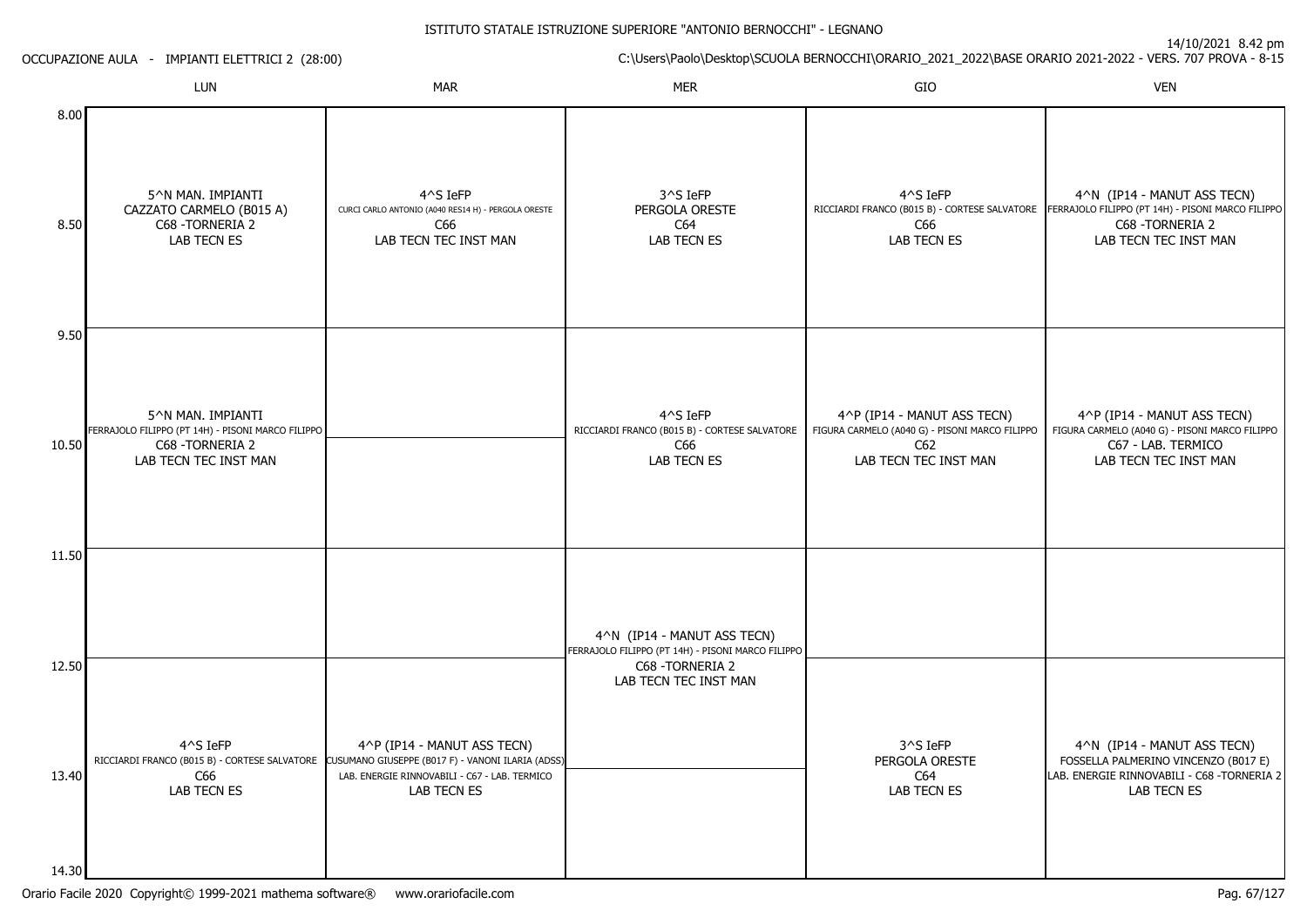14/10/2021 8.42 pm

C:\Users\Paolo\Desktop\SCUOLA BERNOCCHI\ORARIO\_2021\_2022\BASE ORARIO 2021-2022 - VERS. 707 PROVA - 8-15

OCCUPAZIONE AULA - LAB 11 (24:00)

|                | LUN                                                                                       | <b>MAR</b>                                                                                             | <b>MER</b>                                                                                | GIO                                                                                                    | <b>VEN</b>                                                                                        |
|----------------|-------------------------------------------------------------------------------------------|--------------------------------------------------------------------------------------------------------|-------------------------------------------------------------------------------------------|--------------------------------------------------------------------------------------------------------|---------------------------------------------------------------------------------------------------|
| 8.00           |                                                                                           | 2C ELT/ELN<br>GIANNINI BASILIO - SILIPIGNI BELLARDINA<br>AULA 68<br>TECN RAP GRAF                      |                                                                                           | 1A MEC<br><b>GIANNINI BASILIO</b><br>AULA 59<br><b>TECN RAP GRAF</b>                                   |                                                                                                   |
| 8.50           | 4 LQ<br>VARCHETTI ELENA                                                                   | 2C ELT/ELN<br>GIANNINI BASILIO - MESSINA GIANFRANCESCO (B017 RES 12 H)<br>AULA 68<br>LAB TECN RAP GRAF |                                                                                           | 1A MEC<br>GIANNINI BASILIO - LAMATTINA ANTONIO (B017 J)<br>AULA 59<br>LAB TECN RAP GRAF                |                                                                                                   |
| 9.50           | <b>AULA 210</b><br>DIS E ST ARTE                                                          | 2A MEC<br><b>GIANNINI BASILIO</b><br>AULA 70<br>TECN RAP GRAF                                          | 1E INF/TEL<br>DADDI PAOLA<br>AULA 53<br>TECN RAP GRAF                                     | 2D INF/TEL<br>GIANNINI BASILIO - MESSINA GIANFRANCESCO (B017 RES 12 H)<br>AULA 56<br>LAB TECN RAP GRAF | 2E INF/TEL<br>DADDI PAOLA<br>AULA 52<br>TECN RAP GRAF                                             |
| 10.50          | 2B MEC<br>DADDI PAOLA - FALLETTA SALVATORE (B017 I)<br>AULA 73<br>LAB TECN RAP GRAF       | 2A MEC<br>GIANNINI BASILIO - FALLETTA SALVATORE (B017 I)<br>AULA 70<br>LAB TECN RAP GRAF               | 1E INF/TEL<br>DADDI PAOLA - B017 H (AVOLIO EMANUELA)<br>AULA 53<br>LAB TECN RAP GRAF      | 2D INF/TEL<br><b>GIANNINI BASILIO</b><br>AULA 56<br>TECN RAP GRAF                                      | 2E INF/TEL<br>DADDI PAOLA - MESSINA GIANFRANCESCO (B017 RES 12 H)<br>AULA 52<br>LAB TECN RAP GRAF |
| 11.50          | 2B MEC<br>DADDI PAOLA<br>AULA 73<br><b>TECN RAP GRAF</b>                                  |                                                                                                        | 1D INF/TEL<br>GIANNINI BASILIO - B017 H (AVOLIO EMANUELA)<br>AULA 54<br>LAB TECN RAP GRAF |                                                                                                        |                                                                                                   |
| 12.50          | 1B MEC<br><b>DADDI PAOLA</b><br>AULA 60<br><b>TECN RAP GRAF</b>                           | 1F INF/TEL<br>VARCHETTI ELENA - MESSINA GIANFRANCESCO (B017 RES 12 H)<br>AULA 55<br>LAB TECN RAP GRAF  | 1D INF/TEL<br><b>GIANNINI BASILIO</b><br>AULA 54<br><b>TECN RAP GRAF</b>                  | <b>1C ELT/ELN</b><br>GIANNINI BASILIO - B017 H (AVOLIO EMANUELA)<br>AULA 50<br>LAB TECN RAP GRAF       |                                                                                                   |
| 13.40<br>14.30 | 1B MEC<br>DADDI PAOLA - LAMATTINA ANTONIO (B017 J)<br>AULA 60<br><b>LAB TECN RAP GRAF</b> | 1F INF/TEL<br>VARCHETTI ELENA<br>AULA 55<br>TECN RAP GRAF                                              |                                                                                           | <b>1C ELT/ELN</b><br><b>GIANNINI BASILIO</b><br>AULA 50<br><b>TECN RAP GRAF</b>                        |                                                                                                   |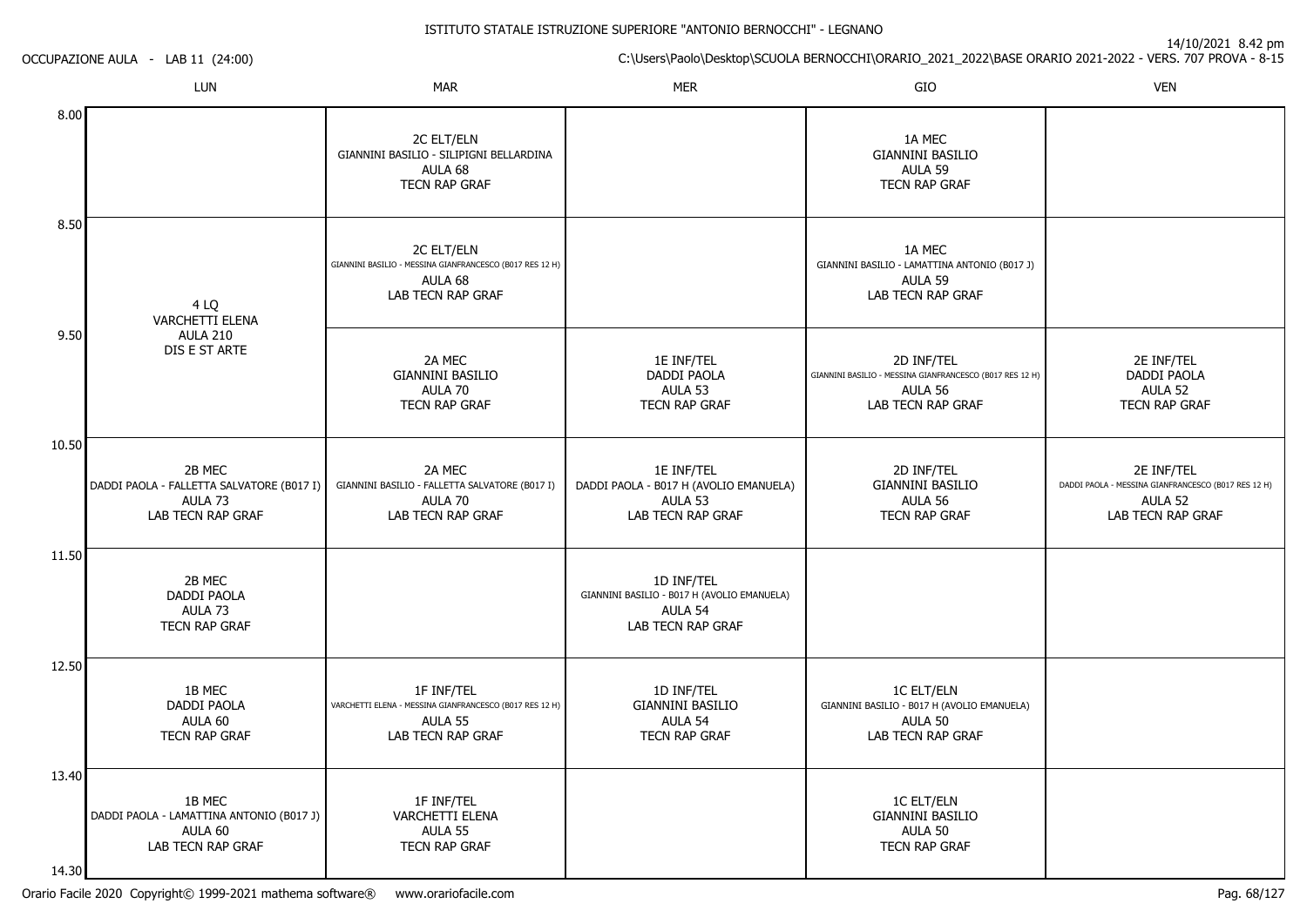14/10/2021 8.42 pm

C:\Users\Paolo\Desktop\SCUOLA BERNOCCHI\ORARIO\_2021\_2022\BASE ORARIO 2021-2022 - VERS. 707 PROVA - 8-15 OCCUPAZIONE AULA - LAB 44 (16:00)LUNN MAR MAR MER SIO O VEN 8.008.509.5010.5011.5012.5013.4014.304A MEC DI LORENZO LUPO (A042 J) - MASCARA SILVIOAULA 49 LAB SIST AUT MEC4B MEC FERRAIOLI ALFONSO (A042 H) - MASCARA SILVIOAULA 110 LAB SIST AUT MEC3B MEC DI LORENZO LUPO (A042 J) - MESSINA GIANFRANCESCO (B017 RES 12 H)AULA 72 LAB DIS POI3B MEC FERRAIOLI ALFONSO (A042 H) - MASCARA SILVIOAULA 72 LAB SIST AUT MEC3B MEC FERRAIOLI ALFONSO (A042 H) - MASCARA SILVIOAULA 72 LAB SIST AUT MEC3A MEC FERRAIOLI ALFONSO (A042 H) - MASCARA SILVIOAULA 4 LAB SIST AUT MEC4A MEC DI LORENZO LUPO (A042 J) - MASCARA SILVIOAULA 49 LAB SIST AUT MEC4B MEC FERRAIOLI ALFONSO (A042 H) - MASCARA SILVIOAULA 110 LAB SIST AUT MEC3A MEC FERRAIOLI ALFONSO (A042 H) - MASCARA SILVIOAULA 4 LAB SIST AUT MEC3A MEC SEPE MICHELE (A042 L) - MESSINA GIANFRANCESCO (B017 RES 12 H)AULA 4LAB DIS POI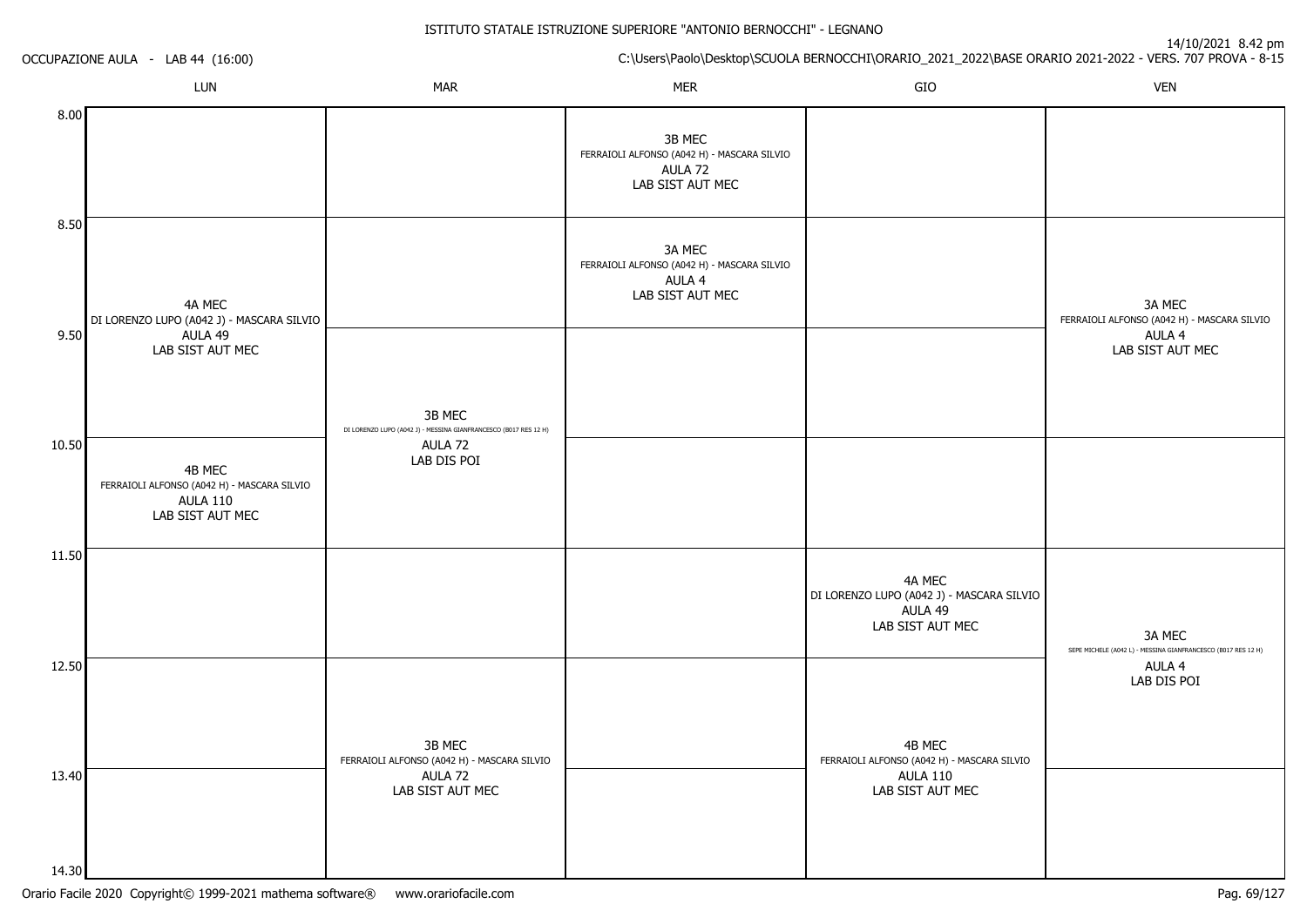|              | OCCUPAZIONE AULA - LAB 45 (24:00)                                                                               |                                               | C:\Users\Paolo\Desktop\SCUOLA BERNOCCHI\ORARIO_2021_2022\BASE ORARIO 2021-2022 - VERS. 707 PROVA - 8-15                               |                                                                                                      |                                                                                              |  |
|--------------|-----------------------------------------------------------------------------------------------------------------|-----------------------------------------------|---------------------------------------------------------------------------------------------------------------------------------------|------------------------------------------------------------------------------------------------------|----------------------------------------------------------------------------------------------|--|
|              | LUN                                                                                                             | <b>MAR</b>                                    | <b>MER</b>                                                                                                                            | GIO                                                                                                  | <b>VEN</b>                                                                                   |  |
| 8.00<br>8.50 |                                                                                                                 |                                               | 5^Q IFP<br>GIRARDI ANGELO (B017 G) - MIRRA CHRISTIAN (A042 F)<br>LAB. MOTORISTA 1<br>LAB TECN MECC APPL                               |                                                                                                      | 4D TEL<br>MARTUCCIO INNOCENZO - LAURICELLA FRANCESCO<br>AULA 57<br>LAB TECN PROG SIS INF TEL |  |
| 9.50         |                                                                                                                 |                                               |                                                                                                                                       |                                                                                                      |                                                                                              |  |
| 10.50        | 5^P MAN. MEZZI<br>MAZZEO GIUSEPPE (A042 B) - B017 H (AVOLIO EMANUELA)<br>LAB. MOTORISTA 2<br>LAB TECN MECC APPL | 4D TEL<br>AULA 57<br>LAB TELECOMUNICAZIONI    | 5D TEL<br>ALBANO ELISA - LAURICELLA FRANCESCO ALBANO ELISA - LAURICELLA FRANCESCO<br><b>AULA 117</b><br>LAB TELECOMUNICAZIONI         | 5D TEL<br>MARTUCCIO INNOCENZO - LAURICELLA FRANCESCO<br><b>AULA 117</b><br>LAB TECN PROG SIS INF TEL |                                                                                              |  |
| 11.50        | 3D TEL                                                                                                          |                                               | 3E TEL                                                                                                                                | 3D TEL                                                                                               | 3E TEL<br>ALBANO ELISA - LAURICELLA FRANCESCO<br>AULA 58<br>LAB TELECOMUNICAZIONI            |  |
| 12.50        | TROVATO GERARDO (A040 B) - LAURICELLA FRANCESCO<br>AULA 48<br>LAB TECN PROG SIS INF TEL                         | 5D TEL<br>ALBANO ELISA - LAURICELLA FRANCESCO | TROVATO GERARDO (A040 B) - LAURICELLA FRANCESCO MARTUCCIO INNOCENZO - FAILLA GASPARE (B015 C)<br>AULA 58<br>LAB TECN PROG SIS INF TEL | AULA 48<br>LAB TELECOMUNICAZIONI                                                                     | 4D TEL<br>ALBANO ELISA - LAURICELLA FRANCESCO<br>AULA 57<br>LAB TELECOMUNICAZIONI            |  |
| 13.40        | 5D TEL<br>MARTUCCIO INNOCENZO - LAURICELLA FRANCESCO<br><b>AULA 117</b><br>LAB TECN PROG SIS INF TEL            | <b>AULA 117</b><br>LAB TELECOMUNICAZIONI      |                                                                                                                                       |                                                                                                      |                                                                                              |  |
| 14.30        |                                                                                                                 |                                               |                                                                                                                                       |                                                                                                      |                                                                                              |  |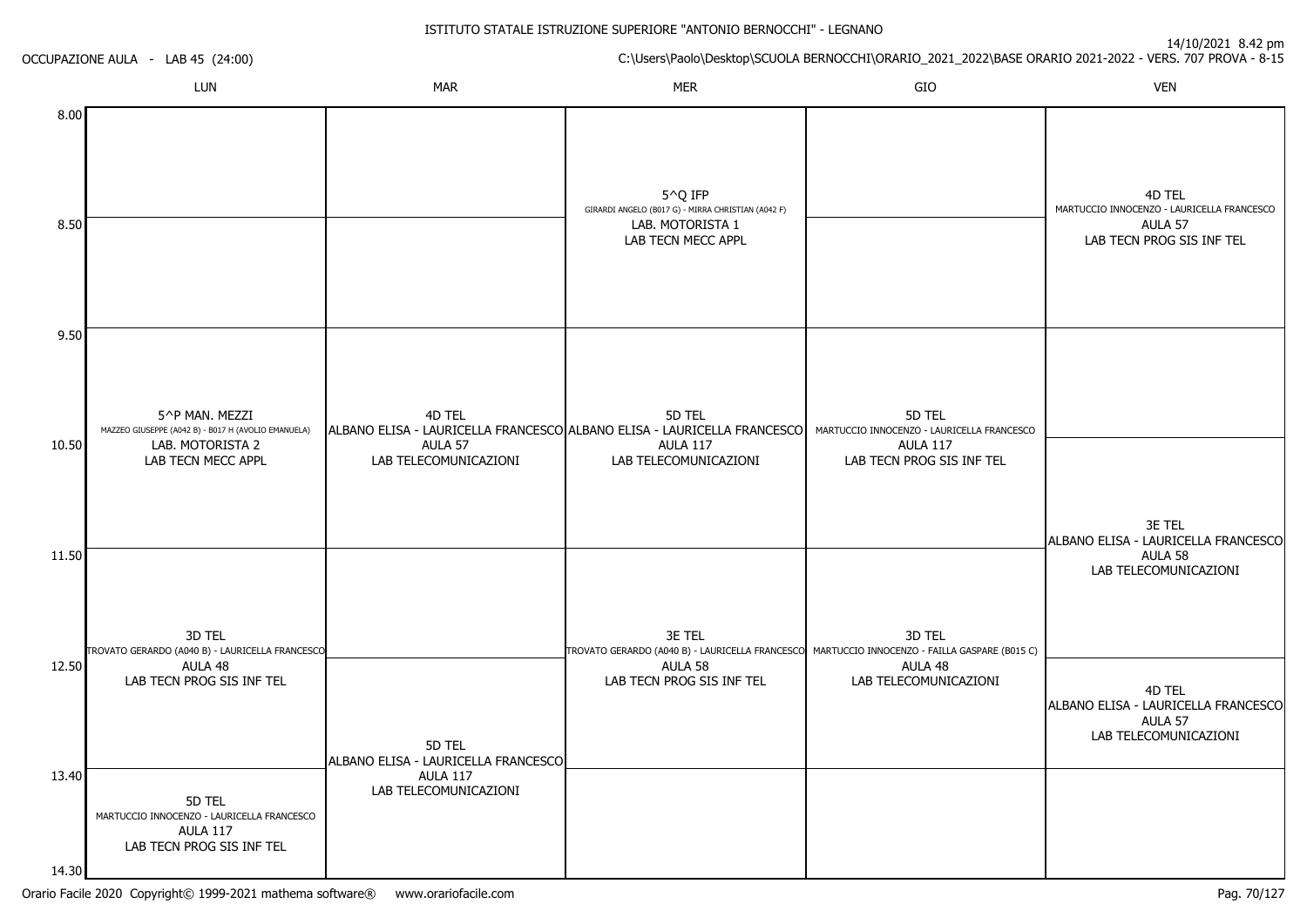14/10/2021 8.42 pm

ISTITUTO STATALE ISTRUZIONE SUPERIORE "ANTONIO BERNOCCHI" - LEGNANOC:\Users\Paolo\Desktop\SCUOLA BERNOCCHI\ORARIO\_2021\_2022\BASE ORARIO 2021-2022 - VERS. 707 PROVA - 8-15 OCCUPAZIONE AULA - LAB 46 (20:00)LUNN MAR MAR MER SIO O VEN 8.008.509.5010.5011.5012.503^P (IP14 - MANUT ASS TECN) A040 F - CAZZATO CARMELO (B015 A)S12 LAB TECN ELT ED APPL4^P (IP14 - MANUT ASS TECN) A040 F - CAZZATO CARMELO (B015 A)S26 LAB TECN ELT ED APPL5^Q IFP DI LELLA SILVIO (A040 H) - FAILLA GASPARE (B015 C) A040 F - CAZZATO CARMELO (B015 A) - VANONI ILARIA (ADSS)LAB. MOTORISTA 1 LAB TECN ELT ED APPL3G INF TROVATO GERARDO (A040 B) - FAILLA GASPARE (B015 C)AULA 61 LAB TELECOMUNICAZIONI5^P MAN. MEZZI DI LELLA SILVIO (A040 H) - RISITANO GIOVANNI (B015 D)LAB. MOTORISTA 2 LAB TECN ELT ED APPL4^P (IP14 - MANUT ASS TECN)S26 LAB TECN ELT ED APPL3F INF TROVATO GERARDO (A040 B) - FAILLA GASPARE (B015 C)AULA 109 LAB TELECOMUNICAZIONI4^N (IP14 - MANUT ASS TECN) A040 E - CAZZATO CARMELO (B015 A)S17 LAB TECN ELT ED APPL3^N (IP14 - MANUT ASS TECN) A040 E - CAZZATO CARMELO (B015 A) - CHIODINI BEATRICE (ADSS)S29 LAB TECN ELT ED APPL3^P (IP14 - MANUT ASS TECN) A040 F - CAZZATO CARMELO (B015 A)S12 LAB TECN ELT ED APPL4F INF TROVATO GERARDO (A040 B) - FAILLA GASPARE (B015 C)AULA 43 LAB TELECOMUNICAZIONI4E INF TROVATO GERARDO (A040 B) - FAILLA GASPARE (B015 C)AULA 67LAB TELECOMUNICAZIONI

13.40

14.30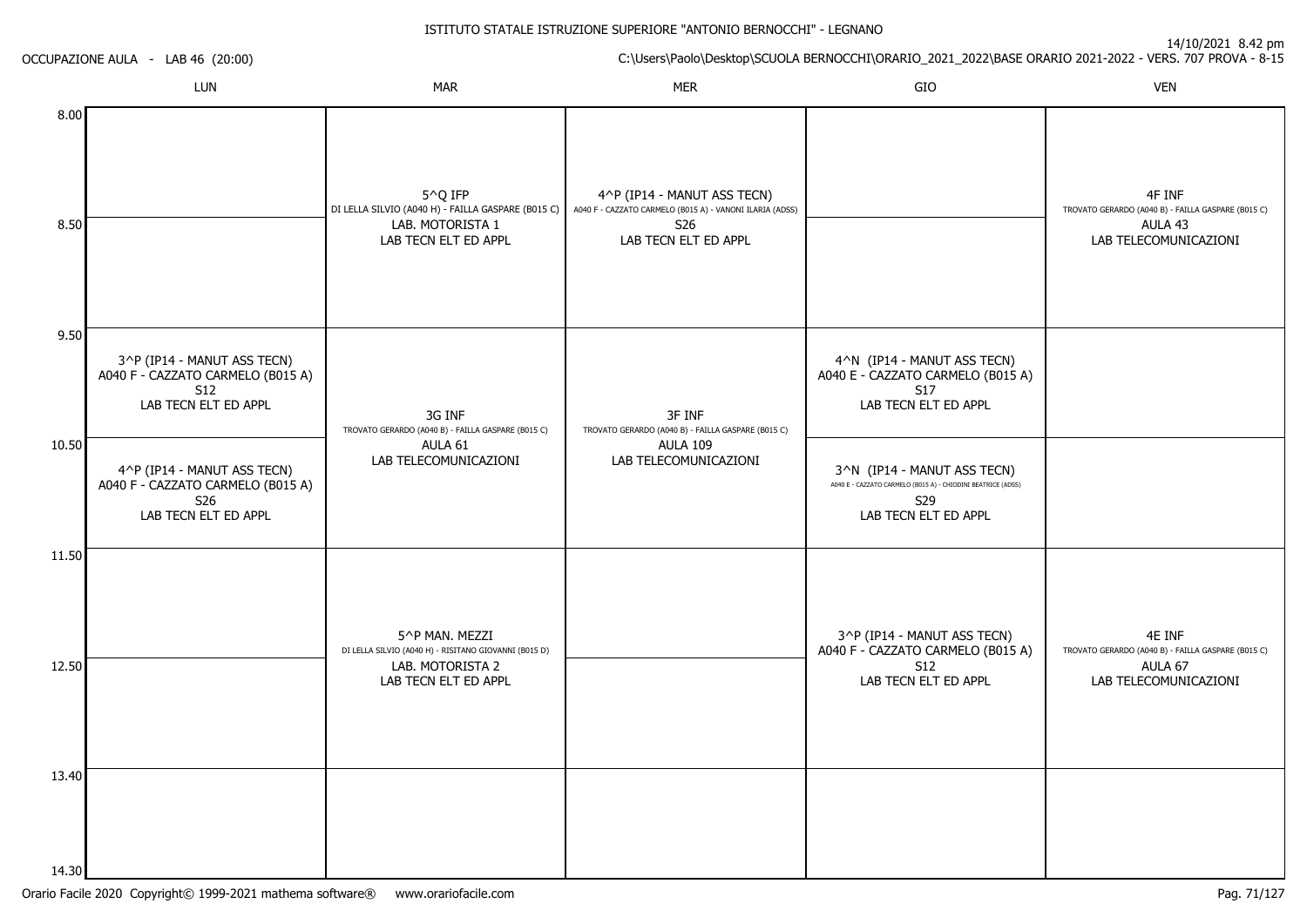ISTITUTO STATALE ISTRUZIONE SUPERIORE "ANTONIO BERNOCCHI" - LEGNANO

|       | OCCUPAZIONE AULA - LAB 47 (29:00)                                                                 |                                                                                                                                            | C:\Users\Paolo\Desktop\SCUOLA BERNOCCHI\ORARIO_2021_2022\BASE ORARIO 2021-2022 - VERS. 707 PROVA - 8-15 |                                                                                               |                                                                                                                       |  |  |
|-------|---------------------------------------------------------------------------------------------------|--------------------------------------------------------------------------------------------------------------------------------------------|---------------------------------------------------------------------------------------------------------|-----------------------------------------------------------------------------------------------|-----------------------------------------------------------------------------------------------------------------------|--|--|
|       | LUN                                                                                               | <b>MAR</b>                                                                                                                                 | <b>MER</b>                                                                                              | GIO                                                                                           | <b>VEN</b>                                                                                                            |  |  |
| 8.00  | 3F INF<br>VARALLO SIMONA ANGELA VIRGINIA (A041 A) - CINELLI DANIELE (B016 A)                      | 4E INF<br>3D TEL<br>5E INF<br>ALBE' ROBERTO - FAILLA GASPARE (B015 C)<br>VARALLO SIMONA ANGELA VIRGINIA (A041 A) - SPIRITO SILVIA (B016 B) | SAVINO GIANFRANCO (A041 C) - CINELLI DANIELE (B016 A)                                                   | 5D TEL<br>ALBE' ROBERTO - RISITANO GIOVANNI (B015 D)<br><b>AULA 117</b><br>LAB SISTEMI E RETI |                                                                                                                       |  |  |
| 8.50  | <b>AULA 109</b><br>LAB SISTEMI E RETI                                                             | AULA 67<br>LAB SISTEMI E RETI                                                                                                              | AULA 48<br>LAB SISTEMI E RETI                                                                           | AULA R10<br>LAB SISTEMI E RETI                                                                | 5E INF<br>SAVINO GIANFRANCO (A041 C) - CINELLI DANIELE (B016 A)<br>AULA R10<br>LAB SISTEMI E RETI                     |  |  |
| 9.50  |                                                                                                   |                                                                                                                                            |                                                                                                         |                                                                                               |                                                                                                                       |  |  |
| 10.50 | 5F INF<br>SAVINO GIANFRANCO (A041 C) - CINELLI DANIELE (B016 A)<br>AULA R12<br>LAB SISTEMI E RETI | 4F INF<br>VARALLO SIMONA ANGELA VIRGINIA (A041 A) - CINELLI DANIELE (B016 A)<br>AULA 43<br>LAB SISTEMI E RETI                              | 3E TEL<br>RONSISVALLE PIETRA ANGELA - SARTIRANA GIUSEPPA (A041 D)<br>AULA 58<br>LAB INFORMATICA         | 4D TEL<br>ALBE' ROBERTO - FAILLA GASPARE (B015 C)<br>AULA 57<br>LAB SISTEMI E RETI            | 4D TEL<br>RONSISVALLE PIETRA ANGELA - A041 RES (5 H) - SAVINO GIANFRANCO (A041 C)<br>AULA 57<br>LAB INFORMATICA       |  |  |
| 11.50 |                                                                                                   |                                                                                                                                            | 3D TEL                                                                                                  | 5D TEL                                                                                        | 3G INF                                                                                                                |  |  |
| 12.50 | 3E TEL                                                                                            | 5F INF                                                                                                                                     | SPIRITO SILVIA (B016 B) - SARTIRANA GIUSEPPA (A041 D)<br>AULA 48<br>LAB INFORMATICA                     | <b>AULA 117</b><br>LAB SISTEMI E RETI                                                         | ALBE' ROBERTO - RISITANO GIOVANNI (B015 D) COLOMBO STEFANO (A041 B) - B016 RES (2 H)<br>AULA 61<br>LAB SISTEMI E RETI |  |  |
| 13.40 | ALBE' ROBERTO - FAILLA GASPARE (B015 C)<br>AULA 58<br>LAB SISTEMI E RETI                          | SAVINO GIANFRANCO (A041 C) - CINELLI DANIELE (B016 A)<br>AULA R12<br>LAB SISTEMI E RETI                                                    |                                                                                                         |                                                                                               |                                                                                                                       |  |  |
| 14.30 |                                                                                                   |                                                                                                                                            |                                                                                                         |                                                                                               |                                                                                                                       |  |  |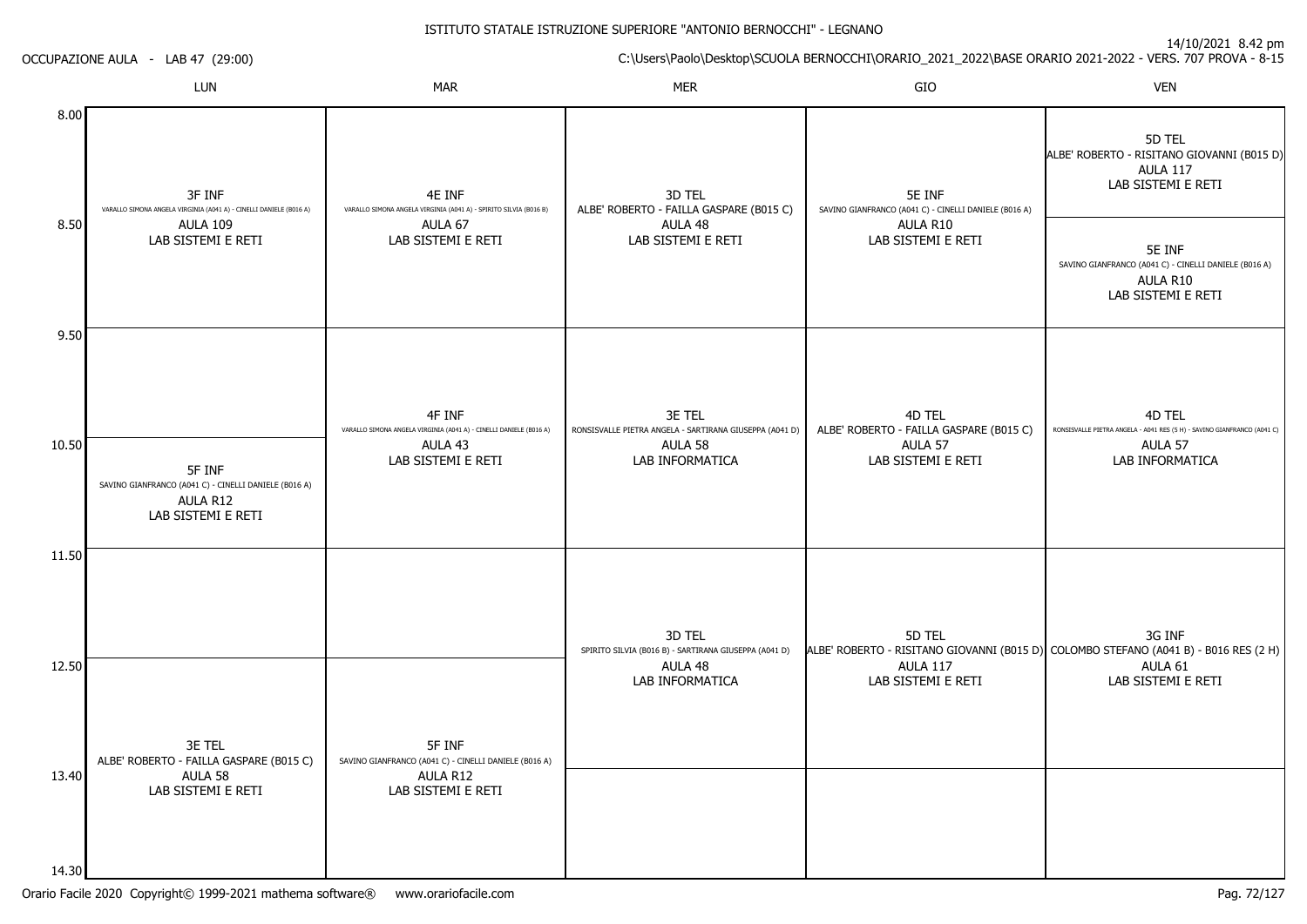14/10/2021 8.42 pm

C:\Users\Paolo\Desktop\SCUOLA BERNOCCHI\ORARIO\_2021\_2022\BASE ORARIO 2021-2022 - VERS. 707 PROVA - 8-15 OCCUPAZIONE AULA - LAB 51BIS (14:00)LUNN MAR MAR MER SIO O VEN 8.008.509.5010.5011.5012.5013.4014.303C ELT BERTONI GIANLUCA - RISITANO GIOVANNI (B015 D) BERTONI GIANLUCA - BORRELLI PIERANGELOAULA 42 LAB ELT/ELN5C ELT BERTONI GIANLUCA - BORRELLI PIERANGELOAULA 71 LAB ELT/ELN5C ELTAULA 71 LAB ELT/ELN4C ELT CERMINARA FABIO (A040 A) - BORRELLI PIERANGELOAULA 63 LAB ELT/ELN3C ELT BERTONI GIANLUCA - RISITANO GIOVANNI (B015 D) AULA 42 LAB ELT/ELN2E INF/TEL CERMINARA FABIO (A040 A) - MUTO FABIANO (ADSS)AULA 52 SCI TEC APPL2E INF/TEL CERMINARA FABIO (A040 A)AULA 52 SCI TEC APPL4C ELT CERMINARA FABIO (A040 A) - BORRELLI PIERANGELOAULA 63LAB ELT/ELN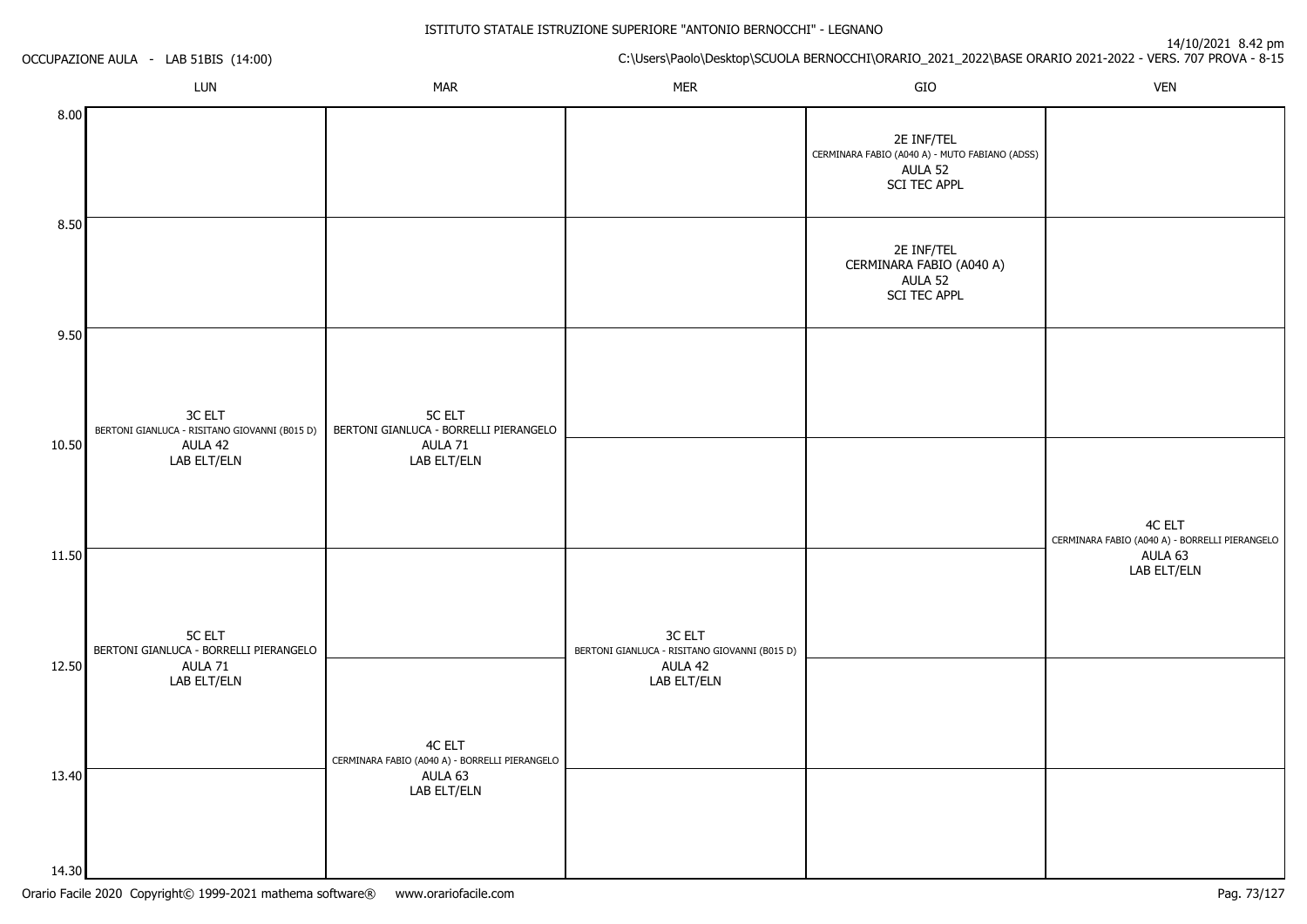14/10/2021 8.42 pm

C:\Users\Paolo\Desktop\SCUOLA BERNOCCHI\ORARIO\_2021\_2022\BASE ORARIO 2021-2022 - VERS. 707 PROVA - 8-15 OCCUPAZIONE AULA - LAB 52BIS (29:00)LUNN MAR MAR MER SIO O VEN 8.008.509.5010.5011.5012.5013.4014.304C ELT SILOCCHI PAOLO - BORRELLI PIERANGELOAULA 63 LAB SIST AUT ELT5C ELT SILOCCHI PAOLO - BORRELLI PIERANGELOAULA 71 LAB SIST AUT ELT3^P (IP14 - MANUT ASS TECN) FIGURA CARMELO (A040 G) - PISONI MARCO FILIPPOS12 LAB TECN TEC INST MAN5C ELT CERMINARA FABIO (A040 A) - RISITANO GIOVANNI (B015 D)AULA 71 LAB TECN PROG SIS ELT ELN3C ELT A040 C - RISITANO GIOVANNI (B015 D) $A$ ULA 42 LAB SIST AUT ELT2D INF/TEL CERMINARA FABIO (A040 A)AULA 56 SCI TEC APPL3^P (IP14 - MANUT ASS TECN) FIGURA CARMELO (A040 G) - PISONI MARCO FILIPPO $S12$  LAB TECN TEC INST MAN3C ELT SILOCCHI PAOLO - BORRELLI PIERANGELOAULA 42 LAB TECN PROG SIS ELT ELN5C ELT SILOCCHI PAOLO - BORRELLI PIERANGELOAULA 71 LAB SIST AUT ELT3^N (IP14 - MANUT ASS TECN) FOSSELLA PALMERINO VINCENZO (B017 E) - CHIODINI BEATRICE (ADSS)S29 LAB TECN ES4C ELT BERTONI GIANLUCA - BORRELLI PIERANGELOAULA 63 LAB TECN PROG SIS ELT ELN5C ELT CERMINARA FABIO (A040 A) - RISITANO GIOVANNI (B015 D)AULA 71 LAB TECN PROG SIS ELT ELN3^N (IP14 - MANUT ASS TECN) A040 I (POT) - PISONI MARCO FILIPPO $529$  LAB TECN TEC INST MAN4C ELT BERTONI GIANLUCA - BORRELLI PIERANGELOAULA 63 LAB TECN PROG SIS ELT ELN3^P (IP14 - MANUT ASS TECN) CUSUMANO GIUSEPPE (B017 F)S12 LAB TECN ES3^N (IP14 - MANUT ASS TECN) A040 I (POT) - PISONI MARCO FILIPPOS29LAB TECN TEC INST MAN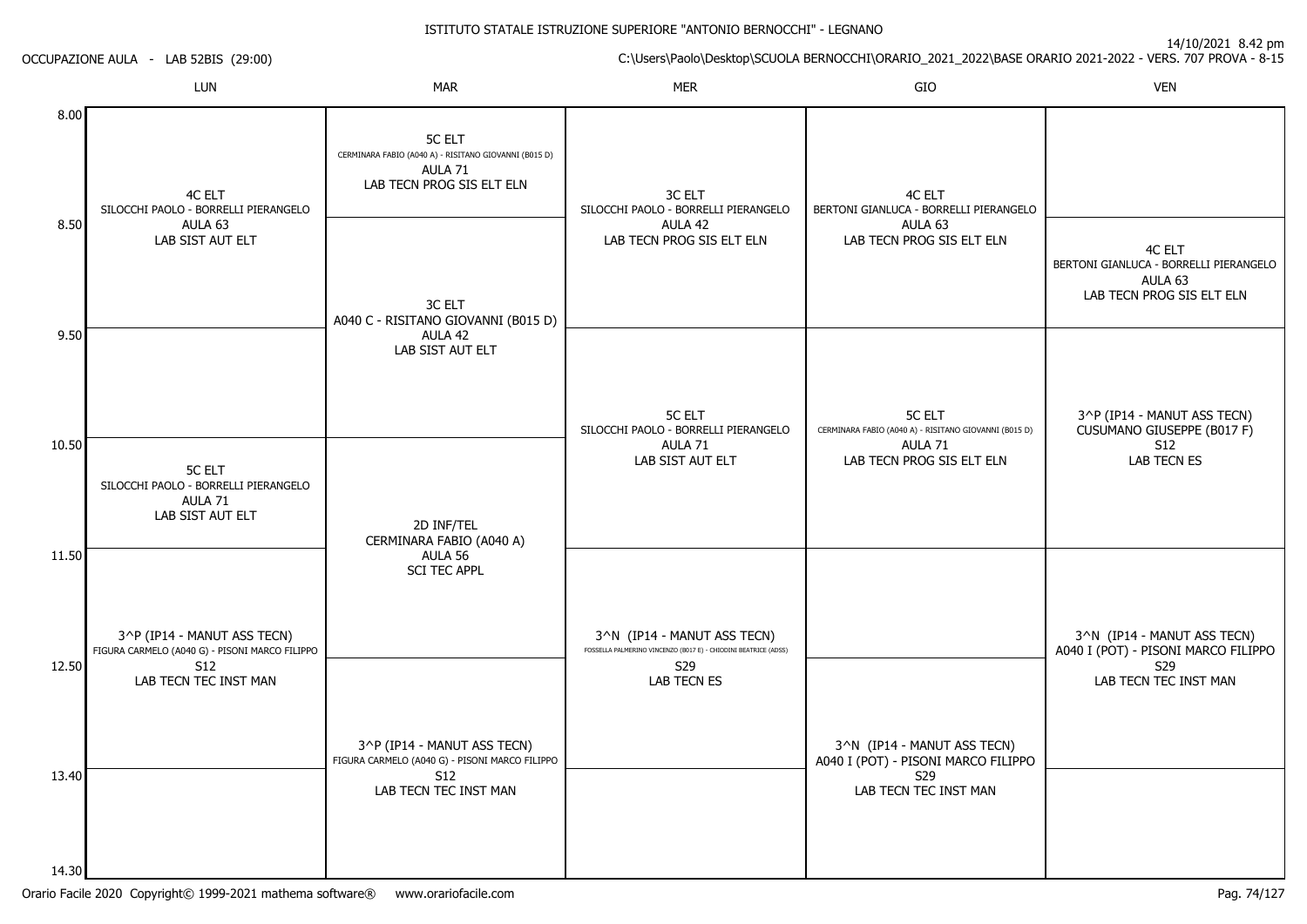|                | OCCUPAZIONE AULA - LAB 53BIS (31:00)                                                        |                                                                                                                |                                                                                            | C:\Users\Paolo\Desktop\SCUOLA BERNOCCHI\ORARIO_2021_2022\BASE ORARIO 2021-2022 - VERS. 707 PROVA - 8-15 | 14/10/2021 0.42 pm                                           |
|----------------|---------------------------------------------------------------------------------------------|----------------------------------------------------------------------------------------------------------------|--------------------------------------------------------------------------------------------|---------------------------------------------------------------------------------------------------------|--------------------------------------------------------------|
|                | LUN                                                                                         | <b>MAR</b>                                                                                                     | <b>MER</b>                                                                                 | GIO                                                                                                     | <b>VEN</b>                                                   |
| 8.00           | 4E INF<br>VECCHI EMANUELE ALBERTO - CONTARDI CARLO<br>AULA 67<br>LAB INFORMATICA            |                                                                                                                | 5F INF<br>GALASSO STEFANO - CONTARDI CARLO                                                 | 3F INF<br>GALASSO STEFANO - SPIRITO SILVIA (B016 B)                                                     | 4E INF<br>VECCHI EMANUELE ALBERTO - CONTARDI CARLO           |
| 8.50           | 5E INF<br>COLOMBO STEFANO (A041 B) - CONTARDI CARLO                                         |                                                                                                                | AULA R12<br>LAB INFORMATICA                                                                | <b>AULA 109</b><br>LAB INFORMATICA                                                                      | AULA 67<br>LAB INFORMATICA                                   |
| 9.50           | AULA R10<br>LAB TECN PROG SIS INF TEL                                                       | 3F INF<br>SAVINO GIANFRANCO (A041 C) - SPIRITO SILVIA (B016 B)<br><b>AULA 109</b><br>LAB TECN PROG SIS INF TEL | 5E INF<br>VARALLO SIMONA ANGELA VIRGINIA (A041 A) - CONTARDI CARLO                         | 4F INF<br>COLOMBO STEFANO (A041 B) - CINELLI DANIELE (B016 A)                                           | 3G INF<br>VECCHI EMANUELE ALBERTO - CINELLI DANIELE (B016 A) |
| 10.50          | 5E INF<br>RONSISVALLE PIETRA ANGELA - VECCHI EMANUELE ALBERTO<br>AULA R10<br>LAB GEST.PROG. | 5F INF                                                                                                         | AULA R10<br><b>LAB INFORMATICA</b>                                                         | AULA 43<br>LAB TECN PROG SIS INF TEL                                                                    | AULA 61<br>LAB INFORMATICA                                   |
| 11.50          | 5F INF<br>RONSISVALLE PIETRA ANGELA - VECCHI EMANUELE ALBERTO<br>AULA R12<br>LAB GEST.PROG. | <b>GALASSO STEFANO - CONTARDI CARLO</b><br>AULA R12<br>LAB INFORMATICA                                         | 4F INF<br>GALASSO STEFANO - CONTARDI CARLO<br>AULA 43<br>LAB INFORMATICA                   | 5F INF<br>COLOMBO STEFANO (A041 B) - CONTARDI CARLO                                                     | 4F INF<br>GALASSO STEFANO - CONTARDI CARLO                   |
| 12.50          | 4E INF<br>COLOMBO STEFANO (A041 B) - CINELLI DANIELE (B016 A)                               | 5E INF<br>VARALLO SIMONA ANGELA VIRGINIA (A041 A) - CONTARDI CARLO<br>AULA 67<br>AULA R10<br>LAB INFORMATICA   | 3G INF<br>VECCHI EMANUELE ALBERTO - CINELLI DANIELE (B016 A)<br>AULA 61<br>LAB INFORMATICA | AULA R12<br>LAB TECN PROG SIS INF TEL                                                                   | AULA 43<br>LAB INFORMATICA                                   |
| 13.40<br>14.30 | LAB TECN PROG SIS INF TEL                                                                   |                                                                                                                | 3F INF<br>GALASSO STEFANO - SPIRITO SILVIA (B016 B)<br><b>AULA 109</b><br>LAB INFORMATICA  |                                                                                                         |                                                              |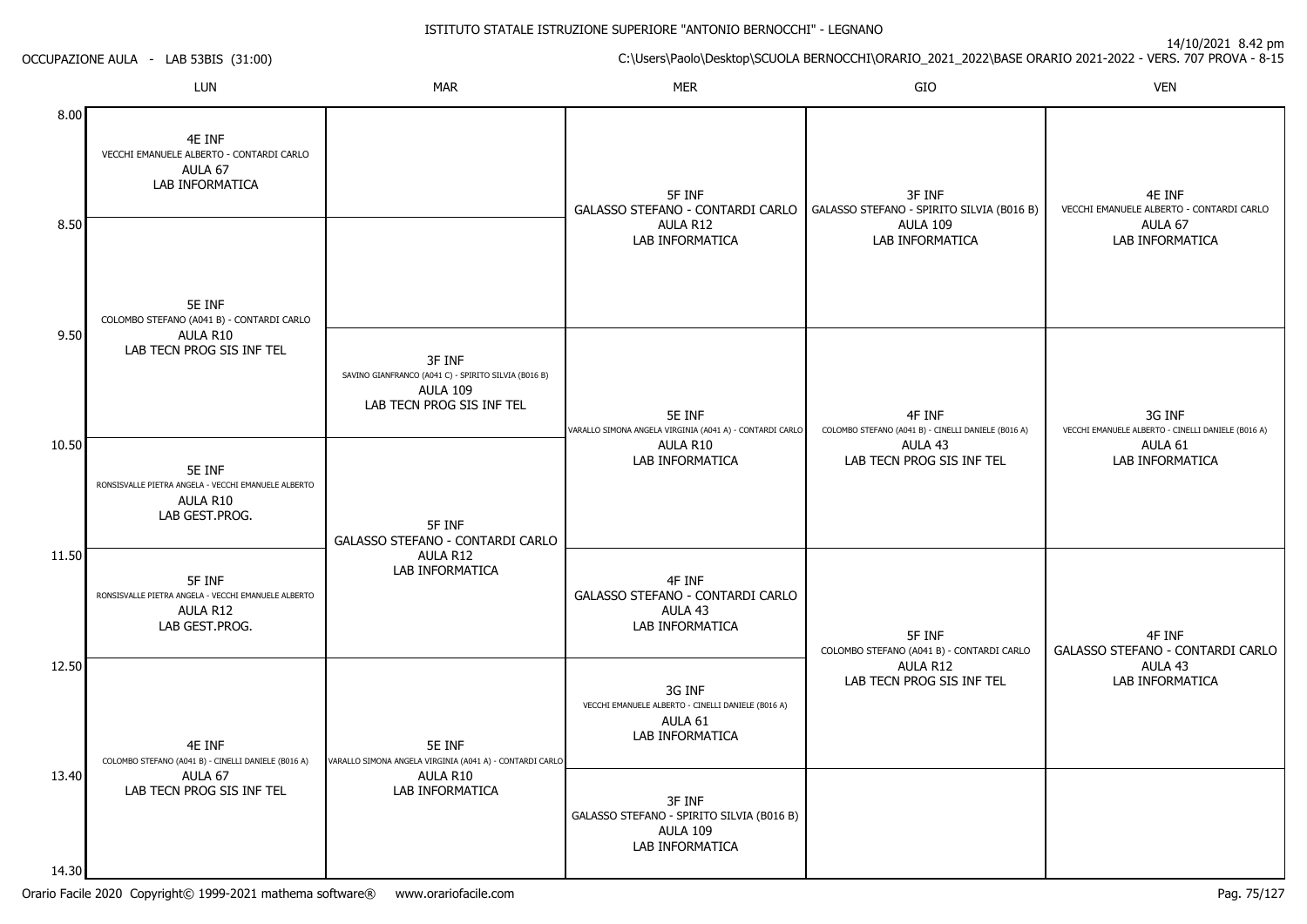|                | OCCUPAZIONE AULA - LAB 66 (16:00)                           |                                                                              | 1111020210121<br>C:\Users\Paolo\Desktop\SCUOLA BERNOCCHI\ORARIO_2021_2022\BASE ORARIO 2021-2022 - VERS. 707 PROVA - 8-15 |                                                                                                        |                                                                                                  |  |  |
|----------------|-------------------------------------------------------------|------------------------------------------------------------------------------|--------------------------------------------------------------------------------------------------------------------------|--------------------------------------------------------------------------------------------------------|--------------------------------------------------------------------------------------------------|--|--|
|                | LUN                                                         | <b>MAR</b>                                                                   | <b>MER</b>                                                                                                               | GIO                                                                                                    | <b>VEN</b>                                                                                       |  |  |
| 8.00<br>8.50   |                                                             |                                                                              |                                                                                                                          |                                                                                                        | 1^O (IP13 - MECCANICA)<br>GIRARDI ANGELO (B017 G) - A042 RES (3 H)<br>S26<br>LAB TECN DIS. PROG. |  |  |
| 9.50           | 1F INF/TEL<br>RONSISVALLE PIETRA ANGELA - A040 C<br>AULA 55 | 1A MEC<br>RONSISVALLE PIETRA ANGELA - SARTIRANA GIUSEPPA (A041 D)<br>AULA 59 |                                                                                                                          |                                                                                                        |                                                                                                  |  |  |
|                | LAB TECN INF                                                | LAB TECN INF                                                                 |                                                                                                                          | 1E INF/TEL<br>RONSISVALLE PIETRA ANGELA - A040 C                                                       | 2^O (IP14 - MANUT ASS TECN)<br>RINALDI PIERO (A042 A) - RISITANO GIOVANNI (B015 D)               |  |  |
| 10.50          |                                                             | 1D INF/TEL                                                                   |                                                                                                                          | AULA 53<br>LAB TECN INF                                                                                | S24<br>LAB TECN DIS. PROG.                                                                       |  |  |
| 11.50          |                                                             | RONSISVALLE PIETRA ANGELA - A040 C<br>AULA 54<br>LAB TECN INF                | <b>1C ELT/ELN</b>                                                                                                        | 1B MEC<br>RONSISVALLE PIETRA ANGELA - A040 C   RONSISVALLE PIETRA ANGELA - SARTIRANA GIUSEPPA (A041 D) |                                                                                                  |  |  |
| 12.50          |                                                             |                                                                              | AULA 50<br>LAB TECN INF                                                                                                  | AULA 60<br>LAB TECN INF                                                                                |                                                                                                  |  |  |
| 13.40<br>14.30 |                                                             |                                                                              |                                                                                                                          |                                                                                                        |                                                                                                  |  |  |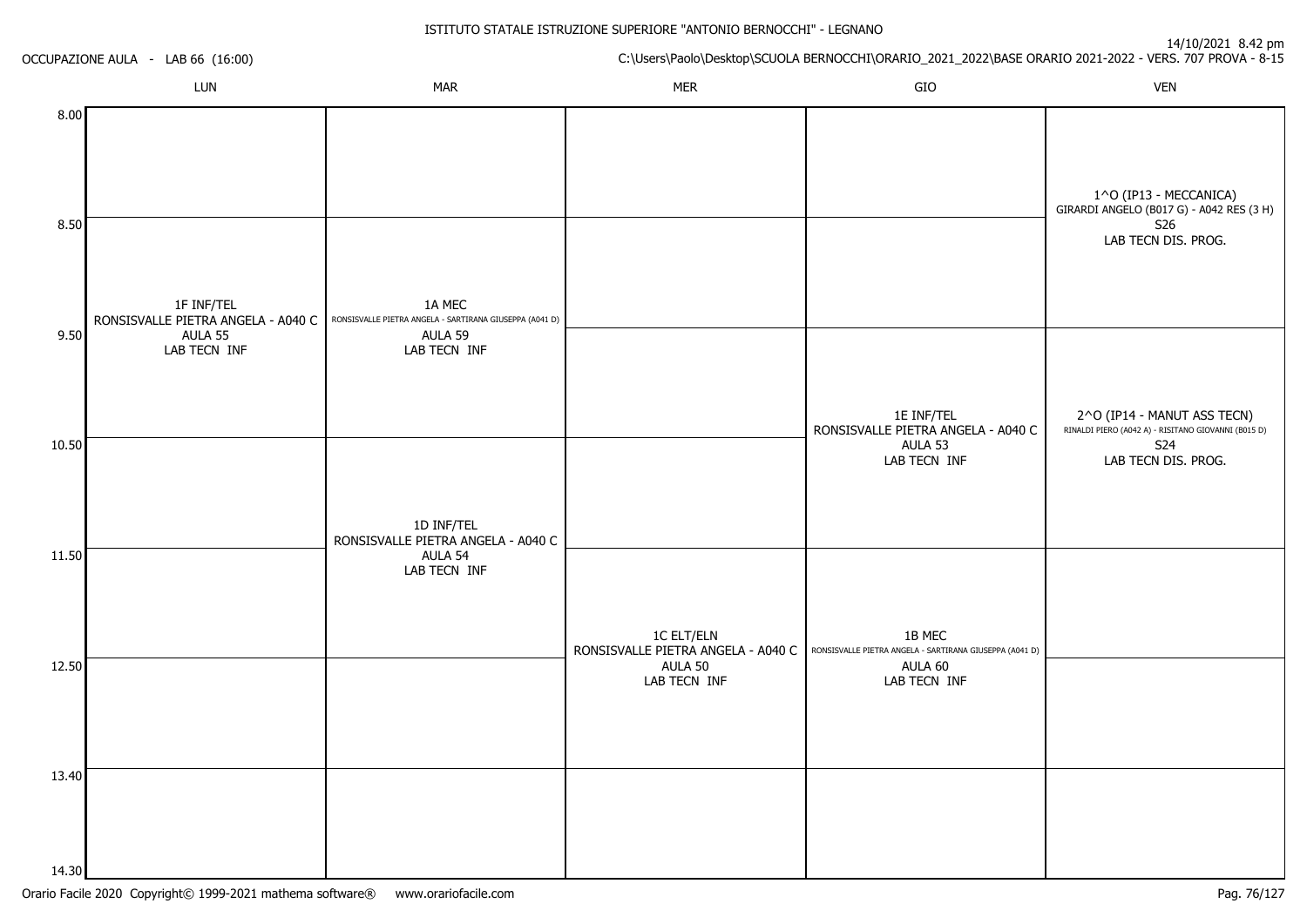|              | OCCUPAZIONE AULA - LAB CAD MODA CALINI (32:00)                                                               |                                                                                      | C:\Users\Paolo\Desktop\SCUOLA BERNOCCHI\ORARIO_2021_2022\BASE ORARIO 2021-2022 - VERS. 707 PROVA - 8-15                  |                                                                                                        |                                                                                                                         |
|--------------|--------------------------------------------------------------------------------------------------------------|--------------------------------------------------------------------------------------|--------------------------------------------------------------------------------------------------------------------------|--------------------------------------------------------------------------------------------------------|-------------------------------------------------------------------------------------------------------------------------|
|              | LUN                                                                                                          | MAR                                                                                  | <b>MER</b>                                                                                                               | GIO                                                                                                    | <b>VEN</b>                                                                                                              |
| 8.00<br>8.50 | 3^Z (IP13 - MODA)<br>LIBRICI PIETRO - BERTOLINA CHIARA - ALTAVILLA ELENA<br>S21<br>LAB PROG TESS ABB COSTUME | 5HC<br>IANNI' LOREDANA - MASCIA FRANCESCO (A044 A)<br>AULA 64<br>LAB IDEAZ PROG MODA | 4^V PROD<br>OLIVA CINZIA - FORTUNATO GRAZIA (B018 B)<br>S9<br>LAB PROG TESS ABB COSTUME                                  | 5HC<br>IANNI' LOREDANA - ANGELINO VINCENZA (A044 RES 15 H)<br>AULA 64<br>LAB TECN APPL MAT             | 5^V PROD<br>CAPASSO FRANCESCO (B018 A 19 H) - MASCIA FRANCESCO (A044 A)<br>S41<br>LAB TECN APPL MAT PROC PROD           |
| 9.50         |                                                                                                              |                                                                                      |                                                                                                                          |                                                                                                        |                                                                                                                         |
| 10.50        | 4^V PROD<br>CAPASSO FRANCESCO (B018 A 19 H) - MASCIA FRANCESCO (A044 A)<br>S9<br>LAB TECN APPL MAT PROC PROD | $1^{\wedge}$ T IeFP<br>AULA 40<br><b>LAB TECN PROF</b>                               | 4^T IeFP<br>TAVOLARIO FELICE - IANNI' LOREDANA   TAVOLARIO FELICE - CUCURACHI ILARIA<br>S <sub>15</sub><br>LAB TECN PROF | 5HC<br>IANNI' LOREDANA - MASCIA FRANCESCO (A044 A)<br>AULA 64<br>LAB IDEAZ PROG MODA                   | 2^V (IP13 - MODA)<br>TAVOLARIO FELICE - IANNI' LOREDANA<br>AULA 23<br>LAB TECN DIS. PROG.                               |
| 11.50        |                                                                                                              |                                                                                      |                                                                                                                          |                                                                                                        | 4^V PROD                                                                                                                |
|              |                                                                                                              | 3^Z (IP13 - MODA)<br>FORTUNATO GRAZIA (B018 B) - ANGELINO VINCENZA (A044 RES 15 H)   | 4^T IeFP<br>IANNI' LOREDANA - ANGELINO VINCENZA (A044 RES 15 H)                                                          |                                                                                                        | CAPASSO FRANCESCO (B018 A 19 H) - MASCIA FRANCESCO (A044 A)<br>S9<br>LAB TECN APPL MAT PROC PROD                        |
| 12.50        |                                                                                                              | S21<br>LAB TECN APPL MAT PROC PROD                                                   | S <sub>15</sub><br>LAB TECN TESSILI                                                                                      |                                                                                                        |                                                                                                                         |
| 13.40        | 4^T IeFP<br>TAVOLARIO FELICE - CUCURACHI ILARIA<br><b>S15</b><br>LAB TECN PROF                               |                                                                                      | 3^Z (IP13 - MODA)                                                                                                        | 1^V (IP13 - MODA)<br>CAPASSO FRANCESCO (B018 A 19 H) - MARINO ANNUNZIATA<br>S39<br>LAB TECN DIS. PROG. | 3^V (IP13 - MODA)<br>FORTUNATO GRAZIA (B018 B) - MASCIA FRANCESCO (A044 A)<br><b>S13</b><br>LAB TECN APPL MAT PROC PROD |
|              |                                                                                                              |                                                                                      | FORTUNATO GRAZIA (B018 B) - ANGELINO VINCENZA (A044 RES 15 H)<br>S21<br>LAB TECN APPL MAT PROC PROD                      |                                                                                                        |                                                                                                                         |
| 14.30        |                                                                                                              |                                                                                      |                                                                                                                          |                                                                                                        |                                                                                                                         |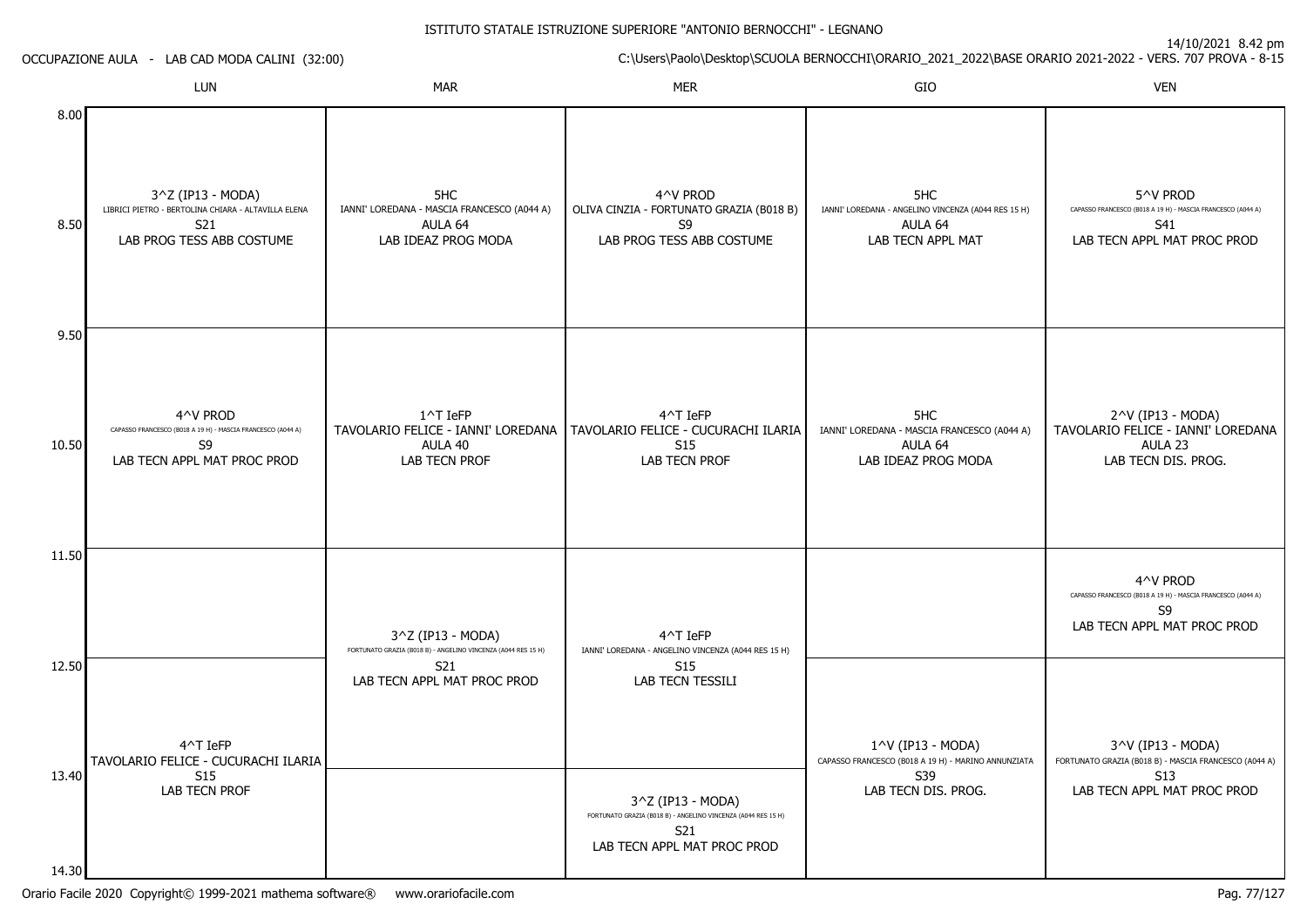14/10/2021 8.42 pm

C:\Users\Paolo\Desktop\SCUOLA BERNOCCHI\ORARIO\_2021\_2022\BASE ORARIO 2021-2022 - VERS. 707 PROVA - 8-15

OCCUPAZIONE AULA - LAB CHIMICA (23:00)

|                | <b>LUN</b>                                                                                        | <b>MAR</b>                                                                                                 | <b>MER</b>                                                                                              | GIO                                                                                                               | <b>VEN</b>                                                                                             |
|----------------|---------------------------------------------------------------------------------------------------|------------------------------------------------------------------------------------------------------------|---------------------------------------------------------------------------------------------------------|-------------------------------------------------------------------------------------------------------------------|--------------------------------------------------------------------------------------------------------|
| 8.00           |                                                                                                   |                                                                                                            | 1B MEC<br>MAIRANI LUCIA - CRESPI ELISABETTA<br>AULA 60<br>LAB CHIMICA                                   | 1^N (IP14 - MANUT ASS TECN)<br>CRESPI ELISABETTA - CAVALIERE ROSA (A050 C)<br><b>S28</b><br>LAB SCIENZE INTEGRATE |                                                                                                        |
| 8.50           |                                                                                                   | 3 LC<br>TOSCANO FRANCESCA<br><b>AULA 217</b><br>LAB CHIMICA                                                | 2 LQ<br>MAIRANI LUCIA<br><b>AULA 212</b><br>LAB CHIMICA                                                 |                                                                                                                   | 2E INF/TEL<br>SAVOIA GIOVANNA (A034 A) - CRESPI ELISABETTA<br>AULA 52<br>LAB CHIMICA                   |
| 9.50           | <b>1C ELT/ELN</b><br>CARRATU' VERONICA (A034 B POT) - CRESPI ELISABETTA<br>AULA 50<br>LAB CHIMICA |                                                                                                            | 1D INF/TEL<br>SAVOIA GIOVANNA (A034 A) - CRESPI ELISABETTA<br>AULA 54<br>LAB CHIMICA                    |                                                                                                                   | 1^O (IP13 - MECCANICA)<br>CRESPI ELISABETTA - A050 D (POT)<br>S <sub>26</sub><br>LAB SCIENZE INTEGRATE |
| 10.50          | 4 LA<br><b>TOSCANO FRANCESCA</b><br><b>AULA 216</b><br>LAB CHIMICA                                | 1A MEC<br>MAIRANI LUCIA - CRESPI ELISABETTA<br>AULA 59<br>LAB CHIMICA                                      | 2^V (IP13 - MODA)<br>CRESPI ELISABETTA - DE SANTIS ROBERTA (A050 E)<br>AULA 23<br>LAB SCIENZE INTEGRATE | 1^V (IP13 - MODA)<br>CRESPI ELISABETTA - DE BLASI ANDREA (A050)<br>S39<br>LAB SCIENZE INTEGRATE                   |                                                                                                        |
| 11.50          | 2D INF/TEL<br>SAVOIA GIOVANNA (A034 A) - CRESPI ELISABETTA<br>AULA 56<br>LAB CHIMICA              | 1^N (IP14 - MANUT ASS TECN)<br>CRESPI ELISABETTA - CAVALIERE ROSA (A050 C)<br>S28<br>LAB SCIENZE INTEGRATE | 3LA<br>TOSCANO FRANCESCA<br><b>AULA 215</b><br>LAB CHIMICA                                              | 1E INF/TEL<br>SAVOIA GIOVANNA (A034 A) - CRESPI ELISABETTA<br>AULA 53<br>LAB CHIMICA                              |                                                                                                        |
| 12.50          | 2B MEC<br>MAIRANI LUCIA - CRESPI ELISABETTA<br>AULA 73<br>LAB CHIMICA                             | 1^O (IP13 - MECCANICA)<br>CRESPI ELISABETTA - A050 D (POT)<br>S <sub>26</sub><br>LAB SCIENZE INTEGRATE     |                                                                                                         | 1F INF/TEL<br>CARRATU' VERONICA (A034 B POT) - CRESPI ELISABETTA<br>AULA 55<br>LAB CHIMICA                        | 3LB<br>MAIRANI LUCIA<br><b>AULA 213</b><br>LAB CHIMICA                                                 |
| 13.40<br>14.30 | 2A MEC<br>MAIRANI LUCIA - CRESPI ELISABETTA<br>AULA 70<br>LAB CHIMICA                             | 2C ELT/ELN<br>CARRATU' VERONICA (A034 B POT) - CRESPI ELISABETTA<br>AULA 68<br>LAB CHIMICA                 |                                                                                                         |                                                                                                                   | 4 LB<br>SAVOIA GIOVANNA (A034 A)<br><b>AULA 211</b><br>LAB CHIMICA                                     |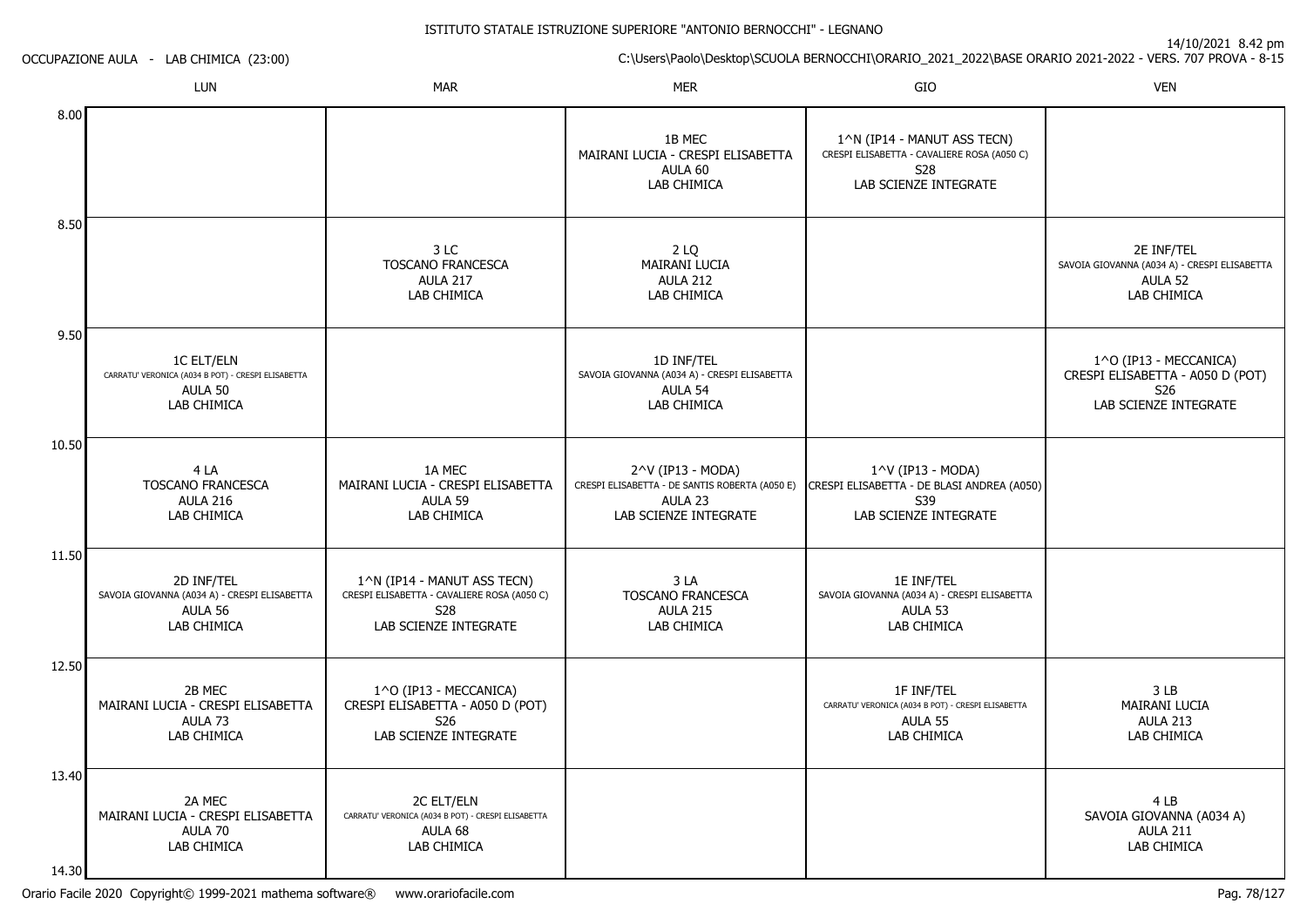|              | OCCUPAZIONE AULA - LAB CNC (10:00)                                                           |            |                                                                                     |     | 14/10/2021 8.42 pm<br>C:\Users\Paolo\Desktop\SCUOLA BERNOCCHI\ORARIO_2021_2022\BASE ORARIO 2021-2022 - VERS. 707 PROVA - 8-15 |
|--------------|----------------------------------------------------------------------------------------------|------------|-------------------------------------------------------------------------------------|-----|-------------------------------------------------------------------------------------------------------------------------------|
|              | LUN                                                                                          | <b>MAR</b> | <b>MER</b>                                                                          | GIO | <b>VEN</b>                                                                                                                    |
| 8.00<br>8.50 | 4^O (IP13 - MECCANICA)<br>RAFFAELI CARLO - MARZORATI CHIARA (ADSS)<br>AULA R9<br>LAB TECN ES |            |                                                                                     |     | 5^0 MECCANICA<br>RAFFAELI CARLO<br><b>AULA 118</b><br><b>LAB TECN ES</b>                                                      |
| 9.50         |                                                                                              |            |                                                                                     |     |                                                                                                                               |
| 10.50        | 5^0 MECCANICA<br>RAFFAELI CARLO<br><b>AULA 118</b><br>LAB TECN ES                            |            | 5B MEC                                                                              |     |                                                                                                                               |
| 11.50        |                                                                                              |            | MONFORTE GIANLUCA (A042 K) - FALLETTA SALVATORE (B017 I)<br>AULA 62<br>LAB TEC MECC |     | 5A MEC<br>MERLINO ANGELO - FALLETTA SALVATORE (B017 I)                                                                        |
| 12.50        |                                                                                              |            |                                                                                     |     | AULA 69<br>LAB TEC MECC                                                                                                       |
| 13.40        |                                                                                              |            |                                                                                     |     |                                                                                                                               |
| 14.30        |                                                                                              |            |                                                                                     |     |                                                                                                                               |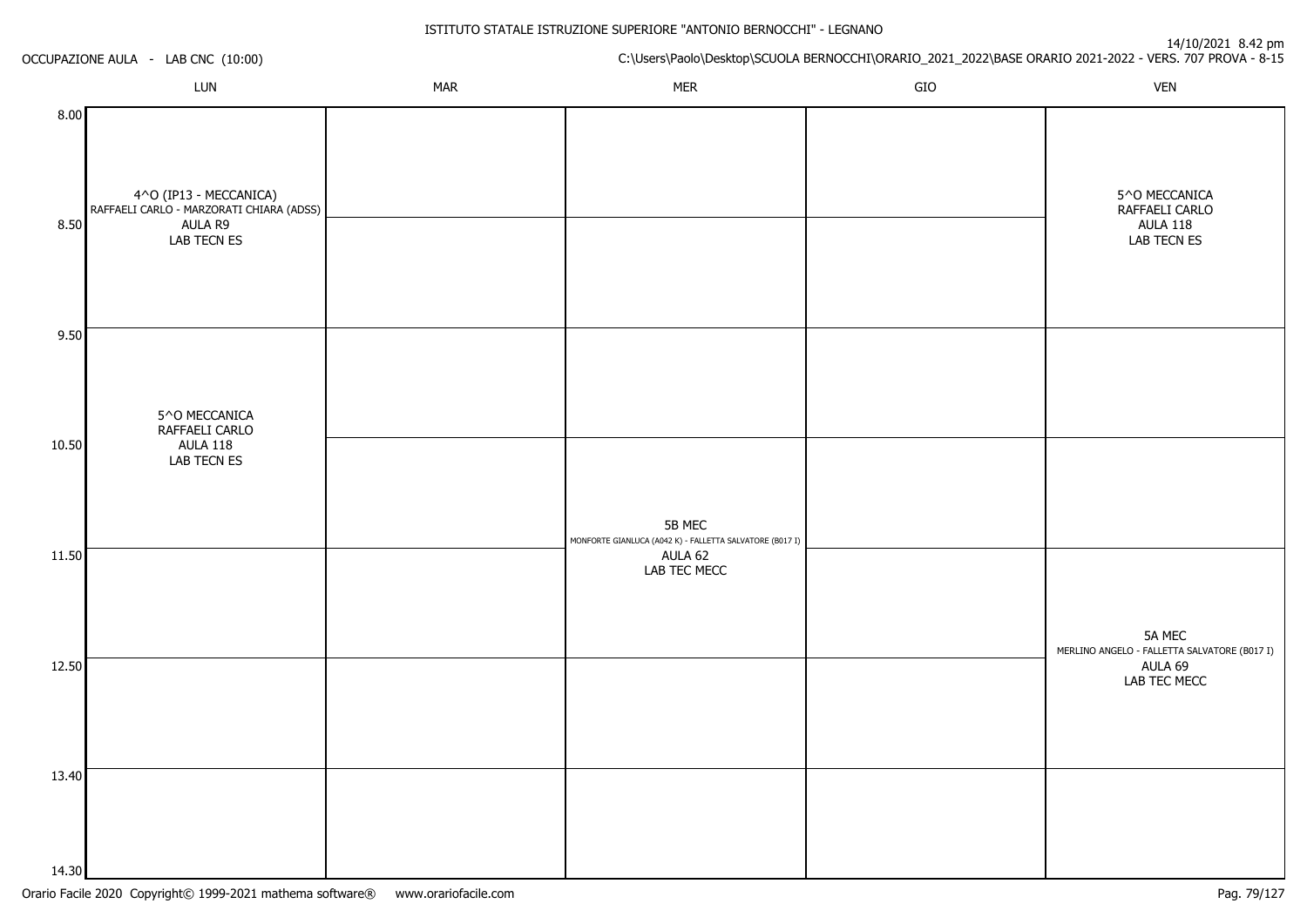|       | OCCUPAZIONE AULA - LAB DIS CALINI (30:00)                                      |                                                                                     |                                                            |                                                             | 14/10/2021 8.42 pm<br>C:\Users\Paolo\Desktop\SCUOLA BERNOCCHI\ORARIO_2021_2022\BASE ORARIO 2021-2022 - VERS. 707 PROVA - 8-15 |
|-------|--------------------------------------------------------------------------------|-------------------------------------------------------------------------------------|------------------------------------------------------------|-------------------------------------------------------------|-------------------------------------------------------------------------------------------------------------------------------|
|       | LUN                                                                            | <b>MAR</b>                                                                          | <b>MER</b>                                                 | GIO                                                         | <b>VEN</b>                                                                                                                    |
| 8.00  |                                                                                |                                                                                     |                                                            |                                                             |                                                                                                                               |
| 8.50  |                                                                                |                                                                                     |                                                            |                                                             |                                                                                                                               |
| 9.50  | 1 LA<br>TAVOLARIO FELICE - VASSALLI NADINE<br><b>AULA 111</b><br>DIS E ST ARTE | 3 LA<br>DADDI PAOLA<br><b>AULA 215</b><br>DIS E ST ARTE                             | 3 LC<br>LIBRICI PIETRO<br><b>AULA 217</b><br>DIS E ST ARTE | 2 LQ<br>VARCHETTI ELENA<br><b>AULA 212</b><br>DIS E ST ARTE | 5 LC<br>VARCHETTI ELENA<br><b>AULA 218</b><br>DIS E ST ARTE                                                                   |
| 10.50 | 2 LC                                                                           | 5LA<br>DADDI PAOLA - LEONARDI SEBASTIANO (ADSS)<br><b>AULA 214</b><br>DIS E ST ARTE | 2 <sub>LB</sub>                                            | 2 <sub>LA</sub>                                             | 1 LQ                                                                                                                          |
| 11.50 | LIBRICI PIETRO - ALTAVILLA ELENA<br><b>AULA 115</b><br>DIS E ST ARTE           | 5 LA<br>DADDI PAOLA<br><b>AULA 214</b><br>DIS E ST ARTE                             | LIBRICI PIETRO<br><b>AULA 116</b><br>DIS E ST ARTE         | <b>VARCHETTI ELENA</b><br><b>AULA 114</b><br>DIS E ST ARTE  | VARCHETTI ELENA<br><b>AULA 112</b><br>DIS E ST ARTE                                                                           |
| 12.50 |                                                                                |                                                                                     |                                                            |                                                             |                                                                                                                               |
| 13.40 | 3 LB<br>LIBRICI PIETRO - ALTAVILLA ELENA<br>AULA 213<br>DIS E ST ARTE          | 4 LB<br>LIBRICI PIETRO - ALTAVILLA ELENA<br><b>AULA 211</b><br>DIS E ST ARTE        | 4 LA<br>DADDI PAOLA<br>AULA 216<br>DIS E ST ARTE           | $1$ LB<br>TAVOLARIO FELICE<br>AULA 113<br>DIS E ST ARTE     | 5 LB<br>LIBRICI PIETRO<br><b>AULA 209</b><br>DIS E ST ARTE                                                                    |
| 14.30 |                                                                                |                                                                                     |                                                            |                                                             |                                                                                                                               |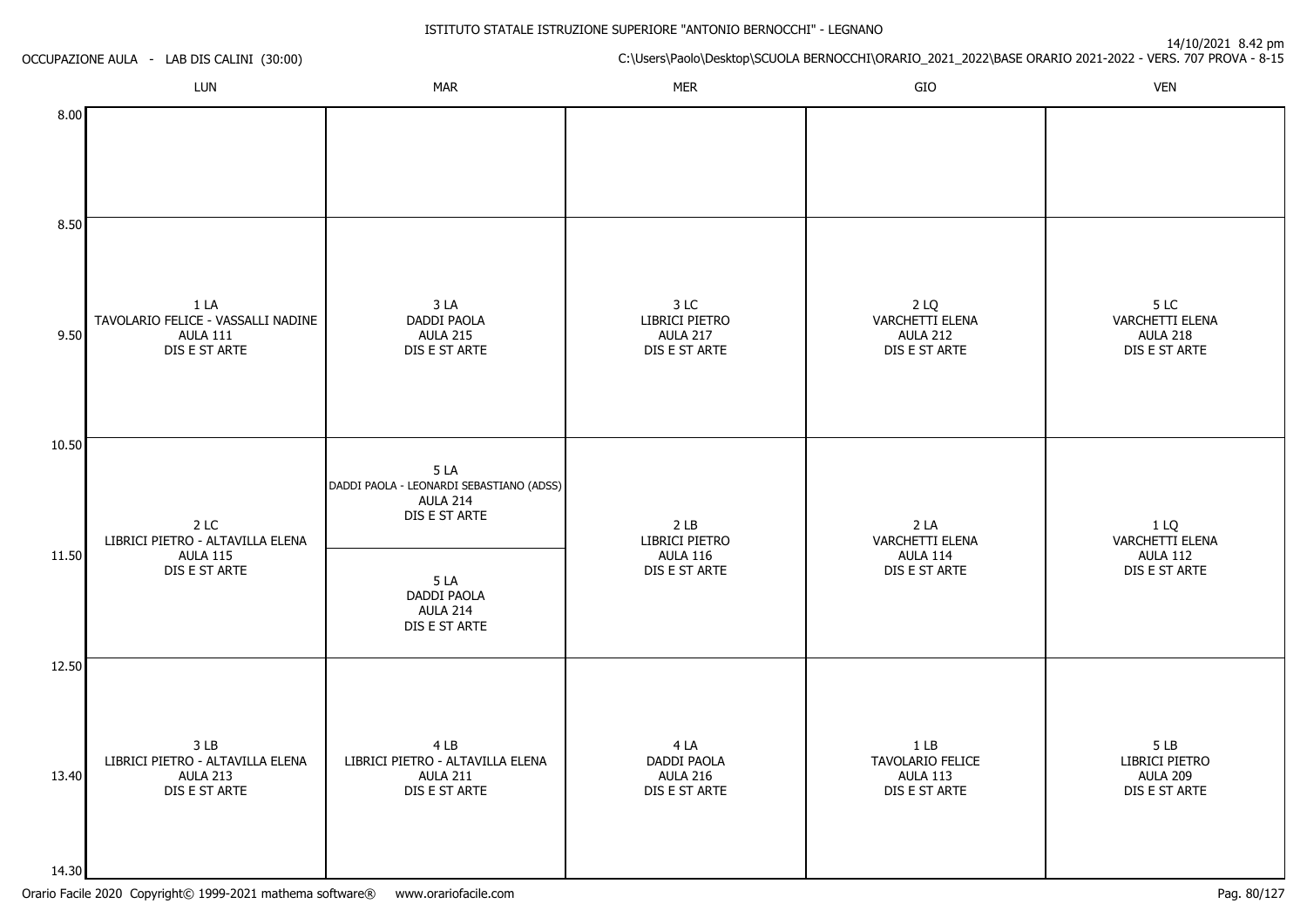|       | OCCUPAZIONE AULA - LAB FISICA (28:00)                                                          |                                                                                     |                                                                                       |                                                                              | 14/10/2021 8.42 pm<br>C:\Users\Paolo\Desktop\SCUOLA BERNOCCHI\ORARIO_2021_2022\BASE ORARIO 2021-2022 - VERS. 707 PROVA - 8-15 |
|-------|------------------------------------------------------------------------------------------------|-------------------------------------------------------------------------------------|---------------------------------------------------------------------------------------|------------------------------------------------------------------------------|-------------------------------------------------------------------------------------------------------------------------------|
|       | LUN                                                                                            | <b>MAR</b>                                                                          | <b>MER</b>                                                                            | GIO                                                                          | <b>VEN</b>                                                                                                                    |
| 8.00  |                                                                                                |                                                                                     |                                                                                       |                                                                              |                                                                                                                               |
| 8.50  |                                                                                                |                                                                                     |                                                                                       |                                                                              |                                                                                                                               |
|       | 1D INF/TEL<br>ZOTTARELLI VINCENZO - A020 A (14H + 6H P.T. DELL'ACQUA)<br>AULA 54<br>LAB FISICA | 2A MEC<br>ZOTTARELLI VINCENZO - GRASSO ANTONIA<br>AULA 70<br>LAB FISICA             | 2 LB<br><b>GUIDUCCI GIUSEPPE</b><br><b>AULA 116</b><br><b>LAB FISICA</b>              | 2^O (IP14 - MANUT ASS TECN)<br>ZOTTARELLI VINCENZO - CAVALIERE ROSA (A050 C) | 3LA<br>DELL'ACQUA DARIO (A020 A)<br><b>AULA 215</b><br>LAB FISICA                                                             |
| 9.50  | 2C ELT/ELN<br>ZOTTARELLI VINCENZO - GRASSO ANTONIA<br>AULA 68<br><b>LAB FISICA</b>             | 3 LB<br>DELL'ACQUA DARIO (A020 A)<br><b>AULA 213</b><br><b>LAB FISICA</b>           | 2B MEC<br>ZOTTARELLI VINCENZO - GUIDUCCI GIUSEPPE<br>AULA <sub>73</sub><br>LAB FISICA | S24<br>LAB SCIENZE INTEGRATE                                                 | 5LA<br>CASAROLI SIMONA - LEONARDI SEBASTIANO (ADSS)<br>AULA 214<br>LAB FISICA                                                 |
| 10.50 |                                                                                                |                                                                                     |                                                                                       |                                                                              |                                                                                                                               |
|       | 2E INF/TEL<br>ZOTTARELLI VINCENZO - GRASSO ANTONIA<br>AULA 52<br>LAB FISICA                    | 4 LB<br>DELL'ACQUA DARIO (A020 A)<br>AULA 211<br><b>LAB FISICA</b>                  | 1A MEC<br>ZOTTARELLI VINCENZO - GRASSO ANTONIA<br>AULA 59<br>LAB FISICA               |                                                                              | 1B MEC<br>ZOTTARELLI VINCENZO - GUIDUCCI GIUSEPPE<br>AULA 60<br>LAB FISICA                                                    |
| 11.50 |                                                                                                |                                                                                     |                                                                                       |                                                                              |                                                                                                                               |
|       |                                                                                                | 1 <sub>LB</sub><br><b>GUIDUCCI GIUSEPPE</b><br><b>AULA 113</b><br><b>LAB FISICA</b> | 2^N (IP14 - MANUT ASS TECN)<br>ZOTTARELLI VINCENZO - CAVALIERE ROSA (A050 C)          | 5LC<br>CARNEVALE ROSANNA (A027 A)<br><b>AULA 218</b><br>LAB FISICA           | 5LB<br>CASAROLI SIMONA<br><b>AULA 209</b><br>LAB FISICA                                                                       |
| 12.50 | 1E INF/TEL<br>ZOTTARELLI VINCENZO - GRASSO ANTONIA<br>AULA 53<br><b>LAB FISICA</b>             | 1 LA<br>A020 A (14H + 6H P.T. DELL'ACQUA)<br><b>AULA 111</b><br><b>LAB FISICA</b>   | S24<br>LAB SCIENZE INTEGRATE                                                          | 2 LA<br>A020 A (14H + 6H P.T. DELL'ACQUA)<br>AULA 114<br><b>LAB FISICA</b>   | 1F INF/TEL<br>ZOTTARELLI VINCENZO - A020 A (14H + 6H P.T. DELL'ACQUA)<br>AULA 55<br>LAB FISICA                                |
| 13.40 |                                                                                                |                                                                                     |                                                                                       |                                                                              |                                                                                                                               |
| 14.30 | 2 LC<br><b>GUIDUCCI GIUSEPPE</b><br><b>AULA 115</b><br>LAB FISICA                              | 3 LC<br>A020 A (14H + 6H P.T. DELL'ACQUA)<br>AULA 217<br>LAB FISICA                 | 1C ELT/ELN<br>ZOTTARELLI VINCENZO - GRASSO ANTONIA<br>AULA 50<br>LAB FISICA           | 4 LA<br>DELL'ACQUA DARIO (A020 A)<br><b>AULA 216</b><br>LAB FISICA           | 2D INF/TEL<br>ZOTTARELLI VINCENZO - A020 A (14H + 6H P.T. DELL'ACQUA)<br>AULA 56<br>LAB FISICA                                |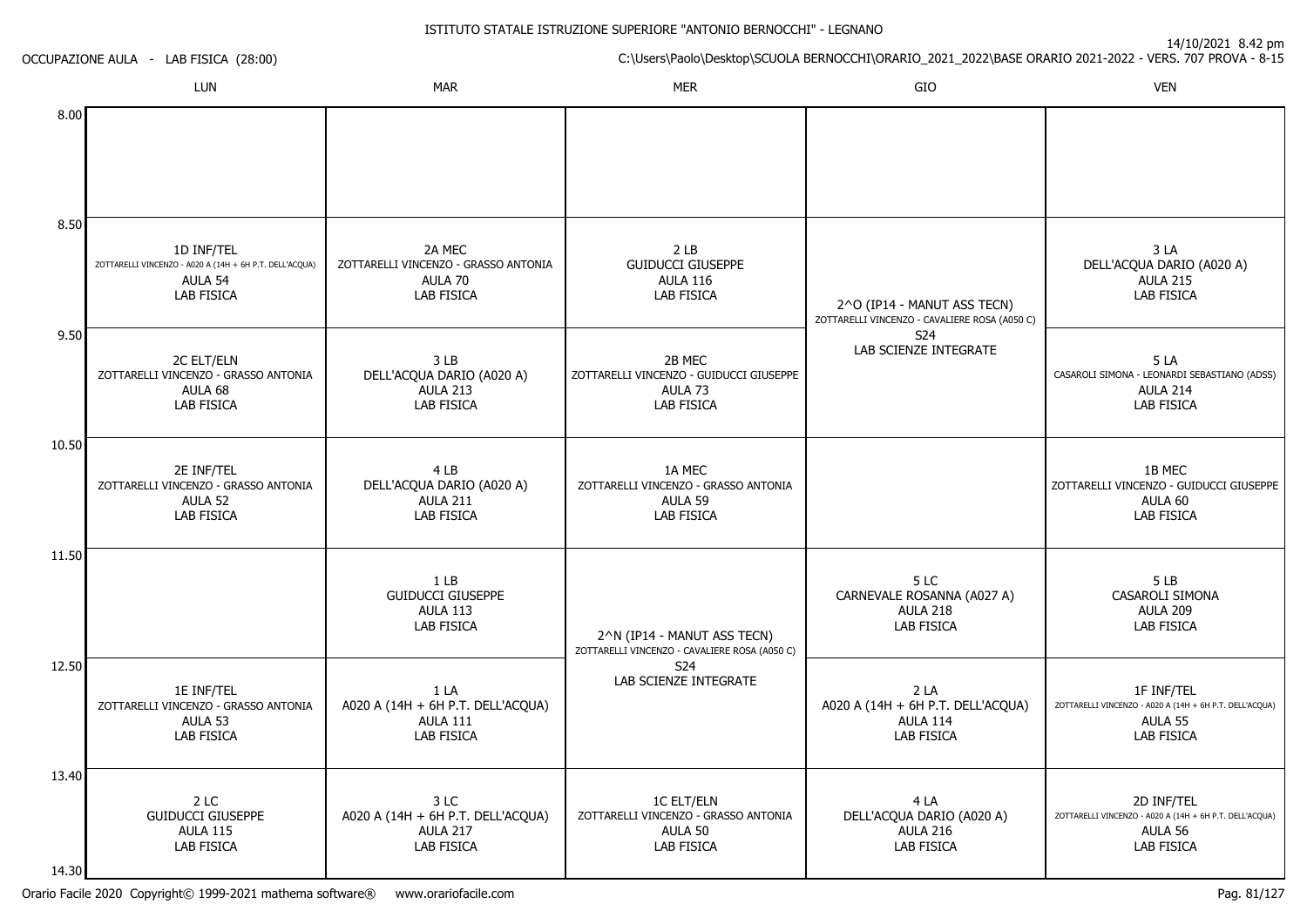14/10/2021 8.42 pm

|               | OCCUPAZIONE AULA - LAB INF CALINI (29:00)                       |                                                                    |                                                     |                                                                                            | C:\Users\Paolo\Desktop\SCUOLA BERNOCCHI\ORARIO_2021_2022\BASE ORARIO 2021-2022 - VERS. 707 PROVA - 8-15 |
|---------------|-----------------------------------------------------------------|--------------------------------------------------------------------|-----------------------------------------------------|--------------------------------------------------------------------------------------------|---------------------------------------------------------------------------------------------------------|
|               | LUN                                                             | <b>MAR</b>                                                         | <b>MER</b>                                          | GIO                                                                                        | <b>VEN</b>                                                                                              |
| 8.00          |                                                                 |                                                                    |                                                     |                                                                                            |                                                                                                         |
| 8.50          | 3 <sub>LB</sub><br>VALENTI EMANUELE (A040 D)                    | 5LB<br>MARTUCCIO INNOCENZO<br><b>AULA 209</b><br>INFORMATICA LICEO | 4 LB<br>VALENTI EMANUELE (A040 D)                   | 2 <sub>LB</sub><br>DI LELLA SILVIO (A040 H)                                                | 2LA<br>VALENTI EMANUELE (A040 D)                                                                        |
| 9.50<br>10.50 | <b>AULA 213</b><br>INFORMATICA LICEO                            |                                                                    | <b>AULA 211</b><br>INFORMATICA LICEO                | <b>AULA 116</b><br>INFORMATICA LICEO                                                       | <b>AULA 114</b><br>INFORMATICA LICEO                                                                    |
| 11.50         | 1 <sub>LB</sub><br>VALENTI EMANUELE (A040 D)<br><b>AULA 113</b> | 4 LA<br>VALENTI EMANUELE (A040 D)<br><b>AULA 216</b>               | 2 LC<br>DI LELLA SILVIO (A040 H)<br><b>AULA 115</b> | 1LA<br>VALENTI EMANUELE (A040 D) - VASSALLI NADINE<br><b>AULA 111</b><br>INFORMATICA LICEO | 5LC<br>ALBE' ROBERTO<br><b>AULA 218</b><br>INFORMATICA LICEO                                            |
|               | INFORMATICA LICEO                                               | INFORMATICA LICEO                                                  | INFORMATICA LICEO                                   | 1 LA<br>VALENTI EMANUELE (A040 D)<br><b>AULA 111</b><br>INFORMATICA LICEO                  | 5LA<br>A040 C - LEONARDI SEBASTIANO (ADSS)<br>AULA 214<br>INFORMATICA LICEO                             |
| 12.50         | 2 LQ<br>DI LELLA SILVIO (A040 H)                                | 3 LA<br>VALENTI EMANUELE (A040 D)                                  | 3 LC<br>A040 F                                      | 1 LQ<br>VALENTI EMANUELE (A040 D)                                                          | 4 LQ<br>DI LELLA SILVIO (A040 H)                                                                        |
| 13.40         | AULA 212<br><b>INFORMATICA LICEO</b>                            | <b>AULA 215</b><br><b>INFORMATICA LICEO</b>                        | <b>AULA 217</b><br><b>INFORMATICA LICEO</b>         | <b>AULA 112</b><br><b>INFORMATICA LICEO</b>                                                | <b>AULA 210</b><br>INFORMATICA LICEO                                                                    |

 $14.30$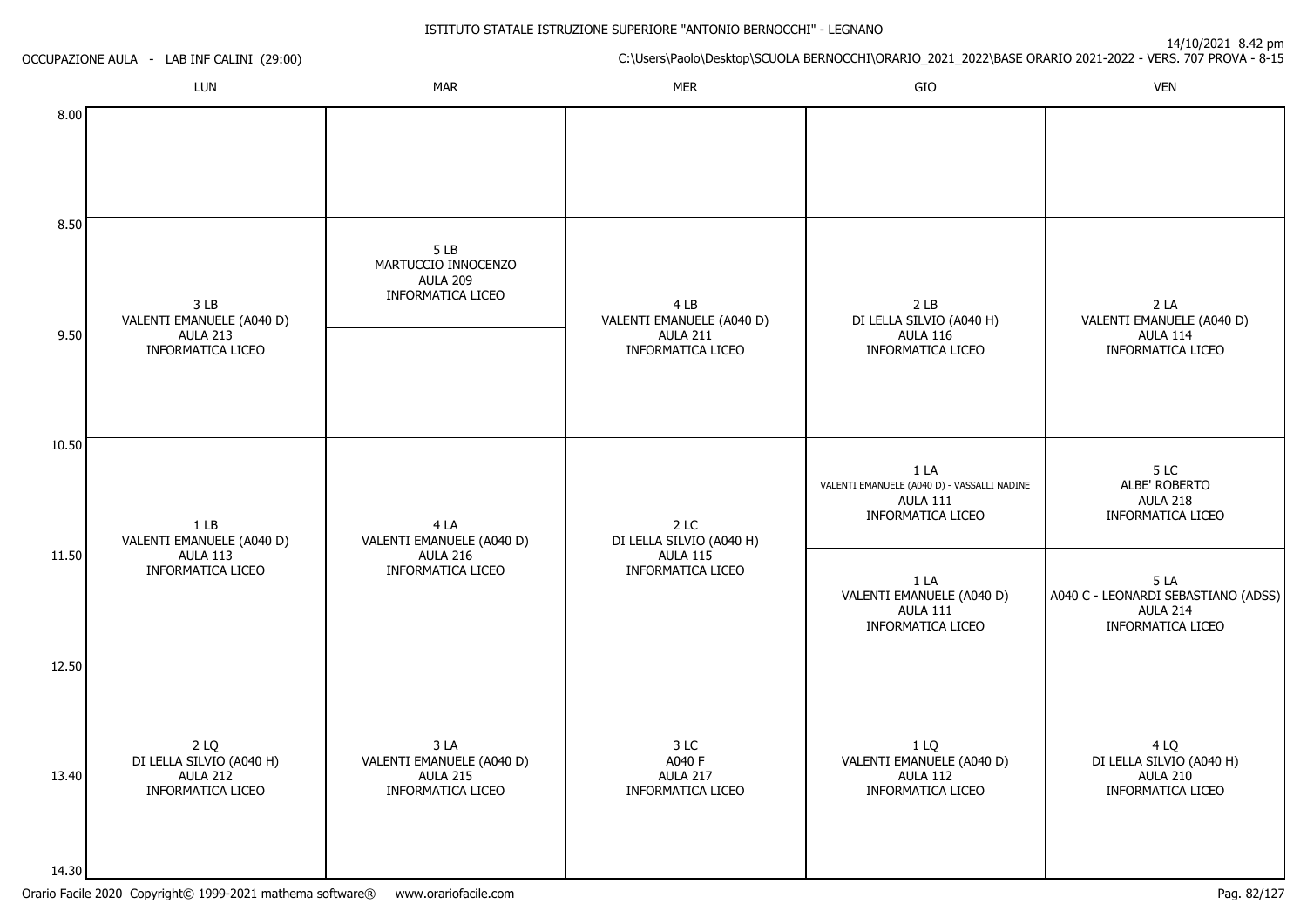| OCCUPAZIONE AULA - LAB MECCATRONICA (6:00)                   |  |            | 14/10/2021 0.42 pm<br>C:\Users\Paolo\Desktop\SCUOLA BERNOCCHI\ORARIO_2021_2022\BASE ORARIO 2021-2022 - VERS. 707 PROVA - 8-15 |     |                                                                                      |  |
|--------------------------------------------------------------|--|------------|-------------------------------------------------------------------------------------------------------------------------------|-----|--------------------------------------------------------------------------------------|--|
| LUN                                                          |  | <b>MAR</b> | <b>MER</b>                                                                                                                    | GIO | <b>VEN</b>                                                                           |  |
| 8.00                                                         |  |            |                                                                                                                               |     |                                                                                      |  |
| 8.50                                                         |  |            |                                                                                                                               |     |                                                                                      |  |
| 9.50                                                         |  |            |                                                                                                                               |     |                                                                                      |  |
| 10.50                                                        |  |            | 5A MEC<br>FERRAIOLI ALFONSO (A042 H) - MASCARA SILVIO                                                                         |     | 5A MEC<br>FERRAIOLI ALFONSO (A042 H) - MASCARA SILVIO<br>AULA 69<br>LAB SIST AUT MEC |  |
| 11.50<br>5B MEC<br>DI LORENZO LUPO (A042 J) - MASCARA SILVIO |  |            | AULA 69<br>LAB SIST AUT MEC                                                                                                   |     |                                                                                      |  |
| 12.50<br>AULA 62<br>LAB SIST AUT MEC                         |  |            | 5B MEC<br>DI LORENZO LUPO (A042 J) - MASCARA SILVIO<br>AULA 62<br>LAB SIST AUT MEC                                            |     |                                                                                      |  |
| 13.40<br>14.30                                               |  |            |                                                                                                                               |     |                                                                                      |  |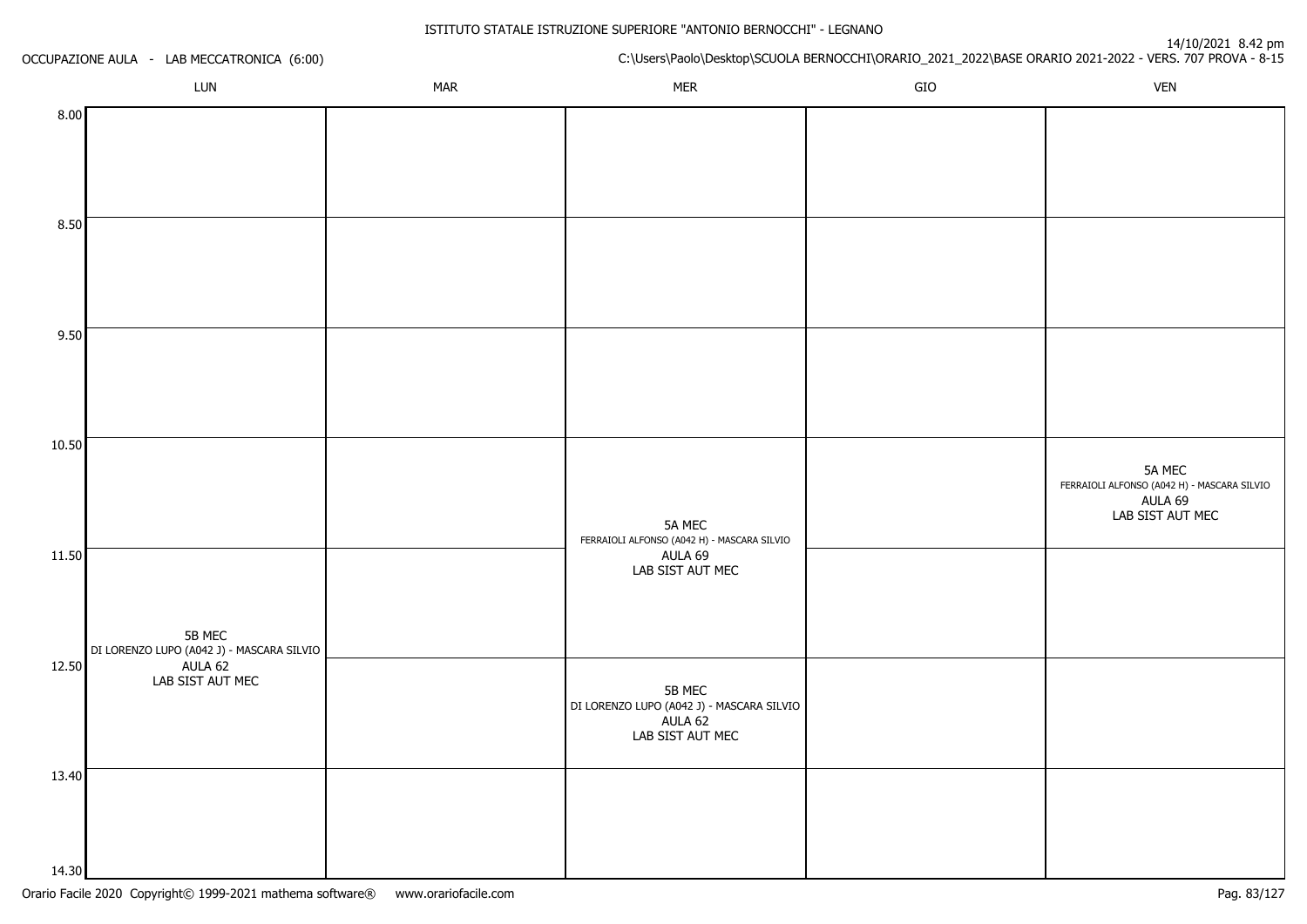| OCCUPAZIONE AULA - LAB SCI CALINI (21:00) |                                                                             |                                                                                        | 14/10/2021 8.42 pm<br>C:\Users\Paolo\Desktop\SCUOLA BERNOCCHI\ORARIO_2021_2022\BASE ORARIO 2021-2022 - VERS. 707 PROVA - 8-15 |                                                                                                         |                                                                    |  |
|-------------------------------------------|-----------------------------------------------------------------------------|----------------------------------------------------------------------------------------|-------------------------------------------------------------------------------------------------------------------------------|---------------------------------------------------------------------------------------------------------|--------------------------------------------------------------------|--|
|                                           | LUN                                                                         | <b>MAR</b>                                                                             | <b>MER</b>                                                                                                                    | GIO                                                                                                     | <b>VEN</b>                                                         |  |
| 8.00                                      |                                                                             |                                                                                        |                                                                                                                               |                                                                                                         |                                                                    |  |
| 8.50                                      |                                                                             | 2 <sub>LB</sub><br>DE SANTIS ROBERTA (A050 E)<br><b>AULA 116</b><br><b>LAB SCIENZE</b> | 5LB<br>DE BLASI ANDREA (A050)                                                                                                 | 2^V (IP13 - MODA)<br>CRESPI ELISABETTA - DE SANTIS ROBERTA (A050 E)<br>AULA 23<br>LAB SCIENZE INTEGRATE | 3 LC<br>D'AZZO GIUSEPPE (A050 A)<br><b>AULA 217</b><br>LAB SCIENZE |  |
| 9.50                                      |                                                                             |                                                                                        | <b>AULA 209</b><br>LAB SCIENZE                                                                                                | 2LA<br>DE BLASI ANDREA (A050)<br>AULA 114<br>LAB SCIENZE                                                | 2 LC<br>D'AZZO GIUSEPPE (A050 A)<br><b>AULA 115</b><br>LAB SCIENZE |  |
| 10.50                                     | 1 LA<br>DE BLASI ANDREA (A050) - VASSALLI NADINE<br>AULA 111<br>LAB SCIENZE | 3 LA<br>D'AZZO GIUSEPPE (A050 A)<br><b>AULA 215</b><br><b>LAB SCIENZE</b>              | 1 LQ<br>LOMBARDO LETIZIA<br><b>AULA 112</b><br>LAB SCIENZE                                                                    | 3 LB<br>LOMBARDO LETIZIA<br><b>AULA 213</b><br>LAB SCIENZE                                              | 4 LB<br>D'AZZO GIUSEPPE (A050 A)<br><b>AULA 211</b><br>LAB SCIENZE |  |
| 11.50                                     | 5LA<br>TAFEL MARCO PAOLO FRANCESCO                                          | 5 LC<br>LOMBARDO LETIZIA                                                               | 1^V (IP13 - MODA)<br>CRESPI ELISABETTA - DE BLASI ANDREA (A050)<br>S39<br>LAB SCIENZE INTEGRATE                               | 4 LQ<br>TAFEL MARCO PAOLO FRANCESCO                                                                     |                                                                    |  |
| 12.50                                     | AULA 214<br>LAB SCIENZE                                                     | <b>AULA 218</b><br>LAB SCIENZE                                                         | 1 <sub>LB</sub><br>DE BLASI ANDREA (A050)<br><b>AULA 113</b><br>LAB SCIENZE                                                   | <b>AULA 210</b><br>LAB SCIENZE                                                                          |                                                                    |  |
| 13.40                                     | 4 LA<br>TAFEL MARCO PAOLO FRANCESCO<br>AULA 216<br>LAB SCIENZE              |                                                                                        |                                                                                                                               |                                                                                                         |                                                                    |  |

14.30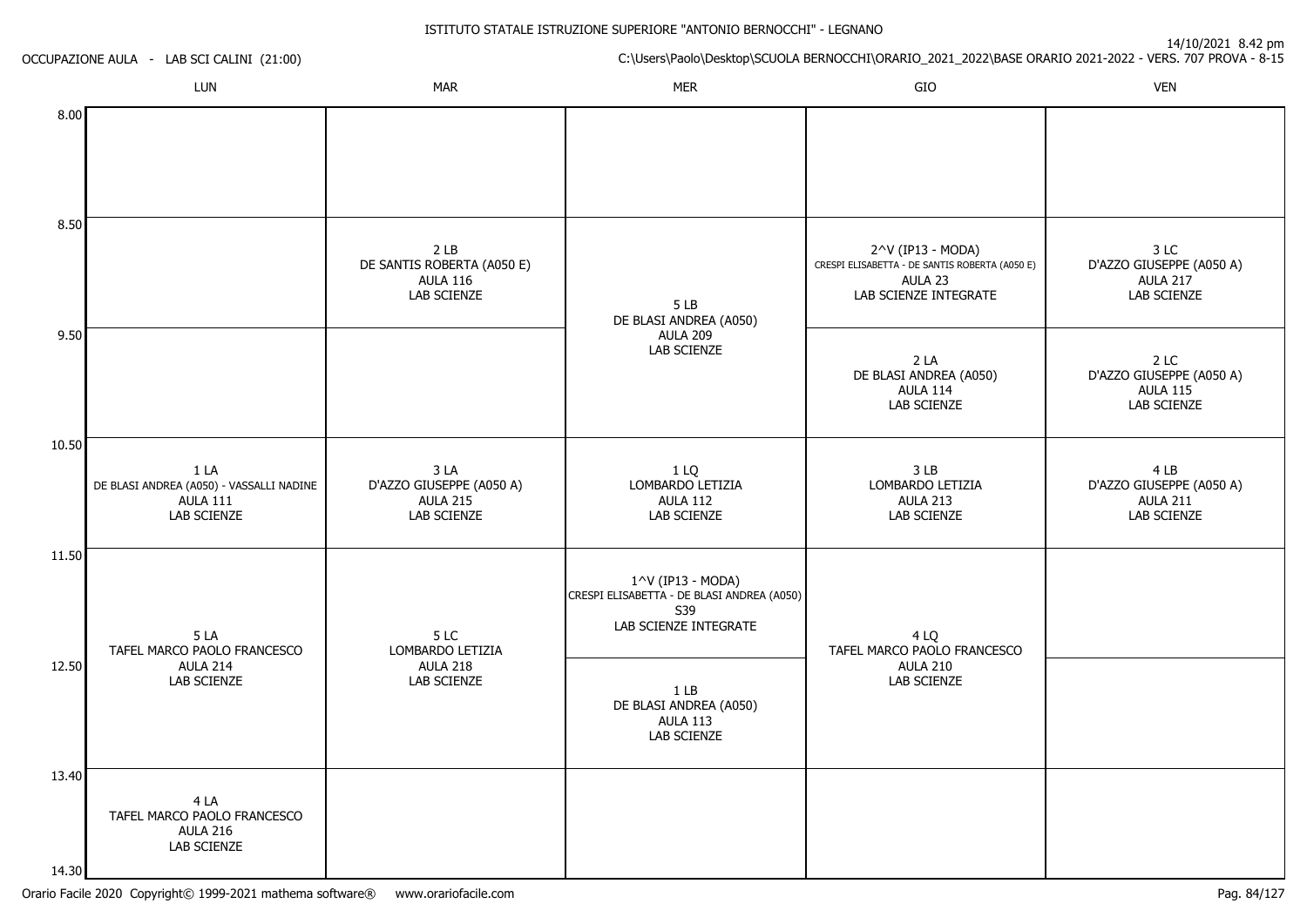14/10/2021 8.42 pm

ISTITUTO STATALE ISTRUZIONE SUPERIORE "ANTONIO BERNOCCHI" - LEGNANOC:\Users\Paolo\Desktop\SCUOLA BERNOCCHI\ORARIO\_2021\_2022\BASE ORARIO 2021-2022 - VERS. 707 PROVA - 8-15 OCCUPAZIONE AULA - LAB. DIAGNOSI MOTORI (M7 - MEDEA) (26:00)LUNN MAR MAR MER SIO O VEN 8.008.509.5010.5011.5012.5013.404^Q IeFP MIRRA CHRISTIAN (A042 F) - CASCONE RAFFAELE (B017 C)M7 (MEDEA) LAB TECN DIAG MANUT MEZZI4^Q IeFPBRUSCO ENZO - RANDAZZO FORTUNATO (ADSS) VERSACI MASSIMILIANO - BRUSCO ENZO | CASCONE RAFFAELE (B017 C) - ESPOSITO AGOSTINO M7 (MEDEA) LAB TECN ES3^R IeFP VEICOLI CASCONE RAFFAELE (B017 C) - MORABITO LEONARDO (ADSS)M6 (MEDEA) LAB TECN ES3^R IeFP VEICOLI CASCONE RAFFAELE (B017 C)M6 (MEDEA)3^Q IeFP VEICOLI CASCONE RAFFAELE (B017 C)M8 (MEDEA) LAB TECN ES3^Q IeFP VEICOLI CASCONE RAFFAELE (B017 C) - ESPOSITO AGOSTINOM8 (MEDEA) LAB TECN ES4^Q IeFPM7 (MEDEA) LAB TECN PROF4^Q IeFP BRUSCO ENZO M7 (MEDEA) LAB TECN ES3^R IeFP VEICOLI SERRA DOMENICO - BRUSCO ENZOM6 (MEDEA) LAB TECN PROF3^Q IeFP VEICOLIM8 (MEDEA) LAB TECN ES3^R IeFP VEICOLI CASCONE RAFFAELE (B017 C) - MORABITO LEONARDO (ADSS)M6 (MEDEA) LAB TECN ES4^Q IeFP BRUSCO ENZO M7 (MEDEA) LAB TECN ES4^Q IeFP BRUSCO ENZO - RANDAZZO FORTUNATO (ADSS)M7 (MEDEA) LAB TECN ES3^Q IeFP VEICOLI VITALE GIUSEPPE (A042 D) - BRUSCO ENZOM8 (MEDEA) LAB TECN PROF3^R IeFP VEICOLI CASCONE RAFFAELE (B017 C) - MORABITO LEONARDO (ADSS) M6 (MEDEA) LAB TECN ES3^Q IeFP VEICOLI CASCONE RAFFAELE (B017 C)M8 (MEDEA)LAB TECN ES

LAB TECN ES

14.30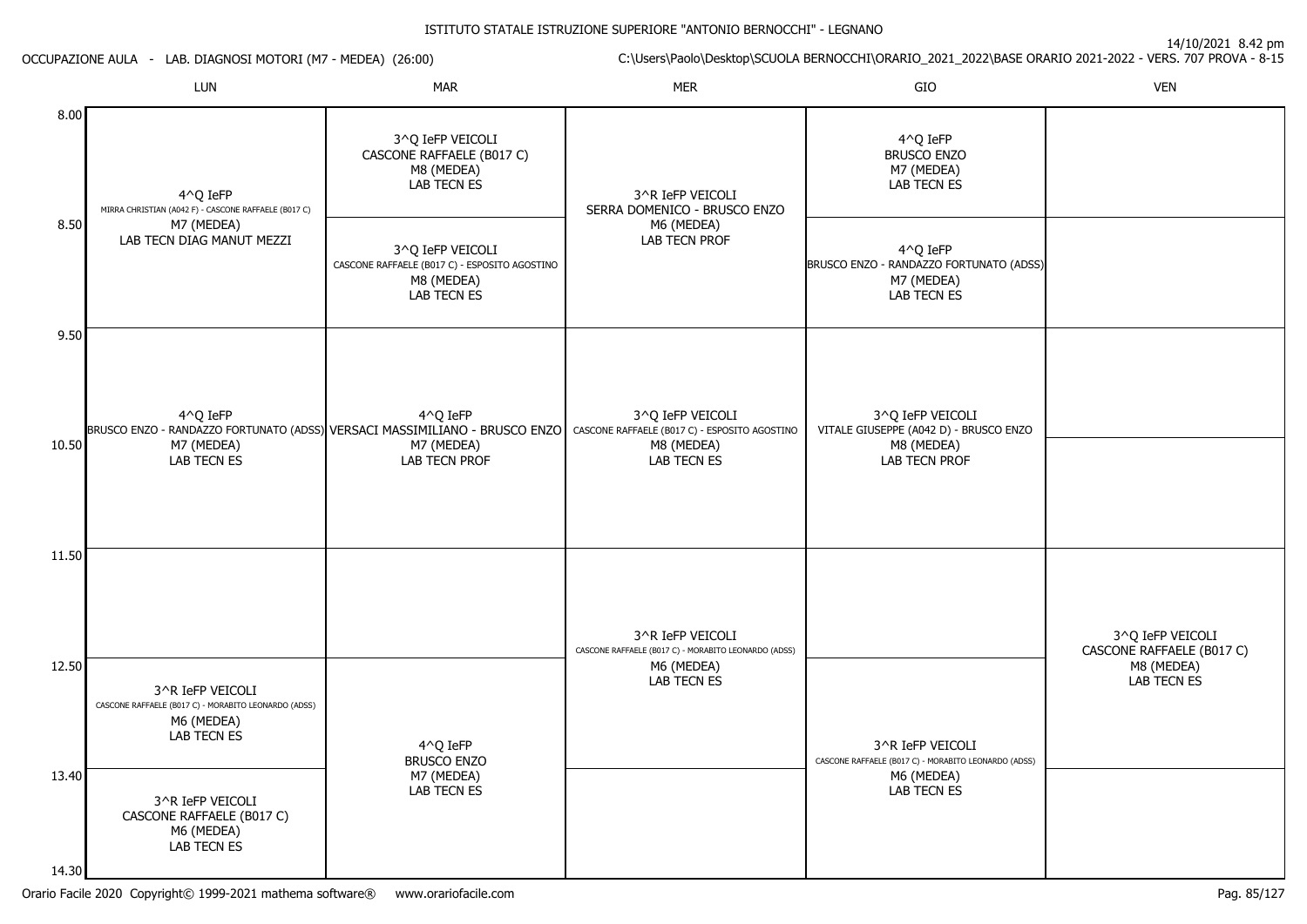|              | C:\Users\Paolo\Desktop\SCUOLA BERNOCCHI\ORARIO_2021_2022\BASE ORARIO 2021-2022 - VERS. 707 PROVA - 8-15<br>OCCUPAZIONE AULA - LAB. ENERGIE RINNOVABILI (24:00) |                                                                                                                                                                                        |                                                                                                                  |                                                                                                                             |                                                                                                                               |
|--------------|----------------------------------------------------------------------------------------------------------------------------------------------------------------|----------------------------------------------------------------------------------------------------------------------------------------------------------------------------------------|------------------------------------------------------------------------------------------------------------------|-----------------------------------------------------------------------------------------------------------------------------|-------------------------------------------------------------------------------------------------------------------------------|
|              | LUN                                                                                                                                                            | <b>MAR</b>                                                                                                                                                                             | <b>MER</b>                                                                                                       | GIO                                                                                                                         | <b>VEN</b>                                                                                                                    |
| 8.00<br>8.50 |                                                                                                                                                                | 3^N (IP14 - MANUT ASS TECN)<br>A040 E - CAZZATO CARMELO (B015 A)<br>C64<br>LAB TECN ELT ED APPL                                                                                        | 1^N (IP14 - MANUT ASS TECN)<br>FOSSELLA PALMERINO VINCENZO (B017 E)<br>IMPIANTI ELETTRICI 1 - C62<br>LAB TECN ES | 5^N MAN. IMPIANTI<br>FIGURA CARMELO (A040 G) - CAZZATO CARMELO (B015 A)<br>C68 - TORNERIA 2<br>LAB TECN ELT ED APPL         |                                                                                                                               |
| 9.50         |                                                                                                                                                                |                                                                                                                                                                                        |                                                                                                                  |                                                                                                                             |                                                                                                                               |
| 10.50        | 3^S IeFP<br>A040 E - RICCIARDI FRANCO (B015 B)<br>C64<br>LAB TECN PROF                                                                                         |                                                                                                                                                                                        | 4^N (IP14 - MANUT ASS TECN)<br>A040 E - CAZZATO CARMELO (B015 A)<br>C68 - TORNERIA 2<br>LAB TECN ELT ED APPL     | 4^S IeFP<br>A040 F - RICCIARDI FRANCO (B015 B) - CORTESE SALVATORE<br>C66<br>LAB TECN PROF                                  | 4^S IeFP<br>A040 F - RICCIARDI FRANCO (B015 B) - CORTESE SALVATORE<br>C66<br>LAB TECN PROF                                    |
| 11.50        |                                                                                                                                                                |                                                                                                                                                                                        |                                                                                                                  |                                                                                                                             |                                                                                                                               |
| 12.50        |                                                                                                                                                                |                                                                                                                                                                                        |                                                                                                                  |                                                                                                                             |                                                                                                                               |
| 13.40        | 2^O (IP14 - MANUT ASS TECN)<br>IMPIANTI ELETTRICI 1 - C65<br>LAB TECN ES                                                                                       | 4^P (IP14 - MANUT ASS TECN)<br>B017 H (AVOLIO EMANUELA) - SICILIA ANGELO CUSUMANO GIUSEPPE (B017 F) - VANONI ILARIA (ADSS)<br>IMPIANTI ELETTRICI 2 - C67 - LAB. TERMICO<br>LAB TECN ES | 3^S IeFP<br>A040 E - RICCIARDI FRANCO (B015 B)<br>C64<br>LAB TECN PROF                                           | 2^N (IP14 - MANUT ASS TECN)<br>GIRARDI ANGELO (B017 G) - FERRARRO ROCCO (ADSS)<br>IMPIANTI ELETTRICI 1 - C65<br>LAB TECN ES | 4^N (IP14 - MANUT ASS TECN)<br>FOSSELLA PALMERINO VINCENZO (B017 E)<br>IMPIANTI ELETTRICI 2 - C68 - TORNERIA 2<br>LAB TECN ES |
| 14.30        |                                                                                                                                                                |                                                                                                                                                                                        |                                                                                                                  |                                                                                                                             |                                                                                                                               |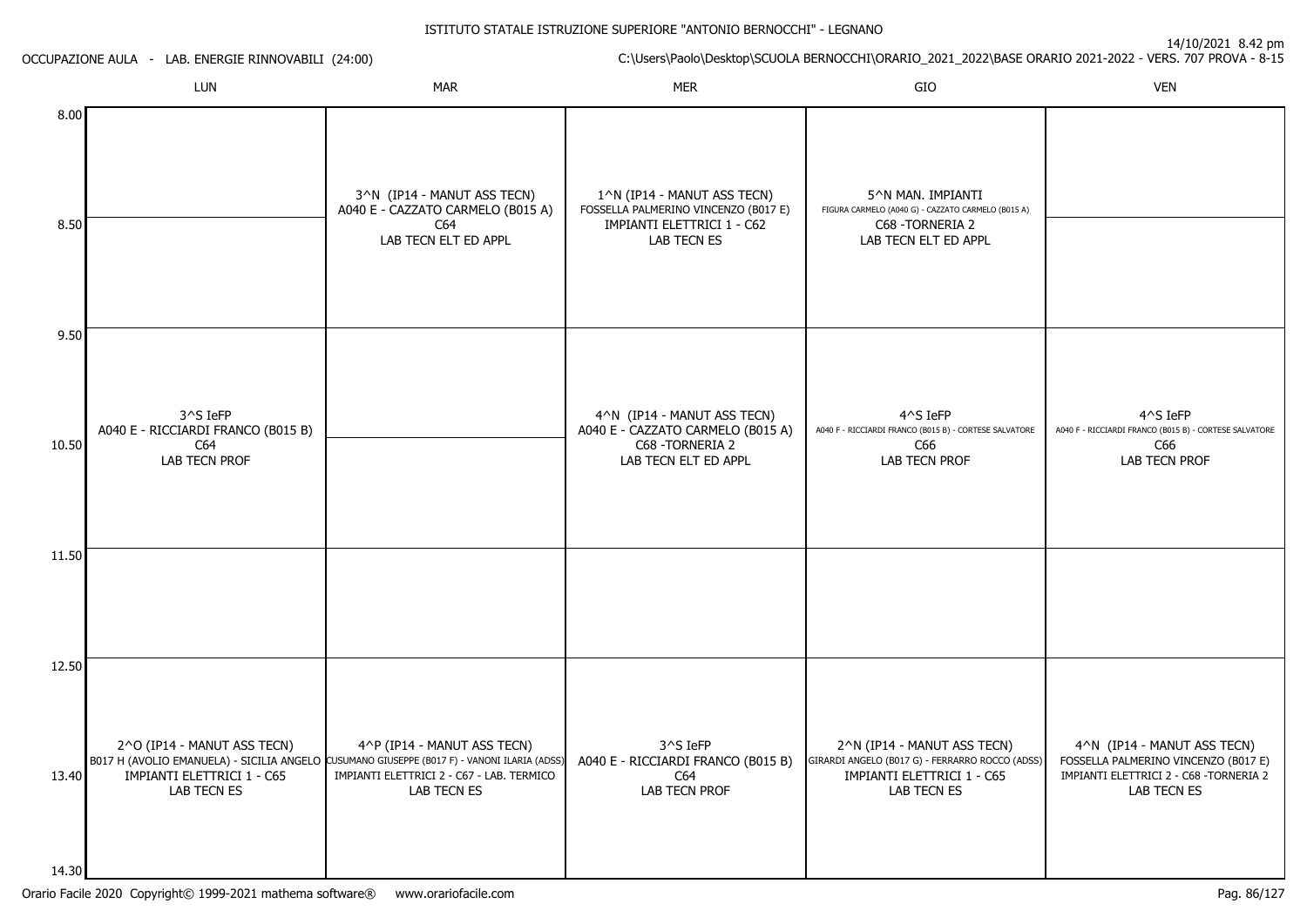14/10/2021 8.42 pm

C:\Users\Paolo\Desktop\SCUOLA BERNOCCHI\ORARIO\_2021\_2022\BASE ORARIO 2021-2022 - VERS. 707 PROVA - 8-15

|                | LUN                                                                                                                                                                                                 | <b>MAR</b>                                                                                                      | <b>MER</b>                                                                                        | GIO                                                                                                             | <b>VEN</b>                                                                      |
|----------------|-----------------------------------------------------------------------------------------------------------------------------------------------------------------------------------------------------|-----------------------------------------------------------------------------------------------------------------|---------------------------------------------------------------------------------------------------|-----------------------------------------------------------------------------------------------------------------|---------------------------------------------------------------------------------|
| 8.00<br>8.50   | 3^O IeFP VEICOLI<br>CURCI CARLO ANTONIO (A040 RES14 H) - ESPOSITO AGOSTINO<br>M8 (MEDEA)<br>TECN INF COM<br>2^Q IeFP VEICOLI<br>CURCI CARLO ANTONIO (A040 RES14 H) - MACRI' FRANCESCO<br>M3 (MEDEA) | 1^0 IeFP VEICOLI<br>VITALE GIUSEPPE (A042 D) - TESTA SARA (B017 D)<br>M1 (MEDEA)<br>LAB TECN PROF               | 2^O IeFP VEICOLI<br>VITALE GIUSEPPE (A042 D) - TESTA SARA (B017 D)<br>M3 (MEDEA)<br>LAB TECN PROF | 3^O IeFP VEICOLI<br>CURCI CARLO ANTONIO (A040 RES14 H) - ESPOSITO AGOSTINO<br>M8 (MEDEA)<br>TECN INF COM        | 3^R IeFP VEICOLI<br>SERRA DOMENICO - BRUSCO ENZO<br>M6 (MEDEA)<br>LAB TECN PROF |
| 9.50           | TECN INF COM                                                                                                                                                                                        |                                                                                                                 |                                                                                                   |                                                                                                                 |                                                                                 |
|                | 1^R IeFP VEICOLI<br>CURCI CARLO ANTONIO (A040 RES14 H) - LOMBARDO ANTONIETTA (B017 A)<br>M5 (MEDEA)<br>TECN INF COM                                                                                 | 1^R IeFP VEICOLI<br>SERRA DOMENICO - TESTA SARA (B017 D)                                                        | 1^Q IeFP VEICOLI<br>VITALE GIUSEPPE (A042 D) - TESTA SARA (B017 D)                                | 1^R IeFP VEICOLI<br>SERRA DOMENICO - TESTA SARA (B017 D)                                                        | 3^Q IeFP VEICOLI<br>VITALE GIUSEPPE (A042 D) - BRUSCO ENZO                      |
| 10.50          | 2^R IeFP VEICOLI<br>CURCI CARLO ANTONIO (A040 RES14 H) - LOMBARDO ANTONIETTA (B017 A)<br>M2 (MEDEA)<br>TECN INF COM                                                                                 | M5 (MEDEA)<br><b>LAB TECN PROF</b>                                                                              | M1 (MEDEA)<br><b>LAB TECN PROF</b>                                                                | M5 (MEDEA)<br><b>LAB TECN PROF</b>                                                                              | M8 (MEDEA)<br><b>LAB TECN PROF</b>                                              |
| 11.50          |                                                                                                                                                                                                     | 1^0 IeFP VEICOLI<br>CURCI CARLO ANTONIO (A040 RES14 H) - MACRI' FRANCESCO<br>M1 (MEDEA)<br>TECN INF COM         | 2^R IeFP VEICOLI<br>SERRA DOMENICO - TESTA SARA (B017 D)                                          | 3^R IeFP VEICOLI<br>CURCI CARLO ANTONIO (A040 RES14 H) - MORABITO LEONARDO (ADSS)<br>M6 (MEDEA)<br>TECN INF COM |                                                                                 |
| 12.50          | 4^0 IeFP<br>VERSACI MASSIMILIANO - BRUSCO ENZO                                                                                                                                                      | 3^R IeFP VEICOLI<br>CURCI CARLO ANTONIO (A040 RES14 H) - MORABITO LEONARDO (ADSS)<br>M6 (MEDEA)<br>TECN INF COM | M2 (MEDEA)<br>LAB TECN PROF                                                                       | 2^R IeFP VEICOLI<br>SERRA DOMENICO - TESTA SARA (B017 D)                                                        | 2^O IeFP VEICOLI<br>VITALE GIUSEPPE (A042 D) - TESTA SARA (B017 D)              |
| 13.40<br>14.30 | M7 (MEDEA)<br><b>LAB TECN PROF</b>                                                                                                                                                                  |                                                                                                                 |                                                                                                   | M2 (MEDEA)<br><b>LAB TECN PROF</b>                                                                              | M3 (MEDEA)<br><b>LAB TECN PROF</b>                                              |
|                |                                                                                                                                                                                                     |                                                                                                                 |                                                                                                   |                                                                                                                 |                                                                                 |

OCCUPAZIONE AULA - LAB. INF. MEDEA (30:00)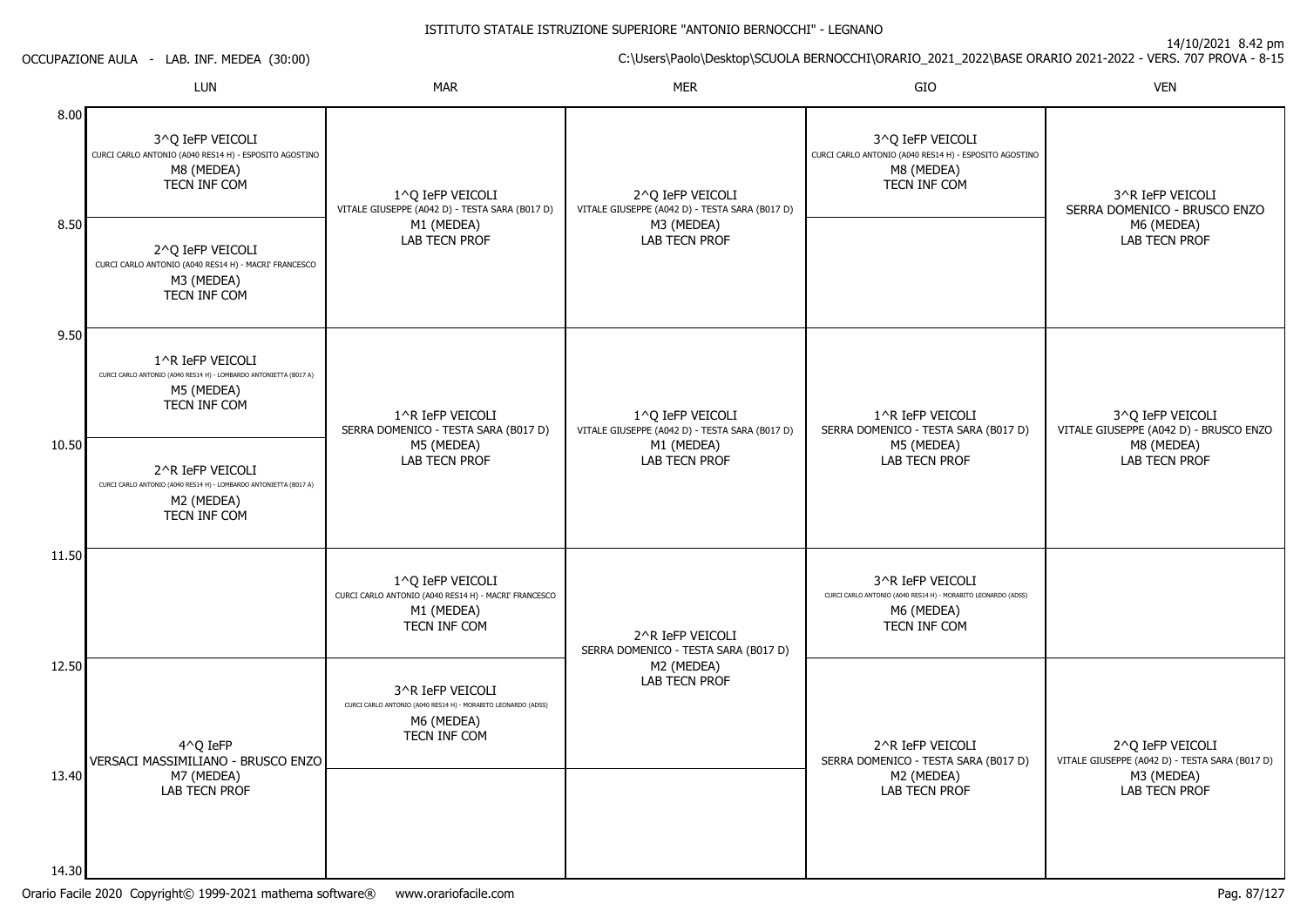| OCCUPAZIONE AULA - LAB. INFORMATICA (EX SEGRETERIA IP) (22:00) |                                                                                                               | C:\Users\Paolo\Desktop\SCUOLA BERNOCCHI\ORARIO_2021_2022\BASE ORARIO 2021-2022 - VERS. 707 PROVA - 8-15               |                                                                                                                |                                                                                                                |                                                                                                               |
|----------------------------------------------------------------|---------------------------------------------------------------------------------------------------------------|-----------------------------------------------------------------------------------------------------------------------|----------------------------------------------------------------------------------------------------------------|----------------------------------------------------------------------------------------------------------------|---------------------------------------------------------------------------------------------------------------|
|                                                                | LUN                                                                                                           | <b>MAR</b>                                                                                                            | <b>MER</b>                                                                                                     | GIO                                                                                                            | <b>VEN</b>                                                                                                    |
| 8.00<br>8.50                                                   | 1^V (IP13 - MODA)<br>SARTIRANA GIUSEPPA (A041 D) - SPIRITO SILVIA (B016 B)<br>S39<br>TECN INF COM             | 5^0 MECCANICA<br>RINALDI PIERO (A042 A) - GIRARDI ANGELO (B017 G)<br>AULA 118<br>LAB TECN GEST ED ORG                 |                                                                                                                |                                                                                                                |                                                                                                               |
| 9.50                                                           |                                                                                                               |                                                                                                                       |                                                                                                                |                                                                                                                |                                                                                                               |
| 10.50                                                          | 4^O (IP13 - MECCANICA)<br>PANNONE FRANCESCA (A042 C) - RAMUNDO MARCO (B017 B)<br>AULA R9<br>LAB TECN PROD ORG | 5^0 MECCANICA<br>MAZZEO GIUSEPPE (A042 B) - GIRARDI ANGELO (B017 G)<br><b>AULA 118</b><br>LAB TECN APPL MAT PROC PROD | 3^O (IP13 - MECCANICA)<br>PANNONE FRANCESCA (A042 C) - RAMUNDO MARCO (B017 B)<br>AULA R13<br>LAB TECN PROD ORG | 3^O (IP13 - MECCANICA)<br>PANNONE FRANCESCA (A042 C) - RAMUNDO MARCO (B017 B)<br>AULA R13<br>LAB TECN PROD ORG | 5^0 MECCANICA<br>GIRARDI ANGELO (B017 G) - MIRRA CHRISTIAN (A042 F)<br><b>AULA 118</b><br>LAB PROG E PROD     |
| 11.50                                                          |                                                                                                               |                                                                                                                       | 3G INF                                                                                                         |                                                                                                                |                                                                                                               |
| 12.50<br>13.40                                                 | 5^Q IFP<br>FAVIA NICOLA (A042 E) - GIRARDI ANGELO (B017 G)<br>LAB. MOTORISTA 1<br>LAB TECN DIAG MANUT MEZZI   | 3^O (IP13 - MECCANICA)<br>PANNONE FRANCESCA (A042 C) - RAMUNDO MARCO (B017 B)<br>AULA R13<br>LAB TECN PROD ORG        | SAVINO GIANFRANCO (A041 C) - CINELLI DANIELE (B016 A)<br>AULA 61<br>LAB TECN PROG SIS INF TEL                  | 4^O (IP13 - MECCANICA)<br>PANNONE FRANCESCA (A042 C) - RAMUNDO MARCO (B017 B)<br>AULA R9<br>LAB TECN PROD ORG  | 4^O (IP13 - MECCANICA)<br>PANNONE FRANCESCA (A042 C) - RAMUNDO MARCO (B017 B)<br>AULA R9<br>LAB TECN PROD ORG |
| 14.30                                                          |                                                                                                               |                                                                                                                       |                                                                                                                |                                                                                                                |                                                                                                               |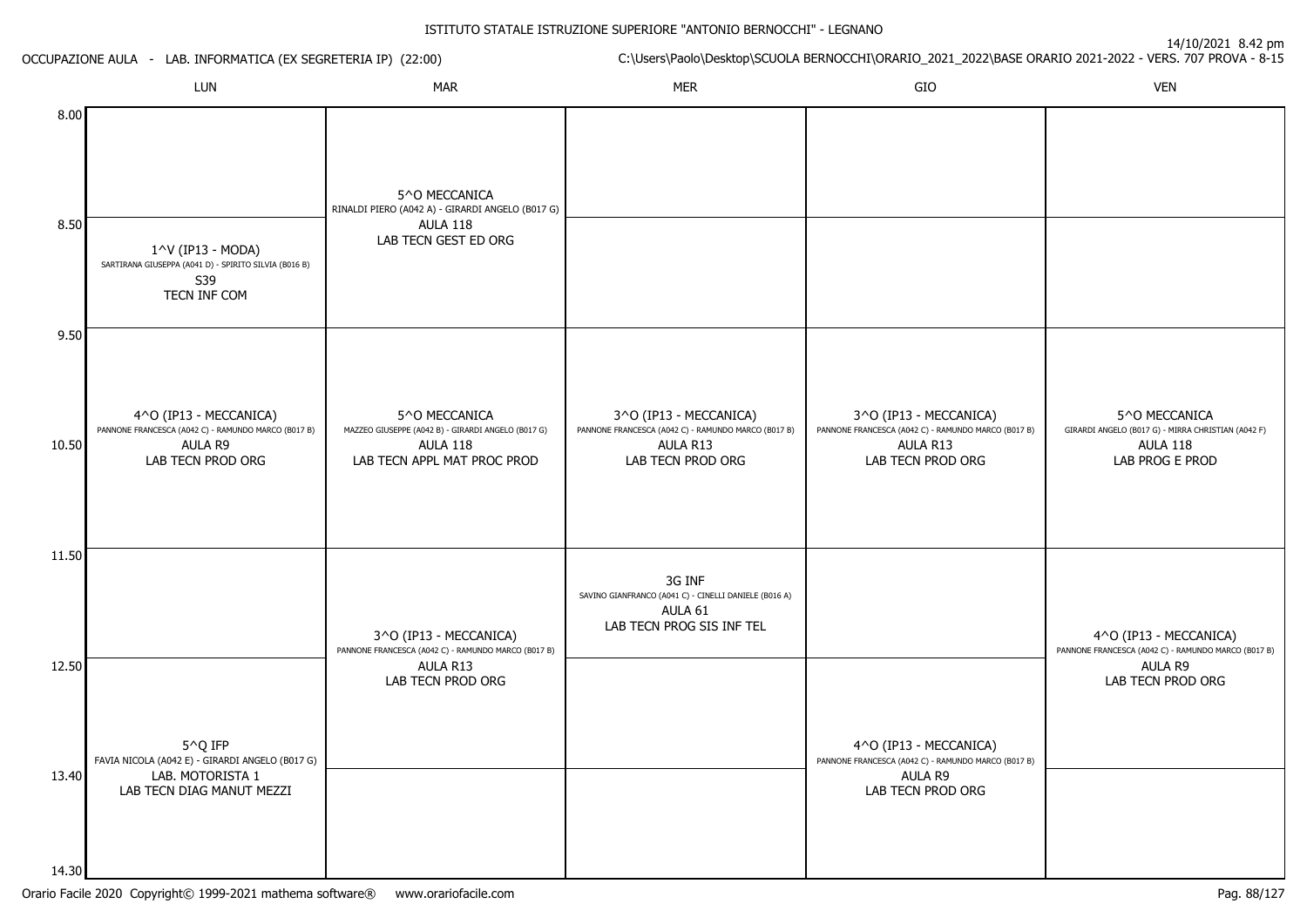|              | OCCUPAZIONE AULA - LAB. MOTORISTA 1 (32:00)                                       |                                                                                                                     | C:\Users\Paolo\Desktop\SCUOLA BERNOCCHI\ORARIO_2021_2022\BASE ORARIO 2021-2022 - VERS. 707 PROVA - 8-15                         |                                                                                                              |                                                                                                                                             |  |
|--------------|-----------------------------------------------------------------------------------|---------------------------------------------------------------------------------------------------------------------|---------------------------------------------------------------------------------------------------------------------------------|--------------------------------------------------------------------------------------------------------------|---------------------------------------------------------------------------------------------------------------------------------------------|--|
|              | LUN                                                                               | <b>MAR</b>                                                                                                          | <b>MER</b>                                                                                                                      | GIO                                                                                                          | <b>VEN</b>                                                                                                                                  |  |
| 8.00<br>8.50 | 5^Q IFP<br>FANELLI RITANNA (A012 M) - GRAZIOSI MARINA (ADSS)<br>ITALIANO E STORIA | 5^Q IFP<br>DI LELLA SILVIO (A040 H) - FAILLA GASPARE (B015 C)<br><b>LAB 46</b><br>LAB TECN ELT ED APPL              | 5^Q IFP<br>GIRARDI ANGELO (B017 G) - MIRRA CHRISTIAN (A042 F)<br><b>LAB 45</b><br>LAB TECN MECC APPL                            | 5^Q IFP<br>CALLEA PAOLA (A026 K) - GRAZIOSI MARINA (ADSS)<br>MATEMATICA                                      | 5^Q IFP<br>FANELLI RITANNA (A012 M)<br><b>ITALIANO E STORIA</b>                                                                             |  |
| 9.50         |                                                                                   |                                                                                                                     |                                                                                                                                 |                                                                                                              |                                                                                                                                             |  |
|              | 5^Q IFP<br>FAVIA NICOLA (A042 E) - GRAZIOSI MARINA (ADSS)                         |                                                                                                                     |                                                                                                                                 | 5^Q IFP<br>AB24 RES (7 H P.T. GREPPI) - GUACCIO LINDA (AB24 I 10 H + 7 H PT GREPPI) - GRAZIOSI MARINA (ADSS) | 5 <sup><math>\wedge</math></sup> Q IFP<br>AB24 RES (7 H P.T. GREPPI) - GUACCIO LINDA (AB24 I 10 H + 7 H PT GREPPI) - GRAZIOSI MARINA (ADSS) |  |
|              | TECN DIAG MANUT MEZZI                                                             | 5 <sup>^</sup> Q IFP                                                                                                | 5^Q IFP                                                                                                                         | <b>INGLESE</b>                                                                                               | <b>INGLESE</b>                                                                                                                              |  |
| 10.50        |                                                                                   | AB24 RES (7 H P.T. GREPPI) - GUACCIO LINDA (AB24 I 10 H + 7 H PT GREPPI) - GRAZIOSI MARINA (ADSS)<br><b>INGLESE</b> | IULIANO PASQUALINA<br>PALESTRA ITIS 2                                                                                           |                                                                                                              |                                                                                                                                             |  |
|              | 5^Q IFP<br>MIRRA CHRISTIAN (A042 F) - GRAZIOSI MARINA (ADSS)<br>TECN MECC E APPL  |                                                                                                                     | SCIENZE MOTORIE                                                                                                                 | 5^Q IFP<br>DI LELLA SILVIO (A040 H) - GRAZIOSI MARINA (ADSS)<br>TECN ELT ED APPL                             | 5^Q IFP                                                                                                                                     |  |
| 11.50        |                                                                                   |                                                                                                                     |                                                                                                                                 |                                                                                                              | FAVIA NICOLA (A042 E) - GRAZIOSI MARINA (ADSS)<br>TECN DIAG MANUT MEZZI                                                                     |  |
|              | 5^Q IFP<br><b>SCIMMI MOIRA</b><br>RC O ATT ALT                                    | 5^Q IFP                                                                                                             | 5^Q IFP                                                                                                                         | 5^Q IFP<br>MIRRA CHRISTIAN (A042 F)<br>TECN MECC E APPL                                                      |                                                                                                                                             |  |
| 12.50        |                                                                                   | <b>ITALIANO E STORIA</b>                                                                                            | FANELLI RITANNA (A012 M) - GRAZIOSI MARINA (ADSS) FANELLI RITANNA (A012 M) - GRAZIOSI MARINA (ADSS)<br><b>ITALIANO E STORIA</b> |                                                                                                              |                                                                                                                                             |  |
|              | 5^Q IFP<br>FAVIA NICOLA (A042 E) - GIRARDI ANGELO (B017 G)                        |                                                                                                                     |                                                                                                                                 | 5^Q IFP<br>FAVIA NICOLA (A042 E)<br>TECN DIAG MANUT MEZZI                                                    | 5^Q IFP<br>CALLEA PAOLA (A026 K) - GRAZIOSI MARINA (ADSS)<br>MATEMATICA                                                                     |  |
|              | 13.40 LAB. INFORMATICA (EX SEGRETERIA IP)<br>LAB TECN DIAG MANUT MEZZI            |                                                                                                                     |                                                                                                                                 | 5^Q IFP<br>FANELLI RITANNA (A012 M)<br>ITALIANO E STORIA                                                     |                                                                                                                                             |  |
| 14.30        |                                                                                   |                                                                                                                     |                                                                                                                                 |                                                                                                              |                                                                                                                                             |  |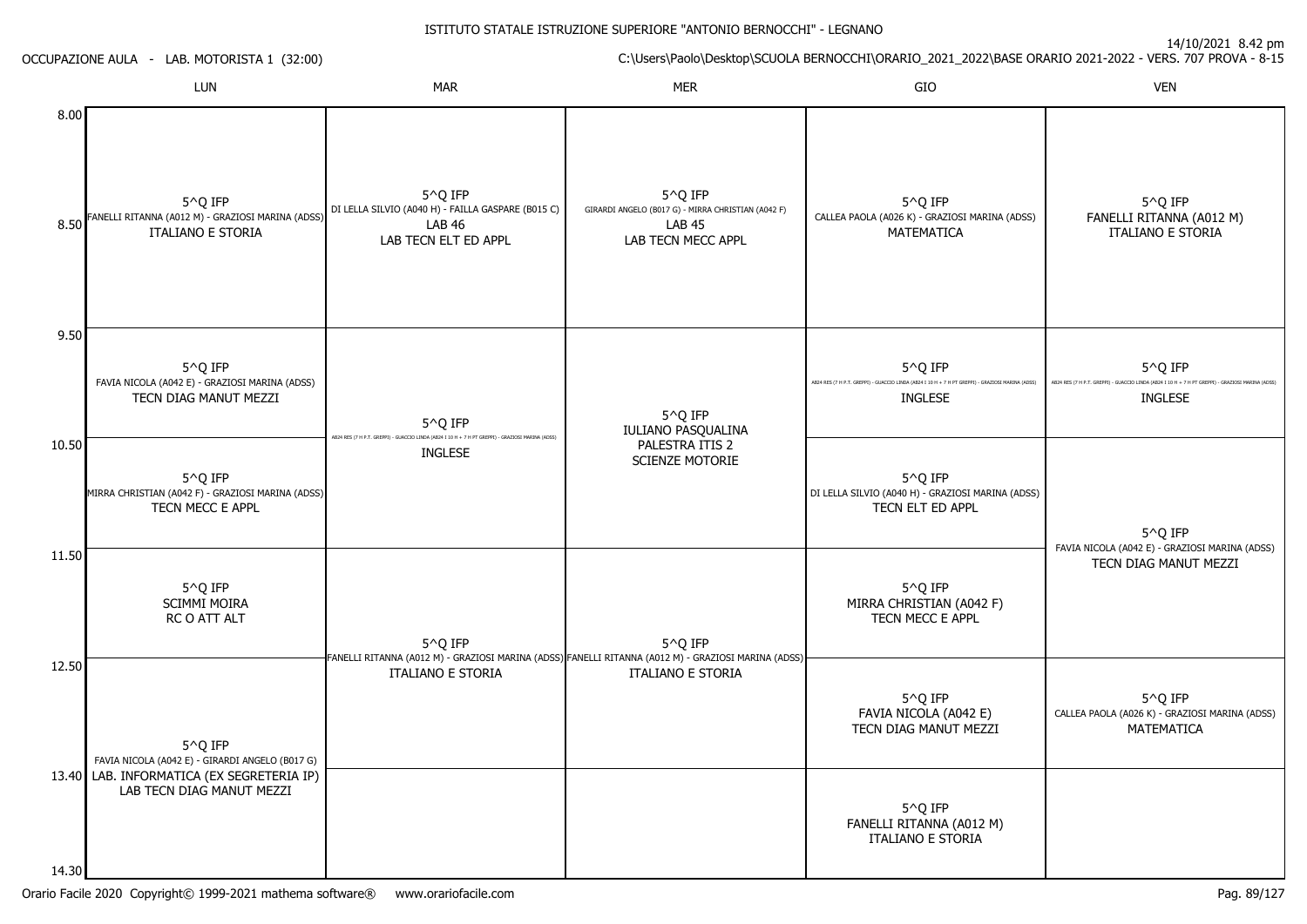14/10/2021 8.42 pm

C:\Users\Paolo\Desktop\SCUOLA BERNOCCHI\ORARIO\_2021\_2022\BASE ORARIO 2021-2022 - VERS. 707 PROVA - 8-15

|                | <b>LUN</b>                                                                                 | <b>MAR</b>                                                              | <b>MER</b>                                                                                | GIO                                                                                       | <b>VEN</b>                                                                                 |
|----------------|--------------------------------------------------------------------------------------------|-------------------------------------------------------------------------|-------------------------------------------------------------------------------------------|-------------------------------------------------------------------------------------------|--------------------------------------------------------------------------------------------|
| 8.00           | 5^P MAN. MEZZI<br>B017 H (AVOLIO EMANUELA) - VIGNATI GIOVANNI (ADSS)<br><b>LAB TECN ES</b> | 5^P MAN. MEZZI                                                          | 5^P MAN. MEZZI<br>PIRRONELLO VALERIA (AB24 G) - VIGNATI GIOVANNI (ADSS)<br><b>INGLESE</b> | 5^P MAN. MEZZI                                                                            | 5^P MAN. MEZZI                                                                             |
| 8.50           | 5^P MAN. MEZZI<br>PIRRONELLO VALERIA (AB24 G) - VIGNATI GIOVANNI (ADSS)<br><b>INGLESE</b>  | MAZZEO GIUSEPPE (A042 B) - VIGNATI GIOVANNI (ADSS)<br>TECN MECC E APPL  | 5^P MAN. MEZZI<br>SASSI VINCENZO (A042) - VIGNATI GIOVANNI (ADSS)                         | BELLO ANTONIO (A012 F) - VASSALLI NADINE<br><b>ITALIANO E STORIA</b>                      | B017 H (AVOLIO EMANUELA) - VIGNATI GIOVANNI (ADSS)<br><b>LAB TECN ES</b>                   |
| 9.50           | 5^P MAN. MEZZI<br>MAZZEO GIUSEPPE (A042 B) - B017 H (AVOLIO EMANUELA)                      | 5^P MAN. MEZZI                                                          | TECN DIAG MANUT MEZZI                                                                     | 5^P MAN. MEZZI<br>CRISTIANO FRANCESCO (A026 C) - VASSALLI NADINE<br><b>MATEMATICA</b>     | 5^P MAN. MEZZI                                                                             |
| 10.50          | <b>LAB 45</b><br>LAB TECN MECC APPL                                                        | CRISTIANO FRANCESCO (A026 C) - VIGNATI GIOVANNI (ADSS)<br>MATEMATICA    | 5^P MAN. MEZZI                                                                            | 5^P MAN. MEZZI<br><b>SCIMMI MOIRA</b><br>RC O ATT ALT                                     | SASSI VINCENZO (A042) - B017 H (AVOLIO EMANUELA)<br>LAB TECN DIAG MANUT MEZZI              |
| 11.50          | 5^P MAN. MEZZI<br>BELLO ANTONIO (A012 F) - VASSALLI NADINE<br><b>ITALIANO E STORIA</b>     | 5^P MAN. MEZZI<br>DI LELLA SILVIO (A040 H) - RISITANO GIOVANNI (B015 D) | BELLO ANTONIO (A012 F) - VIGNATI GIOVANNI (ADSS)<br>ITALIANO E STORIA                     | 5^P MAN. MEZZI                                                                            | 5^P MAN. MEZZI<br>SASSI VINCENZO (A042) - VIGNATI GIOVANNI (ADSS)<br>TECN DIAG MANUT MEZZI |
| 12.50          | 5^P MAN. MEZZI<br>BELLO ANTONIO (A012 F) - VASSALLI NADINE<br><b>ITALIANO E STORIA</b>     | LAB <sub>46</sub><br>LAB TECN ELT ED APPL                               | 5^P MAN. MEZZI<br>DI LELLA SILVIO (A040 H) - VIGNATI GIOVANNI (ADSS)<br>TECN ELT ED APPL  | SASSI VINCENZO (A042) - VIGNATI GIOVANNI (ADSS)<br>TECN DIAG MANUT MEZZI                  | 5^P MAN. MEZZI                                                                             |
| 13.40<br>14.30 |                                                                                            |                                                                         |                                                                                           | 5^P MAN. MEZZI<br>PIRRONELLO VALERIA (AB24 G) - VIGNATI GIOVANNI (ADSS)<br><b>INGLESE</b> | IULIANO PASQUALINA<br><b>SCIENZE MOTORIE</b>                                               |
|                |                                                                                            |                                                                         |                                                                                           |                                                                                           |                                                                                            |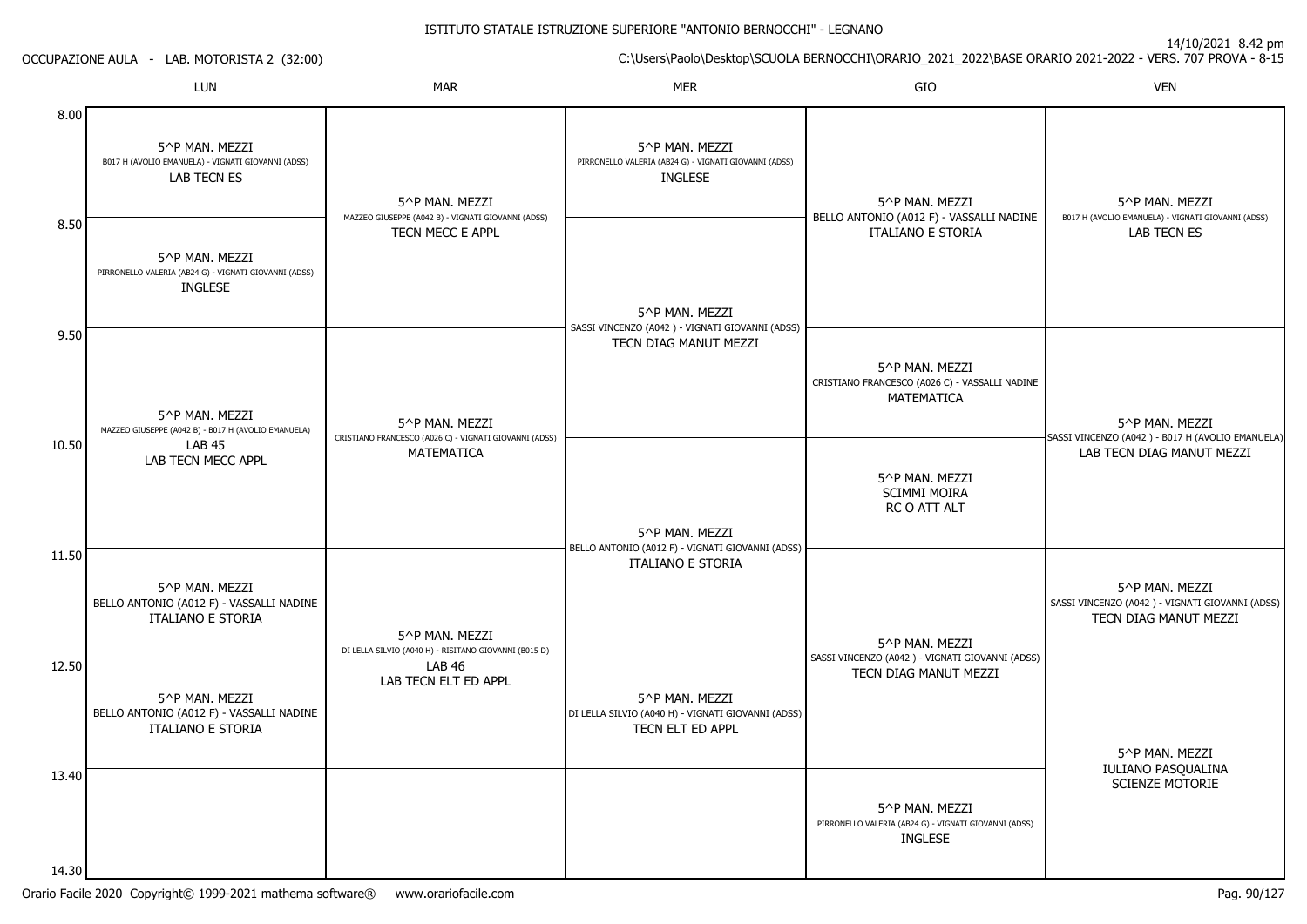14/10/2021 8.42 pm

ISTITUTO STATALE ISTRUZIONE SUPERIORE "ANTONIO BERNOCCHI" - LEGNANOC:\Users\Paolo\Desktop\SCUOLA BERNOCCHI\ORARIO\_2021\_2022\BASE ORARIO 2021-2022 - VERS. 707 PROVA - 8-15 OCCUPAZIONE AULA - LAB. TECNOLOGICO (24:00)LUNN MAR MAR MER SIO O VEN 8.008.509.5010.5011.5012.5013.404^P (IP14 - MANUT ASS TECN) SASSI VINCENZO (A042 ) - TESTA SARA (B017 D)S26 LAB TECN MECC APPL3A MEC GENTILE CONCETTA (A042 I) - LAMATTINA ANTONIO (B017 J)AULA 4 LAB TEC MECC4B MEC GENTILE CONCETTA (A042 I) - FALLETTA SALVATORE (B017 I)AULA 110 LAB TEC MECC5A MEC MERLINO ANGELO - FALLETTA SALVATORE (B017 I)AULA 69 LAB TEC MECC3B MEC MONFORTE GIANLUCA (A042 K) - LAMATTINA ANTONIO (B017 J) RINALDI PIERO (A042 A) - RAMUNDO MARCO (B017 B)AULA 72 LAB TEC MECC5B MEC MONFORTE GIANLUCA (A042 K) - FALLETTA SALVATORE (B017 I) AULA 62 LAB TEC MECC3^N (IP14 - MANUT ASS TECN) RINALDI PIERO (A042 A) - MESSINA GIANFRANCESCO (B017 RES 12 H)S29 LAB TECN MECC APPL4^O (IP13 - MECCANICA)AULA R9 LAB TECN APPL MAT PROC PROD3^O (IP13 - MECCANICA) MAZZEO GIUSEPPE (A042 B) - RAMUNDO MARCO (B017 B)AULA R13 LAB TECN APPL MAT PROC PROD4^N (IP14 - MANUT ASS TECN) FAVIA NICOLA (A042 E) - MESSINA GIANFRANCESCO (B017 RES 12 H)S17 LAB TECN MECC APPL3^P (IP14 - MANUT ASS TECN) SASSI VINCENZO (A042 ) - CUSUMANO GIUSEPPE (B017 F)S12 LAB TECN MECC APPL4A MEC MERLINO ANGELO - FALLETTA SALVATORE (B017 I)AULA 49 LAB TEC MECC4^O (IP13 - MECCANICA) RINALDI PIERO (A042 A) - RAMUNDO MARCO (B017 B)AULA R9 LAB TECN APPL MAT PROC PROD3^O (IP13 - MECCANICA) MAZZEO GIUSEPPE (A042 B) - RAMUNDO MARCO (B017 B)AULA R13LAB TECN APPL MAT PROC PROD

14.30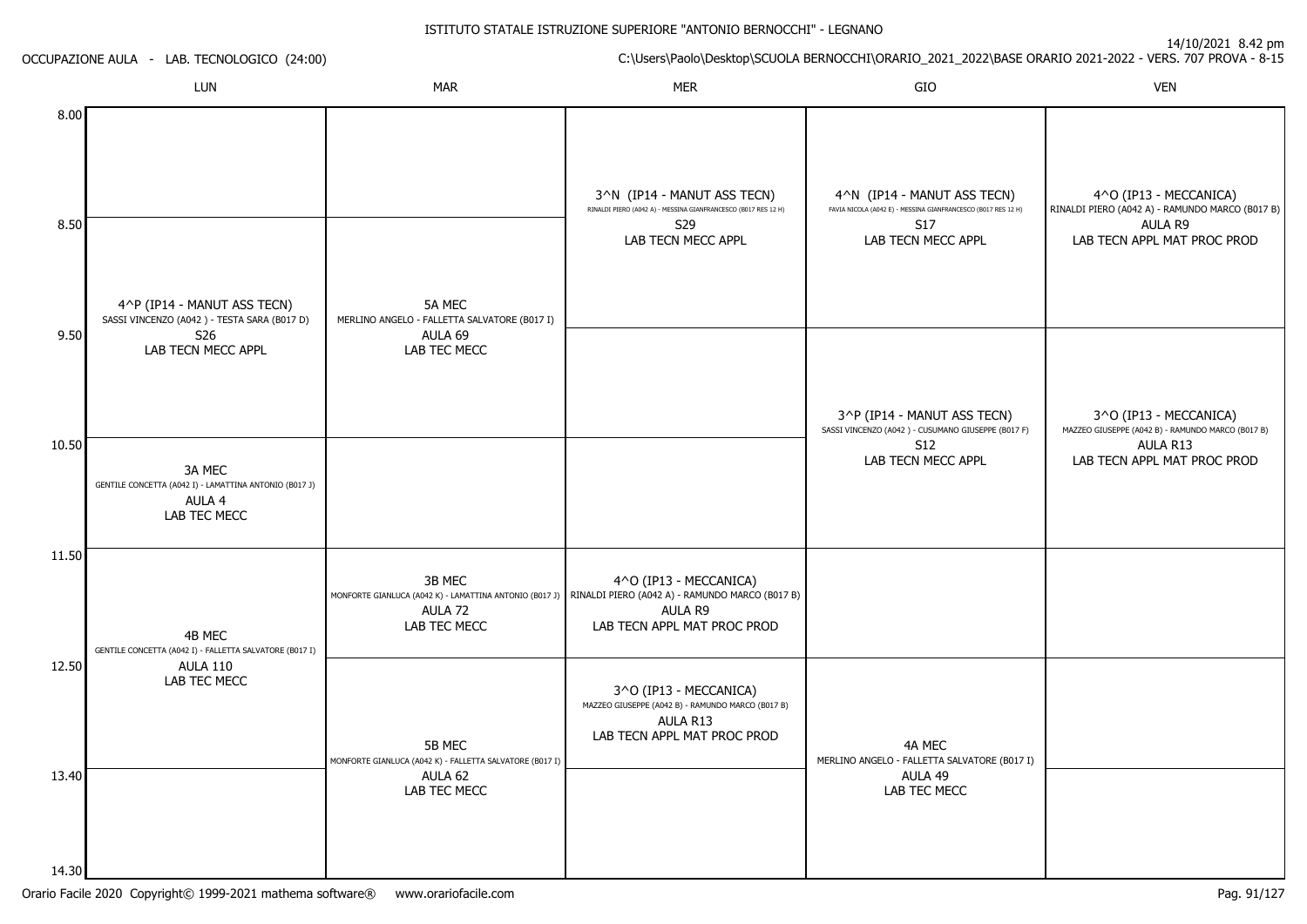14/10/2021 8.42 pm

|                | OCCUPAZIONE AULA - LM 1 (30:00)                                                              | C:\Users\Paolo\Desktop\SCUOLA BERNOCCHI\ORARIO_2021_2022\BASE ORARIO 2021-2022 - VERS. 707 PROVA - 8-15 |                                                                                                                                                                  |                                                           |                                                                                 |  |
|----------------|----------------------------------------------------------------------------------------------|---------------------------------------------------------------------------------------------------------|------------------------------------------------------------------------------------------------------------------------------------------------------------------|-----------------------------------------------------------|---------------------------------------------------------------------------------|--|
|                | LUN                                                                                          | <b>MAR</b>                                                                                              | <b>MER</b>                                                                                                                                                       | GIO                                                       | <b>VEN</b>                                                                      |  |
| 8.00<br>8.50   | 3^V (IP13 - MODA)<br>S <sub>13</sub><br><b>LAB TECN ES</b>                                   | 3^V (IP13 - MODA)<br>S13<br>LAB TECN ES                                                                 | 3^V (IP13 - MODA)<br>DE ROSSI NADIA - MORDA' PAOLA (ADSS) DE ROSSI NADIA - MORDA' PAOLA (ADSS) DE ROSSI NADIA - MORDA' PAOLA (ADSS)<br><b>S13</b><br>LAB TECN ES | 4^V PROD<br>DE ROSSI NADIA<br>S9<br>LAB TECN ES           | 1^V (IP13 - MODA)<br>BERTOLINA CHIARA - MARINO ANNUNZIATA<br>S39<br>LAB TECN ES |  |
| 9.50           | 1^T IeFP<br>CUCURACHI ILARIA<br>AULA 40<br><b>LAB TECN ES</b>                                | 4^V PROD<br>DE ROSSI NADIA - SICA LAURA<br>S9<br>LAB TECN ES                                            | 1^V (IP13 - MODA)<br>BERTOLINA CHIARA - MARINO ANNUNZIATA                                                                                                        |                                                           |                                                                                 |  |
| 10.50          | $1^{\wedge}$ T IeFP<br>CUCURACHI ILARIA - CHIODINI BEATRICE (ADSS)<br>AULA 40<br>LAB TECN ES | 4^V PROD<br>DE ROSSI NADIA<br>S9<br>LAB TECN ES                                                         | S39<br>LAB TECN ES                                                                                                                                               | 3^V (IP13 - MODA)<br>DE ROSSI NADIA - MORDA' PAOLA (ADSS) | 1^T IeFP<br>CUCURACHI ILARIA                                                    |  |
| 11.50          |                                                                                              | $1^{\wedge}$ T IeFP<br>CUCURACHI ILARIA                                                                 | 1^T IeFP<br>CUCURACHI ILARIA                                                                                                                                     | <b>S13</b><br>LAB TECN ES                                 | AULA 40<br>LAB TECN ES                                                          |  |
| 12.50          | 1^V (IP13 - MODA)<br>BERTOLINA CHIARA - MARINO ANNUNZIATA                                    | AULA 40<br>LAB TECN ES                                                                                  | AULA 40<br>LAB TECN ES                                                                                                                                           | 5^V PROD<br>OLIVA CINZIA - DE ROSSI NADIA                 | 4^V PROD<br>DE ROSSI NADIA                                                      |  |
| 13.40<br>14.30 | S39<br>LAB TECN ES                                                                           |                                                                                                         |                                                                                                                                                                  | S41<br>LAB PROG TESS ABB COSTUME                          | S9<br>LAB TECN ES                                                               |  |

ISTITUTO STATALE ISTRUZIONE SUPERIORE "ANTONIO BERNOCCHI" - LEGNANO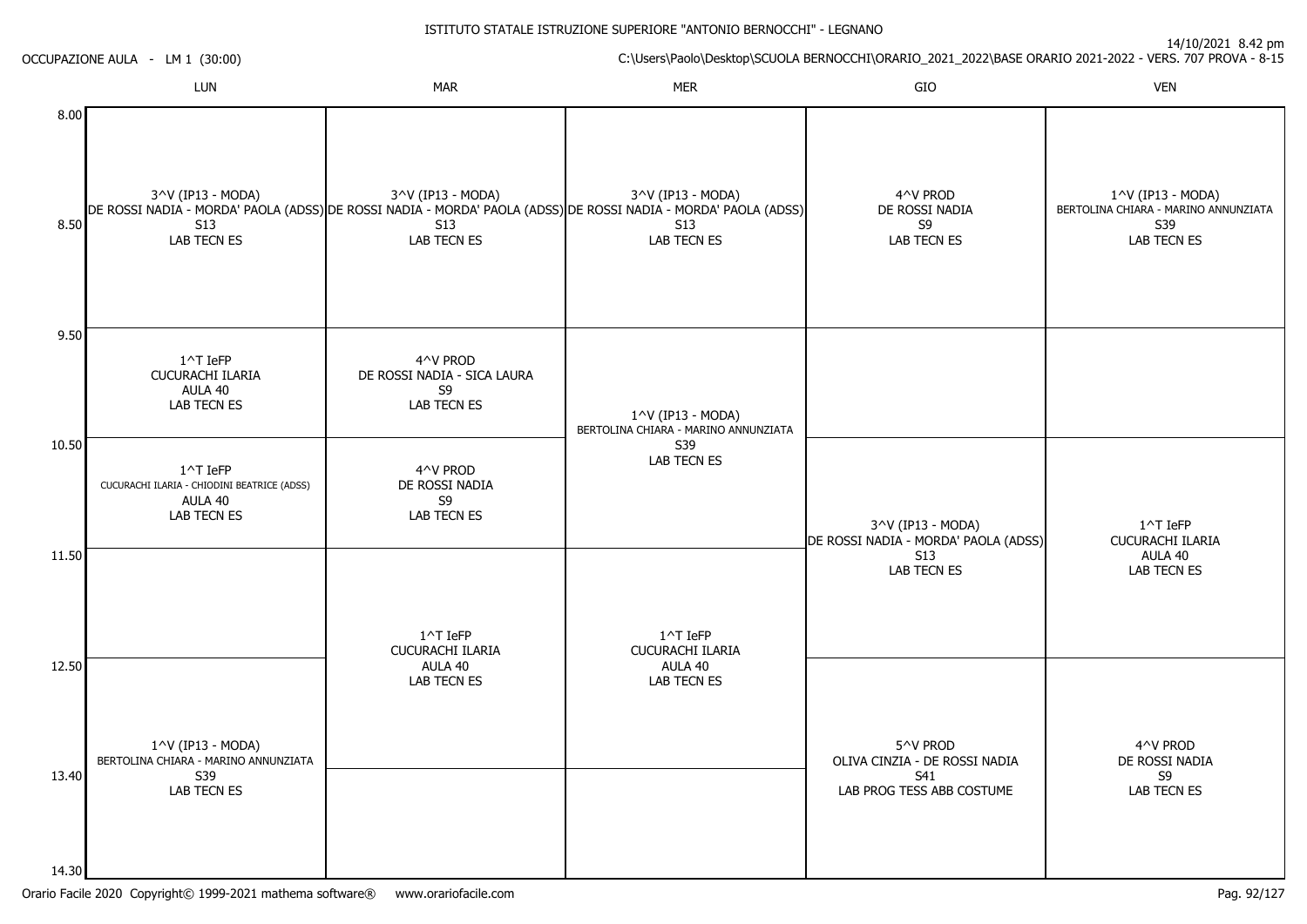14/10/2021 8.42 pm

C:\Users\Paolo\Desktop\SCUOLA BERNOCCHI\ORARIO\_2021\_2022\BASE ORARIO 2021-2022 - VERS. 707 PROVA - 8-15

OCCUPAZIONE AULA - LM 2 (30:00)

|       | LUN                                                                               | <b>MAR</b>                                                                                            | <b>MER</b>                                                                 | GIO                                                       | <b>VEN</b>                                                                              |
|-------|-----------------------------------------------------------------------------------|-------------------------------------------------------------------------------------------------------|----------------------------------------------------------------------------|-----------------------------------------------------------|-----------------------------------------------------------------------------------------|
| 8.00  | 5^V PROD<br>CAPASSO FRANCESCO (B018 A 19 H)<br>S41<br>LAB TECN ES                 | 3^Z (IP13 - MODA)<br>CAPASSO FRANCESCO (B018 A 19 H)<br>S21<br>LAB TECN ES                            | 2^V (IP13 - MODA)<br>CUCURACHI ILARIA<br>AULA 23<br>LAB TECN ES            | 4^T IeFP<br>BERTOLINA CHIARA<br><b>S15</b><br>LAB TECN ES | 4^V PROD<br>OLIVA CINZIA - FORTUNATO GRAZIA (B018 B)<br>S9<br>LAB PROG TESS ABB COSTUME |
| 8.50  |                                                                                   | 3^Z (IP13 - MODA)<br>CAPASSO FRANCESCO (B018 A 19 H) - PRESTIA GRAZIELLA (ADSS)<br>S21<br>LAB TECN ES |                                                                            |                                                           |                                                                                         |
| 9.50  | 4^T IeFP<br>BERTOLINA CHIARA                                                      | 2^V (IP13 - MODA)<br>CUCURACHI ILARIA                                                                 | 3^Z (IP13 - MODA)<br>CAPASSO FRANCESCO (B018 A 19 H)<br>S21<br>LAB TECN ES | 3^Z (IP13 - MODA)<br>CAPASSO FRANCESCO (B018 A 19 H)      | 3^V (IP13 - MODA)<br>OLIVA CINZIA - FORTUNATO GRAZIA (B018 B)                           |
| 10.50 | S <sub>15</sub><br><b>LAB TECN ES</b>                                             | AULA 23<br>LAB TECN ES                                                                                | 3^Z (IP13 - MODA)<br>CAPASSO FRANCESCO (B018 A 19 H)<br>S21<br>LAB TECN ES | S21<br><b>LAB TECN ES</b>                                 | S <sub>13</sub><br>LAB PROG TESS ABB COSTUME                                            |
| 11.50 | 3^Z (IP13 - MODA)<br>CAPASSO FRANCESCO (B018 A 19 H)<br>S21<br>LAB TECN ES        | 4^T IeFP<br>BERTOLINA CHIARA                                                                          | 5^V PROD<br>CAPASSO FRANCESCO (B018 A 19 H)                                |                                                           |                                                                                         |
| 12.50 | 3^Z (IP13 - MODA)<br>CAPASSO FRANCESCO (B018 A 19 H)<br>S21<br><b>LAB TECN ES</b> | S <sub>15</sub><br>LAB TECN ES                                                                        | S41<br>LAB TECN ES                                                         | 2^V (IP13 - MODA)<br>CUCURACHI ILARIA                     | $1^{\wedge}$ T IeFP<br>TAVOLARIO FELICE - IANNI' LOREDANA                               |
| 13.40 |                                                                                   |                                                                                                       |                                                                            | AULA 23<br>LAB TECN ES                                    | AULA 40<br><b>LAB TECN PROF</b>                                                         |
| 14.30 |                                                                                   |                                                                                                       |                                                                            |                                                           |                                                                                         |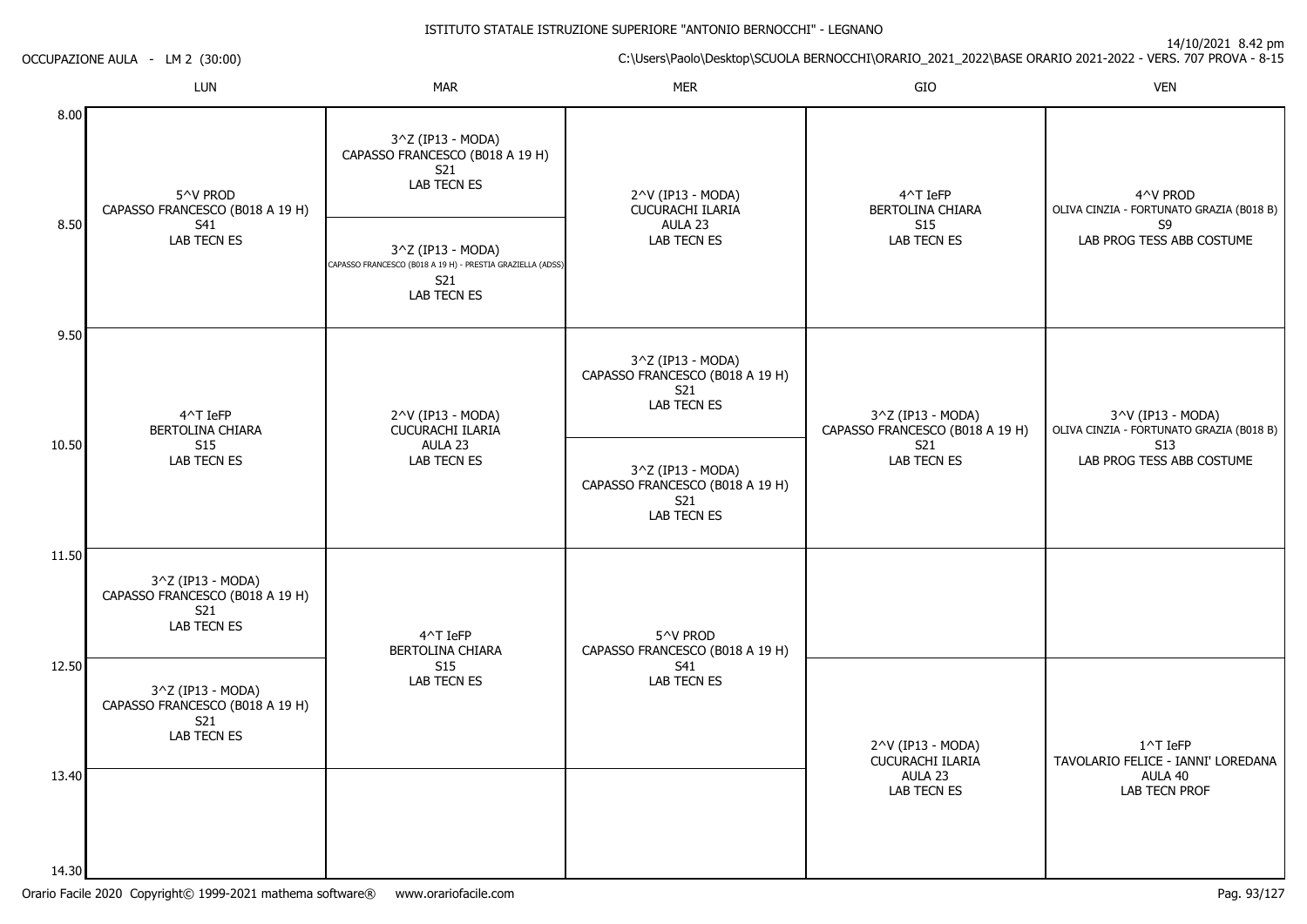14/10/2021 8.42 pm

C:\Users\Paolo\Desktop\SCUOLA BERNOCCHI\ORARIO\_2021\_2022\BASE ORARIO 2021-2022 - VERS. 707 PROVA - 8-15

|                | LUN                                                                          | <b>MAR</b>                                                                                                    | <b>MER</b>                                                         | GIO                                                                          | <b>VEN</b>                                                              |
|----------------|------------------------------------------------------------------------------|---------------------------------------------------------------------------------------------------------------|--------------------------------------------------------------------|------------------------------------------------------------------------------|-------------------------------------------------------------------------|
| 8.00           | 1^Q IeFP VEICOLI<br>FRESA ROBERTA (A050 B)<br><b>SCIENZE</b>                 | 1^Q IeFP VEICOLI<br>VITALE GIUSEPPE (A042 D) - TESTA SARA (B017 D)<br>LAB. INF. MEDEA<br><b>LAB TECN PROF</b> | 1^Q IeFP VEICOLI<br>MACRI' FRANCESCO                               | 1^Q IeFP VEICOLI<br>DESTRO PASTIZZARO SEBASTIANA<br><b>ITALIANO E STORIA</b> | 1^Q IeFP VEICOLI<br>MACRI' FRANCESCO<br>OFFICINA (MEDEA)<br>LAB TECN ES |
| 8.50           | 1^Q IeFP VEICOLI<br>A046A POT (GRECO SILVIA)<br>DIRITTO ED EC.               |                                                                                                               | OFFICINA (MEDEA)<br>LAB TECN ES                                    | 1^Q IeFP VEICOLI<br>CHIARENZA FLORA (AB24 E)<br><b>INGLESE</b>               |                                                                         |
| 9.50           | 1^Q IeFP VEICOLI<br>VITALE GIUSEPPE (A042 D)<br><b>TECN PROF</b>             | 1^Q IeFP VEICOLI<br>MACRI' FRANCESCO                                                                          | 1^Q IeFP VEICOLI<br>VITALE GIUSEPPE (A042 D) - TESTA SARA (B017 D) | 1^Q IeFP VEICOLI<br>CACCIAPAGLIA ANTONELLA (A048 B)                          | 1^Q IeFP VEICOLI<br>FRESA ROBERTA (A050 B)<br><b>SCIENZE</b>            |
| 10.50          | 1^Q IeFP VEICOLI<br>CHIARENZA FLORA (AB24 E)<br><b>INGLESE</b>               | OFFICINA (MEDEA)<br>LAB TECN ES                                                                               | LAB. INF. MEDEA<br>LAB TECN PROF                                   | PALESTRA MEDEA<br><b>SCIENZE MOTORIE</b>                                     | 1^Q IeFP VEICOLI<br>PASTORI ANNAMARIA<br>RC O ATT ALT                   |
| 11.50          | 1^Q IeFP VEICOLI<br>CURCI CARLO ANTONIO (A040 RES14 H)<br>TECN INF COM       | 1^Q IeFP VEICOLI<br>CURCI CARLO ANTONIO (A040 RES14 H) - MACRI' FRANCESCO<br>LAB. INF. MEDEA<br>TECN INF COM  | 1^Q IeFP VEICOLI                                                   | 1^0 IeFP VEICOLI<br>FRESA ROBERTA (A050 B)<br><b>SCIENZE</b>                 | 1^Q IeFP VEICOLI                                                        |
| 12.50          | 1^Q IeFP VEICOLI<br>DESTRO PASTIZZARO SEBASTIANA<br><b>ITALIANO E STORIA</b> | 1^Q IeFP VEICOLI<br>A046A POT (GRECO SILVIA)<br>DIRITTO ED EC.                                                | A026 F<br>MATEMATICA                                               | 1^0 IeFP VEICOLI<br>MACRI' FRANCESCO                                         | DESTRO PASTIZZARO SEBASTIANA<br>ITALIANO E STORIA                       |
| 13.40<br>14.30 | 1^Q IeFP VEICOLI<br>A026 F<br>MATEMATICA                                     |                                                                                                               |                                                                    | OFFICINA (MEDEA)<br><b>LAB TECN ES</b>                                       |                                                                         |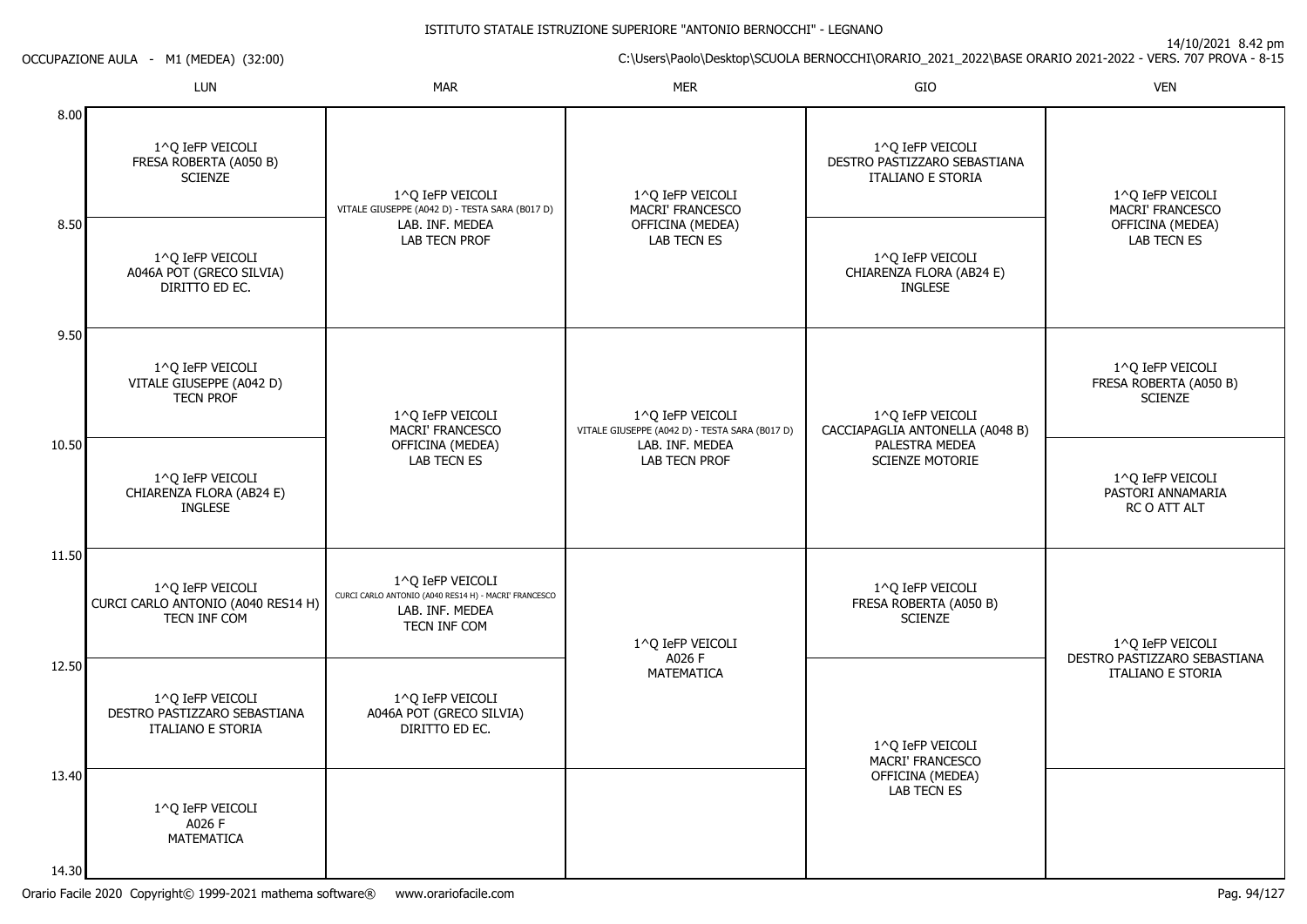14/10/2021 8.42 pm

C:\Users\Paolo\Desktop\SCUOLA BERNOCCHI\ORARIO\_2021\_2022\BASE ORARIO 2021-2022 - VERS. 707 PROVA - 8-15

OCCUPAZIONE AULA - M2 (MEDEA) (32:00)

|                | <b>LUN</b>                                                                                                               | <b>MAR</b>                                                              | <b>MER</b>                                                                                                              | GIO                                                                 | <b>VEN</b>                                                                                                                            |
|----------------|--------------------------------------------------------------------------------------------------------------------------|-------------------------------------------------------------------------|-------------------------------------------------------------------------------------------------------------------------|---------------------------------------------------------------------|---------------------------------------------------------------------------------------------------------------------------------------|
| 8.00           | 2^R IeFP VEICOLI<br>LOMBARDO ANTONIETTA (B017 A)                                                                         | 2^R IeFP VEICOLI<br>LOMBARDO ANTONIETTA (B017 A)                        | 2^R IeFP VEICOLI<br>A026 F - TARTAGLIONE DOMENICO (ADSS)<br>MATEMATICA                                                  | 2^R IeFP VEICOLI<br><b>BIGAZZI ANNA</b><br><b>ITALIANO E STORIA</b> | 2^R IeFP VEICOLI<br><b>BIGAZZI ANNA</b><br><b>ITALIANO E STORIA</b><br>2^R IeFP VEICOLI<br>CHIARENZA FLORA (AB24 E)<br><b>INGLESE</b> |
| 8.50           | OFFICINA (MEDEA)<br><b>LAB TECN ES</b>                                                                                   | OFFICINA (MEDEA)<br><b>LAB TECN ES</b>                                  | 2^R IeFP VEICOLI<br>FRESA ROBERTA (A050 B) - TARTAGLIONE DOMENICO (ADSS)<br><b>SCIENZE</b>                              |                                                                     |                                                                                                                                       |
| 9.50           | 2^R IeFP VEICOLI<br>FRESA ROBERTA (A050 B) - ESPOSITO AGOSTINO<br><b>SCIENZE</b>                                         | 2^R IeFP VEICOLI<br>BIGAZZI ANNA<br><b>ITALIANO E STORIA</b>            | 2^R IeFP VEICOLI<br>SERRA DOMENICO - TARTAGLIONE DOMENICO (ADSS) CURCI CARLO ANTONIO (A040 RES14 H)<br><b>TECN PROF</b> | 2^R IeFP VEICOLI<br>TECN INF COM                                    | 2^R IeFP VEICOLI<br>LOMBARDO ANTONIETTA (B017 A)                                                                                      |
| 10.50          | 2^R IeFP VEICOLI<br>CURCI CARLO ANTONIO (A040 RES14 H) - LOMBARDO ANTONIETTA (B017 A)<br>LAB. INF. MEDEA<br>TECN INF COM | 2^R IeFP VEICOLI                                                        | 2^R IeFP VEICOLI<br>A046A POT (GRECO SILVIA) - TARTAGLIONE DOMENICO (ADSS)<br>DIRITTO ED EC.                            | 2^R IeFP VEICOLI                                                    | OFFICINA (MEDEA)<br><b>LAB TECN ES</b>                                                                                                |
| 11.50          | 2^R IeFP VEICOLI<br>CHIARENZA FLORA (AB24 E)<br><b>INGLESE</b>                                                           | A026 F - TARTAGLIONE DOMENICO (ADSS)<br><b>MATEMATICA</b>               | 2^R IeFP VEICOLI<br>SERRA DOMENICO - TESTA SARA (B017 D)                                                                | LOMBARDO ANTONIETTA (B017 A)<br><b>LAB TECN ES</b>                  | 2^R IeFP VEICOLI<br>INTRANUOVO - ESPOSITO AGOSTINO<br>RC O ATT ALT                                                                    |
| 12.50          | 2^R IeFP VEICOLI<br>A046A POT (GRECO SILVIA) - ESPOSITO AGOSTINO<br>DIRITTO ED EC.                                       | 2^R IeFP VEICOLI<br>CACCIAPAGLIA ANTONELLA (A048 B) - ESPOSITO AGOSTINO | LAB. INF. MEDEA<br><b>LAB TECN PROF</b>                                                                                 | 2^R IeFP VEICOLI<br>SERRA DOMENICO - TESTA SARA (B017 D)            | 2^R IeFP VEICOLI<br>FRESA ROBERTA (A050 B) - ESPOSITO AGOSTINO<br><b>SCIENZE</b>                                                      |
| 13.40<br>14.30 |                                                                                                                          | PALESTRA MEDEA<br><b>SCIENZE MOTORIE</b>                                |                                                                                                                         | LAB. INF. MEDEA<br>LAB TECN PROF                                    |                                                                                                                                       |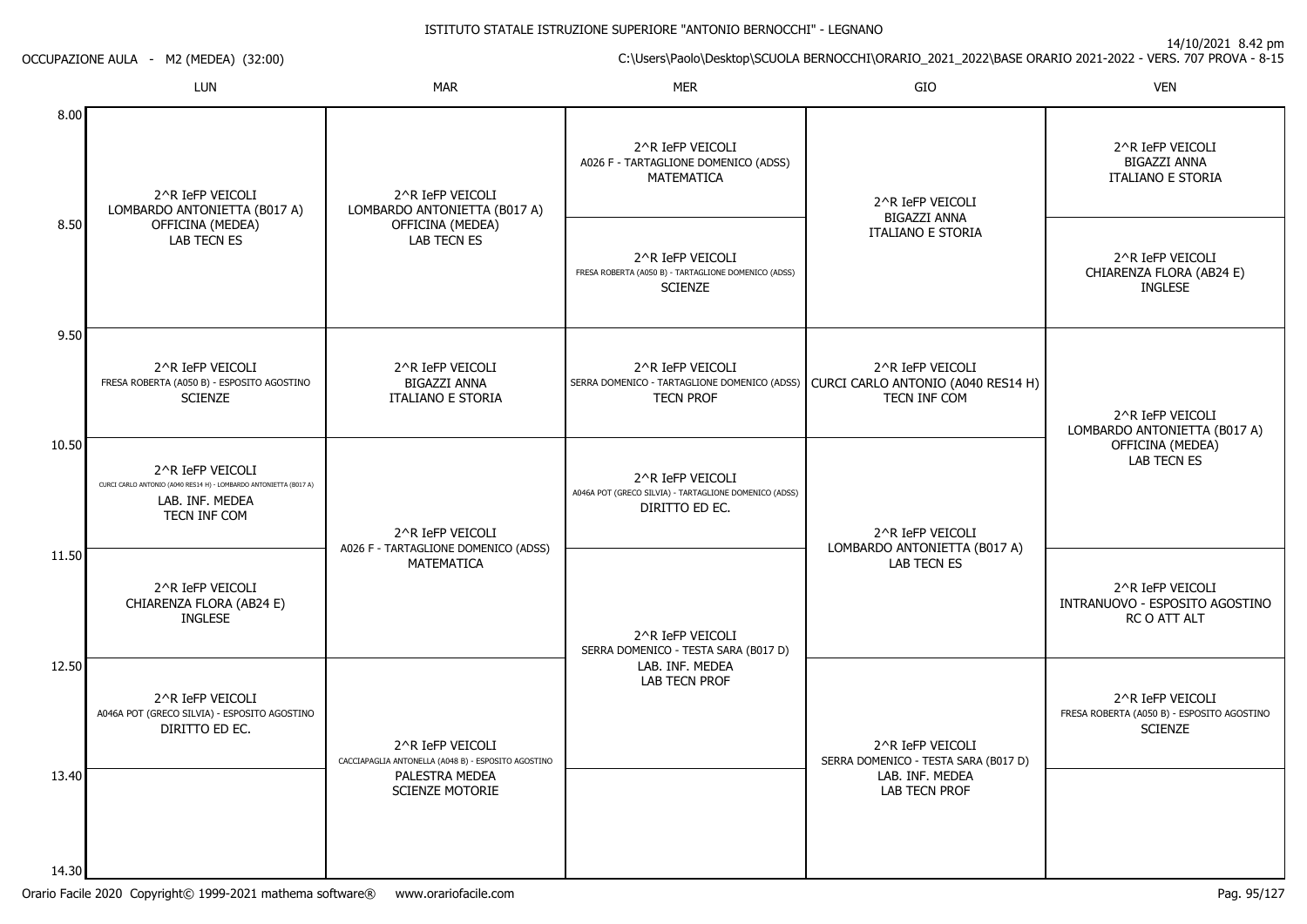14/10/2021 8.42 pm

C:\Users\Paolo\Desktop\SCUOLA BERNOCCHI\ORARIO\_2021\_2022\BASE ORARIO 2021-2022 - VERS. 707 PROVA - 8-15

OCCUPAZIONE AULA - M3 (MEDEA) (32:00)

|                | <b>LUN</b>                                                                                                   | <b>MAR</b>                                                                                          | <b>MER</b>                                                         | GIO                                                            | <b>VEN</b>                                                                   |
|----------------|--------------------------------------------------------------------------------------------------------------|-----------------------------------------------------------------------------------------------------|--------------------------------------------------------------------|----------------------------------------------------------------|------------------------------------------------------------------------------|
| 8.00           | 2^Q IeFP VEICOLI<br>DESTRO PASTIZZARO SEBASTIANA<br><b>ITALIANO E STORIA</b>                                 | 2^O IeFP VEICOLI<br>CHIARENZA FLORA (AB24 E)<br><b>INGLESE</b>                                      | 2^Q IeFP VEICOLI<br>VITALE GIUSEPPE (A042 D) - TESTA SARA (B017 D) | 2^Q IeFP VEICOLI<br>CHIARENZA FLORA (AB24 E)<br><b>INGLESE</b> | 2^Q IeFP VEICOLI<br>A046A POT (GRECO SILVIA)<br>DIRITTO ED EC.               |
| 8.50           | 2^Q IeFP VEICOLI<br>CURCI CARLO ANTONIO (A040 RES14 H) - MACRI' FRANCESCO<br>LAB. INF. MEDEA<br>TECN INF COM | 2^0 IeFP VEICOLI<br>A026 F                                                                          | LAB. INF. MEDEA<br>LAB TECN PROF                                   | 2^Q IeFP VEICOLI<br>FRESA ROBERTA (A050 B)<br><b>SCIENZE</b>   | 2^Q IeFP VEICOLI<br>CURCI CARLO ANTONIO (A040 RES14 H)<br>TECN INF COM       |
| 9.50           | 2^Q IeFP VEICOLI<br>MACRI' FRANCESCO                                                                         | <b>MATEMATICA</b>                                                                                   | 2^Q IeFP VEICOLI<br>MACRI' FRANCESCO                               | 2^Q IeFP VEICOLI<br>MACRI' FRANCESCO                           | 2^Q IeFP VEICOLI<br>PASTORI ANNAMARIA<br>RC O ATT ALT                        |
| 10.50          | OFFICINA (MEDEA)<br>LAB TECN ES                                                                              | OFFICINA (MEDEA)<br>LAB TECN ES<br>2^Q IeFP VEICOLI<br>VITALE GIUSEPPE (A042 D)<br><b>TECN PROF</b> |                                                                    | OFFICINA (MEDEA)<br>LAB TECN ES                                | 2^Q IeFP VEICOLI<br>DESTRO PASTIZZARO SEBASTIANA<br><b>ITALIANO E STORIA</b> |
| 11.50          | 2^Q IeFP VEICOLI<br>A046A POT (GRECO SILVIA)<br>DIRITTO ED EC.                                               | 2^Q IeFP VEICOLI<br>FRESA ROBERTA (A050 B)<br><b>SCIENZE</b>                                        | 2^Q IeFP VEICOLI<br>CACCIAPAGLIA ANTONELLA (A048 B)                | 2^Q IeFP VEICOLI<br>DESTRO PASTIZZARO SEBASTIANA               | 2^Q IeFP VEICOLI<br>FRESA ROBERTA (A050 B)<br><b>SCIENZE</b>                 |
| 12.50          | 2^Q IeFP VEICOLI<br>A026 F<br>MATEMATICA                                                                     | 2^Q IeFP VEICOLI<br><b>MACRI' FRANCESCO</b>                                                         | PALESTRA MEDEA<br><b>SCIENZE MOTORIE</b>                           | <b>ITALIANO E STORIA</b>                                       | 2^Q IeFP VEICOLI<br>VITALE GIUSEPPE (A042 D) - TESTA SARA (B017 D)           |
| 13.40<br>14.30 |                                                                                                              | OFFICINA (MEDEA)<br>LAB TECN ES                                                                     |                                                                    |                                                                | LAB. INF. MEDEA<br><b>LAB TECN PROF</b>                                      |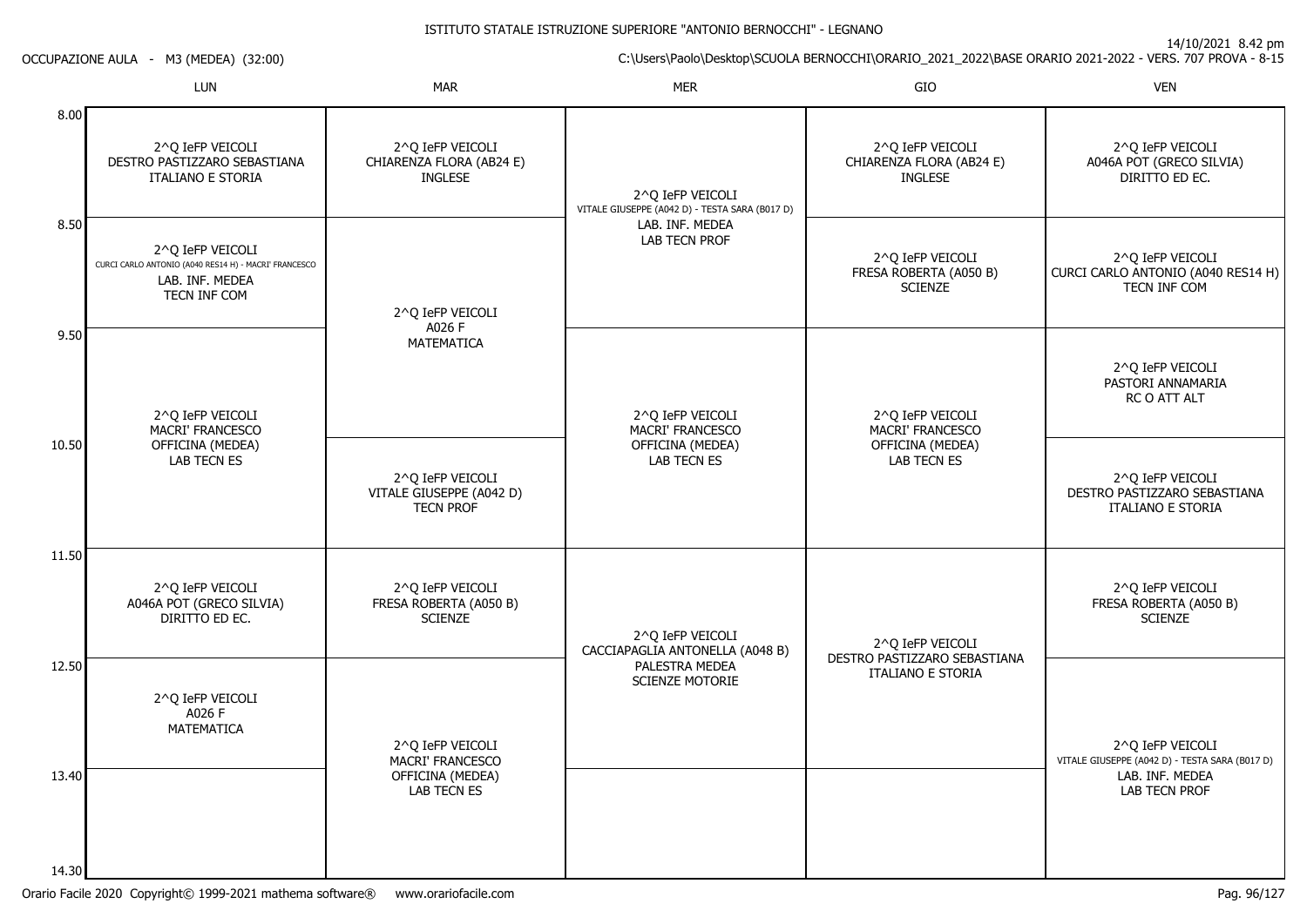| OCCUPAZIONE AULA - M4 (MEDEA) (0:00) |     |            |            |     | 14/10/2021 8.42<br>C:\Users\Paolo\Desktop\SCUOLA BERNOCCHI\ORARIO_2021_2022\BASE ORARIO 2021-2022 - VERS. 707 PROVA - 8-15 |
|--------------------------------------|-----|------------|------------|-----|----------------------------------------------------------------------------------------------------------------------------|
|                                      | LUN | <b>MAR</b> | <b>MER</b> | GIO | <b>VEN</b>                                                                                                                 |
| 8.00                                 |     |            |            |     |                                                                                                                            |
|                                      |     |            |            |     |                                                                                                                            |
|                                      |     |            |            |     |                                                                                                                            |
|                                      |     |            |            |     |                                                                                                                            |
| 8.50                                 |     |            |            |     |                                                                                                                            |
|                                      |     |            |            |     |                                                                                                                            |
|                                      |     |            |            |     |                                                                                                                            |
| 9.50                                 |     |            |            |     |                                                                                                                            |
|                                      |     |            |            |     |                                                                                                                            |
|                                      |     |            |            |     |                                                                                                                            |
|                                      |     |            |            |     |                                                                                                                            |
| 10.50                                |     |            |            |     |                                                                                                                            |
|                                      |     |            |            |     |                                                                                                                            |
|                                      |     |            |            |     |                                                                                                                            |
|                                      |     |            |            |     |                                                                                                                            |
| 11.50                                |     |            |            |     |                                                                                                                            |
|                                      |     |            |            |     |                                                                                                                            |
|                                      |     |            |            |     |                                                                                                                            |
| 12.50                                |     |            |            |     |                                                                                                                            |
|                                      |     |            |            |     |                                                                                                                            |
|                                      |     |            |            |     |                                                                                                                            |
|                                      |     |            |            |     |                                                                                                                            |
| 13.40                                |     |            |            |     |                                                                                                                            |
|                                      |     |            |            |     |                                                                                                                            |
|                                      |     |            |            |     |                                                                                                                            |
| 14.30                                |     |            |            |     |                                                                                                                            |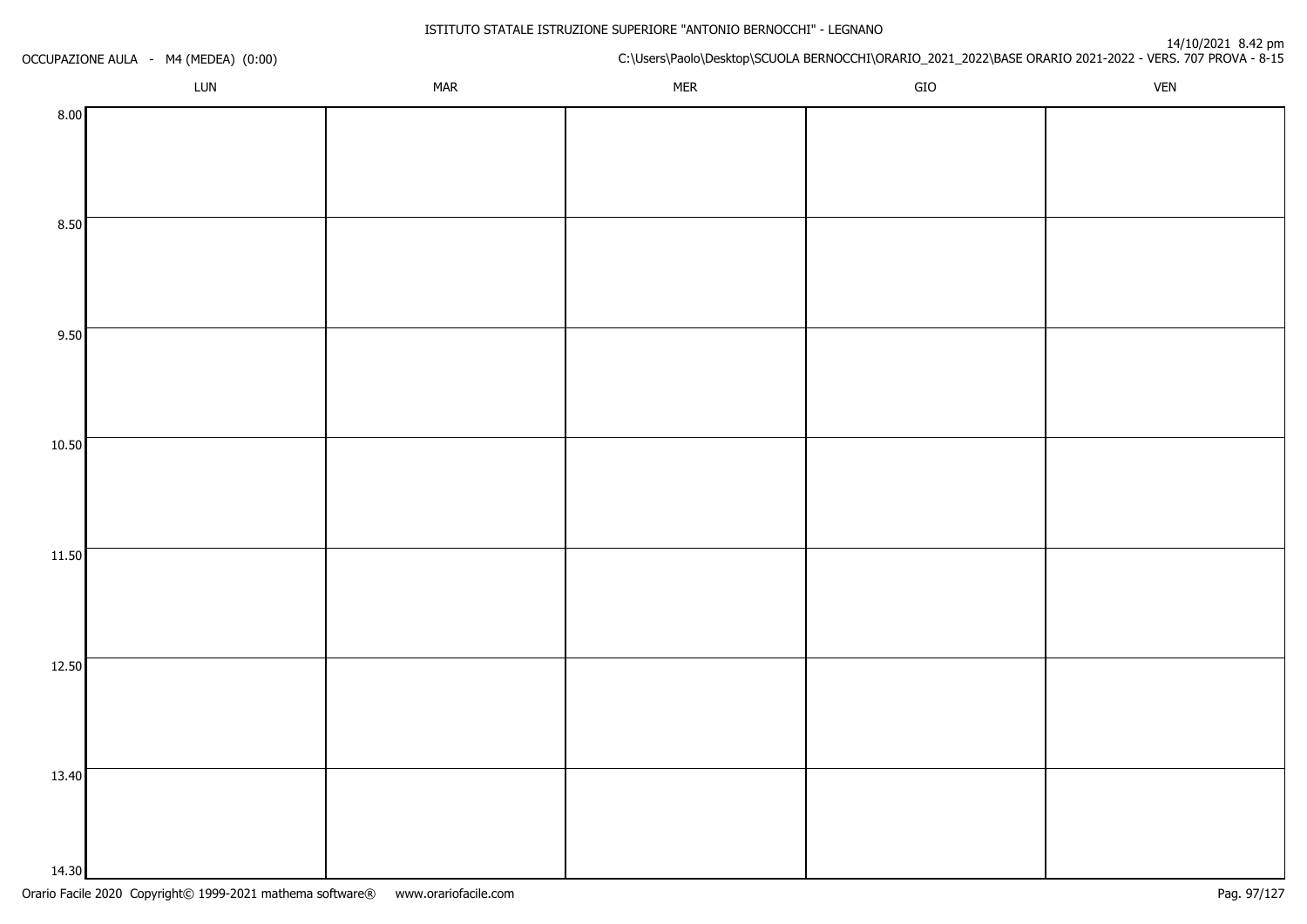14/10/2021 8.42 pm

C:\Users\Paolo\Desktop\SCUOLA BERNOCCHI\ORARIO\_2021\_2022\BASE ORARIO 2021-2022 - VERS. 707 PROVA - 8-15

OCCUPAZIONE AULA - M5 (MEDEA) (32:00)

|                  | <b>LUN</b>                                                                                                               | <b>MAR</b>                                                                                          | <b>MER</b>                                                                                                       | GIO                                                                    | <b>VEN</b>                                                                                   |
|------------------|--------------------------------------------------------------------------------------------------------------------------|-----------------------------------------------------------------------------------------------------|------------------------------------------------------------------------------------------------------------------|------------------------------------------------------------------------|----------------------------------------------------------------------------------------------|
| 8.00             | 1^R IeFP VEICOLI<br>A046A POT (GRECO SILVIA) - SCALISE INES (ADSS)<br>DIRITTO ED EC.                                     | 1^R IeFP VEICOLI                                                                                    | 1^R IeFP VEICOLI<br>A046A POT (GRECO SILVIA) - SCALISE INES (ADSS)<br>DIRITTO ED EC.                             | 1^R IeFP VEICOLI<br>LOMBARDO ANTONIETTA (B017 A) - SCALISE INES (ADSS) | 1^R IeFP VEICOLI<br>CURCI CARLO ANTONIO (A040 RES14 H) - SCALISE INES (ADSS)<br>TECN INF COM |
| 8.50             | 1^R IeFP VEICOLI<br>CHIARENZA FLORA (AB24 E) - SCALISE INES (ADSS)<br><b>INGLESE</b>                                     | <b>BIGAZZI ANNA</b><br><b>ITALIANO E STORIA</b>                                                     | 1^R IeFP VEICOLI<br>A026 F - SCALISE INES (ADSS)                                                                 | OFFICINA (MEDEA)<br><b>LAB TECN ES</b>                                 | 1^R IeFP VEICOLI<br>BIGAZZI ANNA - SCALISE INES (ADSS)<br><b>ITALIANO E STORIA</b>           |
| 9.50             | 1^R IeFP VEICOLI<br>CURCI CARLO ANTONIO (A040 RES14 H) - LOMBARDO ANTONIETTA (B017 A)<br>LAB. INF. MEDEA<br>TECN INF COM | 1^R IeFP VEICOLI<br>SERRA DOMENICO - TESTA SARA (B017 D)<br>LAB. INF. MEDEA<br><b>LAB TECN PROF</b> | <b>MATEMATICA</b>                                                                                                | 1^R IeFP VEICOLI<br>SERRA DOMENICO - TESTA SARA (B017 D)               | 1^R IeFP VEICOLI<br>BIGAZZI ANNA - SCALISE INES (ADSS)<br><b>ITALIANO E STORIA</b>           |
| 10.50            | 1^R IeFP VEICOLI<br>A026 F - SCALISE INES (ADSS)<br><b>MATEMATICA</b>                                                    |                                                                                                     | 1^R IeFP VEICOLI<br>SERRA DOMENICO - SCALISE INES (ADSS)<br><b>TECN PROF</b>                                     | LAB. INF. MEDEA<br><b>LAB TECN PROF</b>                                | 1^R IeFP VEICOLI<br>FRESA ROBERTA (A050 B) - SCALISE INES (ADSS)<br><b>SCIENZE</b>           |
| 11.50            | 1^R IeFP VEICOLI<br>FRESA ROBERTA (A050 B) - SCALISE INES (ADSS)<br><b>SCIENZE</b>                                       | 1^R IeFP VEICOLI<br>CHIARENZA FLORA (AB24 E) - SCALISE INES (ADSS)<br><b>INGLESE</b>                | 1^R IeFP VEICOLI<br>LOMBARDO ANTONIETTA (B017 A) - SCALISE INES (ADSS)<br>OFFICINA (MEDEA)<br><b>LAB TECN ES</b> | 1^R IeFP VEICOLI<br>CACCIAPAGLIA ANTONELLA (A048 B)                    | 1^R IeFP VEICOLI<br>LOMBARDO ANTONIETTA (B017 A)                                             |
| 12.50            | 1^R IeFP VEICOLI<br>LOMBARDO ANTONIETTA (B017 A) - SCALISE INES (ADSS)<br>OFFICINA (MEDEA)<br><b>LAB TECN ES</b>         | 1^R IeFP VEICOLI<br>FRESA ROBERTA (A050 B) - SCALISE INES (ADSS)<br><b>SCIENZE</b>                  | 1^R IeFP VEICOLI<br>LOMBARDO ANTONIETTA (B017 A)<br>OFFICINA (MEDEA)<br><b>LAB TECN ES</b>                       | PALESTRA MEDEA<br><b>SCIENZE MOTORIE</b>                               | OFFICINA (MEDEA)<br><b>LAB TECN ES</b>                                                       |
| 13.40<br>14 30 l | 1^R IeFP VEICOLI<br>LOMBARDO ANTONIETTA (B017 A)<br>OFFICINA (MEDEA)<br><b>LAB TECN ES</b>                               |                                                                                                     |                                                                                                                  |                                                                        | 1^R IeFP VEICOLI<br><b>INTRANUOVO</b><br>RC O ATT ALT                                        |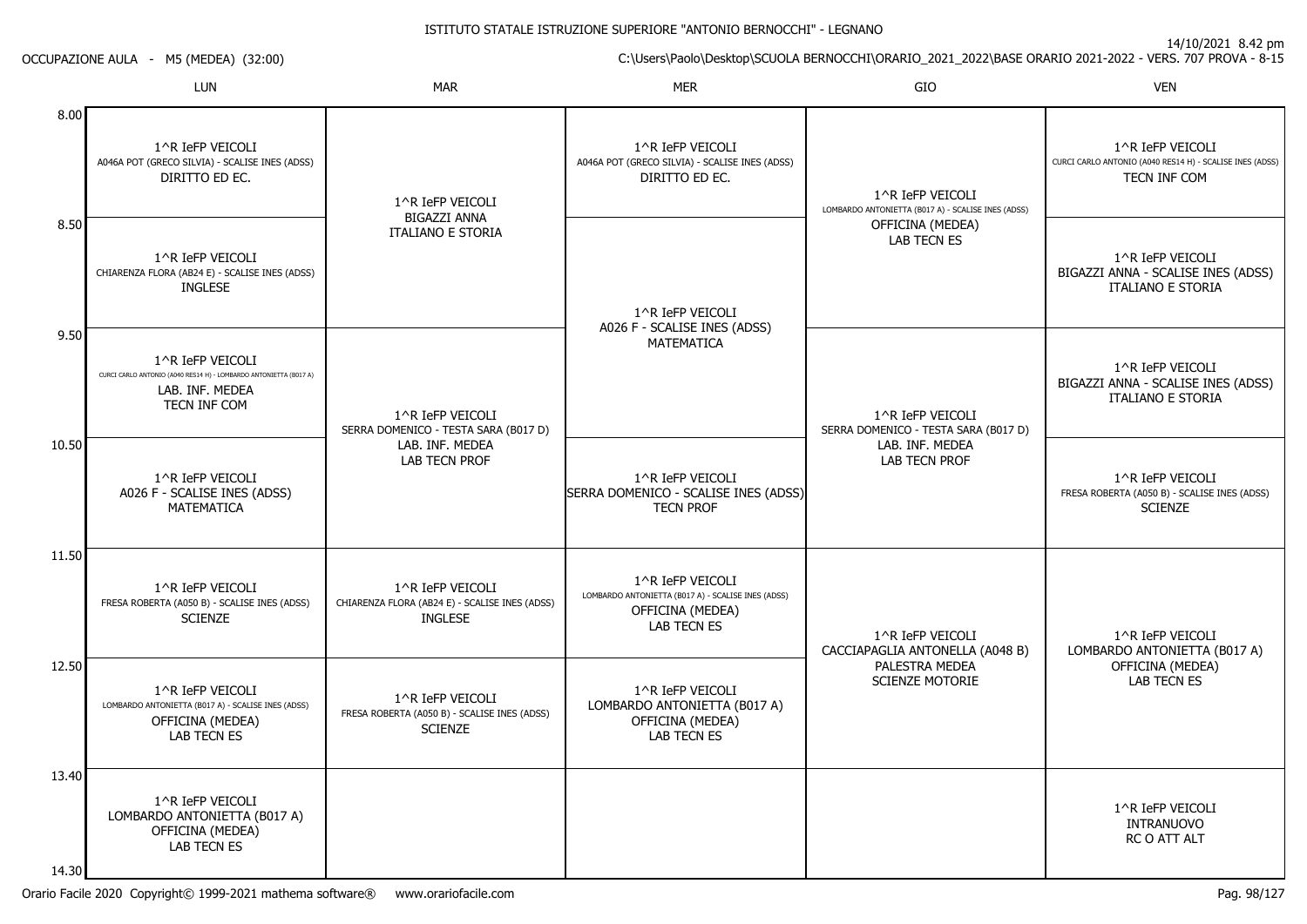14/10/2021 8.42 pm

C:\Users\Paolo\Desktop\SCUOLA BERNOCCHI\ORARIO\_2021\_2022\BASE ORARIO 2021-2022 - VERS. 707 PROVA - 8-15

| <b>OCCUPAZIONE AULA</b> |  |  | M6 (MEDEA) (32:00) |  |  |  |
|-------------------------|--|--|--------------------|--|--|--|
|-------------------------|--|--|--------------------|--|--|--|

|                | LUN                                                                                                                                 | <b>MAR</b>                                                                                                           | <b>MER</b>                                                               | GIO                                                                                                                  | <b>VEN</b>                                                                                |
|----------------|-------------------------------------------------------------------------------------------------------------------------------------|----------------------------------------------------------------------------------------------------------------------|--------------------------------------------------------------------------|----------------------------------------------------------------------------------------------------------------------|-------------------------------------------------------------------------------------------|
| 8.00           | 3^R IeFP VEICOLI<br>A026 RES (3 H) - DE MICELI LORENZO (A026 RES 3 H + 6 H P.T. TESTA) - FUOCO CHIARA (ADSS)<br>MATEMATICA          | 3^R IeFP VEICOLI<br>SERRA DOMENICO - MORABITO LEONARDO (ADSS)                                                        | 3^R IeFP VEICOLI<br>SERRA DOMENICO - BRUSCO ENZO                         | 3^R IeFP VEICOLI<br>A026 RES (3 H) - DE MICELI LORENZO (A026 RES 3 H + 6 H P.T. TESTA) - FUOCO CHIARA (ADSS)         | 3^R IeFP VEICOLI<br>SERRA DOMENICO - BRUSCO ENZO                                          |
| 8.50           | 3^R IeFP VEICOLI<br>FRESA ROBERTA (A050 B) - FUOCO CHIARA (ADSS)<br><b>SCIENZE</b>                                                  | <b>TECN PROF</b>                                                                                                     | LAB. DIAGNOSI MOTORI (M7 - MEDEA)<br><b>LAB TECN PROF</b>                | MATEMATICA                                                                                                           | LAB. INF. MEDEA<br><b>LAB TECN PROF</b>                                                   |
| 9.50           | 3^R IeFP VEICOLI<br>CHIARENZA FLORA (AB24 E) - MORABITO LEONARDO (ADSS)<br><b>INGLESE</b>                                           | 3^R IeFP VEICOLI<br>FRESA ROBERTA (A050 B) - MORABITO LEONARDO (ADSS)<br><b>SCIENZE</b>                              | 3^R IeFP VEICOLI<br>BIGAZZI ANNA - MORABITO LEONARDO (ADSS)              | 3^R IeFP VEICOLI<br>BIGAZZI ANNA - FUOCO CHIARA (ADSS)<br><b>ITALIANO E STORIA</b>                                   | 3^R IeFP VEICOLI<br>CACCIAPAGLIA ANTONELLA (A048 B)                                       |
| 10.50          | 3^R IeFP VEICOLI<br>SERRA DOMENICO - MORABITO LEONARDO (ADSS)                                                                       | 3^R IeFP VEICOLI<br>CASCONE RAFFAELE (B017 C) - MORABITO LEONARDO (ADSS)                                             | <b>ITALIANO E STORIA</b>                                                 | 3^R IeFP VEICOLI<br>BIGAZZI ANNA - FUOCO CHIARA (ADSS)<br><b>ITALIANO E STORIA</b>                                   | PALESTRA MEDEA<br><b>SCIENZE MOTORIE</b>                                                  |
| 11.50          | <b>TECN PROF</b>                                                                                                                    | LAB TECN ES                                                                                                          | 3^R IeFP VEICOLI<br>CASCONE RAFFAELE (B017 C) - MORABITO LEONARDO (ADSS) | 3^R IeFP VEICOLI<br>CURCI CARLO ANTONIO (A040 RES14 H) - MORABITO LEONARDO (ADSS)<br>LAB. INF. MEDEA<br>TECN INF COM | 3^R IeFP VEICOLI<br>CHIARENZA FLORA (AB24 E) - MORABITO LEONARDO (ADSS)<br><b>INGLESE</b> |
| 12.50          | 3^R IeFP VEICOLI<br>CASCONE RAFFAELE (B017 C) - MORABITO LEONARDO (ADSS)<br>LAB. DIAGNOSI MOTORI (M7 - MEDEA)<br><b>LAB TECN ES</b> | 3^R IeFP VEICOLI<br>CURCI CARLO ANTONIO (A040 RES14 H) - MORABITO LEONARDO (ADSS)<br>LAB. INF. MEDEA<br>TECN INF COM | LAB. DIAGNOSI MOTORI (M7 - MEDEA)<br><b>LAB TECN ES</b>                  | 3^R IeFP VEICOLI<br>CASCONE RAFFAELE (B017 C) - MORABITO LEONARDO (ADSS)                                             | 3^R IeFP VEICOLI<br><b>INTRANUOVO</b><br>RC O ATT ALT                                     |
| 13.40<br>14.30 | 3^R IeFP VEICOLI<br>CASCONE RAFFAELE (B017 C)<br>LAB. DIAGNOSI MOTORI (M7 - MÉDEA)<br><b>LAB TECN ES</b>                            |                                                                                                                      |                                                                          | LAB. DIAGNOSI MOTORI (M7 - MEDEA)<br>LAB TECN ES                                                                     |                                                                                           |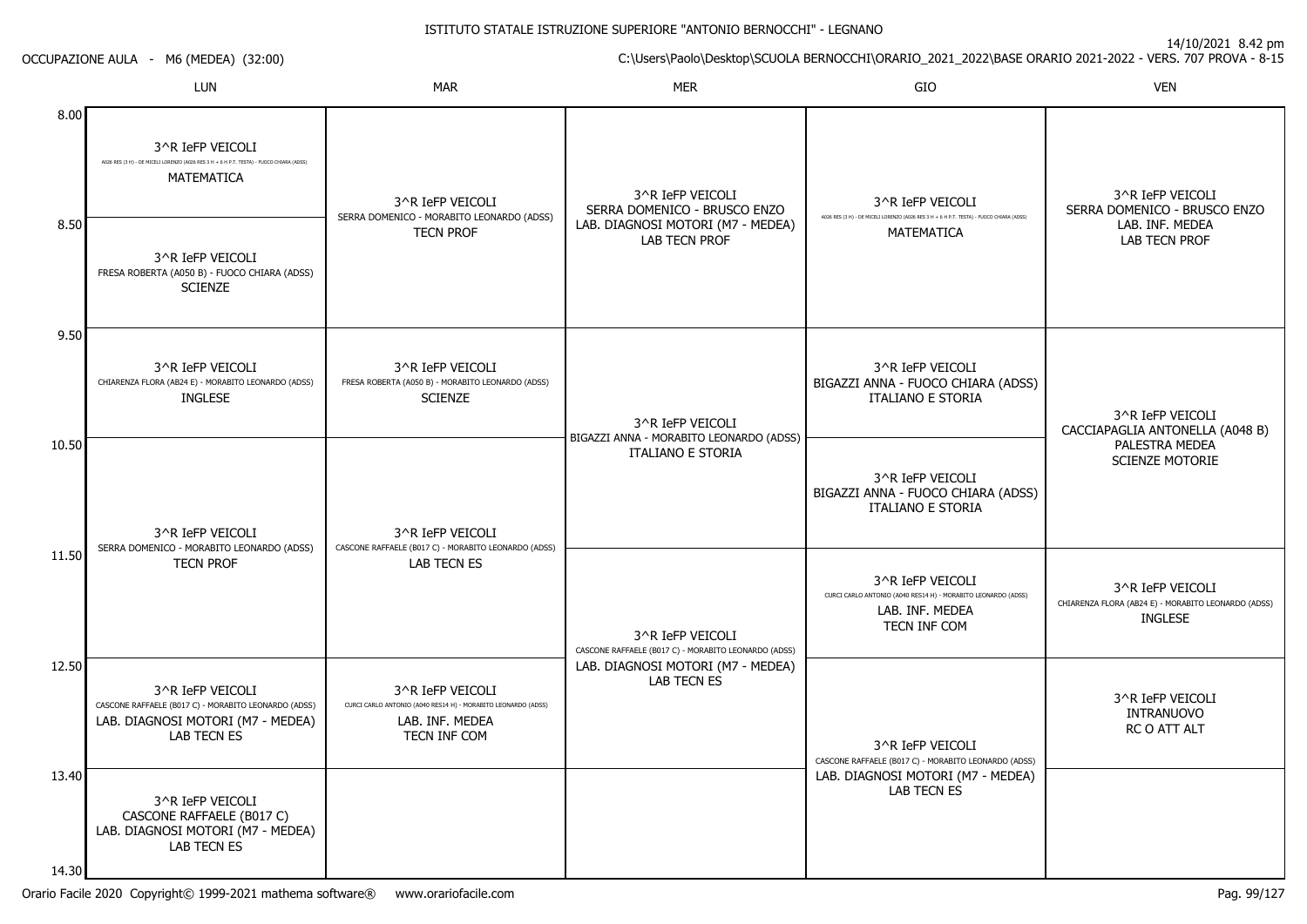14/10/2021 8.42 pm

C:\Users\Paolo\Desktop\SCUOLA BERNOCCHI\ORARIO\_2021\_2022\BASE ORARIO 2021-2022 - VERS. 707 PROVA - 8-15 OCCUPAZIONE AULA - M7 (MEDEA) (32:00)

|                | LUN                                                                                              | <b>MAR</b>                                                                         | <b>MER</b>                                                                              | GIO                                                                                                            | <b>VEN</b>                                                                                       |
|----------------|--------------------------------------------------------------------------------------------------|------------------------------------------------------------------------------------|-----------------------------------------------------------------------------------------|----------------------------------------------------------------------------------------------------------------|--------------------------------------------------------------------------------------------------|
| 8.00           | 4^Q IeFP<br>MIRRA CHRISTIAN (A042 F) - CASCONE RAFFAELE (B017 C)                                 | 4^Q IeFP                                                                           | 4^0 IeFP<br>CHIARENZA FLORA (AB24 E)<br><b>INGLESE</b>                                  | 4^Q IeFP<br><b>BRUSCO ENZO</b><br>LAB. DIAGNOSI MOTORI (M7 - MEDEA)<br><b>LAB TECN ES</b>                      | 4^0 IeFP<br>CHIARENZA FLORA (AB24 E) - RANDAZZO FORTUNATO (ADSS)<br><b>INGLESE</b>               |
|                | 8.50 LAB. DIAGNOSI MOTORI (M7 - MEDEA)<br>LAB TECN DIAG MANUT MEZZI                              | MIRRA CHRISTIAN (A042 F) - RANDAZZO FORTUNATO (ADSS)<br>TECN DIAG MANUT MEZZI      | 4^Q IeFP<br>VERSACI MASSIMILIANO<br><b>TECN PROF</b>                                    | 4^Q IeFP<br>BRUSCO ENZO - RANDAZZO FORTUNATO (ADSS)<br>LAB. DIAGNOSI MOTORI (M7 - MEDEA)<br><b>LAB TECN ES</b> | $4^O$ Q IeFP<br>VERSACI MASSIMILIANO - RANDAZZO FORTUNATO (ADSS)<br><b>TECN PROF</b>             |
| 9.50           | 4^0 IeFP<br>BRUSCO ENZO - RANDAZZO FORTUNATO (ADSS) VERSACI MASSIMILIANO - BRUSCO ENZO           | 4^0 IeFP                                                                           | 4^0 IeFP<br>CACCIAPAGLIA ANTONELLA (A048 B)<br>PALESTRA MEDEA<br><b>SCIENZE MOTORIE</b> | 4^0 IeFP<br>A046A POT (GRECO SILVIA) - RANDAZZO FORTUNATO (ADSS)<br>DIRITTO ED EC.                             | 4^Q IeFP<br>DESTRO PASTIZZARO SEBASTIANA - RANDAZZO FORTUNATO (ADSS)<br><b>ITALIANO E STORIA</b> |
| 10.50          | LAB. DIAGNOSI MOTORI (M7 - MEDEA)<br><b>LAB TECN ES</b>                                          | LAB. DIAGNOSI MOTORI (M7 - MEDEA)<br><b>LAB TECN PROF</b>                          | 4^Q IeFP<br>CACCIAPAGLIA ANTONELLA (A048 B)<br>PALESTRA MEDEA<br><b>SCIENZE MOTORIE</b> | 4^0 IeFP<br>A026 F - RANDAZZO FORTUNATO (ADSS)<br>MATEMATICA                                                   | $4^O$ Q IeFP<br>A026 F - RANDAZZO FORTUNATO (ADSS)                                               |
| 11.50          | 4^Q IeFP<br>DESTRO PASTIZZARO SEBASTIANA - RANDAZZO FORTUNATO (ADSS)<br><b>ITALIANO E STORIA</b> | 4^Q IeFP<br>A046A POT (GRECO SILVIA) - RANDAZZO FORTUNATO (ADSS)<br>DIRITTO ED EC. | 4^Q IeFP                                                                                | 4^Q IeFP                                                                                                       | <b>MATEMATICA</b>                                                                                |
| 12.50          | 4^Q IeFP<br>VERSACI MASSIMILIANO - BRUSCO ENZO                                                   | 4^Q IeFP<br><b>BRUSCO ENZO</b>                                                     | DESTRO PASTIZZARO SEBASTIANA - RANDAZZO FORTUNATO (ADSS)<br><b>ITALIANO E STORIA</b>    | VERSACI MASSIMILIANO - RANDAZZO FORTUNATO (ADSS)<br><b>TECN PROF</b>                                           | 4^Q IeFP<br>PASTORI ANNAMARIA<br>RC O ATT ALT                                                    |
| 13.40<br>14.30 | LAB. INF. MEDEA<br>LAB TECN PROF                                                                 | LAB. DIAGNOSI MOTORI (M7 - MEDEA)<br>LAB TECN ES                                   |                                                                                         |                                                                                                                |                                                                                                  |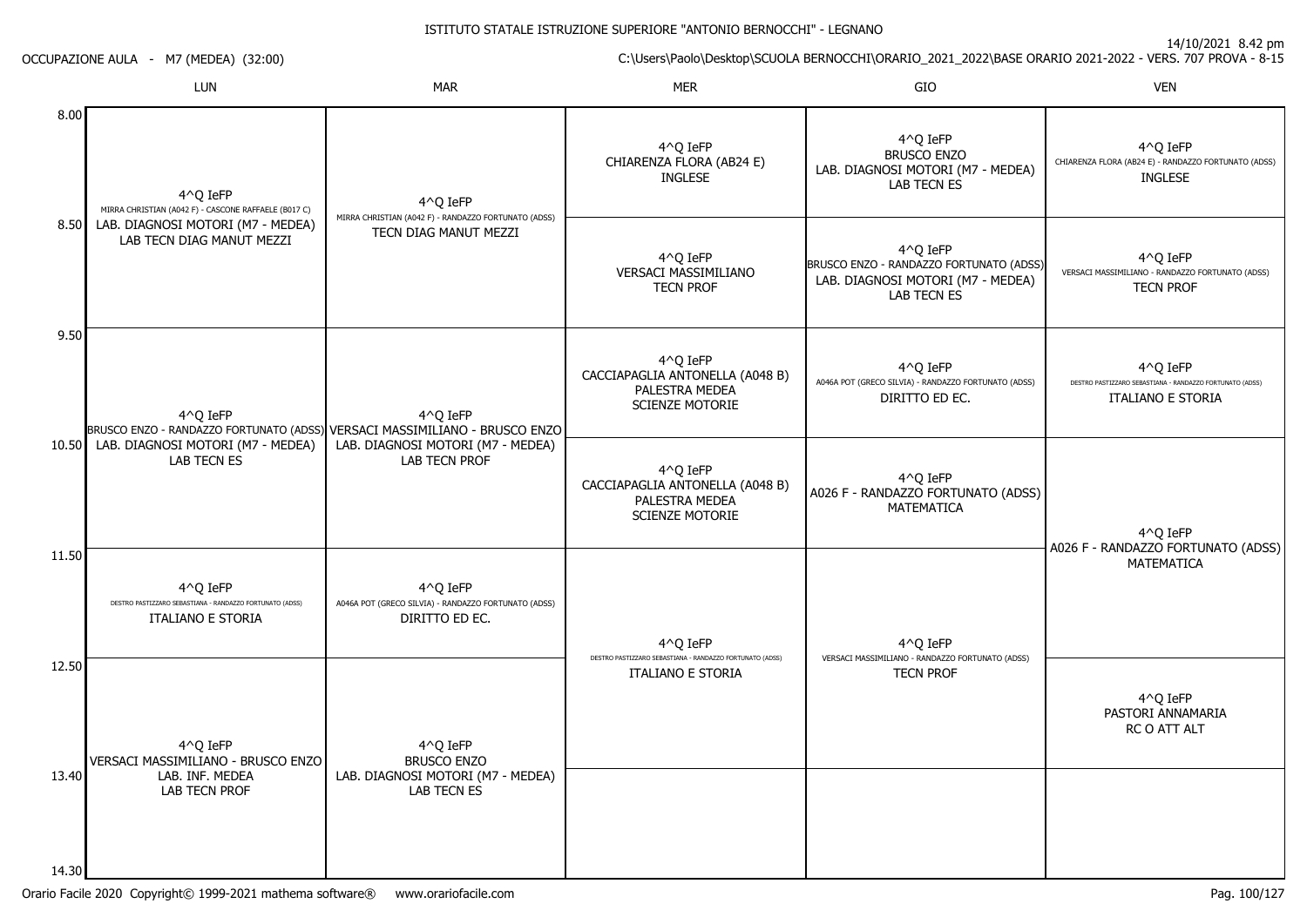14/10/2021 8.42 pm

C:\Users\Paolo\Desktop\SCUOLA BERNOCCHI\ORARIO\_2021\_2022\BASE ORARIO 2021-2022 - VERS. 707 PROVA - 8-15

OCCUPAZIONE AULA - M8 (MEDEA) (32:00)

|                | LUN                                                                                                           | <b>MAR</b>                                                                                                                   | <b>MER</b>                                                        | GIO                                                                                                           | <b>VEN</b>                                                 |
|----------------|---------------------------------------------------------------------------------------------------------------|------------------------------------------------------------------------------------------------------------------------------|-------------------------------------------------------------------|---------------------------------------------------------------------------------------------------------------|------------------------------------------------------------|
| 8.00           | 3^Q IeFP VEICOLI<br>CURCI CARLO ANTONIO (A040 RES14 H) - ESPOSITO AGOSTINO<br>LAB. INF. MEDEA<br>TECN INF COM | 3^Q IeFP VEICOLI<br>CASCONE RAFFAELE (B017 C)<br>LAB. DIAGNOSI MOTORI (M7 - MEDEA)<br>LAB TECN ES                            | 3^Q IeFP VEICOLI<br>FRESA ROBERTA (A050 B)<br><b>SCIENZE</b>      | 3^Q IeFP VEICOLI<br>CURCI CARLO ANTONIO (A040 RES14 H) - ESPOSITO AGOSTINO<br>LAB. INF. MEDEA<br>TECN INF COM | 3^Q IeFP VEICOLI<br>CACCIAPAGLIA ANTONELLA (A048 B)        |
| 8.50           | 3^Q IeFP VEICOLI<br>VITALE GIUSEPPE (A042 D) - ESPOSITO AGOSTINO<br><b>TECN PROF</b>                          | 3^O IeFP VEICOLI<br>CASCONE RAFFAELE (B017 C) - ESPOSITO AGOSTINO<br>LAB. DIAGNOSI MOTORI (M7 - MEDEA)<br><b>LAB TECN ES</b> | 3^Q IeFP VEICOLI<br>CHIARENZA FLORA (AB24 E)<br><b>INGLESE</b>    | 3^Q IeFP VEICOLI<br>DESTRO PASTIZZARO SEBASTIANA - ESPOSITO AGOSTINO<br><b>ITALIANO E STORIA</b>              | PALESTRA MEDEA<br><b>SCIENZE MOTORIE</b>                   |
| 9.50           | 3^O IeFP VEICOLI<br>A026 F - LEONARDI SEBASTIANO (ADSS)<br>MATEMATICA                                         | 3^0 IeFP VEICOLI<br>VITALE GIUSEPPE (A042 D) - ESPOSITO AGOSTINO<br><b>TECN PROF</b>                                         | 3^0 IeFP VEICOLI<br>CASCONE RAFFAELE (B017 C) - ESPOSITO AGOSTINO | 3^0 IeFP VEICOLI<br>VITALE GIUSEPPE (A042 D) - BRUSCO ENZO                                                    | 3^0 IeFP VEICOLI<br>VITALE GIUSEPPE (A042 D) - BRUSCO ENZO |
| 10.50          | 3^O IeFP VEICOLI                                                                                              | 3^O IeFP VEICOLI                                                                                                             | LAB. DIAGNOSI MOTORI (M7 - MEDEA)<br><b>LAB TECN ES</b>           | LAB. DIAGNOSI MOTORI (M7 - MEDEA)<br>LAB TECN PROF                                                            | LAB. INF. MEDEA<br>LAB TECN PROF                           |
| 11.50          | CASCONE RAFFAELE (B017 C) - LEONARDI SEBASTIANO (ADSS)<br>LAB TECN ES                                         | DESTRO PASTIZZARO SEBASTIANA - ESPOSITO AGOSTINO<br><b>ITALIANO E STORIA</b>                                                 | 3^0 IeFP VEICOLI                                                  | 3^Q IeFP VEICOLI                                                                                              | 3^Q IeFP VEICOLI<br>CASCONE RAFFAELE (B017 C)              |
| 12.50          | 3^0 IeFP VEICOLI<br>FRESA ROBERTA (A050 B) - LEONARDI SEBASTIANO (ADSS)<br><b>SCIENZE</b>                     | 3^0 IeFP VEICOLI<br>CHIARENZA FLORA (AB24 E)<br>INGLESE                                                                      | VITALE GIUSEPPE (A042 D) - ESPOSITO AGOSTINO<br><b>TECN PROF</b>  | A026 F - LEONARDI SEBASTIANO (ADSS)<br><b>MATEMATICA</b>                                                      | LAB. DIAGNOSI MOTORI (M7 - MEDEA)<br>LAB TECN ES           |
| 13.40<br>14.30 | 3^0 IeFP VEICOLI<br>DESTRO PASTIZZARO SEBASTIANA<br><b>ITALIANO E STORIA</b>                                  |                                                                                                                              |                                                                   |                                                                                                               | 3^O IeFP VEICOLI<br>PASTORI ANNAMARIA<br>RC O ATT ALT      |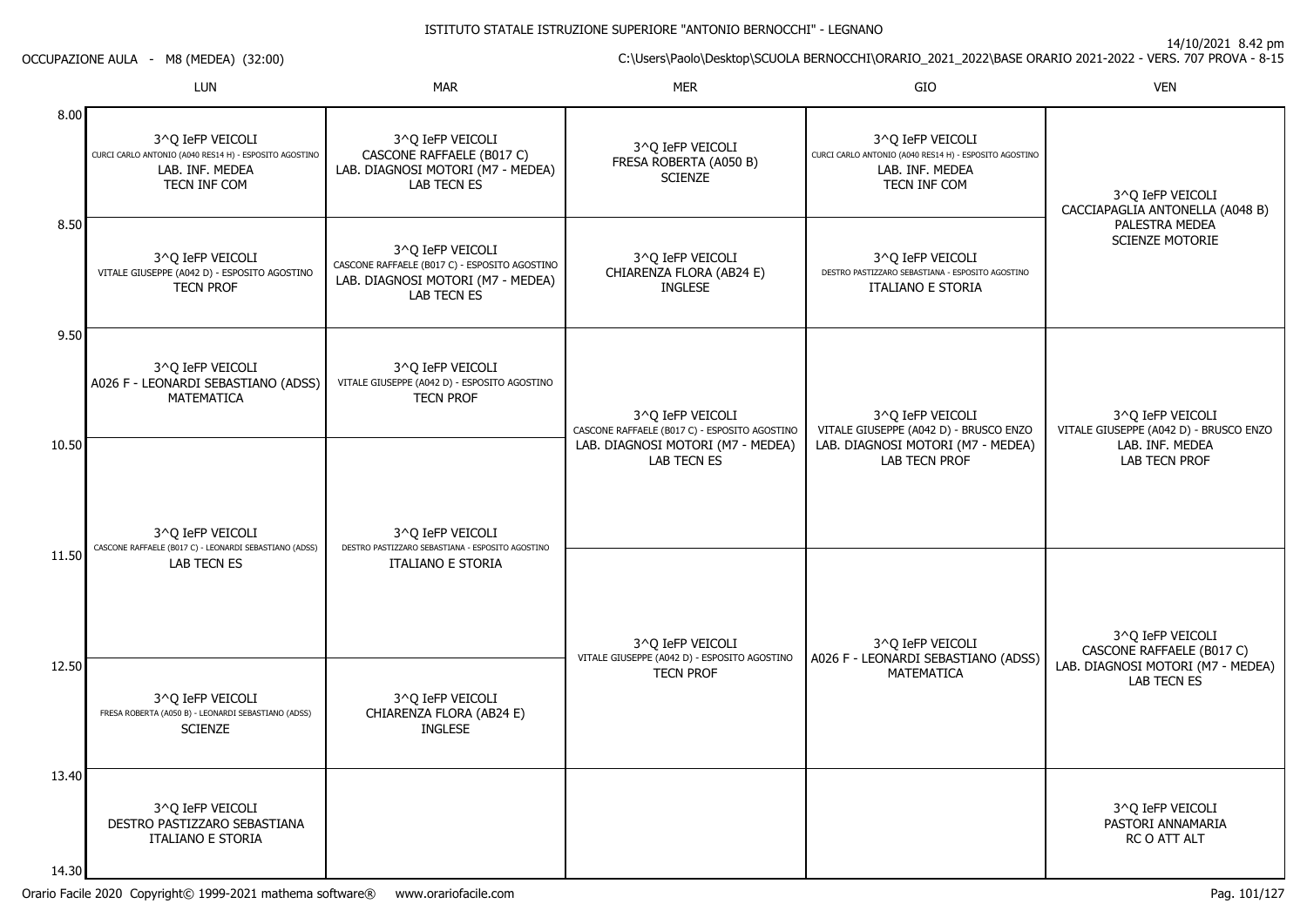14/10/2021 8.42 pm

ISTITUTO STATALE ISTRUZIONE SUPERIORE "ANTONIO BERNOCCHI" - LEGNANOC:\Users\Paolo\Desktop\SCUOLA BERNOCCHI\ORARIO\_2021\_2022\BASE ORARIO 2021-2022 - VERS. 707 PROVA - 8-15 OCCUPAZIONE AULA - OFFICINA (MEDEA) (30:00)LUNN MAR MAR MER SIO O VEN 8.008.509.5010.5011.5012.5013.402^R IeFP VEICOLI LOMBARDO ANTONIETTA (B017 A)M2 (MEDEA) LAB TECN ES2^Q IeFP VEICOLI MACRI' FRANCESCOM3 (MEDEA) LAB TECN ES1^R IeFP VEICOLI LOMBARDO ANTONIETTA (B017 A) - SCALISE INES (ADSS)M5 (MEDEA) LAB TECN ES2^R IeFP VEICOLI LOMBARDO ANTONIETTA (B017 A)M2 (MEDEA) LAB TECN ES1^Q IeFP VEICOLI MACRI' FRANCESCOM1 (MEDEA) LAB TECN ES2^Q IeFP VEICOLI MACRI' FRANCESCOM3 (MEDEA)1^Q IeFP VEICOLI MACRI' FRANCESCOM1 (MEDEA) LAB TECN ES2^Q IeFP VEICOLI MACRI' FRANCESCOM3 (MEDEA) LAB TECN ES1^R IeFP VEICOLI LOMBARDO ANTONIETTA (B017 A) - SCALISE INES (ADSS)M5 (MEDEA) LAB TECN ES1^R IeFP VEICOLI LOMBARDO ANTONIETTA (B017 A)M5 (MEDEA) LAB TECN ES1^R IeFP VEICOLI LOMBARDO ANTONIETTA (B017 A) - SCALISE INES (ADSS)M5 (MEDEA) LAB TECN ES2^Q IeFP VEICOLI MACRI' FRANCESCOM3 (MEDEA) LAB TECN ES1^Q IeFP VEICOLI MACRI' FRANCESCOM1 (MEDEA)1^Q IeFP VEICOLI MACRI' FRANCESCOM1 (MEDEA) LAB TECN ES2^R IeFP VEICOLI LOMBARDO ANTONIETTA (B017 A)M2 (MEDEA) LAB TECN ES1^R IeFP VEICOLI LOMBARDO ANTONIETTA (B017 A)M5 (MEDEA)LAB TECN ES

LAB TECN ES

1^R IeFP VEICOLI LOMBARDO ANTONIETTA (B017 A)M5 (MEDEA)LAB TECN ES

14.30

LAB TECN ES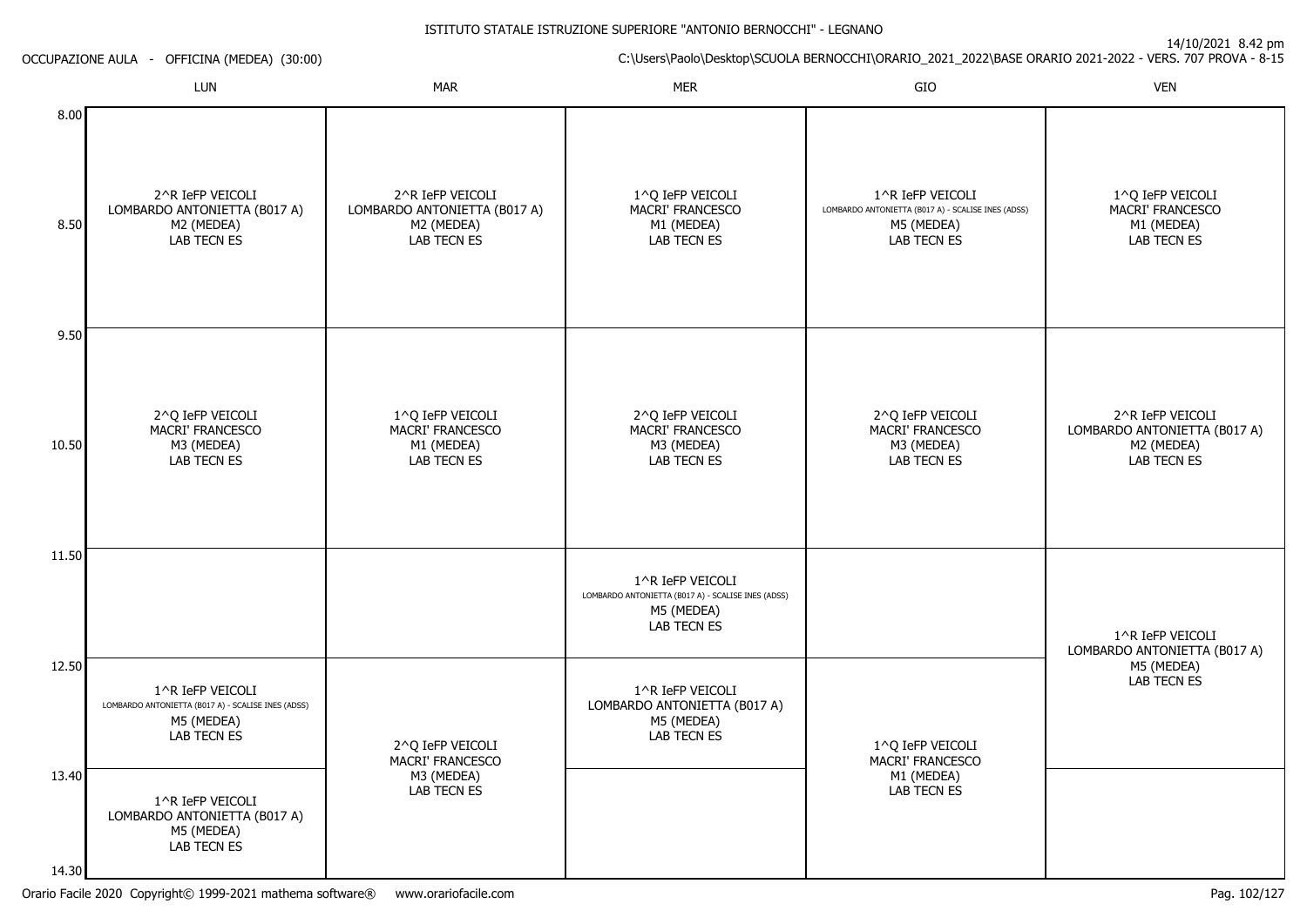| LUN<br><b>MAR</b><br><b>MER</b><br>GIO<br>8.00<br>3A MEC<br>5F INF<br>5A MEC<br>CRIBIU' TATIANA (A048 A)<br>PIZZI LAURA<br>PIZZI LAURA<br>8.50<br>AULA 4<br>AULA R12<br>AULA 69<br>SCIENZE MOTORIE<br>SCIENZE MOTORIE<br>SCIENZE MOTORIE<br>9.50     |            | C:\Users\Paolo\Desktop\SCUOLA BERNOCCHI\ORARIO_2021_2022\BASE ORARIO 2021-2022 - VERS. 707 PROVA - 8-15 |  |  |  | OCCUPAZIONE AULA - PALAZZETTO * (18:00) |  |  |
|------------------------------------------------------------------------------------------------------------------------------------------------------------------------------------------------------------------------------------------------------|------------|---------------------------------------------------------------------------------------------------------|--|--|--|-----------------------------------------|--|--|
|                                                                                                                                                                                                                                                      | <b>VEN</b> |                                                                                                         |  |  |  |                                         |  |  |
|                                                                                                                                                                                                                                                      |            |                                                                                                         |  |  |  |                                         |  |  |
|                                                                                                                                                                                                                                                      |            |                                                                                                         |  |  |  |                                         |  |  |
| 4C ELT<br>3^S IeFP<br>ZAMMITO GIUSEPPE<br>GAGLIARDI ANTONIO (A048 C)<br>10.50<br>S29<br>AULA 63<br>SCIENZE MOTORIE<br>SCIENZE MOTORIE<br>3E TEL<br>GAGLIARDI ANTONIO (A048 C)<br>11.50<br>AULA 58<br>SCIENZE MOTORIE                                 |            |                                                                                                         |  |  |  |                                         |  |  |
| 4A MEC<br>GAGLIARDI ANTONIO (A048 C)<br>12.50<br>AULA 49<br>SCIENZE MOTORIE<br>5^O MECCANICA<br>5 LA<br>CACCIAPAGLIA ANTONELLA (A048 B)<br>PIZZI LAURA<br>13.40<br><b>AULA 118</b><br><b>AULA 214</b><br>SCIENZE MOTORIE<br>SCIENZE MOTORIE<br>14.30 |            |                                                                                                         |  |  |  |                                         |  |  |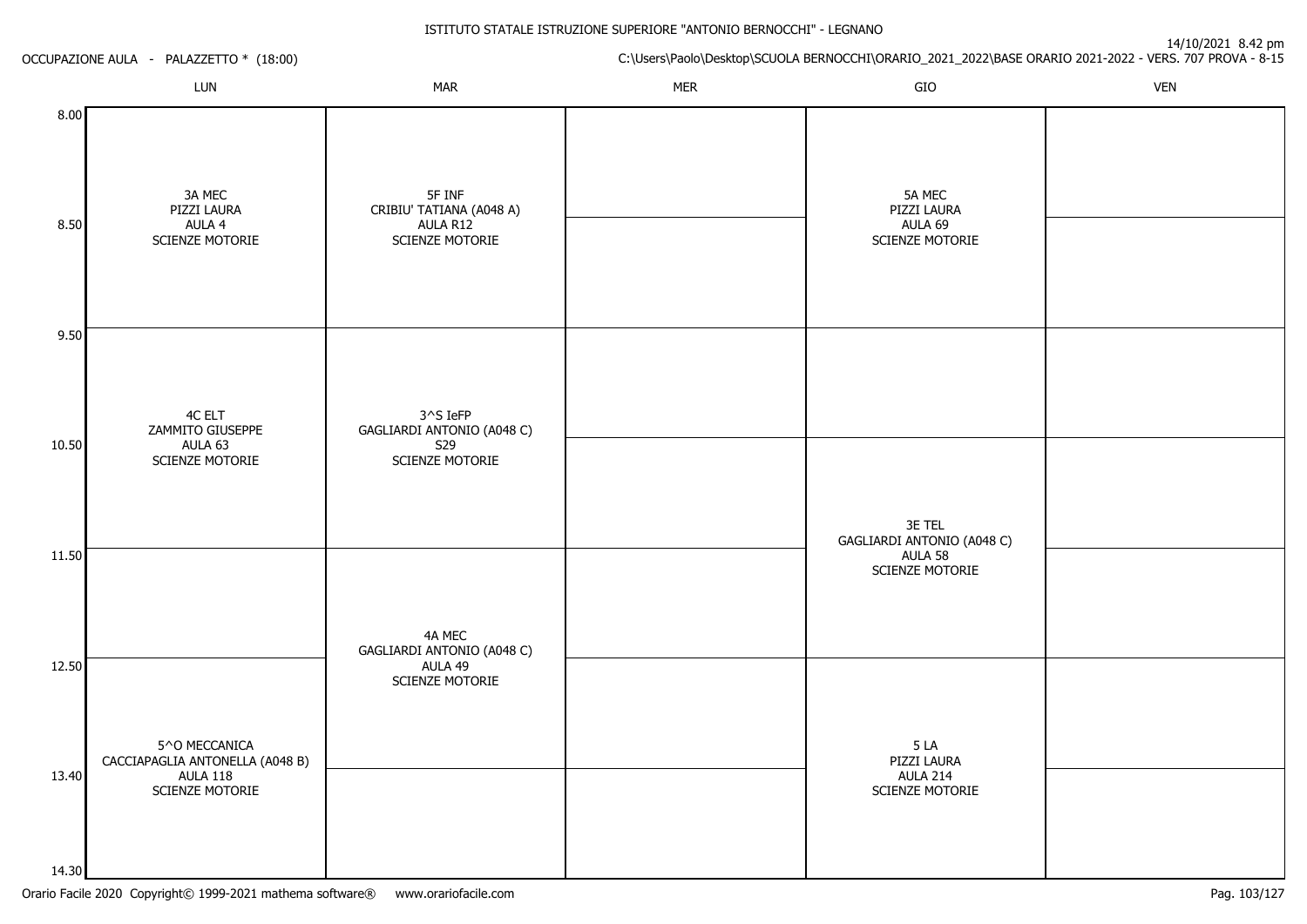|                | OCCUPAZIONE AULA - PALAZZETTO ** (18:00)                                 |                                                                          |            | C:\Users\Paolo\Desktop\SCUOLA BERNOCCHI\ORARIO_2021_2022\BASE ORARIO 2021-2022 - VERS. 707 PROVA - 8-15 |            |
|----------------|--------------------------------------------------------------------------|--------------------------------------------------------------------------|------------|---------------------------------------------------------------------------------------------------------|------------|
|                | LUN                                                                      | <b>MAR</b>                                                               | <b>MER</b> | GIO                                                                                                     | <b>VEN</b> |
| 8.00<br>8.50   | 3B MEC<br>CRIBIU' TATIANA (A048 A)<br>AULA 72<br>SCIENZE MOTORIE         | 5E INF<br>ELLI CRISTINA<br>AULA R10<br>SCIENZE MOTORIE                   |            | 5B MEC<br>ELLI CRISTINA<br>AULA 62<br>SCIENZE MOTORIE                                                   |            |
| 9.50           |                                                                          | 4^S IeFP<br>CATIZONE GIOVANNI<br>C66<br><b>SCIENZE MOTORIE</b>           |            | 3F INF<br>CATIZONE GIOVANNI                                                                             |            |
| 10.50<br>11.50 | 4E INF<br>CRIBIU' TATIANA (A048 A)<br>AULA 67<br>SCIENZE MOTORIE         | 4^S IeFP<br>CATIZONE GIOVANNI<br>C66<br>SCIENZE MOTORIE                  |            | <b>AULA 109</b><br>SCIENZE MOTORIE                                                                      |            |
| 12.50          |                                                                          | 4B MEC<br>CRIBIU' TATIANA (A048 A)<br><b>AULA 110</b><br>SCIENZE MOTORIE |            |                                                                                                         |            |
| 13.40          | 4^O (IP13 - MECCANICA)<br>ZAMMITO GIUSEPPE<br>AULA R9<br>SCIENZE MOTORIE |                                                                          |            | 5 LC<br>RUSSO CIRO (A048 RES 8 H + 4 H P.T. ELLI)<br><b>AULA 218</b><br>SCIENZE MOTORIE                 |            |
| 14.30          |                                                                          |                                                                          |            |                                                                                                         |            |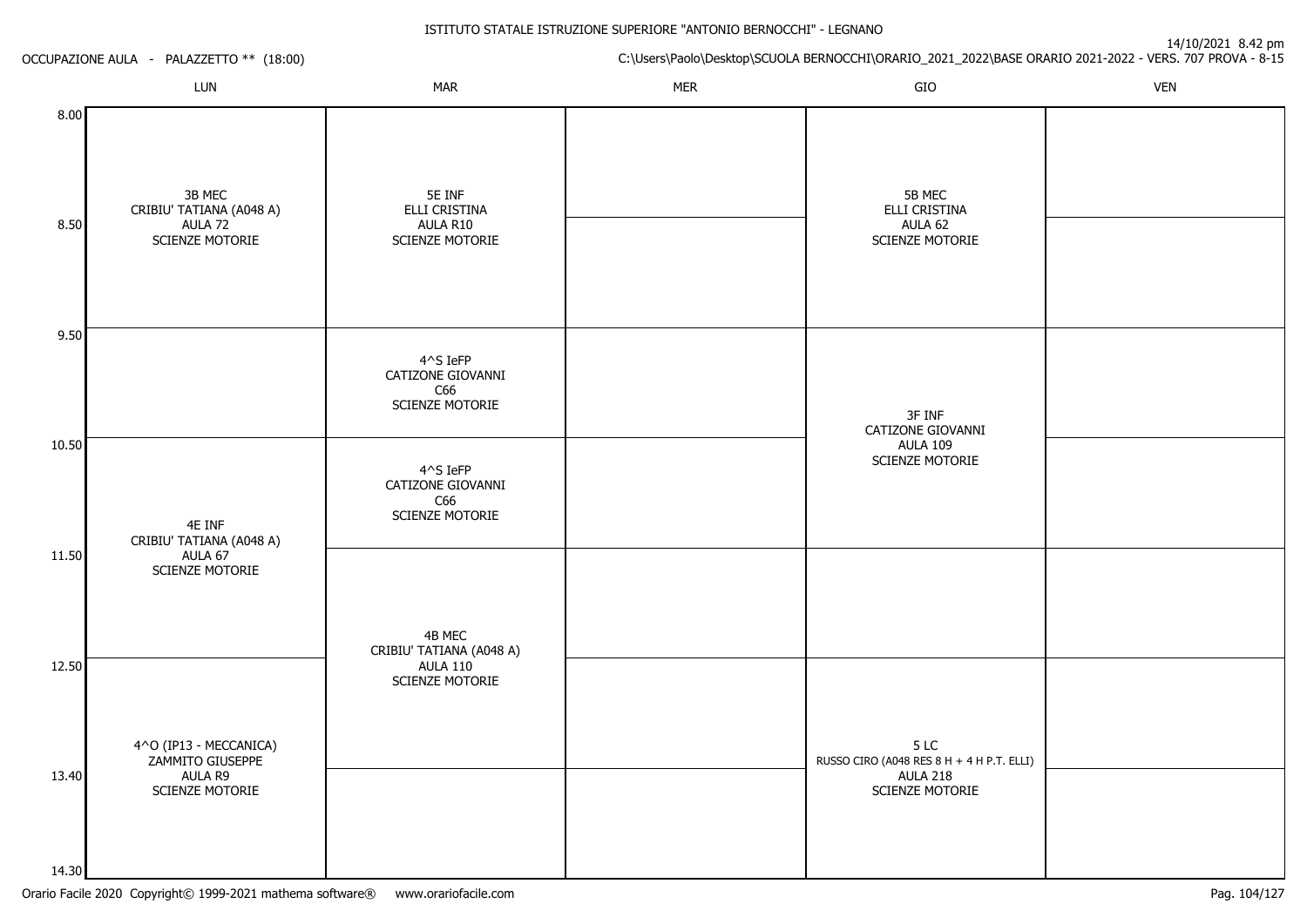|                | OCCUPAZIONE AULA - PALAZZETTO *** (8:00)                                          |                                                                   | 14/10/2021 0.42 pm<br>C:\Users\Paolo\Desktop\SCUOLA BERNOCCHI\ORARIO_2021_2022\BASE ORARIO 2021-2022 - VERS. 707 PROVA - 8-15 |                                                   |            |  |  |
|----------------|-----------------------------------------------------------------------------------|-------------------------------------------------------------------|-------------------------------------------------------------------------------------------------------------------------------|---------------------------------------------------|------------|--|--|
|                | LUN                                                                               | <b>MAR</b>                                                        | <b>MER</b>                                                                                                                    | GIO                                               | <b>VEN</b> |  |  |
| 8.00<br>8.50   |                                                                                   | 5D TEL<br>CATIZONE GIOVANNI<br><b>AULA 117</b><br>SCIENZE MOTORIE |                                                                                                                               |                                                   |            |  |  |
| 9.50           |                                                                                   |                                                                   |                                                                                                                               |                                                   |            |  |  |
| 10.50          | 4^N (IP14 - MANUT ASS TECN)<br>ANASTASI GIUSEPPE<br><b>S17</b><br>SCIENZE MOTORIE |                                                                   |                                                                                                                               | 3 <sub>LA</sub>                                   |            |  |  |
| 11.50          |                                                                                   |                                                                   |                                                                                                                               | PIZZI LAURA<br><b>AULA 215</b><br>SCIENZE MOTORIE |            |  |  |
| 12.50          |                                                                                   |                                                                   |                                                                                                                               |                                                   |            |  |  |
| 13.40<br>14.30 | 4^P (IP14 - MANUT ASS TECN)<br>GAGLIARDI ANTONIO (A048 C)<br>SCIENZE MOTORIE      |                                                                   |                                                                                                                               |                                                   |            |  |  |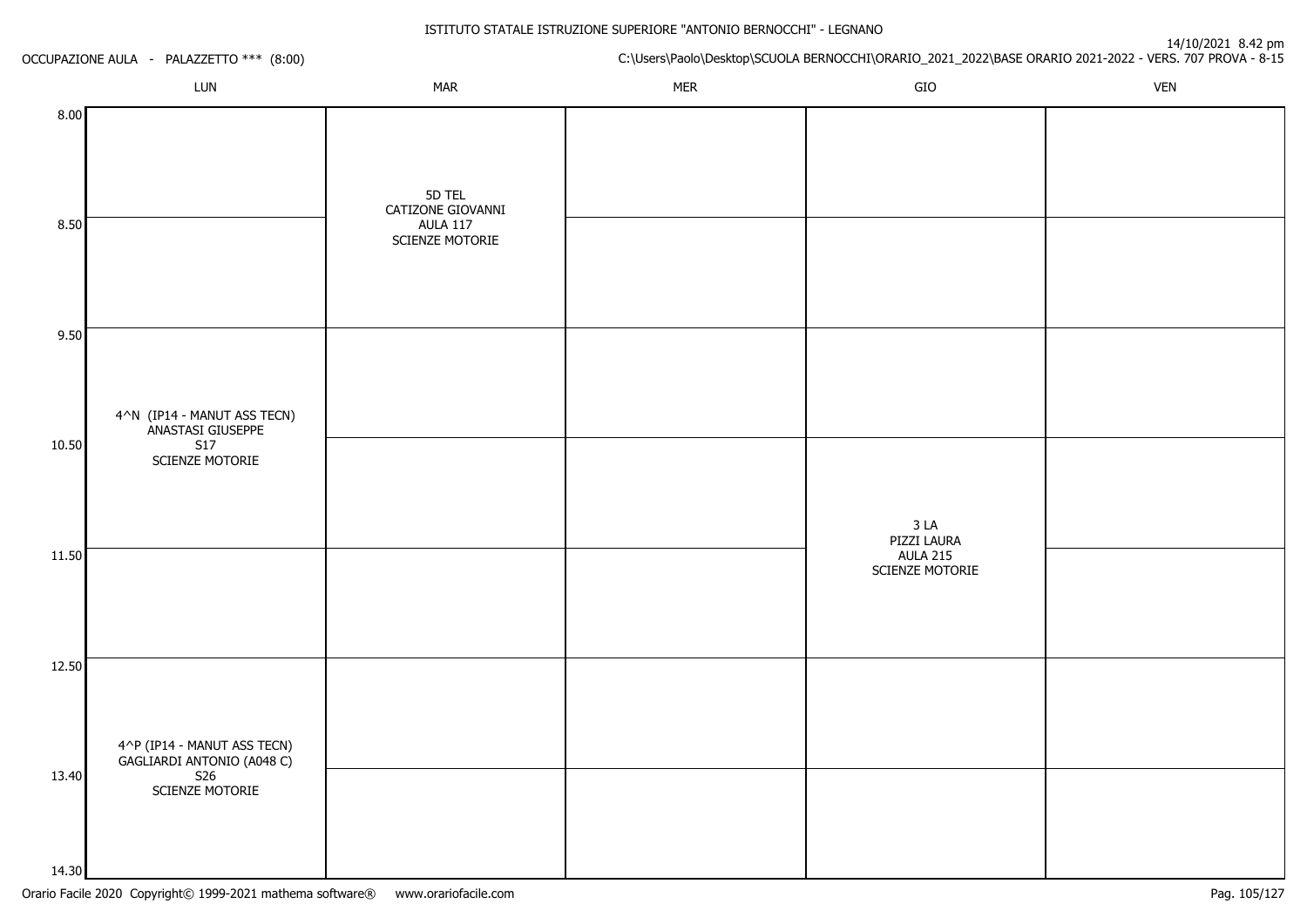|              | OCCUPAZIONE AULA - PALESTRA IPSIA (30:00)                                                  |                                                                               |                                                                           | C:\Users\Paolo\Desktop\SCUOLA BERNOCCHI\ORARIO_2021_2022\BASE ORARIO 2021-2022 - VERS. 707 PROVA - 8-15 |                                                                             |  |
|--------------|--------------------------------------------------------------------------------------------|-------------------------------------------------------------------------------|---------------------------------------------------------------------------|---------------------------------------------------------------------------------------------------------|-----------------------------------------------------------------------------|--|
|              | LUN                                                                                        | <b>MAR</b>                                                                    | <b>MER</b>                                                                | GIO                                                                                                     | <b>VEN</b>                                                                  |  |
| 8.00<br>8.50 | 2^V (IP13 - MODA)<br>ANASTASI GIUSEPPE<br>AULA 23<br><b>SCIENZE MOTORIE</b>                | 1^V (IP13 - MODA)<br>ANASTASI GIUSEPPE<br>S39<br><b>SCIENZE MOTORIE</b>       | 3^O (IP13 - MECCANICA)<br>ZAMMITO GIUSEPPE<br>AULA R13<br>SCIENZE MOTORIE | 3^N (IP14 - MANUT ASS TECN)<br>IULIANO PASQUALINA<br>S29<br>SCIENZE MOTORIE                             | 2^O (IP14 - MANUT ASS TECN)<br>IULIANO PASQUALINA<br>S24<br>SCIENZE MOTORIE |  |
| 9.50         |                                                                                            |                                                                               |                                                                           |                                                                                                         |                                                                             |  |
| 10.50        | 2^N (IP14 - MANUT ASS TECN)<br>GAGLIARDI ANTONIO (A048 C)<br>S24<br><b>SCIENZE MOTORIE</b> | 1^O (IP13 - MECCANICA)<br>IULIANO PASQUALINA<br>S26<br><b>SCIENZE MOTORIE</b> | 5^V PROD<br>ANASTASI GIUSEPPE<br>S41<br><b>SCIENZE MOTORIE</b>            | 1^S IeFP FOTOV<br>IULIANO PASQUALINA<br>S26<br>SCIENZE MOTORIE                                          | 4^V PROD<br>ANASTASI GIUSEPPE<br>S9<br>SCIENZE MOTORIE                      |  |
| 11.50        | 1^T IeFP                                                                                   | 3^V (IP13 - MODA)                                                             | 3^P (IP14 - MANUT ASS TECN) - 3^Z (IP13 - MODA)                           | 1^N (IP14 - MANUT ASS TECN)                                                                             |                                                                             |  |
| 12.50        | ANASTASI GIUSEPPE<br>AULA 40<br><b>SCIENZE MOTORIE</b>                                     | ANASTASI GIUSEPPE<br><b>S13</b><br><b>SCIENZE MOTORIE</b>                     | IULIANO PASQUALINA<br><b>S12</b><br><b>SCIENZE MOTORIE</b>                | CATIZONE GIOVANNI<br><b>S28</b><br>SCIENZE MOTORIE                                                      | 4^T IeFP                                                                    |  |
| 13.40        |                                                                                            |                                                                               |                                                                           |                                                                                                         | ANASTASI GIUSEPPE<br>S15<br><b>SCIENZE MOTORIE</b>                          |  |
| 14.30        |                                                                                            |                                                                               |                                                                           |                                                                                                         |                                                                             |  |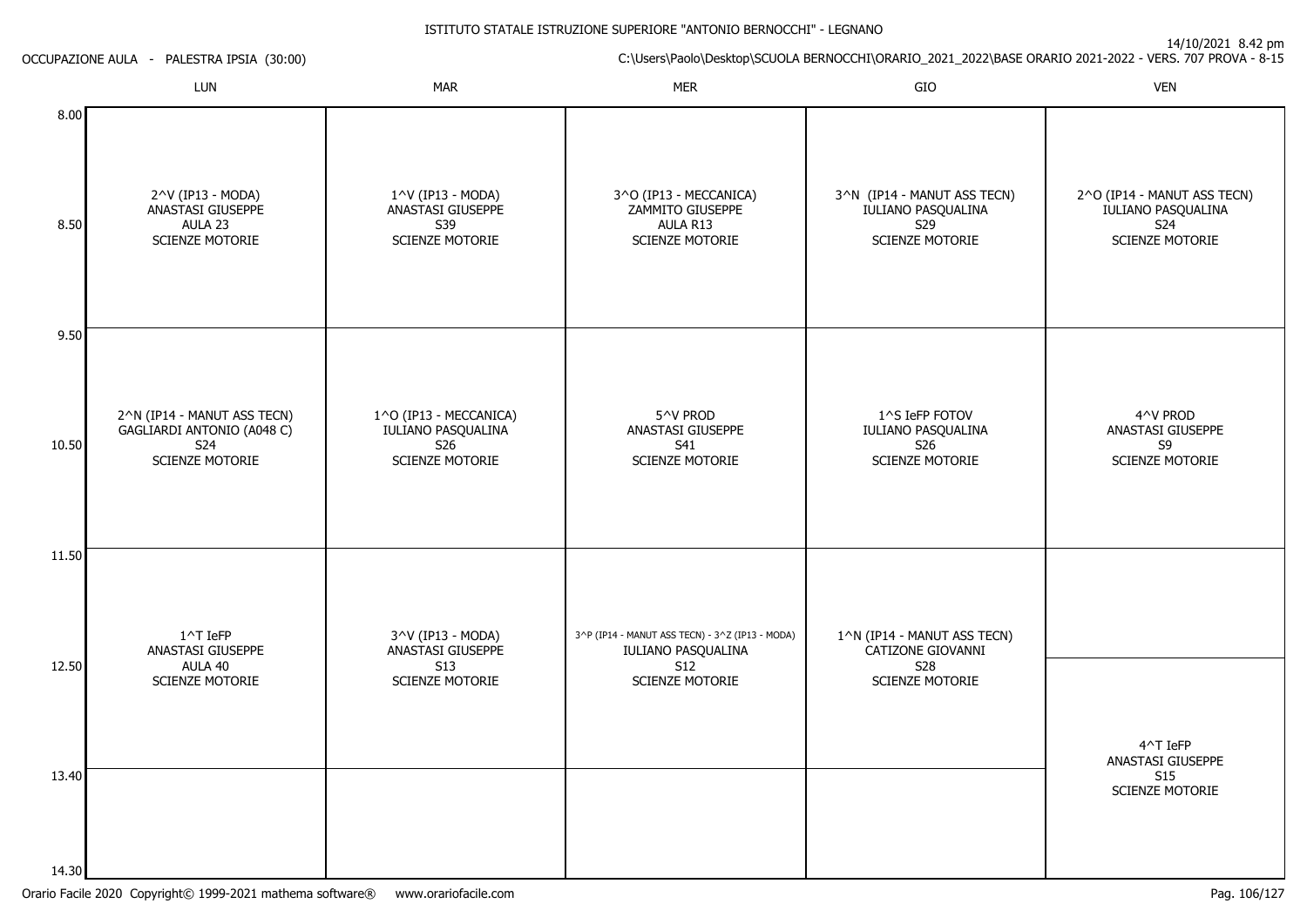|                | OCCUPAZIONE AULA - PALESTRA ITIS 1 (30:00) |                                                                      |                                                                             | C:\Users\Paolo\Desktop\SCUOLA BERNOCCHI\ORARIO_2021_2022\BASE ORARIO 2021-2022 - VERS. 707 PROVA - 8-15 |                                                               |
|----------------|--------------------------------------------|----------------------------------------------------------------------|-----------------------------------------------------------------------------|---------------------------------------------------------------------------------------------------------|---------------------------------------------------------------|
|                | LUN                                        | <b>MAR</b>                                                           | <b>MER</b>                                                                  | GIO                                                                                                     | <b>VEN</b>                                                    |
| 8.00<br>8.50   | 3 LC<br>CACCIAPAGLIA ANTONELLA (A048 B)    | 1B MEC<br>PIZZI LAURA<br>AULA 60<br>SCIENZE MOTORIE                  | 1F INF/TEL<br>CRIBIU' TATIANA (A048 A)<br>AULA 55<br><b>SCIENZE MOTORIE</b> | <b>1C ELT/ELN</b><br>ZAMMITO GIUSEPPE<br>AULA 50<br><b>SCIENZE MOTORIE</b>                              | 2D INF/TEL<br>CATIZONE GIOVANNI<br>AULA 56<br>SCIENZE MOTORIE |
| 9.50           | <b>AULA 217</b><br>SCIENZE MOTORIE         | 1 <sub>LB</sub>                                                      | 2A MEC                                                                      | 2C ELT/ELN                                                                                              | 1D INF/TEL                                                    |
| 10.50          | 2 <sub>LB</sub><br>ELLI CRISTINA           | ELLI CRISTINA<br><b>AULA 113</b><br>SCIENZE MOTORIE                  | CRIBIU' TATIANA (A048 A)<br>AULA 70<br>SCIENZE MOTORIE                      | ZAMMITO GIUSEPPE<br>AULA 68<br>SCIENZE MOTORIE                                                          | ZAMMITO GIUSEPPE<br>AULA 54<br>SCIENZE MOTORIE                |
| 11.50<br>12.50 | <b>AULA 116</b><br><b>SCIENZE MOTORIE</b>  |                                                                      |                                                                             |                                                                                                         | 1 LA<br>GAGLIARDI ANTONIO (A048 C)<br><b>AULA 111</b>         |
| 13.40          | 2E INF/TEL<br>CRIBIU' TATIANA (A048 A)     | 2 LC<br>RUSSO CIRO (A048 RES 8 H + 4 H P.T. ELLI)<br><b>AULA 115</b> | 3 LB<br>ELLI CRISTINA<br><b>AULA 213</b>                                    | 1A MEC<br>CRIBIU' TATIANA (A048 A)<br>AULA 59                                                           | SCIENZE MOTORIE                                               |
| 14.30          | AULA 52<br>SCIENZE MOTORIE                 | SCIENZE MOTORIE                                                      | SCIENZE MOTORIE                                                             | SCIENZE MOTORIE                                                                                         |                                                               |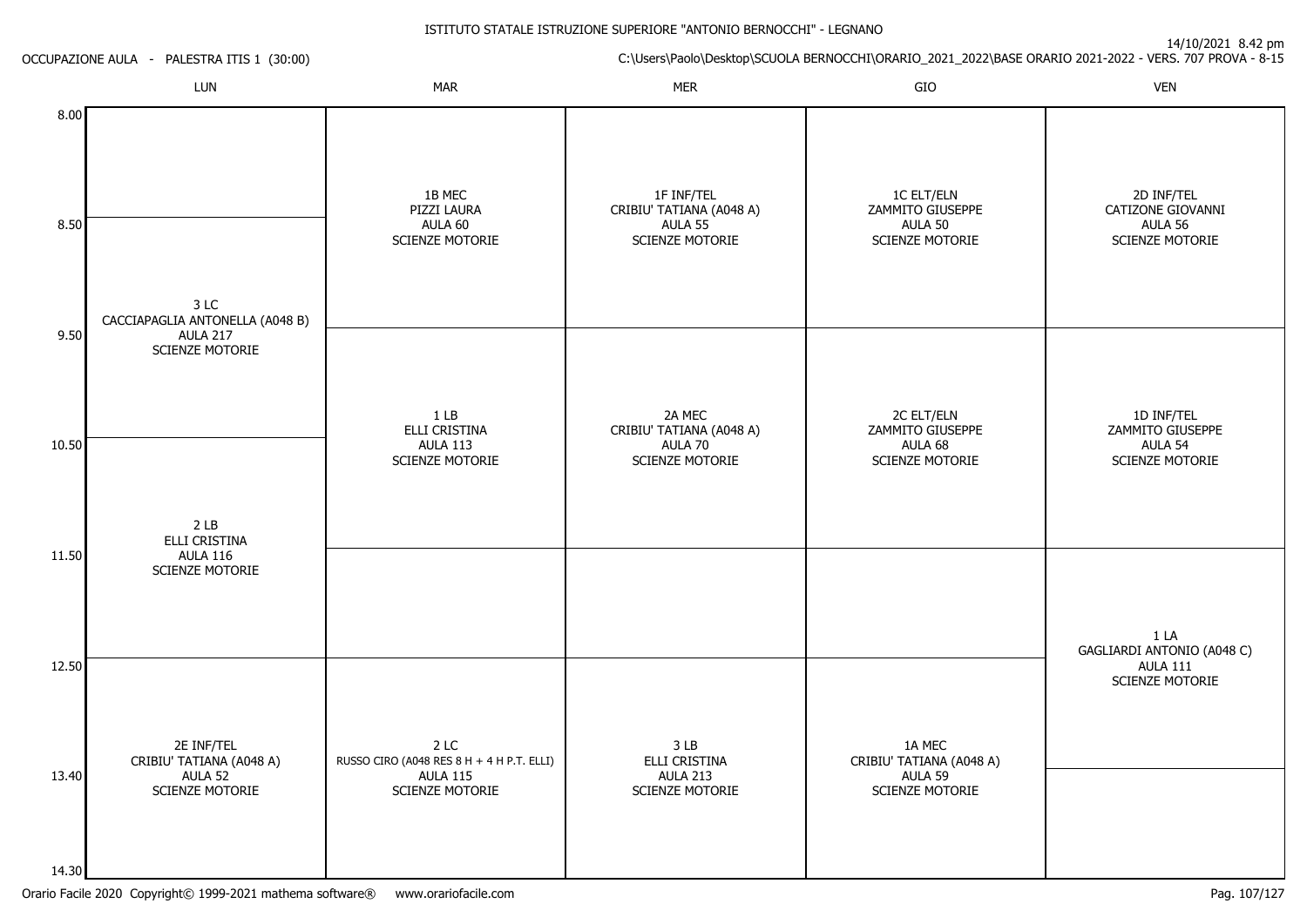14/10/2021 8.42 pm

C:\Users\Paolo\Desktop\SCUOLA BERNOCCHI\ORARIO\_2021\_2022\BASE ORARIO 2021-2022 - VERS. 707 PROVA - 8-15 OCCUPAZIONE AULA - PALESTRA ITIS 2 (30:00)LUNN MAR MAR MER SIO O VEN 8.008.509.5010.5011.5012.5013.4014.303C ELT - 3D TEL ELLI CRISTINAAULA 42 SCIENZE MOTORIE1 LQ RUSSO CIRO (A048 RES 8 H + 4 H P.T. ELLI)AULA 112 SCIENZE MOTORIE3G INF RUSSO CIRO (A048 RES 8 H + 4 H P.T. ELLI)AULA 61 SCIENZE MOTORIE2 LQ RUSSO CIRO (A048 RES 8 H + 4 H P.T. ELLI)AULA 212 SCIENZE MOTORIE2B MEC PIZZI LAURAAULA 73 SCIENZE MOTORIE5C ELT - 5HC ZAMMITO GIUSEPPEAULA 71 SCIENZE MOTORIE1E INF/TEL PIZZI LAURAAULA 53 SCIENZE MOTORIE5^Q IFP IULIANO PASQUALINA LAB. MOTORISTA 1 SCIENZE MOTORIE2 LA GAGLIARDI ANTONIO (A048 C)AULA 114 SCIENZE MOTORIE4D TEL - 4F INF GAGLIARDI ANTONIO (A048 C)AULA 57 SCIENZE MOTORIE5 LB ELLI CRISTINAAULA 209 SCIENZE MOTORIE4 LB GAGLIARDI ANTONIO (A048 C)AULA 211 SCIENZE MOTORIE4 LA PIZZI LAURA AULA 216 SCIENZE MOTORIE4 LQ PIZZI LAURA AULA 210 SCIENZE MOTORIE5^N MAN. IMPIANTI CRIBIU' TATIANA (A048 A)S17SCIENZE MOTORIE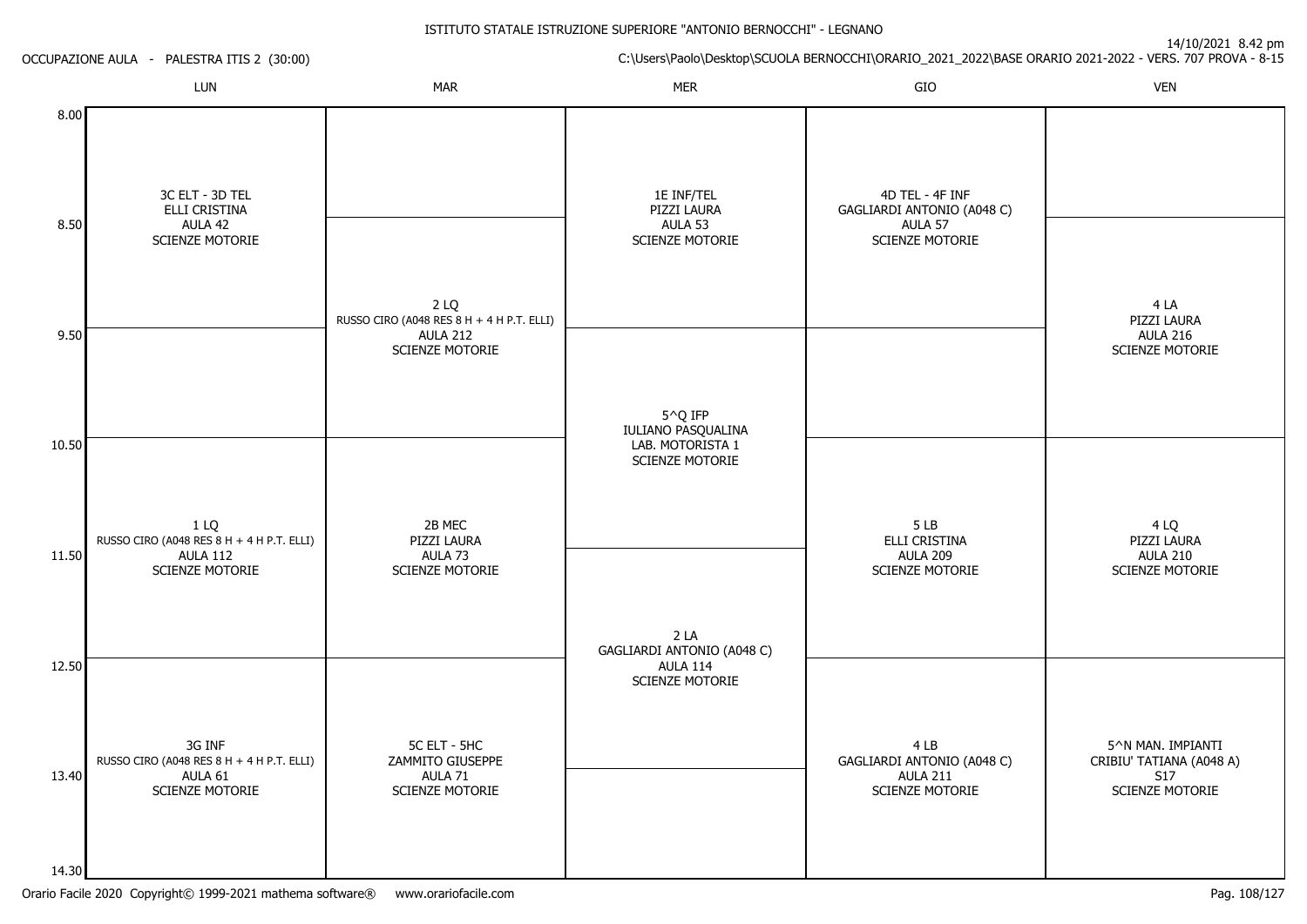|                | OCCUPAZIONE AULA - PALESTRA MEDEA (14:00) |                                                                         |                                                                                         | - 7 - - 7 - - - - - - - - - - p - -<br>C:\Users\Paolo\Desktop\SCUOLA BERNOCCHI\ORARIO_2021_2022\BASE ORARIO 2021-2022 - VERS. 707 PROVA - 8-15 |                                                                                             |  |
|----------------|-------------------------------------------|-------------------------------------------------------------------------|-----------------------------------------------------------------------------------------|------------------------------------------------------------------------------------------------------------------------------------------------|---------------------------------------------------------------------------------------------|--|
|                | LUN                                       | <b>MAR</b>                                                              | <b>MER</b>                                                                              | GIO                                                                                                                                            | <b>VEN</b>                                                                                  |  |
| 8.00<br>8.50   |                                           |                                                                         |                                                                                         |                                                                                                                                                | 3^Q IeFP VEICOLI<br>CACCIAPAGLIA ANTONELLA (A048 B)<br>M8 (MEDEA)<br><b>SCIENZE MOTORIE</b> |  |
| 9.50           |                                           |                                                                         | $4^O$ Q IeFP<br>CACCIAPAGLIA ANTONELLA (A048 B)<br>M7 (MEDEA)<br><b>SCIENZE MOTORIE</b> | 1^Q IeFP VEICOLI<br>CACCIAPAGLIA ANTONELLA (A048 B)                                                                                            | 3^R IeFP VEICOLI<br>CACCIAPAGLIA ANTONELLA (A048 B)                                         |  |
| 10.50          |                                           |                                                                         | 4^Q IeFP<br>CACCIAPAGLIA ANTONELLA (A048 B)<br>M7 (MEDEA)<br><b>SCIENZE MOTORIE</b>     | M1 (MEDEA)<br><b>SCIENZE MOTORIE</b>                                                                                                           | M6 (MEDEA)<br><b>SCIENZE MOTORIE</b>                                                        |  |
| 11.50          |                                           |                                                                         | 2^Q IeFP VEICOLI<br>CACCIAPAGLIA ANTONELLA (A048 B)                                     | 1^R IeFP VEICOLI<br>CACCIAPAGLIA ANTONELLA (A048 B)                                                                                            |                                                                                             |  |
| 12.50          |                                           | 2^R IeFP VEICOLI<br>CACCIAPAGLIA ANTONELLA (A048 B) - ESPOSITO AGOSTINO | M3 (MEDEA)<br><b>SCIENZE MOTORIE</b>                                                    | M5 (MEDEA)<br><b>SCIENZE MOTORIE</b>                                                                                                           |                                                                                             |  |
| 13.40<br>14.30 |                                           | M2 (MEDEA)<br>SCIENZE MOTORIE                                           |                                                                                         |                                                                                                                                                |                                                                                             |  |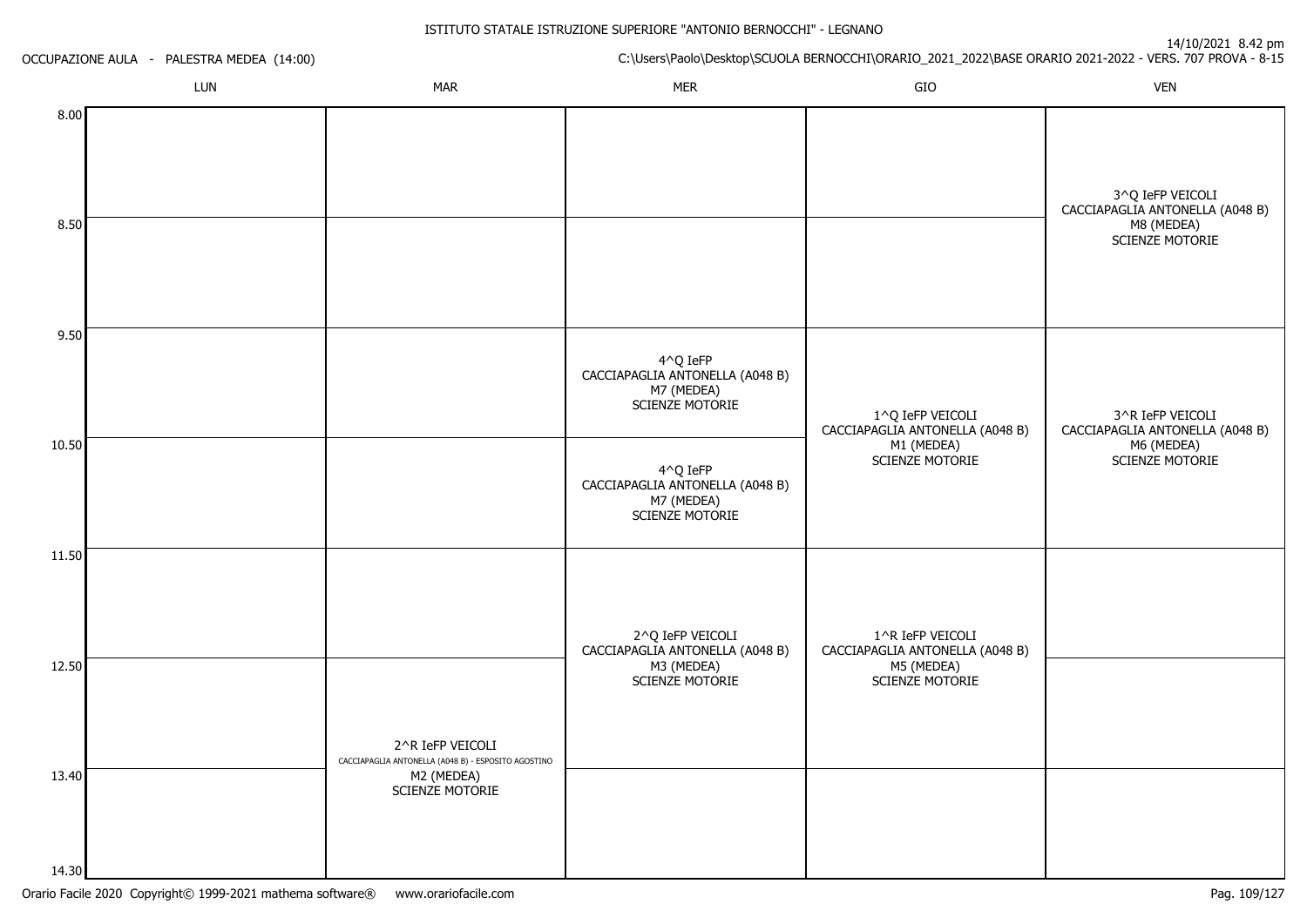| OCCUPAZIONE AULA - REF LICEO (0:00) |     |            | t+10/2021 o.42<br>C:\Users\Paolo\Desktop\SCUOLA BERNOCCHI\ORARIO_2021_2022\BASE ORARIO 2021-2022 - VERS. 707 PROVA - 8-15 |             |            |  |  |
|-------------------------------------|-----|------------|---------------------------------------------------------------------------------------------------------------------------|-------------|------------|--|--|
|                                     | LUN | <b>MAR</b> | <b>MER</b>                                                                                                                | ${\sf GIO}$ | <b>VEN</b> |  |  |
| 8.00                                |     |            |                                                                                                                           |             |            |  |  |
|                                     |     |            |                                                                                                                           |             |            |  |  |
|                                     |     |            |                                                                                                                           |             |            |  |  |
|                                     |     |            |                                                                                                                           |             |            |  |  |
| 8.50                                |     |            |                                                                                                                           |             |            |  |  |
|                                     |     |            |                                                                                                                           |             |            |  |  |
|                                     |     |            |                                                                                                                           |             |            |  |  |
|                                     |     |            |                                                                                                                           |             |            |  |  |
| 9.50                                |     |            |                                                                                                                           |             |            |  |  |
|                                     |     |            |                                                                                                                           |             |            |  |  |
|                                     |     |            |                                                                                                                           |             |            |  |  |
| 10.50                               |     |            |                                                                                                                           |             |            |  |  |
|                                     |     |            |                                                                                                                           |             |            |  |  |
|                                     |     |            |                                                                                                                           |             |            |  |  |
|                                     |     |            |                                                                                                                           |             |            |  |  |
| 11.50                               |     |            |                                                                                                                           |             |            |  |  |
|                                     |     |            |                                                                                                                           |             |            |  |  |
|                                     |     |            |                                                                                                                           |             |            |  |  |
|                                     |     |            |                                                                                                                           |             |            |  |  |
| 12.50                               |     |            |                                                                                                                           |             |            |  |  |
|                                     |     |            |                                                                                                                           |             |            |  |  |
|                                     |     |            |                                                                                                                           |             |            |  |  |
|                                     |     |            |                                                                                                                           |             |            |  |  |
| 13.40                               |     |            |                                                                                                                           |             |            |  |  |
|                                     |     |            |                                                                                                                           |             |            |  |  |
|                                     |     |            |                                                                                                                           |             |            |  |  |
| 14.30                               |     |            |                                                                                                                           |             |            |  |  |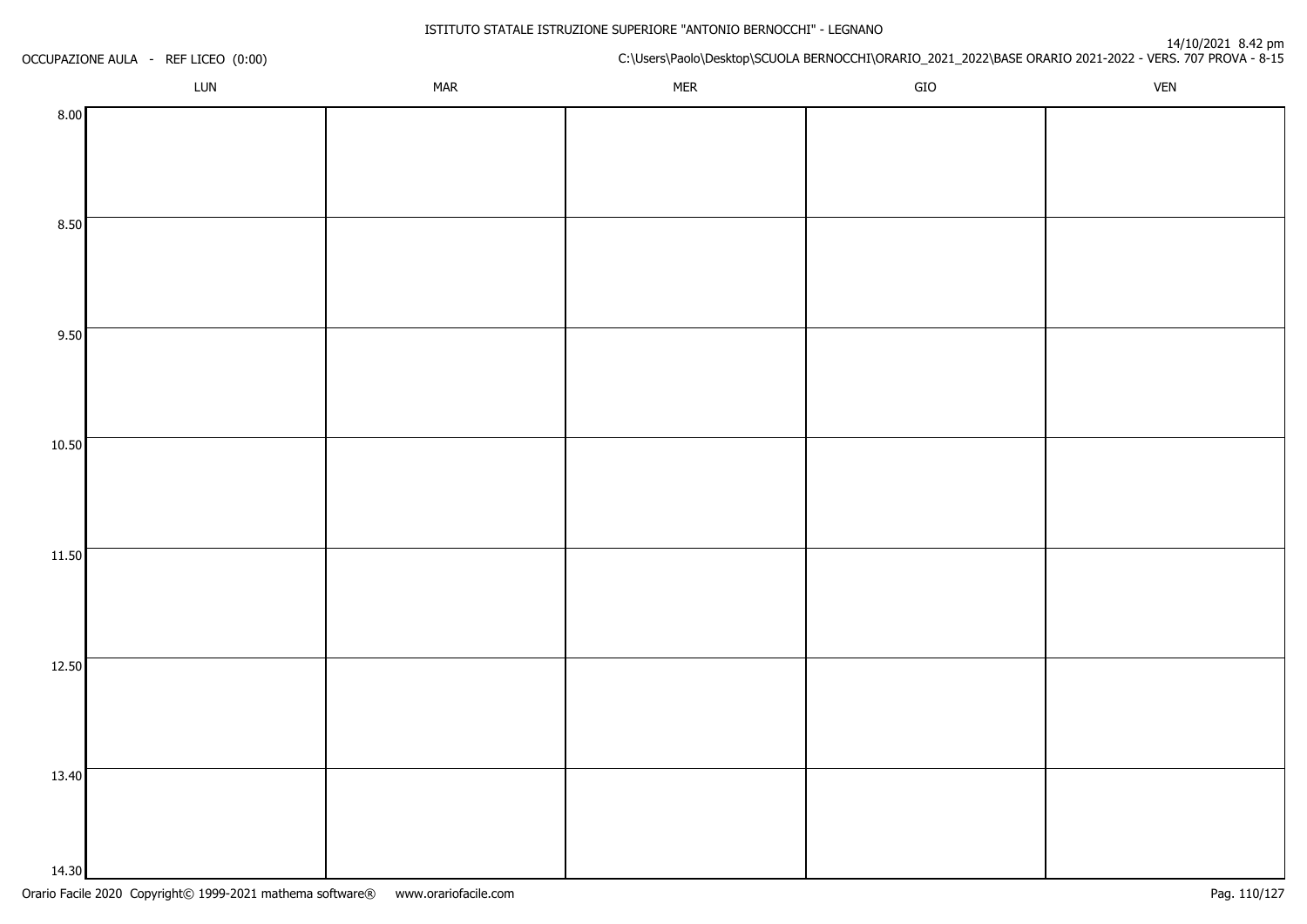| OCCUPAZIONE AULA - S12 (32:00) |                                                                                                                          | C:\Users\Paolo\Desktop\SCUOLA BERNOCCHI\ORARIO_2021_2022\BASE ORARIO 2021-2022 - VERS. 707 PROVA - 8-15                         |                                                                                                                          |                                                                                                                                      | 14/10/2021 0.42 pm                                                                                                            |
|--------------------------------|--------------------------------------------------------------------------------------------------------------------------|---------------------------------------------------------------------------------------------------------------------------------|--------------------------------------------------------------------------------------------------------------------------|--------------------------------------------------------------------------------------------------------------------------------------|-------------------------------------------------------------------------------------------------------------------------------|
|                                | LUN                                                                                                                      | <b>MAR</b>                                                                                                                      | <b>MER</b>                                                                                                               | GIO                                                                                                                                  | <b>VEN</b>                                                                                                                    |
| 8.00<br>8.50                   | 3^P (IP14 - MANUT ASS TECN)<br>CUSUMANO GIUSEPPE (B017 F)<br><b>TORNERIA ITIS</b><br>LAB TECN ES                         | 3^P (IP14 - MANUT ASS TECN)<br>SASSI VINCENZO (A042)<br>TECN MECC E APPL                                                        | 3^P (IP14 - MANUT ASS TECN) - 3^Z (IP13 - MODA)<br>CRISTIANO FRANCESCO (A026 C) - PRESTIA GRAZIELLA (ADSS)<br>MATEMATICA | 3^P (IP14 - MANUT ASS TECN) - 3^Z (IP13 - MODA)<br>PATELLARO ROBERTA (A012 C) - PRESTIA GRAZIELLA (ADSS)<br><b>ITALIANO E STORIA</b> | 3^P (IP14 - MANUT ASS TECN) - 3^Z (IP13 - MODA)<br>PATELLARO ROBERTA (A012 C) - PRESTIA GRAZIELLA (ADSS)<br>ITALIANO E STORIA |
| 9.50                           | 3^P (IP14 - MANUT ASS TECN)<br>A040 F - CAZZATO CARMELO (B015 A)<br><b>LAB 46</b><br>LAB TECN ELT ED APPL                | 3^P (IP14 - MANUT ASS TECN) - 3^Z (IP13 - MODA)<br>IANNUCCILLI MIRIAM (AB24 H POT) - PRESTIA GRAZIELLA (ADSS)<br><b>INGLESE</b> | 3^P (IP14 - MANUT ASS TECN)<br>A040 F<br>TECN ELT ED APPL                                                                | 3^P (IP14 - MANUT ASS TECN)<br>SASSI VINCENZO (A042) - CUSUMANO GIUSEPPE (B017 F)<br>LAB. TECNOLOGICO<br><b>LAB TECN MECC APPL</b>   | 3^P (IP14 - MANUT ASS TECN)<br>CUSUMANO GIUSEPPE (B017 F)                                                                     |
| 10.50                          | 3^P (IP14 - MANUT ASS TECN) - 3^Z (IP13 - MODA)<br>CRISTIANO FRANCESCO (A026 C) - PRESTIA GRAZIELLA (ADSS)<br>MATEMATICA | 3^P (IP14 - MANUT ASS TECN) - 3^Z (IP13 - MODA)<br>PATELLARO ROBERTA (A012 C) - PRESTIA GRAZIELLA (ADSS)<br>ITALIANO E STORIA   | 3^P (IP14 - MANUT ASS TECN)<br>FIGURA CARMELO (A040 G)<br>TECN TEC INST MAN                                              |                                                                                                                                      | LAB 52BIS<br>LAB TECN ES                                                                                                      |
| 11.50                          | 3^P (IP14 - MANUT ASS TECN)<br>FIGURA CARMELO (A040 G) - PISONI MARCO FILIPPO                                            | 3^P (IP14 - MANUT ASS TECN)<br>CUSUMANO GIUSEPPE (B017 F)<br>LAB TECN ES                                                        | 3^P (IP14 - MANUT ASS TECN) - 3^Z (IP13 - MODA)<br>IULIANO PASQUALINA                                                    | 3^P (IP14 - MANUT ASS TECN)<br>A040 F - CAZZATO CARMELO (B015 A)                                                                     | 3^P (IP14 - MANUT ASS TECN) - 3^Z (IP13 - MODA)<br>SCIMMI MOIRA<br>RC O ATT ALT                                               |
| 12.50                          | LAB 52BIS<br>LAB TECN TEC INST MAN                                                                                       | 3^P (IP14 - MANUT ASS TECN)<br>FIGURA CARMELO (A040 G) - PISONI MARCO FILIPPO                                                   | PALESTRA IPSIA<br><b>SCIENZE MOTORIE</b>                                                                                 | <b>LAB 46</b><br>LAB TECN ELT ED APPL                                                                                                | 3^P (IP14 - MANUT ASS TECN) - 3^Z (IP13 - MODA)<br>IANNUCCILLI MIRIAM (AB24 H POT)<br><b>INGLESE</b>                          |
| 13.40<br>14.30                 | 3^P (IP14 - MANUT ASS TECN) - 3^Z (IP13 - MODA)<br>PATELLARO ROBERTA (A012 C)<br>ITALIANO E STORIA                       | LAB 52BIS<br>LAB TECN TEC INST MAN                                                                                              |                                                                                                                          |                                                                                                                                      |                                                                                                                               |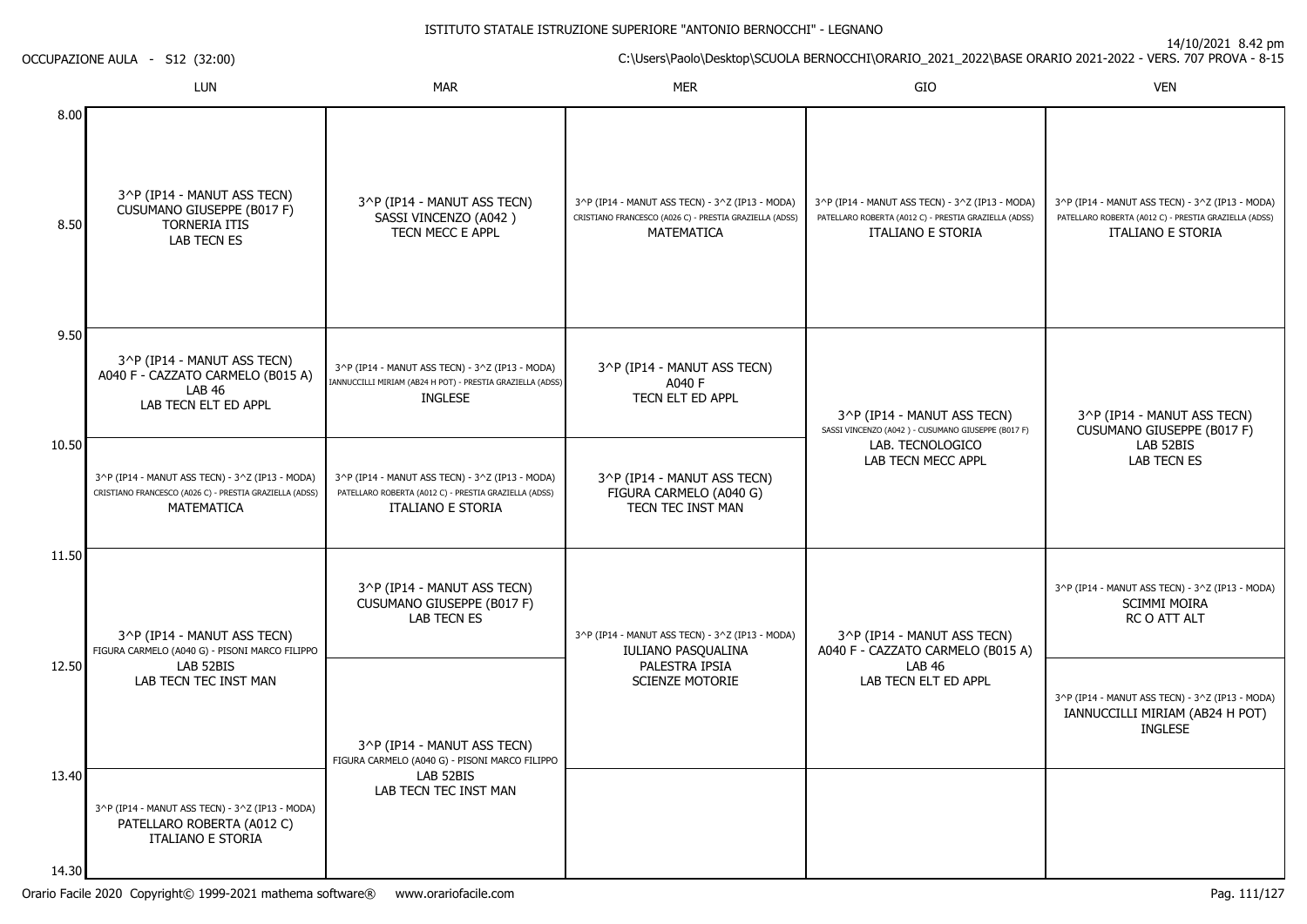14/10/2021 8.42 pm

C:\Users\Paolo\Desktop\SCUOLA BERNOCCHI\ORARIO\_2021\_2022\BASE ORARIO 2021-2022 - VERS. 707 PROVA - 8-15

|       | LUN                                                                | <b>MAR</b>                                                                                                                          | <b>MER</b>                                                                                                | GIO                                                                                              | <b>VEN</b>                                                                 |
|-------|--------------------------------------------------------------------|-------------------------------------------------------------------------------------------------------------------------------------|-----------------------------------------------------------------------------------------------------------|--------------------------------------------------------------------------------------------------|----------------------------------------------------------------------------|
| 8.00  | 3^V (IP13 - MODA)                                                  | 3^V (IP13 - MODA)<br>DE ROSSI NADIA - MORDA' PAOLA (ADSS) DE ROSSI NADIA - MORDA' PAOLA (ADSS) DE ROSSI NADIA - MORDA' PAOLA (ADSS) | 3^V (IP13 - MODA)                                                                                         | 3^V (IP13 - MODA)<br>CHIECHIO ILENIA (AB24 C) - MORDA' PAOLA (ADSS)<br><b>INGLESE</b>            | 3^V (IP13 - MODA)                                                          |
| 8.50  | LM 1<br><b>LAB TECN ES</b>                                         | LM <sub>1</sub><br>LAB TECN ES                                                                                                      | LM 1<br>LAB TECN ES                                                                                       | 3^V (IP13 - MODA)<br>A026 RES (RES. GRECO ENZA) - MORDA' PAOLA (ADSS) - GRECO ENZA<br>MATEMATICA | MARINO VALERIA (A012 E) - MORDA' PAOLA (ADSS)<br><b>ITALIANO E STORIA</b>  |
| 9.50  | 3^V (IP13 - MODA)<br>MARINO VALERIA (A012 E) - MORDA' PAOLA (ADSS) | $3^{\prime\prime}$ (IP13 - MODA)<br>A026 RES (RES. GRECO ENZA) - MORDA' PAOLA (ADSS) - GRECO ENZA                                   | 3^V (IP13 - MODA)<br>MASCIA FRANCESCO (A044 A) - MORDA' PAOLA (ADSS)<br>TECN APPL MAT PROC PROD           | 3^V (IP13 - MODA)<br><b>CURATOLO VITO</b><br>RC O ATT ALT                                        | 3^V (IP13 - MODA)<br>OLIVA CINZIA - FORTUNATO GRAZIA (B018 B)              |
| 10.50 | <b>ITALIANO E STORIA</b>                                           | <b>MATEMATICA</b>                                                                                                                   | 3^V (IP13 - MODA)<br>FORTUNATO GRAZIA (B018 B) - MASCIA FRANCESCO (A044 A)<br>LAB TECN APPL MAT PROC PROD | 3^V (IP13 - MODA)<br>DE ROSSI NADIA - MORDA' PAOLA (ADSS)                                        | LM <sub>2</sub><br>LAB PROG TESS ABB COSTUME                               |
| 11.50 | 3^V (IP13 - MODA)<br>OLIVA CINZIA - FORTUNATO GRAZIA (B018 B)      | 3^V (IP13 - MODA)<br>ANASTASI GIUSEPPE                                                                                              | 3^V (IP13 - MODA)<br>OLIVA CINZIA - FORTUNATO GRAZIA (B018 B)                                             | LM <sub>1</sub><br>LAB TECN ES                                                                   | 3^V (IP13 - MODA)<br>CHIECHIO ILENIA (AB24 C)<br><b>INGLESE</b>            |
| 12.50 | AULA 27<br>LAB PROG TESS ABB COSTUME                               | PALESTRA IPSIA<br>SCIENZE MOTORIE                                                                                                   | AULA 27<br>LAB PROG TESS ABB COSTUME                                                                      | 3^V (IP13 - MODA)<br>MARINO VALERIA (A012 E) - MORDA' PAOLA (ADSS)<br><b>ITALIANO E STORIA</b>   | 3^V (IP13 - MODA)<br>FORTUNATO GRAZIA (B018 B) - MASCIA FRANCESCO (A044 A) |
| 13.40 |                                                                    |                                                                                                                                     |                                                                                                           | 3^V (IP13 - MODA)<br>MARINO VALERIA (A012 E)<br><b>ITALIANO E STORIA</b>                         | LAB CAD MODA CALINI<br>LAB TECN APPL MAT PROC PROD                         |
| 14.30 |                                                                    |                                                                                                                                     |                                                                                                           |                                                                                                  |                                                                            |

OCCUPAZIONE AULA - S13 (32:00)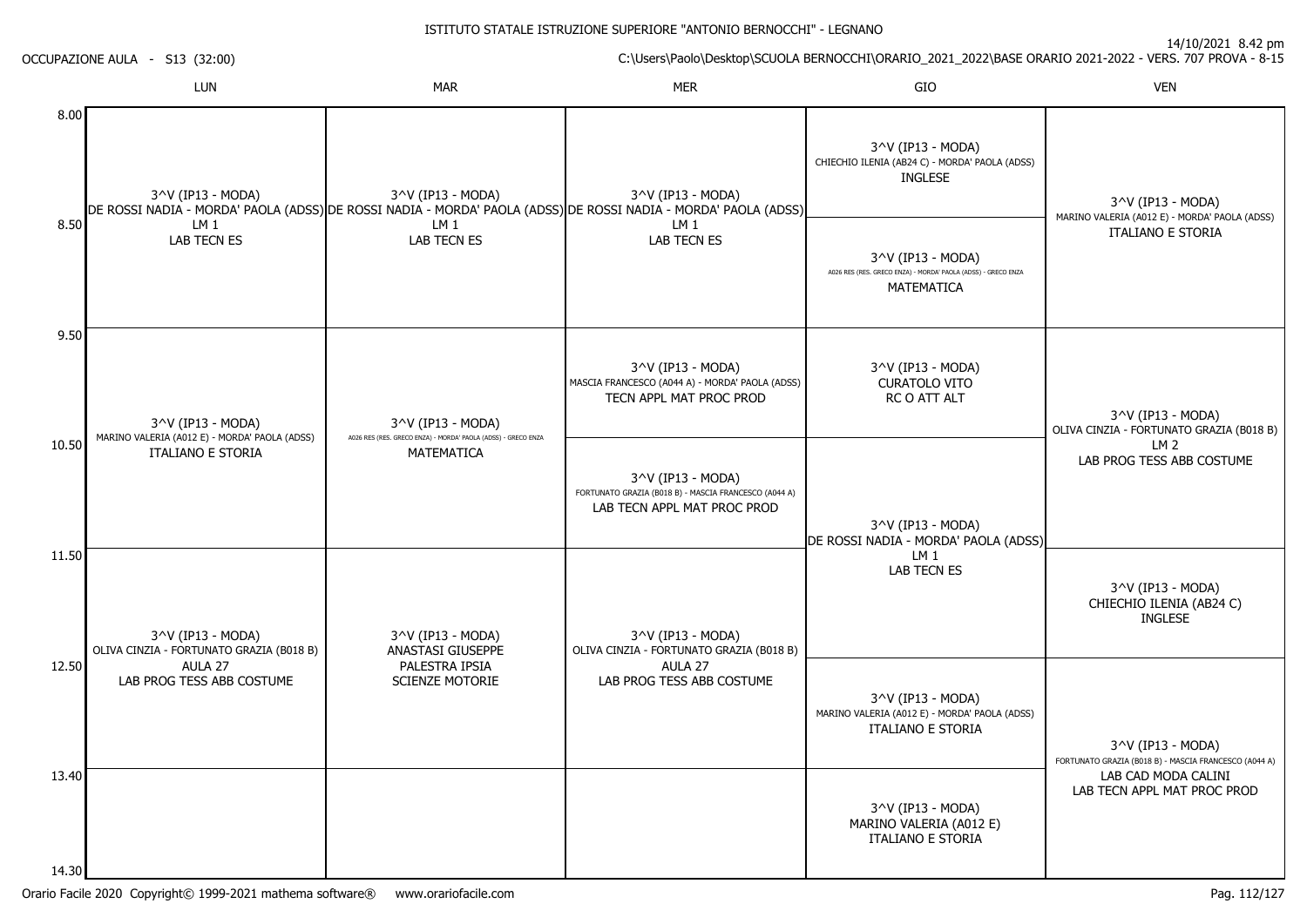14/10/2021 8.42 pm

C:\Users\Paolo\Desktop\SCUOLA BERNOCCHI\ORARIO\_2021\_2022\BASE ORARIO 2021-2022 - VERS. 707 PROVA - 8-15

| OCCUPAZIONE AULA |  |  | S <sub>15</sub> (32:00) |
|------------------|--|--|-------------------------|
|------------------|--|--|-------------------------|

|                | LUN                                                                  | <b>MAR</b>                                  | <b>MER</b>                                                      | GIO                                                                  | <b>VEN</b>                                                      |
|----------------|----------------------------------------------------------------------|---------------------------------------------|-----------------------------------------------------------------|----------------------------------------------------------------------|-----------------------------------------------------------------|
| 8.00           | 4^T IeFP<br>A026 RES (RES. GRECO ENZA) - GRECO ENZA<br>MATEMATICA    | 4^T IeFP                                    | 4^T IeFP<br>CHIECHIO ILENIA (AB24 C)<br><b>INGLESE</b>          | 4^T IeFP<br>BERTOLINA CHIARA<br>LM 2<br><b>LAB TECN ES</b>           | 4^T IeFP<br>CHIECHIO ILENIA (AB24 C)<br><b>INGLESE</b>          |
| 8.50           | 4^T IeFP<br>ANGELINO VINCENZA (A044 RES 15 H)<br><b>TECN TESSILI</b> | <b>TAVOLARIO FELICE</b><br><b>TECN PROF</b> | 4^T IeFP<br>VACCARELLA PAOLA<br>DIRITTO ED EC.                  |                                                                      | 4^T IeFP<br>ANGELINO VINCENZA (A044 RES 15 H)                   |
| 9.50           | 4^T IeFP<br>BERTOLINA CHIARA                                         | 4^T IeFP<br>SPINELLA GIUSI (A012 D)         | 4^T IeFP<br>TAVOLARIO FELICE - CUCURACHI ILARIA                 | 4^T IeFP<br>ANGELINO VINCENZA (A044 RES 15 H)<br><b>TECN TESSILI</b> | <b>TECN TESSILI</b>                                             |
| 10.50          | LM <sub>2</sub><br>LAB TECN ES                                       | ITALIANO E STORIA                           | LAB CAD MODA CALINI<br>LAB TECN PROF                            | 4^T IeFP<br>A026 RES (RES. GRECO ENZA) - GRECO ENZA<br>MATEMATICA    | 4^T IeFP<br>VACCARELLA PAOLA<br>DIRITTO ED EC.                  |
| 11.50          | 4^T IeFP<br>SPINELLA GIUSI (A012 D)<br>ITALIANO E STORIA             | 4^T IeFP<br>BERTOLINA CHIARA                | 4^T IeFP<br>IANNI' LOREDANA - ANGELINO VINCENZA (A044 RES 15 H) | 4^T IeFP<br>A026 RES (RES. GRECO ENZA) - GRECO ENZA<br>MATEMATICA    | 4^T IeFP<br>SPINELLA GIUSI (A012 D)<br><b>ITALIANO E STORIA</b> |
| 12.50          | 4^T IeFP<br>TAVOLARIO FELICE - CUCURACHI ILARIA                      | LM <sub>2</sub><br>LAB TECN ES              | LAB CAD MODA CALINI<br>LAB TECN TESSILI                         | 4^T IeFP<br><b>SCIMMI MOIRA</b><br>RC O ATT ALT                      | 4^T IeFP<br>ANASTASI GIUSEPPE                                   |
| 13.40<br>14.30 | LAB CAD MODA CALINI<br>LAB TECN PROF                                 |                                             |                                                                 |                                                                      | PALESTRA IPSIA<br>SCIENZE MOTORIE                               |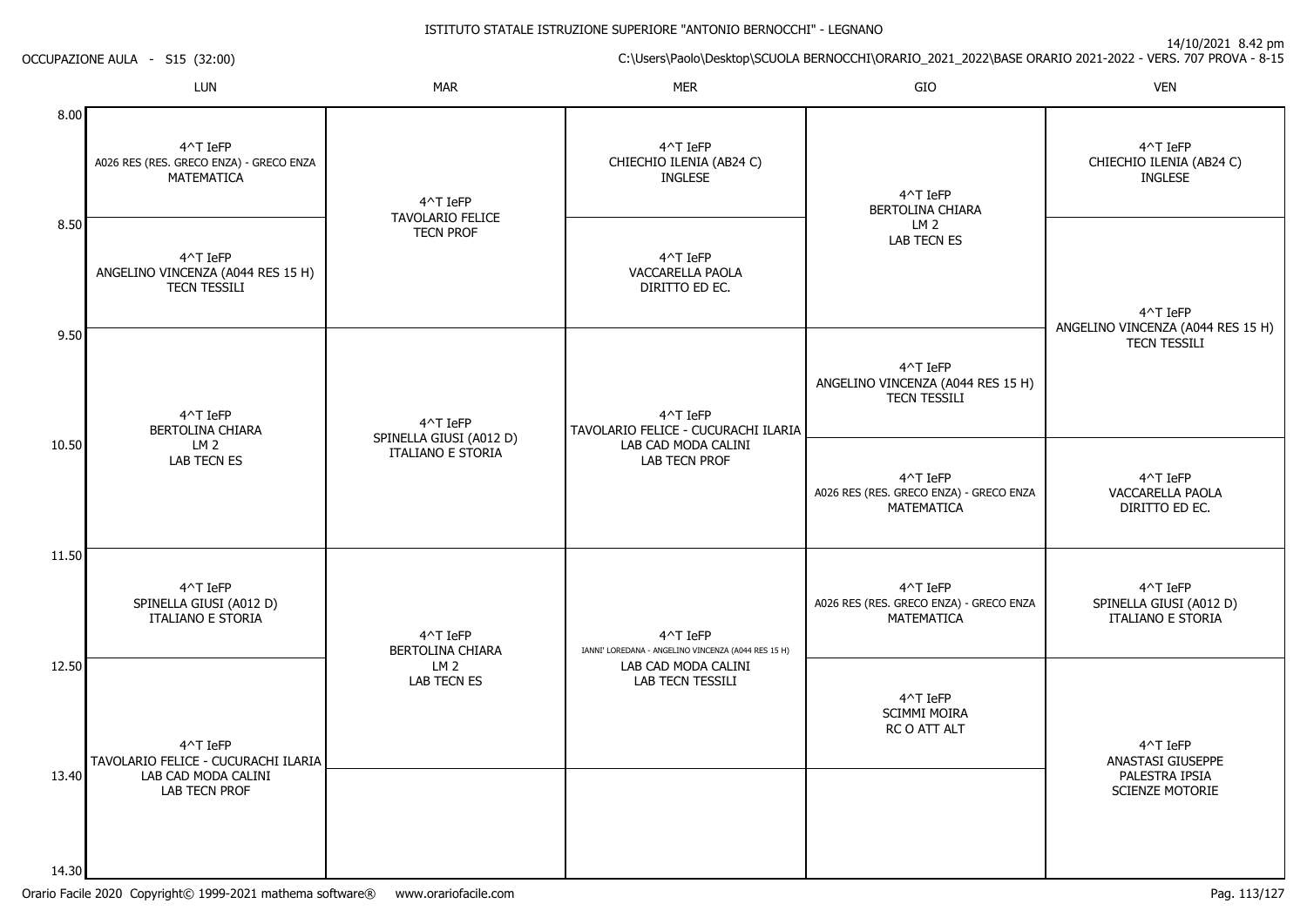| OCCUPAZIONE AULA - S16 (0:00) |     |            | u+10/2021 o.42<br>C:\Users\Paolo\Desktop\SCUOLA BERNOCCHI\ORARIO_2021_2022\BASE ORARIO 2021-2022 - VERS. 707 PROVA - 8-15 |             |            |  |  |
|-------------------------------|-----|------------|---------------------------------------------------------------------------------------------------------------------------|-------------|------------|--|--|
|                               | LUN | <b>MAR</b> | <b>MER</b>                                                                                                                | ${\sf GIO}$ | <b>VEN</b> |  |  |
| 8.00                          |     |            |                                                                                                                           |             |            |  |  |
|                               |     |            |                                                                                                                           |             |            |  |  |
|                               |     |            |                                                                                                                           |             |            |  |  |
|                               |     |            |                                                                                                                           |             |            |  |  |
| 8.50                          |     |            |                                                                                                                           |             |            |  |  |
|                               |     |            |                                                                                                                           |             |            |  |  |
|                               |     |            |                                                                                                                           |             |            |  |  |
|                               |     |            |                                                                                                                           |             |            |  |  |
| 9.50                          |     |            |                                                                                                                           |             |            |  |  |
|                               |     |            |                                                                                                                           |             |            |  |  |
|                               |     |            |                                                                                                                           |             |            |  |  |
|                               |     |            |                                                                                                                           |             |            |  |  |
| 10.50                         |     |            |                                                                                                                           |             |            |  |  |
|                               |     |            |                                                                                                                           |             |            |  |  |
|                               |     |            |                                                                                                                           |             |            |  |  |
|                               |     |            |                                                                                                                           |             |            |  |  |
| 11.50                         |     |            |                                                                                                                           |             |            |  |  |
|                               |     |            |                                                                                                                           |             |            |  |  |
|                               |     |            |                                                                                                                           |             |            |  |  |
|                               |     |            |                                                                                                                           |             |            |  |  |
| 12.50                         |     |            |                                                                                                                           |             |            |  |  |
|                               |     |            |                                                                                                                           |             |            |  |  |
|                               |     |            |                                                                                                                           |             |            |  |  |
| 13.40                         |     |            |                                                                                                                           |             |            |  |  |
|                               |     |            |                                                                                                                           |             |            |  |  |
|                               |     |            |                                                                                                                           |             |            |  |  |
|                               |     |            |                                                                                                                           |             |            |  |  |
| 14.30                         |     |            |                                                                                                                           |             |            |  |  |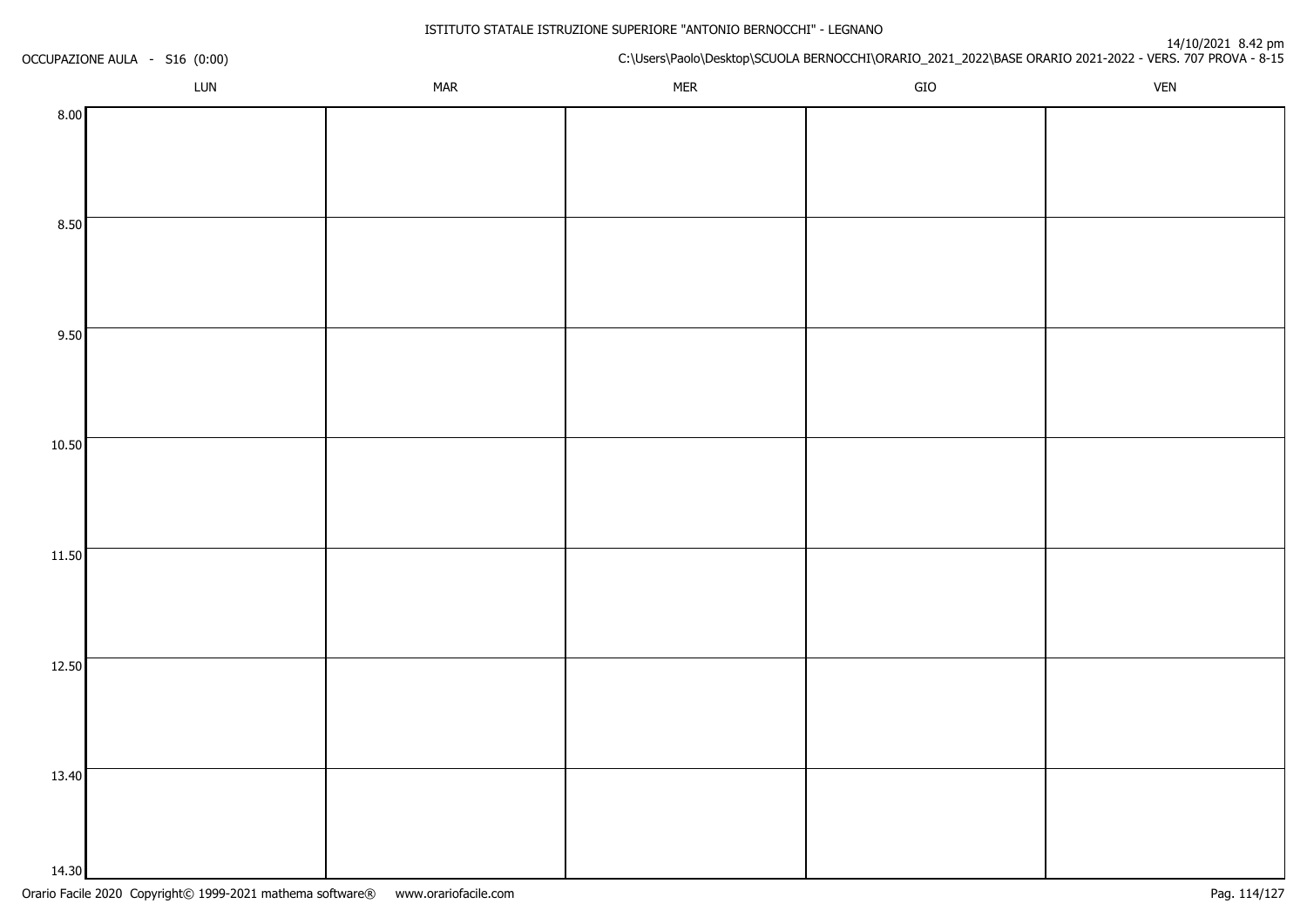14/10/2021 8.42 pm

C:\Users\Paolo\Desktop\SCUOLA BERNOCCHI\ORARIO\_2021\_2022\BASE ORARIO 2021-2022 - VERS. 707 PROVA - 8-15

OCCUPAZIONE AULA - S17 (32:00)

|       | LUN                                                                            | <b>MAR</b>                                                                               | <b>MER</b>                                                                                      | GIO                                                                                                                                    | <b>VEN</b>                                                                                     |
|-------|--------------------------------------------------------------------------------|------------------------------------------------------------------------------------------|-------------------------------------------------------------------------------------------------|----------------------------------------------------------------------------------------------------------------------------------------|------------------------------------------------------------------------------------------------|
| 8.00  | 4^N (IP14 - MANUT ASS TECN)<br>GIOVINAZZO NICOLA (A026 G)<br><b>MATEMATICA</b> | 5^N MAN. IMPIANTI                                                                        | 5^N MAN. IMPIANTI<br>GIOVINAZZO NICOLA (A026 G)<br><b>MATEMATICA</b>                            | 4^N (IP14 - MANUT ASS TECN)<br>FAVIA NICOLA (A042 E) - MESSINA GIANFRANCESCO (B017 RES 12 H)<br>LAB. TECNOLOGICO<br>LAB TECN MECC APPL | 5^N MAN. IMPIANTI<br>TRIPODI VITTORIA<br>ITALIANO E STORIA                                     |
| 8.50  | 4^N (IP14 - MANUT ASS TECN)<br>FAVIA NICOLA (A042 E)<br>TECN MECC E APPL       | TRIPODI VITTORIA<br><b>ITALIANO E STORIA</b>                                             | 5^N MAN. IMPIANTI<br>PIRRONELLO VALERIA (AB24 G)<br><b>INGLESE</b>                              |                                                                                                                                        |                                                                                                |
| 9.50  | 4^N (IP14 - MANUT ASS TECN)<br>ANASTASI GIUSEPPE                               | 5^N MAN. IMPIANTI<br>PIRRONELLO VALERIA (AB24 G)<br><b>INGLESE</b>                       | 5^N MAN. IMPIANTI<br>FERRAJOLO FILIPPO (PT 14H) - PRESTIA GRAZIELLA (ADSS)<br>TECN TEC INST MAN | 4^N (IP14 - MANUT ASS TECN)<br>A040 E - CAZZATO CARMELO (B015 A)<br>LAB 46<br>LAB TECN ELT ED APPL                                     | 5^N MAN. IMPIANTI<br>FERRAJOLO FILIPPO (PT 14H) - PRESTIA GRAZIELLA (ADSS)                     |
| 10.50 | PALAZZETTO ***<br><b>SCIENZE MOTORIE</b>                                       | 5^N MAN. IMPIANTI<br>FIGURA CARMELO (A040 G) - CASSARA' MONIA (ADSS)<br>TECN ELT ED APPL | 5^N MAN. IMPIANTI                                                                               | 4^N (IP14 - MANUT ASS TECN)<br>FOSSELLA PALMERINO VINCENZO (B017 E)<br><b>LAB TECN ES</b>                                              | TECN TEC INST MAN                                                                              |
| 11.50 | 4^N (IP14 - MANUT ASS TECN)<br>TRIPODI VITTORIA                                | 5^N MAN. IMPIANTI<br>GIOVINAZZO NICOLA (A026 G) - CASSARA' MONIA (ADSS)                  | FAVIA NICOLA (A042 E) - CASSARA' MONIA (ADSS)<br>TECN MECC E APPL                               | 4^N (IP14 - MANUT ASS TECN)<br>FERRAJOLO FILIPPO (PT 14H)<br>TECN TEC INST MAN                                                         | 5^N MAN. IMPIANTI<br>CAZZATO CARMELO (B015 A) - PRESTIA GRAZIELLA (ADSS)<br><b>LAB TECN ES</b> |
| 12.50 | <b>ITALIANO E STORIA</b>                                                       | MATEMATICA                                                                               | 5^N MAN. IMPIANTI<br><b>SCIMMI MOIRA</b><br>RC O ATT ALT                                        | 4^N (IP14 - MANUT ASS TECN)<br>PIRRONELLO VALERIA (AB24 G)<br><b>INGLESE</b>                                                           | 5^N MAN. IMPIANTI<br>CRIBIU' TATIANA (A048 A)                                                  |
| 13.40 | 4^N (IP14 - MANUT ASS TECN)<br>SCIMMI MOIRA<br>RC O ATT ALT                    |                                                                                          |                                                                                                 |                                                                                                                                        | PALESTRA ITIS 2<br><b>SCIENZE MOTORIE</b>                                                      |
| 14.30 |                                                                                |                                                                                          |                                                                                                 |                                                                                                                                        |                                                                                                |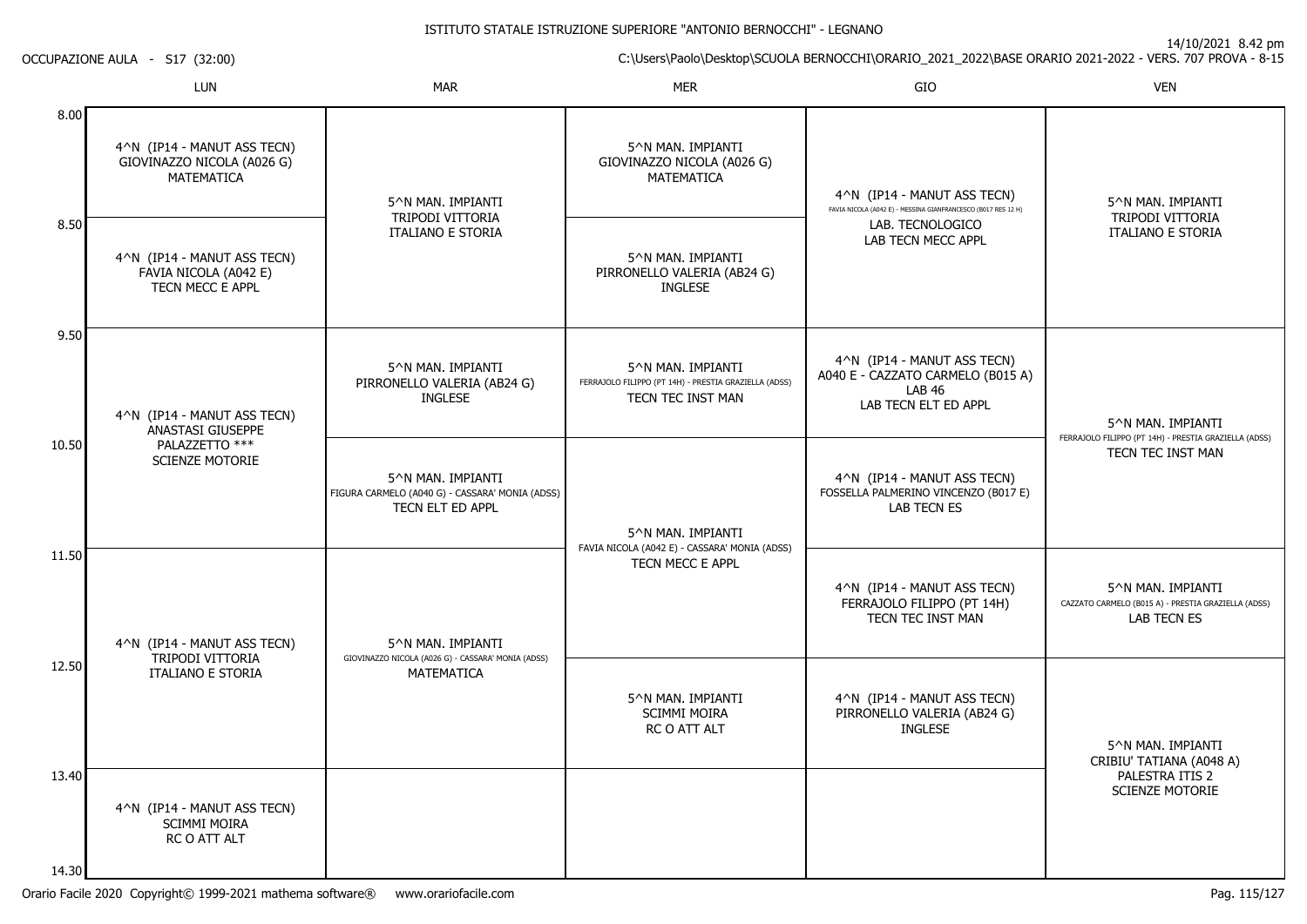| OCCUPAZIONE AULA - S20 (0:00) |            | C:\Users\Paolo\Desktop\SCUOLA BERNOCCHI\ORARIO_2021_2022\BASE ORARIO 2021-2022 - VERS. 707 PROVA - 8-15 |     |            |  |
|-------------------------------|------------|---------------------------------------------------------------------------------------------------------|-----|------------|--|
| LUN                           | <b>MAR</b> | <b>MER</b>                                                                                              | GIO | <b>VEN</b> |  |
| 8.00                          |            |                                                                                                         |     |            |  |
|                               |            |                                                                                                         |     |            |  |
|                               |            |                                                                                                         |     |            |  |
|                               |            |                                                                                                         |     |            |  |
| 8.50                          |            |                                                                                                         |     |            |  |
|                               |            |                                                                                                         |     |            |  |
|                               |            |                                                                                                         |     |            |  |
| 9.50                          |            |                                                                                                         |     |            |  |
|                               |            |                                                                                                         |     |            |  |
|                               |            |                                                                                                         |     |            |  |
|                               |            |                                                                                                         |     |            |  |
| 10.50                         |            |                                                                                                         |     |            |  |
|                               |            |                                                                                                         |     |            |  |
|                               |            |                                                                                                         |     |            |  |
|                               |            |                                                                                                         |     |            |  |
| 11.50                         |            |                                                                                                         |     |            |  |
|                               |            |                                                                                                         |     |            |  |
|                               |            |                                                                                                         |     |            |  |
| 12.50                         |            |                                                                                                         |     |            |  |
|                               |            |                                                                                                         |     |            |  |
|                               |            |                                                                                                         |     |            |  |
|                               |            |                                                                                                         |     |            |  |
| 13.40                         |            |                                                                                                         |     |            |  |
|                               |            |                                                                                                         |     |            |  |
|                               |            |                                                                                                         |     |            |  |
| 14.30                         |            |                                                                                                         |     |            |  |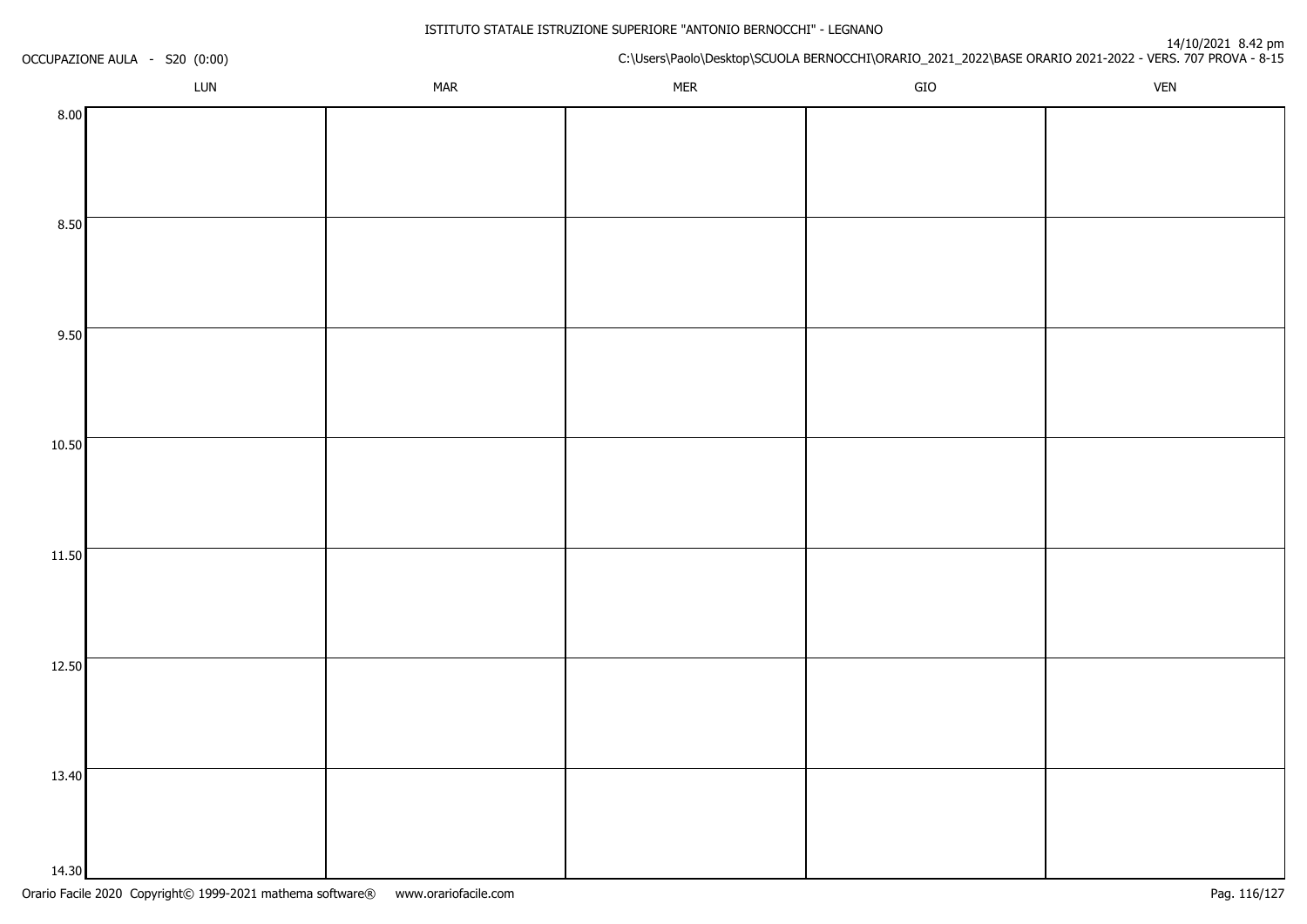|       | LUN                                                                                           | <b>MAR</b>                                                                                                               | <b>MER</b>                                                                                                                               | ${\sf GIO}$                                                              | <b>VEN</b>                                                               |
|-------|-----------------------------------------------------------------------------------------------|--------------------------------------------------------------------------------------------------------------------------|------------------------------------------------------------------------------------------------------------------------------------------|--------------------------------------------------------------------------|--------------------------------------------------------------------------|
| 8.00  | $3^2$ Z (IP13 - MODA)<br>LIBRICI PIETRO - BERTOLINA CHIARA - ALTAVILLA ELENA                  | 3^Z (IP13 - MODA)<br>CAPASSO FRANCESCO (B018 A 19 H)<br>LM <sub>2</sub><br>LAB TECN ES                                   |                                                                                                                                          |                                                                          |                                                                          |
| 8.50  | LAB CAD MODA CALINI<br>LAB PROG TESS ABB COSTUME                                              | 3^Z (IP13 - MODA)<br>CAPASSO FRANCESCO (B018 A 19 H) - PRESTIA GRAZIELLA (ADSS)<br>LM <sub>2</sub><br><b>LAB TECN ES</b> |                                                                                                                                          |                                                                          |                                                                          |
| 9.50  | 3^Z (IP13 - MODA)                                                                             |                                                                                                                          | 3^Z (IP13 - MODA)                                                                                                                        |                                                                          |                                                                          |
|       | ANGELINO VINCENZA (A044 RES 15 H) - PRESTIA GRAZIELLA (ADSS)<br>TECN APPL MAT PROC PROD       |                                                                                                                          | CAPASSO FRANCESCO (B018 A 19 H)<br>LM <sub>2</sub><br>LAB TECN ES                                                                        | 3^Z (IP13 - MODA)<br>CAPASSO FRANCESCO (B018 A 19 H)                     | 3^Z (IP13 - MODA)<br>LIBRICI PIETRO - BERTOLINA CHIARA - ALTAVILLA ELENA |
| 10.50 |                                                                                               |                                                                                                                          | 3^Z (IP13 - MODA)<br>CAPASSO FRANCESCO (B018 A 19 H)<br>LM <sub>2</sub><br>LAB TECN ES                                                   | LM <sub>2</sub><br><b>LAB TECN ES</b>                                    | AULA 27<br>LAB PROG TESS ABB COSTUME                                     |
| 11.50 | 3^Z (IP13 - MODA)<br>CAPASSO FRANCESCO (B018 A 19 H)<br>LM <sub>2</sub><br>LAB TECN ES        | 3^Z (IP13 - MODA)<br>FORTUNATO GRAZIA (B018 B) - ANGELINO VINCENZA (A044 RES 15 H)                                       |                                                                                                                                          | 3^Z (IP13 - MODA)<br>LIBRICI PIETRO - BERTOLINA CHIARA - ALTAVILLA ELENA |                                                                          |
| 12.50 | 3^Z (IP13 - MODA)<br>CAPASSO FRANCESCO (B018 A 19 H)<br>LM <sub>2</sub><br><b>LAB TECN ES</b> | LAB CAD MODA CALINI<br>LAB TECN APPL MAT PROC PROD                                                                       |                                                                                                                                          | AULA 27<br>LAB PROG TESS ABB COSTUME                                     |                                                                          |
| 13.40 |                                                                                               |                                                                                                                          | 3^Z (IP13 - MODA)<br>FORTUNATO GRAZIA (B018 B) - ANGELINO VINCENZA (A044 RES 15 H)<br>LAB CAD MODA CALINI<br>LAB TECN APPL MAT PROC PROD |                                                                          |                                                                          |
| 14.30 |                                                                                               |                                                                                                                          |                                                                                                                                          |                                                                          |                                                                          |

OCCUPAZIONE AULA - S21 (18:00)

C:\Users\Paolo\Desktop\SCUOLA BERNOCCHI\ORARIO\_2021\_2022\BASE ORARIO 2021-2022 - VERS. 707 PROVA - 8-15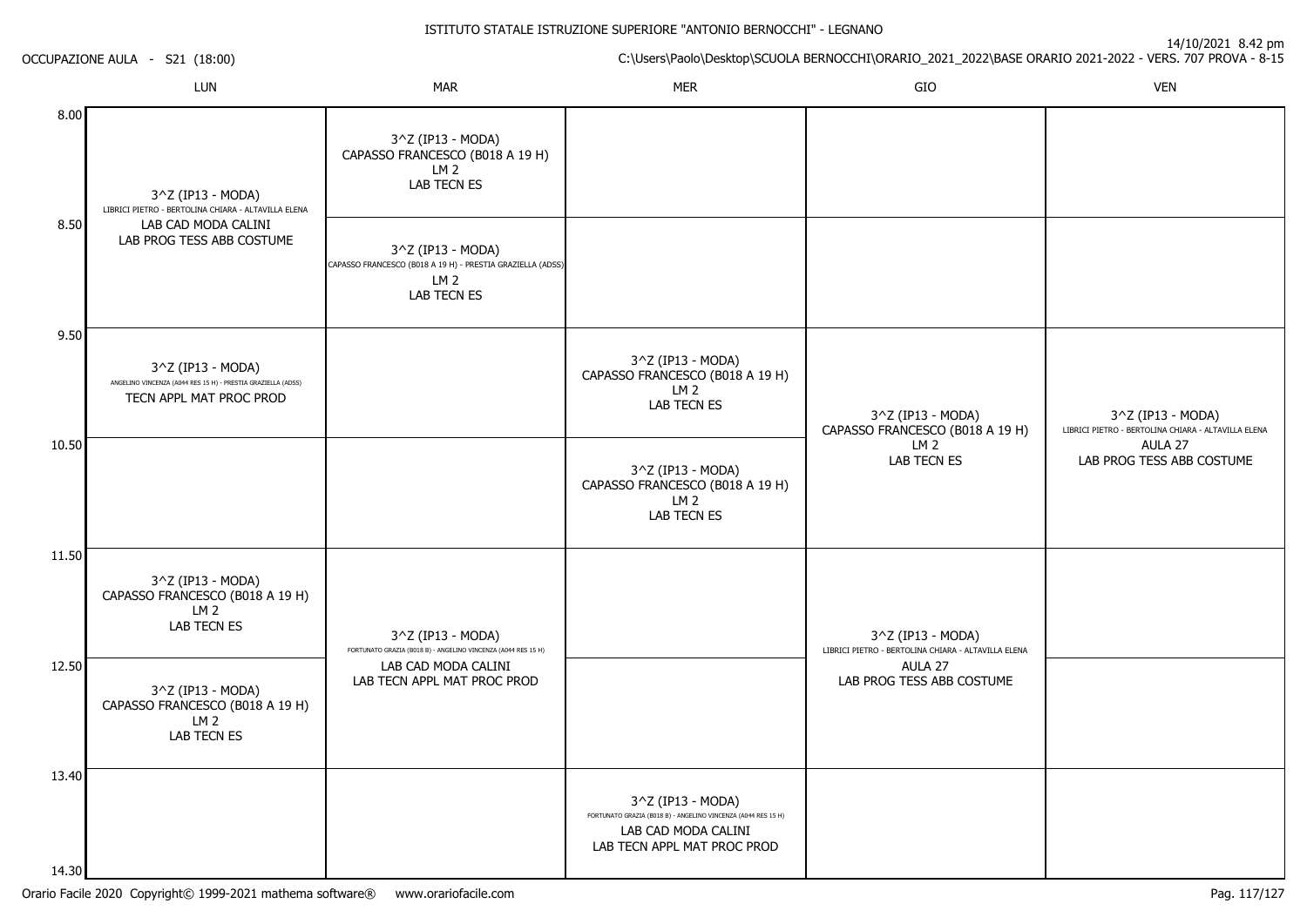| OCCUPAZIONE AULA - S22 (0:00) |     |            | C:\Users\Paolo\Desktop\SCUOLA BERNOCCHI\ORARIO_2021_2022\BASE ORARIO 2021-2022 - VERS. 707 PROVA - 8-15 |     |            |  |  |
|-------------------------------|-----|------------|---------------------------------------------------------------------------------------------------------|-----|------------|--|--|
|                               | LUN | <b>MAR</b> | <b>MER</b>                                                                                              | GIO | <b>VEN</b> |  |  |
| 8.00                          |     |            |                                                                                                         |     |            |  |  |
|                               |     |            |                                                                                                         |     |            |  |  |
|                               |     |            |                                                                                                         |     |            |  |  |
|                               |     |            |                                                                                                         |     |            |  |  |
| 8.50                          |     |            |                                                                                                         |     |            |  |  |
|                               |     |            |                                                                                                         |     |            |  |  |
|                               |     |            |                                                                                                         |     |            |  |  |
| 9.50                          |     |            |                                                                                                         |     |            |  |  |
|                               |     |            |                                                                                                         |     |            |  |  |
|                               |     |            |                                                                                                         |     |            |  |  |
|                               |     |            |                                                                                                         |     |            |  |  |
| 10.50                         |     |            |                                                                                                         |     |            |  |  |
|                               |     |            |                                                                                                         |     |            |  |  |
|                               |     |            |                                                                                                         |     |            |  |  |
|                               |     |            |                                                                                                         |     |            |  |  |
| 11.50                         |     |            |                                                                                                         |     |            |  |  |
|                               |     |            |                                                                                                         |     |            |  |  |
|                               |     |            |                                                                                                         |     |            |  |  |
| 12.50                         |     |            |                                                                                                         |     |            |  |  |
|                               |     |            |                                                                                                         |     |            |  |  |
|                               |     |            |                                                                                                         |     |            |  |  |
|                               |     |            |                                                                                                         |     |            |  |  |
| 13.40                         |     |            |                                                                                                         |     |            |  |  |
|                               |     |            |                                                                                                         |     |            |  |  |
|                               |     |            |                                                                                                         |     |            |  |  |
| 14.30                         |     |            |                                                                                                         |     |            |  |  |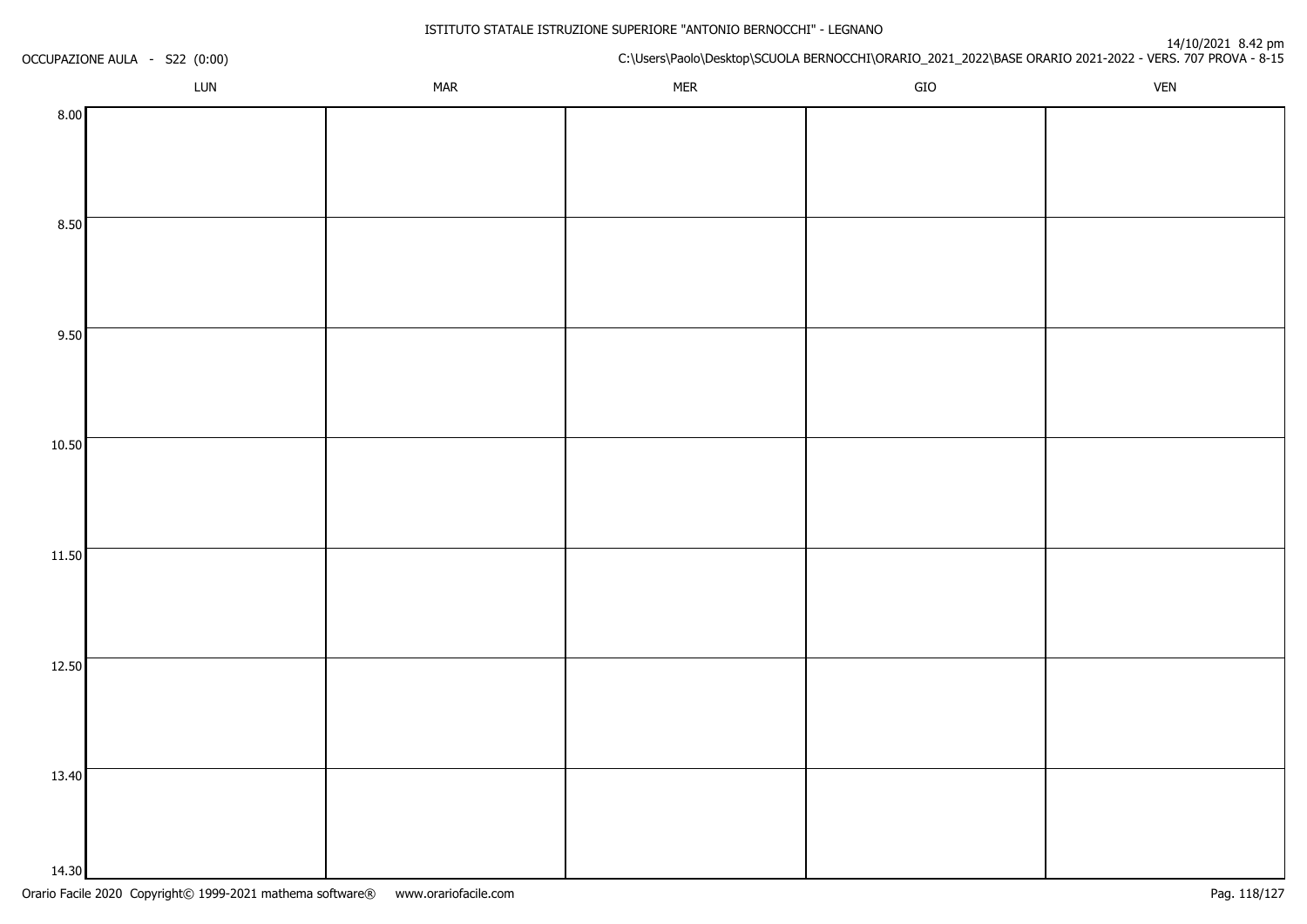14/10/2021 8.42 pm

C:\Users\Paolo\Desktop\SCUOLA BERNOCCHI\ORARIO\_2021\_2022\BASE ORARIO 2021-2022 - VERS. 707 PROVA - 8-15

OCCUPAZIONE AULA - S24 (25:00)

|       | <b>LUN</b>                                                                                                                             | <b>MAR</b> | <b>MER</b>                                                                                                                             | GIO                                                                                                                                                                                                        | <b>VEN</b>                                                                                                     |
|-------|----------------------------------------------------------------------------------------------------------------------------------------|------------|----------------------------------------------------------------------------------------------------------------------------------------|------------------------------------------------------------------------------------------------------------------------------------------------------------------------------------------------------------|----------------------------------------------------------------------------------------------------------------|
| 8.00  | 2^N (IP14 - MANUT ASS TECN)<br>SAVINO GIANFRANCO (A041 C) - SPIRITO SILVIA (B016 B) - FERRARRO ROCCO (ADSS)<br>AULA 10<br>TECN INF COM |            | 2^N (IP14 - MANUT ASS TECN)                                                                                                            | 2^O (IP14 - MANUT ASS TECN)<br>RINALDI PIERO (A042 A)<br>TECN DIS PROG                                                                                                                                     | 2^O (IP14 - MANUT ASS TECN)<br>IULIANO PASQUALINA                                                              |
| 8.50  | 2^N (IP14 - MANUT ASS TECN)<br>CAVALIERE ROSA (A050 C) - FERRARRO ROCCO (ADSS)<br><b>SCIENZE INTEGRATE</b>                             |            | NUGNES GIORGIO (A012 J) - FERRARRO ROCCO (ADSS)<br><b>ITALIANO</b>                                                                     | 2^O (IP14 - MANUT ASS TECN)<br>ZOTTARELLI VINCENZO - CAVALIERE ROSA (A050 C)<br><b>LAB FISICA</b><br>LAB SCIENZE INTEGRATE<br>2^O (IP14 - MANUT ASS TECN)<br>PIRRONELLO VALERIA (AB24 G)<br><b>INGLESE</b> | PALESTRA IPSIA<br><b>SCIENZE MOTORIE</b>                                                                       |
| 9.50  | 2^N (IP14 - MANUT ASS TECN)<br>GAGLIARDI ANTONIO (A048 C)                                                                              |            | 2^N (IP14 - MANUT ASS TECN)<br>SAVINO GIANFRANCO (A041 C) - SPIRITO SILVIA (B016 B) - FERRARRO ROCCO (ADSS)<br>AULA 10<br>TECN INF COM |                                                                                                                                                                                                            | 2^O (IP14 - MANUT ASS TECN)<br>RINALDI PIERO (A042 A) - RISITANO GIOVANNI (B015 D)                             |
| 10.50 | PALESTRA IPSIA<br><b>SCIENZE MOTORIE</b>                                                                                               |            | 2^N (IP14 - MANUT ASS TECN)<br>GALLINA MARIA - FERRARRO ROCCO (ADSS)<br><b>INGLESE</b>                                                 |                                                                                                                                                                                                            | <b>LAB 66</b><br>LAB TECN DIS. PROG.                                                                           |
| 11.50 | 2^N (IP14 - MANUT ASS TECN)<br>PANNONE FRANCESCA (A042 C) - RISITANO GIOVANNI (B015 D)                                                 |            | 2^N (IP14 - MANUT ASS TECN)<br>ZOTTARELLI VINCENZO - CAVALIERE ROSA (A050 C)                                                           | 2^O (IP14 - MANUT ASS TECN)<br>SAVINO GIANFRANCO (A041 C) - SPIRITO SILVIA (B016 B)<br>AULA 10<br>TECN INF COM                                                                                             | 2^O (IP14 - MANUT ASS TECN)<br>SAVINO GIANFRANCO (A041 C) - SPIRITO SILVIA (B016 B)<br>AULA 10<br>TECN INF COM |
| 12.50 | AULA 10<br>LAB TECN DIS. PROG.                                                                                                         |            | LAB FISICA<br>LAB SCIENZE INTEGRATE                                                                                                    | 2^O (IP14 - MANUT ASS TECN)<br>RUSSO ROSSANA<br>DIRITTO ED EC.                                                                                                                                             | 2^O (IP14 - MANUT ASS TECN)<br>RUSSO ROSSANA<br>DIRITTO ED EC.                                                 |
| 13.40 | 2^N (IP14 - MANUT ASS TECN)<br><b>GALLINA MARIA</b><br><b>INGLESE</b>                                                                  |            |                                                                                                                                        |                                                                                                                                                                                                            |                                                                                                                |
| 14.30 |                                                                                                                                        |            |                                                                                                                                        |                                                                                                                                                                                                            |                                                                                                                |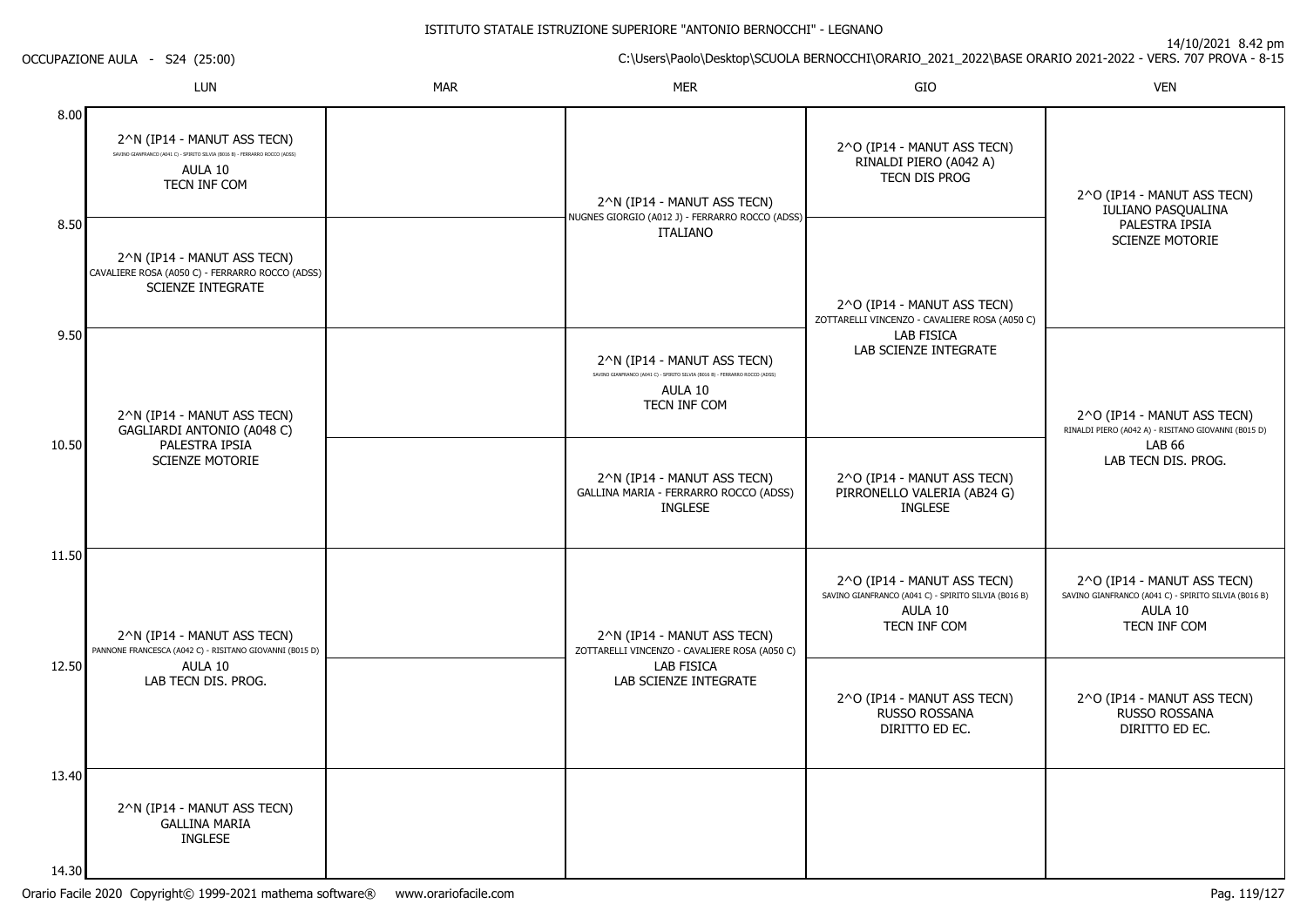14/10/2021 8.42 pm

C:\Users\Paolo\Desktop\SCUOLA BERNOCCHI\ORARIO\_2021\_2022\BASE ORARIO 2021-2022 - VERS. 707 PROVA - 8-15

OCCUPAZIONE AULA - S26 (32:00)

|                | <b>LUN</b>                                                                                                                                                         | <b>MAR</b>                                                                                                 | <b>MER</b>                                                                                                                       | GIO                                                                                                                      | <b>VEN</b>                                                                                                 |
|----------------|--------------------------------------------------------------------------------------------------------------------------------------------------------------------|------------------------------------------------------------------------------------------------------------|----------------------------------------------------------------------------------------------------------------------------------|--------------------------------------------------------------------------------------------------------------------------|------------------------------------------------------------------------------------------------------------|
| 8.00           | 4^P (IP14 - MANUT ASS TECN)<br>PIRRONELLO VALERIA (AB24 G)<br><b>INGLESE</b><br>4^P (IP14 - MANUT ASS TECN)<br>SASSI VINCENZO (A042) - TESTA SARA (B017 D)         | 1^O (IP13 - MECCANICA)<br>PORFIDIA BIANCA - FUOCO CHIARA (ADSS)<br>DIRITTO ED EC.                          | 4^P (IP14 - MANUT ASS TECN)<br>A040 F - CAZZATO CARMELO (B015 A) - VANONI ILARIA (ADSS)<br><b>LAB 46</b><br>LAB TECN ELT ED APPL | 1^S IeFP FOTOV<br>ZOTTARELLI VINCENZO - FERRAJOLO FILIPPO (PT 14H) - CUSUMANO GIUSEPPE (ADSS)<br>AULA 10<br>TECN INF COM | 1^O (IP13 - MECCANICA)<br>GIRARDI ANGELO (B017 G) - A042 RES (3 H)<br><b>LAB 66</b><br>LAB TECN DIS. PROG. |
| 8.50           |                                                                                                                                                                    | 1^O (IP13 - MECCANICA)<br>IOSSA SERENA (A012 K) - FUOCO CHIARA (ADSS)<br><b>ITALIANO</b>                   |                                                                                                                                  | 1^S IeFP FOTOV<br>A050 D (POT) - CUSUMANO GIUSEPPE (ADSS)<br><b>SCIENZE</b>                                              |                                                                                                            |
| 9.50           | LAB. TECNOLOGICO<br>LAB TECN MECC APPL<br>4^P (IP14 - MANUT ASS TECN)<br>A040 F - CAZZATO CARMELO (B015 A)<br>LAB <sub>46</sub><br>LAB TECN ELT ED APPL            | 1^O (IP13 - MECCANICA)<br>IULIANO PASQUALINA                                                               | 4^P (IP14 - MANUT ASS TECN)<br>FANELLI RITANNA (A012 M) - VANONI ILARIA (ADSS)<br><b>ITALIANO E STORIA</b>                       | 1^S IeFP FOTOV<br>IULIANO PASQUALINA<br>PALESTRA IPSIA<br><b>SCIENZE MOTORIE</b>                                         | 1^O (IP13 - MECCANICA)<br>CRESPI ELISABETTA - A050 D (POT)<br>LAB CHIMICA<br>LAB SCIENZE INTEGRATE         |
| 10.50          |                                                                                                                                                                    | PALESTRA IPSIA<br><b>SCIENZE MOTORIE</b>                                                                   |                                                                                                                                  |                                                                                                                          | 1^O (IP13 - MECCANICA)<br>SARTIRANA GIUSEPPA (A041 D) - SPIRITO SILVIA (B016 B)<br>AULA 10<br>TECN INF COM |
| 11.50          | 4^P (IP14 - MANUT ASS TECN)<br>A040 F<br>TECN ELT ED APPL<br>4^P (IP14 - MANUT ASS TECN)<br>GAGLIARDI ANTONIO (A048 C)<br>PALAZZETTO ***<br><b>SCIENZE MOTORIE</b> | 1^O (IP13 - MECCANICA)<br>SARTIRANA GIUSEPPA (A041 D) - SPIRITO SILVIA (B016 B)<br>AULA 10<br>TECN INF COM | 4^P (IP14 - MANUT ASS TECN)<br>SASSI VINCENZO (A042)                                                                             | 1^S IeFP FOTOV<br>GIOVINAZZO NICOLA (A026 G) - CUSUMANO GIUSEPPE (ADSS)                                                  | 1^O (IP13 - MECCANICA)<br>CHERCHI ELVIRA (A026 I) - FUOCO CHIARA (ADSS)                                    |
| 12.50          |                                                                                                                                                                    | 1^O (IP13 - MECCANICA)<br>CRESPI ELISABETTA - A050 D (POT)<br>LAB CHIMICA<br>LAB SCIENZE INTEGRATE         | TECN MECC E APPL                                                                                                                 | MATEMATICA                                                                                                               | <b>MATEMATICA</b>                                                                                          |
| 13.40<br>14.30 |                                                                                                                                                                    | 1^O (IP13 - MECCANICA)<br>A021 RES (6 H)<br><b>GEOGRAFIA</b>                                               |                                                                                                                                  |                                                                                                                          |                                                                                                            |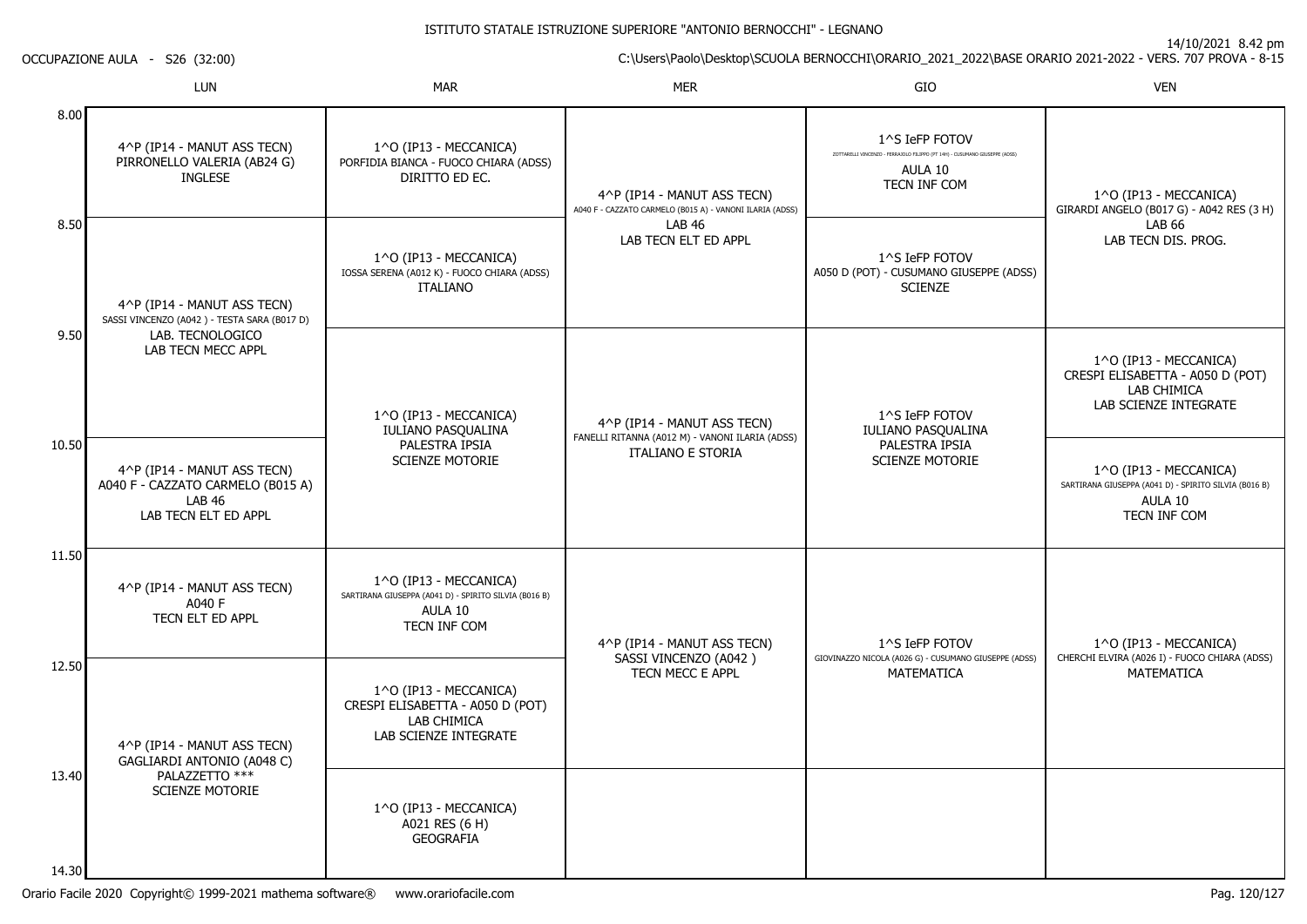14/10/2021 8.42 pm

C:\Users\Paolo\Desktop\SCUOLA BERNOCCHI\ORARIO\_2021\_2022\BASE ORARIO 2021-2022 - VERS. 707 PROVA - 8-15

OCCUPAZIONE AULA - S28 (13:00)

|         | LUN | <b>MAR</b>                                                                                                         | <b>MER</b> | GIO                                                                                                                | <b>VEN</b> |
|---------|-----|--------------------------------------------------------------------------------------------------------------------|------------|--------------------------------------------------------------------------------------------------------------------|------------|
| 8.00    |     | 1^N (IP14 - MANUT ASS TECN)<br>ZOTTARELLI VINCENZO - SARTIRANA GIUSEPPA (A041 D)<br>AULA 10<br>TECN INF COM        |            | 1^N (IP14 - MANUT ASS TECN)<br>CRESPI ELISABETTA - CAVALIERE ROSA (A050 C)<br>LAB CHIMICA<br>LAB SCIENZE INTEGRATE |            |
| 8.50    |     | 1^N (IP14 - MANUT ASS TECN)<br>PIRRONELLO VALERIA (AB24 G)<br><b>INGLESE</b>                                       |            | 1^N (IP14 - MANUT ASS TECN)<br>CICCARELLO MARIA ANTONELLA<br>MATEMATICA                                            |            |
| 9.50    |     | 1^N (IP14 - MANUT ASS TECN)<br>VARCHETTI ELENA - FOSSELLA PALMERINO VINCENZO (B017 E)                              |            | 1^N (IP14 - MANUT ASS TECN)<br>A021 RES (6 H)<br>GEOGRAFIA                                                         |            |
| 10.50   |     | AULA 10<br>LAB TECN DIS. PROG.                                                                                     |            | 1^N (IP14 - MANUT ASS TECN)<br>ZOTTARELLI VINCENZO - SARTIRANA GIUSEPPA (A041 D)<br>AULA 10<br>TECN INF COM        |            |
| 11.50   |     | 1^N (IP14 - MANUT ASS TECN)<br>CRESPI ELISABETTA - CAVALIERE ROSA (A050 C)<br>LAB CHIMICA<br>LAB SCIENZE INTEGRATE |            | 1^N (IP14 - MANUT ASS TECN)<br>CATIZONE GIOVANNI                                                                   |            |
| 12.50   |     | 1^N (IP14 - MANUT ASS TECN)<br>A021 RES (6 H)<br><b>GEOGRAFIA</b>                                                  |            | PALESTRA IPSIA<br>SCIENZE MOTORIE                                                                                  |            |
| 13.40   |     |                                                                                                                    |            | 1^N (IP14 - MANUT ASS TECN)<br><b>SCIMMI MOIRA</b><br>RC O ATT ALT                                                 |            |
| 14 30 l |     |                                                                                                                    |            |                                                                                                                    |            |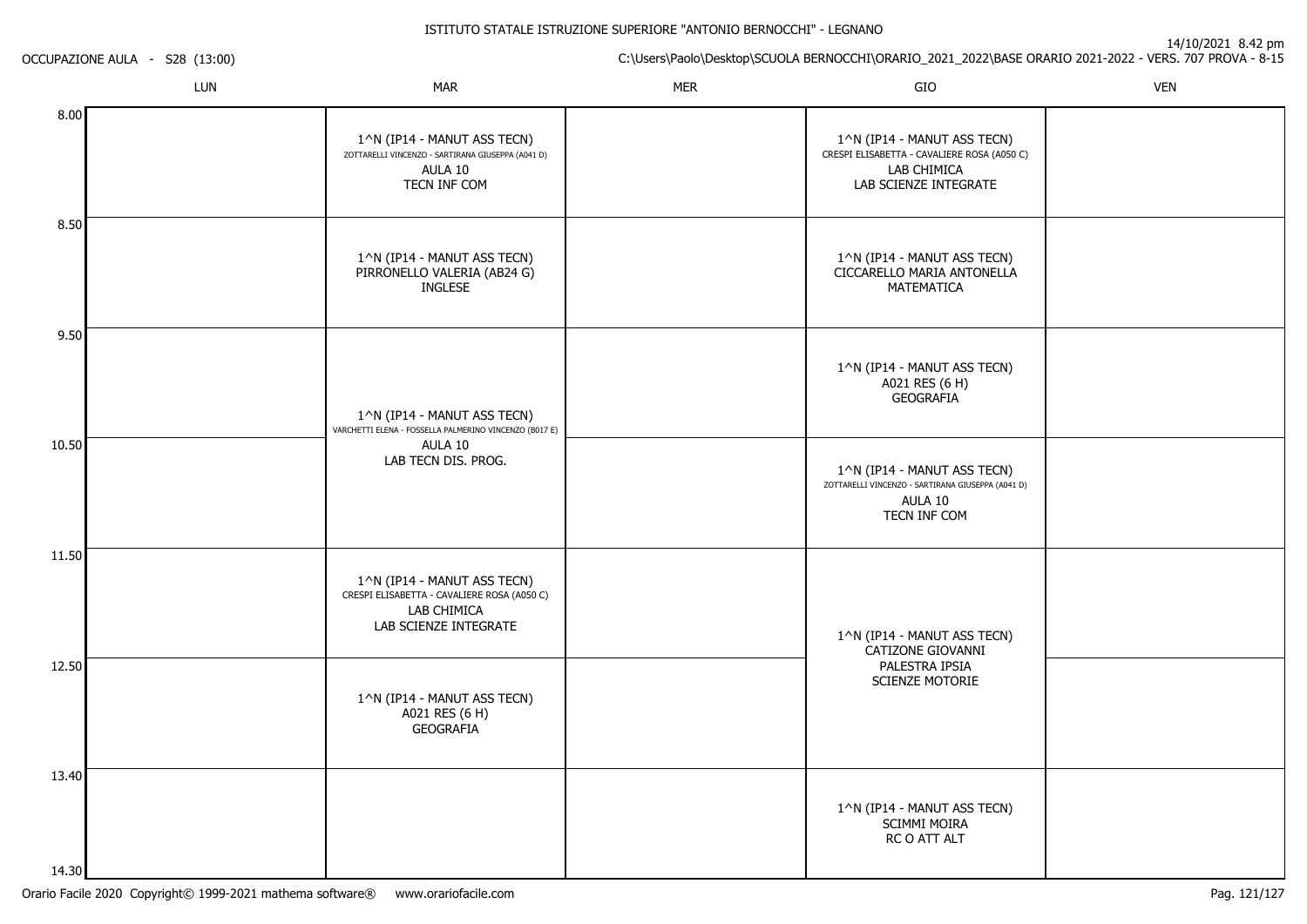14/10/2021 8.42 pm

C:\Users\Paolo\Desktop\SCUOLA BERNOCCHI\ORARIO\_2021\_2022\BASE ORARIO 2021-2022 - VERS. 707 PROVA - 8-15

LUNN MAR MAR MER SIO O VEN 8.008.509.5010.5011.5012.5013.403^N (IP14 - MANUT ASS TECN) A040 I (POT) - CHIODINI BEATRICE (ADSS)TECN TEC INST MAN3^N (IP14 - MANUT ASS TECN) TRIPODI VITTORIA - CHIODINI BEATRICE (ADSS)ITALIANO E STORIA3^N (IP14 - MANUT ASS TECN) FOSSELLA PALMERINO VINCENZO (B017 E)TORNERIA ITIS LAB TECN ES3^N (IP14 - MANUT ASS TECN)A040 E TECN ELT ED APPL3^N (IP14 - MANUT ASS TECN) CICCARELLO MARIA ANTONELLAMATEMATICA3^S IeFP BELLO ANTONIO (A012 F)ITALIANO E STORIA3^S IeFP CURATOLO VITO RC O ATT ALT3^S IeFP GAGLIARDI ANTONIO (A048 C)PALAZZETTO<sup>\*</sup> SCIENZE MOTORIE3^S IeFP A050 D (POT)**SCIENZE** 3^S IeFP A040 E TECN PROF3^N (IP14 - MANUT ASS TECN) RINALDI PIERO (A042 A) - MESSINA GIANFRANCESCO (B017 RES 12 H)LAB. TECNOLOGICO LAB TECN MECC APPL3^N (IP14 - MANUT ASS TECN) RINALDI PIERO (A042 A) - CHIODINI BEATRICE (ADSS)TECN MECC E APPL3^N (IP14 - MANUT ASS TECN)TRIPODI VITTORIA ITALIANO E STORIA3^N (IP14 - MANUT ASS TECN) FOSSELLA PALMERINO VINCENZO (B017 E) - CHIODINI BEATRICE (ADSS)LAB 52BIS LAB TECN ES3^N (IP14 - MANUT ASS TECN)IULIANO PASQUALINAPALESTRA IPSIA SCIENZE MOTORIE3^N (IP14 - MANUT ASS TECN) FOSSELLA PALMERINO VINCENZO (B017 E) - CHIODINI BEATRICE (ADSS)LAB TECN ES3^N (IP14 - MANUT ASS TECN) A040 E - CAZZATO CARMELO (B015 A) - CHIODINI BEATRICE (ADSS)LAB 46 LAB TECN ELT ED APPL3^N (IP14 - MANUT ASS TECN) PIRRONELLO VALERIA (AB24 G) - CHIODINI BEATRICE (ADSS)INGLESE3^N (IP14 - MANUT ASS TECN) A040 I (POT) - PISONI MARCO FILIPPOLAB 52BIS LAB TECN TEC INST MAN3^N (IP14 - MANUT ASS TECN) CICCARELLO MARIA ANTONELLA - CHIODINI BEATRICE (ADSS)MATEMATICA3^N (IP14 - MANUT ASS TECN)TRIPODI VITTORIA ITALIANO E STORIA3^N (IP14 - MANUT ASS TECN)TRIPODI VITTORIA ITALIANO E STORIA3^N (IP14 - MANUT ASS TECN) A040 I (POT) - PISONI MARCO FILIPPOLAB 52BISLAB TECN TEC INST MAN

14.30

OCCUPAZIONE AULA - S29 (32:00)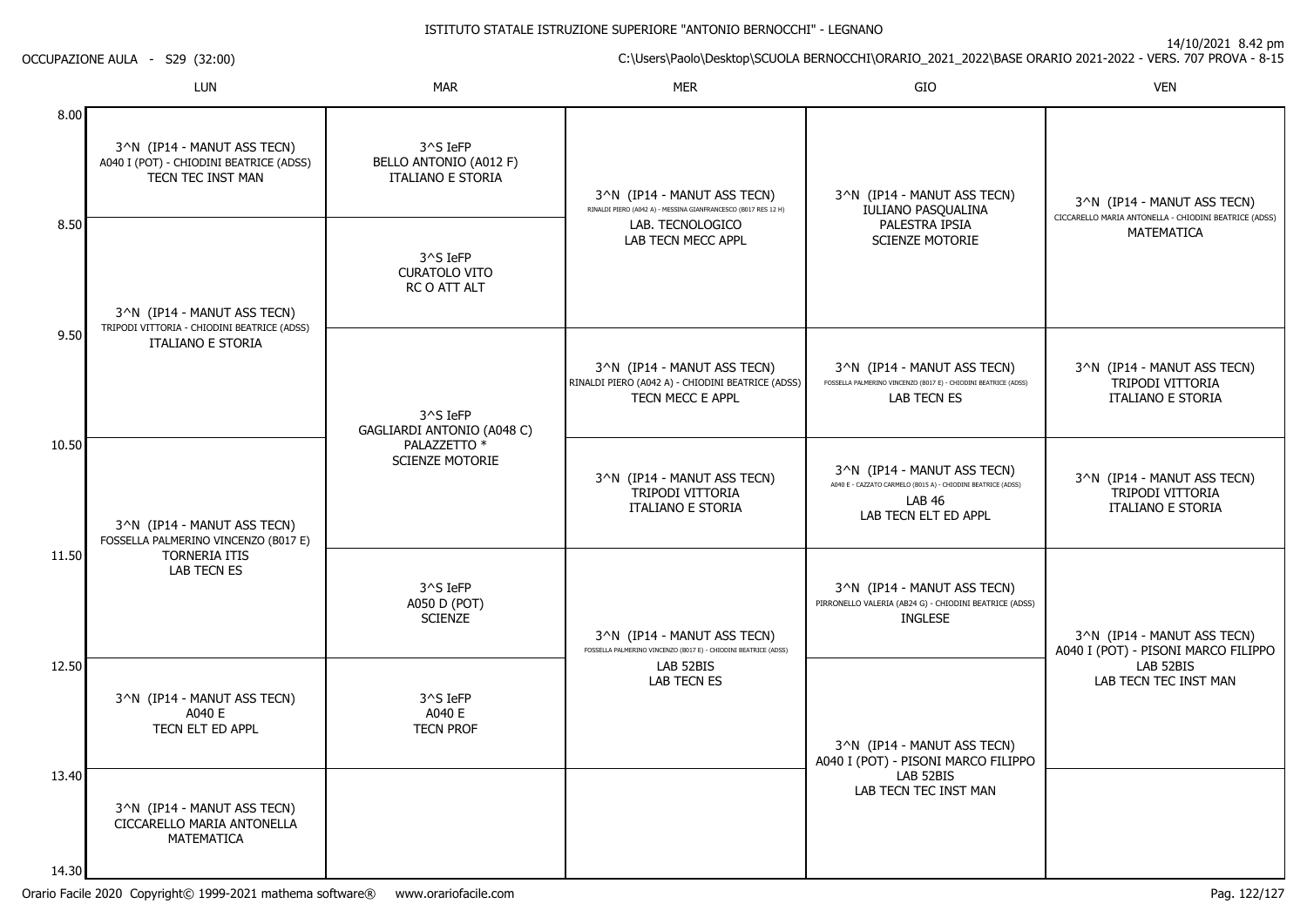OCCUPAZIONE AULA - S39 (32:00)

|                | LUN                                                                                                                                          | <b>MAR</b>                                                                                                                           | <b>MER</b>                                                                                                 | GIO                                                                                                                | <b>VEN</b>                                                                                         |
|----------------|----------------------------------------------------------------------------------------------------------------------------------------------|--------------------------------------------------------------------------------------------------------------------------------------|------------------------------------------------------------------------------------------------------------|--------------------------------------------------------------------------------------------------------------------|----------------------------------------------------------------------------------------------------|
| 8.00           | 1^V (IP13 - MODA)<br>PORFIDIA BIANCA<br>DIRITTO ED EC.                                                                                       | 1^V (IP13 - MODA)<br>ANASTASI GIUSEPPE<br>PALESTRA IPSIA<br><b>SCIENZE MOTORIE</b>                                                   | $1^{\wedge}$ V (IP13 - MODA)<br>SPINELLA GIUSI (A012 D) - MARINO ANNUNZIATA<br><b>ITALIANO</b>             | 1^V (IP13 - MODA)<br>A026 RES (RES. GRECO ENZA) - GRECO ENZA<br>MATEMATICA                                         | $1^{\wedge}$ V (IP13 - MODA)<br>BERTOLINA CHIARA - MARINO ANNUNZIATA<br>LM 1<br><b>LAB TECN ES</b> |
| 8.50           | $1^{\wedge}$ V (IP13 - MODA)<br>SARTIRANA GIUSEPPA (A041 D) - SPIRITO SILVIA (B016 B)<br>LAB. INFORMATICA (EX SEGRETERIA IP)<br>TECN INF COM |                                                                                                                                      |                                                                                                            | 1^V (IP13 - MODA)<br>A021 RES (6 H) - MARINO ANNUNZIATA<br><b>GEOGRAFIA</b>                                        |                                                                                                    |
| 9.50           | 1^V (IP13 - MODA)<br>A026 RES (RES. GRECO ENZA) - MARINO ANNUNZIATA - GRECO ENZA                                                             | 1^V (IP13 - MODA)<br>CHIECHIO ILENIA (AB24 C)<br><b>INGLESE</b>                                                                      | $1^{\wedge}$ V (IP13 - MODA)<br>BERTOLINA CHIARA - MARINO ANNUNZIATA                                       | 1^V (IP13 - MODA)<br>SPINELLA GIUSI (A012 D) - MARINO ANNUNZIATA<br><b>ITALIANO</b>                                | $1^{\wedge}$ V (IP13 - MODA)<br>SPINELLA GIUSI (A012 D) - MARINO ANNUNZIATA<br><b>ITALIANO</b>     |
| 10.50          | <b>MATEMATICA</b>                                                                                                                            | $1^{\wedge}$ V (IP13 - MODA)<br>MARINO ANNUNZIATA<br>TECN DIS. PROG.                                                                 | LM <sub>1</sub><br><b>LAB TECN ES</b>                                                                      | $1^{\wedge}$ V (IP13 - MODA)<br>CRESPI ELISABETTA - DE BLASI ANDREA (A050)<br>LAB CHIMICA<br>LAB SCIENZE INTEGRATE | $1^{\wedge}$ V (IP13 - MODA)<br>CHIECHIO ILENIA (AB24 C) - MARINO ANNUNZIATA<br><b>INGLESE</b>     |
| 11.50          | $1^{\wedge}$ V (IP13 - MODA)<br>CHIECHIO ILENIA (AB24 C) - MARINO ANNUNZIATA<br><b>INGLESE</b>                                               | 1^V (IP13 - MODA)<br>A021 RES (6 H) - MARINO ANNUNZIATA<br><b>GEOGRAFIA</b>                                                          | 1^V (IP13 - MODA)<br>CRESPI ELISABETTA - DE BLASI ANDREA (A050)<br>LAB SCI CALINI<br>LAB SCIENZE INTEGRATE | 1^V (IP13 - MODA)<br><b>SCIMMI MOIRA</b><br><b>RC O ATT ALT</b>                                                    | $1^{\wedge}$ V (IP13 - MODA)<br>DE BLASI ANDREA (A050)<br><b>SCIENZE INTEGRATE</b>                 |
| 12.50          | $1^{\wedge}$ V (IP13 - MODA)<br>BERTOLINA CHIARA - MARINO ANNUNZIATA<br>LM <sub>1</sub><br><b>LAB TECN ES</b>                                | $1^{\wedge}$ V (IP13 - MODA)<br>SARTIRANA GIUSEPPA (A041 D) - SPIRITO SILVIA (B016 B) - MARINO ANNUNZIATA<br>AULA 10<br>TECN INF COM | $1^{\wedge}$ V (IP13 - MODA)<br>A026 RES (RES. GRECO ENZA) - MARINO ANNUNZIATA - GRECO ENZA<br>MATEMATICA  | $1^{\wedge}$ V (IP13 - MODA)<br>CAPASSO FRANCESCO (B018 A 19 H) - MARINO ANNUNZIATA                                | 1^V (IP13 - MODA)<br>PORFIDIA BIANCA<br>DIRITTO ED EC.                                             |
| 13.40<br>14.30 |                                                                                                                                              |                                                                                                                                      |                                                                                                            | LAB CAD MODA CALINI<br>LAB TECN DIS. PROG.                                                                         |                                                                                                    |

C:\Users\Paolo\Desktop\SCUOLA BERNOCCHI\ORARIO\_2021\_2022\BASE ORARIO 2021-2022 - VERS. 707 PROVA - 8-15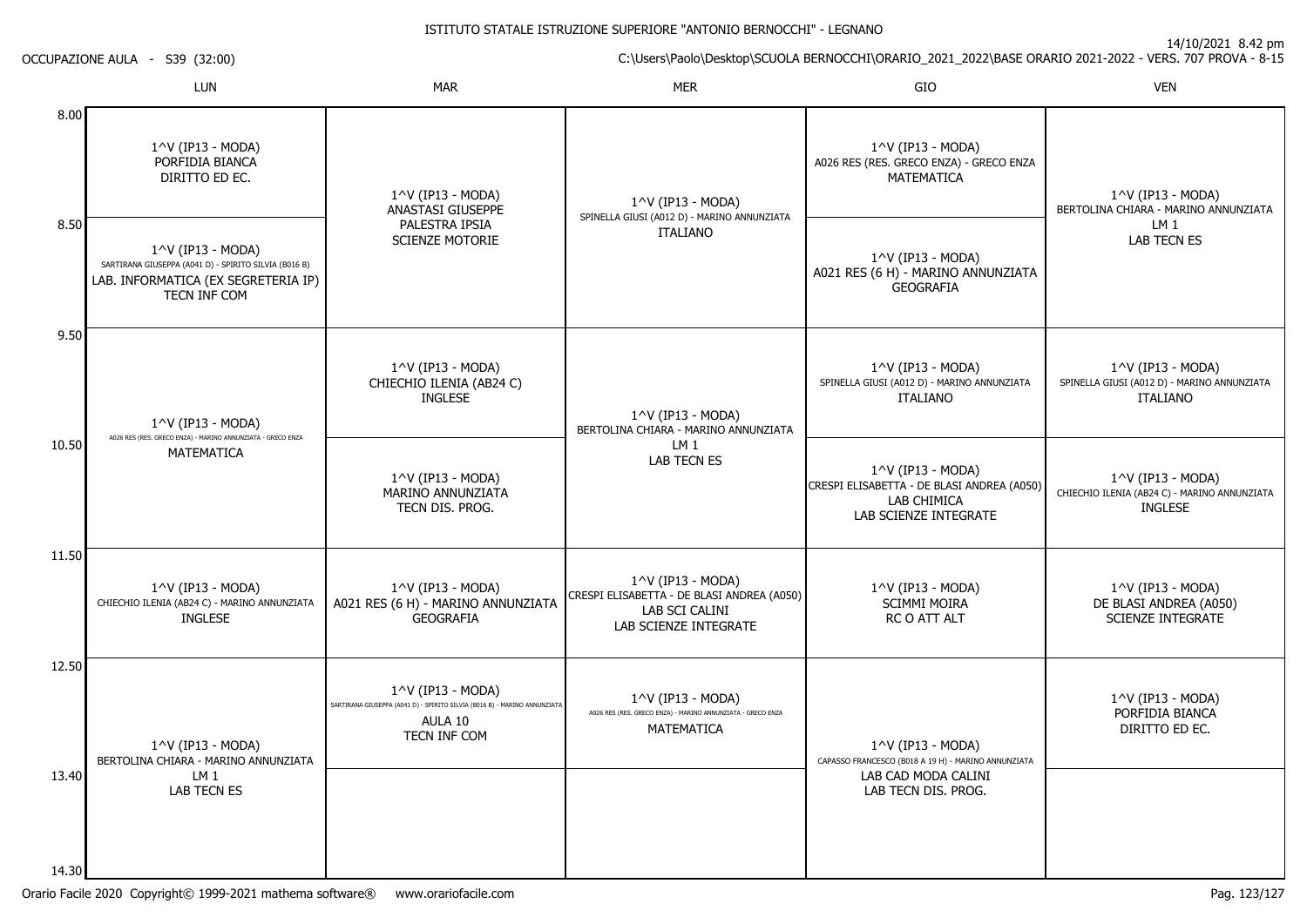| 14/10/2021 0.42 pm<br>C:\Users\Paolo\Desktop\SCUOLA BERNOCCHI\ORARIO_2021_2022\BASE ORARIO 2021-2022 - VERS. 707 PROVA - 8-15 |  |  |  |  |
|-------------------------------------------------------------------------------------------------------------------------------|--|--|--|--|
| <b>VEN</b>                                                                                                                    |  |  |  |  |
| 5^V PROD<br>CAPASSO FRANCESCO (B018 A 19 H) - MASCIA FRANCESCO (A044 A)<br>LAB CAD MODA CALINI<br>LAB TECN APPL MAT PROC PROD |  |  |  |  |
| 5^V PROD<br>SCIMMI MOIRA<br>RC O ATT ALT                                                                                      |  |  |  |  |
| 5^V PROD<br>MARINO VALERIA (A012 E) - SICA LAURA                                                                              |  |  |  |  |
| <b>ITALIANO E STORIA</b>                                                                                                      |  |  |  |  |
| 5^V PROD<br>CHIECHIO ILENIA (AB24 C)<br><b>INGLESE</b>                                                                        |  |  |  |  |
|                                                                                                                               |  |  |  |  |
|                                                                                                                               |  |  |  |  |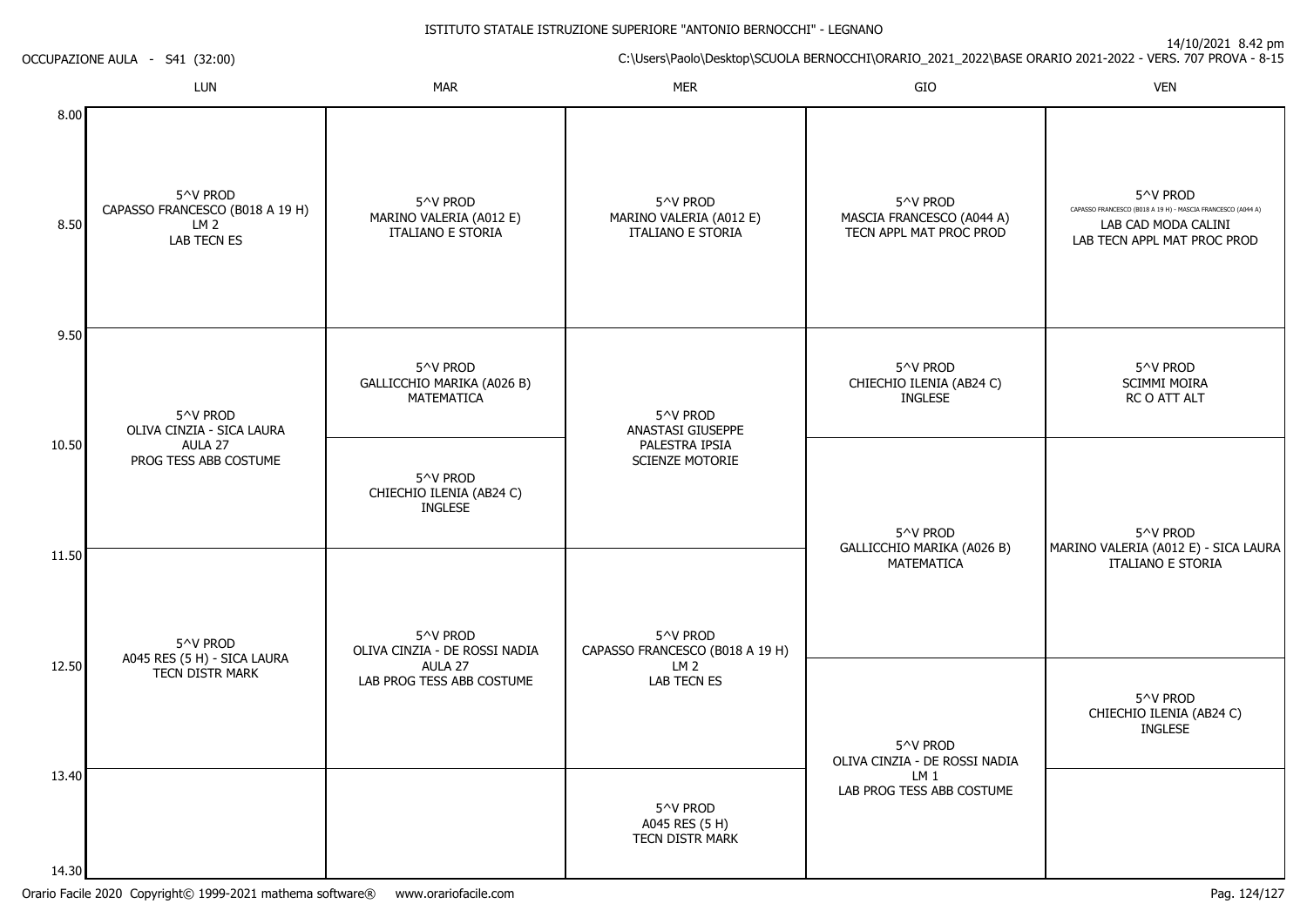14/10/2021 8.42 pm

C:\Users\Paolo\Desktop\SCUOLA BERNOCCHI\ORARIO\_2021\_2022\BASE ORARIO 2021-2022 - VERS. 707 PROVA - 8-15 OCCUPAZIONE AULA - S9 (32:00)LUNN MAR MAR MER SIO O VEN 4^V PRODMARINO VALERIA (A012 E)ITALIANO E STORIA4^V PROD4^V PRODOLIVA CINZIA - FORTUNATO GRAZIA (B018 B)4^V PRODDE ROSSI NADIA4^V PRODOLIVA CINZIA - FORTUNATO GRAZIA (B018 B)

| 8.00  |                                                                                                                               |                                                                              |                                                                                                          |                                                                               |                                                                                                                               |
|-------|-------------------------------------------------------------------------------------------------------------------------------|------------------------------------------------------------------------------|----------------------------------------------------------------------------------------------------------|-------------------------------------------------------------------------------|-------------------------------------------------------------------------------------------------------------------------------|
|       | 4^V PROD<br>MARINO VALERIA (A012 E)<br><b>ITALIANO E STORIA</b>                                                               | 4^V PROD<br>GALLICCHIO MARIKA (A026 B) - SICA LAURA<br>MATEMATICA            | 4^V PROD<br>OLIVA CINZIA - FORTUNATO GRAZIA (B018 B)<br>LAB CAD MODA CALINI<br>LAB PROG TESS ABB COSTUME | 4^V PROD<br>DE ROSSI NADIA<br>LM <sub>1</sub><br>LAB TECN ES                  | 4^V PROD<br>OLIVA CINZIA - FORTUNATO GRAZIA (B018<br>LM <sub>2</sub><br>LAB PROG TESS ABB COSTUME                             |
| 8.50  | 4^V PROD<br>MARINO VALERIA (A012 E) - SICA LAURA<br><b>ITALIANO E STORIA</b>                                                  |                                                                              |                                                                                                          |                                                                               |                                                                                                                               |
| 9.50  |                                                                                                                               |                                                                              |                                                                                                          |                                                                               |                                                                                                                               |
|       | 4^V PROD<br>CAPASSO FRANCESCO (B018 A 19 H) - MASCIA FRANCESCO (A044 A)<br>LAB CAD MODA CALINI<br>LAB TECN APPL MAT PROC PROD | 4^V PROD<br>DE ROSSI NADIA - SICA LAURA<br>LM 1<br><b>LAB TECN ES</b>        | 4^V PROD<br>MARINO VALERIA (A012 E) - SICA LAURA                                                         | 4^V PROD<br>OLIVA CINZIA - FORTUNATO GRAZIA (B018 B)                          | 4^V PROD<br>ANASTASI GIUSEPPE                                                                                                 |
| 10.50 |                                                                                                                               | 4^V PROD<br>DE ROSSI NADIA<br>LM <sub>1</sub><br><b>LAB TECN ES</b>          | <b>ITALIANO E STORIA</b>                                                                                 | AULA 27<br>LAB PROG TESS ABB COSTUME                                          | PALESTRA IPSIA<br><b>SCIENZE MOTORIE</b>                                                                                      |
| 11.50 | 4^V PROD<br>GALLICCHIO MARIKA (A026 B)<br><b>MATEMATICA</b>                                                                   | 4^V PROD<br>MARINO VALERIA (A012 E) - SICA LAURA<br><b>ITALIANO E STORIA</b> | 4^V PROD<br><b>CURATOLO VITO</b><br><b>RCO ATT ALT</b>                                                   | 4^V PROD<br>MARINO VALERIA (A012 E) - SICA LAURA<br><b>ITALIANO E STORIA</b>  | 4^V PROD<br>CAPASSO FRANCESCO (B018 A 19 H) - MASCIA FRANCESCO (A044 A)<br>LAB CAD MODA CALINI<br>LAB TECN APPL MAT PROC PROD |
| 12.50 | 4^V PROD<br>CHIECHIO ILENIA (AB24 C)<br><b>INGLESE</b>                                                                        | 4^V PROD<br>CHIECHIO ILENIA (AB24 C) - SICA LAURA<br><b>INGLESE</b>          | 4^V PROD<br>A045 RES (5 H) - SICA LAURA<br><b>TECN DISTR MARK</b>                                        | 4^V PROD<br>MASCIA FRANCESCO (A044 A) - SICA LAURA<br>TECN APPL MAT PROC PROD | 4^V PROD<br>DE ROSSI NADIA                                                                                                    |

4^V PROD A045 RES (5 H) - SICA LAURATECN DISTR MARK

13.40

14.30

LM 1LAB TECN ES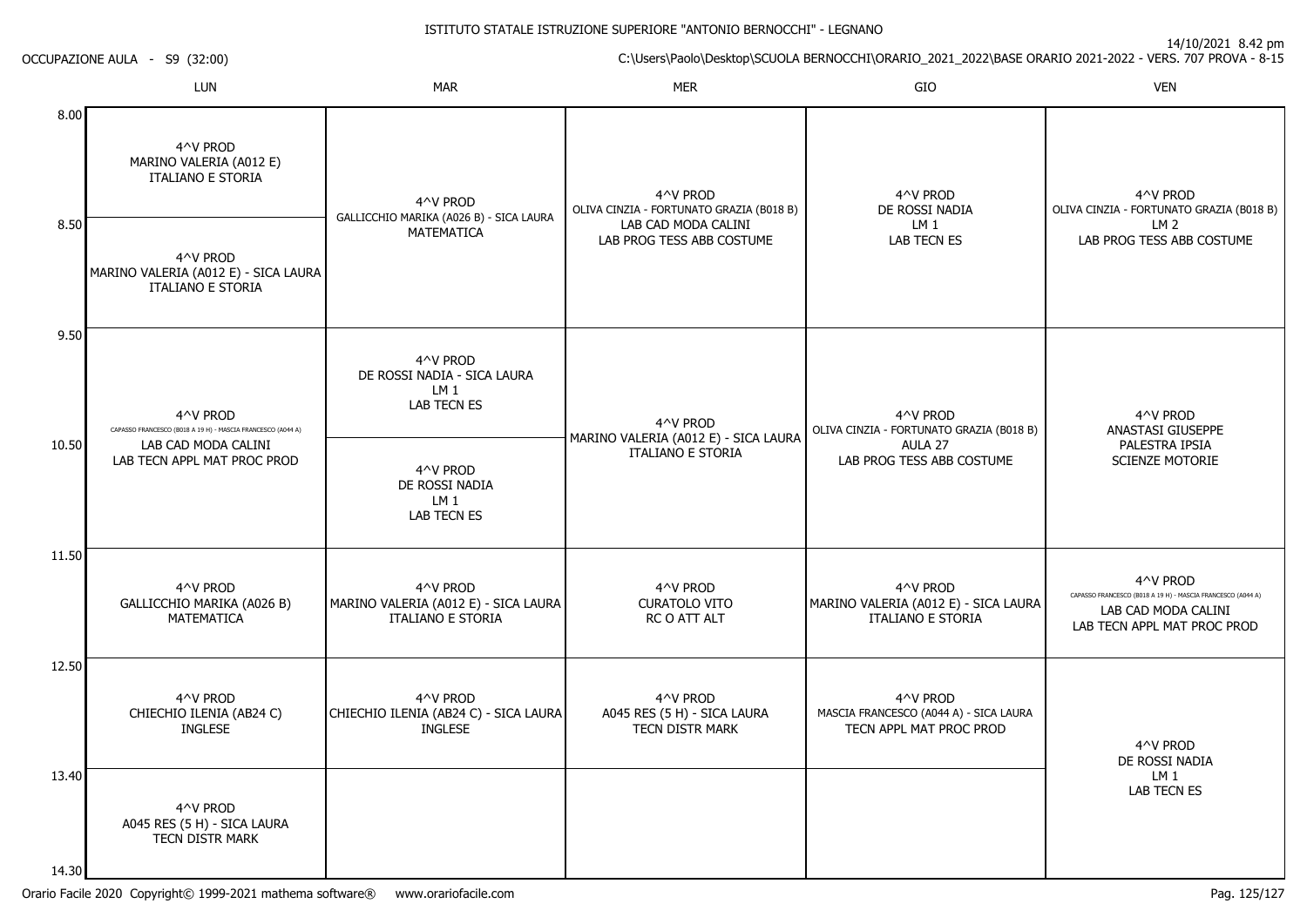14/10/2021 8.42 pm

C:\Users\Paolo\Desktop\SCUOLA BERNOCCHI\ORARIO\_2021\_2022\BASE ORARIO 2021-2022 - VERS. 707 PROVA - 8-15 OCCUPAZIONE AULA - TORNERIA 2 (24:00)LUNN MAR MAR MER SIO O VEN 8.008.509.5010.5011.5012.5013.401^O (IP13 - MECCANICA) CUSUMANO GIUSEPPE (B017 F) - FUOCO CHIARA (ADSS)C67 - LAB. TERMICOLAB TECN ES1^N (IP14 - MANUT ASS TECN) FOSSELLA PALMERINO VINCENZO (B017 E) $C62$  LAB TECN ES4^N (IP14 - MANUT ASS TECN) FOSSELLA PALMERINO VINCENZO (B017 E)C68 -TORNERIA 2LAB TECN ES2^O (IP14 - MANUT ASS TECN)B017 H (AVOLIO EMANUELA) - SICILIA ANGELO CUSUMANO GIUSEPPE (B017 F) - FUOCO CHIARA (ADSS) C65 LAB TECN ES2^N (IP14 - MANUT ASS TECN) GIRARDI ANGELO (B017 G) - SICILIA ANGELOC62 LAB TECN ES2^O (IP14 - MANUT ASS TECN)B017 H (AVOLIO EMANUELA)C65 LAB TECN ES1^O (IP13 - MECCANICA)C67 - LAB. TERMICOLAB TECN ES4^P (IP14 - MANUT ASS TECN) CUSUMANO GIUSEPPE (B017 F) - VANONI ILARIA (ADSS)C62 LAB TECN ES5^N MAN. IMPIANTI FAVIA NICOLA (A042 E) - B017 H (AVOLIO EMANUELA)C68 -TORNERIA 2 LAB TECN MECC APPL1^O (IP13 - MECCANICA) CUSUMANO GIUSEPPE (B017 F)C67 - LAB. TERMICOLAB TECN ES1^N (IP14 - MANUT ASS TECN) FOSSELLA PALMERINO VINCENZO (B017 E)C62 LAB TECN ES2^N (IP14 - MANUT ASS TECN) GIRARDI ANGELO (B017 G) - FERRARRO ROCCO (ADSS) C65LAB TECN ES

14.30